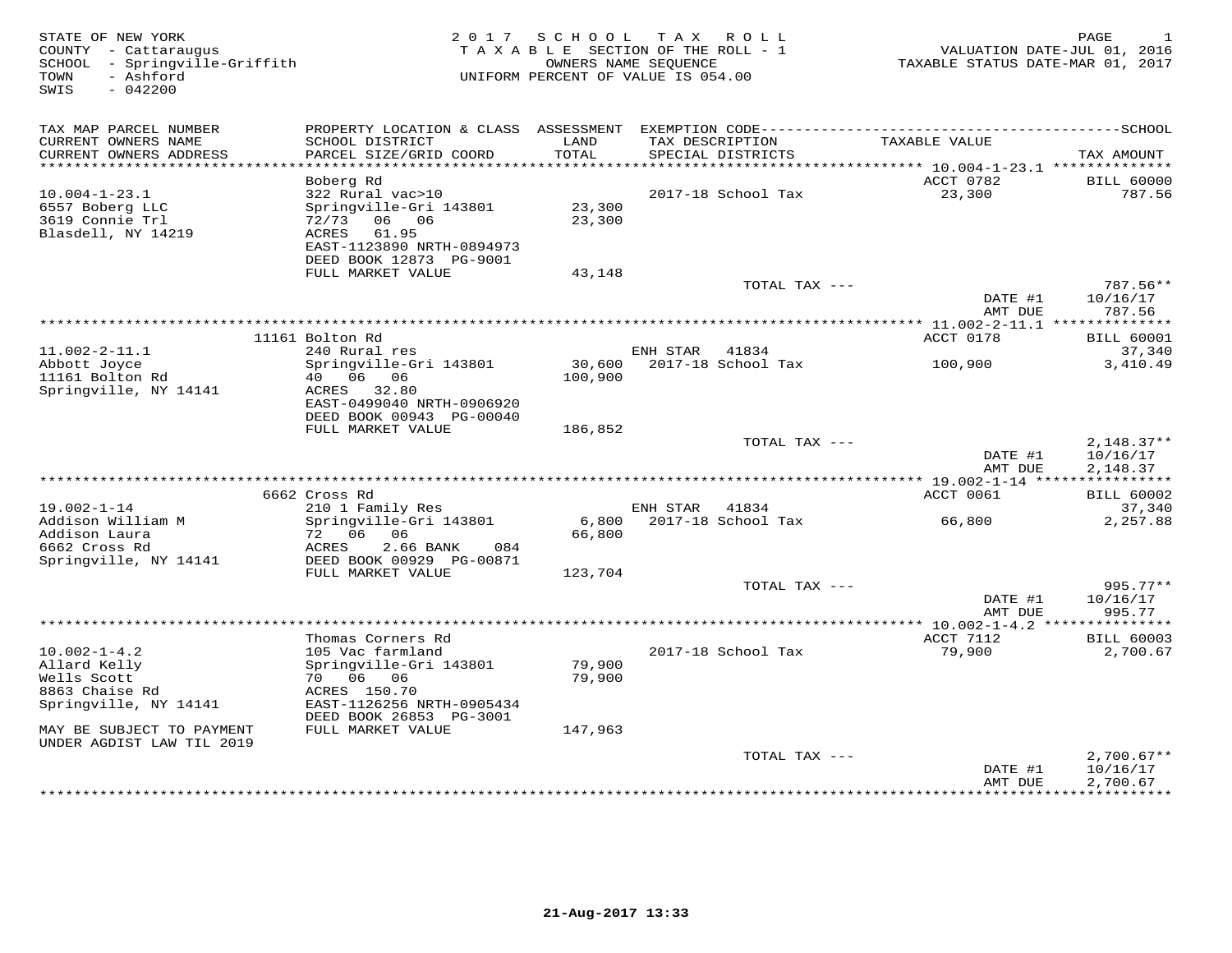| STATE OF NEW YORK<br>COUNTY - Cattaraugus<br>SCHOOL - Springville-Griffith<br>- Ashford<br>TOWN<br>$-042200$<br>SWIS |                                              |               | 2017 SCHOOL TAX ROLL<br>TAXABLE SECTION OF THE ROLL - 1<br>OWNERS NAME SEQUENCE<br>UNIFORM PERCENT OF VALUE IS 054.00 |                                                      | PAGE<br>VALUATION DATE-JUL 01, 2016<br>TAXABLE STATUS DATE-MAR 01, 2017 |
|----------------------------------------------------------------------------------------------------------------------|----------------------------------------------|---------------|-----------------------------------------------------------------------------------------------------------------------|------------------------------------------------------|-------------------------------------------------------------------------|
| TAX MAP PARCEL NUMBER                                                                                                | PROPERTY LOCATION & CLASS ASSESSMENT         |               |                                                                                                                       |                                                      |                                                                         |
| CURRENT OWNERS NAME<br>CURRENT OWNERS ADDRESS                                                                        | SCHOOL DISTRICT<br>PARCEL SIZE/GRID COORD    | LAND<br>TOTAL | TAX DESCRIPTION<br>SPECIAL DISTRICTS                                                                                  | TAXABLE VALUE                                        | TAX AMOUNT                                                              |
|                                                                                                                      | Thomas Corners Rd                            |               |                                                                                                                       | ********** 10.002-1-5.3 ***************<br>ACCT 1711 | <b>BILL 60004</b>                                                       |
| $10.002 - 1 - 5.3$                                                                                                   | 105 Vac farmland                             |               | 2017-18 School Tax                                                                                                    | 55,500                                               | 1,875.94                                                                |
| Allard Kelly                                                                                                         | Springville-Gri 143801                       | 55,500        |                                                                                                                       |                                                      |                                                                         |
| Wells Scott                                                                                                          | 70 06 06                                     | 55,500        |                                                                                                                       |                                                      |                                                                         |
| 8863 Chaise Rd                                                                                                       | 86.75<br>ACRES                               |               |                                                                                                                       |                                                      |                                                                         |
| Springville, NY 14141                                                                                                | EAST-1128037 NRTH-0906330                    |               |                                                                                                                       |                                                      |                                                                         |
| MAY BE SUBJECT TO PAYMENT<br>UNDER AGDIST LAW TIL 2019                                                               | DEED BOOK 26853 PG-3001<br>FULL MARKET VALUE | 102,778       |                                                                                                                       |                                                      |                                                                         |
|                                                                                                                      |                                              |               |                                                                                                                       | TOTAL TAX ---<br>DATE #1                             | $1,875.94**$<br>10/16/17                                                |
|                                                                                                                      |                                              |               |                                                                                                                       | AMT DUE                                              | 1,875.94                                                                |
|                                                                                                                      |                                              |               |                                                                                                                       |                                                      |                                                                         |
|                                                                                                                      | 6800 Schwartz Rd                             |               |                                                                                                                       | ACCT 1549                                            | <b>BILL 60005</b>                                                       |
| $10.004 - 1 - 1.3$                                                                                                   | 270 Mfg housing                              |               | <b>BAS STAR</b><br>41854                                                                                              |                                                      | 17,100                                                                  |
| Anstett Michelle<br>6800 Schwartz Rd                                                                                 | Springville-Gri 143801                       | 5,500         | 2017-18 School Tax                                                                                                    | 48,300                                               | 1,632.57                                                                |
| West Valley, NY 14171                                                                                                | 78,6,6<br>ACRES<br>7.65                      | 48,300        |                                                                                                                       |                                                      |                                                                         |
|                                                                                                                      | EAST-1118658 NRTH-0900186                    |               |                                                                                                                       |                                                      |                                                                         |
|                                                                                                                      | DEED BOOK 1018<br>PG-638                     |               |                                                                                                                       |                                                      |                                                                         |
|                                                                                                                      | FULL MARKET VALUE                            | 89,444        |                                                                                                                       |                                                      |                                                                         |
|                                                                                                                      |                                              |               |                                                                                                                       | TOTAL TAX ---                                        | $1,054.58**$                                                            |
|                                                                                                                      |                                              |               |                                                                                                                       | DATE #1                                              | 10/16/17                                                                |
|                                                                                                                      |                                              |               |                                                                                                                       | AMT DUE                                              | 1,054.58<br>** 11.003-1-19.5 ***************                            |
|                                                                                                                      | Cole Rd                                      |               |                                                                                                                       | ACCT 1178                                            | <b>BILL 60006</b>                                                       |
| $11.003 - 1 - 19.5$                                                                                                  | 314 Rural vac<10                             |               | 2017-18 School Tax                                                                                                    | 10,300                                               | 348.15                                                                  |
| Armknecht Neil                                                                                                       | Springville-Gri 143801                       | 10,300        |                                                                                                                       |                                                      |                                                                         |
| Schweickert Michelle                                                                                                 | 53 06<br>06                                  | 10,300        |                                                                                                                       |                                                      |                                                                         |
| 5800 Cole Rd                                                                                                         | 5.85<br>ACRES                                |               |                                                                                                                       |                                                      |                                                                         |
| West Valley, NY 14171                                                                                                | EAST-0048868 NRTH-0090463                    |               |                                                                                                                       |                                                      |                                                                         |
|                                                                                                                      | DEED BOOK 13616 PG-4001<br>FULL MARKET VALUE | 19,074        |                                                                                                                       |                                                      |                                                                         |
|                                                                                                                      |                                              |               |                                                                                                                       | TOTAL TAX ---                                        | 348.15**                                                                |
|                                                                                                                      |                                              |               |                                                                                                                       | DATE #1                                              | 10/16/17                                                                |
|                                                                                                                      |                                              |               |                                                                                                                       | AMT DUE                                              | 348.15                                                                  |
|                                                                                                                      |                                              |               | **********************                                                                                                | $** 11.003 - 1 - 21.9 *$                             |                                                                         |
|                                                                                                                      | Nys Rte 240                                  |               |                                                                                                                       | ACCT 7123                                            | <b>BILL 60007</b>                                                       |
| $11.003 - 1 - 21.9$                                                                                                  | 314 Rural vac<10                             | 6,600         | 2017-18 School Tax                                                                                                    | 6,600                                                | 223.08                                                                  |
| Arnone Anthony<br>10860 Route 240                                                                                    | Springville-Gri 143801<br>58 06<br>06        | 6,600         |                                                                                                                       |                                                      |                                                                         |
| West Valley, NY 14171                                                                                                | 8.00<br>ACRES                                |               |                                                                                                                       |                                                      |                                                                         |
|                                                                                                                      | EAST-1135177 NRTH-0900556                    |               |                                                                                                                       |                                                      |                                                                         |
|                                                                                                                      | DEED BOOK 24725 PG-2003                      |               |                                                                                                                       |                                                      |                                                                         |
|                                                                                                                      | FULL MARKET VALUE                            | 12,222        |                                                                                                                       |                                                      |                                                                         |
|                                                                                                                      |                                              |               |                                                                                                                       | TOTAL TAX ---                                        | $223.08**$                                                              |
|                                                                                                                      |                                              |               |                                                                                                                       | DATE #1                                              | 10/16/17<br>223.08                                                      |
|                                                                                                                      |                                              |               |                                                                                                                       | AMT DUE                                              | * * * * * * *                                                           |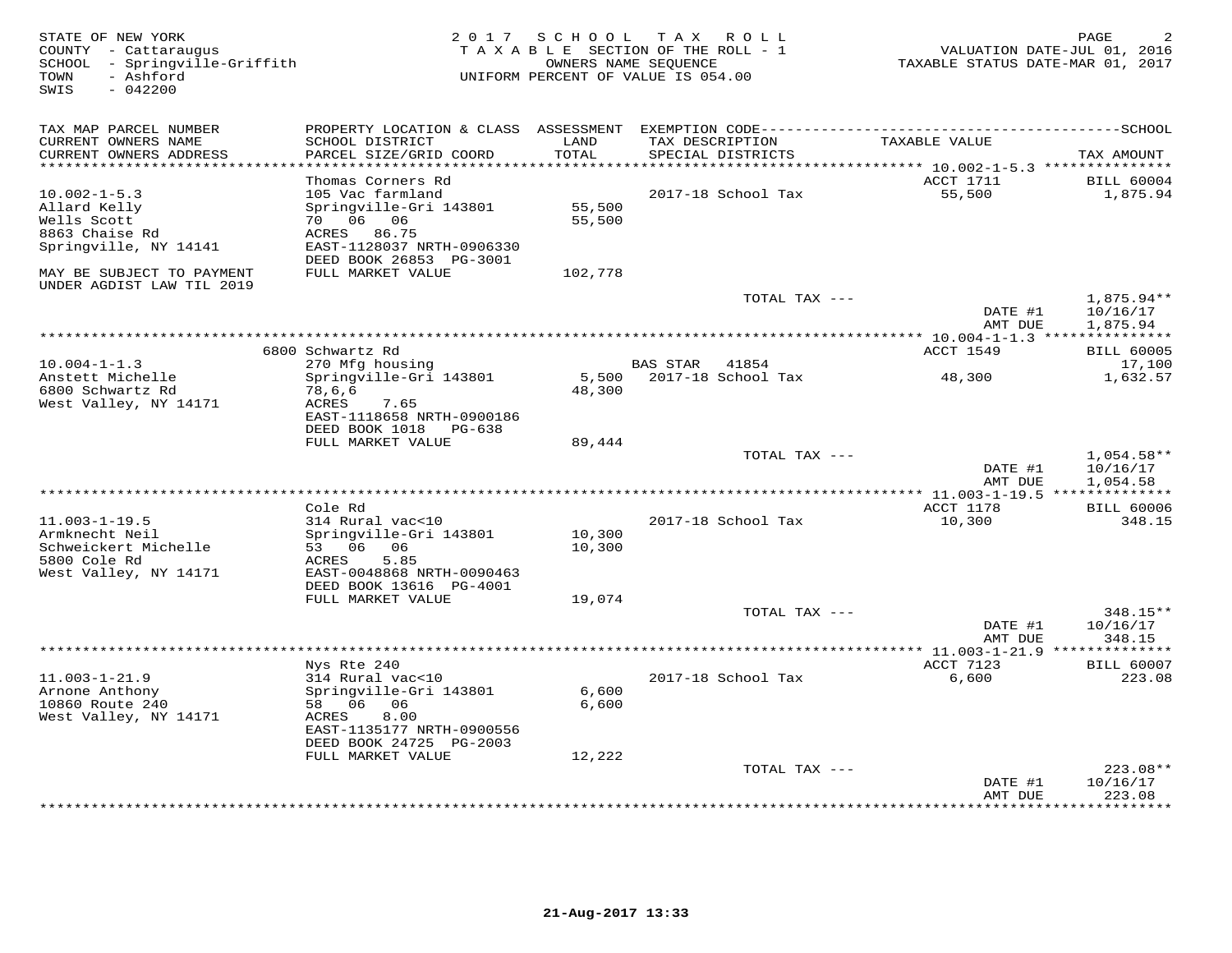| STATE OF NEW YORK<br>COUNTY - Cattaraugus<br>SCHOOL - Springville-Griffith<br>- Ashford<br>TOWN<br>SWIS<br>$-042200$ |                                                                                                                    | 2017 SCHOOL TAX ROLL<br>TAXABLE SECTION OF THE ROLL - 1<br>OWNERS NAME SEOUENCE<br>UNIFORM PERCENT OF VALUE IS 054.00 |                 |                                      | VALUATION DATE-JUL 01, 2016<br>TAXABLE STATUS DATE-MAR 01, 2017 | PAGE<br>3                            |
|----------------------------------------------------------------------------------------------------------------------|--------------------------------------------------------------------------------------------------------------------|-----------------------------------------------------------------------------------------------------------------------|-----------------|--------------------------------------|-----------------------------------------------------------------|--------------------------------------|
| TAX MAP PARCEL NUMBER                                                                                                | PROPERTY LOCATION & CLASS ASSESSMENT EXEMPTION CODE-----------------------------------SCHOOL                       |                                                                                                                       |                 |                                      |                                                                 |                                      |
| CURRENT OWNERS NAME<br>CURRENT OWNERS ADDRESS<br>***********************                                             | SCHOOL DISTRICT<br>PARCEL SIZE/GRID COORD                                                                          | LAND<br>TOTAL                                                                                                         |                 | TAX DESCRIPTION<br>SPECIAL DISTRICTS | TAXABLE VALUE                                                   | TAX AMOUNT                           |
|                                                                                                                      | 10860 Nys Rte 240                                                                                                  |                                                                                                                       |                 |                                      | ACCT 0112                                                       | <b>BILL 60008</b>                    |
| $11.003 - 1 - 21.1$                                                                                                  | 210 1 Family Res                                                                                                   |                                                                                                                       | <b>BAS STAR</b> | 41854                                |                                                                 | 17,100                               |
| Arnone Anthony J<br>10860 Nys Rte 240<br>West Valley, NY 14171                                                       | Springville-Gri 143801<br>58 06 06<br>7.90<br>ACRES<br>EAST-0048599 NRTH-0090062<br>DEED BOOK 980<br><b>PG-783</b> | 11,300<br>89,500                                                                                                      |                 | 2017-18 School Tax                   | 89,500                                                          | 3,025.16                             |
|                                                                                                                      | FULL MARKET VALUE                                                                                                  | 165,741                                                                                                               |                 |                                      |                                                                 |                                      |
|                                                                                                                      |                                                                                                                    |                                                                                                                       |                 | TOTAL TAX ---                        | DATE #1<br>AMT DUE                                              | $2,447.17**$<br>10/16/17<br>2,447.17 |
|                                                                                                                      |                                                                                                                    |                                                                                                                       |                 |                                      |                                                                 |                                      |
|                                                                                                                      | 10922 Bond Rd                                                                                                      |                                                                                                                       |                 |                                      | ACCT 0531                                                       | <b>BILL 60009</b>                    |
| $11.003 - 1 - 1$<br>Aronson Jeffrey S                                                                                | 210 1 Family Res<br>Springville-Gri 143801<br>06 06                                                                |                                                                                                                       | BAS STAR        | 41854<br>11,400 2017-18 School Tax   | 80,200                                                          | 17,100<br>2,710.81                   |
| 10927 Bond Rd<br>West Valley, NY 14171                                                                               | 64/69<br>ACRES<br>6.89<br>EAST-1128874 NRTH-0900730<br>DEED BOOK 14847 PG-2001                                     | 80,200                                                                                                                |                 |                                      |                                                                 |                                      |
|                                                                                                                      | FULL MARKET VALUE                                                                                                  | 148,519                                                                                                               |                 |                                      |                                                                 |                                      |
|                                                                                                                      |                                                                                                                    |                                                                                                                       |                 | TOTAL TAX ---                        | DATE #1<br>AMT DUE                                              | 2,132.82**<br>10/16/17               |
|                                                                                                                      |                                                                                                                    |                                                                                                                       |                 |                                      |                                                                 | 2,132.82                             |
|                                                                                                                      | 11701 Watson Rd                                                                                                    |                                                                                                                       |                 |                                      | ACCT 0128                                                       | <b>BILL 60010</b>                    |
| $3.004 - 2 - 1$<br>Ashford Properties LLC                                                                            | 710 Manufacture<br>Springville-Gri 143801                                                                          | 210,900                                                                                                               |                 | 2017-18 School Tax                   | 624,900                                                         | 21,122.03                            |
| 4455 Genesee St<br>Cheektowaga, NY 14225                                                                             | $47/48/54$ 06<br>06<br>ACRES 589.36<br>EAST-1141595 NRTH-0911163                                                   | 624,900                                                                                                               |                 |                                      |                                                                 |                                      |
|                                                                                                                      | DEED BOOK 2647<br>PG-8001<br>FULL MARKET VALUE                                                                     | 1157,222                                                                                                              |                 |                                      |                                                                 |                                      |
|                                                                                                                      |                                                                                                                    |                                                                                                                       |                 | TOTAL TAX ---                        |                                                                 | $21,122.03**$                        |
|                                                                                                                      |                                                                                                                    |                                                                                                                       |                 |                                      | DATE #1<br>AMT DUE                                              | 10/16/17<br>21,122.03                |
|                                                                                                                      |                                                                                                                    |                                                                                                                       |                 |                                      |                                                                 |                                      |
| $19.001 - 2 - 6$                                                                                                     | 10503 Us Rte 219<br>210 1 Family Res                                                                               |                                                                                                                       | <b>BAS STAR</b> | 41854                                | ACCT 0908                                                       | <b>BILL 60011</b><br>17,100          |
| Avler Marcia G<br>10503 Rte 219                                                                                      | Springville-Gri 143801<br>25 06 07                                                                                 | 8,300<br>77,700                                                                                                       |                 | 2017-18 School Tax                   | 77,700                                                          | 2,626.31                             |
| Springville, NY 14141                                                                                                | 3.96<br>ACRES<br>EAST-1116310 NRTH-0895418<br>DEED BOOK 00759 PG-00838                                             |                                                                                                                       |                 |                                      |                                                                 |                                      |
|                                                                                                                      | FULL MARKET VALUE                                                                                                  | 143,889                                                                                                               |                 |                                      |                                                                 |                                      |
|                                                                                                                      |                                                                                                                    |                                                                                                                       |                 | TOTAL TAX ---                        | DATE #1                                                         | $2,048.32**$<br>10/16/17             |
|                                                                                                                      |                                                                                                                    |                                                                                                                       |                 |                                      | AMT DUE                                                         | 2,048.32<br>.                        |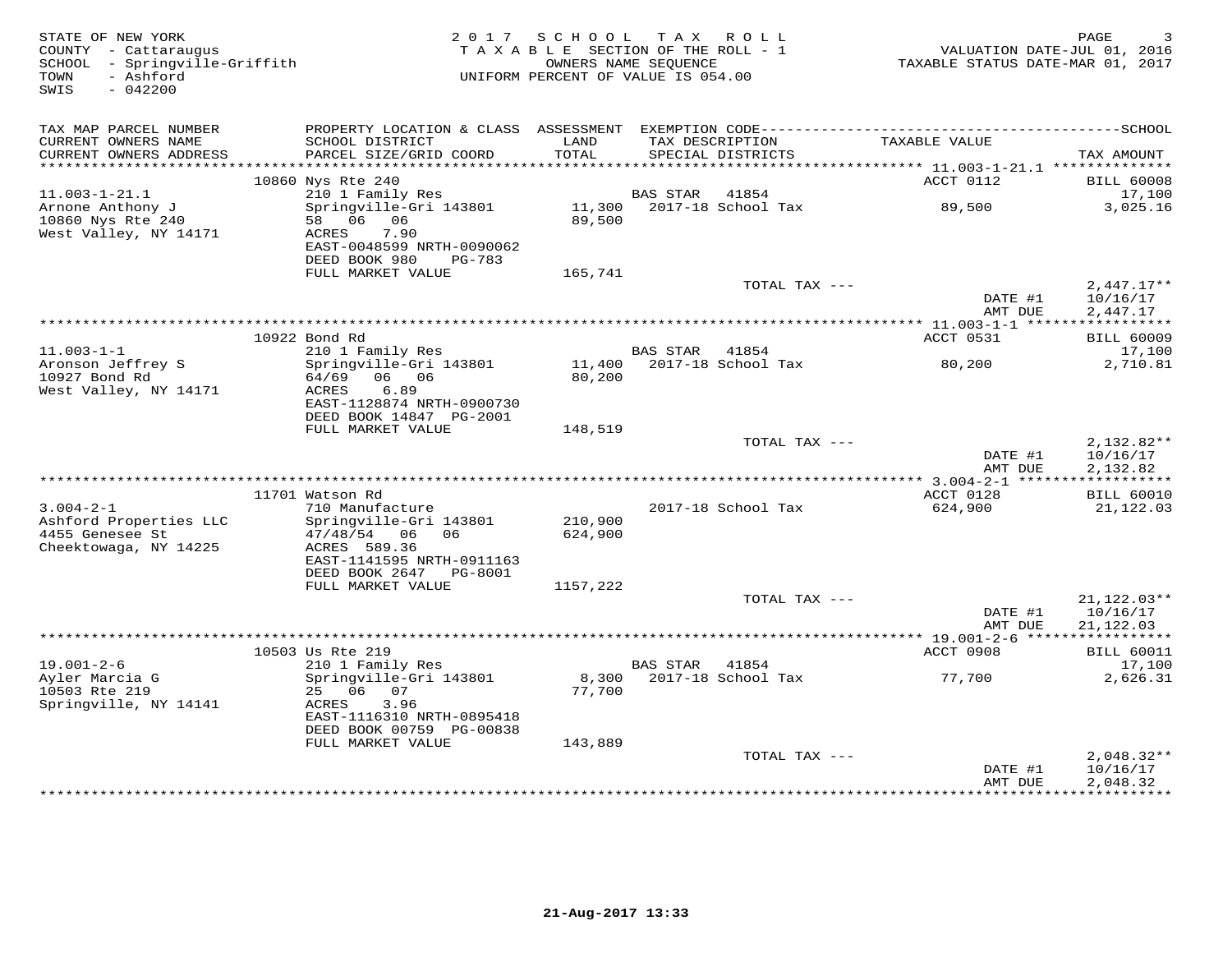STATE OF NEW YORK 2 0 1 7 S C H O O L T A X R O L L PAGE 4 COUNTY - Cattaraugus T A X A B L E SECTION OF THE ROLL - 1 VALUATION DATE-JUL 01, 2016 SCHOOL - Springville-Griffith OWNERS NAME SEQUENCE TAXABLE STATUS DATE-MAR 01, 2017 TOWN - Ashford UNIFORM PERCENT OF VALUE IS 054.00SWIS - 042200TAX MAP PARCEL NUMBER PROPERTY LOCATION & CLASS ASSESSMENT EXEMPTION CODE------------------------------------------SCHOOL CURRENT OWNERS NAME SCHOOL DISTRICT LAND TAX DESCRIPTION TAXABLE VALUE CURRENT OWNERS ADDRESS PARCEL SIZE/GRID COORD TOTAL SPECIAL DISTRICTS TAX AMOUNT \*\*\*\*\*\*\*\*\*\*\*\*\*\*\*\*\*\*\*\*\*\*\*\*\*\*\*\*\*\*\*\*\*\*\*\*\*\*\*\*\*\*\*\*\*\*\*\*\*\*\*\*\*\*\*\*\*\*\*\*\*\*\*\*\*\*\*\*\*\*\*\*\*\*\*\*\*\*\*\*\*\*\*\*\*\*\*\*\*\*\*\*\*\*\*\*\*\*\*\*\*\*\* 10.004-1-44.2 \*\*\*\*\*\*\*\*\*\*\*\*\*\*ACCT 0981 BILL 60012 10466 Edies Rd ACCT 0981 BILL 60012 $6,840$ 10.004-1-44.2 240 Rural res VETWAR CTS 41120 6,84022.800 Bachorski Robert Springville-Gri 143801 14,300 VETDIS CTS 41140 22,80017.100 Bachorski Rachel 73 06 06 86,800 BAS STAR 41854 17,1001,932.05 10466 Edies Rd ACRES 10.40 BANK 017 2017-18 School Tax 57,160 1,932.05Springville, NY 14141 EAST-1120969 NRTH-0894389 DEED BOOK 22242 PG-6001 FULL MARKET VALUE 160,741 TOTAL TAX --- 1,354.05\*\* $\frac{10}{16}$  and  $\frac{10}{16}$  10/16/17 AMT DUE 1,354.05 \*\*\*\*\*\*\*\*\*\*\*\*\*\*\*\*\*\*\*\*\*\*\*\*\*\*\*\*\*\*\*\*\*\*\*\*\*\*\*\*\*\*\*\*\*\*\*\*\*\*\*\*\*\*\*\*\*\*\*\*\*\*\*\*\*\*\*\*\*\*\*\*\*\*\*\*\*\*\*\*\*\*\*\*\*\*\*\*\*\*\*\*\*\*\*\*\*\*\*\*\*\*\* 10.004-1-18.1 \*\*\*\*\*\*\*\*\*\*\*\*\*\*ACCT 0355 BILL 60013 6512 Boberg Rd ACCT 0355 BILL 6001337,340 10.004-1-18.1 280 Res Multiple ENH STAR 41834 37,3402,717.57 Baker Stanley A Springville-Gri 143801 6,800 2017-18 School Tax 80,400 2,717.57Baker Linda M 68 06 06 80,400 6512 Boberg Rd ACRES 2.65 West Valley, NY 14171 EAST-1125262 NRTH-0894598 DEED BOOK 883 PG-00122 FULL MARKET VALUE 148,889TOTAL TAX  $-- 1,455.46**$ DATE #1 10/16/17<br>National part of the same part of the same part of the same part of the same part of the same party of the same of the same of the same of the same of the same of the same of the same of the same of the sa  $\rm AMT~DUE$  and  $1$  ,  $455$  .  $46$  \*\*\*\*\*\*\*\*\*\*\*\*\*\*\*\*\*\*\*\*\*\*\*\*\*\*\*\*\*\*\*\*\*\*\*\*\*\*\*\*\*\*\*\*\*\*\*\*\*\*\*\*\*\*\*\*\*\*\*\*\*\*\*\*\*\*\*\*\*\*\*\*\*\*\*\*\*\*\*\*\*\*\*\*\*\*\*\*\*\*\*\*\*\*\*\*\*\*\*\*\*\*\* 10.004-1-29.11 \*\*\*\*\*\*\*\*\*\*\*\*\* Edies Rd ACCT 1165 BILL 6001410.004-1-29.11 322 Rural vac>10 2017-18 School Tax 14,700 496.87Barney Paul M Springville-Gri 143801 14,700<br>Barney Susan L 74 06 06 14,700<br>2339 Enfield Ct ACRES 10.00<br>Orlando, FL 32837 BEAST-0474260 NRTH-0898310<br>DEED BOOK 851 PG-00534 27,222 TOTAL TAX --- 496.87\*\*  $\text{DATE}$  #1  $10/16/17$ AMT DUE 496.87 AMT DUE 496.87 \*\*\*\*\*\*\*\*\*\*\*\*\*\*\*\*\*\*\*\*\*\*\*\*\*\*\*\*\*\*\*\*\*\*\*\*\*\*\*\*\*\*\*\*\*\*\*\*\*\*\*\*\*\*\*\*\*\*\*\*\*\*\*\*\*\*\*\*\*\*\*\*\*\*\*\*\*\*\*\*\*\*\*\*\*\*\*\*\*\*\*\*\*\*\*\*\*\*\*\*\*\*\* 19.001-2-2 \*\*\*\*\*\*\*\*\*\*\*\*\*\*\*\*\* 7197 Peters Rd ACCT 0356 BILL 6001519.001-2-2 314 Rural vac<10 2017-18 School Tax 5,300 179.14Becker David C Springville-Gri 143801 5,300 Becker Jane A 25 06 07 5,300 7185 Peters Rd FRNT 165.00 DPTH 175.00 Springville, NY 14141 EAST-1114071 NRTH-0896765 DEED BOOK 14680 PG-2001 FULL MARKET VALUE 9,815 TOTAL TAX --- 179.14\*\* $\text{DATE}$  #1  $10/16/17$ amt due totale and the same of the same of the same of the same of  $179.14$ \*\*\*\*\*\*\*\*\*\*\*\*\*\*\*\*\*\*\*\*\*\*\*\*\*\*\*\*\*\*\*\*\*\*\*\*\*\*\*\*\*\*\*\*\*\*\*\*\*\*\*\*\*\*\*\*\*\*\*\*\*\*\*\*\*\*\*\*\*\*\*\*\*\*\*\*\*\*\*\*\*\*\*\*\*\*\*\*\*\*\*\*\*\*\*\*\*\*\*\*\*\*\*\*\*\*\*\*\*\*\*\*\*\*\*\*\*\*\*\*\*\*\*\*\*\*\*\*\*\*\*\*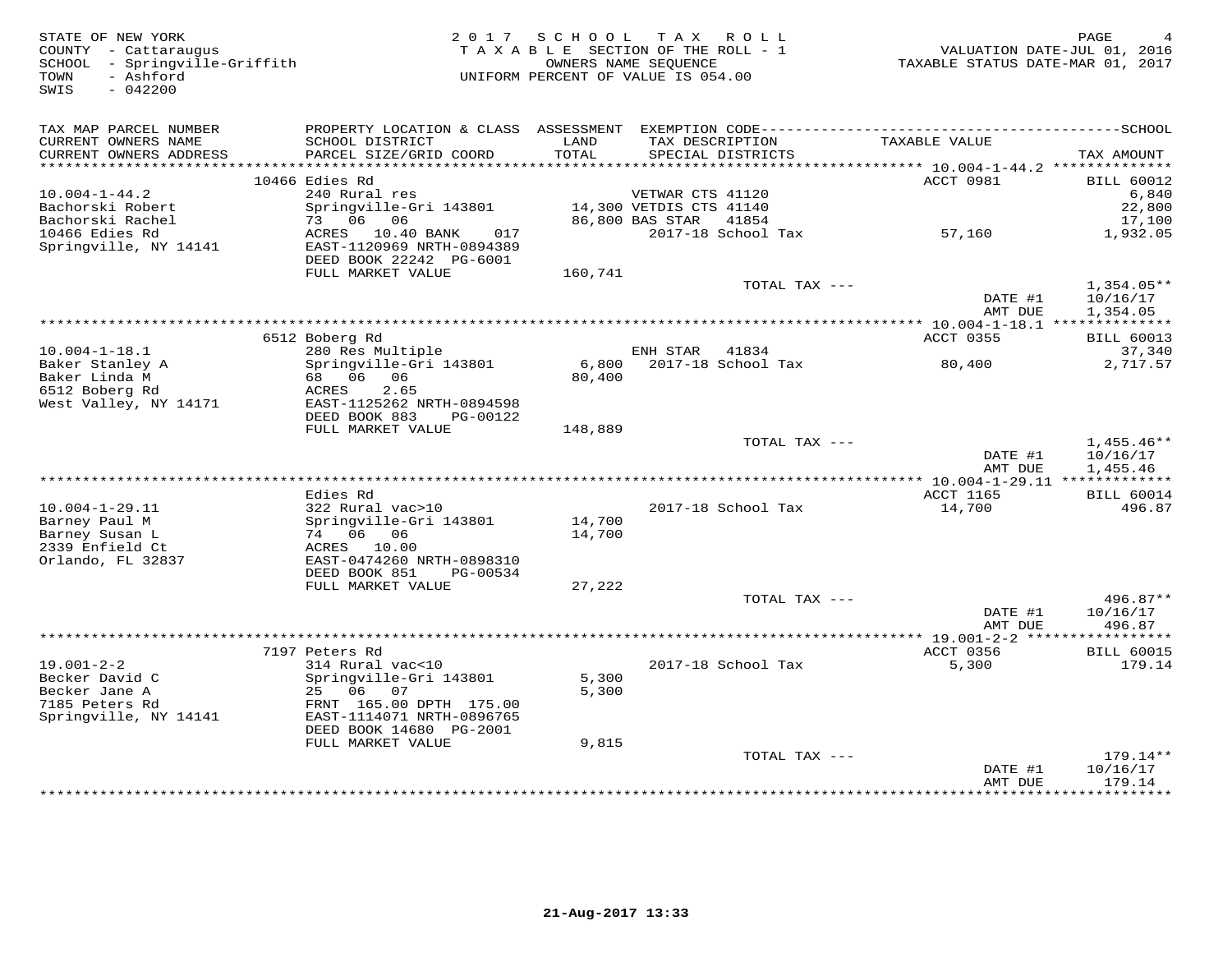| STATE OF NEW YORK<br>COUNTY - Cattaraugus<br>SCHOOL - Springville-Griffith<br>- Ashford<br>TOWN<br>SWIS<br>$-042200$ | 2 0 1 7                                                                                       | S C H O O L<br>TAXABLE SECTION OF THE ROLL - 1<br>UNIFORM PERCENT OF VALUE IS 054.00 | T A X<br>OWNERS NAME SEQUENCE | R O L L                            | VALUATION DATE-JUL 01, 2016<br>TAXABLE STATUS DATE-MAR 01, 2017 | PAGE                             |
|----------------------------------------------------------------------------------------------------------------------|-----------------------------------------------------------------------------------------------|--------------------------------------------------------------------------------------|-------------------------------|------------------------------------|-----------------------------------------------------------------|----------------------------------|
| TAX MAP PARCEL NUMBER<br>CURRENT OWNERS NAME<br>CURRENT OWNERS ADDRESS<br>**********************                     | SCHOOL DISTRICT<br>PARCEL SIZE/GRID COORD                                                     | LAND<br>TOTAL                                                                        | TAX DESCRIPTION               | SPECIAL DISTRICTS                  | TAXABLE VALUE                                                   | TAX AMOUNT                       |
|                                                                                                                      | 7185 Peters Rd                                                                                |                                                                                      |                               |                                    | ACCT 0400                                                       | <b>BILL 60016</b>                |
| $19.001 - 2 - 3$<br>Becker David C                                                                                   | 210 1 Family Res<br>Springville-Gri 143801                                                    | 4,300                                                                                | BAS STAR                      | 41854<br>2017-18 School Tax        | 63,300                                                          | 17,100<br>2,139.58               |
| Becker Jane Ann<br>7185 Peters Rd<br>Springville, NY 14141                                                           | 25 06 07<br>FRNT 165.00 DPTH 175.00<br>EAST-0465880 NRTH-0896730<br>DEED BOOK 899<br>PG-00381 | 63,300                                                                               |                               |                                    |                                                                 |                                  |
|                                                                                                                      | FULL MARKET VALUE                                                                             | 117,222                                                                              |                               | TOTAL TAX ---                      |                                                                 | $1,561.59**$                     |
|                                                                                                                      |                                                                                               |                                                                                      |                               |                                    | DATE #1<br>AMT DUE                                              | 10/16/17<br>1,561.59             |
|                                                                                                                      |                                                                                               |                                                                                      |                               |                                    |                                                                 |                                  |
| $10.004 - 1 - 70$                                                                                                    | 10727 Autumn View Trl<br>210 1 Family Res                                                     |                                                                                      | VETWAR CTS 41120              |                                    | ACCT 0954                                                       | <b>BILL 60017</b><br>6,840       |
| Beeny John L Sr<br>Beeny Louella K<br>10727 Autumn View Trl                                                          | Springville-Gri 143801<br>69 06<br>06<br>AUTUMN VIEW SUB LOT 21                               |                                                                                      | $6,200$ ENH STAR              | 41834<br>48,400 2017-18 School Tax | 41,560                                                          | 37,340<br>1,404.75               |
| West Valley, NY 14171                                                                                                | 2.05<br>ACRES<br>EAST-1124940 NRTH-0898893<br>DEED BOOK 832<br>PG-00424<br>FULL MARKET VALUE  |                                                                                      |                               |                                    |                                                                 |                                  |
|                                                                                                                      |                                                                                               | 89,630                                                                               |                               | TOTAL TAX ---                      | DATE #1                                                         | $142.64**$<br>10/16/17           |
|                                                                                                                      |                                                                                               |                                                                                      |                               |                                    | AMT DUE                                                         | 142.64                           |
|                                                                                                                      |                                                                                               | ***********************************                                                  |                               |                                    | **** 11.003-1-13 ****                                           |                                  |
| $11.003 - 1 - 13$                                                                                                    | 5868 Cole Rd<br>210 1 Family Res                                                              |                                                                                      | ENH STAR                      | 41834                              | ACCT 0043                                                       | <b>BILL 60018</b><br>37,340      |
| Belscher Kenneth J<br>Belscher Patricia L                                                                            | Springville-Gri 143801<br>59 06 06                                                            | 7,600<br>55,200                                                                      |                               | 2017-18 School Tax                 | 55,200                                                          | 1,865.80                         |
| 5868 Cole Rd<br>West Valley, NY 14171                                                                                | 5.08<br>ACRES<br>EAST-1135151 NRTH-0904446<br>DEED BOOK 746<br>PG-01096                       |                                                                                      |                               |                                    |                                                                 |                                  |
|                                                                                                                      | FULL MARKET VALUE                                                                             | 102,222                                                                              |                               |                                    |                                                                 |                                  |
|                                                                                                                      |                                                                                               |                                                                                      |                               | TOTAL TAX ---                      | DATE #1<br>AMT DUE                                              | $603.68**$<br>10/16/17<br>603.68 |
|                                                                                                                      |                                                                                               |                                                                                      |                               |                                    | *** 11.002-2-3.1 ***                                            | **********                       |
|                                                                                                                      | Bolton Rd                                                                                     |                                                                                      |                               |                                    | ACCT 0918                                                       | <b>BILL 60019</b>                |
| $11.002 - 2 - 3.1$<br>Biehl Tammy A                                                                                  | 314 Rural vac<10<br>Springville-Gri 143801                                                    | 10,100                                                                               |                               | 2017-18 School Tax                 | 10,100                                                          | 341.39                           |
| 7724 State Rd                                                                                                        | 40  06  06                                                                                    | 10,100                                                                               |                               |                                    |                                                                 |                                  |
| Colden, NY 14033                                                                                                     | ACRES<br>6.90<br>EAST-0499190 NRTH-0910350                                                    |                                                                                      |                               |                                    |                                                                 |                                  |
|                                                                                                                      | DEED BOOK 911<br>PG-01061<br>FULL MARKET VALUE                                                | 18,704                                                                               |                               |                                    |                                                                 |                                  |
|                                                                                                                      |                                                                                               |                                                                                      |                               | TOTAL TAX ---                      |                                                                 | $341.39**$                       |
|                                                                                                                      |                                                                                               |                                                                                      |                               |                                    | DATE #1<br>AMT DUE                                              | 10/16/17<br>341.39               |
|                                                                                                                      |                                                                                               |                                                                                      |                               |                                    |                                                                 | * * * * * * *                    |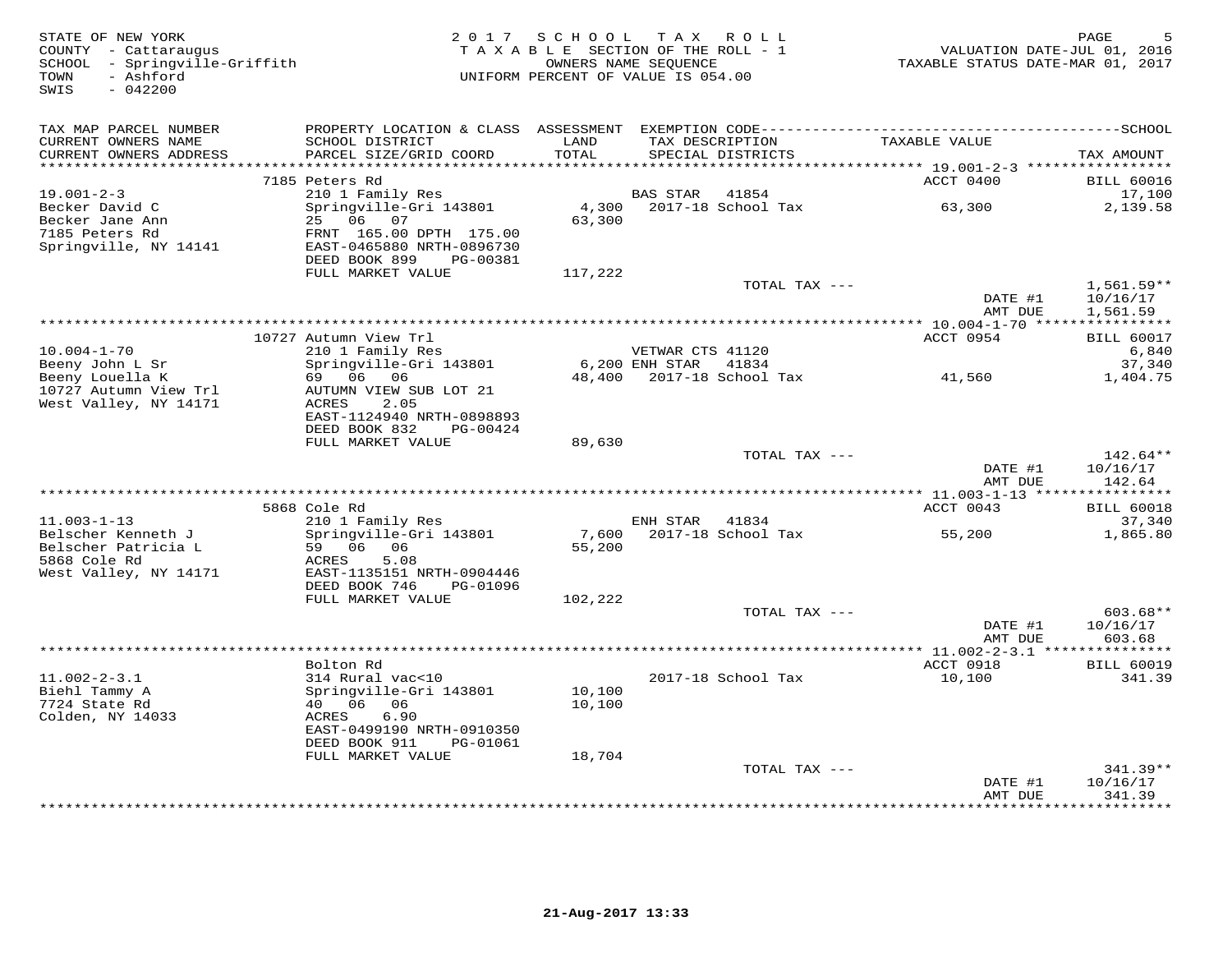| STATE OF NEW YORK<br>COUNTY - Cattaraugus<br>SCHOOL - Springville-Griffith<br>TOWN<br>- Ashford<br>SWIS<br>$-042200$ | 2 0 1 7                                                |                   | SCHOOL TAX ROLL<br>TAXABLE SECTION OF THE ROLL - 1<br>OWNERS NAME SEQUENCE<br>UNIFORM PERCENT OF VALUE IS 054.00 | VALUATION DATE-JUL 01, 2016<br>TAXABLE STATUS DATE-MAR 01, 2017 | PAGE                     |
|----------------------------------------------------------------------------------------------------------------------|--------------------------------------------------------|-------------------|------------------------------------------------------------------------------------------------------------------|-----------------------------------------------------------------|--------------------------|
| TAX MAP PARCEL NUMBER                                                                                                |                                                        |                   |                                                                                                                  |                                                                 |                          |
| CURRENT OWNERS NAME                                                                                                  | SCHOOL DISTRICT                                        | LAND              | TAX DESCRIPTION                                                                                                  | TAXABLE VALUE                                                   |                          |
| CURRENT OWNERS ADDRESS<br>*********************                                                                      | PARCEL SIZE/GRID COORD                                 | TOTAL<br>******** | SPECIAL DISTRICTS                                                                                                | ******** 11.001-1-30.4 **************                           | TAX AMOUNT               |
|                                                                                                                      | NYS Rte 240                                            |                   |                                                                                                                  | ACCT 1693                                                       | <b>BILL 60020</b>        |
| $11.001 - 1 - 30.4$                                                                                                  | 312 Vac w/imprv                                        |                   | 2017-18 School Tax                                                                                               | 34,400                                                          | 1,162.74                 |
| Big Spread LLC                                                                                                       | Springville-Gri 143801                                 | 31,900            |                                                                                                                  |                                                                 |                          |
| 459 East Main St<br>Springville, NY 14141                                                                            | $60 - 6 - 6$<br>50.00<br>ACRES                         | 34,400            |                                                                                                                  |                                                                 |                          |
|                                                                                                                      | EAST-1134679 NRTH-0906768                              |                   |                                                                                                                  |                                                                 |                          |
|                                                                                                                      | DEED BOOK 18419 PG-9002                                |                   |                                                                                                                  |                                                                 |                          |
|                                                                                                                      | FULL MARKET VALUE                                      | 63,704            |                                                                                                                  |                                                                 |                          |
|                                                                                                                      |                                                        |                   | TOTAL TAX ---                                                                                                    | DATE #1                                                         | $1,162.74**$<br>10/16/17 |
|                                                                                                                      |                                                        |                   |                                                                                                                  | AMT DUE                                                         | 1,162.74                 |
|                                                                                                                      |                                                        |                   | ***********************                                                                                          | *** 10.004-1-18.3 **************                                |                          |
|                                                                                                                      | Boberg Rd                                              |                   |                                                                                                                  | <b>ACCT 1199</b>                                                | <b>BILL 60021</b>        |
| $10.004 - 1 - 18.3$<br>Bishop Brian                                                                                  | 314 Rural vac<10<br>Springville-Gri 143801             | 5,700             | 2017-18 School Tax                                                                                               | 5,700                                                           | 192.66                   |
| 6491 Boberg Rd                                                                                                       | 68 06 06                                               | 5,700             |                                                                                                                  |                                                                 |                          |
| West Valley, NY 14171                                                                                                | 017<br>ACRES<br>3.40 BANK                              |                   |                                                                                                                  |                                                                 |                          |
|                                                                                                                      | EAST-1124940 NRTH-0894408                              |                   |                                                                                                                  |                                                                 |                          |
|                                                                                                                      | DEED BOOK 1006<br>PG-777<br>FULL MARKET VALUE          | 10,556            |                                                                                                                  |                                                                 |                          |
|                                                                                                                      |                                                        |                   | TOTAL TAX ---                                                                                                    |                                                                 | 192.66**                 |
|                                                                                                                      |                                                        |                   |                                                                                                                  | DATE #1                                                         | 10/16/17                 |
|                                                                                                                      |                                                        |                   |                                                                                                                  | AMT DUE                                                         | 192.66                   |
|                                                                                                                      | 6559 Boberg Rd                                         |                   |                                                                                                                  | ACCT 0067                                                       | <b>BILL 60022</b>        |
| $10.004 - 1 - 19$                                                                                                    | 210 1 Family Res                                       |                   | <b>BAS STAR</b><br>41854                                                                                         |                                                                 | 17,100                   |
| Bishop Brian                                                                                                         | Springville-Gri 143801                                 | 9,800             | 2017-18 School Tax                                                                                               | 71,800                                                          | 2,426.89                 |
| 6491 Boberg Rd                                                                                                       | 68 06 06                                               | 71,800            |                                                                                                                  |                                                                 |                          |
| West Valley, NY 14171                                                                                                | ACRES<br>5.35 BANK<br>017<br>EAST-1124929 NRTH-0894157 |                   |                                                                                                                  |                                                                 |                          |
|                                                                                                                      | DEED BOOK 1006 PG-777                                  |                   |                                                                                                                  |                                                                 |                          |
|                                                                                                                      | FULL MARKET VALUE                                      | 132,963           |                                                                                                                  |                                                                 |                          |
|                                                                                                                      |                                                        |                   | TOTAL TAX ---                                                                                                    |                                                                 | 1,848.90**               |
|                                                                                                                      |                                                        |                   |                                                                                                                  | DATE #1<br>AMT DUE                                              | 10/16/17<br>1,848.90     |
|                                                                                                                      |                                                        |                   |                                                                                                                  |                                                                 |                          |
|                                                                                                                      | 10704 Dutch Hill Rd                                    |                   |                                                                                                                  | ACCT 0941                                                       | <b>BILL 60023</b>        |
| $10.004 - 1 - 57$                                                                                                    | 210 1 Family Res                                       |                   | AGED S<br>41804                                                                                                  |                                                                 | 34,695                   |
| Blakely Jean E<br>Blakely Donald G                                                                                   | Springville-Gri 143801<br>74 06 06                     |                   | 7,800 ENH STAR<br>41834<br>77,100 2017-18 School Tax                                                             | 42,405                                                          | 37,340<br>1,433.32       |
| 10704 Dutch Hill Rd                                                                                                  | AUTUMN VIEW SUB LOT 13                                 |                   |                                                                                                                  |                                                                 |                          |
| West Valley, NY 14171                                                                                                | ACRES<br>3.55                                          |                   |                                                                                                                  |                                                                 |                          |
|                                                                                                                      | EAST-1123579 NRTH-0898618                              |                   |                                                                                                                  |                                                                 |                          |
|                                                                                                                      | DEED BOOK 00867 PG-01135<br>FULL MARKET VALUE          | 142,778           |                                                                                                                  |                                                                 |                          |
|                                                                                                                      |                                                        |                   | TOTAL TAX ---                                                                                                    |                                                                 | $171.20**$               |
|                                                                                                                      |                                                        |                   |                                                                                                                  | DATE #1                                                         | 10/16/17                 |
|                                                                                                                      |                                                        |                   |                                                                                                                  | AMT DUE                                                         | 171.20<br>*********      |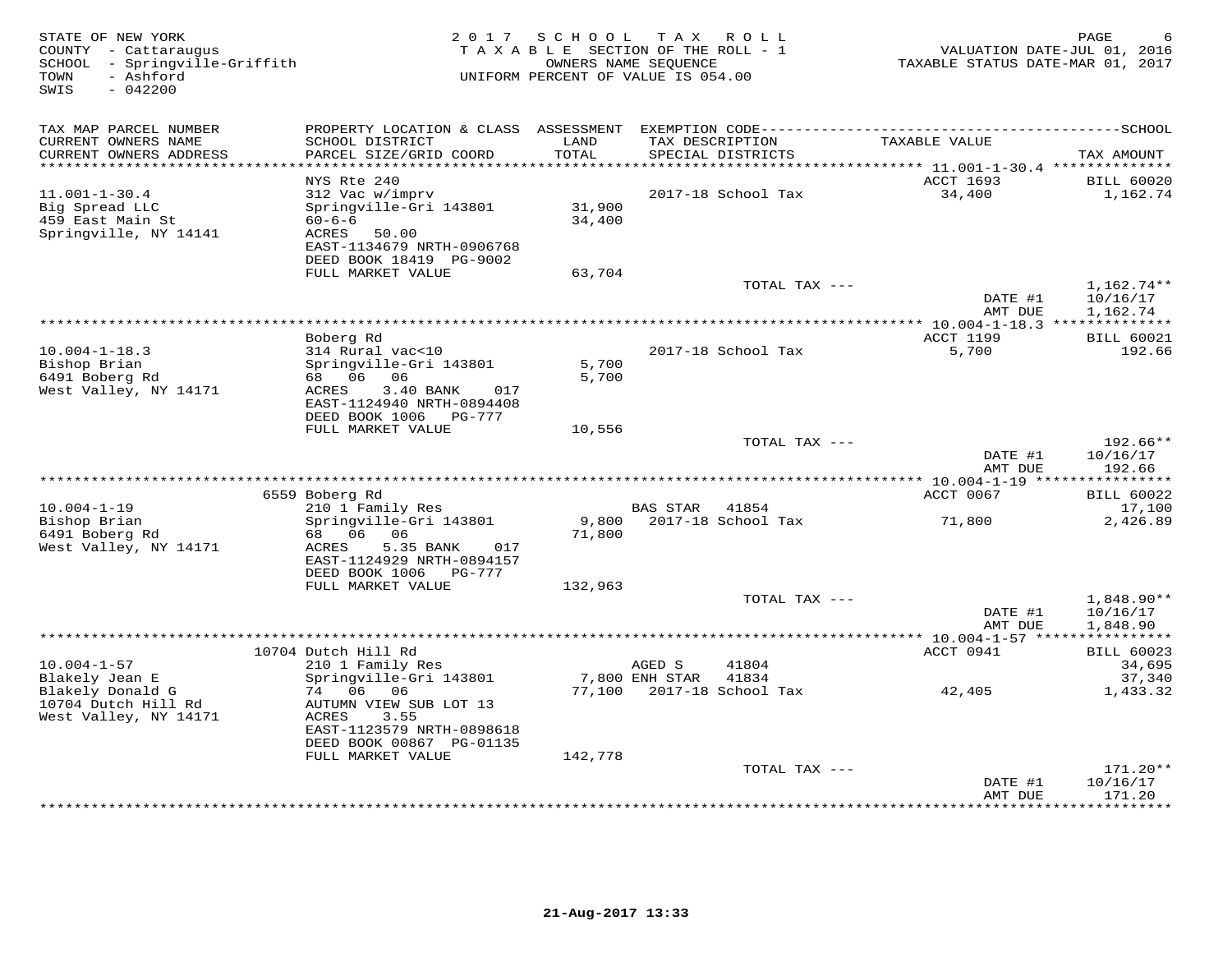| STATE OF NEW YORK<br>COUNTY - Cattaraugus<br>- Springville-Griffith<br>SCHOOL<br>- Ashford<br>TOWN |                                                        | 2017 SCHOOL | T A X<br>R O L L<br>TAXABLE SECTION OF THE ROLL - 1<br>OWNERS NAME SEQUENCE<br>UNIFORM PERCENT OF VALUE IS 054.00 | VALUATION DATE-JUL 01, 2016<br>TAXABLE STATUS DATE-MAR 01, 2017 | PAGE                          |
|----------------------------------------------------------------------------------------------------|--------------------------------------------------------|-------------|-------------------------------------------------------------------------------------------------------------------|-----------------------------------------------------------------|-------------------------------|
| SWIS<br>$-042200$                                                                                  |                                                        |             |                                                                                                                   |                                                                 |                               |
| TAX MAP PARCEL NUMBER                                                                              | PROPERTY LOCATION & CLASS ASSESSMENT                   |             |                                                                                                                   |                                                                 |                               |
| CURRENT OWNERS NAME                                                                                | SCHOOL DISTRICT                                        | LAND        | TAX DESCRIPTION                                                                                                   | TAXABLE VALUE                                                   |                               |
| CURRENT OWNERS ADDRESS                                                                             | PARCEL SIZE/GRID COORD                                 | TOTAL       | SPECIAL DISTRICTS                                                                                                 |                                                                 | TAX AMOUNT                    |
|                                                                                                    |                                                        |             |                                                                                                                   |                                                                 |                               |
| $10.004 - 1 - 47.3$                                                                                | 10421 Edies Rd<br>210 1 Family Res                     |             | 2017-18 School Tax                                                                                                | ACCT 1361<br>58,900                                             | <b>BILL 60024</b><br>1,990.86 |
| Blasz Jody M                                                                                       | Springville-Gri 143801                                 | 6,000       |                                                                                                                   |                                                                 |                               |
| Bond Frederick W III                                                                               | 77 06 06                                               | 58,900      |                                                                                                                   |                                                                 |                               |
| 10421 Edies Rd                                                                                     | 1.95 BANK<br>ACRES<br>017                              |             |                                                                                                                   |                                                                 |                               |
| Springville, NY 14141                                                                              | EAST-1119393 NRTH-0894157<br>DEED BOOK 26668 PG-8001   |             |                                                                                                                   |                                                                 |                               |
|                                                                                                    | FULL MARKET VALUE                                      | 109,074     |                                                                                                                   |                                                                 |                               |
|                                                                                                    |                                                        |             | TOTAL TAX ---                                                                                                     |                                                                 | $1,990.86**$                  |
|                                                                                                    |                                                        |             |                                                                                                                   | DATE #1                                                         | 10/16/17                      |
|                                                                                                    |                                                        |             |                                                                                                                   | AMT DUE<br>************** 10.003-2-11.2 ***************         | 1,990.86                      |
|                                                                                                    | 7236 Henrietta Rd                                      |             |                                                                                                                   | ACCT 1273                                                       | <b>BILL 60025</b>             |
| $10.003 - 2 - 11.2$                                                                                | 240 Rural res                                          |             | 2017-18 School Tax                                                                                                | 77,200                                                          | 2,609.41                      |
| Blesy Farms, Llc                                                                                   | Springville-Gri 143801                                 | 24,400      |                                                                                                                   |                                                                 |                               |
| 7129 Henrietta Rd                                                                                  | 06 07<br>53/54<br>ACRES<br>33.60                       | 77,200      |                                                                                                                   |                                                                 |                               |
| Springville, NY 14141                                                                              | EAST-1113778 NRTH-0902833                              |             |                                                                                                                   |                                                                 |                               |
|                                                                                                    | DEED BOOK 1025<br>PG-298                               |             |                                                                                                                   |                                                                 |                               |
|                                                                                                    | FULL MARKET VALUE                                      | 142,963     |                                                                                                                   |                                                                 |                               |
|                                                                                                    |                                                        |             | TOTAL TAX ---                                                                                                     | DATE #1                                                         | $2,609.41**$<br>10/16/17      |
|                                                                                                    |                                                        |             |                                                                                                                   | AMT DUE                                                         | 2,609.41                      |
|                                                                                                    |                                                        |             | **************************                                                                                        | * $11.003 - 1 - 23$ *****                                       | ***********                   |
|                                                                                                    | 10921 Nys Rte 240                                      |             |                                                                                                                   | ACCT 0214                                                       | <b>BILL 60026</b>             |
| $11.003 - 1 - 23$<br>Boberg David E                                                                | 210 1 Family Res<br>Springville-Gri 143801             | 6,100       | ENH STAR<br>41834<br>2017-18 School Tax                                                                           | 69,900                                                          | 37,340<br>2,362.67            |
| Boberg Diane F                                                                                     | 58 06 06                                               | 69,900      |                                                                                                                   |                                                                 |                               |
| 10921 Rte 240                                                                                      | FRNT 150.00 DPTH 225.00                                |             |                                                                                                                   |                                                                 |                               |
| West Valley, NY 14171                                                                              | EAST-1133734 NRTH-0901476                              |             |                                                                                                                   |                                                                 |                               |
|                                                                                                    | DEED BOOK 6501<br>PG-6001<br>FULL MARKET VALUE         | 129,444     |                                                                                                                   |                                                                 |                               |
|                                                                                                    |                                                        |             | TOTAL TAX ---                                                                                                     |                                                                 | $1,100.55**$                  |
|                                                                                                    |                                                        |             |                                                                                                                   | DATE #1                                                         | 10/16/17                      |
|                                                                                                    |                                                        |             |                                                                                                                   | AMT DUE                                                         | 1,100.55                      |
|                                                                                                    | Bolton Rd                                              |             |                                                                                                                   | ACCT 1029                                                       | ***********                   |
| $3.004 - 2 - 6.7$                                                                                  | 321 Abandoned ag                                       |             | 2017-18 School Tax                                                                                                | 14,100                                                          | <b>BILL 60027</b><br>476.59   |
| Bojarski Tadeusz                                                                                   | Springville-Gri 143801                                 | 14,100      |                                                                                                                   |                                                                 |                               |
| Bojarski Leontyna                                                                                  | 06 06<br>41                                            | 14,100      |                                                                                                                   |                                                                 |                               |
| 4597 Drnyton Park                                                                                  | ACRES 13.39                                            |             |                                                                                                                   |                                                                 |                               |
| Hamburg, NY 14075                                                                                  | EAST-1147622 NRTH-0910841<br>DEED BOOK 898<br>PG-00298 |             |                                                                                                                   |                                                                 |                               |
|                                                                                                    | FULL MARKET VALUE                                      | 26,111      |                                                                                                                   |                                                                 |                               |
|                                                                                                    |                                                        |             | TOTAL TAX ---                                                                                                     |                                                                 | $476.59**$                    |
|                                                                                                    |                                                        |             |                                                                                                                   | DATE #1                                                         | 10/16/17                      |
|                                                                                                    |                                                        |             |                                                                                                                   | AMT DUE                                                         | 476.59<br>.                   |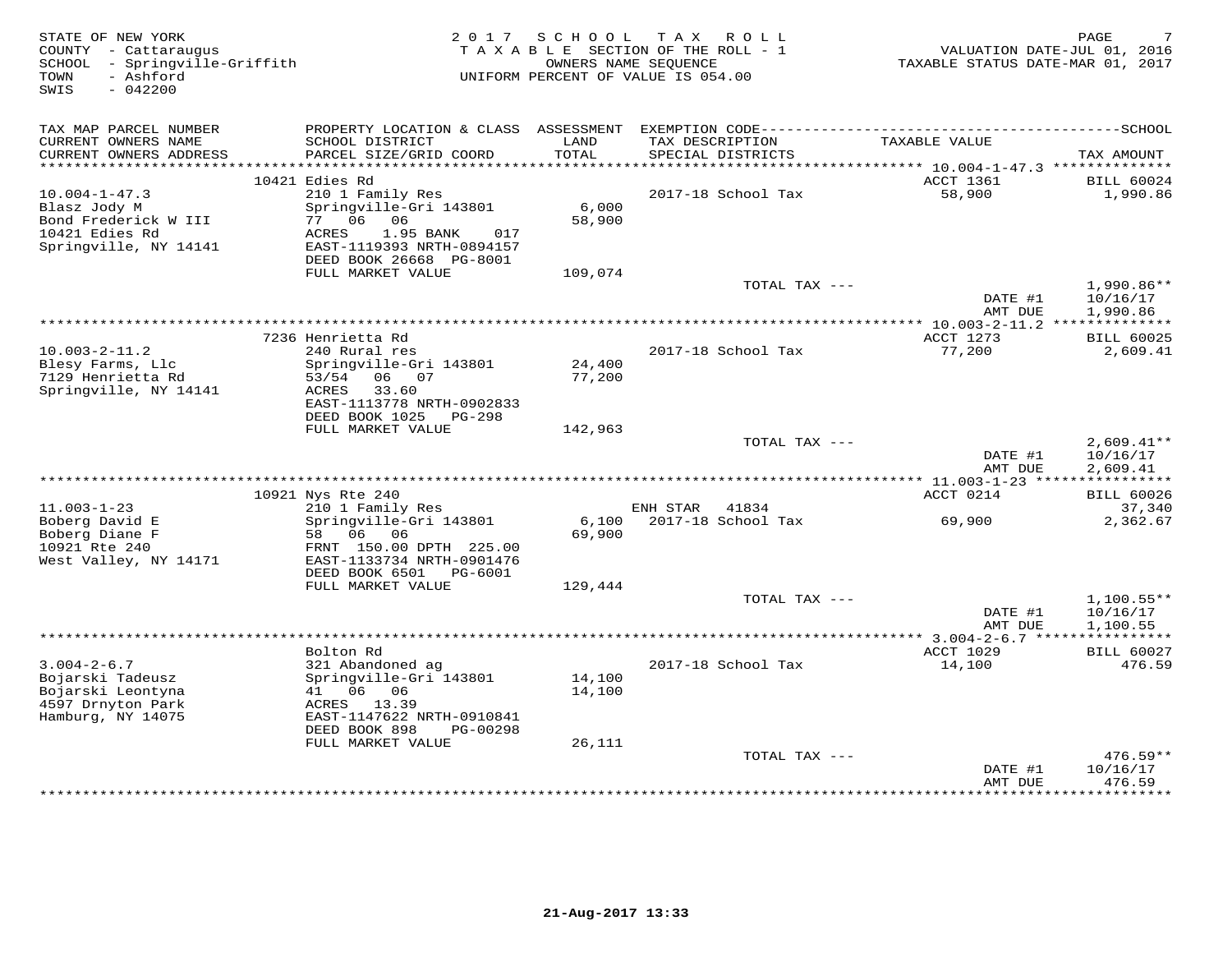| STATE OF NEW YORK<br>COUNTY - Cattaraugus<br>SCHOOL - Springville-Griffith<br>- Ashford<br>TOWN<br>$-042200$<br>SWIS |                                                        | 2017 SCHOOL TAX ROLL<br>TAXABLE SECTION OF THE ROLL - 1<br>UNIFORM PERCENT OF VALUE IS 054.00 | OWNERS NAME SEQUENCE |               | TAXABLE STATUS DATE-MAR 01, 2017 | PAGE<br>VALUATION DATE-JUL 01, 2016 |
|----------------------------------------------------------------------------------------------------------------------|--------------------------------------------------------|-----------------------------------------------------------------------------------------------|----------------------|---------------|----------------------------------|-------------------------------------|
| TAX MAP PARCEL NUMBER                                                                                                |                                                        |                                                                                               |                      |               |                                  |                                     |
| CURRENT OWNERS NAME                                                                                                  | SCHOOL DISTRICT                                        | LAND                                                                                          | TAX DESCRIPTION      |               | TAXABLE VALUE                    |                                     |
| CURRENT OWNERS ADDRESS<br>*****************************                                                              | PARCEL SIZE/GRID COORD                                 | TOTAL                                                                                         | SPECIAL DISTRICTS    |               |                                  | TAX AMOUNT                          |
|                                                                                                                      | Bond Rd                                                |                                                                                               |                      |               | ACCT 0832                        | <b>BILL 60028</b>                   |
| $11.001 - 1 - 5$                                                                                                     | 270 Mfg housing                                        |                                                                                               | 2017-18 School Tax   |               | 21,900                           | 740.23                              |
| Bond Frederick W Jr                                                                                                  | Springville-Gri 143801                                 | 5,400                                                                                         |                      |               |                                  |                                     |
| Bond Penny                                                                                                           | 65 06 06                                               | 21,900                                                                                        |                      |               |                                  |                                     |
| 6062 Bond Rd                                                                                                         | ACRES 1.35                                             |                                                                                               |                      |               |                                  |                                     |
| West Valley, NY 14171                                                                                                | EAST-0481770 NRTH-0905490<br>DEED BOOK 00870 PG-00139  |                                                                                               |                      |               |                                  |                                     |
|                                                                                                                      | FULL MARKET VALUE                                      | 40,556                                                                                        |                      |               |                                  |                                     |
|                                                                                                                      |                                                        |                                                                                               |                      | TOTAL TAX --- |                                  | $740.23**$                          |
|                                                                                                                      |                                                        |                                                                                               |                      |               | DATE #1                          | 10/16/17                            |
|                                                                                                                      |                                                        |                                                                                               |                      |               | AMT DUE                          | 740.23                              |
|                                                                                                                      | 6089 Bond Rd                                           |                                                                                               |                      |               | ACCT 0125                        | <b>BILL 60029</b>                   |
| $11.001 - 1 - 6$                                                                                                     | 210 1 Family Res                                       |                                                                                               | ENH STAR 41834       |               |                                  | 37,340                              |
| Bond Frederick W Jr                                                                                                  | Springville-Gri 143801                                 | 5,600                                                                                         | 2017-18 School Tax   |               | 75,300                           | 2,545.19                            |
| Bond Penny                                                                                                           | 65 06 06                                               | 75,300                                                                                        |                      |               |                                  |                                     |
| 6089 Bond Rd                                                                                                         | ACRES<br>1.55                                          |                                                                                               |                      |               |                                  |                                     |
| West Valley, NY 14171                                                                                                | EAST-0481930 NRTH-0905470<br>DEED BOOK 794<br>PG-01184 |                                                                                               |                      |               |                                  |                                     |
|                                                                                                                      | FULL MARKET VALUE                                      | 139,444                                                                                       |                      |               |                                  |                                     |
|                                                                                                                      |                                                        |                                                                                               |                      | TOTAL TAX --- |                                  | $1,283.07**$                        |
|                                                                                                                      |                                                        |                                                                                               |                      |               | DATE #1<br>AMT DUE               | 10/16/17<br>1,283.07                |
|                                                                                                                      |                                                        |                                                                                               |                      |               |                                  |                                     |
|                                                                                                                      | 6059 Bond Rd                                           |                                                                                               |                      |               | ACCT 0073                        | <b>BILL 60030</b>                   |
| $11.001 - 1 - 7$                                                                                                     | 110 Livestock                                          |                                                                                               | AG DIST              | 41720         |                                  | 12,142                              |
| Bond Frederick W Jr                                                                                                  | Springville-Gri 143801                                 | 61,700                                                                                        | 2017-18 School Tax   |               | 95,458                           | 3,226.54                            |
| Bond Frederick W Sr<br>6089 Bond Rd                                                                                  | 65 06 06<br>LIFE USE                                   | 107,600                                                                                       |                      |               |                                  |                                     |
| West Valley, NY 14171                                                                                                | ACRES 103.90                                           |                                                                                               |                      |               |                                  |                                     |
|                                                                                                                      | EAST-0482320 NRTH-0906040                              |                                                                                               |                      |               |                                  |                                     |
| MAY BE SUBJECT TO PAYMENT                                                                                            | DEED BOOK 00870 PG-00618                               |                                                                                               |                      |               |                                  |                                     |
| UNDER AGDIST LAW TIL 2021                                                                                            | FULL MARKET VALUE                                      | 199,259                                                                                       |                      |               |                                  |                                     |
|                                                                                                                      |                                                        |                                                                                               |                      | TOTAL TAX --- |                                  | $3,226.54**$                        |
|                                                                                                                      |                                                        |                                                                                               |                      |               | DATE #1<br>AMT DUE               | 10/16/17<br>3,226.54                |
|                                                                                                                      |                                                        |                                                                                               |                      |               |                                  |                                     |
|                                                                                                                      | 6016 Bond Rd                                           |                                                                                               |                      |               | ACCT 0282                        | <b>BILL 60031</b>                   |
| $11.001 - 1 - 8.1$                                                                                                   | 240 Rural res                                          |                                                                                               | AG DIST              | 41720         |                                  | 31,197                              |
| Bond Frederick W Jr                                                                                                  | Springville-Gri 143801                                 | 76,100                                                                                        | 2017-18 School Tax   |               | 92,403                           | 3,123.28                            |
| Bond John W<br>6089 Bond Rd                                                                                          | 60/65 06 06                                            | 123,600                                                                                       |                      |               |                                  |                                     |
| West Valley, NY 14171                                                                                                | LIFE USE<br>ACRES 170.80                               |                                                                                               |                      |               |                                  |                                     |
|                                                                                                                      | EAST-0483810 NRTH-0906610                              |                                                                                               |                      |               |                                  |                                     |
| MAY BE SUBJECT TO PAYMENT                                                                                            | DEED BOOK 991<br>PG-1145                               |                                                                                               |                      |               |                                  |                                     |
| UNDER AGDIST LAW TIL 2021                                                                                            | FULL MARKET VALUE                                      | 228,889                                                                                       |                      |               |                                  |                                     |
|                                                                                                                      |                                                        |                                                                                               |                      | TOTAL TAX --- |                                  | $3,123.28**$                        |
|                                                                                                                      |                                                        |                                                                                               |                      |               | DATE #1<br>AMT DUE               | 10/16/17<br>3, 123. 28              |
|                                                                                                                      |                                                        |                                                                                               |                      |               |                                  | * * * * * * * * * * * *             |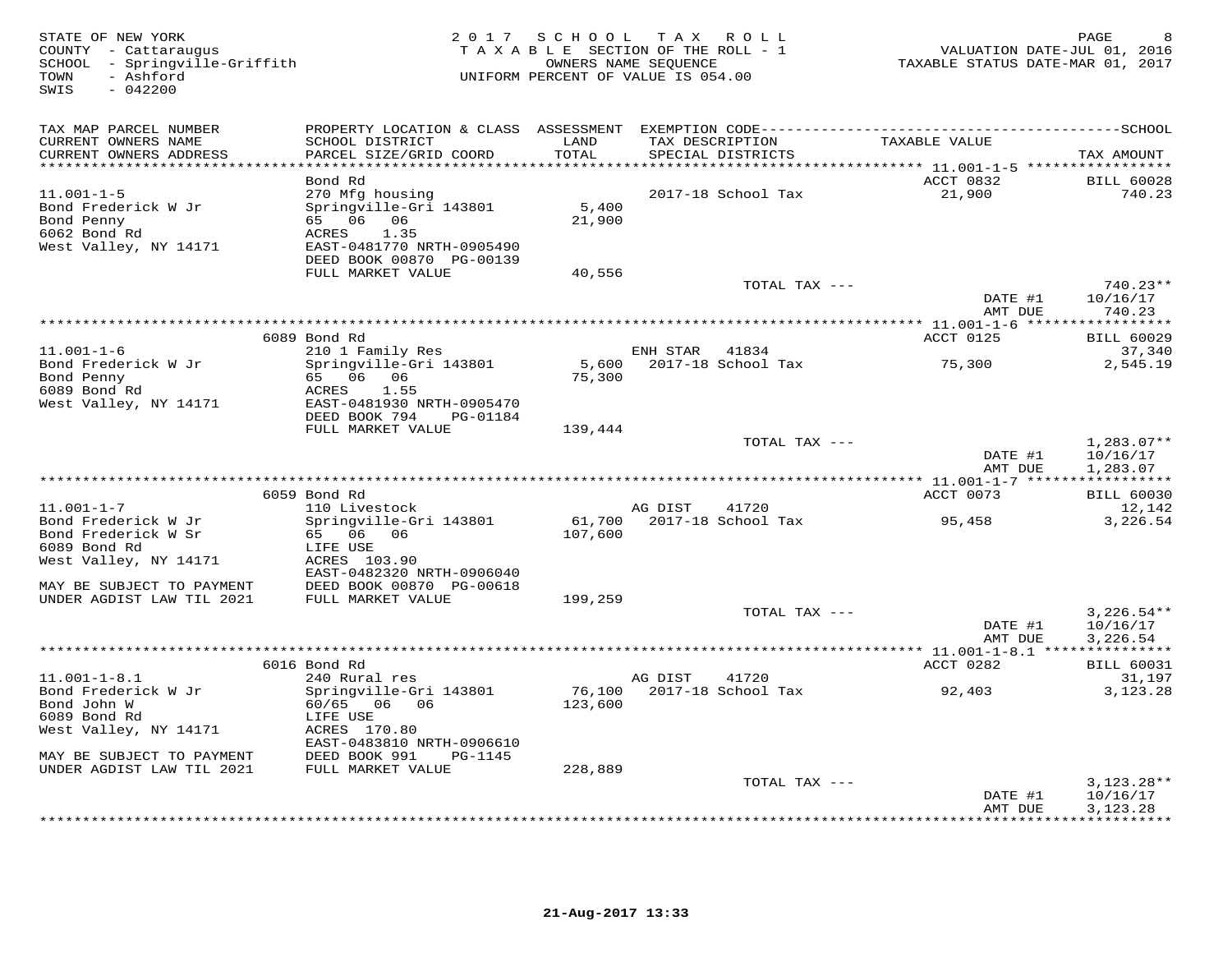STATE OF NEW YORK GERAL BAGE 9<br>COUNTY - Cattaraugus states of the section of the ROLL - 1 when the VALUATION DATE-JUL 01, 2016<br>SCHOOL - Springville-Griffith (2017 ) TAXABLE SECTION OF THE ROLL - 1 (2017 ) TAXABLE STATUS DA SWIS - 042200TAX MAP PARCEL NUMBER PROPERTY LOCATION & CLASS ASSESSMENT EXEMPTION CODE------------------------------------------SCHOOL CURRENT OWNERS NAME SCHOOL DISTRICT LAND TAX DESCRIPTION TAXABLE VALUE CURRENT OWNERS ADDRESS PARCEL SIZE/GRID COORD TOTAL SPECIAL DISTRICTS TAX AMOUNT \*\*\*\*\*\*\*\*\*\*\*\*\*\*\*\*\*\*\*\*\*\*\*\*\*\*\*\*\*\*\*\*\*\*\*\*\*\*\*\*\*\*\*\*\*\*\*\*\*\*\*\*\*\*\*\*\*\*\*\*\*\*\*\*\*\*\*\*\*\*\*\*\*\*\*\*\*\*\*\*\*\*\*\*\*\*\*\*\*\*\*\*\*\*\*\*\*\*\*\*\*\*\* 11.003-1-3.1 \*\*\*\*\*\*\*\*\*\*\*\*\*\*\* Thomas Corners Rd ACCT 0188 BILL 60032 11.003-1-3.1 105 Vac farmland AG DIST 41720 6,720 Bond Frederick W Jr Springville-Gri 143801 38,600 2017-18 School Tax 31,880 1,077.56 Bond Penny 64/65 06 06 38,600 6089 Bond Rd ACRES 74.75 West Valley, NY 14171 EAST-0481590 NRTH-0901790 DEED BOOK 00957 PG-00695 MAY BE SUBJECT TO PAYMENT FULL MARKET VALUE 71,481 UNDER AGDIST LAW TIL 2021 TOTAL TAX --- 1,077.56\*\* $\text{DATE}$  #1  $10/16/17$ <br> $\text{AMT}$   $\text{DATE}$   $1/977$  56 AMT DUE 1,077.56 \*\*\*\*\*\*\*\*\*\*\*\*\*\*\*\*\*\*\*\*\*\*\*\*\*\*\*\*\*\*\*\*\*\*\*\*\*\*\*\*\*\*\*\*\*\*\*\*\*\*\*\*\*\*\*\*\*\*\*\*\*\*\*\*\*\*\*\*\*\*\*\*\*\*\*\*\*\*\*\*\*\*\*\*\*\*\*\*\*\*\*\*\*\*\*\*\*\*\*\*\*\*\* 11.003-1-7 \*\*\*\*\*\*\*\*\*\*\*\*\*\*\*\*\*ACCT 0072 BILL 60033 Nys Rte 240 ACCT 0072 BILL 600331,044.44 11.003-1-7 270 Mfg housing 2017-18 School Tax 30,900 1,044.44Bond Frederick W Jr Springville-Gri 143801 26,900 Bond Bond Frederick Sr 59 06 06 30,900 6062 Bond Rd LIFE USE West Valley, NY 14171 ACRES 25.87 EAST-0485230 NRTH-0904290 DEED BOOK 00870 PG-00618 FULL MARKET VALUE 57,222TOTAL TAX  $-- 1,044.44**$  $\text{DATE}$  #1  $10/16/17$ AMT DUE 1,044.44 AMT DUE 1,044.44 \*\*\*\*\*\*\*\*\*\*\*\*\*\*\*\*\*\*\*\*\*\*\*\*\*\*\*\*\*\*\*\*\*\*\*\*\*\*\*\*\*\*\*\*\*\*\*\*\*\*\*\*\*\*\*\*\*\*\*\*\*\*\*\*\*\*\*\*\*\*\*\*\*\*\*\*\*\*\*\*\*\*\*\*\*\*\*\*\*\*\*\*\*\*\*\*\*\*\*\*\*\*\* 11.003-1-3.8 \*\*\*\*\*\*\*\*\*\*\*\*\*\*\* 6129 Thomas Corners Rd ACCT 1341 BILL 6003411.003-1-3.8 314 Rural vac<10 2017-18 School Tax 4,700 158.86Bond Jr Frederick Springville-Gri 143801 4,700 6089 Bond Rd 65 06 06 4,700West Valley, NY 14171 FRNT 248.90 DPTH 150.00 EAST-0481820 NRTH-0903540 DEED BOOK 10607 PG-8001 FULL MARKET VALUE 8,704 TOTAL TAX --- 158.86\*\* $\text{DATE}$  #1  $10/16/17$ AMT DUE 158.86 AMT DUE 158.86 \*\*\*\*\*\*\*\*\*\*\*\*\*\*\*\*\*\*\*\*\*\*\*\*\*\*\*\*\*\*\*\*\*\*\*\*\*\*\*\*\*\*\*\*\*\*\*\*\*\*\*\*\*\*\*\*\*\*\*\*\*\*\*\*\*\*\*\*\*\*\*\*\*\*\*\*\*\*\*\*\*\*\*\*\*\*\*\*\*\*\*\*\*\*\*\*\*\*\*\*\*\*\* 11.001-1-8.2 \*\*\*\*\*\*\*\*\*\*\*\*\*\*\* 11455 Nys Rte 240 ACCT 0922 BILL 60035 11.001-1-8.2 210 1 Family Res VETWAR CTS 41120 6,840 Boyd David C Springville-Gri 143801 6,800 ENH STAR 41834 37,340 Boyd Joan J 60/65 06 06 73,300 2017-18 School Tax 66,460 2,246.39 11455 NYS Rte 240 ACRES 2.60 Springville, NY 14141 EAST-1132486 NRTH-0907824 DEED BOOK 986 PG-819 FULL MARKET VALUE 135,741 TOTAL TAX --- 984.27\*\* $\text{DATE}$  #1  $10/16/17$ AMT DUE 984.27

\*\*\*\*\*\*\*\*\*\*\*\*\*\*\*\*\*\*\*\*\*\*\*\*\*\*\*\*\*\*\*\*\*\*\*\*\*\*\*\*\*\*\*\*\*\*\*\*\*\*\*\*\*\*\*\*\*\*\*\*\*\*\*\*\*\*\*\*\*\*\*\*\*\*\*\*\*\*\*\*\*\*\*\*\*\*\*\*\*\*\*\*\*\*\*\*\*\*\*\*\*\*\*\*\*\*\*\*\*\*\*\*\*\*\*\*\*\*\*\*\*\*\*\*\*\*\*\*\*\*\*\*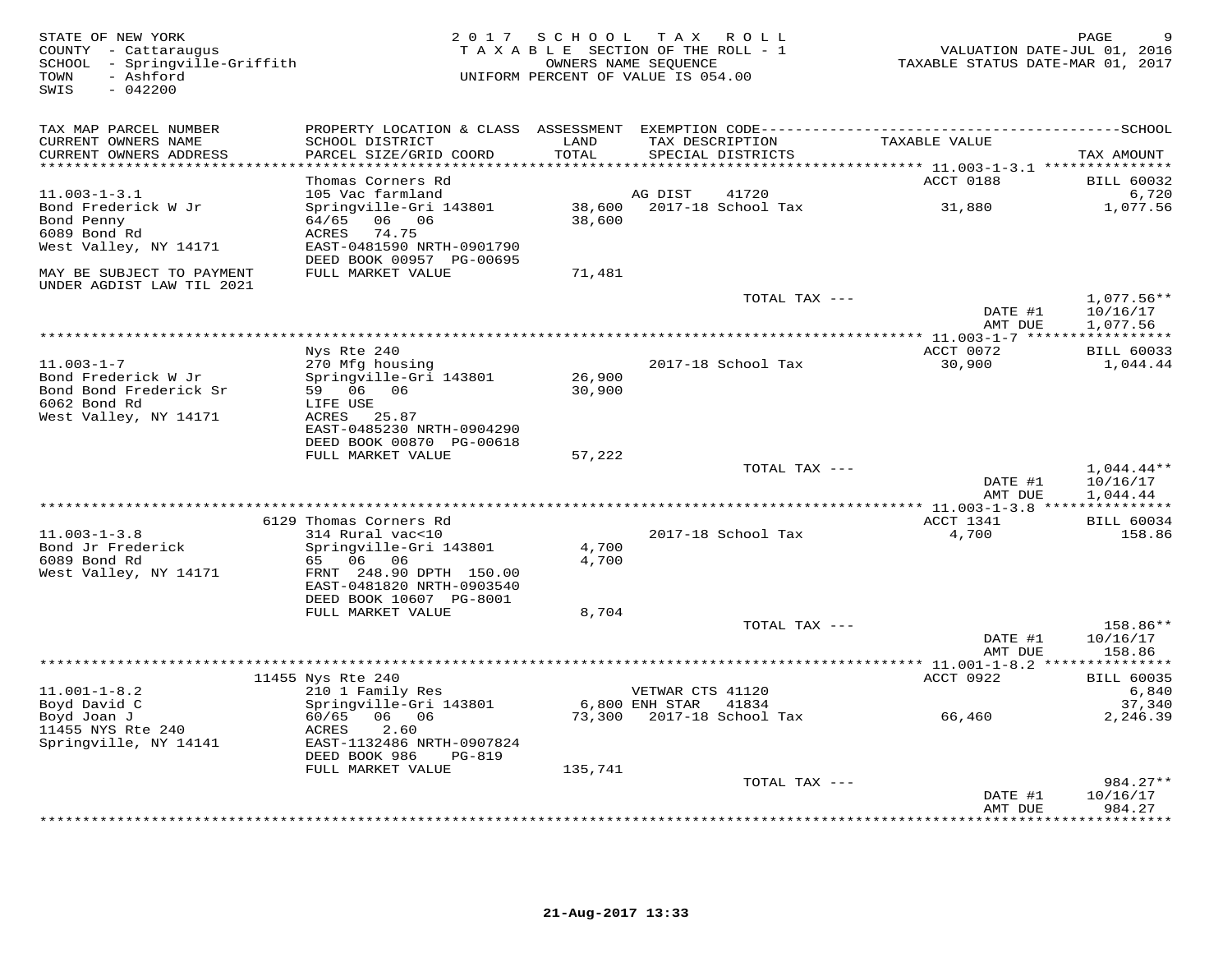| STATE OF NEW YORK<br>COUNTY - Cattaraugus<br>- Springville-Griffith<br>SCHOOL<br>- Ashford<br>TOWN<br>SWIS<br>$-042200$ | 2 0 1 7                                                                                                                                                                                  | S C H O O L                 | T A X<br>R O L L<br>TAXABLE SECTION OF THE ROLL - 1<br>OWNERS NAME SEQUENCE<br>UNIFORM PERCENT OF VALUE IS 054.00 | VALUATION DATE-JUL 01, 2016<br>TAXABLE STATUS DATE-MAR 01, 2017                   | PAGE<br>10                          |
|-------------------------------------------------------------------------------------------------------------------------|------------------------------------------------------------------------------------------------------------------------------------------------------------------------------------------|-----------------------------|-------------------------------------------------------------------------------------------------------------------|-----------------------------------------------------------------------------------|-------------------------------------|
| TAX MAP PARCEL NUMBER<br>CURRENT OWNERS NAME<br>CURRENT OWNERS ADDRESS<br>**********************                        | PROPERTY LOCATION & CLASS ASSESSMENT<br>SCHOOL DISTRICT<br>PARCEL SIZE/GRID COORD                                                                                                        | LAND<br>TOTAL<br>********** | TAX DESCRIPTION<br>SPECIAL DISTRICTS                                                                              | TAXABLE VALUE                                                                     | TAX AMOUNT                          |
| $10.004 - 1 - 65$<br>Bramer Cynthia<br>PO Box 204<br>Gloversville, NY 12078                                             | 10591 Rock Springs Rd<br>270 Mfg housing<br>Springville-Gri 143801<br>69 06 06<br>AUTUMN VIEW SUB LOT 1<br><b>ACRES</b><br>4.37<br>EAST-0476720 NRTH-0898140<br>DEED BOOK 1031<br>PG-177 | 8,700<br>26,400             | 2017-18 School Tax                                                                                                | ***************************** 10.004-1-65 ****************<br>ACCT 0949<br>26,400 | <b>BILL 60036</b><br>892.34         |
|                                                                                                                         | FULL MARKET VALUE                                                                                                                                                                        | 48,889                      | TOTAL TAX ---                                                                                                     | DATE #1                                                                           | 892.34**<br>10/16/17                |
|                                                                                                                         |                                                                                                                                                                                          |                             |                                                                                                                   | AMT DUE<br>**** $11.002 - 2 - 7$ ***                                              | 892.34<br>*********                 |
| $11.002 - 2 - 7$<br>Branco Daniel S<br>Pensa-Branco Paula M<br>1872 Stone Path Crescent<br>Mississauga, ON, L4XCanada   | 11339 Bolton Rd<br>240 Rural res<br>Springville-Gri 143801<br>40 06 06<br>ACRES 14.85<br>EAST-1147502 NRTH-0908547                                                                       | 19,800<br>75,000            | 2017-18 School Tax                                                                                                | ACCT 0894<br>75,000                                                               | <b>BILL 60037</b><br>2,535.05       |
|                                                                                                                         | DEED BOOK 17454 PG-8001<br>FULL MARKET VALUE                                                                                                                                             | 138,889                     | TOTAL TAX ---                                                                                                     | DATE #1                                                                           | $2,535.05**$<br>10/16/17            |
|                                                                                                                         |                                                                                                                                                                                          |                             | ******************************                                                                                    | AMT DUE<br>$*$ 3.004-2-4 ****                                                     | 2,535.05                            |
| $3.004 - 2 - 4$<br>Breindel Daniel J<br>Breindel Lisa A<br>4987 Creek Rd<br>Springville, NY 14141-9515                  | Bolton Rd<br>314 Rural vac<10<br>Springville-Gri 143801<br>41 06<br>06<br>4.02<br>ACRES<br>EAST-1148396 NRTH-0914122<br>DEED BOOK 1014<br>PG-997                                         | 800<br>800                  | 2017-18 School Tax                                                                                                | ACCT 1242<br>800                                                                  | <b>BILL 60038</b><br>27.04          |
|                                                                                                                         | FULL MARKET VALUE                                                                                                                                                                        | 1,481                       | TOTAL TAX ---                                                                                                     | DATE #1                                                                           | $27.04**$<br>10/16/17               |
|                                                                                                                         |                                                                                                                                                                                          |                             |                                                                                                                   | AMT DUE                                                                           | 27.04                               |
|                                                                                                                         | ********                                                                                                                                                                                 |                             |                                                                                                                   | $** 11.003 - 2 - 3.5 *$                                                           |                                     |
| $11.003 - 2 - 3.5$                                                                                                      | 10766 Nys Rte 240<br>210 1 Family Res                                                                                                                                                    |                             | <b>BAS STAR</b><br>41854                                                                                          | ACCT 1710                                                                         | <b>BILL 60039</b><br>17,100         |
| Bromley Teresa<br>Huber Peter Jr.<br>10766 NYS Rte 240<br>West Valley, NY 14171                                         | Springville-Gri 143801<br>58 06 06<br>1.85<br>ACRES<br>EAST-1134221 NRTH-0898540<br>DEED BOOK 22791 PG-4003<br>FULL MARKET VALUE                                                         | 4,500<br>38,500<br>71,296   | 2017-18 School Tax                                                                                                | 38,500                                                                            | 1,301.32                            |
|                                                                                                                         |                                                                                                                                                                                          |                             | TOTAL TAX ---                                                                                                     |                                                                                   | $723.33**$                          |
|                                                                                                                         |                                                                                                                                                                                          |                             |                                                                                                                   | DATE #1<br>AMT DUE                                                                | 10/16/17<br>723.33<br>* * * * * * * |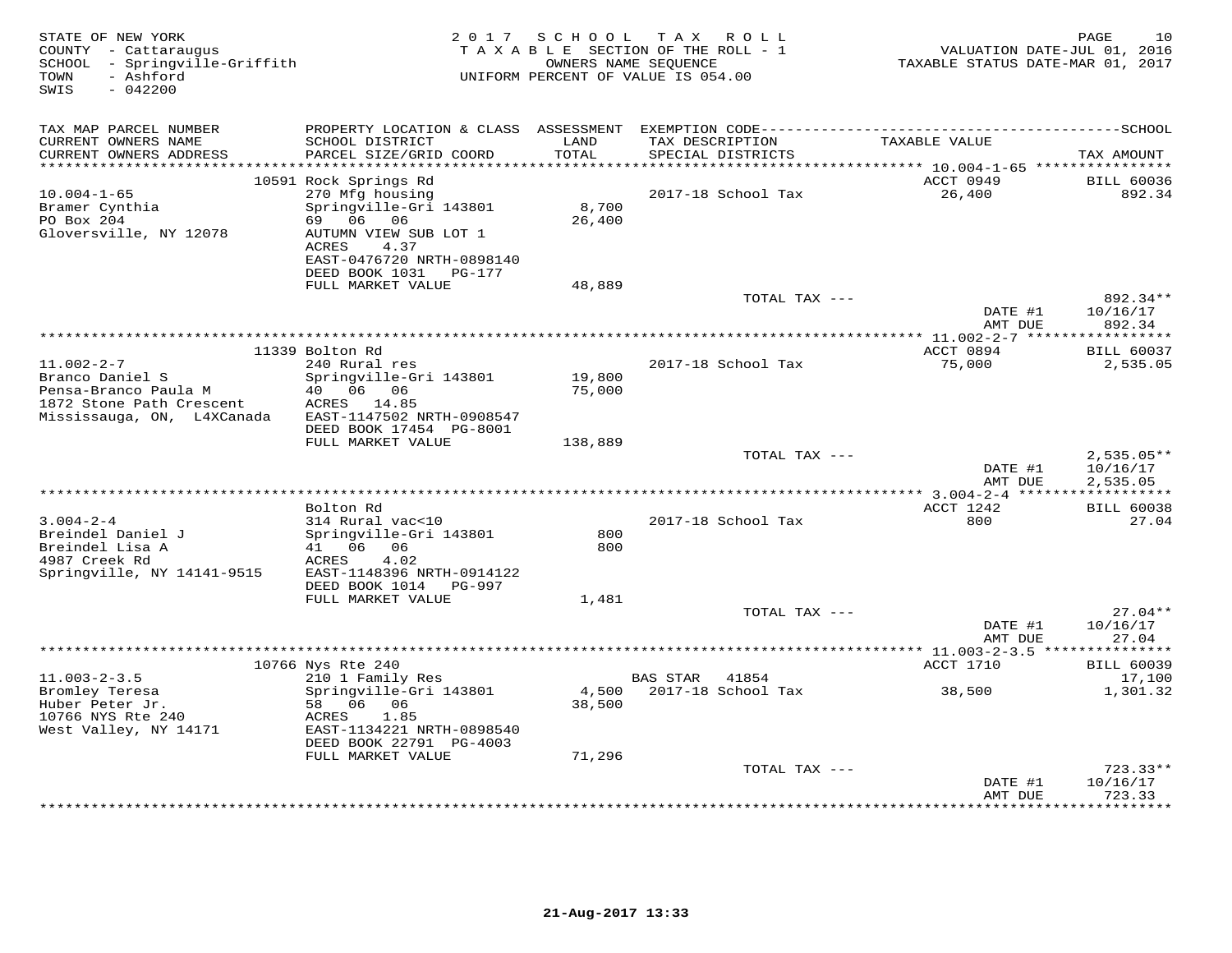| STATE OF NEW YORK<br>COUNTY - Cattaraugus<br>SCHOOL - Springville-Griffith<br>- Ashford<br>TOWN<br>SWIS<br>$-042200$ |                                                                     |                  | 2017 SCHOOL TAX ROLL<br>TAXABLE SECTION OF THE ROLL - 1<br>OWNERS NAME SEQUENCE<br>UNIFORM PERCENT OF VALUE IS 054.00 | VALUATION DATE-JUL 01, 2016<br>TAXABLE STATUS DATE-MAR 01, 2017 | 11<br>PAGE                      |
|----------------------------------------------------------------------------------------------------------------------|---------------------------------------------------------------------|------------------|-----------------------------------------------------------------------------------------------------------------------|-----------------------------------------------------------------|---------------------------------|
| TAX MAP PARCEL NUMBER                                                                                                |                                                                     |                  |                                                                                                                       |                                                                 |                                 |
| CURRENT OWNERS NAME<br>CURRENT OWNERS ADDRESS                                                                        | SCHOOL DISTRICT<br>PARCEL SIZE/GRID COORD                           | LAND<br>TOTAL    | TAX DESCRIPTION<br>SPECIAL DISTRICTS                                                                                  | TAXABLE VALUE                                                   | TAX AMOUNT                      |
|                                                                                                                      |                                                                     |                  |                                                                                                                       |                                                                 |                                 |
| $10.004 - 1 - 55$                                                                                                    | 10740 Edies Rd<br>210 1 Family Res                                  |                  | ENH STAR<br>41834                                                                                                     | ACCT 0939                                                       | <b>BILL 60040</b><br>37,340     |
| Brooks Edward W<br>Brooks Jean M<br>10740 Edies Rd                                                                   | Springville-Gri 143801<br>74 06 06<br>AUTUMN VIEW SUB LOT 16        | 7,400<br>62,600  | 2017-18 School Tax                                                                                                    | 62,600                                                          | 2,115.92                        |
| Springville, NY 14141                                                                                                | ACRES<br>3.21<br>EAST-1123588 NRTH-0899126<br>DEED BOOK 1014 PG-633 |                  |                                                                                                                       |                                                                 |                                 |
|                                                                                                                      | FULL MARKET VALUE                                                   | 115,926          | TOTAL TAX ---                                                                                                         |                                                                 | 853.80**                        |
|                                                                                                                      |                                                                     |                  |                                                                                                                       | DATE #1<br>AMT DUE                                              | 10/16/17<br>853.80              |
|                                                                                                                      |                                                                     |                  |                                                                                                                       |                                                                 |                                 |
| $11.003 - 1 - 3.6$                                                                                                   | 6140 Emerson Rd                                                     |                  |                                                                                                                       | ACCT 1172                                                       | <b>BILL 60041</b>               |
| Broomfield James W                                                                                                   | 210 1 Family Res<br>Springville-Gri 143801                          |                  | BAS STAR<br>41854<br>5,800 2017-18 School Tax                                                                         | 94,200                                                          | 17,100<br>3,184.02              |
| Broomfield Rae A<br>6140 Emerson Rd<br>West Valley, NY 14171                                                         | ACRES<br>1.72<br>EAST-1129842 NRTH-0901392                          | 94,200           |                                                                                                                       |                                                                 |                                 |
|                                                                                                                      | DEED BOOK 959<br>PG-161<br>FULL MARKET VALUE                        | 174,444          |                                                                                                                       |                                                                 |                                 |
|                                                                                                                      |                                                                     |                  | TOTAL TAX ---                                                                                                         |                                                                 | $2,606.03**$                    |
|                                                                                                                      |                                                                     |                  |                                                                                                                       | DATE #1<br>AMT DUE                                              | 10/16/17<br>2,606.03            |
|                                                                                                                      | Henrietta Rd                                                        |                  |                                                                                                                       | ACCT 1677                                                       | <b>BILL 60042</b>               |
| $10.003 - 2 - 15.6$                                                                                                  | 710 Manufacture                                                     |                  | 2017-18 School Tax                                                                                                    | 184,100                                                         | 6,222.70                        |
| Buffalo Crushed Stone Inc<br>500 Como Park Blvd                                                                      | Springville-Gri 143801<br>$56 - 6 - 7$                              | 6,800<br>184,100 |                                                                                                                       |                                                                 |                                 |
| Buffalo, NY 14227                                                                                                    | ACRES<br>4.85<br>EAST-1116060 NRTH-0901471                          |                  |                                                                                                                       |                                                                 |                                 |
|                                                                                                                      | DEED BOOK 15019 PG-9003                                             |                  |                                                                                                                       |                                                                 |                                 |
|                                                                                                                      | FULL MARKET VALUE                                                   | 340,926          | TOTAL TAX ---                                                                                                         |                                                                 | $6,222.70**$                    |
|                                                                                                                      |                                                                     |                  |                                                                                                                       | DATE #1                                                         | 10/16/17                        |
|                                                                                                                      |                                                                     |                  |                                                                                                                       | AMT DUE                                                         | 6,222.70<br>***********         |
|                                                                                                                      | Bond Rd                                                             |                  |                                                                                                                       | ACCT 1301                                                       | <b>BILL 60043</b>               |
| $10.004 - 1 - 78$<br>Buffalo Pittsburgh RR                                                                           | 330 Vacant comm<br>Springville-Gri 143801                           | 10,775           | 2017-18 School Tax                                                                                                    | 60,775                                                          | 2,054.23                        |
| 200 Meridian Centre Ste 300<br>Rochester, NY 14618                                                                   | $69/74 - 06 - 06$<br>COLVERT-SIN-FRE-BRIDGES<br>ACRES<br>21.55      | 60,775           |                                                                                                                       |                                                                 |                                 |
|                                                                                                                      | EAST-1124221 NRTH-0901280<br>DEED BOOK 00919 PG-00016               |                  |                                                                                                                       |                                                                 |                                 |
|                                                                                                                      | FULL MARKET VALUE                                                   | 112,546          |                                                                                                                       |                                                                 |                                 |
|                                                                                                                      |                                                                     |                  | TOTAL TAX ---                                                                                                         | DATE #1                                                         | $2,054.23**$<br>10/16/17        |
|                                                                                                                      |                                                                     |                  |                                                                                                                       | AMT DUE                                                         | 2,054.23<br>* * * * * * * * * * |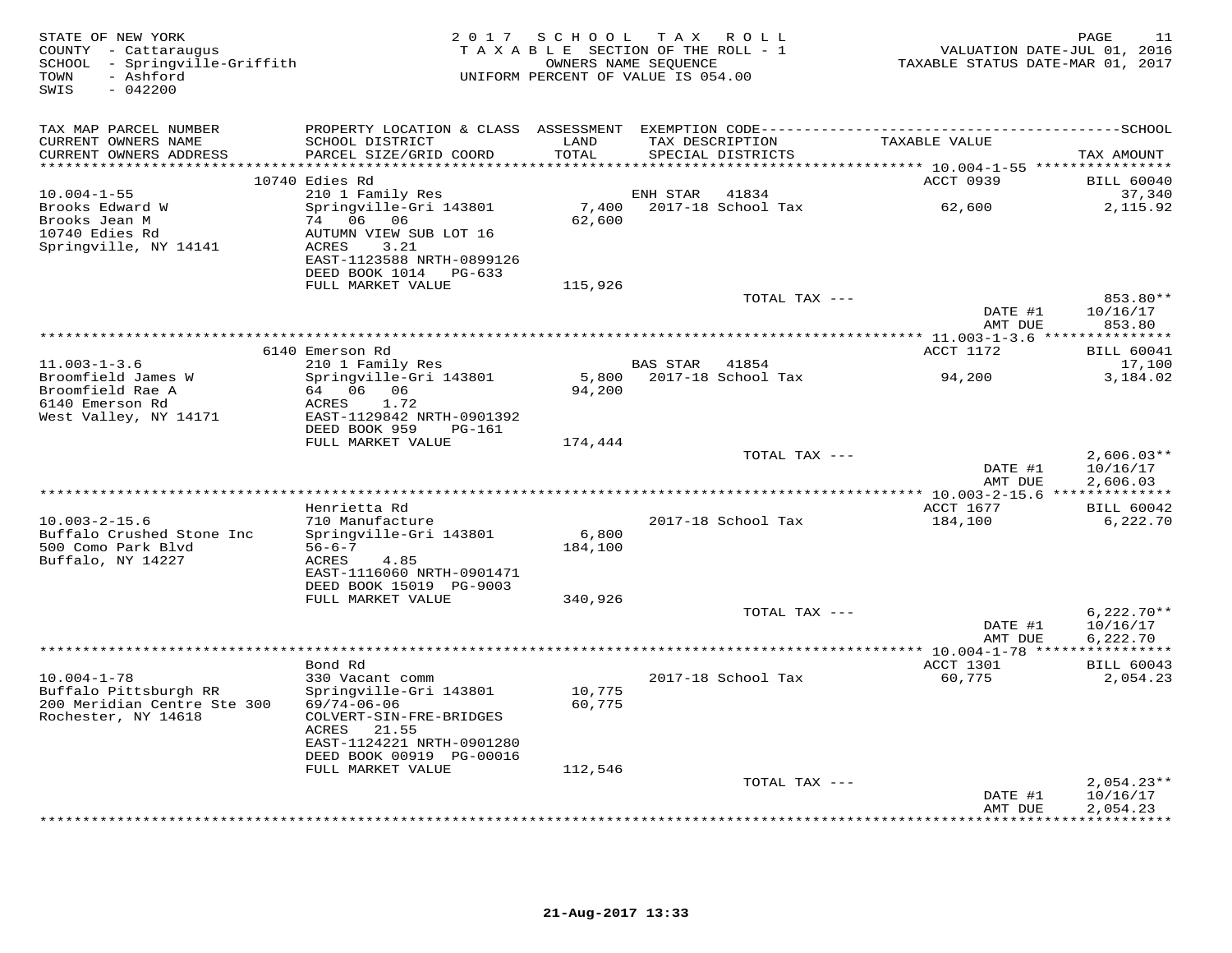| STATE OF NEW YORK<br>COUNTY - Cattaraugus<br>- Springville-Griffith<br>SCHOOL<br>- Ashford<br>TOWN<br>$-042200$<br>SWIS | 2 0 1 7                                                                                                                                             | SCHOOL<br>TAXABLE SECTION OF THE ROLL - 1<br>OWNERS NAME SEOUENCE<br>UNIFORM PERCENT OF VALUE IS 054.00 | T A X           | ROLL                                 | TAXABLE STATUS DATE-MAR 01, 2017                | 12<br>PAGE<br>VALUATION DATE-JUL 01, 2016 |
|-------------------------------------------------------------------------------------------------------------------------|-----------------------------------------------------------------------------------------------------------------------------------------------------|---------------------------------------------------------------------------------------------------------|-----------------|--------------------------------------|-------------------------------------------------|-------------------------------------------|
| TAX MAP PARCEL NUMBER                                                                                                   |                                                                                                                                                     |                                                                                                         |                 |                                      |                                                 |                                           |
| CURRENT OWNERS NAME<br>CURRENT OWNERS ADDRESS<br>***********************                                                | SCHOOL DISTRICT<br>PARCEL SIZE/GRID COORD                                                                                                           | LAND<br>TOTAL                                                                                           |                 | TAX DESCRIPTION<br>SPECIAL DISTRICTS | TAXABLE VALUE                                   | TAX AMOUNT                                |
|                                                                                                                         | 11431 Bolton Rd                                                                                                                                     |                                                                                                         |                 |                                      | ACCT 0982                                       | <b>BILL 60044</b>                         |
| $3.004 - 2 - 6.4$                                                                                                       | 240 Rural res                                                                                                                                       |                                                                                                         | BAS STAR        | 41854                                |                                                 | 17,100                                    |
| Bunic Joseph J<br>Bunic Crystal<br>11431 Bolton Rd<br>Springville, NY 14141                                             | Springville-Gri 143801<br>40/41<br>06<br>06<br>ACRES<br>11.80 BANK<br>017<br>EAST-1147532 NRTH-0910483<br>DEED BOOK 00924 PG-00949                  | 16,600<br>136,200                                                                                       |                 | 2017-18 School Tax                   | 136,200                                         | 4,603.65                                  |
|                                                                                                                         | FULL MARKET VALUE                                                                                                                                   | 252,222                                                                                                 |                 |                                      |                                                 |                                           |
|                                                                                                                         |                                                                                                                                                     |                                                                                                         |                 | TOTAL TAX ---                        | DATE #1<br>AMT DUE                              | 4,025.66**<br>10/16/17<br>4,025.66        |
|                                                                                                                         |                                                                                                                                                     |                                                                                                         |                 |                                      |                                                 |                                           |
|                                                                                                                         | Connoisarauley Rd                                                                                                                                   |                                                                                                         |                 |                                      | ACCT 0456                                       | <b>BILL 60045</b>                         |
| $19.001 - 2 - 34.1$<br>Burton Michael F<br>14 Cozzens Ave<br>Highland Falls, NY 10928                                   | 322 Rural vac>10<br>Springville-Gri 143801<br>11/12<br>06 07<br>34.55<br>ACRES<br>EAST-1109741 NRTH-0893640<br>DEED BOOK 25890 PG-6001              | 15,100<br>15,100                                                                                        |                 | 2017-18 School Tax                   | 15,100                                          | 510.39                                    |
|                                                                                                                         | FULL MARKET VALUE                                                                                                                                   | 27,963                                                                                                  |                 |                                      |                                                 |                                           |
|                                                                                                                         |                                                                                                                                                     |                                                                                                         |                 | TOTAL TAX ---                        | DATE #1<br>AMT DUE                              | $510.39**$<br>10/16/17<br>510.39          |
|                                                                                                                         |                                                                                                                                                     |                                                                                                         |                 |                                      | ********** $10.004 - 1 - 18.2$<br>ACCT 1092     | **************                            |
| $10.004 - 1 - 18.2$                                                                                                     | 6520 Boberg Rd<br>270 Mfg housing                                                                                                                   |                                                                                                         | BAS STAR        | 41854                                |                                                 | <b>BILL 60046</b><br>17,100               |
| Butcher Keith<br>Butcher Loreen P<br>6520 Boberg Rd<br>West Valley, NY 14171                                            | Springville-Gri 143801<br>06<br>06<br>68 —<br>FRNT 167.00 DPTH 194.00<br>EAST-1124940 NRTH-0894712<br>DEED BOOK 00870 PG-00232<br>FULL MARKET VALUE | 4,500<br>36,200<br>67,037                                                                               |                 | 2017-18 School Tax                   | 36,200                                          | 1,223.58                                  |
|                                                                                                                         |                                                                                                                                                     |                                                                                                         |                 | TOTAL TAX ---                        |                                                 | 645.59**                                  |
|                                                                                                                         |                                                                                                                                                     |                                                                                                         |                 |                                      | DATE #1<br>AMT DUE                              | 10/16/17<br>645.59                        |
|                                                                                                                         |                                                                                                                                                     |                                                                                                         |                 |                                      | ****************** 19.002-1-12.2 ************** |                                           |
| $19.002 - 1 - 12.2$                                                                                                     | 6693 Cross Rd<br>210 1 Family Res                                                                                                                   |                                                                                                         | <b>BAS STAR</b> | 41854                                | ACCT 1410                                       | <b>BILL 60047</b><br>17,100               |
| Butticci Ann M<br>6693 Cross Rd<br>Springville, NY 14141                                                                | Springville-Gri 143801<br>06<br>72<br>06<br>9.85<br>ACRES<br>EAST-0047238 NRTH-0089292<br>DEED BOOK 00949 PG-00121                                  | 13,600<br>48,500                                                                                        |                 | 2017-18 School Tax                   | 48,500                                          | 1,639.33                                  |
|                                                                                                                         | FULL MARKET VALUE                                                                                                                                   | 89,815                                                                                                  |                 | TOTAL TAX ---                        |                                                 | $1,061.34**$                              |
|                                                                                                                         |                                                                                                                                                     |                                                                                                         |                 |                                      | DATE #1<br>AMT DUE                              | 10/16/17<br>1,061.34                      |
|                                                                                                                         |                                                                                                                                                     |                                                                                                         |                 |                                      |                                                 | + + + + + + + + + +                       |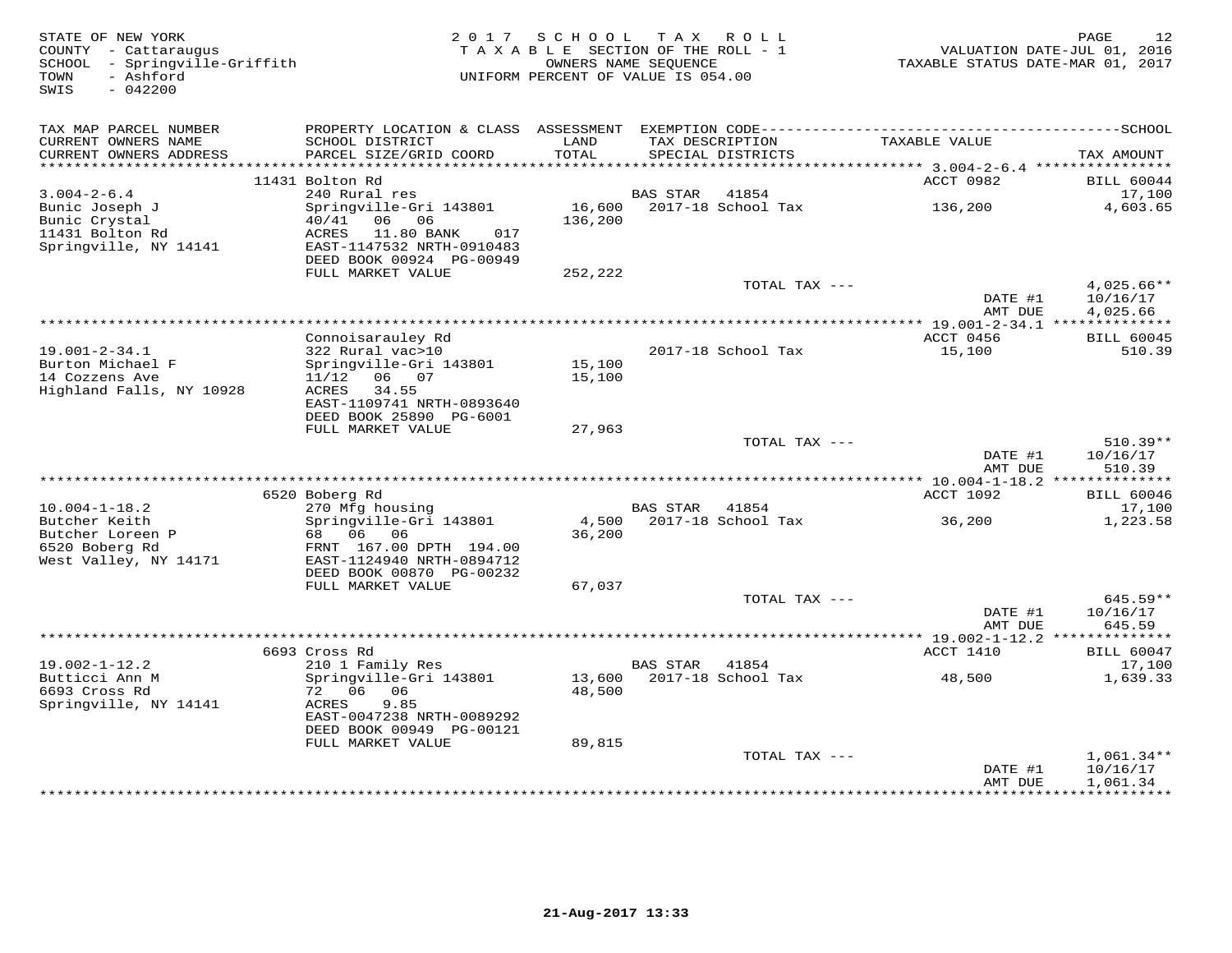| STATE OF NEW YORK<br>COUNTY - Cattaraugus<br>SCHOOL - Springville-Griffith<br>- Ashford<br>TOWN<br>SWIS<br>$-042200$ |                                              | 2017 SCHOOL TAX ROLL<br>TAXABLE SECTION OF THE ROLL - 1<br>OWNERS NAME SEQUENCE<br>UNIFORM PERCENT OF VALUE IS 054.00 |          |                                      | TAXABLE STATUS DATE-MAR 01, 2017                | 13<br>PAGE<br>VALUATION DATE-JUL 01, 2016 |
|----------------------------------------------------------------------------------------------------------------------|----------------------------------------------|-----------------------------------------------------------------------------------------------------------------------|----------|--------------------------------------|-------------------------------------------------|-------------------------------------------|
| TAX MAP PARCEL NUMBER                                                                                                |                                              |                                                                                                                       |          |                                      |                                                 |                                           |
| CURRENT OWNERS NAME<br>CURRENT OWNERS ADDRESS                                                                        | SCHOOL DISTRICT<br>PARCEL SIZE/GRID COORD    | LAND<br>TOTAL                                                                                                         |          | TAX DESCRIPTION<br>SPECIAL DISTRICTS | TAXABLE VALUE                                   |                                           |
|                                                                                                                      |                                              |                                                                                                                       |          |                                      |                                                 | TAX AMOUNT                                |
|                                                                                                                      | 7081 Peters Rd                               |                                                                                                                       |          |                                      | ACCT 0234                                       | <b>BILL 60048</b>                         |
| $19.001 - 2 - 5$                                                                                                     | 210 1 Family Res                             |                                                                                                                       | ENH STAR | 41834                                |                                                 | 37,340                                    |
| Call David A                                                                                                         | Springville-Gri 143801                       | 4,300                                                                                                                 |          | 2017-18 School Tax                   | 61,200                                          | 2,068.60                                  |
| Call Jean M<br>7081 Peters Rd                                                                                        | 25 06 07<br>ACRES<br>0.65                    | 61,200                                                                                                                |          |                                      |                                                 |                                           |
| Springville, NY 14141                                                                                                | EAST-1116181 NRTH-0896701                    |                                                                                                                       |          |                                      |                                                 |                                           |
|                                                                                                                      | DEED BOOK 00869 PG-00805                     |                                                                                                                       |          |                                      |                                                 |                                           |
|                                                                                                                      | FULL MARKET VALUE                            | 113,333                                                                                                               |          |                                      |                                                 |                                           |
|                                                                                                                      |                                              |                                                                                                                       |          | TOTAL TAX ---                        |                                                 | 806.48**                                  |
|                                                                                                                      |                                              |                                                                                                                       |          |                                      | DATE #1<br>AMT DUE                              | 10/16/17<br>806.48                        |
|                                                                                                                      |                                              |                                                                                                                       |          |                                      |                                                 |                                           |
|                                                                                                                      | 10969 Nys Rte 240                            |                                                                                                                       |          |                                      | ACCT 1347                                       | <b>BILL 60049</b>                         |
| $11.003 - 1 - 27.3$                                                                                                  | 210 1 Family Res                             |                                                                                                                       | BAS STAR | 41854                                |                                                 | 17,100                                    |
| Call Thomas D<br>Call Holly J                                                                                        | Springville-Gri 143801<br>59 06 06           | 7,300                                                                                                                 |          | 2017-18 School Tax                   | 65,400                                          | 2,210.56                                  |
| 10969 Rte 240                                                                                                        | 3.13<br>ACRES                                | 65,400                                                                                                                |          |                                      |                                                 |                                           |
| West Valley, NY 14171-9756                                                                                           | EAST-1133410 NRTH-0902133                    |                                                                                                                       |          |                                      |                                                 |                                           |
|                                                                                                                      | DEED BOOK 00928 PG-00617                     |                                                                                                                       |          |                                      |                                                 |                                           |
|                                                                                                                      | FULL MARKET VALUE                            | 121,111                                                                                                               |          |                                      |                                                 |                                           |
|                                                                                                                      |                                              |                                                                                                                       |          | TOTAL TAX ---                        | DATE #1                                         | $1,632.57**$<br>10/16/17                  |
|                                                                                                                      |                                              |                                                                                                                       |          |                                      | AMT DUE                                         | 1,632.57                                  |
|                                                                                                                      |                                              |                                                                                                                       |          |                                      | **** 19.002-1-13.2 ***************              |                                           |
|                                                                                                                      | Cross Rd                                     |                                                                                                                       |          |                                      | ACCT 1378                                       | <b>BILL 60050</b>                         |
| $19.002 - 1 - 13.2$<br>Campanella Dean                                                                               | 270 Mfg housing                              | 9,400                                                                                                                 |          | 2017-18 School Tax                   | 21,100                                          | 713.19                                    |
| 6761 Cross Rd                                                                                                        | Springville-Gri 143801<br>72/73<br>06 07     | 21,100                                                                                                                |          |                                      |                                                 |                                           |
| Springville, NY 14141                                                                                                | 97 BOR                                       |                                                                                                                       |          |                                      |                                                 |                                           |
|                                                                                                                      | ACRES<br>4.85                                |                                                                                                                       |          |                                      |                                                 |                                           |
|                                                                                                                      | EAST-0471830 NRTH-0089394                    |                                                                                                                       |          |                                      |                                                 |                                           |
|                                                                                                                      | DEED BOOK 16636 PG-4001<br>FULL MARKET VALUE | 39,074                                                                                                                |          |                                      |                                                 |                                           |
|                                                                                                                      |                                              |                                                                                                                       |          | TOTAL TAX ---                        |                                                 | $713.19**$                                |
|                                                                                                                      |                                              |                                                                                                                       |          |                                      | DATE #1                                         | 10/16/17                                  |
|                                                                                                                      |                                              |                                                                                                                       |          |                                      | AMT DUE                                         | 713.19                                    |
|                                                                                                                      | 10666 Dutch Hill Rd                          |                                                                                                                       |          |                                      | ***************** 10.004-1-59 ****<br>ACCT 0943 | * * * * * * * * * *<br><b>BILL 60051</b>  |
| $10.004 - 1 - 59$                                                                                                    | 210 1 Family Res                             |                                                                                                                       | BAS STAR | 41854                                |                                                 | 17,100                                    |
| Carrier David J                                                                                                      | Springville-Gri 143801                       | 8,000                                                                                                                 |          | 2017-18 School Tax                   | 115,000                                         | 3,887.07                                  |
| Carrier Katy J                                                                                                       | 74 06 06                                     | 115,000                                                                                                               |          |                                      |                                                 |                                           |
| 10666 Dutch Hill Rd                                                                                                  | AUTUMN VIEW SUB LOT 11                       |                                                                                                                       |          |                                      |                                                 |                                           |
| West Valley, NY 14171-9750                                                                                           | ACRES<br>3.73<br>EAST-1123519 NRTH-0898081   |                                                                                                                       |          |                                      |                                                 |                                           |
|                                                                                                                      | DEED BOOK 899<br>PG-00367                    |                                                                                                                       |          |                                      |                                                 |                                           |
|                                                                                                                      | FULL MARKET VALUE                            | 212,963                                                                                                               |          |                                      |                                                 |                                           |
|                                                                                                                      |                                              |                                                                                                                       |          | TOTAL TAX ---                        |                                                 | $3,309.08**$                              |
|                                                                                                                      |                                              |                                                                                                                       |          |                                      | DATE #1<br>AMT DUE                              | 10/16/17<br>3,309.08                      |
|                                                                                                                      |                                              |                                                                                                                       |          |                                      |                                                 | **********                                |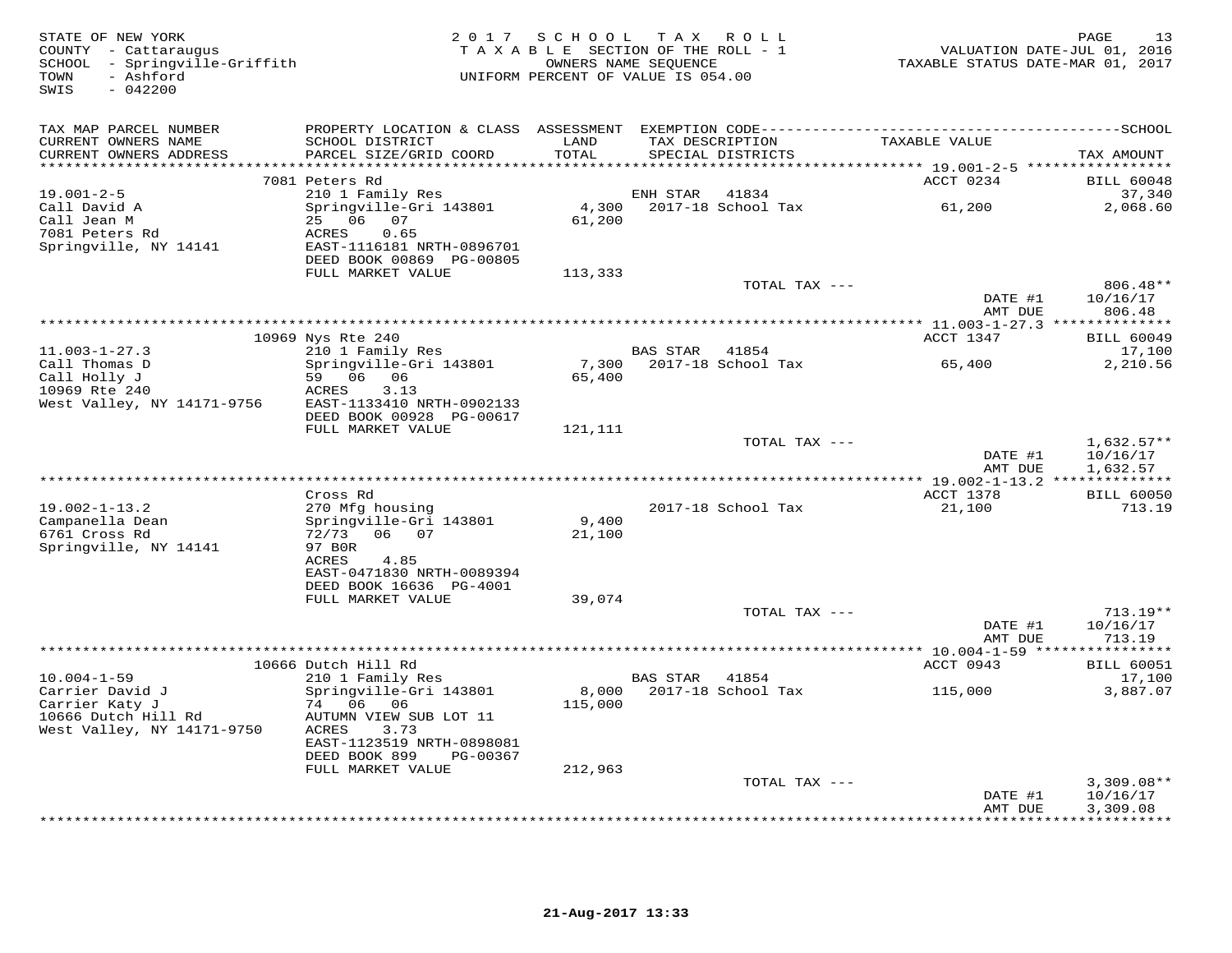| STATE OF NEW YORK<br>COUNTY - Cattaraugus<br>SCHOOL - Springville-Griffith<br>- Ashford<br>TOWN<br>SWIS<br>$-042200$ |                                                                                                           |                   | 2017 SCHOOL TAX ROLL<br>TAXABLE SECTION OF THE ROLL - 1<br>OWNERS NAME SEQUENCE<br>UNIFORM PERCENT OF VALUE IS 054.00 | TAXABLE STATUS DATE-MAR 01, 2017 | 14<br>PAGE<br>VALUATION DATE-JUL 01, 2016 |
|----------------------------------------------------------------------------------------------------------------------|-----------------------------------------------------------------------------------------------------------|-------------------|-----------------------------------------------------------------------------------------------------------------------|----------------------------------|-------------------------------------------|
| TAX MAP PARCEL NUMBER                                                                                                |                                                                                                           |                   |                                                                                                                       |                                  |                                           |
| CURRENT OWNERS NAME<br>CURRENT OWNERS ADDRESS<br>************************                                            | SCHOOL DISTRICT<br>PARCEL SIZE/GRID COORD                                                                 | LAND<br>TOTAL     | TAX DESCRIPTION<br>SPECIAL DISTRICTS                                                                                  | TAXABLE VALUE                    | TAX AMOUNT                                |
|                                                                                                                      | 11437 Watson Rd                                                                                           |                   |                                                                                                                       | ACCT 0060                        | <b>BILL 60052</b>                         |
| $11.001 - 1 - 11.1$                                                                                                  | 300 Vacant Land                                                                                           |                   | 2017-18 School Tax                                                                                                    | 18,600                           | 628.69                                    |
| Christ Paul M<br>Christ Anne E<br>9 Fir Top Dr<br>Orchard Park, NY 14127                                             | Springville-Gri 143801<br>60 06 06<br>ACRES 13.96<br>EAST-1135748 NRTH-0909078                            | 18,600<br>18,600  |                                                                                                                       |                                  |                                           |
|                                                                                                                      | DEED BOOK 25546 PG-6001                                                                                   |                   |                                                                                                                       |                                  |                                           |
|                                                                                                                      | FULL MARKET VALUE                                                                                         | 34,444            |                                                                                                                       |                                  |                                           |
|                                                                                                                      |                                                                                                           |                   | TOTAL TAX ---                                                                                                         | DATE #1                          | 628.69**<br>10/16/17                      |
|                                                                                                                      |                                                                                                           |                   |                                                                                                                       | AMT DUE                          | 628.69                                    |
|                                                                                                                      | 10535 Dutch Hill Rd                                                                                       |                   |                                                                                                                       | ACCT 1147                        | <b>BILL 60053</b>                         |
| $10.004 - 1 - 27.2$                                                                                                  | 210 1 Family Res                                                                                          |                   | <b>BAS STAR</b><br>41854                                                                                              |                                  | 17,100                                    |
| Cobo Daniel D<br>10535 Dutch Hill Rd<br>West Valley, NY 14171                                                        | Springville-Gri 143801<br>73 06 06<br>ACRES<br>0.87<br>EAST-1123067 NRTH-0896097                          | 54,100            | 4,700 2017-18 School Tax                                                                                              | 54,100                           | 1,828.62                                  |
|                                                                                                                      | DEED BOOK 846<br>PG-00601<br>FULL MARKET VALUE                                                            | 100,185           |                                                                                                                       |                                  |                                           |
|                                                                                                                      |                                                                                                           |                   | TOTAL TAX ---                                                                                                         | DATE #1                          | $1,250.62**$<br>10/16/17                  |
|                                                                                                                      |                                                                                                           |                   |                                                                                                                       | AMT DUE                          | 1,250.62                                  |
|                                                                                                                      |                                                                                                           |                   |                                                                                                                       |                                  |                                           |
|                                                                                                                      | 10423 Dutch Hill Rd                                                                                       |                   |                                                                                                                       | ACCT 0107                        | <b>BILL 60054</b>                         |
| $10.004 - 1 - 25$<br>Cobo David                                                                                      | 210 1 Family Res<br>Springville-Gri 143801                                                                |                   | ENH STAR 41834<br>6,300 2017-18 School Tax                                                                            | 62,400                           | 37,340<br>2,109.16                        |
| 10423 Dutch Hill Rd<br>West Valley, NY 14171                                                                         | $-06$<br>73<br>$-06$<br>FRNT 181.00 DPTH 189.00<br>EAST-1123422 NRTH-0894698<br>DEED BOOK 700<br>PG-00807 | 62,400            |                                                                                                                       |                                  |                                           |
|                                                                                                                      | FULL MARKET VALUE                                                                                         | 115,556           |                                                                                                                       |                                  |                                           |
|                                                                                                                      |                                                                                                           |                   | TOTAL TAX ---                                                                                                         | DATE #1<br>AMT DUE               | 847.04**<br>10/16/17<br>847.04            |
|                                                                                                                      |                                                                                                           |                   |                                                                                                                       |                                  |                                           |
|                                                                                                                      | Dutch Hill Rd                                                                                             |                   |                                                                                                                       | ACCT 0108                        | <b>BILL 60055</b>                         |
| $10.004 - 1 - 27.1$                                                                                                  | 105 Vac farmland                                                                                          |                   | AG DIST<br>41720                                                                                                      |                                  | 36,509                                    |
| Cobo David<br>10423 Dutch Hill Rd<br>West Valley, NY 14171                                                           | Springville-Gri 143801<br>73/74 06 06<br>ACRES 143.05                                                     | 71,700<br>116,900 | 2017-18 School Tax                                                                                                    | 80,391                           | 2,717.27                                  |
| MAY BE SUBJECT TO PAYMENT                                                                                            | EAST-1122537 NRTH-0895989<br>DEED BOOK 809<br>PG-00431                                                    |                   |                                                                                                                       |                                  |                                           |
| UNDER AGDIST LAW TIL 2021                                                                                            | FULL MARKET VALUE                                                                                         | 216,481           |                                                                                                                       |                                  |                                           |
|                                                                                                                      |                                                                                                           |                   | TOTAL TAX ---                                                                                                         | DATE #1<br>AMT DUE               | $2,717.27**$<br>10/16/17<br>2,717.27      |
|                                                                                                                      |                                                                                                           |                   |                                                                                                                       |                                  | ***********                               |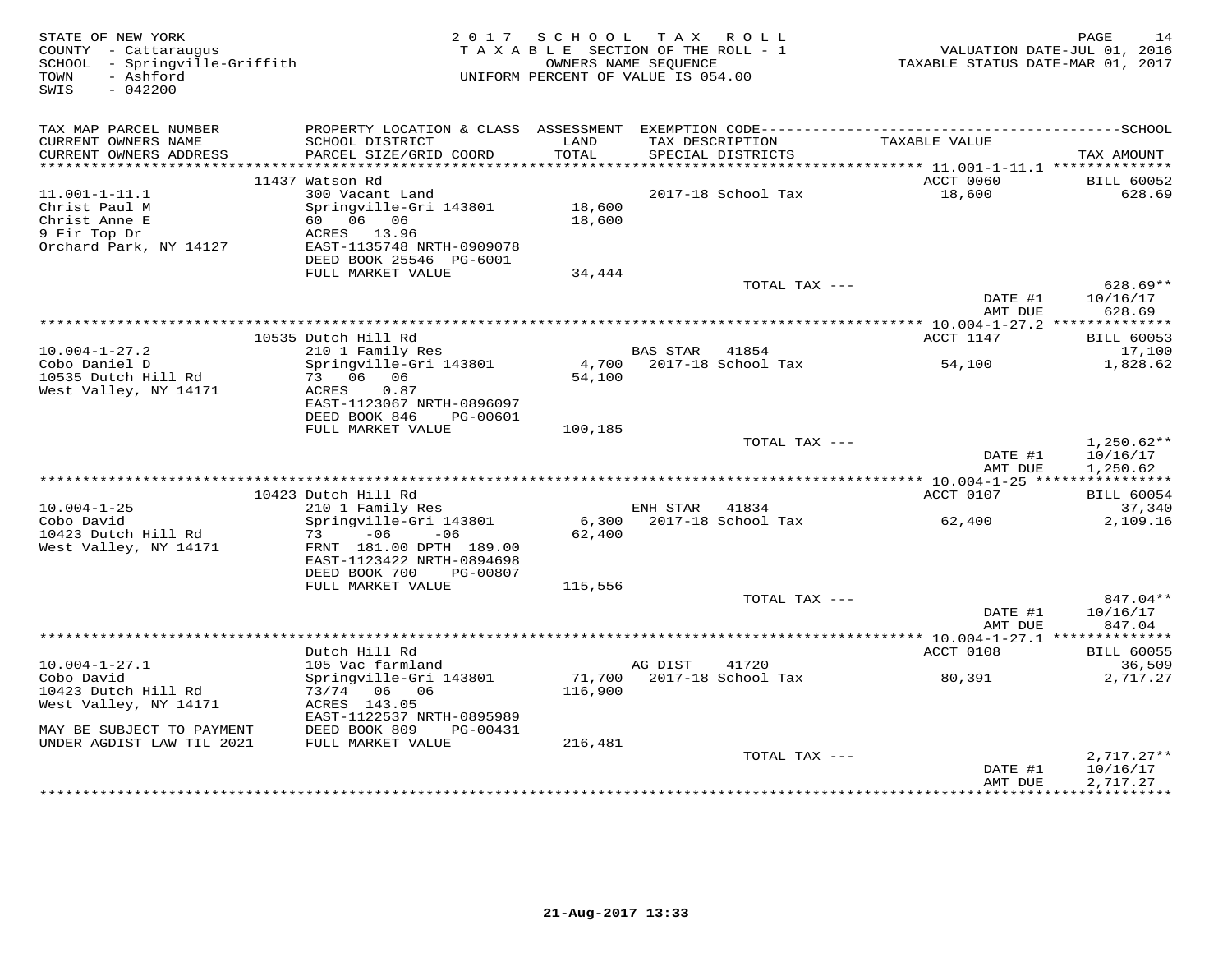| STATE OF NEW YORK<br>COUNTY - Cattaraugus<br>SCHOOL - Springville-Griffith<br>- Ashford<br>TOWN<br>SWIS<br>$-042200$ | 2 0 1 7                                                                                                                            |                  | SCHOOL TAX ROLL<br>TAXABLE SECTION OF THE ROLL - 1<br>OWNERS NAME SEQUENCE<br>UNIFORM PERCENT OF VALUE IS 054.00 | VALUATION DATE-JUL 01, 2016<br>TAXABLE STATUS DATE-MAR 01, 2017 | PAGE<br>15                           |
|----------------------------------------------------------------------------------------------------------------------|------------------------------------------------------------------------------------------------------------------------------------|------------------|------------------------------------------------------------------------------------------------------------------|-----------------------------------------------------------------|--------------------------------------|
| TAX MAP PARCEL NUMBER                                                                                                |                                                                                                                                    |                  |                                                                                                                  |                                                                 |                                      |
| CURRENT OWNERS NAME<br>CURRENT OWNERS ADDRESS<br>***********************                                             | SCHOOL DISTRICT<br>PARCEL SIZE/GRID COORD                                                                                          | LAND<br>TOTAL    | TAX DESCRIPTION<br>SPECIAL DISTRICTS<br>**************************************                                   | TAXABLE VALUE                                                   | TAX AMOUNT                           |
|                                                                                                                      | Edies Rd                                                                                                                           |                  |                                                                                                                  | ********* 10.004-1-4.1 ***************<br>ACCT 0236             | <b>BILL 60056</b>                    |
| $10.004 - 1 - 4.1$<br>Cobo David G<br>10423 Dutch Hill Rd<br>West Valley, NY 14171                                   | 105 Vac farmland<br>Springville-Gri 143801<br>74 06 06<br>47.95<br>ACRES<br>EAST-1122145 NRTH-0901558<br>DEED BOOK 882<br>PG-00663 | 30,600<br>30,600 | 2017-18 School Tax                                                                                               | 30,600                                                          | 1,034.30                             |
|                                                                                                                      | FULL MARKET VALUE                                                                                                                  | 56,667           |                                                                                                                  |                                                                 |                                      |
|                                                                                                                      |                                                                                                                                    |                  | TOTAL TAX ---                                                                                                    | DATE #1<br>AMT DUE                                              | $1,034.30**$<br>10/16/17<br>1,034.30 |
|                                                                                                                      |                                                                                                                                    |                  | **************************************                                                                           | ************ 10.004-1-26 *****************                      |                                      |
| $10.004 - 1 - 26$<br>Cobo David G<br>10423 Dutch Hill Rd                                                             | Dutch Hill Rd<br>210 1 Family Res<br>Springville-Gri 143801<br>73 06 06                                                            | 5,700<br>38,500  | 2017-18 School Tax                                                                                               | ACCT 0110<br>38,500                                             | <b>BILL 60057</b><br>1,301.32        |
| West Valley, NY 14171                                                                                                | FRNT 123.00 DPTH 197.00<br>EAST-1123435 NRTH-0894841<br>DEED BOOK 00414 PG-00423<br>FULL MARKET VALUE                              | 71,296           |                                                                                                                  |                                                                 |                                      |
|                                                                                                                      |                                                                                                                                    |                  | TOTAL TAX ---                                                                                                    | DATE #1                                                         | $1,301.32**$<br>10/16/17             |
|                                                                                                                      |                                                                                                                                    |                  |                                                                                                                  | AMT DUE<br>*********** 11.003-1-28.1 ***************            | 1,301.32                             |
|                                                                                                                      | 10921 Bond Rd                                                                                                                      |                  |                                                                                                                  | ACCT 0930                                                       | <b>BILL 60058</b>                    |
| $11.003 - 1 - 28.1$                                                                                                  | 210 1 Family Res                                                                                                                   |                  | ENH STAR 41834                                                                                                   |                                                                 | 37,340                               |
| Codd Jeffrey L<br>Codd Martha J<br>10921 Bond Rd<br>West Valley, NY 14171                                            | Springville-Gri 143801<br>64 06<br>06<br>5.09<br>ACRES<br>EAST-1128922 NRTH-0901075<br>DEED BOOK 770<br>PG-00551                   | 9,500<br>53,700  | 2017-18 School Tax                                                                                               | 53,700                                                          | 1,815.09                             |
|                                                                                                                      | FULL MARKET VALUE                                                                                                                  | 99,444           |                                                                                                                  |                                                                 |                                      |
|                                                                                                                      |                                                                                                                                    |                  | TOTAL TAX ---                                                                                                    | DATE #1<br>AMT DUE                                              | 552.98**<br>10/16/17<br>552.98       |
|                                                                                                                      |                                                                                                                                    |                  |                                                                                                                  |                                                                 | * * * * * * * * *                    |
|                                                                                                                      | Connoisarauley Rd                                                                                                                  |                  |                                                                                                                  | ACCT 0175                                                       | <b>BILL 60059</b>                    |
| $19.001 - 2 - 35$<br>Connoisarauley Creek<br>Farms, Inc                                                              | 322 Rural vac>10<br>Springville-Gri 143801<br>27 06 07                                                                             | 12,900<br>12,900 | 2017-18 School Tax                                                                                               | 12,900                                                          | 436.03                               |
| 218 N Van Dyke Rd<br>Hopewell, NJ 08525                                                                              | ACRES<br>32.43<br>EAST-1108834 NRTH-0895622<br>DEED BOOK 888<br>PG-00832                                                           |                  |                                                                                                                  |                                                                 |                                      |
|                                                                                                                      | FULL MARKET VALUE                                                                                                                  | 23,889           | TOTAL TAX ---                                                                                                    |                                                                 | 436.03**                             |
|                                                                                                                      |                                                                                                                                    |                  |                                                                                                                  | DATE #1<br>AMT DUE                                              | 10/16/17<br>436.03                   |
|                                                                                                                      |                                                                                                                                    |                  |                                                                                                                  |                                                                 | * * * * * * * *                      |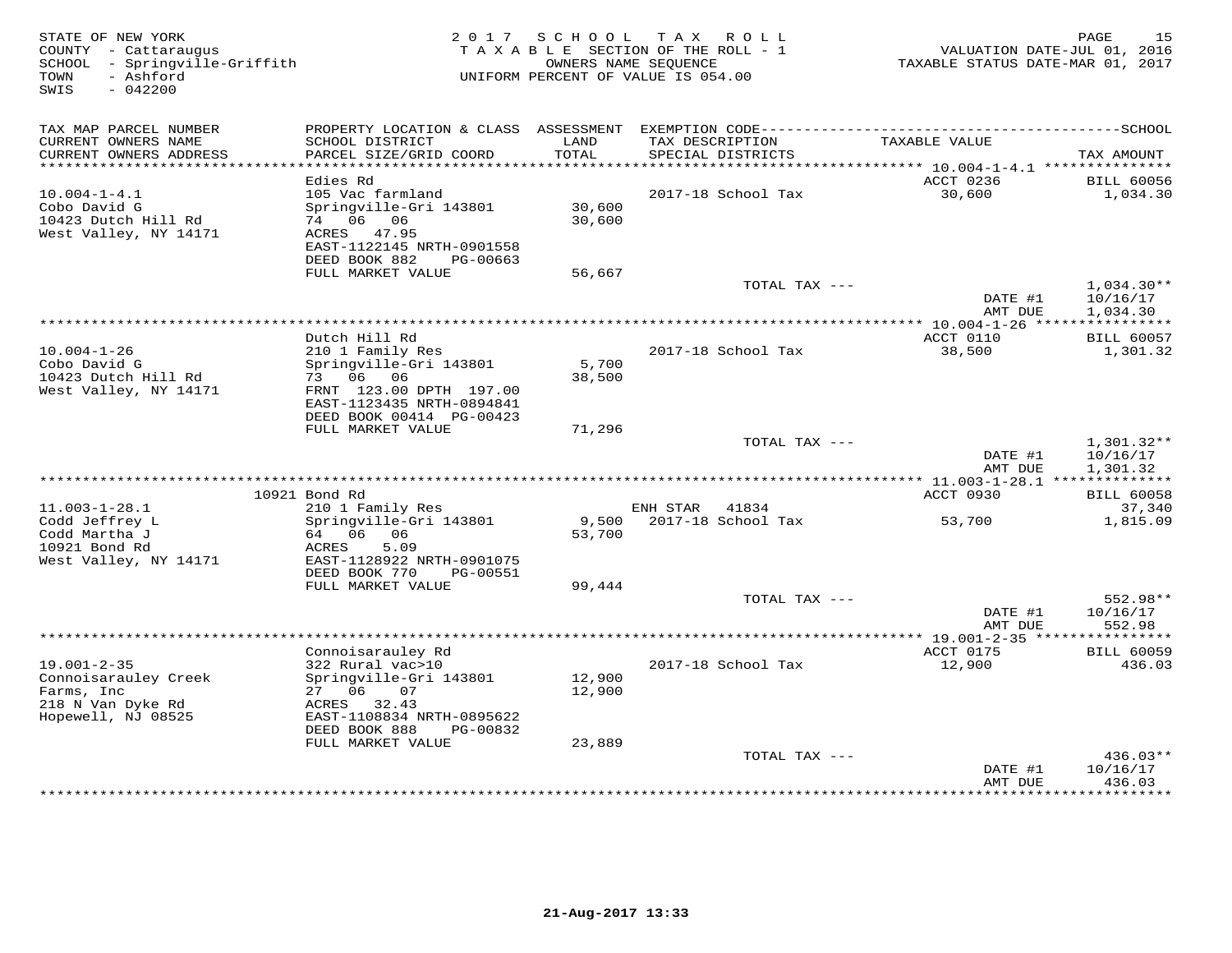| STATE OF NEW YORK<br>COUNTY - Cattaraugus<br>SCHOOL - Springville-Griffith<br>- Ashford<br>TOWN<br>SWIS<br>$-042200$     |                                                                                                                                   |                   | 2017 SCHOOL TAX ROLL<br>TAXABLE SECTION OF THE ROLL - 1<br>OWNERS NAME SEQUENCE<br>UNIFORM PERCENT OF VALUE IS 054.00 | TAXABLE STATUS DATE-MAR 01, 2017                  | PAGE<br>16<br>VALUATION DATE-JUL 01, 2016 |
|--------------------------------------------------------------------------------------------------------------------------|-----------------------------------------------------------------------------------------------------------------------------------|-------------------|-----------------------------------------------------------------------------------------------------------------------|---------------------------------------------------|-------------------------------------------|
| TAX MAP PARCEL NUMBER                                                                                                    |                                                                                                                                   |                   |                                                                                                                       |                                                   |                                           |
| CURRENT OWNERS NAME<br>CURRENT OWNERS ADDRESS<br>********************                                                    | SCHOOL DISTRICT<br>PARCEL SIZE/GRID COORD                                                                                         | LAND<br>TOTAL     | TAX DESCRIPTION<br>SPECIAL DISTRICTS                                                                                  | TAXABLE VALUE                                     | TAX AMOUNT                                |
|                                                                                                                          | 6189 Emerson Rd                                                                                                                   |                   |                                                                                                                       | ACCT 1104                                         | <b>BILL 60060</b>                         |
| $11.003 - 1 - 31$<br>Conrad Thomas E<br>1585 Chensy Rd<br>Freedom, NY 14065                                              | 210 1 Family Res<br>Springville-Gri 143801<br>64 06 06<br>ACRES<br>2.60<br>EAST-1128992 NRTH-0901481<br>DEED BOOK 816<br>PG-00008 | 6,800<br>58,400   | 2017-18 School Tax                                                                                                    | 58,400                                            | 1,973.96                                  |
|                                                                                                                          | FULL MARKET VALUE                                                                                                                 | 108,148           |                                                                                                                       |                                                   |                                           |
|                                                                                                                          |                                                                                                                                   |                   | TOTAL TAX ---                                                                                                         | DATE #1<br>AMT DUE                                | $1,973.96**$<br>10/16/17<br>1,973.96      |
|                                                                                                                          |                                                                                                                                   |                   | ************************************                                                                                  | *************** 10.003-2-16.1 ***************     |                                           |
| $10.003 - 2 - 16.1$<br>Cottage Industires Realty LLC<br>6763 Schwartz Rd                                                 | 7020 Henrietta Rd<br>710 Manufacture<br>Springville-Gri 143801<br>53 06 07                                                        | 27,400<br>330,000 | 2017-18 School Tax                                                                                                    | ACCT 0022<br>330,000                              | <b>BILL 60061</b><br>11,154.21            |
| West Valley, NY 14171                                                                                                    | 3.10<br>ACRES<br>EAST-1116724 NRTH-0900919<br>DEED BOOK 1014    PG-1080<br>FULL MARKET VALUE                                      | 611,111           |                                                                                                                       |                                                   |                                           |
|                                                                                                                          |                                                                                                                                   |                   | TOTAL TAX ---                                                                                                         | DATE #1                                           | $11,154.21**$<br>10/16/17                 |
|                                                                                                                          |                                                                                                                                   |                   |                                                                                                                       | AMT DUE<br>*** $10.003 - 2 - 15.3$ ************** | 11,154.21                                 |
|                                                                                                                          | 7024 Henrietta Rd                                                                                                                 |                   |                                                                                                                       | ACCT 1302                                         | <b>BILL 60062</b>                         |
| $10.003 - 2 - 15.3$<br>Cottage Industries Realty LLC Springville-Gri 143801<br>6763 Schwartz Rd<br>West Valley, NY 14171 | 330 Vacant comm<br>53 06 07<br>ACRES 10.95                                                                                        | 4,200<br>4,200    | 2017-18 School Tax                                                                                                    | 4,200                                             | 141.96                                    |
|                                                                                                                          | EAST-1116226 NRTH-0901014<br>DEED BOOK 1014<br>PG-1080<br>FULL MARKET VALUE                                                       | 7,778             |                                                                                                                       |                                                   |                                           |
|                                                                                                                          |                                                                                                                                   |                   | TOTAL TAX ---                                                                                                         |                                                   | 141.96**                                  |
|                                                                                                                          |                                                                                                                                   |                   |                                                                                                                       | DATE #1<br>AMT DUE                                | 10/16/17<br>141.96                        |
|                                                                                                                          |                                                                                                                                   |                   |                                                                                                                       | *************** 10.003-2-16.2 ***************     |                                           |
| $10.003 - 2 - 16.2$                                                                                                      | Henrietta Rd<br>710 Manufacture                                                                                                   |                   | 2017-18 School Tax                                                                                                    | ACCT 1386<br>294,000                              | <b>BILL 60063</b><br>9,937.39             |
| Cottage Industries Realty LLC<br>6763 Schwartz Rd<br>West Valley, NY 14171                                               | Springville-Gri 143801<br>53 06 07<br><b>ACRES</b><br>2.25                                                                        | 7,000<br>294,000  |                                                                                                                       |                                                   |                                           |
|                                                                                                                          | EAST-1116369 NRTH-0900720<br>DEED BOOK 1014 PG-1080                                                                               |                   |                                                                                                                       |                                                   |                                           |
|                                                                                                                          | FULL MARKET VALUE                                                                                                                 | 544,444           | TOTAL TAX ---                                                                                                         |                                                   | $9,937.39**$                              |
|                                                                                                                          |                                                                                                                                   |                   |                                                                                                                       | DATE #1<br>AMT DUE                                | 10/16/17<br>9,937.39                      |
|                                                                                                                          |                                                                                                                                   |                   |                                                                                                                       |                                                   |                                           |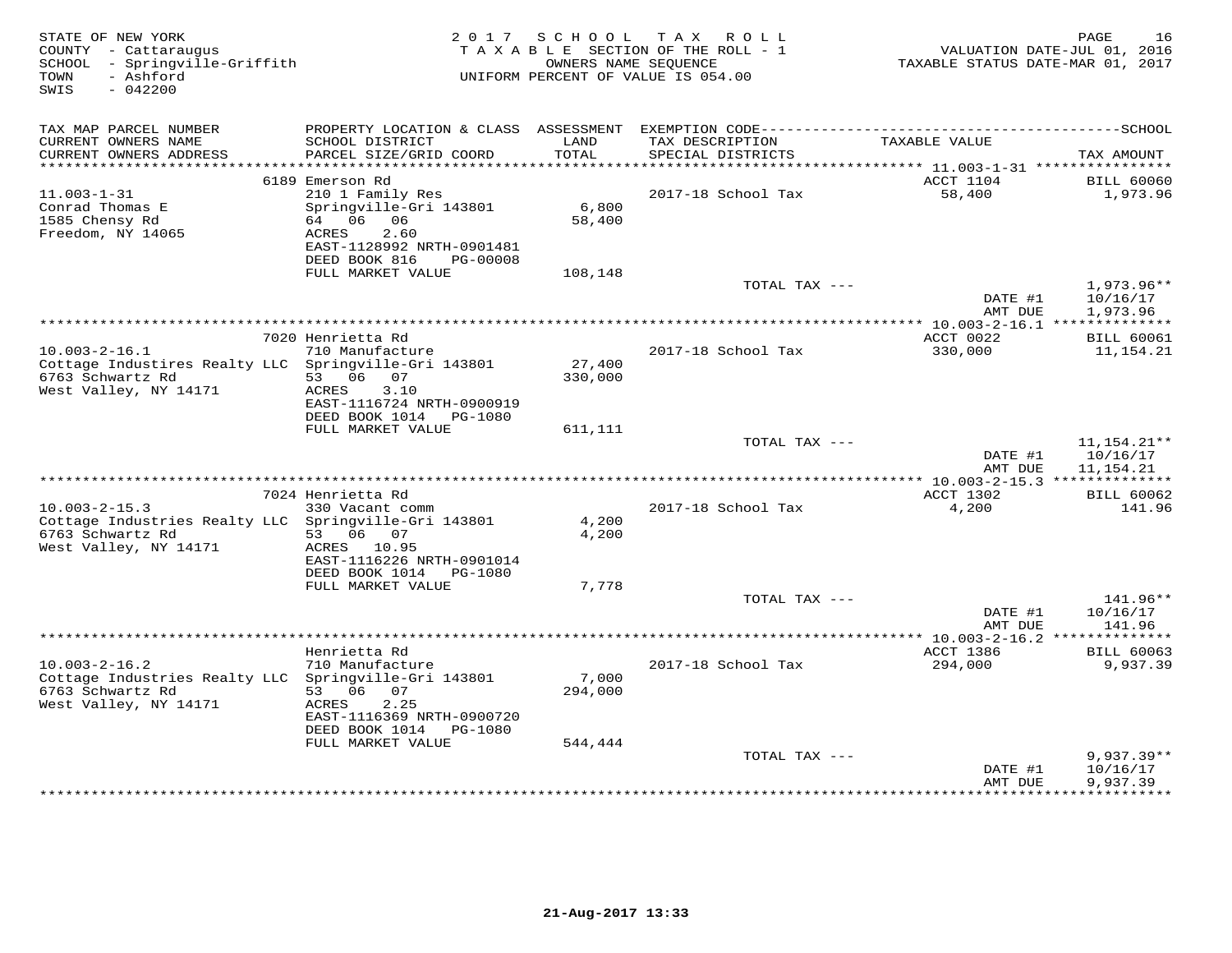| STATE OF NEW YORK<br>COUNTY - Cattaraugus<br>SCHOOL - Springville-Griffith<br>- Ashford<br>TOWN<br>$-042200$<br>SWIS |                                                                                                                                      | 2017 SCHOOL<br>TAXABLE SECTION OF THE ROLL - 1<br>OWNERS NAME SEQUENCE<br>UNIFORM PERCENT OF VALUE IS 054.00 |                                    | TAX ROLL                             | VALUATION DATE-JUL 01, 2016<br>TAXABLE STATUS DATE-MAR 01, 2017 | 17<br>PAGE                         |
|----------------------------------------------------------------------------------------------------------------------|--------------------------------------------------------------------------------------------------------------------------------------|--------------------------------------------------------------------------------------------------------------|------------------------------------|--------------------------------------|-----------------------------------------------------------------|------------------------------------|
| TAX MAP PARCEL NUMBER                                                                                                | PROPERTY LOCATION & CLASS                                                                                                            |                                                                                                              |                                    |                                      |                                                                 |                                    |
| CURRENT OWNERS NAME<br>CURRENT OWNERS ADDRESS<br>***********************                                             | SCHOOL DISTRICT<br>PARCEL SIZE/GRID COORD                                                                                            | LAND<br>TOTAL                                                                                                |                                    | TAX DESCRIPTION<br>SPECIAL DISTRICTS | TAXABLE VALUE                                                   | TAX AMOUNT                         |
|                                                                                                                      | 11487 Beech Tree Rd                                                                                                                  |                                                                                                              |                                    |                                      | ACCT 0284                                                       | <b>BILL 60064</b>                  |
| $11.001 - 1 - 10.1$                                                                                                  | 240 Rural res                                                                                                                        |                                                                                                              | <b>BAS STAR</b>                    | 41854                                |                                                                 | 17,100                             |
| Coughenour John E Jr<br>Coughenour Cathy<br>11487 Beech Tree Road<br>Springville, NY 14141                           | Springville-Gri 143801<br>60/65<br>06<br>06<br>ACRES<br>28.75<br>EAST-1134101 NRTH-0908029                                           | 23,500<br>159,200                                                                                            |                                    | 2017-18 School Tax                   | 159,200                                                         | 5,381.06                           |
|                                                                                                                      | DEED BOOK 22202 PG-5002                                                                                                              |                                                                                                              |                                    |                                      |                                                                 |                                    |
|                                                                                                                      | FULL MARKET VALUE                                                                                                                    | 294,815                                                                                                      |                                    | TOTAL TAX ---                        | DATE #1                                                         | $4,803.07**$<br>10/16/17           |
|                                                                                                                      |                                                                                                                                      |                                                                                                              |                                    |                                      | AMT DUE                                                         | 4,803.07                           |
|                                                                                                                      | 11509 Bolton Rd                                                                                                                      |                                                                                                              |                                    |                                      | ************ 3.004-2-6.6 *****************<br><b>ACCT 1005</b>  | <b>BILL 60065</b>                  |
| $3.004 - 2 - 6.6$                                                                                                    | 210 1 Family Res                                                                                                                     |                                                                                                              | <b>BAS STAR</b>                    | 41854                                |                                                                 | 17,100                             |
| Courneen Donald<br>Courneen Deborah<br>11509 Bolton Rd<br>Springville, NY 14141                                      | Springville-Gri 143801<br>$-06$<br>41<br>$-06$<br>1.40 BANK<br>ACRES<br>017<br>EAST-1148261 NRTH-0911490<br>DEED BOOK 00957 PG-00581 | 5,400<br>50,400                                                                                              |                                    | 2017-18 School Tax                   | 50,400                                                          | 1,703.55                           |
|                                                                                                                      | FULL MARKET VALUE                                                                                                                    | 93,333                                                                                                       |                                    |                                      |                                                                 |                                    |
|                                                                                                                      |                                                                                                                                      |                                                                                                              |                                    | TOTAL TAX ---                        | DATE #1<br>AMT DUE                                              | 1,125.56**<br>10/16/17<br>1,125.56 |
|                                                                                                                      |                                                                                                                                      |                                                                                                              |                                    |                                      |                                                                 |                                    |
|                                                                                                                      | 10676 Dutch Hill Rd                                                                                                                  |                                                                                                              |                                    |                                      | ACCT 0942                                                       | <b>BILL 60066</b>                  |
| $10.004 - 1 - 58$<br>Crandall Barbara                                                                                | 210 1 Family Res<br>Springville-Gri 143801                                                                                           |                                                                                                              | VETCOM CTS 41130<br>7,900 ENH STAR | 41834                                |                                                                 | 11,400<br>37,340                   |
| Crandall Gordon<br>10676 Dutch Hill Rd<br>West Valley, NY 14171                                                      | 74 06<br>06<br>ACRES<br>3.66<br>EAST-1123531 NRTH-0898348<br>DEED BOOK 12624 PG-7001                                                 | 80,100                                                                                                       |                                    | 2017-18 School Tax                   | 68,700                                                          | 2,322.10                           |
|                                                                                                                      | FULL MARKET VALUE                                                                                                                    | 148,333                                                                                                      |                                    | TOTAL TAX $---$                      |                                                                 | $1,059.99**$                       |
|                                                                                                                      |                                                                                                                                      |                                                                                                              |                                    |                                      | DATE #1<br>AMT DUE                                              | 10/16/17<br>1,059.99               |
|                                                                                                                      |                                                                                                                                      |                                                                                                              |                                    |                                      |                                                                 |                                    |
| $19.002 - 1 - 12.1$                                                                                                  | Cross Rd<br>322 Rural vac>10                                                                                                         |                                                                                                              |                                    | 2017-18 School Tax                   | ACCT 0087<br>19,000                                             | <b>BILL 60067</b><br>642.21        |
| Cruz Fundador Jr<br>Butticci Ann M<br>6693 Cross Rd<br>Springville, NY 14141                                         | Springville-Gri 143801<br>72 06 06<br>ACRES<br>32.50<br>EAST-1121338 NRTH-0892347                                                    | 19,000<br>19,000                                                                                             |                                    |                                      |                                                                 |                                    |
|                                                                                                                      | DEED BOOK 8607<br>PG-9002                                                                                                            |                                                                                                              |                                    |                                      |                                                                 |                                    |
|                                                                                                                      | FULL MARKET VALUE                                                                                                                    | 35,185                                                                                                       |                                    | TOTAL TAX ---                        |                                                                 | 642.21**                           |
|                                                                                                                      |                                                                                                                                      |                                                                                                              |                                    |                                      | DATE #1<br>AMT DUE                                              | 10/16/17<br>642.21                 |
|                                                                                                                      |                                                                                                                                      |                                                                                                              |                                    |                                      |                                                                 | * * * * * * * *                    |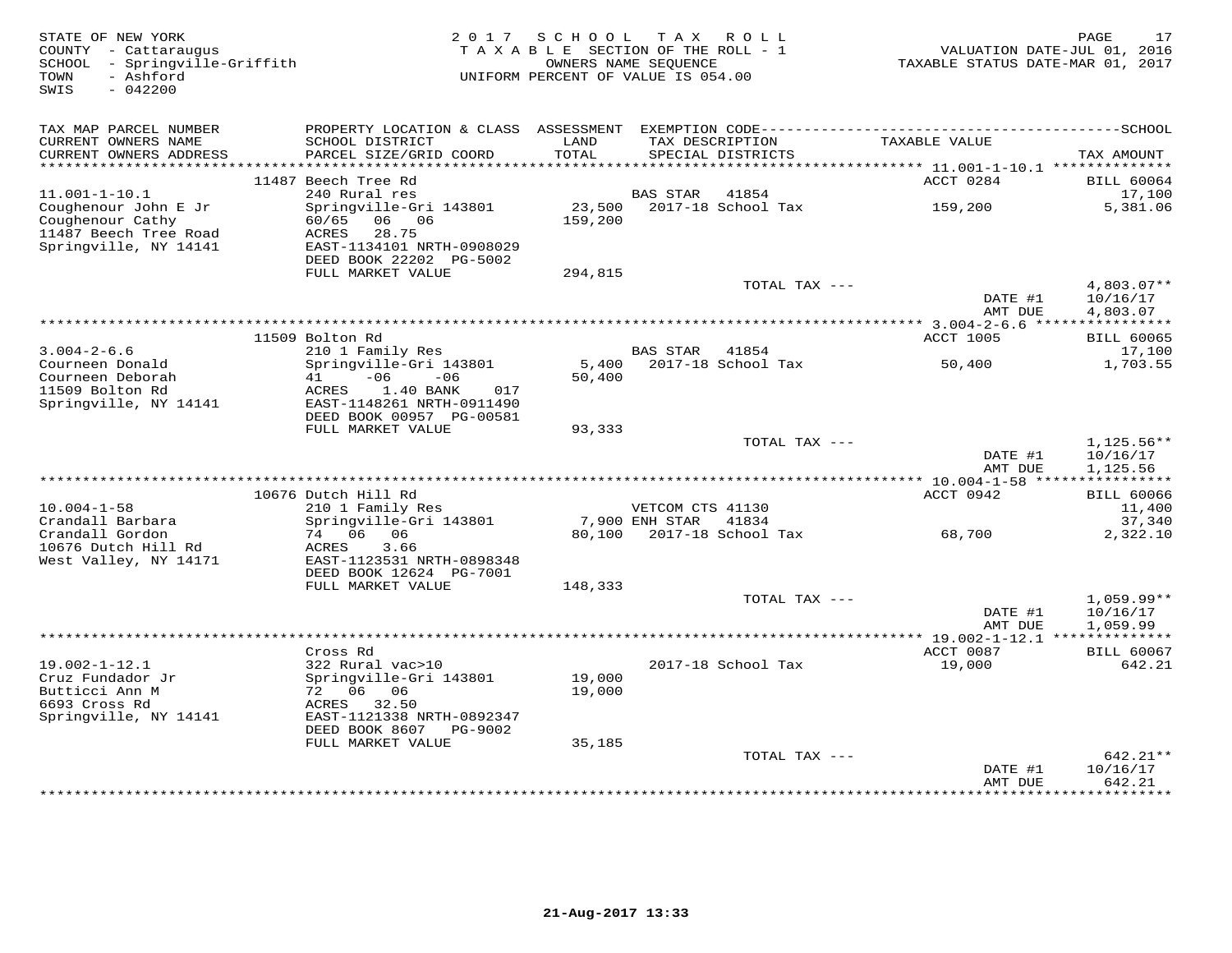| STATE OF NEW YORK<br>COUNTY - Cattaraugus<br>SCHOOL - Springville-Griffith<br>- Ashford<br>TOWN<br>$-042200$<br>SWIS |                                                                                                                                  |                 | 2017 SCHOOL TAX ROLL<br>TAXABLE SECTION OF THE ROLL - 1<br>OWNERS NAME SEQUENCE<br>UNIFORM PERCENT OF VALUE IS 054.00 | VALUATION DATE-JUL 01, 2016<br>TAXABLE STATUS DATE-MAR 01, 2017 | 18<br>PAGE                                          |
|----------------------------------------------------------------------------------------------------------------------|----------------------------------------------------------------------------------------------------------------------------------|-----------------|-----------------------------------------------------------------------------------------------------------------------|-----------------------------------------------------------------|-----------------------------------------------------|
| TAX MAP PARCEL NUMBER<br>CURRENT OWNERS NAME<br>CURRENT OWNERS ADDRESS                                               | SCHOOL DISTRICT<br>PARCEL SIZE/GRID COORD                                                                                        | LAND<br>TOTAL   | TAX DESCRIPTION<br>SPECIAL DISTRICTS                                                                                  | TAXABLE VALUE                                                   | TAX AMOUNT                                          |
|                                                                                                                      |                                                                                                                                  | ******          |                                                                                                                       | ******* 11.003-1-3.9 ***************                            |                                                     |
|                                                                                                                      | 6115 Thomas Corners Rd                                                                                                           |                 |                                                                                                                       | ACCT 1342                                                       | <b>BILL 60068</b>                                   |
| $11.003 - 1 - 3.9$<br>Cummings Pamela G<br>6115 Thomas Corners Rd<br>West Valley, NY 14171                           | 210 1 Family Res<br>Springville-Gri 143801<br>65 06 06<br>1.15<br>ACRES<br>EAST-1130479 NRTH-0903593                             | 5,100<br>60,700 | <b>BAS STAR</b><br>41854<br>2017-18 School Tax                                                                        | 60,700                                                          | 17,100<br>2,051.70                                  |
|                                                                                                                      | DEED BOOK 958<br>PG-1099<br>FULL MARKET VALUE                                                                                    | 112,407         |                                                                                                                       |                                                                 |                                                     |
|                                                                                                                      |                                                                                                                                  |                 | TOTAL TAX ---                                                                                                         | DATE #1<br>AMT DUE                                              | 1,473.71**<br>10/16/17                              |
|                                                                                                                      |                                                                                                                                  |                 |                                                                                                                       |                                                                 | 1,473.71                                            |
|                                                                                                                      | 10710 Dutch Hill Rd                                                                                                              |                 |                                                                                                                       | ACCT 0940                                                       | <b>BILL 60069</b>                                   |
| $10.004 - 1 - 56$                                                                                                    | 210 1 Family Res                                                                                                                 |                 | ENH STAR 41834                                                                                                        |                                                                 | 37,340                                              |
| Cycon Patricia A<br>PO Box 54<br>West Valley, NY 14171                                                               | Springville-Gri 143801<br>74 06 06<br>AUTUMN VIEW SUB LOT 14<br>ACRES<br>3.71<br>EAST-1123606 NRTH-0898874                       | 8,000<br>53,000 | 2017-18 School Tax                                                                                                    | 53,000                                                          | 1,791.43                                            |
|                                                                                                                      | DEED BOOK 895<br>PG-01133                                                                                                        |                 |                                                                                                                       |                                                                 |                                                     |
|                                                                                                                      | FULL MARKET VALUE                                                                                                                | 98,148          | TOTAL TAX ---                                                                                                         |                                                                 | 529.32**                                            |
|                                                                                                                      |                                                                                                                                  |                 |                                                                                                                       | DATE #1<br>AMT DUE                                              | 10/16/17<br>529.32                                  |
|                                                                                                                      |                                                                                                                                  |                 |                                                                                                                       |                                                                 |                                                     |
| $11.001 - 1 - 30.1$                                                                                                  | 11276 Nys Rte 240                                                                                                                |                 | 2017-18 School Tax                                                                                                    | ACCT 0157                                                       | <b>BILL 60070</b>                                   |
| Degrange Carolyn<br>Degrange Lawrence A<br>PO Box 1766<br>Zephyrhills, FL 33539                                      | 240 Rural res<br>Springville-Gri 143801<br>60   06   06<br>ACRES 21.32<br>EAST-1135583 NRTH-0906116<br>DEED BOOK 682<br>PG-00237 | 7,900<br>72,300 |                                                                                                                       | 72,300                                                          | 2,443.79                                            |
|                                                                                                                      | FULL MARKET VALUE                                                                                                                | 133,889         | TOTAL TAX ---                                                                                                         |                                                                 |                                                     |
|                                                                                                                      |                                                                                                                                  |                 |                                                                                                                       | DATE #1<br>AMT DUE                                              | $2,443.79**$<br>10/16/17<br>2,443.79<br>*********** |
|                                                                                                                      | 5902 Cole Rd                                                                                                                     |                 |                                                                                                                       | ******** 11.003-1-10 ****<br>ACCT 0703                          | <b>BILL 60071</b>                                   |
| $11.003 - 1 - 10$<br>DeLisle Andrea<br>5902 Cole Rd                                                                  | 210 1 Family Res<br>Springville-Gri 143801<br>59 06 06                                                                           |                 | VETCOM CTS 41130<br>5,300 VETDIS CTS 41140<br>50,000 BAS STAR<br>41854                                                |                                                                 | 11,400<br>20,000<br>17,100                          |
| West Valley, NY 14171                                                                                                | 1.27 BANK<br>032<br>ACRES<br>EAST-0486300 NRTH-0904360<br>DEED BOOK 16211 PG-3002<br>FULL MARKET VALUE                           | 92,593          | 2017-18 School Tax                                                                                                    | 18,600                                                          | 628.69                                              |
|                                                                                                                      |                                                                                                                                  |                 | TOTAL TAX ---                                                                                                         |                                                                 | $50.70**$                                           |
|                                                                                                                      |                                                                                                                                  |                 |                                                                                                                       | DATE #1<br>AMT DUE                                              | 10/16/17<br>50.70                                   |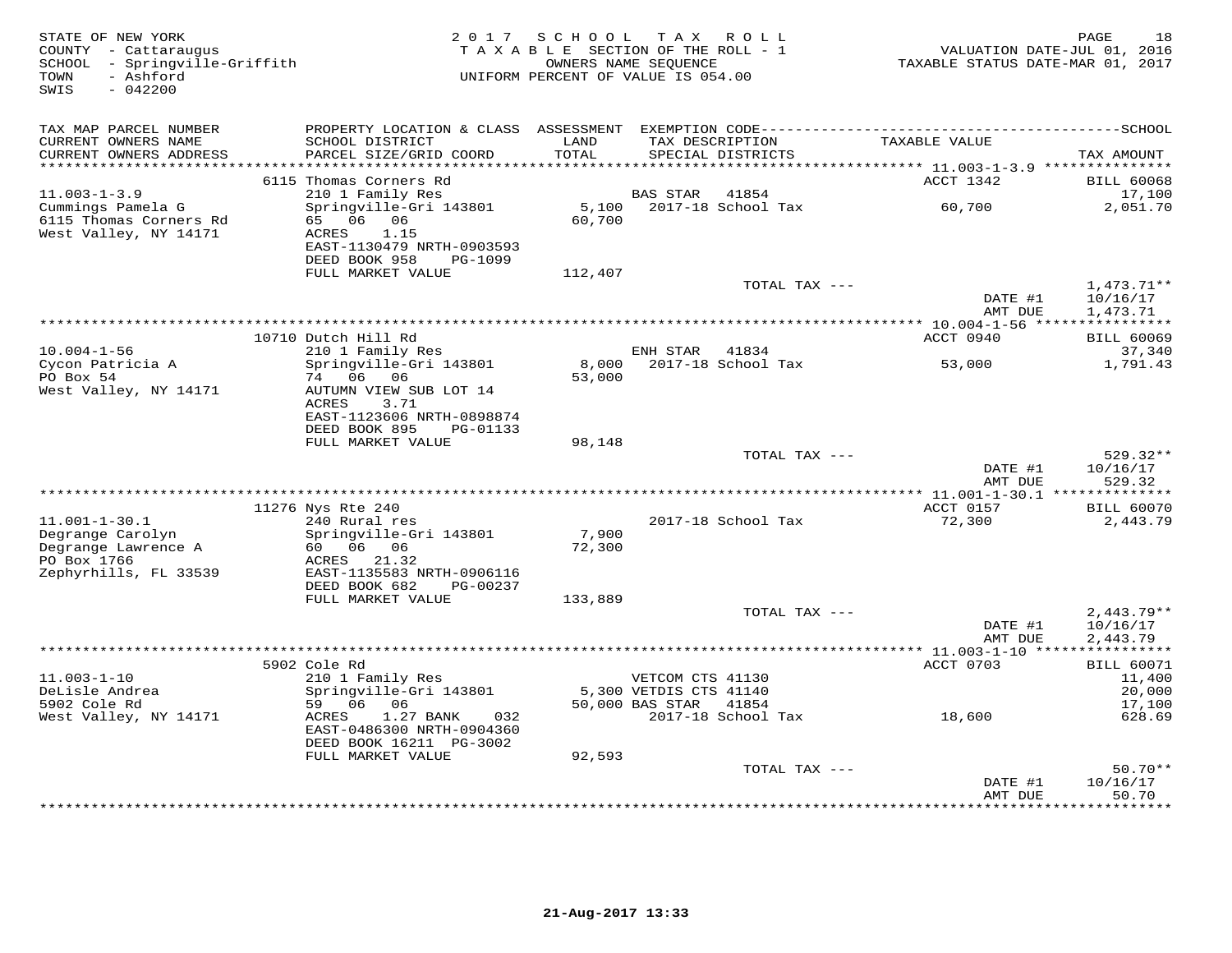| STATE OF NEW YORK<br>COUNTY - Cattaraugus<br>SCHOOL - Springville-Griffith<br>- Ashford<br>TOWN<br>SWIS<br>$-042200$ | 2 0 1 7                                                                                                                                  |                                        | SCHOOL TAX ROLL<br>TAXABLE SECTION OF THE ROLL - 1<br>OWNERS NAME SEQUENCE<br>UNIFORM PERCENT OF VALUE IS 054.00 | VALUATION DATE-JUL 01, 2016<br>TAXABLE STATUS DATE-MAR 01, 2017       | 19<br>PAGE                           |
|----------------------------------------------------------------------------------------------------------------------|------------------------------------------------------------------------------------------------------------------------------------------|----------------------------------------|------------------------------------------------------------------------------------------------------------------|-----------------------------------------------------------------------|--------------------------------------|
| TAX MAP PARCEL NUMBER                                                                                                |                                                                                                                                          |                                        |                                                                                                                  |                                                                       |                                      |
| CURRENT OWNERS NAME<br>CURRENT OWNERS ADDRESS                                                                        | SCHOOL DISTRICT<br>PARCEL SIZE/GRID COORD                                                                                                | LAND<br>TOTAL<br>* * * * * * * * * * * | TAX DESCRIPTION<br>SPECIAL DISTRICTS                                                                             | TAXABLE VALUE<br>********************** 10.004-1-72 ***************** | TAX AMOUNT                           |
|                                                                                                                      | 10689 Autumn View Trl                                                                                                                    |                                        |                                                                                                                  | ACCT 0956                                                             | <b>BILL 60072</b>                    |
| $10.004 - 1 - 72$                                                                                                    | 210 1 Family Res                                                                                                                         |                                        | ENH STAR<br>41834                                                                                                |                                                                       | 37,340                               |
| Denzien Gerald C<br>Denzien Sharon L<br>10689 Autumn View Trl<br>West Valley, NY 14171                               | Springville-Gri 143801<br>74 06<br>06<br>AUTUMN VIEW SUB LOT 19<br>ACRES<br>3.62<br>EAST-1124375 NRTH-0899022                            | 7,900<br>57,400                        | 2017-18 School Tax                                                                                               | 57,400                                                                | 1,940.16                             |
|                                                                                                                      | DEED BOOK 00917 PG-00147<br>FULL MARKET VALUE                                                                                            | 106,296                                |                                                                                                                  |                                                                       |                                      |
|                                                                                                                      |                                                                                                                                          |                                        | TOTAL TAX ---                                                                                                    | DATE #1                                                               | $678.04**$<br>10/16/17               |
|                                                                                                                      |                                                                                                                                          |                                        |                                                                                                                  | AMT DUE                                                               | 678.04                               |
|                                                                                                                      | Autumn View Trl                                                                                                                          |                                        |                                                                                                                  | ACCT 0957                                                             | <b>BILL 60073</b>                    |
| $10.004 - 1 - 74$<br>Denzien Gerald C<br>Piniewski Jerry<br>10689 Autumn View Trl                                    | 314 Rural vac<10<br>Springville-Gri 143801<br>74 06 06<br>AUTUMN VIEW SUB LOT A                                                          | 2,000<br>2,000                         | 2017-18 School Tax                                                                                               | 2,000                                                                 | 67.60                                |
| West Valley, NY 14171                                                                                                | NRF<br>ACRES<br>1.81<br>EAST-1123995 NRTH-0899151<br>DEED BOOK 989<br><b>PG-909</b>                                                      |                                        |                                                                                                                  |                                                                       |                                      |
|                                                                                                                      | FULL MARKET VALUE                                                                                                                        | 3,704                                  |                                                                                                                  |                                                                       |                                      |
|                                                                                                                      |                                                                                                                                          |                                        | TOTAL TAX ---                                                                                                    | DATE #1<br>AMT DUE                                                    | $67.60**$<br>10/16/17<br>67.60       |
|                                                                                                                      |                                                                                                                                          |                                        |                                                                                                                  |                                                                       |                                      |
| $11.001 - 1 - 28$<br>Derby Ian R                                                                                     | 5664 Cole Rd<br>312 Vac w/imprv<br>Springville-Gri 143801                                                                                | 51,800                                 | 2017-18 School Tax                                                                                               | ACCT 0280<br>56,800                                                   | <b>BILL 60074</b><br>1,919.88        |
| The Woods At Holimont<br>119 Holiview Rd<br>PO Box 1705                                                              | 53/54<br>06 06<br>ACRES<br>58.79<br>EAST-1139141 NRTH-0905599                                                                            | 56,800                                 |                                                                                                                  |                                                                       |                                      |
| Ellicottville, NY 14731-1705 DEED BOOK 8821                                                                          | PG-9001<br>FULL MARKET VALUE                                                                                                             | 105,185                                |                                                                                                                  |                                                                       |                                      |
|                                                                                                                      |                                                                                                                                          |                                        | TOTAL TAX ---                                                                                                    | DATE #1<br>AMT DUE                                                    | 1,919.88**<br>10/16/17<br>1,919.88   |
|                                                                                                                      |                                                                                                                                          |                                        |                                                                                                                  | ********** 11.003-1-19.11 *************                               |                                      |
|                                                                                                                      | 5654 Cole Rd                                                                                                                             |                                        |                                                                                                                  | <b>ACCT 1639</b>                                                      | <b>BILL 60075</b>                    |
| $11.003 - 1 - 19.11$<br>Dickinson William<br>Zintl-Dickinson Amy<br>5654 Cole Rd<br>West Valley, NY 14171            | 210 1 Family Res<br>Springville-Gri 143801<br>53,6,6<br>ACRES<br>4.65 BANK<br>017<br>EAST-1139325 NRTH-0904823<br>DEED BOOK 8528 PG-6002 | 12,800<br>178,200                      | BAS STAR<br>41854<br>2017-18 School Tax                                                                          | 178,200                                                               | 17,100<br>6,023.28                   |
|                                                                                                                      | FULL MARKET VALUE                                                                                                                        | 330,000                                |                                                                                                                  |                                                                       |                                      |
|                                                                                                                      |                                                                                                                                          |                                        | TOTAL TAX ---                                                                                                    | DATE #1<br>AMT DUE                                                    | $5.445.28**$<br>10/16/17<br>5,445.28 |
|                                                                                                                      |                                                                                                                                          |                                        | *************************************                                                                            | ************                                                          | * * * * * * * * * * *                |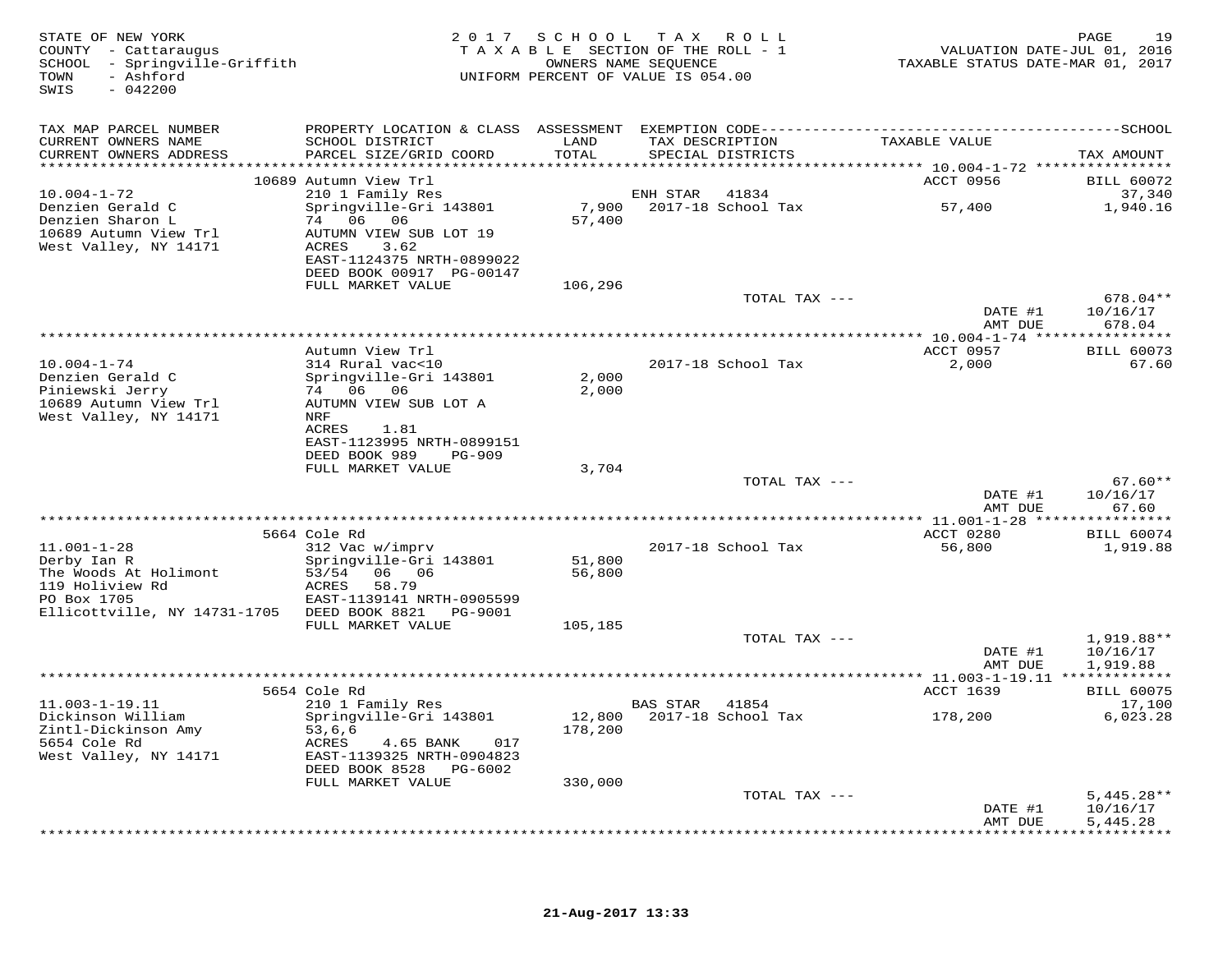| TAX MAP PARCEL NUMBER<br>CURRENT OWNERS NAME<br>SCHOOL DISTRICT<br>LAND<br>TAX DESCRIPTION<br>TAXABLE VALUE<br>CURRENT OWNERS ADDRESS<br>PARCEL SIZE/GRID COORD<br>TOTAL<br>SPECIAL DISTRICTS<br>**********************<br>***********<br>*********************<br>******** 10.004-1-29.1 **************<br>Edies Rd<br>ACCT 0428<br>$10.004 - 1 - 29.1$<br>322 Rural vac>10<br>2017-18 School Tax<br>14,800<br>Springville-Gri 143801<br>14,800<br>Dickson Richard N<br>Dickson Patricia A<br>73/74<br>06 07<br>14,800<br>9.15<br>10639 Edies Rd<br><b>ACRES</b><br>Springville, NY 14141<br>EAST-1121949 NRTH-0898380<br>DEED BOOK 00859 PG-01023<br>FULL MARKET VALUE<br>27,407<br>TOTAL TAX ---<br>DATE #1<br>AMT DUE<br>********************************<br>********* 10.004-1-31 ****************<br>10639 Edies Rd<br>ACCT 0907<br>$10.004 - 1 - 31$<br>ENH STAR<br>270 Mfg housing<br>41834 | SCHOOL TAX ROLL<br>20<br>PAGE<br>TAXABLE SECTION OF THE ROLL - 1<br>VALUATION DATE-JUL 01, 2016<br>TAXABLE STATUS DATE-MAR 01, 2017 | OWNERS NAME SEQUENCE<br>UNIFORM PERCENT OF VALUE IS 054.00 | 2 0 1 7                | STATE OF NEW YORK<br>COUNTY - Cattaraugus<br>SCHOOL - Springville-Griffith<br>- Ashford<br>TOWN<br>SWIS<br>$-042200$ |
|-----------------------------------------------------------------------------------------------------------------------------------------------------------------------------------------------------------------------------------------------------------------------------------------------------------------------------------------------------------------------------------------------------------------------------------------------------------------------------------------------------------------------------------------------------------------------------------------------------------------------------------------------------------------------------------------------------------------------------------------------------------------------------------------------------------------------------------------------------------------------------------------------------|-------------------------------------------------------------------------------------------------------------------------------------|------------------------------------------------------------|------------------------|----------------------------------------------------------------------------------------------------------------------|
|                                                                                                                                                                                                                                                                                                                                                                                                                                                                                                                                                                                                                                                                                                                                                                                                                                                                                                     |                                                                                                                                     |                                                            |                        |                                                                                                                      |
|                                                                                                                                                                                                                                                                                                                                                                                                                                                                                                                                                                                                                                                                                                                                                                                                                                                                                                     | TAX AMOUNT                                                                                                                          |                                                            |                        |                                                                                                                      |
|                                                                                                                                                                                                                                                                                                                                                                                                                                                                                                                                                                                                                                                                                                                                                                                                                                                                                                     | <b>BILL 60076</b>                                                                                                                   |                                                            |                        |                                                                                                                      |
|                                                                                                                                                                                                                                                                                                                                                                                                                                                                                                                                                                                                                                                                                                                                                                                                                                                                                                     | 500.25                                                                                                                              |                                                            |                        |                                                                                                                      |
|                                                                                                                                                                                                                                                                                                                                                                                                                                                                                                                                                                                                                                                                                                                                                                                                                                                                                                     |                                                                                                                                     |                                                            |                        |                                                                                                                      |
|                                                                                                                                                                                                                                                                                                                                                                                                                                                                                                                                                                                                                                                                                                                                                                                                                                                                                                     |                                                                                                                                     |                                                            |                        |                                                                                                                      |
|                                                                                                                                                                                                                                                                                                                                                                                                                                                                                                                                                                                                                                                                                                                                                                                                                                                                                                     | $500.25**$<br>10/16/17                                                                                                              |                                                            |                        |                                                                                                                      |
|                                                                                                                                                                                                                                                                                                                                                                                                                                                                                                                                                                                                                                                                                                                                                                                                                                                                                                     | 500.25                                                                                                                              |                                                            |                        |                                                                                                                      |
|                                                                                                                                                                                                                                                                                                                                                                                                                                                                                                                                                                                                                                                                                                                                                                                                                                                                                                     | <b>BILL 60077</b>                                                                                                                   |                                                            |                        |                                                                                                                      |
|                                                                                                                                                                                                                                                                                                                                                                                                                                                                                                                                                                                                                                                                                                                                                                                                                                                                                                     | 37,340                                                                                                                              |                                                            |                        |                                                                                                                      |
| Dickson Patricia A<br>73 06 06<br>39,800<br>10639 Edies Rd<br>ACRES<br>3.23<br>Springville, NY 14141<br>EAST-1121599 NRTH-0897807<br>DEED BOOK 765<br>PG-00450                                                                                                                                                                                                                                                                                                                                                                                                                                                                                                                                                                                                                                                                                                                                      | 2017-18 School Tax<br>39,800<br>1,345.27                                                                                            | 7,500                                                      | Springville-Gri 143801 | Dickson Richard N                                                                                                    |
| FULL MARKET VALUE<br>73,704                                                                                                                                                                                                                                                                                                                                                                                                                                                                                                                                                                                                                                                                                                                                                                                                                                                                         |                                                                                                                                     |                                                            |                        |                                                                                                                      |
| TOTAL TAX ---<br>DATE #1<br>AMT DUE                                                                                                                                                                                                                                                                                                                                                                                                                                                                                                                                                                                                                                                                                                                                                                                                                                                                 | 83.15**<br>10/16/17<br>83.15                                                                                                        |                                                            |                        |                                                                                                                      |
|                                                                                                                                                                                                                                                                                                                                                                                                                                                                                                                                                                                                                                                                                                                                                                                                                                                                                                     | ** 11.001-1-10.3 ***************                                                                                                    |                                                            |                        |                                                                                                                      |
| 11492 Beech Tree Rd<br>ACCT 1002<br>$11.001 - 1 - 10.3$<br>270 Mfg housing<br>2017-18 School Tax<br>27,100<br>Diebold Clarence J<br>Springville-Gri 143801<br>11,900                                                                                                                                                                                                                                                                                                                                                                                                                                                                                                                                                                                                                                                                                                                                | <b>BILL 60078</b><br>916.00                                                                                                         |                                                            |                        |                                                                                                                      |
| 13672 Dowd Rd<br>60 06 06<br>27,100<br>Springville, NY 14141<br>37.72<br>ACRES<br>EAST-1134949 NRTH-0908943<br>DEED BOOK 811<br>PG-00604                                                                                                                                                                                                                                                                                                                                                                                                                                                                                                                                                                                                                                                                                                                                                            |                                                                                                                                     |                                                            |                        |                                                                                                                      |
| FULL MARKET VALUE<br>50,185                                                                                                                                                                                                                                                                                                                                                                                                                                                                                                                                                                                                                                                                                                                                                                                                                                                                         |                                                                                                                                     |                                                            |                        |                                                                                                                      |
| TOTAL TAX ---<br>DATE #1<br>AMT DUE                                                                                                                                                                                                                                                                                                                                                                                                                                                                                                                                                                                                                                                                                                                                                                                                                                                                 | $916.00**$<br>10/16/17<br>916.00                                                                                                    |                                                            |                        |                                                                                                                      |
|                                                                                                                                                                                                                                                                                                                                                                                                                                                                                                                                                                                                                                                                                                                                                                                                                                                                                                     | *************** 11.003-1-21.4 ***************                                                                                       |                                                            |                        |                                                                                                                      |
| ACCT 1166<br>10930 Nys Rte 240                                                                                                                                                                                                                                                                                                                                                                                                                                                                                                                                                                                                                                                                                                                                                                                                                                                                      | <b>BILL 60079</b>                                                                                                                   |                                                            |                        |                                                                                                                      |
| $11.003 - 1 - 21.4$<br>105 Vac farmland<br>2017-18 School Tax<br>28,300<br>8,100<br>Domon Kevin G<br>Springville-Gri 143801<br>10930 Nys Rte 240<br>58 06 06<br>28,300                                                                                                                                                                                                                                                                                                                                                                                                                                                                                                                                                                                                                                                                                                                              | 956.56                                                                                                                              |                                                            |                        |                                                                                                                      |
| West Valley, NY 14171<br>4.85<br>ACRES<br>EAST-1134296 NRTH-0901928<br>DEED BOOK 852<br>PG-00602                                                                                                                                                                                                                                                                                                                                                                                                                                                                                                                                                                                                                                                                                                                                                                                                    |                                                                                                                                     |                                                            |                        |                                                                                                                      |
| FULL MARKET VALUE<br>52,407<br>TOTAL TAX ---                                                                                                                                                                                                                                                                                                                                                                                                                                                                                                                                                                                                                                                                                                                                                                                                                                                        | 956.56**                                                                                                                            |                                                            |                        |                                                                                                                      |
| DATE #1<br>AMT DUE                                                                                                                                                                                                                                                                                                                                                                                                                                                                                                                                                                                                                                                                                                                                                                                                                                                                                  | 10/16/17<br>956.56                                                                                                                  |                                                            |                        |                                                                                                                      |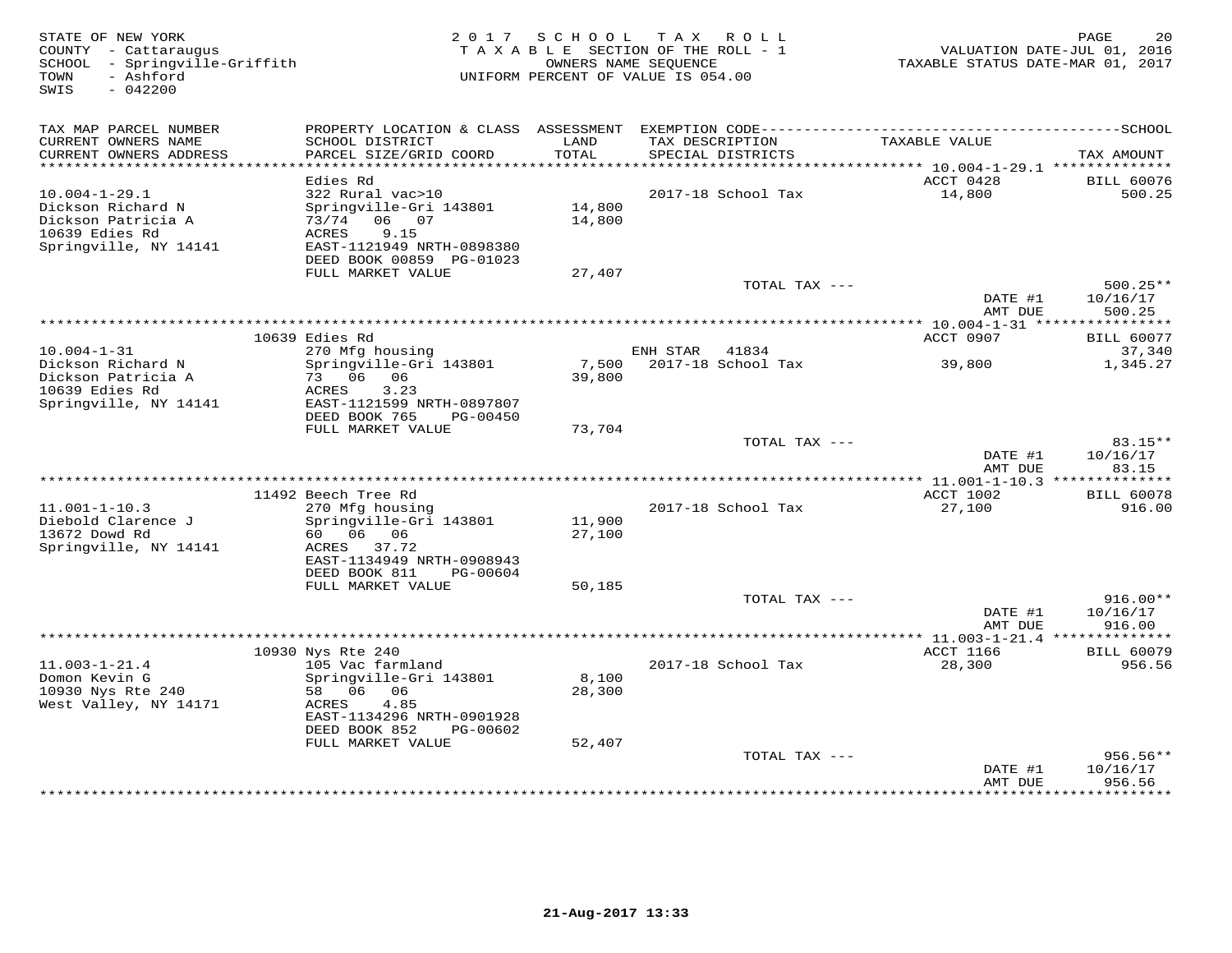| STATE OF NEW YORK<br>COUNTY - Cattaraugus<br>SCHOOL - Springville-Griffith<br>- Ashford<br>TOWN<br>$-042200$<br>SWIS | 2 0 1 7                                                                                                                          | SCHOOL TAX ROLL<br>TAXABLE SECTION OF THE ROLL - 1<br>OWNERS NAME SEOUENCE<br>UNIFORM PERCENT OF VALUE IS 054.00 |                 |                    | TAXABLE STATUS DATE-MAR 01, 2017                                      | PAGE<br>21<br>VALUATION DATE-JUL 01, 2016   |
|----------------------------------------------------------------------------------------------------------------------|----------------------------------------------------------------------------------------------------------------------------------|------------------------------------------------------------------------------------------------------------------|-----------------|--------------------|-----------------------------------------------------------------------|---------------------------------------------|
| TAX MAP PARCEL NUMBER<br>CURRENT OWNERS NAME<br>CURRENT OWNERS ADDRESS<br>******************                         | SCHOOL DISTRICT<br>PARCEL SIZE/GRID COORD                                                                                        | LAND<br>TOTAL<br>* * * * * * * * * * * *                                                                         | TAX DESCRIPTION | SPECIAL DISTRICTS  | TAXABLE VALUE                                                         | TAX AMOUNT                                  |
|                                                                                                                      | 10930 Nys Rte 240                                                                                                                |                                                                                                                  |                 |                    | *************************** 11.003-1-21.5 **************<br>ACCT 1192 | <b>BILL 60080</b>                           |
| $11.003 - 1 - 21.5$                                                                                                  | 240 Rural res                                                                                                                    |                                                                                                                  | BAS STAR        | 41854              |                                                                       | 17,100                                      |
| Domon Kevin G<br>10930 Nys Rte 240<br>West Valley, NY 14171                                                          | Springville-Gri 143801<br>58 06 06<br>ACRES 68.30<br>EAST-1135327 NRTH-0901246<br>DEED BOOK 00864 PG-00924                       | 29,000<br>93,800                                                                                                 |                 | 2017-18 School Tax | 93,800                                                                | 3,170.50                                    |
|                                                                                                                      | FULL MARKET VALUE                                                                                                                | 173,704                                                                                                          |                 | TOTAL TAX ---      |                                                                       | $2,592.51**$                                |
|                                                                                                                      |                                                                                                                                  |                                                                                                                  |                 |                    | DATE #1<br>AMT DUE                                                    | 10/16/17<br>2,592.51                        |
|                                                                                                                      | 10905 Nys Rte 240                                                                                                                |                                                                                                                  |                 |                    | ACCT 1289                                                             | <b>BILL 60081</b>                           |
| $11.003 - 1 - 21.7$<br>Domon Kevin G<br>10930 Rte 240<br>West Valley, NY 14171                                       | 270 Mfg housing<br>Springville-Gri 143801<br>58 06 06<br>ACRES<br>6.60<br>EAST-1134230 NRTH-0901511<br>DEED BOOK 902<br>PG-00215 | 8,100<br>28,300                                                                                                  |                 | 2017-18 School Tax | 28,300                                                                | 956.56                                      |
|                                                                                                                      | FULL MARKET VALUE                                                                                                                | 52,407                                                                                                           |                 |                    |                                                                       |                                             |
|                                                                                                                      |                                                                                                                                  |                                                                                                                  |                 | TOTAL TAX ---      | DATE #1<br>AMT DUE                                                    | $956.56**$<br>10/16/17<br>956.56            |
|                                                                                                                      | 10930 Nys Rte 240                                                                                                                |                                                                                                                  |                 |                    | ACCT 1149                                                             | <b>BILL 60082</b>                           |
| $11.003 - 1 - 21.3$<br>Domon Laurence H<br>Domon Kevin G<br>10930 Rte 240<br>West Valley, NY 14171                   | 270 Mfg housing<br>Springville-Gri 143801<br>58 06 06<br>ACRES<br>0.89<br>EAST-0485600 NRTH-0901650                              | 6,400<br>35,000                                                                                                  |                 | 2017-18 School Tax | 35,000                                                                | 1,183.02                                    |
|                                                                                                                      | DEED BOOK 1024<br>PG-280<br>FULL MARKET VALUE                                                                                    | 64,815                                                                                                           |                 |                    |                                                                       |                                             |
|                                                                                                                      |                                                                                                                                  |                                                                                                                  |                 | TOTAL TAX ---      | DATE #1<br>AMT DUE                                                    | 1,183.02**<br>10/16/17<br>1,183.02          |
|                                                                                                                      |                                                                                                                                  |                                                                                                                  |                 |                    |                                                                       |                                             |
| $11.001 - 1 - 26$                                                                                                    | 11266 Beech Tree Rd<br>210 1 Family Res                                                                                          |                                                                                                                  | ENH STAR        | 41834              | ACCT 0027                                                             | <b>BILL 60083</b><br>37,340                 |
| DP Fuller Family Trust<br>11266 Beech Tree Rd.<br>Springville, NY 14141<br>PRIOR OWNER ON 3/01/2017                  | Springville-Gri 143801<br>54 06 06<br>ACRES<br>2.49<br>EAST-1139058 NRTH-0906561<br>DEED BOOK 27041 PG-7001                      | 6,600<br>57,800                                                                                                  |                 | 2017-18 School Tax | 57,800                                                                | 1,953.68                                    |
| Fuller Donald L                                                                                                      | FULL MARKET VALUE                                                                                                                | 107,037                                                                                                          |                 | TOTAL TAX ---      |                                                                       | 691.56**                                    |
|                                                                                                                      |                                                                                                                                  |                                                                                                                  |                 |                    | DATE #1<br>AMT DUE                                                    | 10/16/17<br>691.56<br>* * * * * * * * * * * |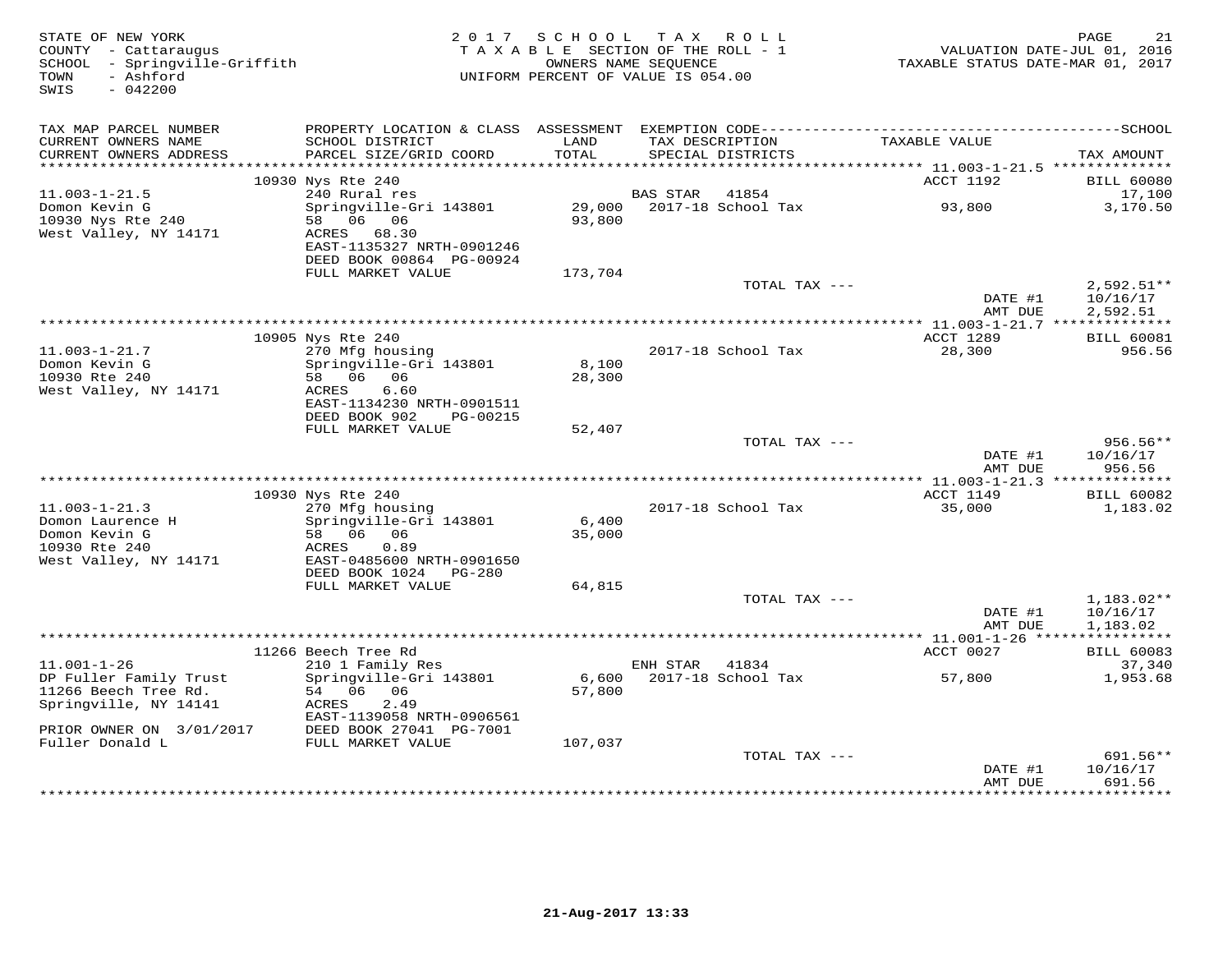STATE OF NEW YORK 22 NOTE: THE STATE OF NEW YORK 22 NOTE: 22 NOTE: 22 NOTE: 22 NOTE: 22 SCHOOL - Springville-Griffith OWNERS NAME SEQUENCE TAXABLE STATUS DATE-MAR 01, 2017COUNTY - Cattaraugus<br>SCHOOL - Springville-Griffith<br>TOWN - Ashford<br>SWIS - 042200

## TAXABLE SECTION OF THE ROLL - 1 UNIFORM PERCENT OF VALUE IS 054.00

| TAX MAP PARCEL NUMBER               | PROPERTY LOCATION & CLASS | ASSESSMENT | EXEMPTION CODE---        |                                            | $-----SCHOOL$     |
|-------------------------------------|---------------------------|------------|--------------------------|--------------------------------------------|-------------------|
| CURRENT OWNERS NAME                 | SCHOOL DISTRICT           | LAND       | TAX DESCRIPTION          | TAXABLE VALUE                              |                   |
| CURRENT OWNERS ADDRESS              | PARCEL SIZE/GRID COORD    | TOTAL      | SPECIAL DISTRICTS        |                                            | TAX AMOUNT        |
| * * * * * * * * * * * * * * * * * * |                           |            |                          |                                            |                   |
|                                     | 7336 Henrietta Rd         |            |                          | ACCT 0708                                  | <b>BILL 60084</b> |
| $10.003 - 2 - 7.1$                  | 270 Mfg housing           |            | <b>BAS STAR</b><br>41854 |                                            | 16,700            |
| Eagan Alan C                        | Springville-Gri 143801    | 7,000      | 2017-18 School Tax       | 16,700                                     | 564.47            |
| Eagan Robert J                      | 75 06<br>07               | 16,700     |                          |                                            |                   |
| 7336 Henrietta Rd                   | ACRES 10.85               |            |                          |                                            |                   |
| Springville, NY 14141               | EAST-1111544 NRTH-0902255 |            |                          |                                            |                   |
|                                     | DEED BOOK 13656 PG-3001   |            |                          |                                            |                   |
|                                     | FULL MARKET VALUE         | 30,926     |                          |                                            | $0.00**$          |
|                                     |                           |            | TOTAL TAX ---            | ********** 10.003-2-14 ****************    |                   |
|                                     | 11024 Scoby Rd            |            |                          | ACCT 0155                                  | <b>BILL 60085</b> |
| $10.003 - 2 - 14$                   | 240 Rural res             |            | <b>BAS STAR</b><br>41854 |                                            | 17,100            |
| Eagan Alan C                        | Springville-Gri 143801    | 10,000     | 2017-18 School Tax       | 46,500                                     | 1,571.73          |
| 11024 Scoby Hill Rd                 | 06<br>06<br>53            | 46,500     |                          |                                            |                   |
| Springville, NY 14141               | ACRES<br>23.50            |            |                          |                                            |                   |
|                                     | EAST-0468250 NRTH-0902620 |            |                          |                                            |                   |
|                                     | DEED BOOK 19397 PG-7001   |            |                          |                                            |                   |
|                                     | FULL MARKET VALUE         | 86,111     |                          |                                            |                   |
|                                     |                           |            | TOTAL TAX ---            |                                            | $993.74**$        |
|                                     |                           |            |                          | DATE #1                                    | 10/16/17          |
|                                     |                           |            |                          | AMT DUE                                    | 993.74            |
|                                     |                           |            |                          |                                            |                   |
|                                     | Connoisarauley Rd         |            |                          | ACCT 1703                                  | <b>BILL 60086</b> |
| $19.001 - 2 - 36.1$                 | 314 Rural vac<10          |            | 2017-18 School Tax       | 5,400                                      | 182.52            |
| Eckam Josephine A                   | Springville-Gri 143801    | 5,400      |                          |                                            |                   |
| 3414 55th St W                      | $11 - 6 - 7$              | 5,400      |                          |                                            |                   |
| Lehigh Acres, FL 33971              | ACRES<br>2.15             |            |                          |                                            |                   |
|                                     | EAST-1110629 NRTH-0892373 |            |                          |                                            |                   |
|                                     | DEED BOOK 20519 PG-9002   |            |                          |                                            |                   |
|                                     | FULL MARKET VALUE         | 10,000     |                          |                                            |                   |
|                                     |                           |            | TOTAL TAX ---            |                                            | 182.52**          |
|                                     |                           |            |                          | DATE #1                                    | 10/16/17          |
|                                     |                           |            |                          | AMT DUE<br>** 10.004-1-47.1 ************** | 182.52            |
|                                     | Edies Rd                  |            |                          | ACCT 0455                                  | <b>BILL 60087</b> |
| $10.004 - 1 - 47.1$                 | 322 Rural vac>10          |            | 2017-18 School Tax       | 17,900                                     | 605.03            |
| Eder Jeffrey                        | Springville-Gri 143801    | 17,900     |                          |                                            |                   |
| 906 Seneca St                       | 06 06<br>77               | 17,900     |                          |                                            |                   |
| Buffalo, NY 14202                   | 16.30<br>ACRES            |            |                          |                                            |                   |
|                                     | EAST-1118765 NRTH-0894697 |            |                          |                                            |                   |
|                                     | DEED BOOK 21678 PG-5001   |            |                          |                                            |                   |
|                                     | FULL MARKET VALUE         | 33,148     |                          |                                            |                   |
|                                     |                           |            | TOTAL TAX ---            |                                            | $605.03**$        |
|                                     |                           |            |                          | DATE #1                                    | 10/16/17          |
|                                     |                           |            |                          | AMT DUE                                    | 605.03            |
|                                     |                           |            |                          | ***********                                | ************      |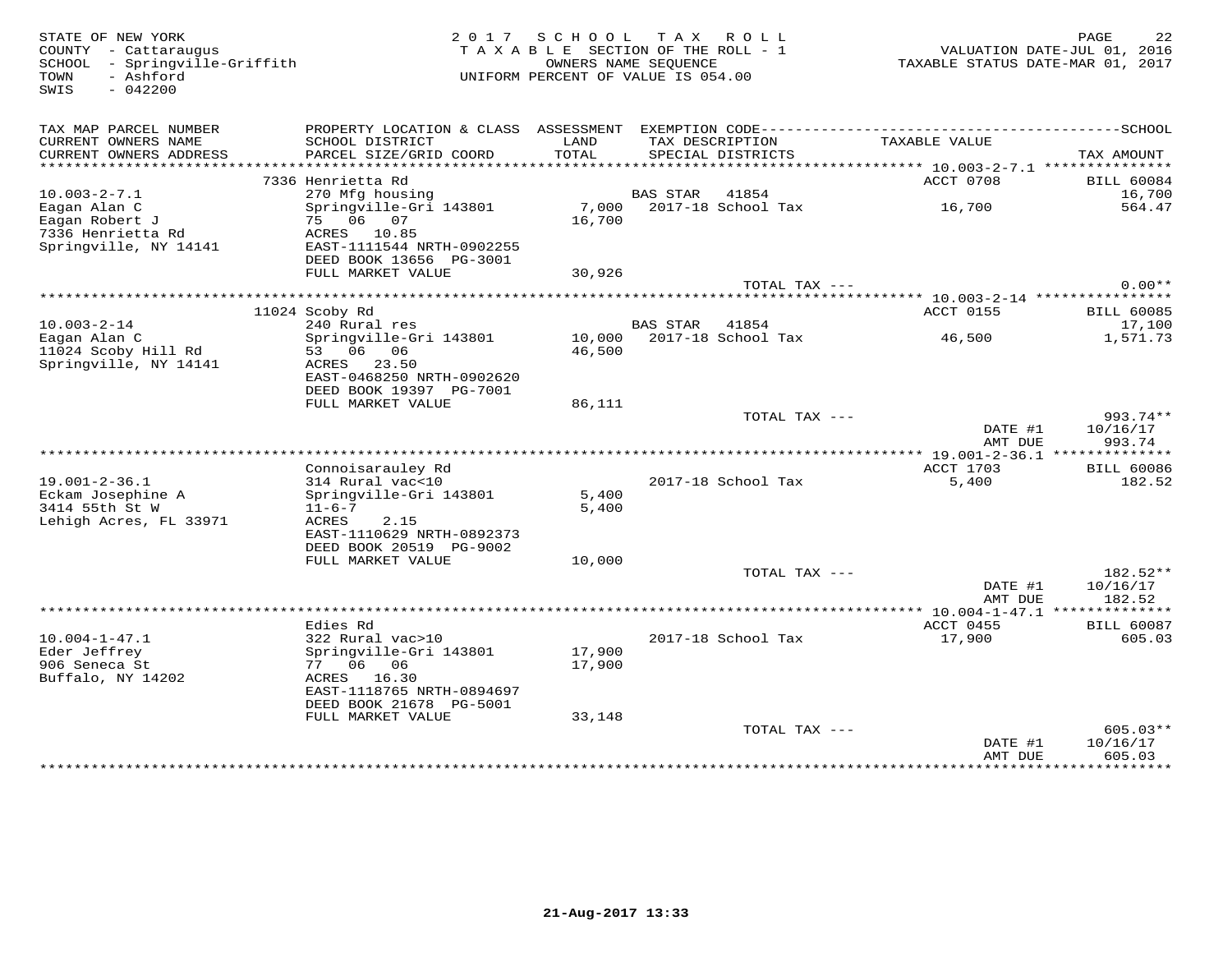| STATE OF NEW YORK<br>COUNTY - Cattaraugus<br>SCHOOL - Springville-Griffith<br>- Ashford<br>TOWN<br>$-042200$<br>SWIS | 2017 SCHOOL<br>TAXABLE SECTION OF THE ROLL - 1<br>UNIFORM PERCENT OF VALUE IS 054.00 | PAGE<br>23<br>VALUATION DATE-JUL 01, 2016<br>TAXABLE STATUS DATE-MAR 01, 2017 |                                                       |                                                       |                    |
|----------------------------------------------------------------------------------------------------------------------|--------------------------------------------------------------------------------------|-------------------------------------------------------------------------------|-------------------------------------------------------|-------------------------------------------------------|--------------------|
| TAX MAP PARCEL NUMBER<br>CURRENT OWNERS NAME                                                                         | SCHOOL DISTRICT                                                                      | LAND                                                                          | TAX DESCRIPTION                                       | TAXABLE VALUE                                         |                    |
| CURRENT OWNERS ADDRESS                                                                                               | PARCEL SIZE/GRID COORD                                                               | TOTAL                                                                         | SPECIAL DISTRICTS                                     |                                                       | TAX AMOUNT         |
| ********************                                                                                                 | ***********************<br>Watson Rd                                                 |                                                                               |                                                       | ********** 11.001-1-17.1 ***************<br>ACCT 0637 | <b>BILL 60088</b>  |
| $11.001 - 1 - 17.1$                                                                                                  | 314 Rural vac<10                                                                     |                                                                               | 2017-18 School Tax                                    | 8,800                                                 | 297.45             |
| Ehrin James K                                                                                                        | Springville-Gri 143801                                                               | 8,800                                                                         |                                                       |                                                       |                    |
| Ehrin Maureen C                                                                                                      | $-06$<br>$-06$<br>54                                                                 | 8,800                                                                         |                                                       |                                                       |                    |
| 1424A Bowen Rd<br>Elma, NY 14059                                                                                     | 5.87<br>ACRES<br>EAST-1137355 NRTH-0908890                                           |                                                                               |                                                       |                                                       |                    |
|                                                                                                                      | DEED BOOK 846<br>PG-00598                                                            |                                                                               |                                                       |                                                       |                    |
|                                                                                                                      | FULL MARKET VALUE                                                                    | 16,296                                                                        |                                                       |                                                       |                    |
|                                                                                                                      |                                                                                      |                                                                               | TOTAL TAX ---                                         |                                                       | 297.45**           |
|                                                                                                                      |                                                                                      |                                                                               |                                                       | DATE #1<br>AMT DUE                                    | 10/16/17<br>297.45 |
|                                                                                                                      |                                                                                      |                                                                               |                                                       |                                                       |                    |
|                                                                                                                      | 6069 Thomas Corners Rd                                                               |                                                                               |                                                       | ACCT 0191                                             | <b>BILL 60089</b>  |
| $11.003 - 1 - 4.1$                                                                                                   | 112 Dairy farm                                                                       |                                                                               | VETWAR CTS 41120                                      |                                                       | 6,840              |
| Emerson Donald R<br>Emerson Anna M                                                                                   | Springville-Gri 143801<br>65/64/59 06<br>06                                          |                                                                               | 51,700 ENH STAR<br>41834<br>88,300 2017-18 School Tax | 81,460                                                | 37,340<br>2,753.40 |
| 6069 Thomas Corners Rd                                                                                               | ACRES 135.50                                                                         |                                                                               |                                                       |                                                       |                    |
| West Valley, NY 14171                                                                                                | EAST-1131969 NRTH-0901958                                                            |                                                                               |                                                       |                                                       |                    |
|                                                                                                                      | DEED BOOK 974<br>PG-1162<br>FULL MARKET VALUE                                        | 163,519                                                                       |                                                       |                                                       |                    |
|                                                                                                                      |                                                                                      |                                                                               | TOTAL TAX $---$                                       |                                                       | $1,491.28**$       |
|                                                                                                                      |                                                                                      |                                                                               |                                                       | DATE #1                                               | 10/16/17           |
|                                                                                                                      |                                                                                      |                                                                               |                                                       | AMT DUE                                               | 1,491.28           |
|                                                                                                                      | Nys Rte 240                                                                          |                                                                               |                                                       | ** 11.003-1-27.1 ***************<br>ACCT 0904         | <b>BILL 60090</b>  |
| $11.003 - 1 - 27.1$                                                                                                  | 314 Rural vac<10                                                                     |                                                                               | 2017-18 School Tax                                    | 1,600                                                 | 54.08              |
| Emerson Donald R                                                                                                     | Springville-Gri 143801                                                               | 1,600                                                                         |                                                       |                                                       |                    |
| Emerson Anna M                                                                                                       | 59 06<br>06                                                                          | 1,600                                                                         |                                                       |                                                       |                    |
| 6069 Thomas Corners Rd<br>West Valley, NY 14171                                                                      | ACRES<br>6.50<br>EAST-1132890 NRTH-0902284                                           |                                                                               |                                                       |                                                       |                    |
|                                                                                                                      | DEED BOOK 00920 PG-00425                                                             |                                                                               |                                                       |                                                       |                    |
|                                                                                                                      | FULL MARKET VALUE                                                                    | 2,963                                                                         |                                                       |                                                       |                    |
|                                                                                                                      |                                                                                      |                                                                               | TOTAL TAX ---                                         |                                                       | 54.08**            |
|                                                                                                                      |                                                                                      |                                                                               |                                                       | DATE #1<br>AMT DUE                                    | 10/16/17<br>54.08  |
|                                                                                                                      |                                                                                      |                                                                               |                                                       | ************ 11.003-1-3.7 ****************            |                    |
|                                                                                                                      | Emerson Rd                                                                           |                                                                               |                                                       | ACCT 1340                                             | <b>BILL 60091</b>  |
| $11.003 - 1 - 3.7$                                                                                                   | 314 Rural vac<10                                                                     | 2,500                                                                         | 2017-18 School Tax                                    | 2,500                                                 | 84.50              |
| Emerson Scott<br>112 Leonard Dr                                                                                      | Springville-Gri 143801<br>64 06 06                                                   | 2,500                                                                         |                                                       |                                                       |                    |
| Syracuse, NY 13209                                                                                                   | ACRES<br>8.35                                                                        |                                                                               |                                                       |                                                       |                    |
|                                                                                                                      | EAST-1129764 NRTH-0900728                                                            |                                                                               |                                                       |                                                       |                    |
|                                                                                                                      | DEED BOOK 3775<br>PG-9001                                                            |                                                                               |                                                       |                                                       |                    |
|                                                                                                                      | FULL MARKET VALUE                                                                    | 4,630                                                                         | TOTAL TAX ---                                         |                                                       | 84.50**            |
|                                                                                                                      |                                                                                      |                                                                               |                                                       | DATE #1                                               | 10/16/17           |
|                                                                                                                      |                                                                                      |                                                                               |                                                       | AMT DUE                                               | 84.50<br>.         |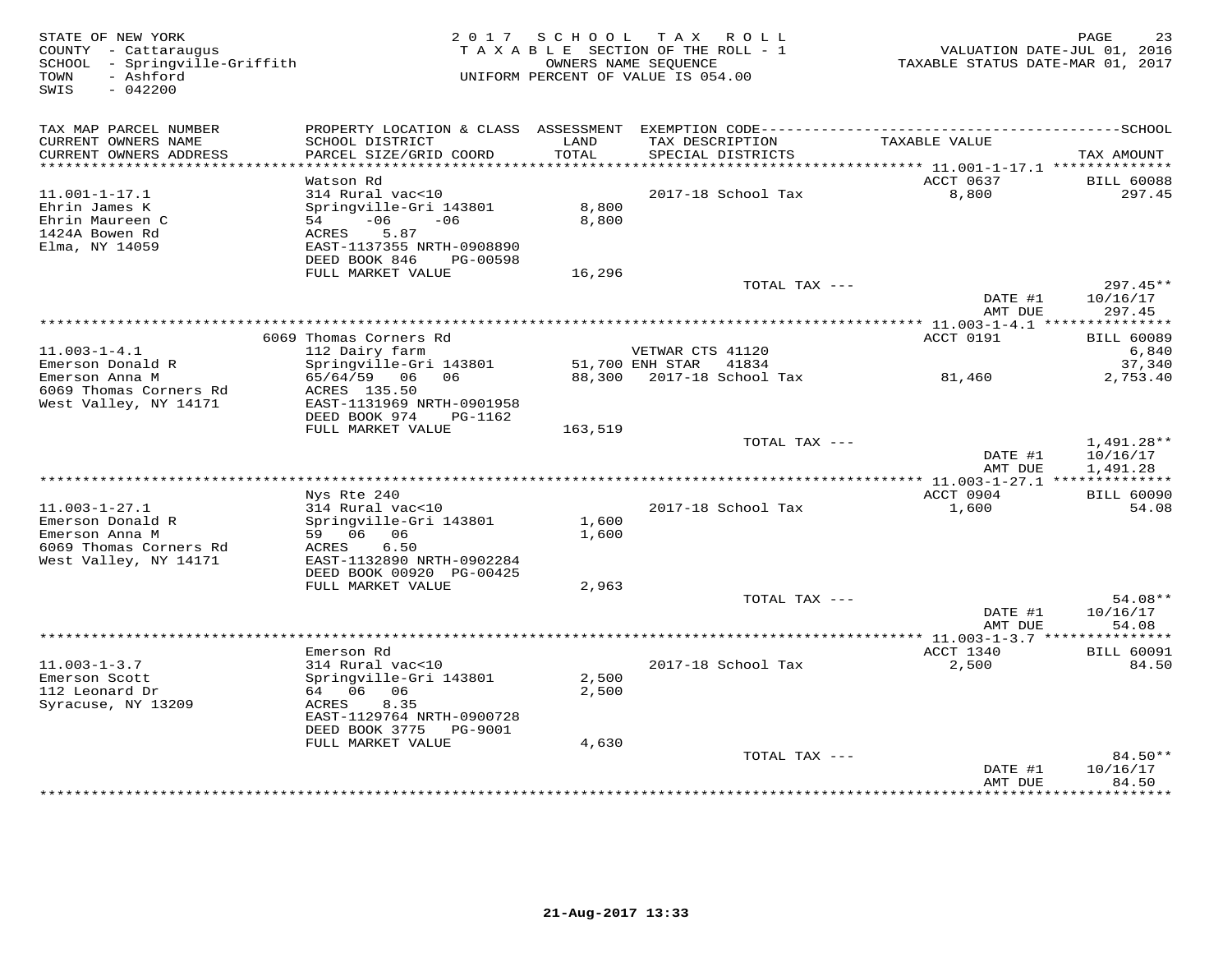| STATE OF NEW YORK<br>COUNTY - Cattaraugus<br>SCHOOL - Springville-Griffith<br>- Ashford<br>TOWN<br>SWIS<br>$-042200$ | 2 0 1 7                                              | S C H O O L<br>TAXABLE SECTION OF THE ROLL - 1<br>OWNERS NAME SEQUENCE<br>UNIFORM PERCENT OF VALUE IS 054.00 | T A X                  | R O L L                             | VALUATION DATE-JUL 01, 2016<br>TAXABLE STATUS DATE-MAR 01, 2017 | PAGE<br>24             |
|----------------------------------------------------------------------------------------------------------------------|------------------------------------------------------|--------------------------------------------------------------------------------------------------------------|------------------------|-------------------------------------|-----------------------------------------------------------------|------------------------|
|                                                                                                                      |                                                      |                                                                                                              |                        |                                     |                                                                 |                        |
| TAX MAP PARCEL NUMBER<br>CURRENT OWNERS NAME                                                                         | SCHOOL DISTRICT                                      | LAND                                                                                                         |                        | TAX DESCRIPTION                     | TAXABLE VALUE                                                   |                        |
| CURRENT OWNERS ADDRESS                                                                                               | PARCEL SIZE/GRID COORD                               | TOTAL                                                                                                        |                        | SPECIAL DISTRICTS                   |                                                                 | TAX AMOUNT             |
|                                                                                                                      |                                                      |                                                                                                              |                        |                                     | *********** 11.003-1-27.2 **************                        |                        |
|                                                                                                                      | 10979 Nys Rte 240                                    |                                                                                                              |                        |                                     | ACCT 1346                                                       | <b>BILL 60092</b>      |
| $11.003 - 1 - 27.2$<br>Emerson Scott                                                                                 | 210 1 Family Res<br>Springville-Gri 143801           | 7,300                                                                                                        | <b>BAS STAR</b>        | 41854<br>2017-18 School Tax         | 74,900                                                          | 17,100<br>2,531.67     |
| Emerson Kimberly M                                                                                                   | 59 06<br>06                                          | 74,900                                                                                                       |                        |                                     |                                                                 |                        |
| 10979 Nys Rte 240                                                                                                    | ACRES<br>3.13 BANK<br>017                            |                                                                                                              |                        |                                     |                                                                 |                        |
| West Valley, NY 14171                                                                                                | EAST-1133337 NRTH-0902390                            |                                                                                                              |                        |                                     |                                                                 |                        |
|                                                                                                                      | DEED BOOK 00928 PG-00619<br>FULL MARKET VALUE        | 138,704                                                                                                      |                        |                                     |                                                                 |                        |
|                                                                                                                      |                                                      |                                                                                                              |                        | TOTAL TAX ---                       |                                                                 | $1,953.68**$           |
|                                                                                                                      |                                                      |                                                                                                              |                        |                                     | DATE #1                                                         | 10/16/17               |
|                                                                                                                      |                                                      |                                                                                                              |                        |                                     | AMT DUE                                                         | 1,953.68               |
|                                                                                                                      | 10770 Edies Rd                                       |                                                                                                              |                        |                                     | ACCT 0091                                                       | <b>BILL 60093</b>      |
| $10.004 - 1 - 9$                                                                                                     | 210 1 Family Res                                     |                                                                                                              | <b>BAS STAR</b>        | 41854                               |                                                                 | 17,100                 |
| Enser Jeffrey                                                                                                        | Springville-Gri 143801                               | 4,300                                                                                                        |                        | 2017-18 School Tax                  | 33,300                                                          | 1,125.56               |
| Enser Jennifer                                                                                                       | 74 06 06                                             | 33,300                                                                                                       |                        |                                     |                                                                 |                        |
| 10770 Edies Rd<br>Springville, NY 14141                                                                              | FRNT 175.00 DPTH 160.00<br>EAST-1123446 NRTH-0899759 |                                                                                                              |                        |                                     |                                                                 |                        |
|                                                                                                                      | DEED BOOK 22044 PG-9002                              |                                                                                                              |                        |                                     |                                                                 |                        |
|                                                                                                                      | FULL MARKET VALUE                                    | 61,667                                                                                                       |                        |                                     |                                                                 |                        |
|                                                                                                                      |                                                      |                                                                                                              |                        | TOTAL TAX ---                       |                                                                 | $547.57**$             |
|                                                                                                                      |                                                      |                                                                                                              |                        |                                     | DATE #1<br>AMT DUE                                              | 10/16/17<br>547.57     |
|                                                                                                                      |                                                      |                                                                                                              |                        |                                     |                                                                 |                        |
|                                                                                                                      | 11417 Watson Rd                                      |                                                                                                              |                        |                                     | ACCT 0984                                                       | <b>BILL 60094</b>      |
| $11.001 - 1 - 11.2$                                                                                                  | 210 1 Family Res                                     |                                                                                                              | VETCOM CTS 41130       |                                     |                                                                 | 11,400                 |
| Fagnan Robert A                                                                                                      | Springville-Gri 143801<br>60 06<br>06                |                                                                                                              | 7,000 VETDIS CTS 41140 | 41834                               |                                                                 | 22,800                 |
| Fagnan Mary<br>11417 Beech Tree Rd                                                                                   | 2.86<br>ACRES                                        |                                                                                                              | 68,700 ENH STAR        | 2017-18 School Tax                  | 34,500                                                          | 34,500<br>1,166.12     |
| Springville, NY 14141                                                                                                | EAST-1135613 NRTH-0908263                            |                                                                                                              |                        |                                     |                                                                 |                        |
|                                                                                                                      | DEED BOOK 777<br>PG-00702                            |                                                                                                              |                        |                                     |                                                                 |                        |
|                                                                                                                      | FULL MARKET VALUE                                    | 127,222                                                                                                      |                        |                                     |                                                                 |                        |
|                                                                                                                      |                                                      |                                                                                                              |                        | TOTAL TAX ---                       |                                                                 | $0.00**$               |
|                                                                                                                      | Emerson Rd                                           |                                                                                                              |                        |                                     | ACCT 1003                                                       | <b>BILL 60095</b>      |
| $11.003 - 1 - 3.4$                                                                                                   | 260 Seasonal res                                     |                                                                                                              |                        | 2017-18 School Tax                  | 10,600                                                          | 358.29                 |
| Farley Donald                                                                                                        | Springville-Gri 143801                               | 5,400                                                                                                        |                        |                                     |                                                                 |                        |
| 27 Cobb Ave<br>PO Box 291                                                                                            | 64 06<br>06<br>1.40<br>ACRES                         | 10,600                                                                                                       |                        |                                     |                                                                 |                        |
| Delevan, NY 14042                                                                                                    | EAST-1129601 NRTH-0901122                            |                                                                                                              |                        |                                     |                                                                 |                        |
|                                                                                                                      | DEED BOOK 00957 PG-01114                             |                                                                                                              |                        |                                     |                                                                 |                        |
|                                                                                                                      | FULL MARKET VALUE                                    | 19,630                                                                                                       |                        |                                     |                                                                 |                        |
|                                                                                                                      |                                                      |                                                                                                              |                        | TOTAL TAX ---                       | DATE #1                                                         | $358.29**$<br>10/16/17 |
|                                                                                                                      |                                                      |                                                                                                              |                        |                                     | AMT DUE                                                         | 358.29                 |
|                                                                                                                      |                                                      |                                                                                                              |                        | *********************************** | .                                                               | .                      |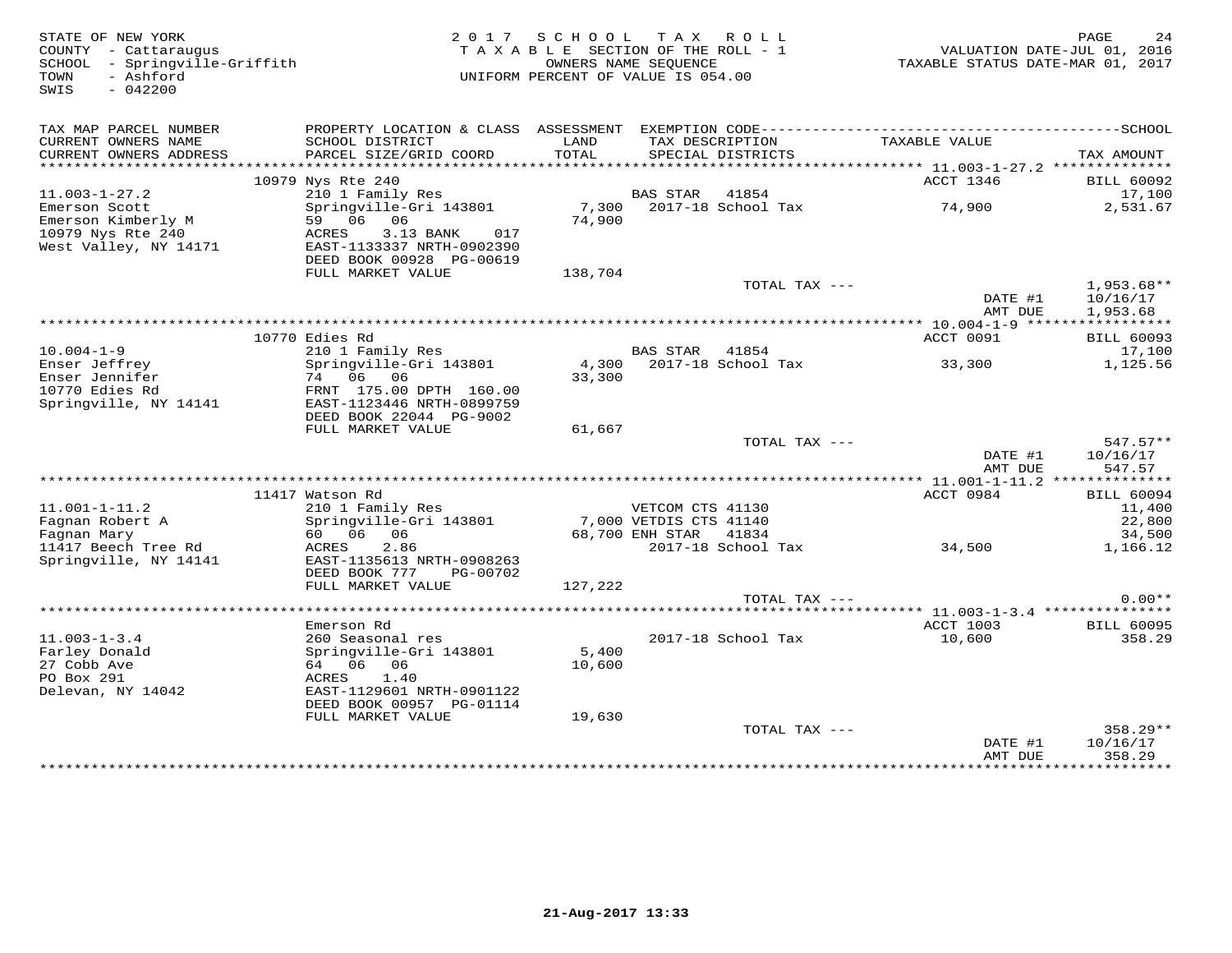STATE OF NEW YORK 2 0 1 7 S C H O O L T A X R O L L PAGE 25 COUNTY - Cattaraugus T A X A B L E SECTION OF THE ROLL - 1 VALUATION DATE-JUL 01, 2016 SCHOOL - Springville-Griffith OWNERS NAME SEQUENCE TAXABLE STATUS DATE-MAR 01, 2017 TOWN - Ashford UNIFORM PERCENT OF VALUE IS 054.00SWIS - 042200TAX MAP PARCEL NUMBER PROPERTY LOCATION & CLASS ASSESSMENT EXEMPTION CODE------------------------------------------SCHOOL CURRENT OWNERS NAME SCHOOL DISTRICT LAND TAX DESCRIPTION TAXABLE VALUE CURRENT OWNERS ADDRESS PARCEL SIZE/GRID COORD TOTAL SPECIAL DISTRICTS TAX AMOUNT \*\*\*\*\*\*\*\*\*\*\*\*\*\*\*\*\*\*\*\*\*\*\*\*\*\*\*\*\*\*\*\*\*\*\*\*\*\*\*\*\*\*\*\*\*\*\*\*\*\*\*\*\*\*\*\*\*\*\*\*\*\*\*\*\*\*\*\*\*\*\*\*\*\*\*\*\*\*\*\*\*\*\*\*\*\*\*\*\*\*\*\*\*\*\*\*\*\*\*\*\*\*\* 10.004-1-11 \*\*\*\*\*\*\*\*\*\*\*\*\*\*\*\*ACCT 0158 BILL 60096 Bond Rd ACCT 0158 BILL 600961,724 10.004-1-11 322 Rural vac>10 AG DIST 41720 1,724550 14 Farner Henry Springville-Gri 143801 18,000 2017-18 School Tax 16,276 550.1411000 Bond Rd 69 06 06 18,000 West Valley, NY 14171 ACRES 30.91 EAST-1126627 NRTH-0901462 MAY BE SUBJECT TO PAYMENT DEED BOOK 877 PG-00797 UNDER AGDIST LAW TIL 2021 FULL MARKET VALUE 33,333 TOTAL TAX --- 550.14\*\* DATE #1 10/16/17 AMT DUE 550.14 \*\*\*\*\*\*\*\*\*\*\*\*\*\*\*\*\*\*\*\*\*\*\*\*\*\*\*\*\*\*\*\*\*\*\*\*\*\*\*\*\*\*\*\*\*\*\*\*\*\*\*\*\*\*\*\*\*\*\*\*\*\*\*\*\*\*\*\*\*\*\*\*\*\*\*\*\*\*\*\*\*\*\*\*\*\*\*\*\*\*\*\*\*\*\*\*\*\*\*\*\*\*\* 10.004-1-12 \*\*\*\*\*\*\*\*\*\*\*\*\*\*\*\*ACCT 0482 BILL 60097 11000 Bond Rd ACCT 0482 BILL 6009737,340 10.004-1-12 210 1 Family Res ENH STAR 41834 37,3402,122.68 Farner Henry Springville-Gri 143801 6,000 2017-18 School Tax 62,800 2,122.6811000 Bond Rd 69 06 06 62,800 West Valley, NY 14171 EAST-1126939 NRTH-0900713 DEED BOOK 800 PG-01117 FULL MARKET VALUE 116,296TOTAL TAX  $---$  860.56\*\* DATE #1 10/16/17<br>MMT DUE 860.56 \*\*\*\*\*\*\*\*\*\*\*\*\*\*\*\*\*\*\*\*\*\*\*\*\*\*\*\*\*\*\*\*\*\*\*\*\*\*\*\*\*\*\*\*\*\*\*\*\*\*\*\*\*\*\*\*\*\*\*\*\*\*\*\*\*\*\*\*\*\*\*\*\*\*\*\*\*\*\*\*\*\*\*\*\*\*\*\*\*\*\*\*\*\*\*\*\*\*\*\*\*\*\* 10.004-1-77.1 \*\*\*\*\*\*\*\*\*\*\*\*\*\* 10596 Rock Springs Rd ACCT 0960 BILL 6009810.004-1-77.1 270 Mfg housing BAS STAR 41854 17,1002,633.07 Federal Home Loan Springville-Gri 143801 21,200 2017-18 School Tax 77,900 2,633.07Mortgage Corporation 69 06 06 77,900 5000 Plano Parkway ACRES 54.20 BANK 017 Carrollton, TX 75010 EAST-1126241 NRTH-0898927 DEED BOOK 27773 PG-3001 PRIOR OWNER ON 3/01/2017 FULL MARKET VALUE 144,259 Panepinto CharlesTOTAL TAX ---  $2,055.08**$  $\text{DATE}$ #1  $10/16/17$  $2,055.08$ <br>AMT DUE 2,055.08 AMT DUE 2,055.08 \*\*\*\*\*\*\*\*\*\*\*\*\*\*\*\*\*\*\*\*\*\*\*\*\*\*\*\*\*\*\*\*\*\*\*\*\*\*\*\*\*\*\*\*\*\*\*\*\*\*\*\*\*\*\*\*\*\*\*\*\*\*\*\*\*\*\*\*\*\*\*\*\*\*\*\*\*\*\*\*\*\*\*\*\*\*\*\*\*\*\*\*\*\*\*\*\*\*\*\*\*\*\* 10.004-1-3 \*\*\*\*\*\*\*\*\*\*\*\*\*\*\*\*\* 10956 Edies Rd ACCT 0232 BILL 6009910.004-1-3 270 Mfg housing 2017-18 School Tax 42,800 1,446.67Felton Patricia A Springville-Gri 143801 24,800 103 Sunset Ct Apt 6 74 06 06 42,800 Hamburg, NY 14075 ACRES 50.10 EAST-1121691 NRTH-0902539 DEED BOOK 481 PG-00149 FULL MARKET VALUE 79,259TOTAL TAX  $---$  1,446.67\*\* DATE #1 10/16/17<br>AMT DUE 1,446.67

\*\*\*\*\*\*\*\*\*\*\*\*\*\*\*\*\*\*\*\*\*\*\*\*\*\*\*\*\*\*\*\*\*\*\*\*\*\*\*\*\*\*\*\*\*\*\*\*\*\*\*\*\*\*\*\*\*\*\*\*\*\*\*\*\*\*\*\*\*\*\*\*\*\*\*\*\*\*\*\*\*\*\*\*\*\*\*\*\*\*\*\*\*\*\*\*\*\*\*\*\*\*\*\*\*\*\*\*\*\*\*\*\*\*\*\*\*\*\*\*\*\*\*\*\*\*\*\*\*\*\*\*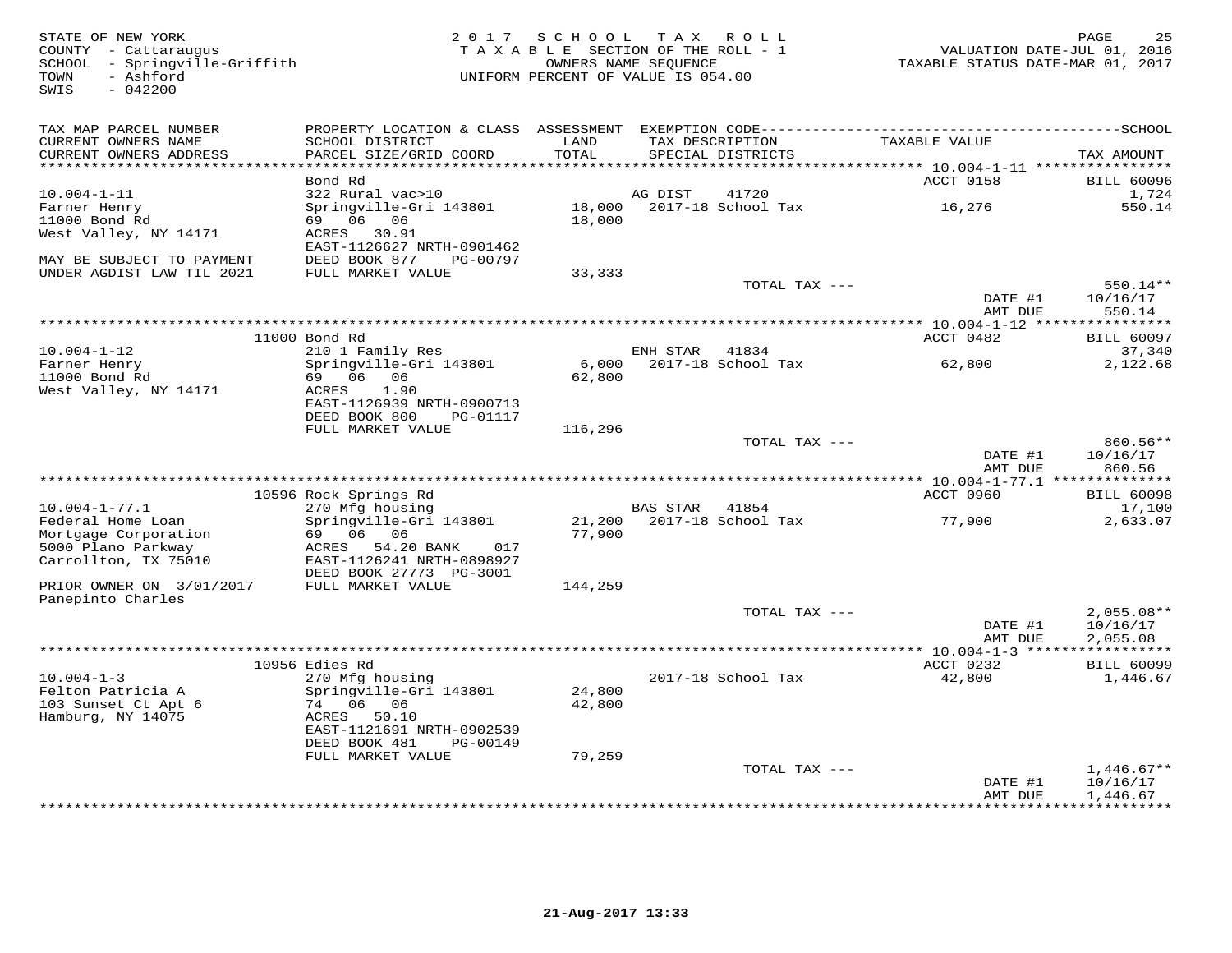| STATE OF NEW YORK<br>COUNTY - Cattaraugus<br>- Springville-Griffith<br>SCHOOL<br>- Ashford<br>TOWN<br>SWIS<br>$-042200$ | 2 0 1 7                                                                                                                         | SCHOOL<br>TAXABLE SECTION OF THE ROLL - 1<br>UNIFORM PERCENT OF VALUE IS 054.00 | T A X<br>OWNERS NAME SEQUENCE | R O L L                     | VALUATION DATE-JUL 01, 2016<br>TAXABLE STATUS DATE-MAR 01, 2017 | 26<br>PAGE                                |
|-------------------------------------------------------------------------------------------------------------------------|---------------------------------------------------------------------------------------------------------------------------------|---------------------------------------------------------------------------------|-------------------------------|-----------------------------|-----------------------------------------------------------------|-------------------------------------------|
| TAX MAP PARCEL NUMBER                                                                                                   | PROPERTY LOCATION & CLASS ASSESSMENT                                                                                            |                                                                                 |                               |                             | EXEMPTION CODE-----------------------------------               | $--SCHOOI$                                |
| CURRENT OWNERS NAME<br>CURRENT OWNERS ADDRESS                                                                           | SCHOOL DISTRICT<br>PARCEL SIZE/GRID COORD                                                                                       | LAND<br>TOTAL                                                                   | TAX DESCRIPTION               | SPECIAL DISTRICTS           | TAXABLE VALUE                                                   | TAX AMOUNT                                |
| *********************                                                                                                   | Edies Rd                                                                                                                        | * * * * * *                                                                     |                               |                             | ACCT 0233                                                       | <b>BILL 60100</b>                         |
| $10.004 - 1 - 6$<br>Felton Patricia A<br>103 Sunset Ct Apt 6<br>Hamburg, NY 14075                                       | 105 Vac farmland<br>Springville-Gri 143801<br>74 06 06<br>ACRES 55.15<br>EAST-1122972 NRTH-0900770<br>DEED BOOK 581<br>PG-00496 | 38,000<br>38,000                                                                |                               | 2017-18 School Tax          | 38,000                                                          | 1,284.42                                  |
|                                                                                                                         | FULL MARKET VALUE                                                                                                               | 70,370                                                                          |                               | TOTAL TAX ---               |                                                                 | $1,284.42**$                              |
|                                                                                                                         |                                                                                                                                 |                                                                                 |                               |                             | DATE #1<br>AMT DUE                                              | 10/16/17<br>1,284.42                      |
|                                                                                                                         |                                                                                                                                 |                                                                                 |                               |                             | **** 10.004-1-60 *****                                          | ***********                               |
|                                                                                                                         | 10733 Autumn View Trl                                                                                                           |                                                                                 |                               |                             | ACCT 0944                                                       | <b>BILL 60101</b>                         |
| $10.004 - 1 - 60$<br>Ferraro Joseph<br>Ferraro Melissa<br>10733 Autumn View Trl                                         | 210 1 Family Res<br>Springville-Gri 143801<br>74 06<br>06<br>AUTUMN VIEW SUB LOT 10                                             | 7,600<br>65,000                                                                 | ENH STAR                      | 41834<br>2017-18 School Tax | 65,000                                                          | 37,340<br>2,197.04                        |
| West Vallely, NY 14171                                                                                                  | ACRES<br>3.54 BANK<br>017<br>EAST-1123944 NRTH-0898221<br>DEED BOOK 4385<br>PG-6001<br>FULL MARKET VALUE                        | 120,370                                                                         |                               |                             |                                                                 |                                           |
|                                                                                                                         |                                                                                                                                 |                                                                                 |                               | TOTAL TAX ---               | DATE #1                                                         | 934.93**<br>10/16/17                      |
|                                                                                                                         |                                                                                                                                 | **********************************                                              |                               |                             | AMT DUE<br>** 19.001-2-4.1 *****                                | 934.93<br>* * * * * * * * *               |
|                                                                                                                         | Peters Rd & Us Rte 219                                                                                                          |                                                                                 |                               |                             | ACCT 0068                                                       | <b>BILL 60102</b>                         |
| $19.001 - 2 - 4.1$                                                                                                      | 105 Vac farmland                                                                                                                |                                                                                 | AG DIST                       | 41720                       |                                                                 | 27,496                                    |
| Feuz Donald L<br>Feuz Kathie A                                                                                          | Springville-Gri 143801<br>25 06 07                                                                                              | 62,400<br>75,000                                                                |                               | 2017-18 School Tax          | 47,504                                                          | 1,605.67                                  |
| 8656 Heath Rd<br>Colden, NY 14033                                                                                       | ACRES<br>86.50<br>EAST-1115132 NRTH-0895951<br>DEED BOOK 791<br>PG-00572                                                        |                                                                                 |                               |                             |                                                                 |                                           |
| MAY BE SUBJECT TO PAYMENT<br>UNDER AGDIST LAW TIL 2021                                                                  | FULL MARKET VALUE                                                                                                               | 138,889                                                                         |                               |                             |                                                                 |                                           |
|                                                                                                                         |                                                                                                                                 |                                                                                 |                               | TOTAL TAX ---               | DATE #1<br>AMT DUE                                              | $1,605.67**$<br>10/16/17<br>1,605.67      |
|                                                                                                                         |                                                                                                                                 |                                                                                 |                               |                             | ********* 10.004-1-4.2 ****************                         |                                           |
| $10.004 - 1 - 4.2$                                                                                                      | 10843 Edies Rd<br>210 1 Family Res                                                                                              |                                                                                 | ENH STAR                      | 41834                       | ACCT 1091                                                       | <b>BILL 60103</b><br>37,340               |
| Feuz Joann M<br>10843 Edies Rd<br>Springville, NY 14141                                                                 | Springville-Gri 143801<br>74 06<br>06<br>2.40<br>ACRES                                                                          | 6,500<br>79,100                                                                 |                               | 2017-18 School Tax          | 79,100                                                          | 2,673.63                                  |
|                                                                                                                         | EAST-1123087 NRTH-0901075<br>DEED BOOK 1013<br>PG-191                                                                           |                                                                                 |                               |                             |                                                                 |                                           |
|                                                                                                                         | FULL MARKET VALUE                                                                                                               | 146,481                                                                         |                               |                             |                                                                 |                                           |
|                                                                                                                         |                                                                                                                                 |                                                                                 |                               | TOTAL TAX ---               |                                                                 | $1,411.52**$                              |
|                                                                                                                         |                                                                                                                                 |                                                                                 |                               |                             | DATE #1<br>AMT DUE                                              | 10/16/17<br>1,411.52<br>* * * * * * * * * |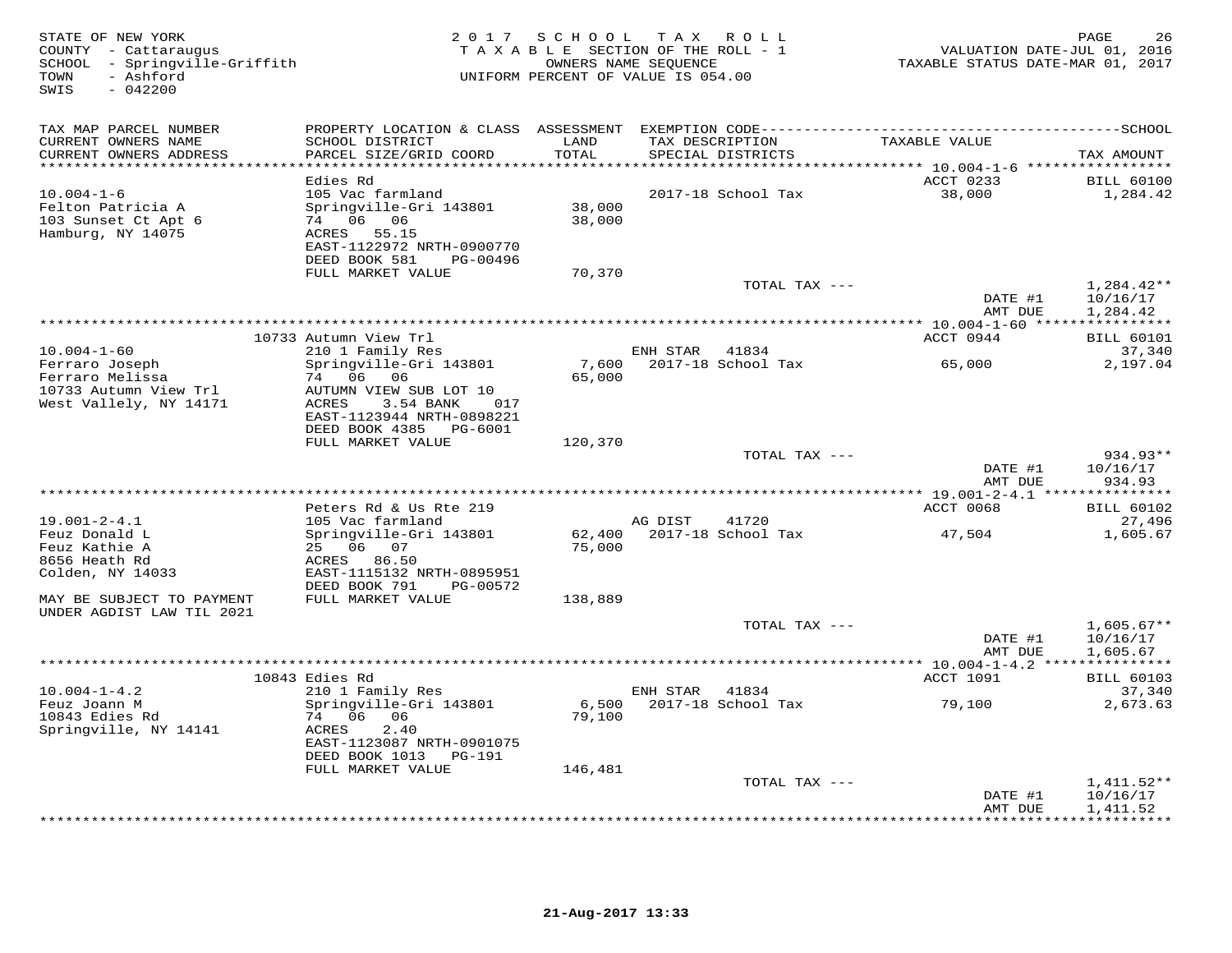| STATE OF NEW YORK<br>COUNTY - Cattaraugus<br>SCHOOL - Springville-Griffith<br>- Ashford<br>TOWN<br>$-042200$<br>SWIS |                                                                                                                                                  |                          | 2017 SCHOOL TAX ROLL<br>TAXABLE SECTION OF THE ROLL - 1<br>OWNERS NAME SEQUENCE<br>UNIFORM PERCENT OF VALUE IS 054.00 | VALUATION DATE-JUL 01, 2016<br>TAXABLE STATUS DATE-MAR 01, 2017 | 27<br>PAGE                           |
|----------------------------------------------------------------------------------------------------------------------|--------------------------------------------------------------------------------------------------------------------------------------------------|--------------------------|-----------------------------------------------------------------------------------------------------------------------|-----------------------------------------------------------------|--------------------------------------|
| TAX MAP PARCEL NUMBER                                                                                                |                                                                                                                                                  |                          |                                                                                                                       |                                                                 |                                      |
| CURRENT OWNERS NAME<br>CURRENT OWNERS ADDRESS                                                                        | SCHOOL DISTRICT<br>PARCEL SIZE/GRID COORD                                                                                                        | LAND<br>TOTAL<br>******* | TAX DESCRIPTION<br>SPECIAL DISTRICTS                                                                                  | TAXABLE VALUE<br>********** 10.004-1-4.3 ****************       | TAX AMOUNT                           |
|                                                                                                                      | Edies Rd                                                                                                                                         |                          |                                                                                                                       | ACCT 1146                                                       | <b>BILL 60104</b>                    |
| $10.004 - 1 - 4.3$<br>Feuz Joann M<br>10843 Edies Rd<br>Springville, NY 14141                                        | 314 Rural vac<10<br>Springville-Gri 143801<br>74 06 06<br>9.70<br>ACRES                                                                          | 9,600<br>9,600           | 2017-18 School Tax                                                                                                    | 9,600                                                           | 324.49                               |
|                                                                                                                      | EAST-1122640 NRTH-0901268<br>DEED BOOK 845<br>PG-00286                                                                                           |                          |                                                                                                                       |                                                                 |                                      |
|                                                                                                                      | FULL MARKET VALUE                                                                                                                                | 17,778                   | TOTAL TAX ---                                                                                                         |                                                                 | $324.49**$                           |
|                                                                                                                      |                                                                                                                                                  |                          |                                                                                                                       | DATE #1<br>AMT DUE                                              | 10/16/17<br>324.49                   |
|                                                                                                                      |                                                                                                                                                  |                          |                                                                                                                       |                                                                 |                                      |
|                                                                                                                      | 10302 Dutch Hill Rd                                                                                                                              |                          |                                                                                                                       | ACCT 0139                                                       | <b>BILL 60105</b><br>17,100          |
| $19.002 - 1 - 19$<br>Fink Gerard M                                                                                   | 210 1 Family Res<br>Springville-Gri 143801                                                                                                       | 10,200                   | BAS STAR 41854<br>2017-18 School Tax                                                                                  | 48,600                                                          | 1,642.71                             |
| 10302 Dutch Hill Rd<br>West Valley, NY 14171                                                                         | 72 06 06<br>ACRES<br>5.70 BANK<br>017<br>EAST-0475340 NRTH-0892760<br>DEED BOOK 8792 PG-5001                                                     | 48,600                   |                                                                                                                       |                                                                 |                                      |
|                                                                                                                      | FULL MARKET VALUE                                                                                                                                | 90,000                   |                                                                                                                       |                                                                 |                                      |
|                                                                                                                      |                                                                                                                                                  |                          | TOTAL TAX ---                                                                                                         | DATE #1<br>AMT DUE                                              | $1,064.72**$<br>10/16/17<br>1,064.72 |
|                                                                                                                      |                                                                                                                                                  |                          |                                                                                                                       |                                                                 |                                      |
|                                                                                                                      | 10253 N N Connoisarauley Rd N                                                                                                                    |                          |                                                                                                                       | ACCT 0460                                                       | <b>BILL 60106</b>                    |
| $19.001 - 2 - 26$<br>Fisher Alan M<br>10253 N Connoisarauley Rd<br>West Valley, NY 14171                             | 260 Seasonal res<br>Springville-Gri 143801<br>11<br>06 07<br>ACRES<br>1.20 BANK<br>017<br>EAST-1112842 NRTH-0891682<br>DEED BOOK 910<br>PG-01023 | 5,200<br>68,100          | 2017-18 School Tax                                                                                                    | 68,100                                                          | 2,301.82                             |
|                                                                                                                      | FULL MARKET VALUE                                                                                                                                | 126,111                  |                                                                                                                       |                                                                 |                                      |
|                                                                                                                      |                                                                                                                                                  |                          | TOTAL TAX ---                                                                                                         | DATE #1<br>AMT DUE                                              | $2,301.82**$<br>10/16/17<br>2,301.82 |
|                                                                                                                      | 11256 Beech Tree Rd                                                                                                                              |                          |                                                                                                                       | ACCT 0237                                                       | <b>BILL 60107</b>                    |
| $11.001 - 1 - 25$<br>Fisher Living Trust<br>Fisher Raymond C                                                         | 240 Rural res<br>Springville-Gri 143801<br>47/54 06 06                                                                                           | 81,400 AG DIST           | VETWAR CTS 41120<br>41720<br>130,000 ENH STAR<br>41834                                                                |                                                                 | 6,840<br>13,721<br>37,340            |
| 11256 Beech Tree Rd<br>Springville, NY 14141<br>MAY BE SUBJECT TO PAYMENT                                            | ACRES 167.00<br>EAST-1140058 NRTH-0907804<br>DEED BOOK 966<br>PG-848<br>FULL MARKET VALUE                                                        | 240,741                  | 2017-18 School Tax                                                                                                    | 109,439                                                         | 3,699.11                             |
| UNDER AGDIST LAW TIL 2021                                                                                            |                                                                                                                                                  |                          |                                                                                                                       |                                                                 |                                      |
|                                                                                                                      |                                                                                                                                                  |                          | TOTAL TAX ---                                                                                                         | DATE #1<br>AMT DUE                                              | $2,436.99**$<br>10/16/17<br>2,436.99 |
|                                                                                                                      |                                                                                                                                                  |                          |                                                                                                                       | . * * * * * * * * * * * * *                                     | * * * * * * * * * * *                |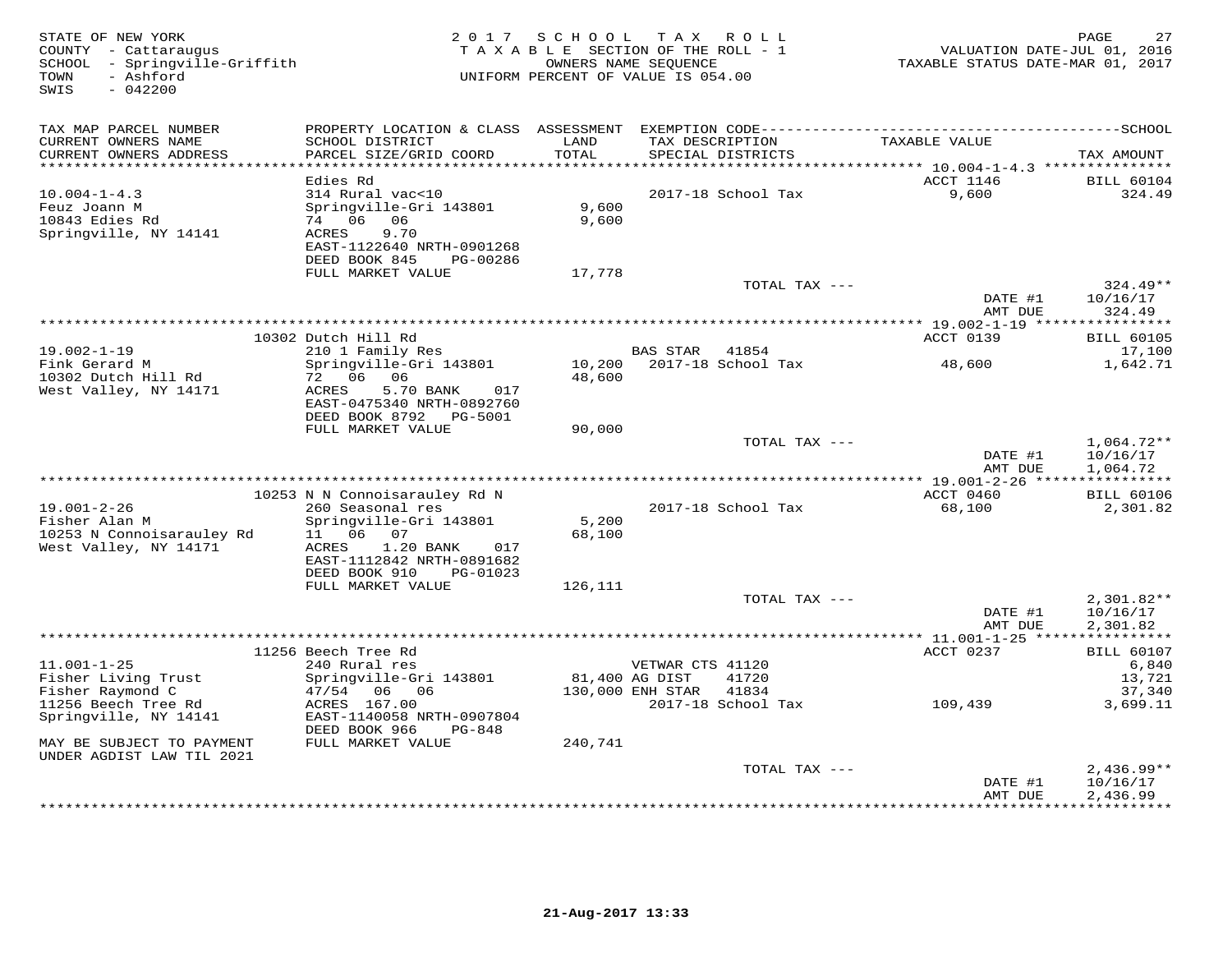| STATE OF NEW YORK<br>COUNTY - Cattaraugus<br>SCHOOL - Springville-Griffith<br>- Ashford<br>TOWN<br>SWIS<br>$-042200$ | 2 0 1 7                                                                                                                                        | SCHOOL           | TAX ROLL<br>TAXABLE SECTION OF THE ROLL - 1<br>OWNERS NAME SEOUENCE<br>UNIFORM PERCENT OF VALUE IS 054.00 | VALUATION DATE-JUL 01, 2016<br>TAXABLE STATUS DATE-MAR 01, 2017 | 28<br>PAGE                           |
|----------------------------------------------------------------------------------------------------------------------|------------------------------------------------------------------------------------------------------------------------------------------------|------------------|-----------------------------------------------------------------------------------------------------------|-----------------------------------------------------------------|--------------------------------------|
| TAX MAP PARCEL NUMBER                                                                                                | PROPERTY LOCATION & CLASS                                                                                                                      |                  |                                                                                                           |                                                                 |                                      |
| CURRENT OWNERS NAME<br>CURRENT OWNERS ADDRESS<br>***********************                                             | SCHOOL DISTRICT<br>PARCEL SIZE/GRID COORD<br>*************************                                                                         | LAND<br>TOTAL    | TAX DESCRIPTION<br>SPECIAL DISTRICTS                                                                      | TAXABLE VALUE                                                   | TAX AMOUNT                           |
|                                                                                                                      | Us Rte 219                                                                                                                                     |                  |                                                                                                           | ACCT 0238                                                       | <b>BILL 60108</b>                    |
| $19.001 - 2 - 7$<br>Fisher Living Trust<br>Fisher Raymond C Trustee<br>11256 Beech Tree Rd<br>Springville, NY 14141  | 105 Vac farmland<br>Springville-Gri 143801<br>06 07<br>25<br>ACRES 66.48<br>EAST-1115208 NRTH-0894573<br>DEED BOOK 966<br>PG-846               | 41,600<br>41,600 | 2017-18 School Tax                                                                                        | 41,600                                                          | 1,406.11                             |
|                                                                                                                      | FULL MARKET VALUE                                                                                                                              | 77,037           |                                                                                                           |                                                                 |                                      |
|                                                                                                                      |                                                                                                                                                |                  | TOTAL TAX ---                                                                                             | DATE #1<br>AMT DUE                                              | $1,406.11**$<br>10/16/17<br>1,406.11 |
|                                                                                                                      |                                                                                                                                                |                  | ***********************************                                                                       | *********** 10.004-1-34 *****                                   | ***********                          |
| $10.004 - 1 - 34$                                                                                                    | 10624 Edies Rd                                                                                                                                 |                  | <b>BAS STAR</b><br>41854                                                                                  | ACCT 0171                                                       | <b>BILL 60109</b>                    |
| Franklin Mark A<br>10624 Edies Rd<br>Springville, NY 14141                                                           | 210 1 Family Res<br>Springville-Gri 143801<br>73 06<br>06<br>ACRES<br>2.32 BANK<br>017<br>EAST-1121672 NRTH-0897323<br>DEED BOOK 17200 PG-4002 | 6,500<br>66,900  | 2017-18 School Tax                                                                                        | 66,900                                                          | 17,100<br>2,261.26                   |
|                                                                                                                      | FULL MARKET VALUE                                                                                                                              | 123,889          |                                                                                                           |                                                                 |                                      |
|                                                                                                                      |                                                                                                                                                |                  | TOTAL TAX ---                                                                                             | DATE #1<br>AMT DUE                                              | $1,683.27**$<br>10/16/17<br>1,683.27 |
|                                                                                                                      | 6557 Boberg Rd                                                                                                                                 |                  |                                                                                                           | ACCT 1694                                                       | <b>BILL 60110</b>                    |
| $10.004 - 1 - 23.3$<br>Frentz Derek<br>Garey Tiffany<br>6557 Boberg Rd<br>West Valley, NY 14171                      | 210 1 Family Res<br>Springville-Gri 143801<br>$73 - 6 - 6$<br>ACRES<br>5.75 BANK<br>017<br>EAST-1124255 NRTH-0894479                           | 7,000<br>53,800  | 2017-18 School Tax                                                                                        | 53,800                                                          | 1,818.47                             |
|                                                                                                                      | DEED BOOK 19172 PG-6004<br>FULL MARKET VALUE                                                                                                   | 99,630           |                                                                                                           |                                                                 |                                      |
|                                                                                                                      |                                                                                                                                                |                  | TOTAL TAX ---                                                                                             | DATE #1                                                         | $1,818.47**$<br>10/16/17             |
|                                                                                                                      |                                                                                                                                                |                  |                                                                                                           | AMT DUE<br>*********** 10.003-2-5.2 ****                        | 1,818.47<br>***********              |
|                                                                                                                      | 7418 Henrietta Rd                                                                                                                              |                  |                                                                                                           | ACCT 1493                                                       | <b>BILL 60111</b>                    |
| $10.003 - 2 - 5.2$<br>Fuller Alice M<br>7418 Henrietta Rd<br>Springville, NY 14141                                   | 270 Mfg housing<br>Springville-Gri 143801<br>55 06<br>07<br>1.85<br>ACRES<br>EAST-1110298 NRTH-0901393                                         | 5,700<br>37,400  | <b>BAS STAR</b><br>41854<br>2017-18 School Tax                                                            | 37,400                                                          | 17,100<br>1,264.14                   |
|                                                                                                                      | DEED BOOK 569<br>PG-00067<br>FULL MARKET VALUE                                                                                                 | 69,259           |                                                                                                           |                                                                 |                                      |
|                                                                                                                      |                                                                                                                                                |                  | TOTAL TAX ---                                                                                             | DATE #1<br>AMT DUE                                              | 686.15**<br>10/16/17<br>686.15       |
|                                                                                                                      |                                                                                                                                                |                  |                                                                                                           |                                                                 | * * * * * * * *                      |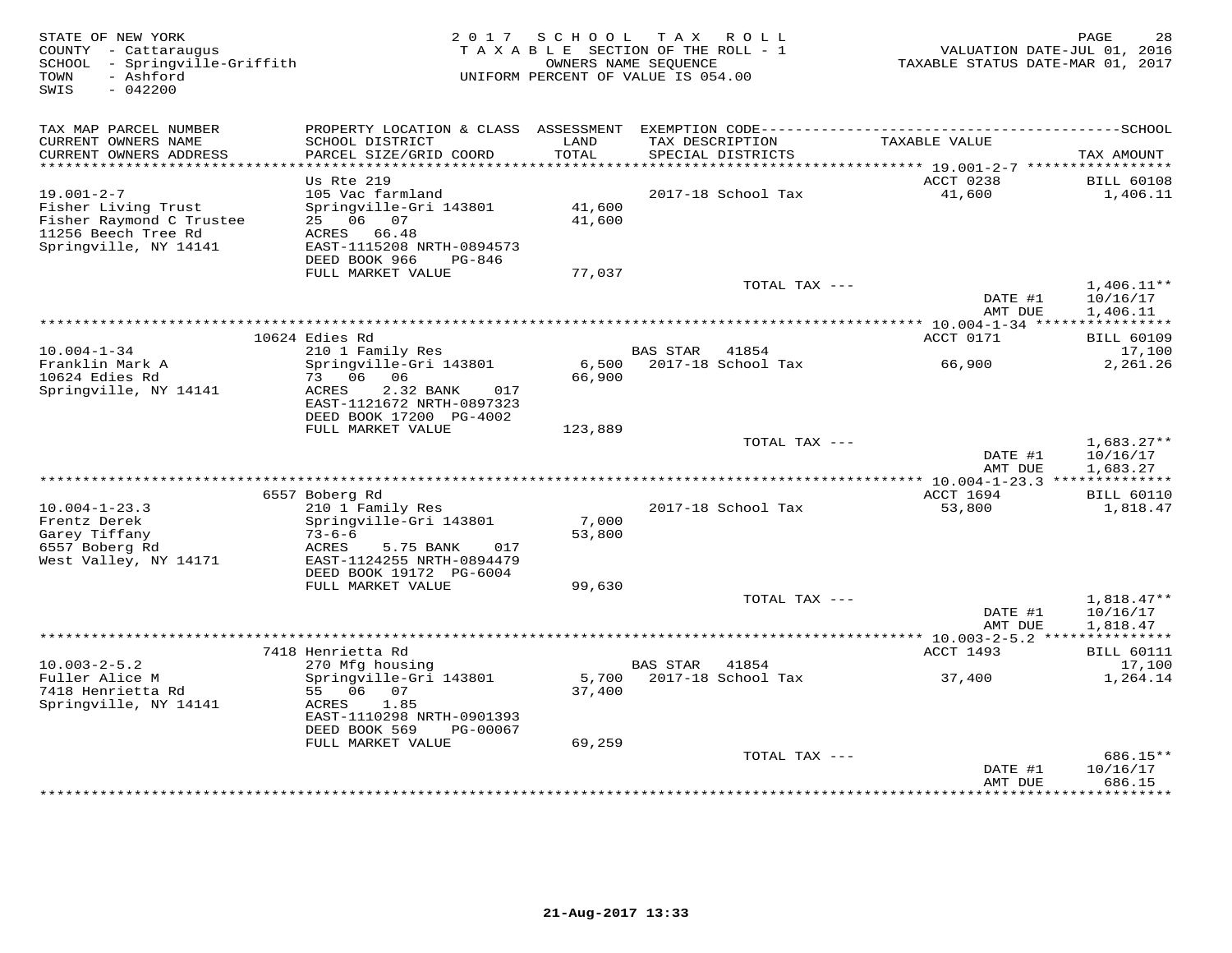COUNTY - Cattaraugus<br>SCHOOL - Springville-Griffith<br>TOWN - Ashford<br>SWIS - 042200

## STATE OF NEW YORK 2 0 1 7 S C H O O L T A X R O L L PAGE 29 COUNTY - Cattaraugus T A X A B L E SECTION OF THE ROLL - 1 VALUATION DATE-JUL 01, 2016 SCHOOL - Springville-Griffith OWNERS NAME SEQUENCE TAXABLE STATUS DATE-MAR 01, 2017 TOWN - Ashford UNIFORM PERCENT OF VALUE IS 054.00

| TAX MAP PARCEL NUMBER<br>CURRENT OWNERS NAME<br>CURRENT OWNERS ADDRESS | PROPERTY LOCATION & CLASS ASSESSMENT<br>SCHOOL DISTRICT<br>PARCEL SIZE/GRID COORD | LAND<br>TOTAL | EXEMPTION CODE--------<br>TAX DESCRIPTION<br>SPECIAL DISTRICTS | TAXABLE VALUE                                           | ---------SCHOOL<br>TAX AMOUNT |
|------------------------------------------------------------------------|-----------------------------------------------------------------------------------|---------------|----------------------------------------------------------------|---------------------------------------------------------|-------------------------------|
|                                                                        |                                                                                   |               |                                                                |                                                         |                               |
|                                                                        | 10714 Edies Rd                                                                    |               |                                                                | ACCT 0273                                               | <b>BILL 60112</b>             |
| $10.004 - 1 - 28$                                                      | 210 1 Family Res                                                                  |               | VETCOM CTS 41130                                               |                                                         | 8,675                         |
| Fuller Betty M                                                         | Springville-Gri 143801                                                            |               | 4,900 ENH STAR<br>41834                                        |                                                         | 26,025                        |
| Fuller Alfred E                                                        | 06<br>74<br>06                                                                    | 34,700        | 2017-18 School Tax                                             | 26,025                                                  | 879.66                        |
| 10714 Edies Rd                                                         | FRNT 220.00 DPTH 185.00                                                           |               |                                                                |                                                         |                               |
| Springville, NY 14141                                                  | EAST-1123172 NRTH-0898596                                                         |               |                                                                |                                                         |                               |
|                                                                        | DEED BOOK 00746 PG-01120<br>FULL MARKET VALUE                                     | 64,259        |                                                                |                                                         |                               |
|                                                                        |                                                                                   |               | TOTAL TAX ---                                                  |                                                         | $0.00**$                      |
|                                                                        |                                                                                   |               |                                                                | ************************* 11.001-1-10.5 *************** |                               |
|                                                                        | 11520 Beech Tree Rd                                                               |               |                                                                | <b>ACCT 1535</b>                                        | <b>BILL 60113</b>             |
| $11.001 - 1 - 10.5$                                                    | 210 1 Family Res                                                                  |               | VETCOM CTS 41130                                               |                                                         | 11,400                        |
| Fuller Daniel L                                                        | Springville-Gri 143801                                                            |               | 22,400 VETDIS CTS 41140                                        |                                                         | 22,800                        |
| Fuller Leigh A                                                         | $60 - 6 - 6$                                                                      |               | 146,800 BAS STAR<br>41854                                      |                                                         | 17,100                        |
| 11520 Beech Tree Rd                                                    | permanent certificate                                                             |               | 2017-18 School Tax                                             | 112,600                                                 | 3,805.95                      |
| Springville, NY 14141                                                  | merged 11.001-1-10.5                                                              |               |                                                                |                                                         |                               |
|                                                                        | ACRES<br>40.10                                                                    |               |                                                                |                                                         |                               |
|                                                                        | EAST-1133652 NRTH-0909108                                                         |               |                                                                |                                                         |                               |
|                                                                        | DEED BOOK 20742 PG-5001                                                           |               |                                                                |                                                         |                               |
|                                                                        | FULL MARKET VALUE                                                                 | 271,852       |                                                                |                                                         |                               |
|                                                                        |                                                                                   |               | TOTAL TAX ---                                                  |                                                         | $3,227.96**$                  |
|                                                                        |                                                                                   |               |                                                                | DATE #1                                                 | 10/16/17                      |
|                                                                        |                                                                                   |               |                                                                | AMT DUE<br>*********** 11.001-1-9.1 ****                | 3,227.96<br>***********       |
|                                                                        | 11468 Nys Rte 240                                                                 |               |                                                                | ACCT 0285                                               | <b>BILL 60114</b>             |
| $11.001 - 1 - 9.1$                                                     | 270 Mfg housing                                                                   |               | <b>BAS STAR</b><br>41854                                       |                                                         | 17,100                        |
| Fuller Paul Michael                                                    | Springville-Gri 143801                                                            | 4,000         | 2017-18 School Tax                                             | 53,300                                                  | 1,801.57                      |
| Fuller Deborah Sue                                                     | 60/65 06 06                                                                       | 53,300        |                                                                |                                                         |                               |
| 11468 NYS Rte 240                                                      | ACRES<br>1.02                                                                     |               |                                                                |                                                         |                               |
| Springville, NY 14141                                                  | EAST-0484500 NRTH-0907920                                                         |               |                                                                |                                                         |                               |
|                                                                        | DEED BOOK 959<br>PG-687                                                           |               |                                                                |                                                         |                               |
|                                                                        | FULL MARKET VALUE                                                                 | 98,704        |                                                                |                                                         |                               |
|                                                                        |                                                                                   |               |                                                                |                                                         |                               |
|                                                                        |                                                                                   |               | TOTAL TAX $---$                                                |                                                         | $1,223.58**$                  |
|                                                                        |                                                                                   |               |                                                                | DATE #1                                                 | 10/16/17                      |
|                                                                        |                                                                                   |               |                                                                | AMT DUE                                                 | 1,223.58                      |
|                                                                        |                                                                                   |               |                                                                | *********** 10.004-1-64 *****                           | ***********                   |
|                                                                        | 10712 Autumn View Trl                                                             |               |                                                                | ACCT 0948                                               | <b>BILL 60115</b>             |
| $10.004 - 1 - 64$                                                      | 270 Mfg housing                                                                   |               | VETWAR CTS 41120                                               |                                                         | 6,840                         |
| Fuller Wayne P                                                         | Springville-Gri 143801                                                            |               | 8,600 BAS STAR<br>41854                                        |                                                         | 17,100                        |
| Krah Colleen                                                           | 69 06 06                                                                          |               | 59,900 2017-18 School Tax                                      | 53,060                                                  | 1,793.46                      |
| 10712 Autumn View                                                      | AUTUMN VIEW SUB LOT 6                                                             |               |                                                                |                                                         |                               |
| West Valley, NY 14171                                                  | ACRES<br>4.25 BANK<br>032                                                         |               |                                                                |                                                         |                               |
|                                                                        | EAST-1124948 NRTH-0898259<br>DEED BOOK 1012<br>PG-242                             |               |                                                                |                                                         |                               |
|                                                                        | FULL MARKET VALUE                                                                 | 110,926       |                                                                |                                                         |                               |
|                                                                        |                                                                                   |               | TOTAL TAX ---                                                  |                                                         | $1,215.47**$                  |
|                                                                        |                                                                                   |               |                                                                | DATE #1                                                 | 10/16/17                      |
|                                                                        |                                                                                   |               |                                                                | AMT DUE                                                 | 1,215.47                      |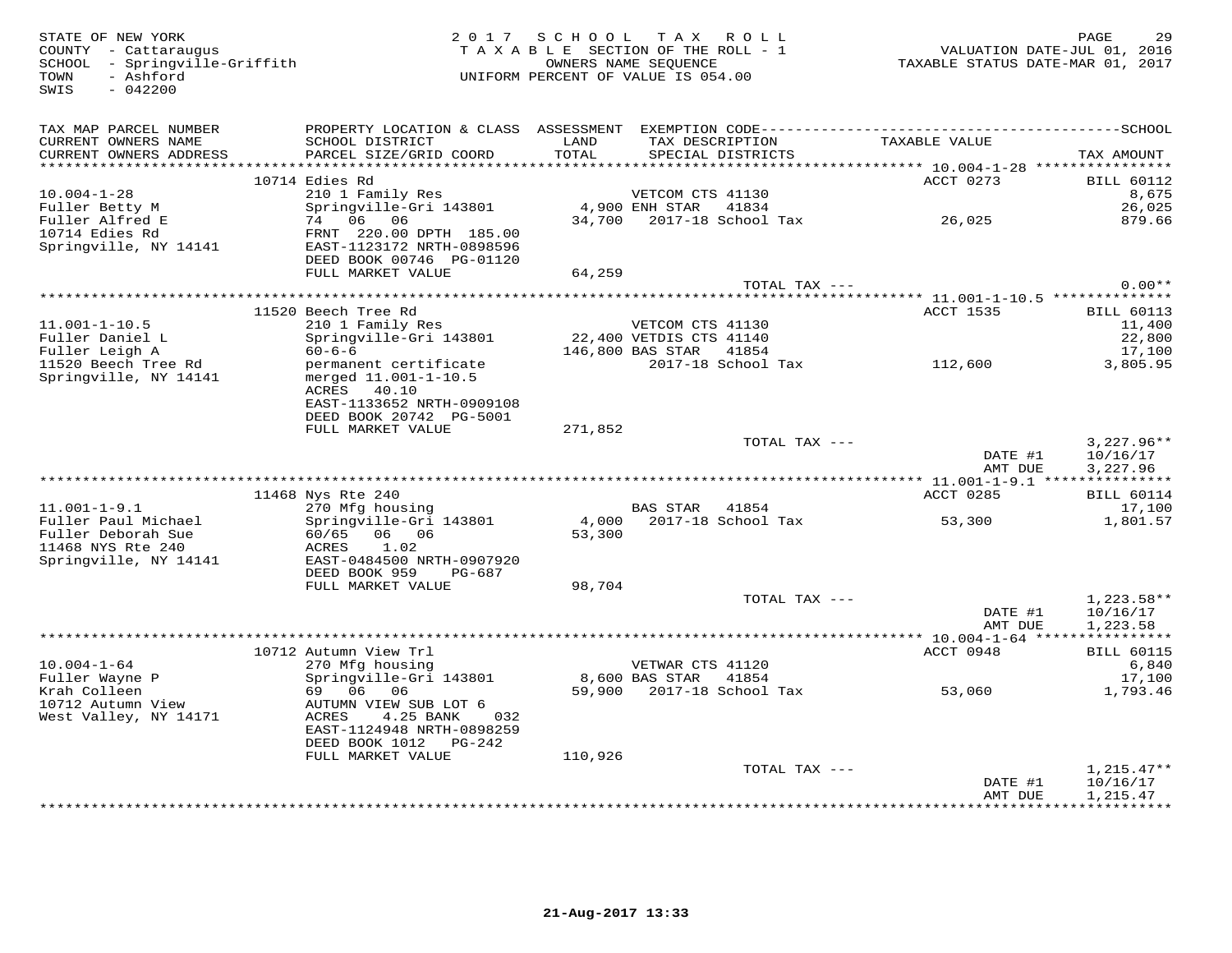| STATE OF NEW YORK<br>COUNTY - Cattaraugus<br>SCHOOL - Springville-Griffith<br>- Ashford<br>TOWN |                                                        | 2017 SCHOOL | TAX ROLL<br>TAXABLE SECTION OF THE ROLL - 1<br>OWNERS NAME SEQUENCE<br>UNIFORM PERCENT OF VALUE IS 054.00 | VALUATION DATE-JUL 01, 2016<br>TAXABLE STATUS DATE-MAR 01, 2017 | PAGE<br>30                    |
|-------------------------------------------------------------------------------------------------|--------------------------------------------------------|-------------|-----------------------------------------------------------------------------------------------------------|-----------------------------------------------------------------|-------------------------------|
| SWIS<br>$-042200$                                                                               |                                                        |             |                                                                                                           |                                                                 |                               |
| TAX MAP PARCEL NUMBER                                                                           | PROPERTY LOCATION & CLASS ASSESSMENT                   |             |                                                                                                           |                                                                 |                               |
| CURRENT OWNERS NAME                                                                             | SCHOOL DISTRICT                                        | LAND        | TAX DESCRIPTION                                                                                           | TAXABLE VALUE                                                   |                               |
| CURRENT OWNERS ADDRESS<br>***********************                                               | PARCEL SIZE/GRID COORD                                 | TOTAL       | SPECIAL DISTRICTS                                                                                         |                                                                 | TAX AMOUNT                    |
|                                                                                                 | 11379 Beech Tree Rd                                    |             |                                                                                                           | ACCT 0281                                                       | <b>BILL 60116</b>             |
| $11.001 - 1 - 21$                                                                               | 210 1 Family Res                                       |             | 2017-18 School Tax                                                                                        | 46,600                                                          | 1,575.11                      |
| Fuller-Mest Deborah R                                                                           | Springville-Gri 143801                                 | 7,100       |                                                                                                           |                                                                 |                               |
|                                                                                                 | 06 06<br>60<br>ACRES<br>4.79                           | 46,600      |                                                                                                           |                                                                 |                               |
|                                                                                                 | EAST-1136078 NRTH-0907895                              |             |                                                                                                           |                                                                 |                               |
|                                                                                                 | DEED BOOK 00931 PG-01155                               |             |                                                                                                           |                                                                 |                               |
|                                                                                                 | FULL MARKET VALUE                                      | 86,296      | TOTAL TAX ---                                                                                             |                                                                 | $1,575.11**$                  |
|                                                                                                 |                                                        |             |                                                                                                           | DATE #1                                                         | 10/16/17                      |
|                                                                                                 |                                                        |             |                                                                                                           | AMT DUE                                                         | 1,575.11                      |
|                                                                                                 | 10568 Dutch Hill Rd                                    |             |                                                                                                           | ****************** 10.004-1-15.1 ***************<br>ACCT 0516   | <b>BILL 60117</b>             |
| $10.004 - 1 - 15.1$                                                                             | 240 Rural res                                          |             | <b>BAS STAR</b><br>41854                                                                                  |                                                                 | 17,100                        |
| Fullington Duane                                                                                | Springville-Gri 143801                                 | 34,800      | 2017-18 School Tax                                                                                        | 168,200                                                         | 5,685.27                      |
| Fullington Marilyn                                                                              | 06 06<br>68/73                                         | 168,200     |                                                                                                           |                                                                 |                               |
| 10568 Dutch Hl<br>West Valley, NY 14171                                                         | ACRES<br>44.00<br>EAST-1124516 NRTH-0896765            |             |                                                                                                           |                                                                 |                               |
|                                                                                                 | DEED BOOK 886<br>PG-00127                              |             |                                                                                                           |                                                                 |                               |
|                                                                                                 | FULL MARKET VALUE                                      | 311,481     |                                                                                                           |                                                                 |                               |
|                                                                                                 |                                                        |             | TOTAL TAX ---                                                                                             | DATE #1                                                         | $5,107.28**$<br>10/16/17      |
|                                                                                                 |                                                        |             |                                                                                                           | AMT DUE                                                         | 5,107.28                      |
|                                                                                                 |                                                        |             |                                                                                                           | **** 3.004-2-3.3 *****************                              |                               |
| $3.004 - 2 - 3.3$                                                                               | 11689 Bolton Rd<br>210 1 Family Res                    |             | 2017-18 School Tax                                                                                        | ACCT 1585<br>133,400                                            | <b>BILL 60118</b><br>4,509.01 |
| Gambino Joseph D                                                                                | Springville-Gri 143801                                 | 7,300       |                                                                                                           |                                                                 |                               |
| 11689 Bolton Rd                                                                                 | 41/6/6                                                 | 133,400     |                                                                                                           |                                                                 |                               |
| Springville, NY 14141                                                                           | 4.75 BANK<br>084<br>ACRES                              |             |                                                                                                           |                                                                 |                               |
|                                                                                                 | EAST-1148046 NRTH-0914345<br>DEED BOOK 1567<br>PG-6001 |             |                                                                                                           |                                                                 |                               |
|                                                                                                 | FULL MARKET VALUE                                      | 247,037     |                                                                                                           |                                                                 |                               |
|                                                                                                 |                                                        |             | TOTAL TAX ---                                                                                             |                                                                 | $4,509.01**$                  |
|                                                                                                 |                                                        |             |                                                                                                           | DATE #1<br>AMT DUE                                              | 10/16/17<br>4,509.01          |
|                                                                                                 |                                                        |             |                                                                                                           | *************** 3.004-2-3.4 *****                               | ***********                   |
|                                                                                                 | Bolton Rd                                              |             |                                                                                                           | ACCT 1580                                                       | <b>BILL 60119</b>             |
| $3.004 - 2 - 3.4$<br>Gambino Joseph D                                                           | 322 Rural vac>10<br>Springville-Gri 143801             | 7,900       | 2017-18 School Tax                                                                                        | 7,900                                                           | 267.03                        |
| 11689 Bolton Rd                                                                                 | 41/6/6                                                 | 7,900       |                                                                                                           |                                                                 |                               |
| Springville, NY 14141                                                                           | ACRES<br>13.10                                         |             |                                                                                                           |                                                                 |                               |
|                                                                                                 | EAST-1147705 NRTH-0914276                              |             |                                                                                                           |                                                                 |                               |
|                                                                                                 | DEED BOOK 1567 PG-6002<br>FULL MARKET VALUE            | 14,630      |                                                                                                           |                                                                 |                               |
|                                                                                                 |                                                        |             | TOTAL TAX ---                                                                                             |                                                                 | $267.03**$                    |
|                                                                                                 |                                                        |             |                                                                                                           | DATE #1                                                         | 10/16/17                      |
|                                                                                                 |                                                        |             |                                                                                                           | AMT DUE                                                         | 267.03<br>* * * * * * * *     |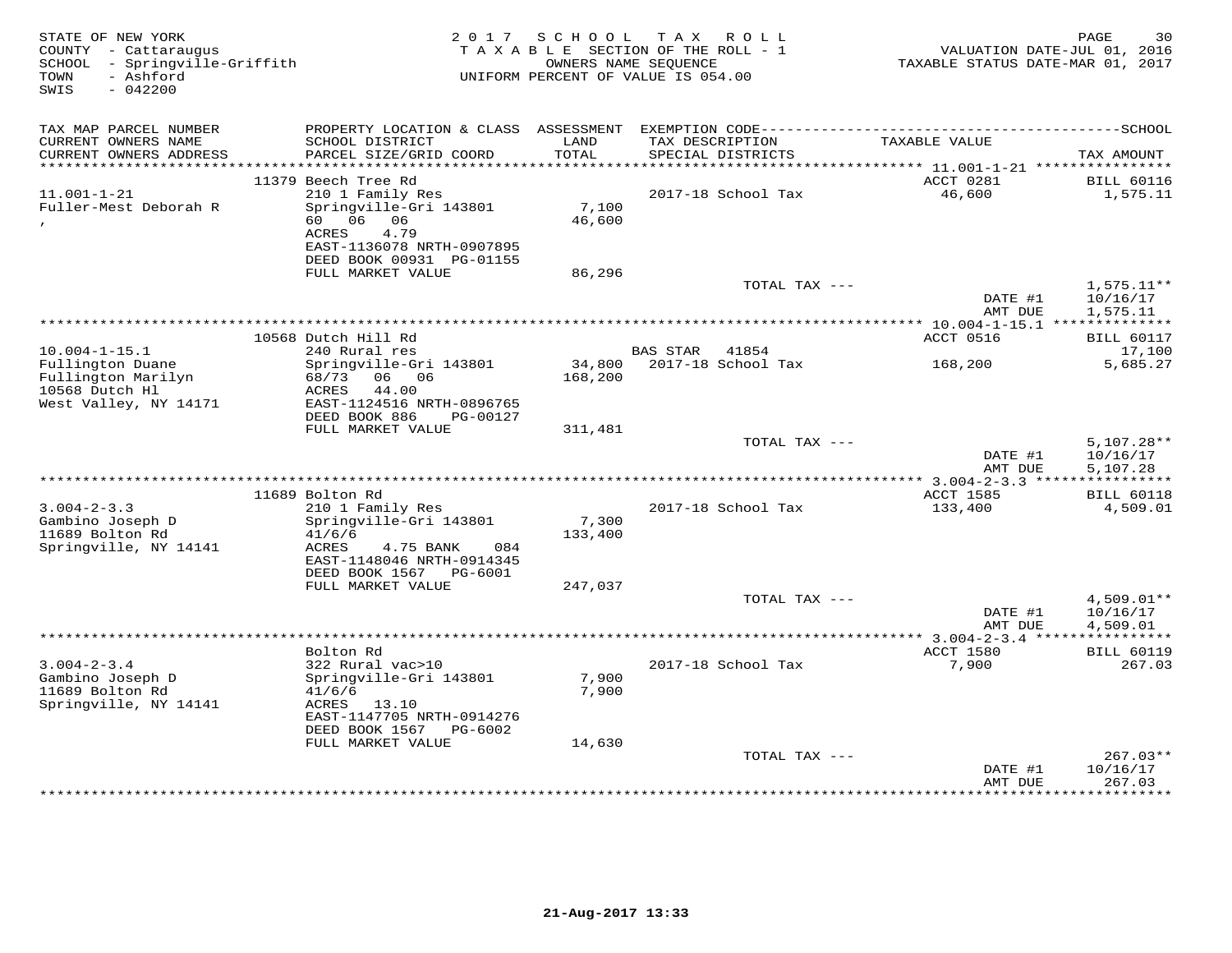| STATE OF NEW YORK<br>COUNTY - Cattaraugus<br>SCHOOL - Springville-Griffith<br>- Ashford<br>TOWN<br>$-042200$<br>SWIS |                                                                                                                                             | 2017 SCHOOL      | TAX ROLL<br>TAXABLE SECTION OF THE ROLL - 1<br>OWNERS NAME SEOUENCE<br>UNIFORM PERCENT OF VALUE IS 054.00 | VALUATION DATE-JUL 01, 2016<br>TAXABLE STATUS DATE-MAR 01, 2017 | 31<br>PAGE                           |
|----------------------------------------------------------------------------------------------------------------------|---------------------------------------------------------------------------------------------------------------------------------------------|------------------|-----------------------------------------------------------------------------------------------------------|-----------------------------------------------------------------|--------------------------------------|
| TAX MAP PARCEL NUMBER                                                                                                |                                                                                                                                             |                  | PROPERTY LOCATION & CLASS ASSESSMENT EXEMPTION CODE-----------------------------------SCHOOL              |                                                                 |                                      |
| CURRENT OWNERS NAME<br>CURRENT OWNERS ADDRESS<br>**********************                                              | SCHOOL DISTRICT<br>PARCEL SIZE/GRID COORD<br>**************************                                                                     | LAND<br>TOTAL    | TAX DESCRIPTION<br>SPECIAL DISTRICTS                                                                      | TAXABLE VALUE                                                   | TAX AMOUNT                           |
|                                                                                                                      | 6339 Thomas Corners Rd                                                                                                                      |                  |                                                                                                           | ACCT 0783                                                       | <b>BILL 60120</b>                    |
| $10.002 - 1 - 7$<br>Gamel Benjamin A<br>6339 Thomas Corners Rd<br>West Valley, NY 14171                              | 210 1 Family Res<br>Springville-Gri 143801<br>70 06 06<br>2.07 BANK<br>ACRES<br>017<br>EAST-0478510 NRTH-0903460<br>DEED BOOK 23574 PG-4001 | 6,200<br>65,100  | 2017-18 School Tax                                                                                        | 65,100                                                          | 2,200.42                             |
|                                                                                                                      | FULL MARKET VALUE                                                                                                                           | 120,556          |                                                                                                           |                                                                 |                                      |
|                                                                                                                      |                                                                                                                                             |                  | TOTAL TAX ---                                                                                             | DATE #1<br>AMT DUE                                              | $2,200.42**$<br>10/16/17<br>2,200.42 |
|                                                                                                                      |                                                                                                                                             |                  |                                                                                                           | ************ 10.002-1-5.2 ****************                      |                                      |
|                                                                                                                      | 6140 Bond Rd                                                                                                                                |                  |                                                                                                           | ACCT 1032                                                       | <b>BILL 60121</b>                    |
| $10.002 - 1 - 5.2$<br>Garvey George P                                                                                | 210 1 Family Res<br>Springville-Gri 143801                                                                                                  |                  | VETWAR CTS 41120<br>10,800 BAS STAR 41854                                                                 |                                                                 | 6,840<br>17,100                      |
| Gentner Christine M<br>6140 Bond Rd<br>West Valley, NY 14171                                                         | 70 06<br>06<br>ACRES<br>6.24 BANK<br>017<br>EAST-1128500 NRTH-0905586                                                                       |                  | 70,600 2017-18 School Tax                                                                                 | 63,760                                                          | 2,155.13                             |
|                                                                                                                      | DEED BOOK 986<br>PG-961<br>FULL MARKET VALUE                                                                                                | 130,741          |                                                                                                           |                                                                 |                                      |
|                                                                                                                      |                                                                                                                                             |                  | TOTAL TAX ---                                                                                             | DATE #1<br>AMT DUE                                              | $1,577.14**$<br>10/16/17<br>1,577.14 |
|                                                                                                                      |                                                                                                                                             |                  |                                                                                                           |                                                                 |                                      |
|                                                                                                                      | Nys Rte 240                                                                                                                                 |                  |                                                                                                           | ACCT 0543                                                       | <b>BILL 60122</b>                    |
| $11.003 - 2 - 3.1$                                                                                                   | 322 Rural vac>10                                                                                                                            |                  | 2017-18 School Tax                                                                                        | 10,300                                                          | 348.15                               |
| Gentner Millard<br>8870 Nys Rte 240<br>West Valley, NY 14171                                                         | Springville-Gri 143801<br>58 06 06<br>ACRES 26.20                                                                                           | 10,300<br>10,300 |                                                                                                           |                                                                 |                                      |
|                                                                                                                      | EAST-1135189 NRTH-0899101                                                                                                                   |                  |                                                                                                           |                                                                 |                                      |
|                                                                                                                      | DEED BOOK 10313 PG-6004<br>FULL MARKET VALUE                                                                                                | 19,074           |                                                                                                           |                                                                 |                                      |
|                                                                                                                      |                                                                                                                                             |                  | TOTAL TAX ---                                                                                             |                                                                 | 348.15**                             |
|                                                                                                                      |                                                                                                                                             |                  |                                                                                                           | DATE #1<br>AMT DUE                                              | 10/16/17<br>348.15                   |
|                                                                                                                      | 10727 Edies Rd                                                                                                                              |                  |                                                                                                           | *********** 10.004-1-29.7 **************<br>ACCT 1112           | <b>BILL 60123</b>                    |
| $10.004 - 1 - 29.7$                                                                                                  | 210 1 Family Res                                                                                                                            |                  | BAS STAR<br>41854                                                                                         |                                                                 | 17,100                               |
| Gernatt Kimberly<br>Hayden Jesse<br>10727 Edies Rd                                                                   | Springville-Gri 143801<br>74 06 06<br>ACRES<br>4.00 BANK<br>017                                                                             | 8,300<br>72,300  | 2017-18 School Tax                                                                                        | 72,300                                                          | 2,443.79                             |
| Springville, NY 14141                                                                                                | EAST-1123046 NRTH-0898880<br>DEED BOOK 14680 PG-4001                                                                                        |                  |                                                                                                           |                                                                 |                                      |
|                                                                                                                      | FULL MARKET VALUE                                                                                                                           | 133,889          | TOTAL TAX ---                                                                                             |                                                                 | $1,865.80**$                         |
|                                                                                                                      |                                                                                                                                             |                  |                                                                                                           | DATE #1<br>AMT DUE                                              | 10/16/17<br>1,865.80                 |
|                                                                                                                      |                                                                                                                                             |                  |                                                                                                           |                                                                 | <b>++++++++++</b>                    |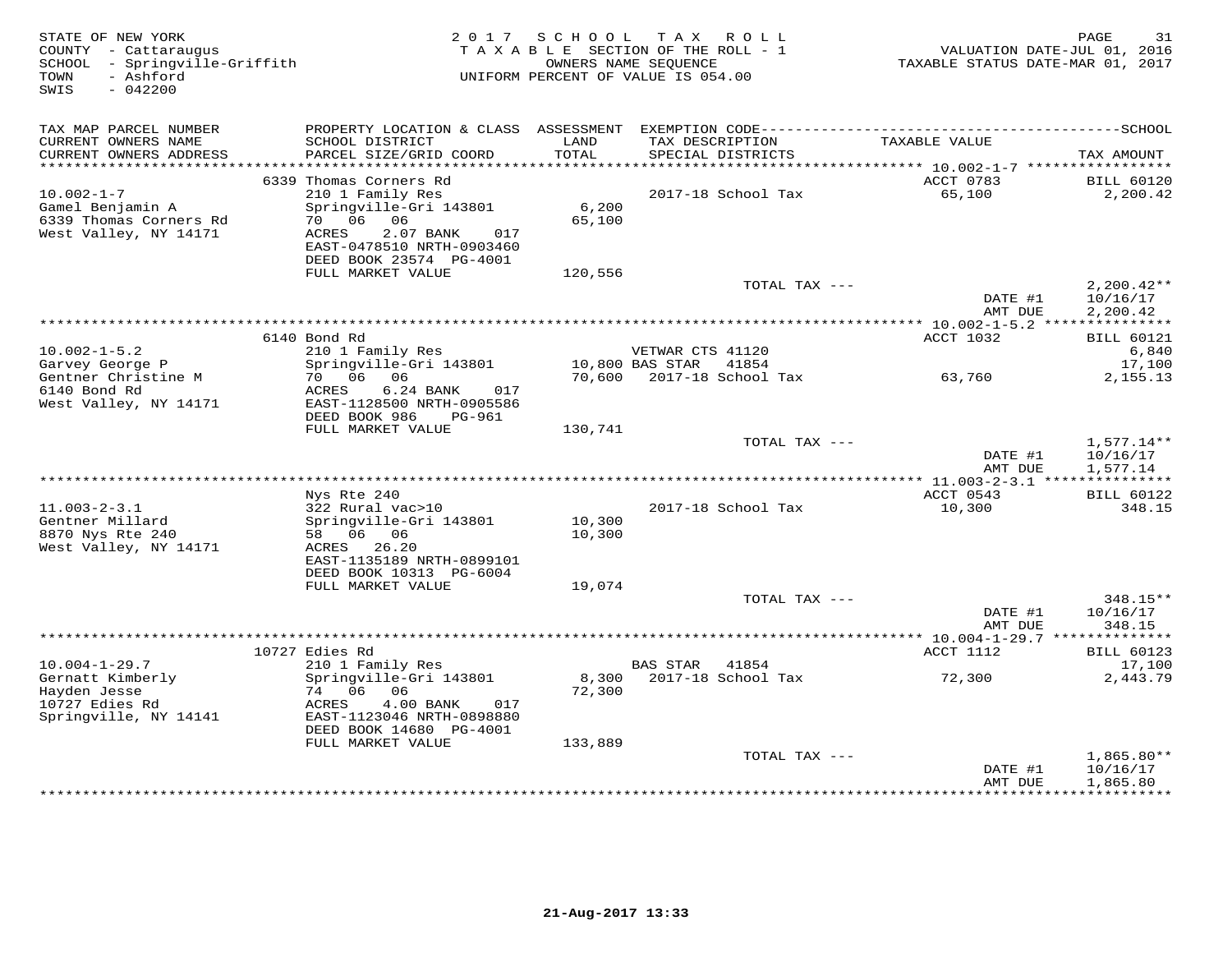| STATE OF NEW YORK<br>COUNTY - Cattaraugus<br>SCHOOL - Springville-Griffith<br>- Ashford<br>TOWN<br>$-042200$<br>SWIS |                                                                                                                  |                   | 2017 SCHOOL TAX ROLL<br>TAXABLE SECTION OF THE ROLL - 1<br>OWNERS NAME SEQUENCE<br>UNIFORM PERCENT OF VALUE IS 054.00 |               | TAXABLE STATUS DATE-MAR 01, 2017                      | 32<br>PAGE<br>VALUATION DATE-JUL 01, 2016 |
|----------------------------------------------------------------------------------------------------------------------|------------------------------------------------------------------------------------------------------------------|-------------------|-----------------------------------------------------------------------------------------------------------------------|---------------|-------------------------------------------------------|-------------------------------------------|
| TAX MAP PARCEL NUMBER                                                                                                | PROPERTY LOCATION & CLASS ASSESSMENT                                                                             |                   |                                                                                                                       |               |                                                       |                                           |
| CURRENT OWNERS NAME<br>CURRENT OWNERS ADDRESS                                                                        | SCHOOL DISTRICT<br>PARCEL SIZE/GRID COORD                                                                        | LAND<br>TOTAL     | TAX DESCRIPTION<br>SPECIAL DISTRICTS                                                                                  |               | TAXABLE VALUE                                         | TAX AMOUNT                                |
|                                                                                                                      | 10733 Rock Springs Rd                                                                                            | ******            |                                                                                                                       |               | ********** 10.004-1-71 *****************<br>ACCT 0955 | <b>BILL 60124</b>                         |
| $10.004 - 1 - 71$                                                                                                    | 210 1 Family Res                                                                                                 |                   | ENH STAR                                                                                                              | 41834         |                                                       | 37,340                                    |
| Gierdowski Paul<br>Gierdowski Debra J<br>10733 Rock Springs Rd<br>West Valley, NY 14171                              | Springville-Gri 143801<br>69/74<br>06 06<br>AUTUMN VIEW SUB LOT 20<br>6.72<br>ACRES<br>EAST-1124718 NRTH-0899134 | 11,300<br>103,400 | 2017-18 School Tax                                                                                                    |               | 103,400                                               | 3,494.99                                  |
|                                                                                                                      | DEED BOOK 5824<br>PG-4001                                                                                        |                   |                                                                                                                       |               |                                                       |                                           |
|                                                                                                                      | FULL MARKET VALUE                                                                                                | 191,481           |                                                                                                                       | TOTAL TAX --- |                                                       | $2,232.87**$                              |
|                                                                                                                      |                                                                                                                  |                   |                                                                                                                       |               | DATE #1<br>AMT DUE                                    | 10/16/17<br>2,232.87                      |
|                                                                                                                      |                                                                                                                  |                   |                                                                                                                       |               |                                                       |                                           |
|                                                                                                                      | 10282 Dutch Hill Rd                                                                                              |                   |                                                                                                                       |               | ACCT 0331                                             | <b>BILL 60125</b>                         |
| $19.002 - 1 - 20$                                                                                                    | 240 Rural res                                                                                                    |                   | 2017-18 School Tax                                                                                                    |               | 75,900                                                | 2,565.47                                  |
| Giumento David<br>10282 Dutch Hill Rd                                                                                | Springville-Gri 143801<br>72 06 06                                                                               | 25,100<br>75,900  |                                                                                                                       |               |                                                       |                                           |
| West Valley, NY 14171                                                                                                | 22.84<br>ACRES                                                                                                   |                   |                                                                                                                       |               |                                                       |                                           |
|                                                                                                                      | EAST-1123731 NRTH-0892381<br>DEED BOOK 00958 PG-00538                                                            |                   |                                                                                                                       |               |                                                       |                                           |
|                                                                                                                      | FULL MARKET VALUE                                                                                                | 140,556           |                                                                                                                       |               |                                                       |                                           |
|                                                                                                                      |                                                                                                                  |                   |                                                                                                                       | TOTAL TAX --- |                                                       | $2,565.47**$                              |
|                                                                                                                      |                                                                                                                  |                   |                                                                                                                       |               | DATE #1<br>AMT DUE                                    | 10/16/17<br>2,565.47                      |
|                                                                                                                      |                                                                                                                  |                   |                                                                                                                       |               |                                                       |                                           |
| $11.003 - 1 - 14$                                                                                                    | 5943 Cole Rd<br>210 1 Family Res                                                                                 |                   | <b>BAS STAR</b>                                                                                                       | 41854         | ACCT 0044                                             | <b>BILL 60126</b><br>17,100               |
| Green Emmett B Jr                                                                                                    | Springville-Gri 143801                                                                                           | 5,200             | 2017-18 School Tax                                                                                                    |               | 27,400                                                | 926.14                                    |
| Collins Marge<br>5943 Cole Rd<br>West Valley, NY 14171-9757                                                          | 59 06<br>06<br>FRNT 100.00 DPTH 175.00<br>EAST-0485550 NRTH-0903880<br>DEED BOOK 991<br>PG-52                    | 27,400            |                                                                                                                       |               |                                                       |                                           |
|                                                                                                                      | FULL MARKET VALUE                                                                                                | 50,741            |                                                                                                                       |               |                                                       |                                           |
|                                                                                                                      |                                                                                                                  |                   |                                                                                                                       | TOTAL TAX --- | DATE #1                                               | 348.15**<br>10/16/17                      |
|                                                                                                                      |                                                                                                                  |                   |                                                                                                                       |               | AMT DUE<br>********** 10.004-1-29.4 **                | 348.15<br>* * * * * * * * *               |
|                                                                                                                      | 10741 Edies Rd                                                                                                   |                   |                                                                                                                       |               | ACCT 1107                                             | <b>BILL 60127</b>                         |
| $10.004 - 1 - 29.4$                                                                                                  | 270 Mfg housing                                                                                                  |                   | <b>BAS STAR</b>                                                                                                       | 41854         |                                                       | 17,100                                    |
| Gross Alvin H                                                                                                        | Springville-Gri 143801                                                                                           | 7,200             | 2017-18 School Tax                                                                                                    |               | 33,900                                                | 1,145.84                                  |
| Gross Marcia L<br>10741 Edies Rd                                                                                     | 74 06<br>06<br>3.00<br>ACRES                                                                                     | 33,900            |                                                                                                                       |               |                                                       |                                           |
| Springville, NY 14141                                                                                                | EAST-1123093 NRTH-0899329                                                                                        |                   |                                                                                                                       |               |                                                       |                                           |
|                                                                                                                      | DEED BOOK 11884 PG-6001<br>FULL MARKET VALUE                                                                     | 62,778            |                                                                                                                       |               |                                                       |                                           |
|                                                                                                                      |                                                                                                                  |                   |                                                                                                                       | TOTAL TAX --- |                                                       | 567.85**                                  |
|                                                                                                                      |                                                                                                                  |                   |                                                                                                                       |               | DATE #1                                               | 10/16/17                                  |
|                                                                                                                      |                                                                                                                  |                   |                                                                                                                       |               | AMT DUE                                               | 567.85<br>********                        |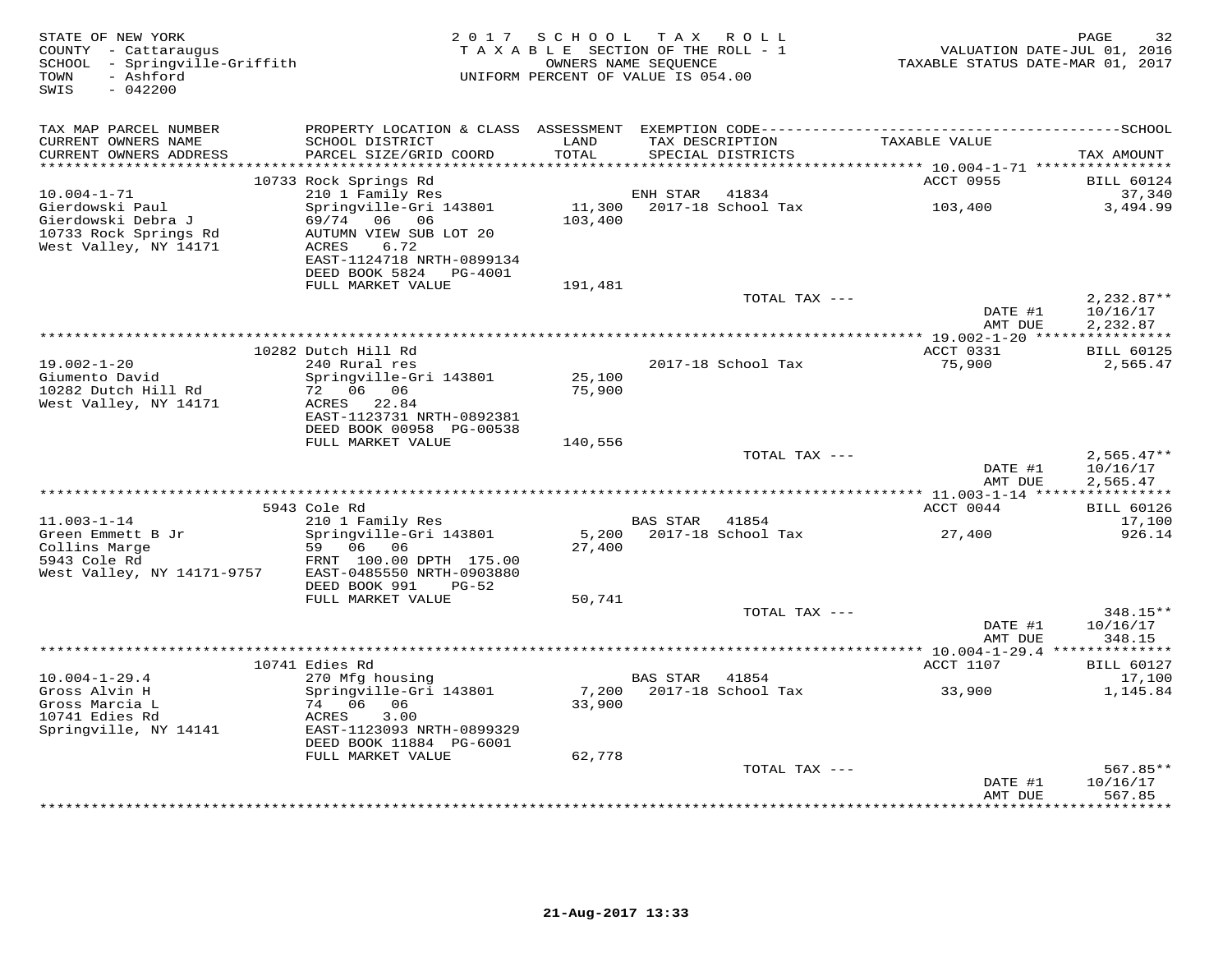| STATE OF NEW YORK<br>COUNTY - Cattaraugus<br>- Springville-Griffith<br>SCHOOL<br>- Ashford<br>TOWN<br>$-042200$<br>SWIS | 2 0 1 7                                                                                                               |                   | SCHOOL TAX ROLL<br>TAXABLE SECTION OF THE ROLL - 1<br>OWNERS NAME SEQUENCE<br>UNIFORM PERCENT OF VALUE IS 054.00 | VALUATION DATE-JUL 01, 2016<br>TAXABLE STATUS DATE-MAR 01, 2017 | 33<br>PAGE               |
|-------------------------------------------------------------------------------------------------------------------------|-----------------------------------------------------------------------------------------------------------------------|-------------------|------------------------------------------------------------------------------------------------------------------|-----------------------------------------------------------------|--------------------------|
| TAX MAP PARCEL NUMBER                                                                                                   |                                                                                                                       |                   |                                                                                                                  |                                                                 |                          |
| CURRENT OWNERS NAME                                                                                                     | SCHOOL DISTRICT                                                                                                       | LAND<br>TOTAL     | TAX DESCRIPTION                                                                                                  | TAXABLE VALUE                                                   |                          |
| CURRENT OWNERS ADDRESS                                                                                                  | PARCEL SIZE/GRID COORD                                                                                                |                   | SPECIAL DISTRICTS                                                                                                |                                                                 | TAX AMOUNT               |
|                                                                                                                         | 11278 Nys Rte 240                                                                                                     |                   |                                                                                                                  | ACCT 1377                                                       | <b>BILL 60128</b>        |
| $11.001 - 1 - 30.3$                                                                                                     | 240 Rural res                                                                                                         |                   | <b>BAS STAR</b><br>41854                                                                                         |                                                                 | 17,100                   |
| Haddad Gregory                                                                                                          | Springville-Gri 143801                                                                                                | 18,800            | 2017-18 School Tax                                                                                               | 94,000                                                          | 3,177.26                 |
| PO Box 577<br>Springville, NY 14141                                                                                     | 60 06<br>06<br>ACRES 24.64 BANK<br>017<br>EAST-1134013 NRTH-0906216<br>DEED BOOK 965<br>$PG-821$<br>FULL MARKET VALUE | 94,000<br>174,074 |                                                                                                                  |                                                                 |                          |
|                                                                                                                         |                                                                                                                       |                   | TOTAL TAX ---                                                                                                    |                                                                 | $2,599.27**$             |
|                                                                                                                         |                                                                                                                       |                   |                                                                                                                  | DATE #1<br>AMT DUE                                              | 10/16/17<br>2,599.27     |
|                                                                                                                         | **************                                                                                                        |                   |                                                                                                                  | *********** 10.003-2-20.2 **************                        |                          |
|                                                                                                                         | Miller Rd                                                                                                             |                   |                                                                                                                  | ACCT 0977                                                       | <b>BILL 60129</b>        |
| $10.003 - 2 - 20.2$<br>Haddad Gregory D                                                                                 | 105 Vac farmland<br>Springville-Gri 143801                                                                            |                   | AG DIST<br>41720<br>2017-18 School Tax                                                                           | 25,654                                                          | 6,046<br>867.12          |
| Haddad Holly                                                                                                            | 25 06 07                                                                                                              | 31,700<br>31,700  |                                                                                                                  |                                                                 |                          |
| 38 Maple Ave                                                                                                            | merged with 10.003-2-20.3                                                                                             |                   |                                                                                                                  |                                                                 |                          |
| Springville, NY 14141                                                                                                   | ACRES 45.15                                                                                                           |                   |                                                                                                                  |                                                                 |                          |
|                                                                                                                         | EAST-1115389 NRTH-0897453                                                                                             |                   |                                                                                                                  |                                                                 |                          |
| MAY BE SUBJECT TO PAYMENT<br>UNDER AGDIST LAW TIL 2021                                                                  | DEED BOOK 17245 PG-4001                                                                                               |                   |                                                                                                                  |                                                                 |                          |
|                                                                                                                         | FULL MARKET VALUE                                                                                                     | 58,704            | TOTAL TAX ---                                                                                                    |                                                                 | 867.12**                 |
|                                                                                                                         |                                                                                                                       |                   |                                                                                                                  | DATE #1                                                         | 10/16/17                 |
|                                                                                                                         |                                                                                                                       |                   |                                                                                                                  | AMT DUE                                                         | 867.12                   |
|                                                                                                                         |                                                                                                                       |                   |                                                                                                                  |                                                                 |                          |
| $11.001 - 1 - 24.4$                                                                                                     | Beech Tree Rd                                                                                                         |                   | 2017-18 School Tax                                                                                               | <b>ACCT 1495</b>                                                | <b>BILL 60130</b>        |
| Hall Gerald W                                                                                                           | 322 Rural vac>10<br>Springville-Gri 143801                                                                            | 19,300            |                                                                                                                  | 19,300                                                          | 652.35                   |
| Hall Sarah M                                                                                                            | $53 - 54 - 6 - 6$                                                                                                     | 19,300            |                                                                                                                  |                                                                 |                          |
| 5109 W Shorewood Dr                                                                                                     | ACRES 32.50                                                                                                           |                   |                                                                                                                  |                                                                 |                          |
| Dunkirk, NY 14048                                                                                                       | EAST-1137867 NRTH-0905971                                                                                             |                   |                                                                                                                  |                                                                 |                          |
|                                                                                                                         | DEED BOOK 990<br>PG-1048                                                                                              |                   |                                                                                                                  |                                                                 |                          |
|                                                                                                                         | FULL MARKET VALUE                                                                                                     | 35,741            | TOTAL TAX ---                                                                                                    |                                                                 | $652.35**$               |
|                                                                                                                         |                                                                                                                       |                   |                                                                                                                  | DATE #1                                                         | 10/16/17                 |
|                                                                                                                         |                                                                                                                       |                   |                                                                                                                  | AMT DUE                                                         | 652.35                   |
|                                                                                                                         |                                                                                                                       |                   |                                                                                                                  | *********** 19.001-2-8 *****                                    | **********               |
|                                                                                                                         | 10454 Us Rte 219                                                                                                      |                   |                                                                                                                  | ACCT 0336                                                       | <b>BILL 60131</b>        |
| $19.001 - 2 - 8$<br>Hall Richard                                                                                        | 210 1 Family Res<br>Springville-Gri 143801                                                                            | 5,200             | 41834<br>ENH STAR<br>2017-18 School Tax                                                                          | 76,200                                                          | 37,340<br>2,575.61       |
| Hall Patricia                                                                                                           | 25 06 07                                                                                                              | 76,200            |                                                                                                                  |                                                                 |                          |
| 10454 Rte 219                                                                                                           | ACRES<br>1.14                                                                                                         |                   |                                                                                                                  |                                                                 |                          |
| Springville, NY 14141                                                                                                   | EAST-1116809 NRTH-0894893                                                                                             |                   |                                                                                                                  |                                                                 |                          |
|                                                                                                                         | DEED BOOK 732<br>PG-00233                                                                                             |                   |                                                                                                                  |                                                                 |                          |
|                                                                                                                         | FULL MARKET VALUE                                                                                                     | 141,111           | TOTAL TAX ---                                                                                                    |                                                                 |                          |
|                                                                                                                         |                                                                                                                       |                   |                                                                                                                  | DATE #1                                                         | $1,313.49**$<br>10/16/17 |
|                                                                                                                         |                                                                                                                       |                   |                                                                                                                  | AMT DUE                                                         | 1,313.49                 |
|                                                                                                                         |                                                                                                                       |                   |                                                                                                                  | ************                                                    | **********               |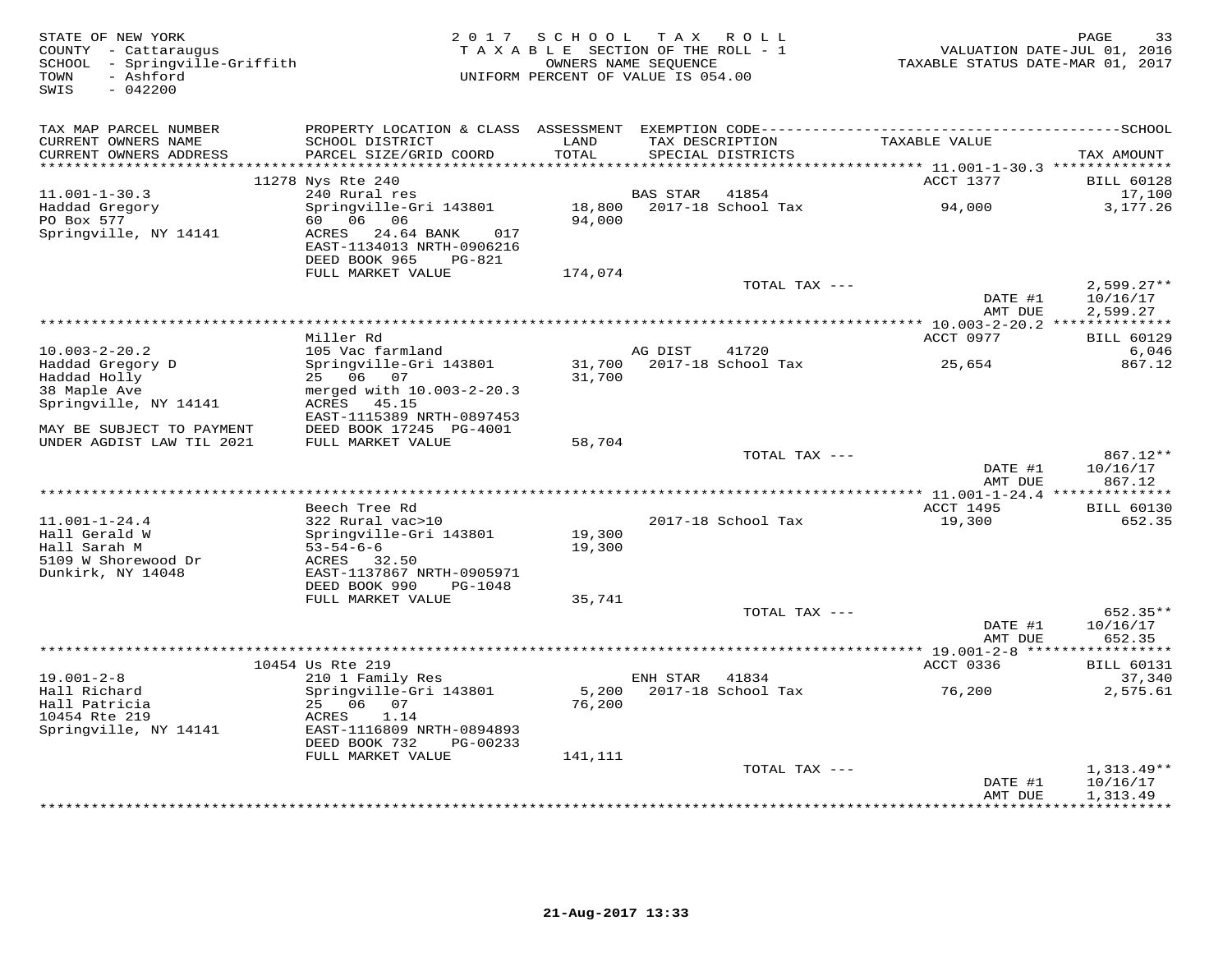| STATE OF NEW YORK<br>COUNTY - Cattaraugus<br>SCHOOL - Springville-Griffith<br>- Ashford<br>TOWN<br>SWIS<br>$-042200$ | 2 0 1 7                                                                                                                                           | SCHOOL            | T A X<br>R O L L<br>TAXABLE SECTION OF THE ROLL - 1<br>OWNERS NAME SEQUENCE<br>UNIFORM PERCENT OF VALUE IS 054.00 | TAXABLE STATUS DATE-MAR 01, 2017         | PAGE<br>34<br>VALUATION DATE-JUL 01, 2016 |
|----------------------------------------------------------------------------------------------------------------------|---------------------------------------------------------------------------------------------------------------------------------------------------|-------------------|-------------------------------------------------------------------------------------------------------------------|------------------------------------------|-------------------------------------------|
| TAX MAP PARCEL NUMBER                                                                                                |                                                                                                                                                   |                   |                                                                                                                   |                                          |                                           |
| CURRENT OWNERS NAME<br>CURRENT OWNERS ADDRESS<br>**********************                                              | SCHOOL DISTRICT<br>PARCEL SIZE/GRID COORD                                                                                                         | LAND<br>TOTAL     | TAX DESCRIPTION<br>SPECIAL DISTRICTS                                                                              | TAXABLE VALUE                            | TAX AMOUNT                                |
|                                                                                                                      | 6712 Cross Rd                                                                                                                                     |                   |                                                                                                                   | ACCT 1618                                | <b>BILL 60132</b>                         |
| $19.002 - 1 - 13.4$<br>Hallett James<br>Hallett Elaine<br>6688 Cross Rd<br>Springville, NY 14141                     | 270 Mfg housing<br>Springville-Gri 143801<br>$72,73-6-7$<br>ACRES<br>2.00<br>EAST-1121369 NRTH-0893878<br>DEED BOOK 8732 PG-5001                  | 6,000<br>58,000   | 2017-18 School Tax                                                                                                | 58,000                                   | 1,960.44                                  |
|                                                                                                                      | FULL MARKET VALUE                                                                                                                                 | 107,407           |                                                                                                                   |                                          |                                           |
|                                                                                                                      |                                                                                                                                                   |                   | TOTAL TAX ---                                                                                                     | DATE #1<br>AMT DUE                       | $1,960.44**$<br>10/16/17<br>1,960.44      |
|                                                                                                                      |                                                                                                                                                   |                   | ******************                                                                                                | ** 19.002-1-13.1 **************          |                                           |
| $19.002 - 1 - 13.1$<br>Hallett James S<br>Hallett Elaine M<br>6688 Cross Road<br>Springville, NY 14141               | Cross Rd<br>314 Rural vac<10<br>Springville-Gri 143801<br>72/73 06 07<br>ACRES<br>9.60<br>EAST-0472470 NRTH-0893820<br>DEED BOOK 26646 PG-9002    | 9,500<br>9,500    | 2017-18 School Tax                                                                                                | ACCT 0647<br>9,500                       | <b>BILL 60133</b><br>321.11               |
|                                                                                                                      | FULL MARKET VALUE                                                                                                                                 | 17,593            |                                                                                                                   |                                          |                                           |
|                                                                                                                      |                                                                                                                                                   |                   | TOTAL TAX ---                                                                                                     | DATE #1<br>AMT DUE                       | 321.11**<br>10/16/17<br>321.11            |
|                                                                                                                      |                                                                                                                                                   |                   |                                                                                                                   | *** 19.002-1-13.3 **************         |                                           |
| $19.002 - 1 - 13.3$<br>Hallett James S<br>Hallett Elaine M<br>6688 Cross Rd<br>Springville, NY 14141                 | Cross Rd<br>314 Rural vac<10<br>Springville-Gri 143801<br>72/73<br>06 07<br>2.00<br>ACRES<br>EAST-1122016 NRTH-0893852<br>DEED BOOK 17555 PG-3001 | $\Omega$<br>5,900 | 2017-18 School Tax                                                                                                | ACCT 1381<br>5,900                       | <b>BILL 60134</b><br>199.42               |
|                                                                                                                      | FULL MARKET VALUE                                                                                                                                 | 10,926            |                                                                                                                   |                                          |                                           |
|                                                                                                                      |                                                                                                                                                   |                   | TOTAL TAX ---                                                                                                     | DATE #1<br>AMT DUE                       | 199.42**<br>10/16/17<br>199.42            |
|                                                                                                                      |                                                                                                                                                   |                   |                                                                                                                   | *********** 19.002-1-13.5 ************** |                                           |
| $19.002 - 1 - 13.5$                                                                                                  | 6688 Cross Rd<br>210 1 Family Res                                                                                                                 |                   | VETWAR CTS 41120                                                                                                  | <b>ACCT 1670</b>                         | <b>BILL 60135</b><br>6,840                |
| Hallett James S<br>Hallett Elaine M<br>6688 Cross Rd<br>Springville, NY 14141                                        | Springville-Gri 143801<br>$72,73-6-7$<br>ACRES<br>5.50<br>EAST-1121684 NRTH-0893837<br>DEED BOOK 12723 PG-9001                                    | 93,300            | 9,300 BAS STAR<br>41854<br>2017-18 School Tax                                                                     | 86,460                                   | 17,100<br>2,922.40                        |
|                                                                                                                      | FULL MARKET VALUE                                                                                                                                 | 172,778           | TOTAL TAX ---                                                                                                     | DATE #1<br>AMT DUE                       | $2,344.41**$<br>10/16/17<br>2,344.41      |
|                                                                                                                      |                                                                                                                                                   |                   |                                                                                                                   |                                          | ***********                               |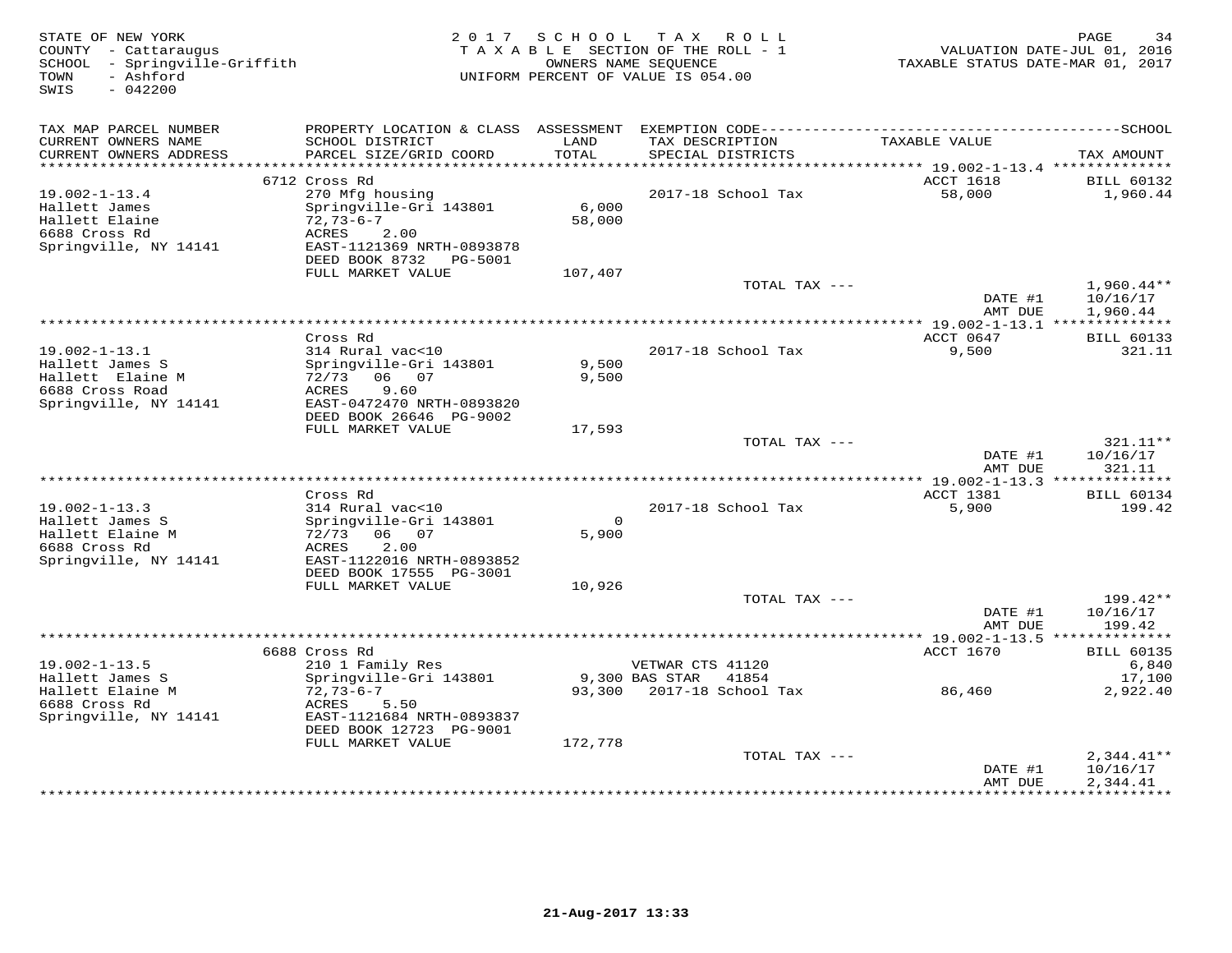| STATE OF NEW YORK<br>COUNTY - Cattaraugus<br>SCHOOL - Springville-Griffith<br>- Ashford<br>TOWN<br>SWIS<br>$-042200$ | 2 0 1 7                                              | S C H O O L     | TAX ROLL<br>TAXABLE SECTION OF THE ROLL - 1<br>OWNERS NAME SEQUENCE<br>UNIFORM PERCENT OF VALUE IS 054.00 | VALUATION DATE-JUL 01,<br>TAXABLE STATUS DATE-MAR 01, 2017 | PAGE<br>35<br>2016          |
|----------------------------------------------------------------------------------------------------------------------|------------------------------------------------------|-----------------|-----------------------------------------------------------------------------------------------------------|------------------------------------------------------------|-----------------------------|
| TAX MAP PARCEL NUMBER                                                                                                |                                                      |                 |                                                                                                           |                                                            |                             |
| CURRENT OWNERS NAME                                                                                                  | SCHOOL DISTRICT                                      | LAND            | TAX DESCRIPTION                                                                                           | TAXABLE VALUE                                              |                             |
| CURRENT OWNERS ADDRESS                                                                                               | PARCEL SIZE/GRID COORD                               | TOTAL           | SPECIAL DISTRICTS                                                                                         | ***************** 19.001-2-33 *****************            | TAX AMOUNT                  |
|                                                                                                                      | Connoisarauley Rd                                    |                 |                                                                                                           | <b>ACCT 0055</b>                                           | <b>BILL 60136</b>           |
| $19.001 - 2 - 33$                                                                                                    | 260 Seasonal res                                     |                 | 2017-18 School Tax                                                                                        | 20,700                                                     | 699.67                      |
| Hanny Russell<br>Hanny Elizabeth                                                                                     | Springville-Gri 143801<br>12  06  07                 | 7,600<br>20,700 |                                                                                                           |                                                            |                             |
| 8700 Wenner Rd                                                                                                       | 3.40<br>ACRES                                        |                 |                                                                                                           |                                                            |                             |
| Williamsville, NY 14221                                                                                              | EAST-1110018 NRTH-0892911                            |                 |                                                                                                           |                                                            |                             |
|                                                                                                                      | DEED BOOK 6485 PG-2001                               |                 |                                                                                                           |                                                            |                             |
|                                                                                                                      | FULL MARKET VALUE                                    | 38,333          | TOTAL TAX ---                                                                                             |                                                            | $699.67**$                  |
|                                                                                                                      |                                                      |                 |                                                                                                           | DATE #1                                                    | 10/16/17                    |
|                                                                                                                      |                                                      |                 |                                                                                                           | AMT DUE                                                    | 699.67                      |
|                                                                                                                      |                                                      |                 |                                                                                                           | $******10.003-2-3$ **                                      | **********                  |
| $10.003 - 2 - 3$                                                                                                     | 7129 Henrietta Rd<br>112 Dairy farm                  |                 | AG DIST<br>41720                                                                                          | ACCT 0063                                                  | <b>BILL 60137</b><br>53,727 |
| Harold Blesy Income Only Trust Springville-Gri 143801                                                                |                                                      |                 | 114,300 SILO T/C/S 42100                                                                                  |                                                            | 8,500                       |
| Linda Blesy Income Only Trust 41/42/43 06                                                                            | 07                                                   |                 | 262,900 BAS STAR<br>41854                                                                                 |                                                            | 17,100                      |
| 7129 Henrietta Rd                                                                                                    | ACRES 201.00                                         |                 | 2017-18 School Tax                                                                                        | 200,673                                                    | 6,782.88                    |
| Springville, NY 14141                                                                                                | EAST-1108430 NRTH-0900866<br>DEED BOOK 27021 PG-6002 |                 |                                                                                                           |                                                            |                             |
| MAY BE SUBJECT TO PAYMENT                                                                                            | FULL MARKET VALUE                                    | 486,852         |                                                                                                           |                                                            |                             |
| UNDER AGDIST LAW TIL 2021                                                                                            |                                                      |                 | TOTAL TAX ---                                                                                             |                                                            | $6,204.89**$                |
|                                                                                                                      |                                                      |                 |                                                                                                           | DATE #1<br>AMT DUE                                         | 10/16/17<br>6,204.89        |
|                                                                                                                      |                                                      |                 |                                                                                                           |                                                            |                             |
|                                                                                                                      | Henrietta Rd                                         |                 |                                                                                                           | ACCT 1290                                                  | <b>BILL 60138</b>           |
| $10.003 - 2 - 4.2$<br>Harold Blesy Income Only Trust Springville-Gri 143801                                          | 120 Field crops                                      | 81,900          | AG DIST<br>41720<br>2017-18 School Tax                                                                    |                                                            | 34,898<br>1,588.70          |
| Linda Blesy Income Only Trust 40/41/55 06                                                                            | 07                                                   | 81,900          |                                                                                                           | 47,002                                                     |                             |
| 7129 Henrietta Rd                                                                                                    | ACRES 129.80                                         |                 |                                                                                                           |                                                            |                             |
| Springville, NY 14141                                                                                                | EAST-1110281 NRTH-0900174                            |                 |                                                                                                           |                                                            |                             |
| MAY BE SUBJECT TO PAYMENT                                                                                            | DEED BOOK 27021 PG-6003<br>FULL MARKET VALUE         | 151,667         |                                                                                                           |                                                            |                             |
| UNDER AGDIST LAW TIL 2021                                                                                            |                                                      |                 |                                                                                                           |                                                            |                             |
|                                                                                                                      |                                                      |                 | TOTAL TAX ---                                                                                             |                                                            | 1,588.70**                  |
|                                                                                                                      |                                                      |                 |                                                                                                           | DATE #1                                                    | 10/16/17                    |
|                                                                                                                      |                                                      |                 |                                                                                                           | AMT DUE                                                    | 1,588.70                    |
|                                                                                                                      | 7306 Henrietta Rd                                    |                 |                                                                                                           | ACCT 0276                                                  | <b>BILL 60139</b>           |
| $10.003 - 2 - 5.1$                                                                                                   | 120 Field crops                                      |                 | AG DIST<br>41720                                                                                          |                                                            | 20,712                      |
| Harold Blesy Income Only Trust Springville-Gri 143801                                                                |                                                      | 102,100         | 2017-18 School Tax                                                                                        | 99,988                                                     | 3,379.66                    |
| Linda Blesy Income Only Trust 54/55 06 07<br>7129 Henrietta Rd                                                       | ACRES 207.20                                         | 120,700         |                                                                                                           |                                                            |                             |
| Springville, NY 14141                                                                                                | EAST-1111498 NRTH-0903572                            |                 |                                                                                                           |                                                            |                             |
|                                                                                                                      | DEED BOOK 27021 PG-6003                              |                 |                                                                                                           |                                                            |                             |
| MAY BE SUBJECT TO PAYMENT                                                                                            | FULL MARKET VALUE                                    | 223,519         |                                                                                                           |                                                            |                             |
| UNDER AGDIST LAW TIL 2021                                                                                            |                                                      |                 | TOTAL TAX ---                                                                                             |                                                            | $3,379.66**$                |
|                                                                                                                      |                                                      |                 |                                                                                                           | DATE #1                                                    | 10/16/17                    |
|                                                                                                                      |                                                      |                 |                                                                                                           | AMT DUE                                                    | 3,379.66<br>***********     |
|                                                                                                                      |                                                      |                 |                                                                                                           |                                                            |                             |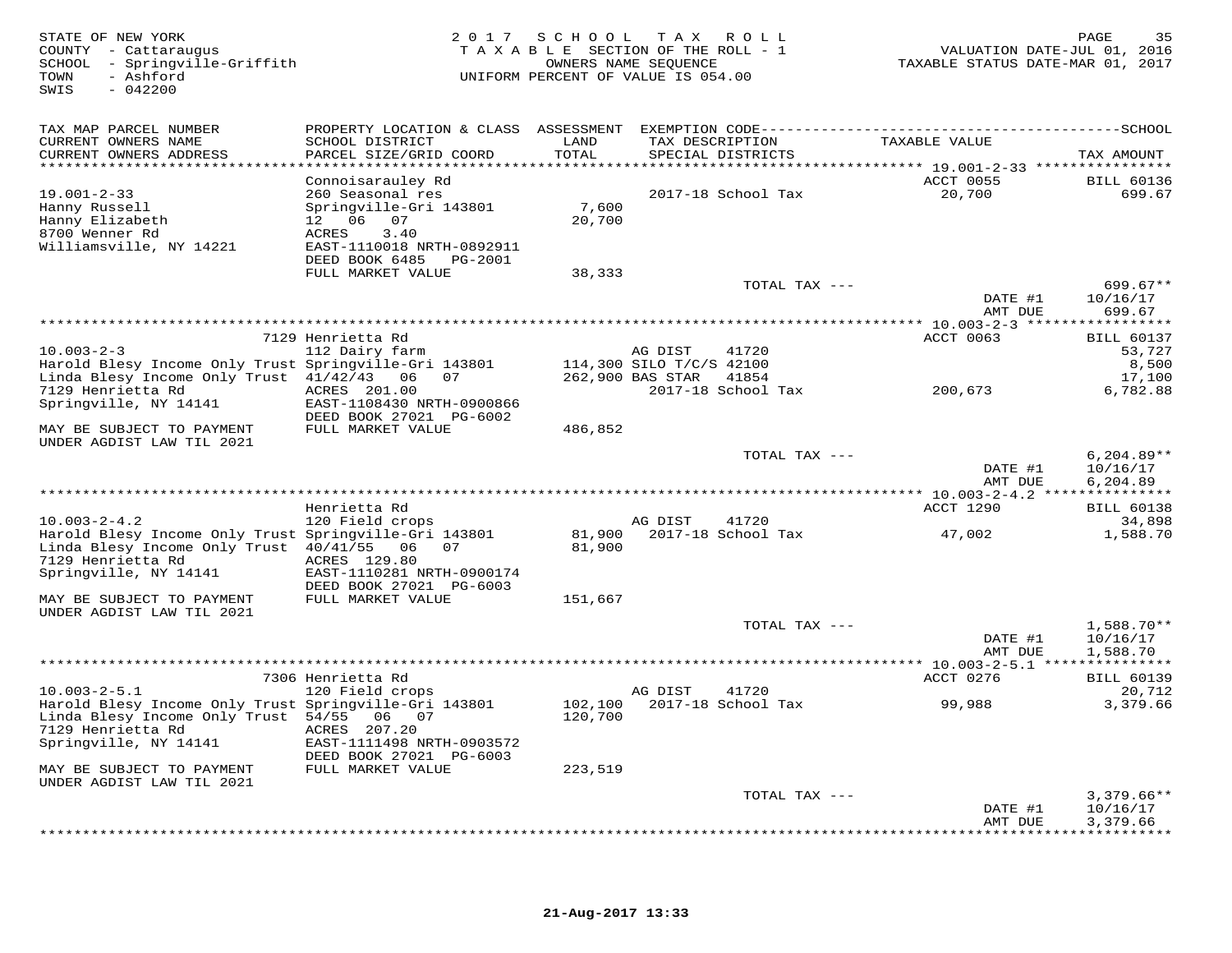| STATE OF NEW YORK<br>COUNTY - Cattaraugus<br>SCHOOL - Springville-Griffith<br>TOWN<br>- Ashford<br>SWIS<br>$-042200$                             |                                                                        |                  | 2017 SCHOOL TAX ROLL<br>TAXABLE SECTION OF THE ROLL - 1<br>OWNERS NAME SEOUENCE<br>UNIFORM PERCENT OF VALUE IS 054.00 |                                               | 36<br>PAGE<br>VALUATION DATE-JUL 01, 2016<br>TAXABLE STATUS DATE-MAR 01, 2017 |
|--------------------------------------------------------------------------------------------------------------------------------------------------|------------------------------------------------------------------------|------------------|-----------------------------------------------------------------------------------------------------------------------|-----------------------------------------------|-------------------------------------------------------------------------------|
| TAX MAP PARCEL NUMBER                                                                                                                            |                                                                        |                  |                                                                                                                       |                                               |                                                                               |
| CURRENT OWNERS NAME<br>CURRENT OWNERS ADDRESS<br>***********************                                                                         | SCHOOL DISTRICT<br>PARCEL SIZE/GRID COORD                              | LAND<br>TOTAL    | TAX DESCRIPTION<br>SPECIAL DISTRICTS                                                                                  | TAXABLE VALUE                                 | TAX AMOUNT                                                                    |
|                                                                                                                                                  | Henrietta Rd                                                           |                  |                                                                                                                       | ACCT 0775                                     | <b>BILL 60140</b>                                                             |
| $10.003 - 2 - 10$                                                                                                                                | 120 Field crops                                                        |                  | AG DIST<br>41720                                                                                                      |                                               | 42,109                                                                        |
| Harold Blesy Income Only Trust Springville-Gri 143801<br>Linda Blesy Income Only Trust 40/54 06 07<br>7129 Henrietta Rd<br>Springville, NY 14141 | ACRES 136.15<br>EAST-1112853 NRTH-0900995                              | 84,100<br>84,100 | 2017-18 School Tax                                                                                                    | 41,991                                        | 1,419.32                                                                      |
|                                                                                                                                                  | DEED BOOK 27021 PG-6003                                                |                  |                                                                                                                       |                                               |                                                                               |
| MAY BE SUBJECT TO PAYMENT<br>UNDER AGDIST LAW TIL 2021                                                                                           | FULL MARKET VALUE                                                      | 155,741          |                                                                                                                       |                                               |                                                                               |
|                                                                                                                                                  |                                                                        |                  |                                                                                                                       | TOTAL TAX ---<br>DATE #1<br>AMT DUE           | $1,419.32**$<br>10/16/17<br>1,419.32                                          |
|                                                                                                                                                  |                                                                        |                  |                                                                                                                       |                                               |                                                                               |
|                                                                                                                                                  | Henrietta Rd                                                           |                  |                                                                                                                       | ACCT 0062                                     | <b>BILL 60141</b>                                                             |
| $10.003 - 2 - 15.1$<br>Harold Blesy Income Only Trust Springville-Gri 143801                                                                     | 112 Dairy farm                                                         |                  | AG DIST<br>41720<br>156,800 SILO T/C/S 42100                                                                          |                                               | 53,969<br>700                                                                 |
| Linda Blesy Income Only Trust 39/53 06 07                                                                                                        |                                                                        |                  | 255,600 2017-18 School Tax                                                                                            | 200,931                                       | 6,791.60                                                                      |
| 7129 Henrietta Rd<br>Springville, NY 14141                                                                                                       | ACRES 314.75<br>EAST-1115467 NRTH-0900403                              |                  |                                                                                                                       |                                               |                                                                               |
| MAY BE SUBJECT TO PAYMENT<br>UNDER AGDIST LAW TIL 2021                                                                                           | DEED BOOK 27021 PG-6001<br>FULL MARKET VALUE                           | 473,333          |                                                                                                                       |                                               |                                                                               |
|                                                                                                                                                  |                                                                        |                  |                                                                                                                       | TOTAL TAX ---<br>DATE #1<br>AMT DUE           | $6,791.60**$<br>10/16/17<br>6,791.60                                          |
|                                                                                                                                                  |                                                                        |                  |                                                                                                                       | *************** 10.003-2-24 ***************** |                                                                               |
|                                                                                                                                                  | 7359 Henrietta Rd                                                      |                  |                                                                                                                       | ACCT 0773                                     | <b>BILL 60142</b>                                                             |
| $10.003 - 2 - 24$<br>Harold Blesy Income Only Trust Springville-Gri 143801                                                                       | 112 Dairy farm                                                         |                  | AG DIST<br>41720<br>76,600 SILO T/C/S 42100                                                                           |                                               | 28,777<br>2,800                                                               |
| Linda Blesy Income Only Trust 26/40/55 06<br>7129 Henrietta Rd                                                                                   | 07<br>ACRES 111.40                                                     |                  | 174,100 2017-18 School Tax                                                                                            | 142,523                                       | 4,817.37                                                                      |
| Springville, NY 14141                                                                                                                            | EAST-1111671 NRTH-0899748<br>DEED BOOK 27021 PG-6003                   |                  |                                                                                                                       |                                               |                                                                               |
| MAY BE SUBJECT TO PAYMENT<br>UNDER AGDIST LAW TIL 2021                                                                                           | FULL MARKET VALUE                                                      | 322,407          |                                                                                                                       |                                               |                                                                               |
|                                                                                                                                                  |                                                                        |                  |                                                                                                                       | TOTAL TAX ---<br>DATE #1<br>AMT DUE           | $4,817.37**$<br>10/16/17<br>4,817.37                                          |
|                                                                                                                                                  |                                                                        |                  | ************************************                                                                                  |                                               | ** 19.001-2-4.2 ***************                                               |
|                                                                                                                                                  | 7087 Peters Rd                                                         |                  |                                                                                                                       | ACCT 1244                                     | <b>BILL 60143</b>                                                             |
| $19.001 - 2 - 4.2$<br>Harshbarger Larry O                                                                                                        | 210 1 Family Res<br>Springville-Gri 143801                             | 4,500            | ENH STAR 41834<br>2017-18 School Tax                                                                                  | 69,700                                        | 37,340<br>2,355.91                                                            |
| Harshbarger Rebecca<br>7087 Peters Rd<br>Springville, NY 14141                                                                                   | 06<br>25<br>07<br>FRNT 180.00 DPTH 185.00<br>EAST-1115969 NRTH-0896690 | 69,700           |                                                                                                                       |                                               |                                                                               |
|                                                                                                                                                  | DEED BOOK 881<br>PG-01006                                              |                  |                                                                                                                       |                                               |                                                                               |
|                                                                                                                                                  | FULL MARKET VALUE                                                      | 129,074          |                                                                                                                       |                                               |                                                                               |
|                                                                                                                                                  |                                                                        |                  |                                                                                                                       | TOTAL TAX ---<br>DATE #1<br>AMT DUE           | $1,093.79**$<br>10/16/17<br>1,093.79                                          |
|                                                                                                                                                  |                                                                        |                  |                                                                                                                       |                                               | * * * * * * * * *                                                             |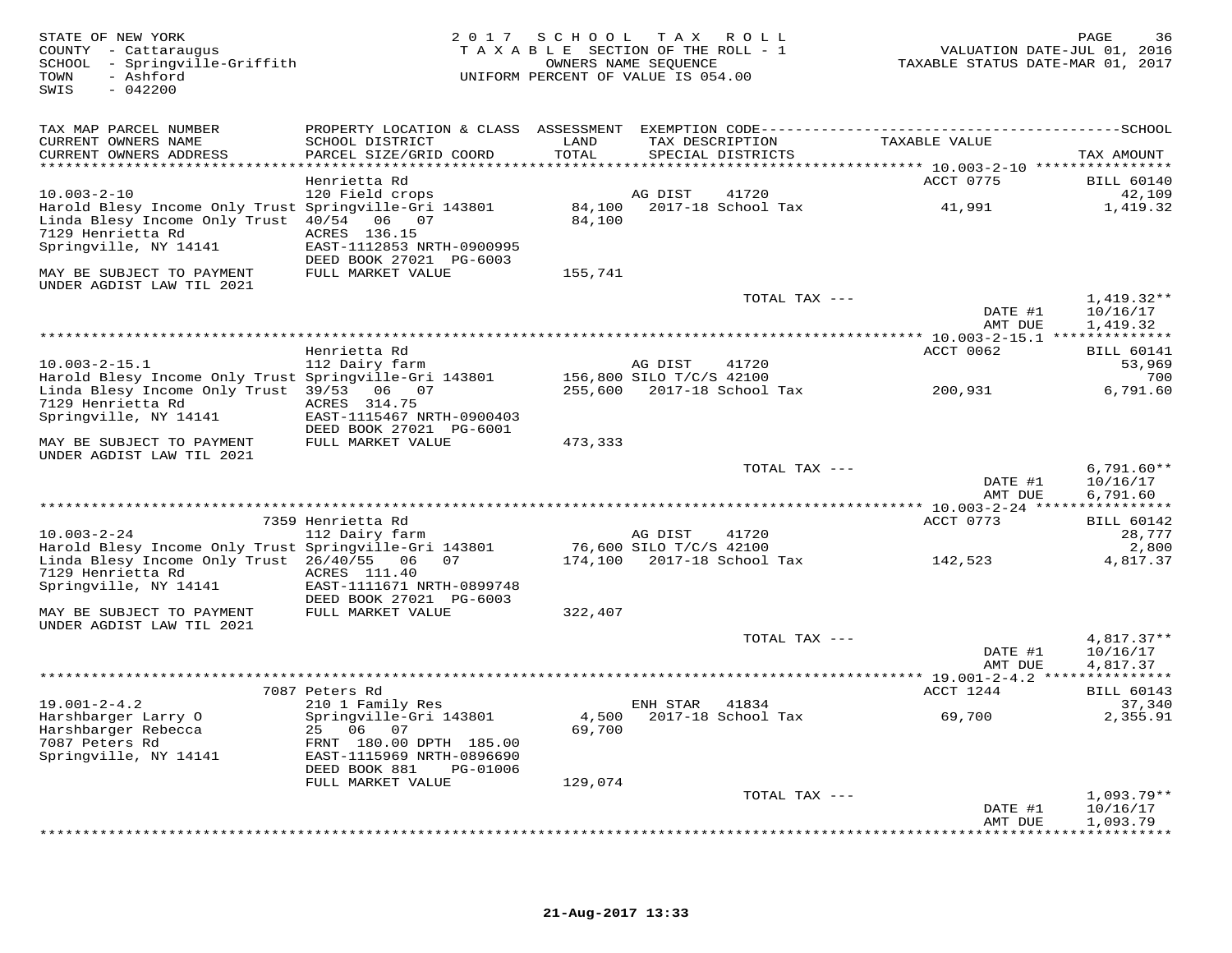| STATE OF NEW YORK<br>COUNTY - Cattaraugus<br>SCHOOL - Springville-Griffith<br>TOWN<br>- Ashford<br>SWIS<br>$-042200$ |                                                                                                                             | 2017 SCHOOL TAX ROLL<br>TAXABLE SECTION OF THE ROLL - 1<br>UNIFORM PERCENT OF VALUE IS 054.00 | OWNERS NAME SEQUENCE |                             |               | 37<br>PAGE<br>VALUATION DATE-JUL 01, 2016<br>TAXABLE STATUS DATE-MAR 01, 2017 |
|----------------------------------------------------------------------------------------------------------------------|-----------------------------------------------------------------------------------------------------------------------------|-----------------------------------------------------------------------------------------------|----------------------|-----------------------------|---------------|-------------------------------------------------------------------------------|
| TAX MAP PARCEL NUMBER<br>CURRENT OWNERS NAME                                                                         | SCHOOL DISTRICT                                                                                                             | LAND                                                                                          | TAX DESCRIPTION      |                             | TAXABLE VALUE |                                                                               |
| CURRENT OWNERS ADDRESS                                                                                               | PARCEL SIZE/GRID COORD                                                                                                      | TOTAL                                                                                         |                      | SPECIAL DISTRICTS           |               | TAX AMOUNT                                                                    |
|                                                                                                                      | 10351 Dutch Hill Rd                                                                                                         |                                                                                               |                      |                             | ACCT 0370     | <b>BILL 60144</b>                                                             |
| $19.002 - 1 - 17$<br>Harshbarger Michelle<br>10351 Dutch Hill Rd                                                     | 210 1 Family Res<br>Springville-Gri 143801<br>72 06 06                                                                      | 4,000<br>39,200                                                                               | BAS STAR             | 41854<br>2017-18 School Tax | 39,200        | 17,100<br>1,324.99                                                            |
| West Valley, NY 14171                                                                                                | FRNT 160.00 DPTH 140.00<br>BANK<br>081<br>EAST-1123280 NRTH-0893736                                                         |                                                                                               |                      |                             |               |                                                                               |
|                                                                                                                      | DEED BOOK 30<br>PG-8001<br>FULL MARKET VALUE                                                                                | 72,593                                                                                        |                      |                             |               |                                                                               |
|                                                                                                                      |                                                                                                                             |                                                                                               |                      | TOTAL TAX ---               |               | $746.99**$<br>DATE #1<br>10/16/17                                             |
|                                                                                                                      |                                                                                                                             |                                                                                               |                      |                             |               | AMT DUE<br>746.99                                                             |
|                                                                                                                      | 10863 Edies Rd                                                                                                              |                                                                                               |                      |                             | ACCT 1455     | <b>BILL 60145</b>                                                             |
| $10.004 - 1 - 4.5$<br>Hawley Ryan                                                                                    | 210 1 Family Res<br>Springville-Gri 143801                                                                                  | 5,600                                                                                         | <b>BAS STAR</b>      | 41854<br>2017-18 School Tax | 45,600        | 17,100<br>1,541.31                                                            |
| 10863 Edies Rd<br>Springville, NY 14141                                                                              | $74 - 6 - 6$<br>ACRES<br>1.80<br>EAST-1123073 NRTH-0901469                                                                  | 45,600                                                                                        |                      |                             |               |                                                                               |
|                                                                                                                      | DEED BOOK 978<br>PG-1049<br>FULL MARKET VALUE                                                                               | 84,444                                                                                        |                      |                             |               |                                                                               |
|                                                                                                                      |                                                                                                                             |                                                                                               |                      | TOTAL TAX ---               |               | $963.32**$<br>DATE #1<br>10/16/17                                             |
|                                                                                                                      |                                                                                                                             |                                                                                               |                      |                             |               | 963.32<br>AMT DUE                                                             |
|                                                                                                                      | Beech Tree Rd                                                                                                               |                                                                                               |                      |                             | ACCT 0692     | <b>BILL 60146</b>                                                             |
| $11.001 - 1 - 23$<br>Hayden Devon<br>291 N. Central Ave                                                              | 312 Vac w/imprv<br>Springville-Gri 143801<br>54 06 06                                                                       | 1,700<br>2,700                                                                                |                      | 2017-18 School Tax          | 2,700         | 91.26                                                                         |
| Springville, NY 14141                                                                                                | NRF<br>FRNT 350.00 DPTH 134.00<br>EAST-1137532 NRTH-0908072<br>DEED BOOK 25749 PG-5003                                      |                                                                                               |                      |                             |               |                                                                               |
|                                                                                                                      | FULL MARKET VALUE                                                                                                           | 5,000                                                                                         |                      |                             |               |                                                                               |
|                                                                                                                      |                                                                                                                             |                                                                                               |                      | TOTAL TAX ---               |               | $91.26**$<br>DATE #1<br>10/16/17<br>AMT DUE<br>91.26                          |
|                                                                                                                      | 5594 Cole Rd                                                                                                                |                                                                                               |                      |                             | ACCT 0755     | <b>BILL 60147</b>                                                             |
| $11.003 - 1 - 20$                                                                                                    | 210 1 Family Res                                                                                                            |                                                                                               | BAS STAR             | 41854                       |               | 17,100                                                                        |
| Hayden Kenneth S<br>5594 Cole Rd<br>West Valley, NY 14171                                                            | Springville-Gri 143801<br>53 06<br>06<br>ACRES<br>2.35 BANK<br>017<br>EAST-0491880 NRTH-0904820<br>DEED BOOK 1015<br>PG-221 | 6,500<br>70,000                                                                               |                      | 2017-18 School Tax          | 70,000        | 2,366.05                                                                      |
|                                                                                                                      | FULL MARKET VALUE                                                                                                           | 129,630                                                                                       |                      |                             |               |                                                                               |
|                                                                                                                      |                                                                                                                             |                                                                                               |                      | TOTAL TAX ---               |               | $1,788.05**$<br>DATE #1<br>10/16/17<br>1,788.05<br>AMT DUE                    |
|                                                                                                                      |                                                                                                                             |                                                                                               |                      |                             |               | * * * * * * * * * * *                                                         |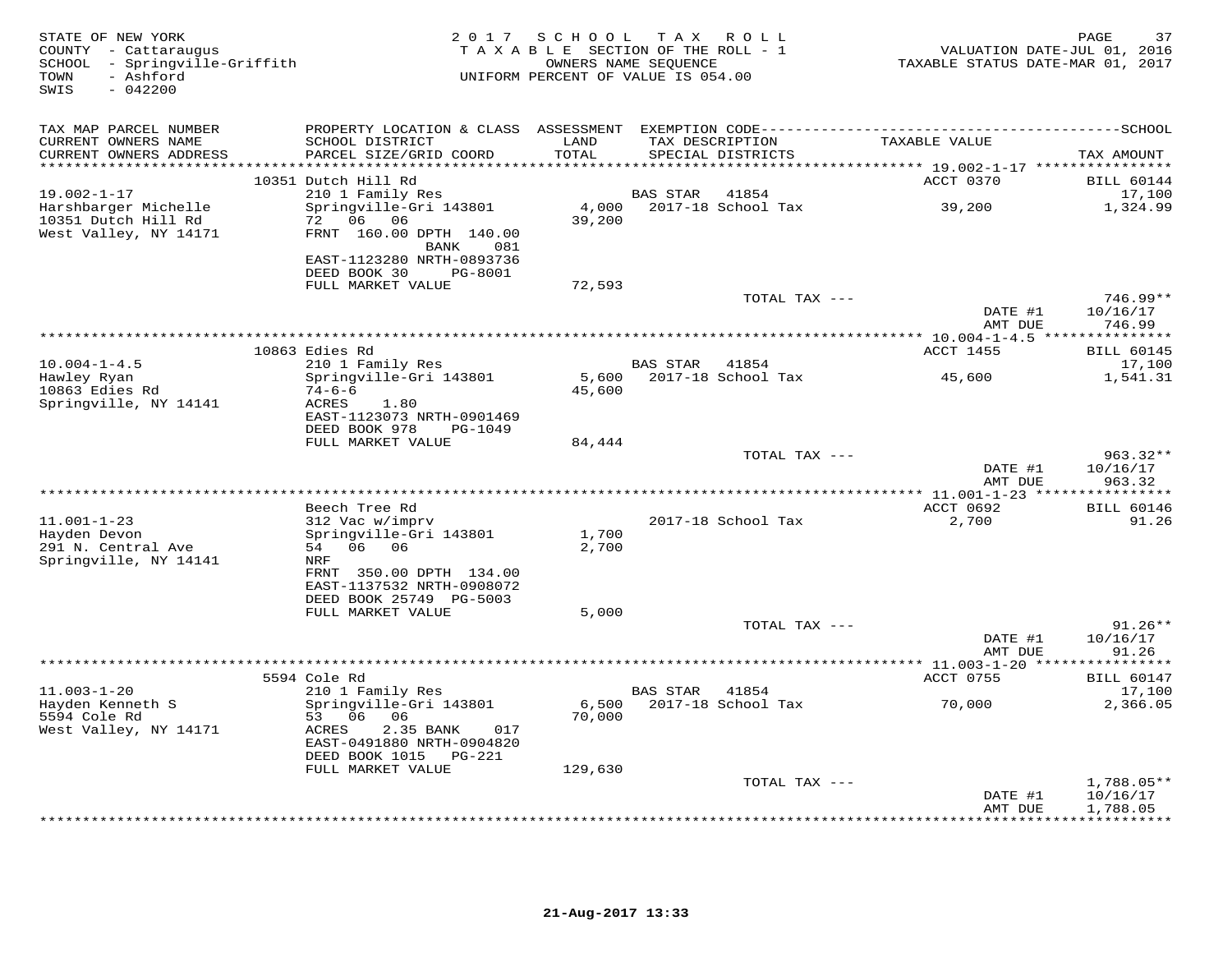COUNTY - Cattaraugus<br>
SCHOOL - Springville-Griffith<br>
TOWN - Ashford<br>
SWIS - 042200

## STATE OF NEW YORK CONTROLLED AS A LOCAL CONTRATE OF NEW YORK CONTROLLED AND RAGE SAMPLE AS A LOCAL CONTROLLED AND DESCRIPTION OF A LOCAL CONTROLLED AND DESCRIPTION OF A LOCAL CONTROLLED AND RAGE OF A LOCAL CONTROLLED AND D TAXABLE SECTION OF THE ROLL - 1 SCHOOL - Springville-Griffith OWNERS NAME SEQUENCE TAXABLE STATUS DATE-MAR 01, 2017UNIFORM PERCENT OF VALUE IS 054.00

| TAX MAP PARCEL NUMBER                               | PROPERTY LOCATION & CLASS ASSESSMENT |         |                          |               |                            |
|-----------------------------------------------------|--------------------------------------|---------|--------------------------|---------------|----------------------------|
| CURRENT OWNERS NAME                                 | SCHOOL DISTRICT                      | LAND    | TAX DESCRIPTION          | TAXABLE VALUE |                            |
| CURRENT OWNERS ADDRESS<br>************************* | PARCEL SIZE/GRID COORD               | TOTAL   | SPECIAL DISTRICTS        |               | TAX AMOUNT                 |
|                                                     |                                      |         |                          |               |                            |
| $11.003 - 1 - 3.5$                                  | 6142 Emerson Rd<br>270 Mfg housing   |         | VETWAR CTS 41120         | ACCT 1027     | <b>BILL 60148</b><br>3,810 |
| Hayes Richard                                       | Springville-Gri 143801               |         | 3,500 VETDIS CTS 41140   |               | 3,810                      |
| Hayes Anita M                                       | 64 06 06                             |         | 25,400 ENH STAR<br>41834 |               | 17,780                     |
| 6142 Emerson Rd                                     | FRNT 230.00 DPTH 233.26              |         | 2017-18 School Tax       | 17,780        | 600.98                     |
| West Valley, NY 14171                               | EAST-1129671 NRTH-0901448            |         |                          |               |                            |
|                                                     | DEED BOOK 4232<br>PG-4001            |         |                          |               |                            |
|                                                     | FULL MARKET VALUE                    | 47,037  |                          |               |                            |
|                                                     |                                      |         | TOTAL TAX ---            |               | $0.00**$                   |
|                                                     |                                      |         |                          |               |                            |
|                                                     | 11599 Bolton Rd                      |         |                          | ACCT 1420     | <b>BILL 60149</b>          |
| $3.004 - 2 - 6.8$                                   | 314 Rural vac<10                     |         | 2017-18 School Tax       | 6,800         | 229.84                     |
| Hebdon Jamie                                        | Springville-Gri 143801               | 6,800   |                          |               |                            |
| Hebdon Pauline                                      | ACRES<br>3.30                        | 6,800   |                          |               |                            |
| 11647 Bolton Rd                                     | EAST-1147957 NRTH-0913101            |         |                          |               |                            |
| Springville, NY 14141                               | DEED BOOK 17975 PG-4001              |         |                          |               |                            |
|                                                     | FULL MARKET VALUE                    | 12,593  |                          |               |                            |
|                                                     |                                      |         | TOTAL TAX ---            | DATE #1       | $229.84**$<br>10/16/17     |
|                                                     |                                      |         |                          | AMT DUE       | 229.84                     |
|                                                     |                                      |         |                          |               |                            |
|                                                     | 11647 Bolton Rd                      |         |                          | ACCT 1031     | <b>BILL 60150</b>          |
| $3.004 - 2 - 2.2$                                   | 210 1 Family Res                     |         | BAS STAR<br>41854        |               | 17,100                     |
| Hebdon Jamie A                                      | Springville-Gri 143801               | 10,700  | 2017-18 School Tax       | 34,000        | 1,149.22                   |
| 11647 Bolton Rd                                     | 41 06 06                             | 34,000  |                          |               |                            |
| Springville, NY 14141-9503                          | 6.22<br>ACRES                        |         |                          |               |                            |
|                                                     | EAST-1147527 NRTH-0913399            |         |                          |               |                            |
|                                                     | DEED BOOK 2503<br>PG-3002            |         |                          |               |                            |
|                                                     | FULL MARKET VALUE                    | 62,963  |                          |               |                            |
|                                                     |                                      |         | TOTAL TAX ---            |               | $571.23**$                 |
|                                                     |                                      |         |                          | DATE #1       | 10/16/17                   |
|                                                     |                                      |         |                          | AMT DUE       | 571.23                     |
|                                                     | 11221 Nys Rte 240                    |         |                          | ACCT 0921     | <b>BILL 60151</b>          |
| $11.001 - 1 - 8.4$                                  | 210 1 Family Res                     |         | VETCOM CTS 41130         |               | 11,400                     |
| Hebdon Shane                                        | Springville-Gri 143801               |         | 5,700 VETDIS CTS 41140   |               | 22,800                     |
| 11221 NYS Rte 240                                   | 65 06<br>06                          | 76,800  | 2017-18 School Tax       | 42,600        | 1,439.91                   |
| West Valley, NY 14171                               | ACRES<br>1.90 BANK<br>032            |         |                          |               |                            |
|                                                     | EAST-1132658 NRTH-0905504            |         |                          |               |                            |
|                                                     | DEED BOOK 16641 PG-4001              |         |                          |               |                            |
|                                                     | FULL MARKET VALUE                    | 142,222 |                          |               |                            |
|                                                     |                                      |         | TOTAL TAX $---$          |               | $1,439.91**$               |
|                                                     |                                      |         |                          | DATE #1       | 10/16/17                   |
|                                                     |                                      |         |                          | AMT DUE       | 1,439.91                   |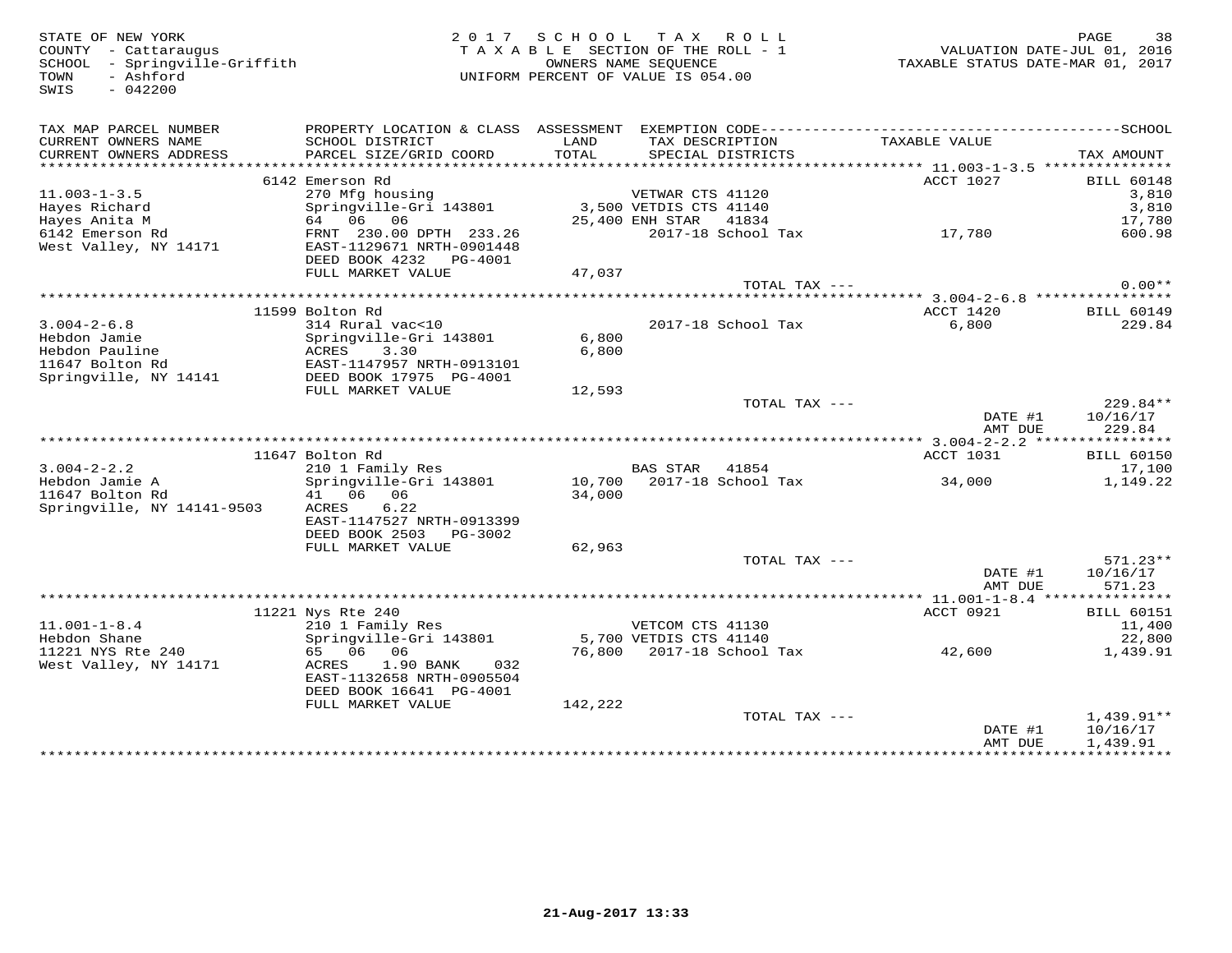| STATE OF NEW YORK<br>COUNTY - Cattaraugus<br>SCHOOL - Springville-Griffith<br>- Ashford<br>TOWN<br>$-042200$<br>SWIS | 2017 SCHOOL<br>TAX ROLL<br>TAXABLE SECTION OF THE ROLL - 1<br>OWNERS NAME SEOUENCE<br>UNIFORM PERCENT OF VALUE IS 054.00 |                   |                         |                                      |                                         | 39<br>PAGE<br>VALUATION DATE-JUL 01, 2016<br>TAXABLE STATUS DATE-MAR 01, 2017 |  |  |
|----------------------------------------------------------------------------------------------------------------------|--------------------------------------------------------------------------------------------------------------------------|-------------------|-------------------------|--------------------------------------|-----------------------------------------|-------------------------------------------------------------------------------|--|--|
| TAX MAP PARCEL NUMBER                                                                                                |                                                                                                                          |                   |                         |                                      |                                         |                                                                               |  |  |
| CURRENT OWNERS NAME<br>CURRENT OWNERS ADDRESS<br>*********************                                               | SCHOOL DISTRICT<br>PARCEL SIZE/GRID COORD                                                                                | LAND<br>TOTAL     |                         | TAX DESCRIPTION<br>SPECIAL DISTRICTS | TAXABLE VALUE                           | TAX AMOUNT                                                                    |  |  |
|                                                                                                                      | 11200 Nys Rte 240                                                                                                        |                   |                         |                                      | ACCT 1326                               | <b>BILL 60152</b>                                                             |  |  |
| $11.001 - 1 - 31.3$                                                                                                  | 240 Rural res                                                                                                            |                   | <b>BAS STAR</b>         | 41854                                |                                         | 17,100                                                                        |  |  |
| Heidelberger Edwin<br>11200 Rte 240<br>West Valley, NY 14171                                                         | Springville-Gri 143801<br>06<br>60 —<br>06<br>ACRES<br>48.10<br>EAST-1134612 NRTH-0904959<br>DEED BOOK 26453 PG-8001     | 29,400<br>227,100 |                         | 2017-18 School Tax                   | 227,100                                 | 7,676.13                                                                      |  |  |
|                                                                                                                      | FULL MARKET VALUE                                                                                                        | 420,556           |                         |                                      |                                         |                                                                               |  |  |
|                                                                                                                      |                                                                                                                          |                   |                         | TOTAL TAX ---                        | DATE #1<br>AMT DUE                      | $7,098.14**$<br>10/16/17<br>7,098.14                                          |  |  |
|                                                                                                                      |                                                                                                                          |                   | *********************** |                                      | *** 10.003-2-13 *****************       |                                                                               |  |  |
| $10.003 - 2 - 13$<br>Heidelberger Joint Rev Tr                                                                       | Scoby Rd<br>314 Rural vac<10<br>Springville-Gri 143801                                                                   | 17,800            |                         | 2017-18 School Tax                   | ACCT 0172<br>17,800                     | <b>BILL 60153</b><br>601.65                                                   |  |  |
| Heidelberger Edwin<br>11200 Rte 240<br>West Valley, NY 14171                                                         | 53 06 07<br>ACRES 12.93<br>EAST-1116526 NRTH-0903900<br>DEED BOOK 13022 PG-9001                                          | 17,800            |                         |                                      |                                         |                                                                               |  |  |
|                                                                                                                      | FULL MARKET VALUE                                                                                                        | 32,963            |                         |                                      |                                         |                                                                               |  |  |
|                                                                                                                      |                                                                                                                          |                   |                         | TOTAL TAX ---                        | DATE #1<br>AMT DUE                      | $601.65**$<br>10/16/17<br>601.65                                              |  |  |
|                                                                                                                      | Cole Rd                                                                                                                  |                   |                         |                                      | ACCT 1212                               | <b>BILL 60154</b>                                                             |  |  |
| $11.003 - 1 - 19.8$<br>Heidelberger Joint Rev Tr<br>Heidelberger Edwin                                               | 321 Abandoned ag<br>Springville-Gri 143801<br>52/53<br>06 06                                                             | 27,200<br>27,200  |                         | 2017-18 School Tax                   | 27,200                                  | 919.38                                                                        |  |  |
| 11200 Rte 240<br>West Valley, NY 14171                                                                               | 49.40<br>ACRES<br>EAST-0488390 NRTH-0902100<br>DEED BOOK 13022 PG-9001                                                   |                   |                         |                                      |                                         |                                                                               |  |  |
|                                                                                                                      | FULL MARKET VALUE                                                                                                        | 50,370            |                         |                                      |                                         |                                                                               |  |  |
|                                                                                                                      |                                                                                                                          |                   |                         | TOTAL TAX $---$                      | DATE #1                                 | 919.38**<br>10/16/17                                                          |  |  |
|                                                                                                                      |                                                                                                                          |                   |                         |                                      | AMT DUE<br>*********** 10.002-1-6 ***** | 919.38<br>* * * * * * * * *                                                   |  |  |
|                                                                                                                      | 6338 Thomas Corners Rd                                                                                                   |                   |                         |                                      | ACCT 0837                               | <b>BILL 60155</b>                                                             |  |  |
| $10.002 - 1 - 6$                                                                                                     | 270 Mfg housing                                                                                                          |                   | <b>BAS STAR</b>         | 41854                                |                                         | 17,100                                                                        |  |  |
| Heinen Frank<br>6338 Thomas Corners Rd<br>West Valley, NY 14171                                                      | Springville-Gri 143801<br>70 06<br>06<br>ACRES<br>1.90                                                                   | 6,000<br>56,000   |                         | 2017-18 School Tax                   | 56,000                                  | 1,892.84                                                                      |  |  |
|                                                                                                                      | EAST-1126821 NRTH-0903770<br>DEED BOOK 879<br>PG-00810                                                                   |                   |                         |                                      |                                         |                                                                               |  |  |
|                                                                                                                      | FULL MARKET VALUE                                                                                                        | 103,704           |                         |                                      |                                         |                                                                               |  |  |
|                                                                                                                      |                                                                                                                          |                   |                         | TOTAL TAX ---                        | DATE #1<br>AMT DUE                      | $1,314.85**$<br>10/16/17<br>1,314.85                                          |  |  |
|                                                                                                                      |                                                                                                                          |                   |                         |                                      |                                         |                                                                               |  |  |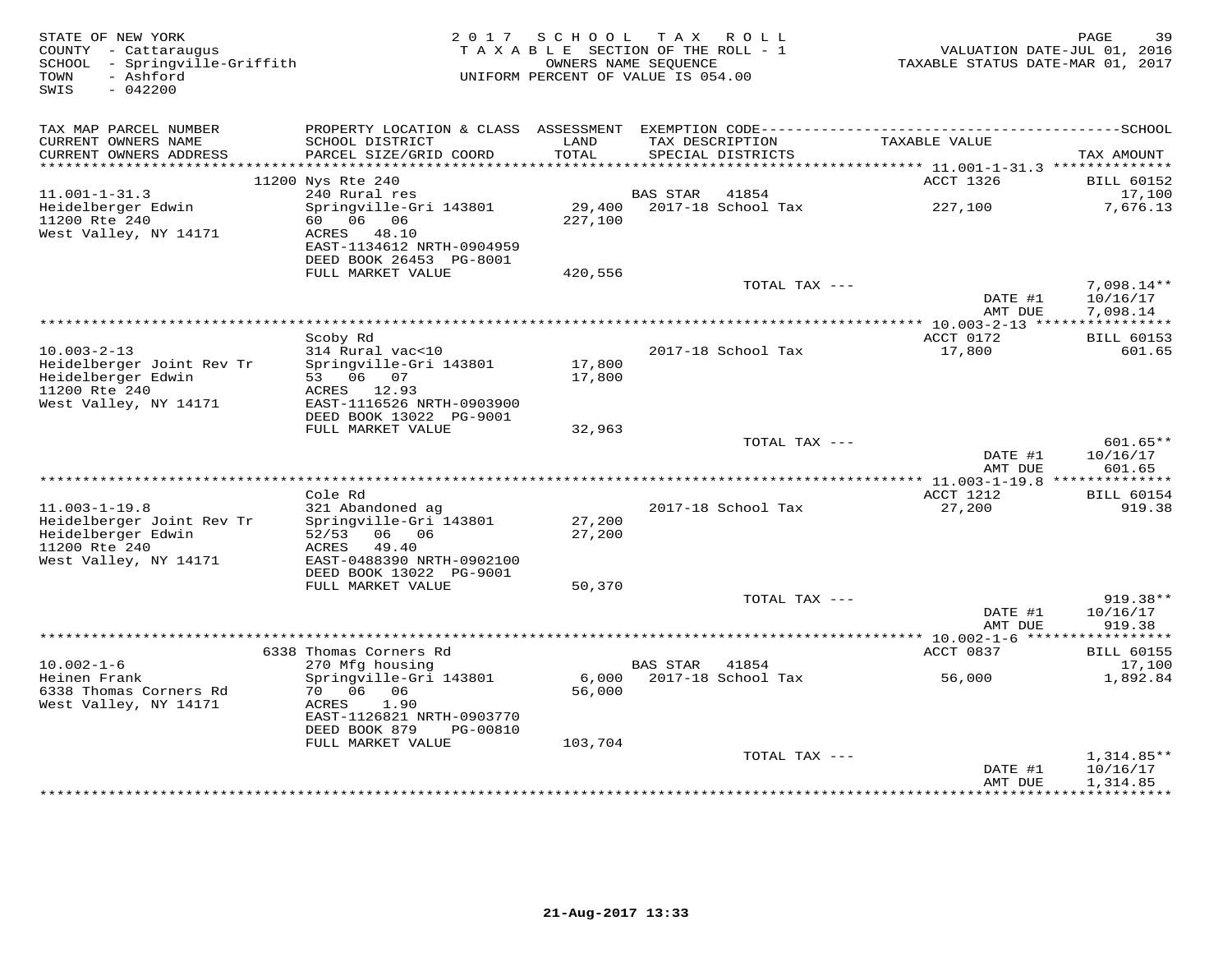| STATE OF NEW YORK<br>COUNTY - Cattaraugus<br>SCHOOL - Springville-Griffith   |                                                                                    | 2017 SCHOOL TAX ROLL<br>TAXABLE SECTION OF THE ROLL - 1<br>OWNERS NAME SEQUENCE |          |                                      | TAXABLE STATUS DATE-MAR 01, 2017 | PAGE<br>40<br>VALUATION DATE-JUL 01, 2016 |
|------------------------------------------------------------------------------|------------------------------------------------------------------------------------|---------------------------------------------------------------------------------|----------|--------------------------------------|----------------------------------|-------------------------------------------|
| - Ashford<br>TOWN<br>SWIS<br>$-042200$                                       |                                                                                    | UNIFORM PERCENT OF VALUE IS 054.00                                              |          |                                      |                                  |                                           |
| TAX MAP PARCEL NUMBER                                                        |                                                                                    |                                                                                 |          |                                      |                                  |                                           |
| CURRENT OWNERS NAME<br>CURRENT OWNERS ADDRESS<br>***********************     | SCHOOL DISTRICT<br>PARCEL SIZE/GRID COORD                                          | LAND<br>TOTAL                                                                   |          | TAX DESCRIPTION<br>SPECIAL DISTRICTS | TAXABLE VALUE                    | TAX AMOUNT                                |
|                                                                              | 6784 Schwartz Rd                                                                   |                                                                                 |          |                                      | ACCT 0383                        | <b>BILL 60156</b>                         |
| $10.004 - 1 - 2$                                                             | 240 Rural res                                                                      |                                                                                 | ENH STAR | 41834                                |                                  | 37,340                                    |
| Hess Lawrence C<br>Hess Peggy A<br>6784 Schwartz Rd<br>West Valley, NY 14171 | Springville-Gri 143801<br>74/78 06 06<br>ACRES 102.10<br>EAST-1119935 NRTH-0900047 | 28,000<br>71,200                                                                |          | 2017-18 School Tax                   | 71,200                           | 2,406.61                                  |
|                                                                              | DEED BOOK 800<br>PG-00707                                                          |                                                                                 |          |                                      |                                  |                                           |
|                                                                              | FULL MARKET VALUE                                                                  | 131,852                                                                         |          |                                      |                                  |                                           |
|                                                                              |                                                                                    |                                                                                 |          | TOTAL TAX ---                        | DATE #1<br>AMT DUE               | 1,144.49**<br>10/16/17<br>1,144.49        |
|                                                                              |                                                                                    |                                                                                 |          |                                      |                                  |                                           |
|                                                                              | 10614 Edies Rd                                                                     |                                                                                 |          |                                      | ACCT 0451                        | <b>BILL 60157</b>                         |
| $10.004 - 1 - 35$<br>Hettrich Jeanne E<br>10614 Edies Rd                     | 210 1 Family Res<br>Springville-Gri 143801<br>73 06 06                             | 61,300                                                                          | ENH STAR | 41834<br>8,900 2017-18 School Tax    | 61,300                           | 37,340<br>2,071.98                        |
| Springville, NY 14141                                                        | 4.55<br>ACRES<br>EAST-1121536 NRTH-0897012<br>DEED BOOK 755<br>PG-00340            |                                                                                 |          |                                      |                                  |                                           |
|                                                                              | FULL MARKET VALUE                                                                  | 113,519                                                                         |          |                                      |                                  |                                           |
|                                                                              |                                                                                    |                                                                                 |          | TOTAL TAX ---                        | DATE #1<br>AMT DUE               | 809.86**<br>10/16/17<br>809.86            |
|                                                                              | 10821 Nys Rte 240                                                                  |                                                                                 |          |                                      | ACCT 0374                        | <b>BILL 60158</b>                         |
| $11.003 - 2 - 2$                                                             | 240 Rural res                                                                      |                                                                                 |          | 2017-18 School Tax                   | 54,600                           | 1,845.52                                  |
| Hill Jaben B                                                                 | Springville-Gri 143801                                                             | 22,800                                                                          |          |                                      |                                  |                                           |
| Hill Destiny A<br>10821 Rte 240<br>West Valley, NY 14171                     | 06 06<br>58/64<br>32.02 BANK<br>ACRES<br>017<br>EAST-1132690 NRTH-0899704          | 54,600                                                                          |          |                                      |                                  |                                           |
|                                                                              | DEED BOOK 25134 PG-6001                                                            |                                                                                 |          |                                      |                                  |                                           |
|                                                                              | FULL MARKET VALUE                                                                  | 101,111                                                                         |          | TOTAL TAX ---                        |                                  | 1,845.52**                                |
|                                                                              |                                                                                    |                                                                                 |          |                                      | DATE #1<br>AMT DUE               | 10/16/17<br>1,845.52                      |
|                                                                              |                                                                                    |                                                                                 |          |                                      |                                  |                                           |
| $10.004 - 1 - 16.2$                                                          | 10493 Rock Springs Rd<br>210 1 Family Res                                          |                                                                                 | BAS STAR | 41854                                | ACCT 1594                        | <b>BILL 60159</b><br>17,100               |
| Hoffman Katherine F<br>PO Box 292                                            | Springville-Gri 143801<br>68 —<br>$-06$<br>$-06$                                   | 6,100<br>46,500                                                                 |          | 2017-18 School Tax                   | 46,500                           | 1,571.73                                  |
| Springville, NY 14141                                                        | ACRES<br>3.35 BANK<br>081<br>EAST-1125920 NRTH-0895941<br>DEED BOOK 21792 PG-2001  |                                                                                 |          |                                      |                                  |                                           |
|                                                                              | FULL MARKET VALUE                                                                  | 86,111                                                                          |          |                                      |                                  |                                           |
|                                                                              |                                                                                    |                                                                                 |          | TOTAL TAX ---                        | DATE #1                          | $993.74**$<br>10/16/17                    |
|                                                                              |                                                                                    |                                                                                 |          |                                      | AMT DUE<br>*************         | 993.74<br>* * * * * * * * *               |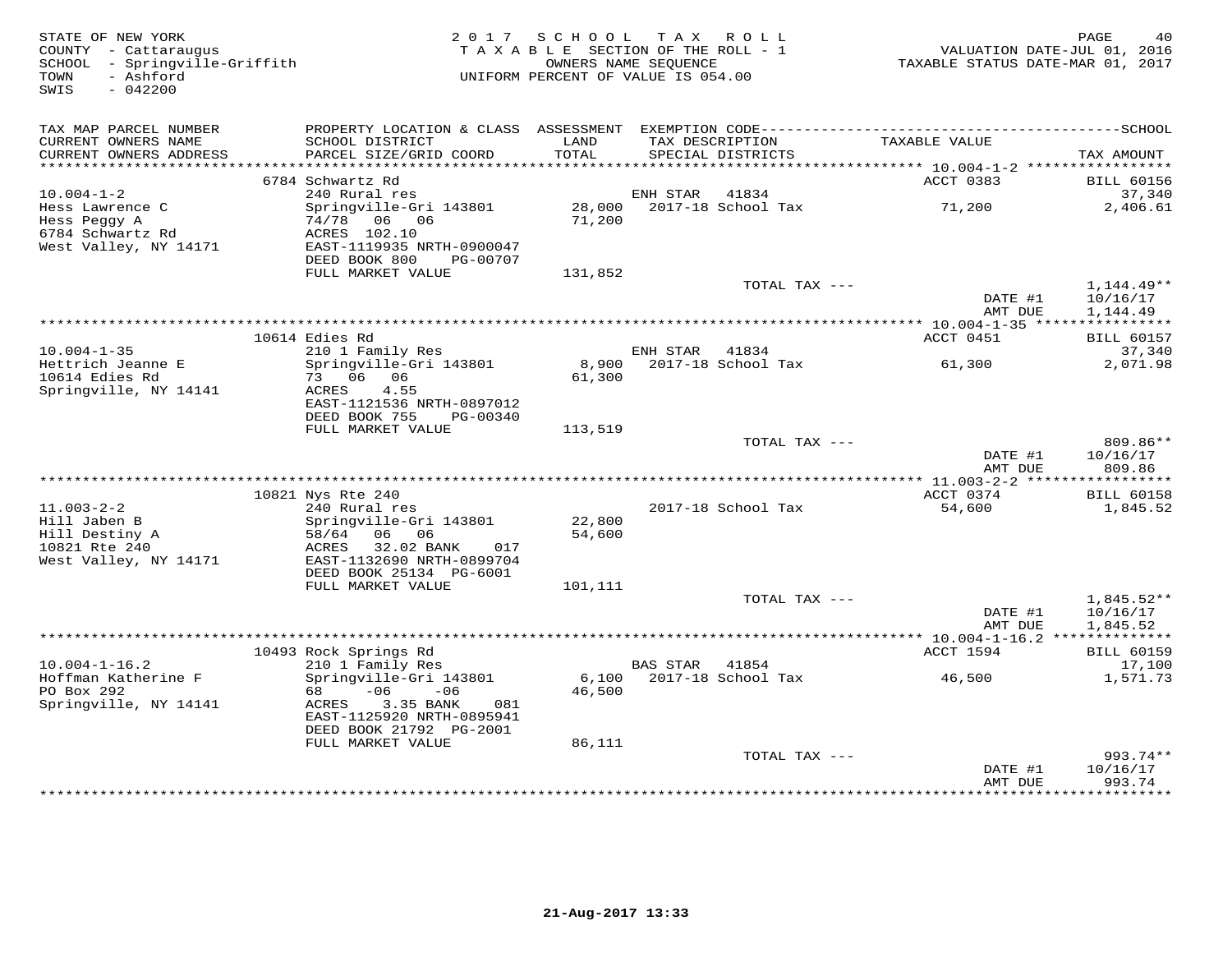| STATE OF NEW YORK<br>COUNTY - Cattaraugus<br>SCHOOL - Springville-Griffith<br>- Ashford<br>TOWN<br>$-042200$<br>SWIS | 2 0 1 7                                                                                                            | SCHOOL            | TAX ROLL<br>TAXABLE SECTION OF THE ROLL - 1<br>OWNERS NAME SEQUENCE<br>UNIFORM PERCENT OF VALUE IS 054.00 | TAXABLE STATUS DATE-MAR 01, 2017                    | PAGE<br>41<br>VALUATION DATE-JUL 01, 2016 |
|----------------------------------------------------------------------------------------------------------------------|--------------------------------------------------------------------------------------------------------------------|-------------------|-----------------------------------------------------------------------------------------------------------|-----------------------------------------------------|-------------------------------------------|
| TAX MAP PARCEL NUMBER                                                                                                | PROPERTY LOCATION & CLASS ASSESSMENT EXEMPTION CODE------------------------                                        |                   |                                                                                                           |                                                     | ------------SCHOOL                        |
| CURRENT OWNERS NAME<br>CURRENT OWNERS ADDRESS<br>**********************                                              | SCHOOL DISTRICT<br>PARCEL SIZE/GRID COORD                                                                          | LAND<br>TOTAL     | TAX DESCRIPTION<br>SPECIAL DISTRICTS                                                                      | TAXABLE VALUE                                       | TAX AMOUNT                                |
|                                                                                                                      | 10638 Dutch Hill Rd                                                                                                |                   |                                                                                                           | ACCT 0925                                           | <b>BILL 60160</b>                         |
| $10.004 - 1 - 15.2$<br>Hunter Peter L Jr<br>Hunter Holley C<br>10638 Dutch Hill Rd<br>West Valley, NY 14171          | 210 1 Family Res<br>Springville-Gri 143801<br>73 06 06<br>ACRES 10.00<br>EAST-1123761 NRTH-0897740                 | 14,000<br>106,900 | <b>BAS STAR</b><br>41854<br>2017-18 School Tax                                                            | 106,900                                             | 17,100<br>3,613.29                        |
|                                                                                                                      | DEED BOOK 17316 PG-9001<br>FULL MARKET VALUE                                                                       | 197,963           |                                                                                                           |                                                     |                                           |
|                                                                                                                      |                                                                                                                    |                   | TOTAL TAX ---                                                                                             | DATE #1                                             | $3,035.30**$<br>10/16/17                  |
|                                                                                                                      |                                                                                                                    |                   |                                                                                                           | AMT DUE<br>* 10.004-1-15.3 ***************          | 3,035.30                                  |
| $10.004 - 1 - 15.3$                                                                                                  | Dutch Hill Rd<br>322 Rural vac>10                                                                                  |                   | 2017-18 School Tax                                                                                        | ACCT 0987<br>25,700                                 | <b>BILL 60161</b><br>868.68               |
| Hunter Peter L Jr<br>Hunter Holley C<br>10638 Dutch Hill Rd<br>Ashford, NY 14171                                     | Springville-Gri 143801<br>06 06<br>68/73<br>32.28<br>ACRES<br>EAST-1124972 NRTH-0897533<br>DEED BOOK 17817 PG-9001 | 25,700<br>25,700  |                                                                                                           |                                                     |                                           |
|                                                                                                                      | FULL MARKET VALUE                                                                                                  | 47,593            |                                                                                                           |                                                     |                                           |
|                                                                                                                      |                                                                                                                    |                   | TOTAL TAX ---                                                                                             | DATE #1<br>AMT DUE                                  | 868.68**<br>10/16/17<br>868.68            |
|                                                                                                                      |                                                                                                                    |                   |                                                                                                           |                                                     |                                           |
| $19.002 - 1 - 12.3$                                                                                                  | Dutch Hill Rd<br>322 Rural vac>10                                                                                  |                   | 2017-18 School Tax                                                                                        | ACCT 1597<br>40,300                                 | <b>BILL 60162</b><br>1,362.17             |
| James Garrick A<br>James Elaine M<br>7230 Jewett Holmwood Rd<br>Orchard Park, NY 14127                               | Springville-Gri 143801<br>72,6,6<br>ACRES<br>43.95<br>EAST-1122511 NRTH-0892669<br>DEED BOOK 4526<br>PG-9004       | 40,300<br>40,300  |                                                                                                           |                                                     |                                           |
|                                                                                                                      | FULL MARKET VALUE                                                                                                  | 74,630            | TOTAL TAX ---                                                                                             |                                                     |                                           |
|                                                                                                                      |                                                                                                                    |                   |                                                                                                           | DATE #1<br>AMT DUE                                  | $1,362.17**$<br>10/16/17<br>1,362.17      |
|                                                                                                                      |                                                                                                                    |                   |                                                                                                           | ******** 10.004-1-62 *****************<br>ACCT 0946 |                                           |
| $10.004 - 1 - 62$<br>Jankowski Patti A<br>Jankowski Emil<br>10690 Autumn View Tr                                     | 10690 Autumn View Trl<br>210 1 Family Res<br>Springville-Gri 143801<br>74 06 06<br>AUTUMN VIEW SUB LOT 8           | 7,700<br>80,000   | BAS STAR<br>41854<br>2017-18 School Tax                                                                   | 80,000                                              | <b>BILL 60163</b><br>17,100<br>2,704.05   |
| West Valley, NY 14171                                                                                                | ACRES<br>3.47<br>EAST-1124435 NRTH-0898312<br>DEED BOOK 994<br>PG-196                                              |                   |                                                                                                           |                                                     |                                           |
|                                                                                                                      | FULL MARKET VALUE                                                                                                  | 148,148           | TOTAL TAX ---                                                                                             |                                                     | $2,126.06**$                              |
|                                                                                                                      |                                                                                                                    |                   |                                                                                                           | DATE #1<br>AMT DUE<br>* * * * * * *                 | 10/16/17<br>2,126.06<br>*********         |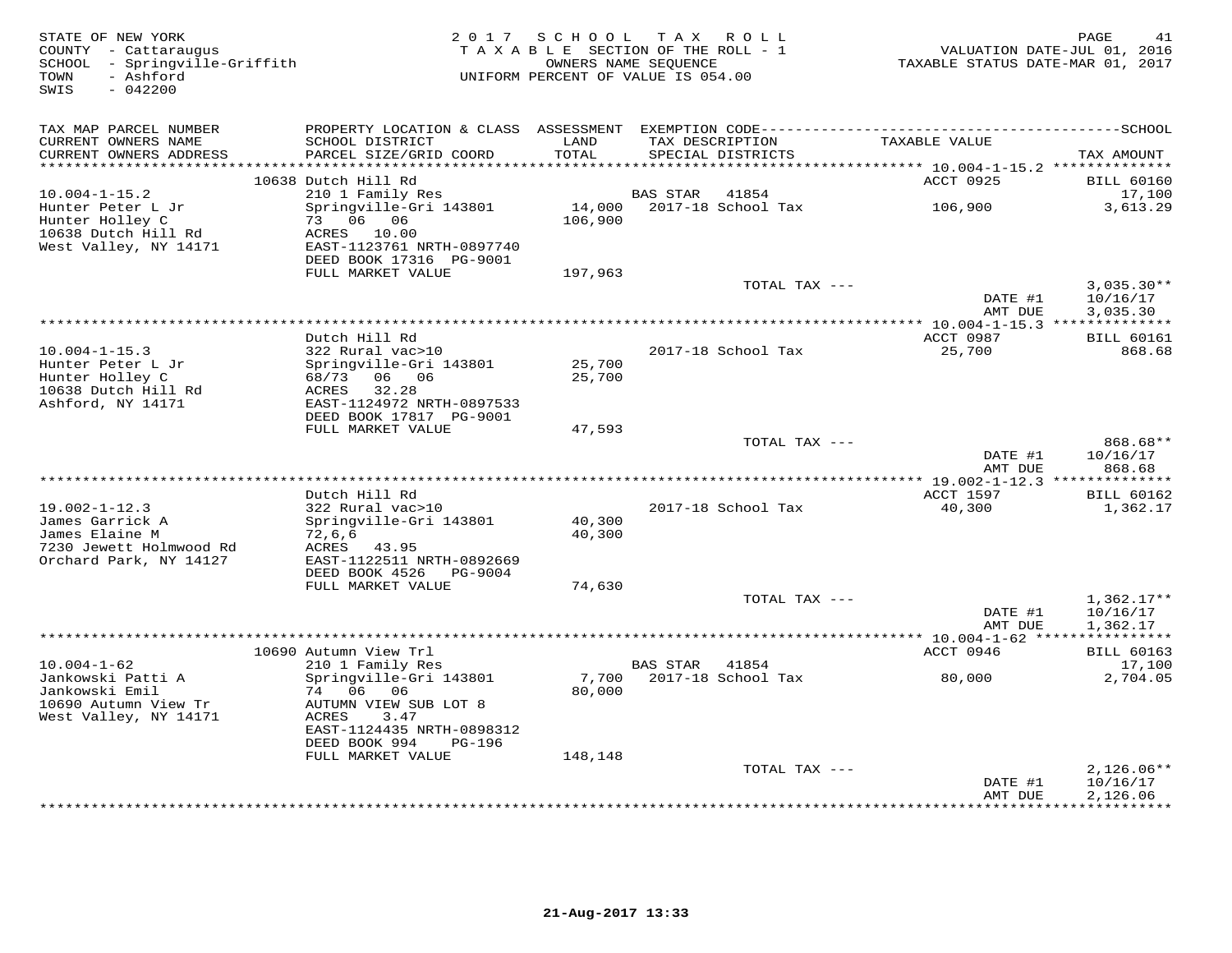| STATE OF NEW YORK<br>COUNTY - Cattaraugus<br>SCHOOL<br>- Springville-Griffith<br>- Ashford<br>TOWN<br>$-042200$<br>SWIS                          |                                                                                                                                                |                   | 2017 SCHOOL TAX ROLL<br>TAXABLE SECTION OF THE ROLL - 1<br>OWNERS NAME SEQUENCE<br>UNIFORM PERCENT OF VALUE IS 054.00 |               | TAXABLE STATUS DATE-MAR 01, 2017          | PAGE<br>42<br>VALUATION DATE-JUL 01, 2016 |
|--------------------------------------------------------------------------------------------------------------------------------------------------|------------------------------------------------------------------------------------------------------------------------------------------------|-------------------|-----------------------------------------------------------------------------------------------------------------------|---------------|-------------------------------------------|-------------------------------------------|
| TAX MAP PARCEL NUMBER<br>CURRENT OWNERS NAME<br>CURRENT OWNERS ADDRESS                                                                           | SCHOOL DISTRICT<br>PARCEL SIZE/GRID COORD                                                                                                      | LAND<br>TOTAL     | TAX DESCRIPTION<br>SPECIAL DISTRICTS                                                                                  |               | TAXABLE VALUE                             | TAX AMOUNT                                |
| *******************                                                                                                                              |                                                                                                                                                |                   |                                                                                                                       |               | *********** 10.004-1-48.1 *************** |                                           |
| $10.004 - 1 - 48.1$<br>Jurus Walter<br>Jurus Elizabeth A<br>4180 Gunnville Rd<br>Clarence, NY 14031                                              | Edies Rd<br>270 Mfg housing<br>Springville-Gri 143801<br>73/77 06 06<br>ACRES<br>5.60<br>EAST-1120145 NRTH-0895214<br>DEED BOOK 00775 PG-00527 | 5,600<br>21,400   | 2017-18 School Tax                                                                                                    |               | ACCT 0187<br>21,400                       | <b>BILL 60164</b><br>723.33               |
|                                                                                                                                                  | FULL MARKET VALUE                                                                                                                              | 39,630            |                                                                                                                       |               |                                           |                                           |
|                                                                                                                                                  |                                                                                                                                                |                   |                                                                                                                       | TOTAL TAX --- | DATE #1<br>AMT DUE                        | $723.33**$<br>10/16/17<br>723.33          |
|                                                                                                                                                  |                                                                                                                                                |                   |                                                                                                                       |               |                                           |                                           |
| $10.004 - 1 - 48.5$<br>Jurus Walter<br>Jurus Elizabeth A                                                                                         | Peters Rd<br>314 Rural vac<10<br>Springville-Gri 143801<br>$73,77-6-6$                                                                         | 1,200<br>1,200    | 2017-18 School Tax                                                                                                    |               | ACCT 1667<br>1,200                        | <b>BILL 60165</b><br>40.56                |
| 4180 Gunnville Rd<br>Clarence, NY 14031                                                                                                          | ACRES<br>2.00<br>EAST-1118509 NRTH-0896654<br>FULL MARKET VALUE                                                                                | 2,222             |                                                                                                                       |               |                                           |                                           |
|                                                                                                                                                  |                                                                                                                                                |                   |                                                                                                                       | TOTAL TAX --- | DATE #1<br>AMT DUE                        | $40.56**$<br>10/16/17<br>40.56            |
|                                                                                                                                                  |                                                                                                                                                |                   |                                                                                                                       |               |                                           |                                           |
| $3.004 - 2 - 6.2$                                                                                                                                | 11627 Bolton Rd<br>210 1 Family Res                                                                                                            |                   | BAS STAR<br>41854                                                                                                     |               | ACCT 0929                                 | <b>BILL 60166</b><br>17,100               |
| Kahabka Robert N Jr<br>Kahabka Kim M<br>11627 Bolton Rd<br>Springville, NY 14141                                                                 | Springville-Gri 143801<br>41 06 06<br>ACRES<br>2.30 BANK<br>017<br>EAST-0499900 NRTH-0913360                                                   | 6,500<br>69,600   | 2017-18 School Tax                                                                                                    |               | 69,600                                    | 2,352.53                                  |
|                                                                                                                                                  | DEED BOOK 8655 PG-7001                                                                                                                         |                   |                                                                                                                       |               |                                           |                                           |
|                                                                                                                                                  | FULL MARKET VALUE                                                                                                                              | 128,889           |                                                                                                                       | TOTAL TAX --- | DATE #1<br>AMT DUE                        | $1,774.53**$<br>10/16/17<br>1,774.53      |
|                                                                                                                                                  |                                                                                                                                                |                   |                                                                                                                       |               |                                           |                                           |
|                                                                                                                                                  | 5759 Cole Rd                                                                                                                                   |                   |                                                                                                                       |               | ACCT 1211                                 | <b>BILL 60167</b>                         |
| $11.003 - 1 - 19.7$<br>Karen A. Amodeo Irrevocable TR Springville-Gri 143801<br>Michael Amodeo, Trustee<br>5759 Cole Rd<br>West Valley, NY 14171 | 240 Rural res<br>52/53<br>06 06<br>ACRES 198.65<br>EAST-0489640 NRTH-0902670<br>DEED BOOK 19935 PG-8002                                        | 74,700<br>140,900 | ENH STAR<br>41834<br>2017-18 School Tax                                                                               |               | 140,900                                   | 37,340<br>4,762.51                        |
|                                                                                                                                                  | FULL MARKET VALUE                                                                                                                              | 260,926           |                                                                                                                       | TOTAL TAX --- | DATE #1                                   | $3,500.40**$<br>10/16/17                  |
|                                                                                                                                                  |                                                                                                                                                |                   |                                                                                                                       |               | AMT DUE<br>****************               | 3,500.40<br>************                  |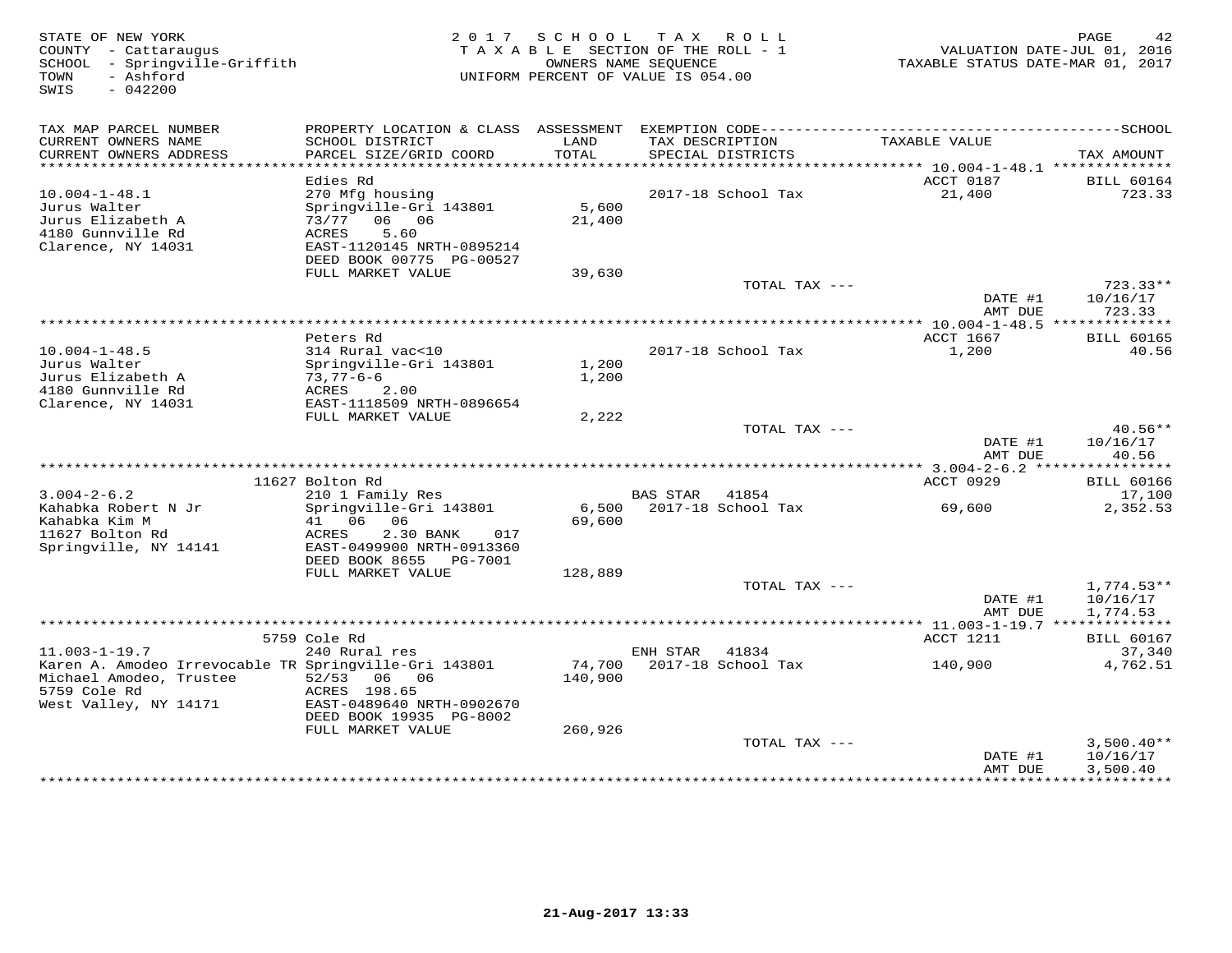| STATE OF NEW YORK<br>COUNTY - Cattaraugus<br>- Springville-Griffith<br>SCHOOL<br>TOWN<br>- Ashford<br>SWIS<br>$-042200$ |                                                                                                                                          | 2017 SCHOOL<br>TAXABLE SECTION OF THE ROLL - 1<br>OWNERS NAME SEOUENCE<br>UNIFORM PERCENT OF VALUE IS 054.00 |                          | TAX ROLL                             | VALUATION DATE-JUL 01, 2016<br>TAXABLE STATUS DATE-MAR 01, 2017 | PAGE<br>43                                        |
|-------------------------------------------------------------------------------------------------------------------------|------------------------------------------------------------------------------------------------------------------------------------------|--------------------------------------------------------------------------------------------------------------|--------------------------|--------------------------------------|-----------------------------------------------------------------|---------------------------------------------------|
| TAX MAP PARCEL NUMBER<br>CURRENT OWNERS NAME<br>CURRENT OWNERS ADDRESS                                                  | SCHOOL DISTRICT<br>PARCEL SIZE/GRID COORD                                                                                                | LAND<br>TOTAL                                                                                                |                          | TAX DESCRIPTION<br>SPECIAL DISTRICTS | TAXABLE VALUE                                                   | TAX AMOUNT                                        |
|                                                                                                                         |                                                                                                                                          |                                                                                                              |                          |                                      |                                                                 |                                                   |
| $10.004 - 1 - 45$                                                                                                       | 10438 Edies Rd<br>210 1 Family Res                                                                                                       |                                                                                                              | <b>BAS STAR</b>          | 41854                                | ACCT 1103                                                       | <b>BILL 60168</b><br>17,100                       |
| Kasper Stanley W<br>10438 Edies Rd<br>Springville, NY 14141                                                             | Springville-Gri 143801<br>73 06 06<br>FRNT 216.00 DPTH 272.00<br>EAST-1120256 NRTH-0894374<br>DEED BOOK 4061<br>PG-2002                  | 5,000<br>61,400                                                                                              |                          | 2017-18 School Tax                   | 61,400                                                          | 2,075.36                                          |
|                                                                                                                         | FULL MARKET VALUE                                                                                                                        | 113,704                                                                                                      |                          |                                      |                                                                 |                                                   |
|                                                                                                                         |                                                                                                                                          |                                                                                                              |                          | TOTAL TAX ---                        | DATE #1<br>AMT DUE                                              | $1,497.37**$<br>10/16/17<br>1,497.37              |
|                                                                                                                         |                                                                                                                                          |                                                                                                              |                          |                                      |                                                                 |                                                   |
| $11.001 - 1 - 35$<br>Keem Jay<br>6030 Thomas Corners Rd<br>West Valley, NY 14171                                        | 6030 Thomas Corners Rd<br>210 1 Family Res<br>Springville-Gri 143801<br>65 06 06<br>FRNT 100.00 DPTH 275.00<br>EAST-1132160 NRTH-0903906 | 5,500<br>57,700                                                                                              |                          | 2017-18 School Tax                   | ACCT 0082<br>57,700                                             | <b>BILL 60169</b><br>1,950.30                     |
| PRIOR OWNER ON 3/01/2017                                                                                                | DEED BOOK 27708 PG-2001                                                                                                                  |                                                                                                              |                          |                                      |                                                                 |                                                   |
| Secretary of HUD                                                                                                        | FULL MARKET VALUE                                                                                                                        | 106,852                                                                                                      |                          | TOTAL TAX ---                        | DATE #1<br>AMT DUE                                              | $1,950.30**$<br>10/16/17<br>1,950.30              |
|                                                                                                                         |                                                                                                                                          |                                                                                                              |                          |                                      |                                                                 |                                                   |
| $10.004 - 1 - 8$<br>Kelley Marlene J                                                                                    | 10767 Edies Rd<br>210 1 Family Res<br>Springville-Gri 143801                                                                             |                                                                                                              | AGED S<br>5,200 ENH STAR | 41804<br>41834                       | ACCT 0426                                                       | <b>BILL 60170</b><br>19,600<br>19,600             |
| 10767 Edies Rd<br>Springville, NY 14141                                                                                 | 74 06 07<br>ACRES<br>1.16<br>EAST-1123181 NRTH-0899720<br>DEED BOOK 592<br>PG-00289<br>FULL MARKET VALUE                                 | 72,593                                                                                                       |                          | 39,200 2017-18 School Tax            | 19,600                                                          | 662.49                                            |
|                                                                                                                         |                                                                                                                                          |                                                                                                              |                          | TOTAL TAX ---                        |                                                                 | $0.00**$                                          |
|                                                                                                                         |                                                                                                                                          |                                                                                                              |                          |                                      |                                                                 |                                                   |
| $11.001 - 1 - 27.1$                                                                                                     | 5580 Cole Rd<br>210 1 Family Res                                                                                                         |                                                                                                              | ENH STAR                 | 41834                                | ACCT 0151                                                       | <b>BILL 60171</b><br>37,340                       |
| Kemp James A<br>Kemp Vicki L<br>5580 Cole Rd<br>West Valley, NY 14171                                                   | Springville-Gri 143801<br>53 06<br>06<br>3.55<br>ACRES<br>EAST-0491862 NRTH-0905278<br>DEED BOOK 1921<br>PG-7001<br>FULL MARKET VALUE    | 5,000<br>81,700<br>151,296                                                                                   |                          | 2017-18 School Tax                   | 81,700                                                          | 2,761.51                                          |
|                                                                                                                         |                                                                                                                                          |                                                                                                              |                          | TOTAL TAX ---                        |                                                                 | $1,499.40**$                                      |
|                                                                                                                         |                                                                                                                                          |                                                                                                              |                          |                                      | DATE #1<br>AMT DUE                                              | 10/16/17<br>1,499.40<br>+ + + + + + + + + + + + + |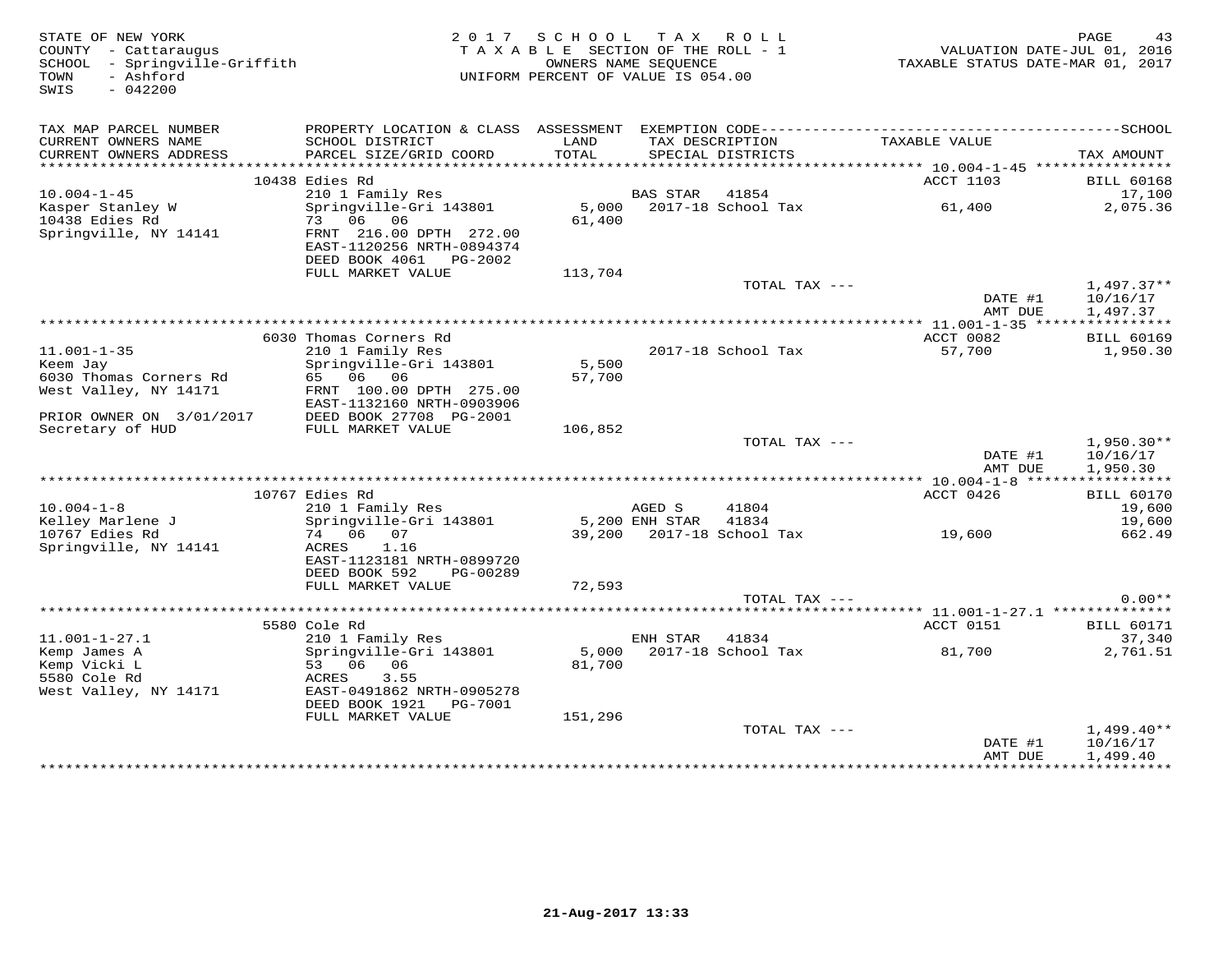| STATE OF NEW YORK<br>COUNTY - Cattaraugus<br>SCHOOL - Springville-Griffith<br>- Ashford<br>TOWN<br>$-042200$<br>SWIS |                                                                                                                              | 2017 SCHOOL TAX ROLL<br>TAXABLE SECTION OF THE ROLL - 1<br>UNIFORM PERCENT OF VALUE IS 054.00 | OWNERS NAME SEQUENCE |                                      | VALUATION DATE-JUL 01, 2016<br>TAXABLE STATUS DATE-MAR 01, 2017 | PAGE<br>44                                        |
|----------------------------------------------------------------------------------------------------------------------|------------------------------------------------------------------------------------------------------------------------------|-----------------------------------------------------------------------------------------------|----------------------|--------------------------------------|-----------------------------------------------------------------|---------------------------------------------------|
| TAX MAP PARCEL NUMBER                                                                                                |                                                                                                                              |                                                                                               |                      |                                      |                                                                 |                                                   |
| CURRENT OWNERS NAME<br>CURRENT OWNERS ADDRESS                                                                        | SCHOOL DISTRICT<br>PARCEL SIZE/GRID COORD                                                                                    | LAND<br>TOTAL                                                                                 |                      | TAX DESCRIPTION<br>SPECIAL DISTRICTS | TAXABLE VALUE                                                   | TAX AMOUNT                                        |
|                                                                                                                      | 6642 Cross Rd                                                                                                                |                                                                                               |                      |                                      | ACCT 0719                                                       | <b>BILL 60172</b>                                 |
| $19.002 - 1 - 15.1$<br>Kent Ronald E Jr<br>6642 Cross Rd<br>Springville, NY 14141-9408                               | 210 1 Family Res<br>Springville-Gri 143801<br>72 06 06<br>7.08 BANK<br>017<br>ACRES<br>EAST-1122683 NRTH-0893834             | 114,700                                                                                       | BAS STAR             | 41854<br>11,600 2017-18 School Tax   | 114,700                                                         | 17,100<br>3,876.93                                |
|                                                                                                                      | DEED BOOK 15052 PG-2001<br>FULL MARKET VALUE                                                                                 |                                                                                               |                      |                                      |                                                                 |                                                   |
|                                                                                                                      |                                                                                                                              | 212,407                                                                                       |                      | TOTAL TAX ---                        | DATE #1                                                         | $3,298.94**$<br>10/16/17                          |
|                                                                                                                      |                                                                                                                              |                                                                                               |                      |                                      | AMT DUE                                                         | 3,298.94                                          |
| $11.003 - 1 - 6$                                                                                                     | Cole Rd<br>312 Vac w/imprv                                                                                                   |                                                                                               |                      | 2017-18 School Tax                   | ACCT 0431<br>7,200                                              | <b>BILL 60173</b><br>243.36                       |
| Kessler Barbara<br>5919 Cole Rd<br>West Valley, NY 14171                                                             | Springville-Gri 143801<br>59 06 06<br>ACRES<br>1.09<br>EAST-0484620 NRTH-0903640                                             | 5,100<br>7,200                                                                                |                      |                                      |                                                                 |                                                   |
|                                                                                                                      | DEED BOOK 985<br>PG-857<br>FULL MARKET VALUE                                                                                 | 13,333                                                                                        |                      |                                      |                                                                 |                                                   |
|                                                                                                                      |                                                                                                                              |                                                                                               |                      | TOTAL TAX ---                        | DATE #1<br>AMT DUE                                              | 243.36**<br>10/16/17<br>243.36                    |
|                                                                                                                      |                                                                                                                              |                                                                                               |                      |                                      |                                                                 |                                                   |
| $11.003 - 1 - 16$                                                                                                    | 5919 Cole Rd<br>210 1 Family Res                                                                                             |                                                                                               | AGED S               | 41804                                | ACCT 0432                                                       | <b>BILL 60174</b><br>2,210                        |
| Kessler Barbara<br>5919 Cole Rd<br>West Valley, NY 14171                                                             | Springville-Gri 143801<br>59 06 06<br>ACRES<br>1.57<br>EAST-0486040 NRTH-0903720                                             |                                                                                               | 5,600 ENH STAR       | 41834<br>44,200 2017-18 School Tax   | 41,990                                                          | 37,340<br>1,419.29                                |
|                                                                                                                      | DEED BOOK 985<br>PG-857<br>FULL MARKET VALUE                                                                                 |                                                                                               |                      |                                      |                                                                 |                                                   |
|                                                                                                                      |                                                                                                                              | 81,852                                                                                        |                      | TOTAL TAX ---                        | DATE #1<br>AMT DUE                                              | $157.17**$<br>10/16/17<br>157.17                  |
|                                                                                                                      | Bolton Rd                                                                                                                    |                                                                                               |                      |                                      | ACCT 1007                                                       | <b>BILL 60175</b>                                 |
| $3.004 - 2 - 6.5$<br>Kestner Rita K<br>Kestner James D<br>11558 Bolton Rd<br>Springville, NY 14141                   | 314 Rural vac<10<br>Springville-Gri 143801<br>41 06 06<br>FRNT 160.00 DPTH 50.00<br>BANK<br>017<br>EAST-1148391 NRTH-0911447 | 300<br>300                                                                                    |                      | 2017-18 School Tax                   | 300                                                             | 10.14                                             |
|                                                                                                                      | DEED BOOK 966<br>PG-975<br>FULL MARKET VALUE                                                                                 | 556                                                                                           |                      |                                      |                                                                 |                                                   |
|                                                                                                                      |                                                                                                                              |                                                                                               |                      | TOTAL TAX ---                        | DATE #1<br>AMT DUE                                              | $10.14**$<br>10/16/17<br>10.14<br>* * * * * * * * |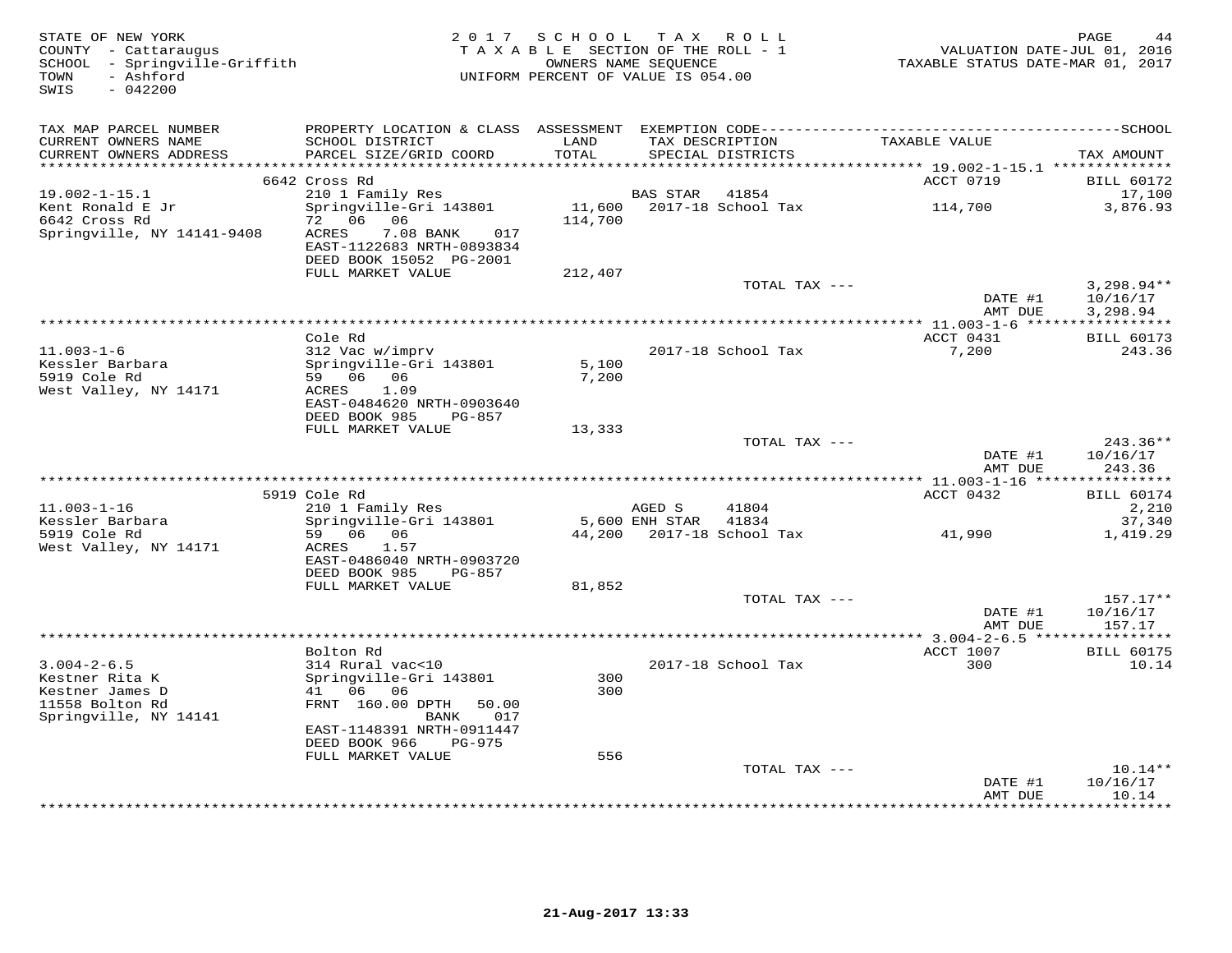| STATE OF NEW YORK<br>COUNTY - Cattaraugus<br>SCHOOL - Springville-Griffith<br>- Ashford<br>TOWN<br>SWIS<br>$-042200$ | 2 0 1 7                                                                                                          | SCHOOL TAX ROLL<br>TAXABLE SECTION OF THE ROLL - 1<br>OWNERS NAME SEQUENCE<br>UNIFORM PERCENT OF VALUE IS 054.00 |                                            |                    | VALUATION DATE-JUL 01, 2016<br>TAXABLE STATUS DATE-MAR 01, 2017 | PAGE<br>45                           |
|----------------------------------------------------------------------------------------------------------------------|------------------------------------------------------------------------------------------------------------------|------------------------------------------------------------------------------------------------------------------|--------------------------------------------|--------------------|-----------------------------------------------------------------|--------------------------------------|
| TAX MAP PARCEL NUMBER<br>CURRENT OWNERS NAME                                                                         | SCHOOL DISTRICT                                                                                                  | LAND                                                                                                             |                                            | TAX DESCRIPTION    | TAXABLE VALUE                                                   |                                      |
| CURRENT OWNERS ADDRESS<br>************************                                                                   | PARCEL SIZE/GRID COORD                                                                                           | TOTAL                                                                                                            |                                            | SPECIAL DISTRICTS  |                                                                 | TAX AMOUNT                           |
|                                                                                                                      | 10613 Miller Rd                                                                                                  |                                                                                                                  |                                            |                    | ACCT 0452                                                       |                                      |
| $10.003 - 2 - 19$                                                                                                    | 210 1 Family Res                                                                                                 |                                                                                                                  | BAS STAR                                   | 41854              |                                                                 | <b>BILL 60176</b><br>17,100          |
| Kinsey Kenneth J<br>Kinsey Harriet                                                                                   | Springville-Gri 143801<br>$-06$<br>25<br>$-07$                                                                   | 4,400<br>62,400                                                                                                  |                                            | 2017-18 School Tax | 62,400                                                          | 2,109.16                             |
| 10613 Miller Rd<br>Springville, NY 14141                                                                             | FRNT 147.00 DPTH 195.00<br><b>BANK</b><br>032                                                                    |                                                                                                                  |                                            |                    |                                                                 |                                      |
|                                                                                                                      | EAST-1116103 NRTH-0897269<br>DEED BOOK 18891 PG-2001                                                             |                                                                                                                  |                                            |                    |                                                                 |                                      |
|                                                                                                                      | FULL MARKET VALUE                                                                                                | 115,556                                                                                                          |                                            |                    |                                                                 |                                      |
|                                                                                                                      |                                                                                                                  |                                                                                                                  |                                            | TOTAL TAX ---      | DATE #1<br>AMT DUE                                              | $1,531.17**$<br>10/16/17<br>1,531.17 |
|                                                                                                                      |                                                                                                                  |                                                                                                                  |                                            |                    |                                                                 |                                      |
|                                                                                                                      | 10697 Forks Rd                                                                                                   |                                                                                                                  |                                            |                    | ACCT 0445                                                       | <b>BILL 60177</b>                    |
| $10.004 - 1 - 52.1$                                                                                                  | 240 Rural res                                                                                                    |                                                                                                                  | VETCOM CTS 41130                           |                    |                                                                 | 11,400                               |
| Koch Melvin<br>Koch Shirley                                                                                          | Springville-Gri 143801<br>78 06 06                                                                               |                                                                                                                  | 20,700 AGED C/T/S 41800<br>76,800 ENH STAR | 41834              |                                                                 | 32,700<br>32,700                     |
| 10697 Forks Rd                                                                                                       | ACRES 32.27                                                                                                      |                                                                                                                  |                                            | 2017-18 School Tax | 32,700                                                          | 1,105.28                             |
| West Valley, NY 14171                                                                                                | EAST-1118719 NRTH-0898815<br>DEED BOOK 731<br>PG-00831                                                           |                                                                                                                  |                                            |                    |                                                                 |                                      |
|                                                                                                                      | FULL MARKET VALUE                                                                                                | 142,222                                                                                                          |                                            |                    |                                                                 |                                      |
|                                                                                                                      |                                                                                                                  |                                                                                                                  |                                            | TOTAL TAX ---      |                                                                 | $0.00**$                             |
|                                                                                                                      | 10916 Edies Rd                                                                                                   |                                                                                                                  |                                            |                    | ACCT 1343                                                       | <b>BILL 60178</b>                    |
| $10.004 - 1 - 4.4$                                                                                                   | 240 Rural res                                                                                                    |                                                                                                                  |                                            | 2017-18 School Tax | 98,700                                                          | 3,336.12                             |
| Kohler William W<br>9 Oakwood Drive N Dr                                                                             | Springville-Gri 143801<br>74 06 06                                                                               | 30,100<br>98,700                                                                                                 |                                            |                    |                                                                 |                                      |
| Engelwood, FL 34223-2007                                                                                             | ACRES<br>31.50 BANK<br>017<br>EAST-0474530 NRTH-0908160                                                          |                                                                                                                  |                                            |                    |                                                                 |                                      |
|                                                                                                                      | DEED BOOK 13239 PG-6001                                                                                          |                                                                                                                  |                                            |                    |                                                                 |                                      |
|                                                                                                                      | FULL MARKET VALUE                                                                                                | 182,778                                                                                                          |                                            | TOTAL TAX ---      |                                                                 | $3,336.12**$                         |
|                                                                                                                      |                                                                                                                  |                                                                                                                  |                                            |                    | DATE #1<br>AMT DUE                                              | 10/16/17<br>3,336.12                 |
|                                                                                                                      |                                                                                                                  |                                                                                                                  |                                            |                    |                                                                 |                                      |
|                                                                                                                      | Henrietta Rd                                                                                                     |                                                                                                                  |                                            |                    | ACCT 0176                                                       | <b>BILL 60179</b>                    |
| $10.003 - 2 - 26$<br>Kolesar Ronald D<br>1221 East Park Rd<br>Grand Island, NY 14072                                 | 321 Abandoned ag<br>Springville-Gri 143801<br>$27/41/42$ 06<br>07<br>ACRES<br>59.30<br>EAST-1108788 NRTH-0898295 | 21,200<br>21,200                                                                                                 |                                            | 2017-18 School Tax | 21,200                                                          | 716.57                               |
|                                                                                                                      | DEED BOOK 00952 PG-00775                                                                                         |                                                                                                                  |                                            |                    |                                                                 |                                      |
|                                                                                                                      | FULL MARKET VALUE                                                                                                | 39,259                                                                                                           |                                            | TOTAL TAX ---      |                                                                 | $716.57**$                           |
|                                                                                                                      |                                                                                                                  |                                                                                                                  |                                            |                    | DATE #1<br>AMT DUE                                              | 10/16/17<br>716.57                   |
|                                                                                                                      |                                                                                                                  |                                                                                                                  |                                            |                    |                                                                 | * * * * * * * * * *                  |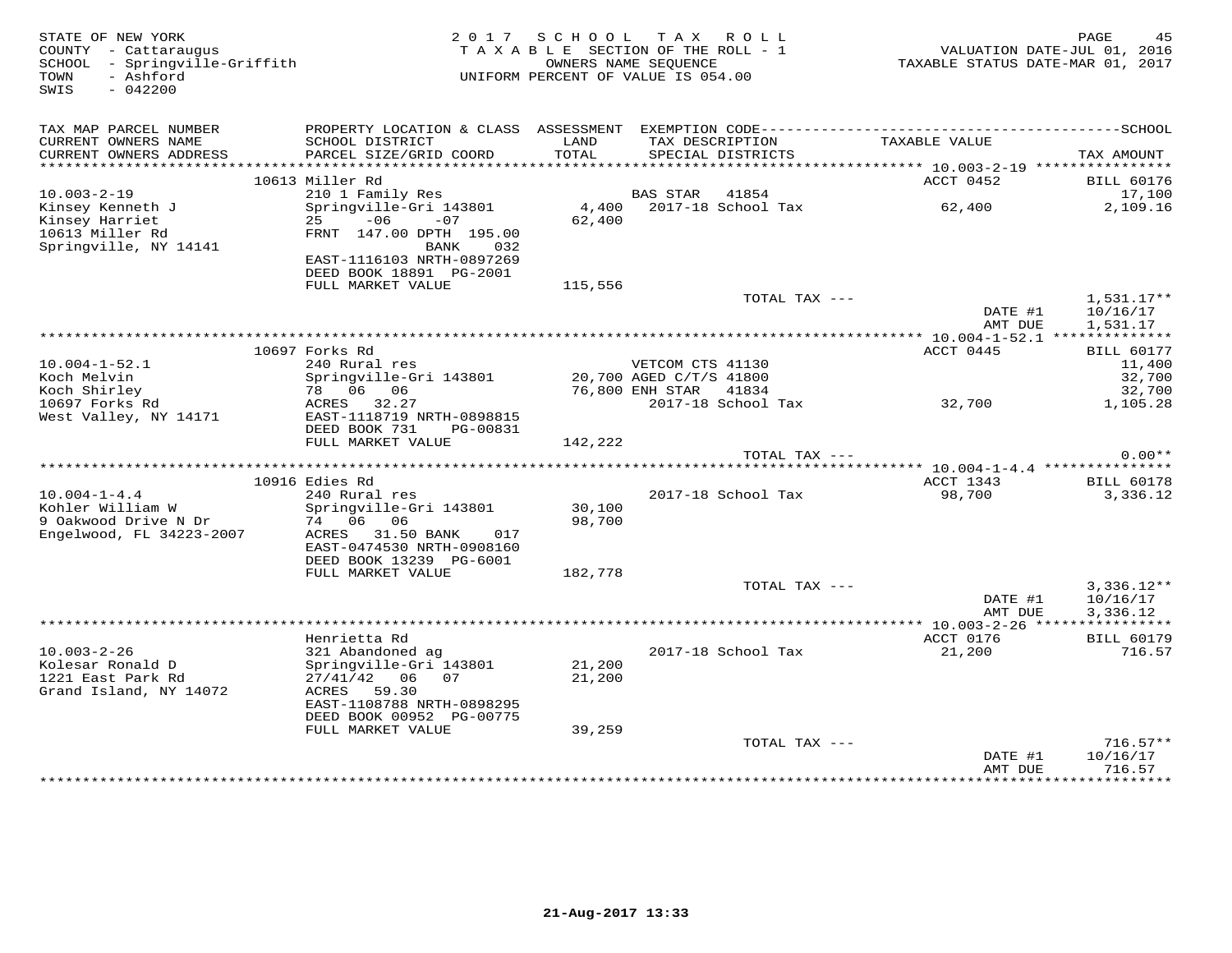| STATE OF NEW YORK<br>COUNTY - Cattaraugus<br>SCHOOL - Springville-Griffith<br>- Ashford<br>TOWN<br>SWIS<br>$-042200$ |                                                                                                | 2017 SCHOOL TAX ROLL<br>TAXABLE SECTION OF THE ROLL - 1<br>OWNERS NAME SEQUENCE<br>UNIFORM PERCENT OF VALUE IS 054.00 |                                           |                                      | VALUATION DATE-JUL 01, 2016<br>TAXABLE STATUS DATE-MAR 01, 2017 | PAGE<br>46                           |
|----------------------------------------------------------------------------------------------------------------------|------------------------------------------------------------------------------------------------|-----------------------------------------------------------------------------------------------------------------------|-------------------------------------------|--------------------------------------|-----------------------------------------------------------------|--------------------------------------|
| TAX MAP PARCEL NUMBER                                                                                                |                                                                                                |                                                                                                                       |                                           |                                      |                                                                 |                                      |
| CURRENT OWNERS NAME<br>CURRENT OWNERS ADDRESS                                                                        | SCHOOL DISTRICT<br>PARCEL SIZE/GRID COORD                                                      | LAND<br>TOTAL<br>*******                                                                                              |                                           | TAX DESCRIPTION<br>SPECIAL DISTRICTS | TAXABLE VALUE                                                   | TAX AMOUNT                           |
|                                                                                                                      | 11269 Bolton Rd                                                                                |                                                                                                                       |                                           |                                      | *********** 11.002-2-11.2 ***************<br>ACCT 1204          | <b>BILL 60180</b>                    |
| $11.002 - 2 - 11.2$                                                                                                  | 240 Rural res                                                                                  |                                                                                                                       | BAS STAR                                  | 41854                                |                                                                 | 17,100                               |
| Korbar Louis M<br>Korbar Kathleen A<br>11269 Bolton Rd<br>Springville, NY 14141                                      | Springville-Gri 143801<br>40 06 06<br>ACRES 15.65<br>EAST-1147790 NRTH-0907225                 | 20,600<br>140,600                                                                                                     |                                           | 2017-18 School Tax                   | 140,600                                                         | 4,752.37                             |
|                                                                                                                      | DEED BOOK 873<br>PG-00386                                                                      |                                                                                                                       |                                           |                                      |                                                                 |                                      |
|                                                                                                                      | FULL MARKET VALUE                                                                              | 260,370                                                                                                               |                                           | TOTAL TAX ---                        |                                                                 |                                      |
|                                                                                                                      |                                                                                                |                                                                                                                       |                                           |                                      | DATE #1<br>AMT DUE                                              | $4,174.38**$<br>10/16/17<br>4,174.38 |
|                                                                                                                      |                                                                                                |                                                                                                                       |                                           |                                      |                                                                 |                                      |
|                                                                                                                      | 10723 Rock Springs Rd                                                                          |                                                                                                                       |                                           |                                      | <b>ACCT 0958</b>                                                | <b>BILL 60181</b>                    |
| $10.004 - 1 - 75$                                                                                                    | 210 1 Family Res                                                                               |                                                                                                                       |                                           | 2017-18 School Tax                   | 82,900                                                          | 2,802.07                             |
| Kosowski Justin<br>Schuster Patricia                                                                                 | Springville-Gri 143801<br>74 06 06                                                             | 9,000<br>82,900                                                                                                       |                                           |                                      |                                                                 |                                      |
| 10723 Rock Spring Rd                                                                                                 | AUTUMN VIEW SUB LOT 18                                                                         |                                                                                                                       |                                           |                                      |                                                                 |                                      |
| West Valley, NY 14171                                                                                                | ACRES<br>4.67 BANK<br>017                                                                      |                                                                                                                       |                                           |                                      |                                                                 |                                      |
|                                                                                                                      | EAST-0475870 NRTH-0899300                                                                      |                                                                                                                       |                                           |                                      |                                                                 |                                      |
|                                                                                                                      | DEED BOOK 26053 PG-4002                                                                        |                                                                                                                       |                                           |                                      |                                                                 |                                      |
|                                                                                                                      | FULL MARKET VALUE                                                                              | 153,519                                                                                                               |                                           | TOTAL TAX ---                        |                                                                 | $2,802.07**$                         |
|                                                                                                                      |                                                                                                |                                                                                                                       |                                           |                                      | DATE #1                                                         | 10/16/17                             |
|                                                                                                                      |                                                                                                |                                                                                                                       |                                           |                                      | AMT DUE                                                         | 2,802.07                             |
|                                                                                                                      |                                                                                                |                                                                                                                       |                                           |                                      |                                                                 |                                      |
|                                                                                                                      | 6169 Emerson Rd                                                                                |                                                                                                                       |                                           |                                      | ACCT 1167                                                       | <b>BILL 60182</b>                    |
| $11.003 - 1 - 28.2$<br>Kostelny James R                                                                              | 210 1 Family Res<br>Springville-Gri 143801                                                     | 5,000                                                                                                                 | <b>BAS STAR</b>                           | 41854<br>2017-18 School Tax          | 41,700                                                          | 17,100<br>1,409.49                   |
| Kostelny Lisa A<br>6169 Emerson Rd<br>West Valley, NY 14171                                                          | 64 06 06<br>1.00 BANK<br>ACRES<br>017<br>EAST-1129175 NRTH-0901195<br>DEED BOOK 00943 PG-00672 | 41,700                                                                                                                |                                           |                                      |                                                                 |                                      |
|                                                                                                                      | FULL MARKET VALUE                                                                              | 77,222                                                                                                                |                                           |                                      |                                                                 |                                      |
|                                                                                                                      |                                                                                                |                                                                                                                       |                                           | TOTAL TAX ---                        |                                                                 | 831.50**                             |
|                                                                                                                      |                                                                                                |                                                                                                                       |                                           |                                      | DATE #1<br>AMT DUE                                              | 10/16/17<br>831.50                   |
|                                                                                                                      |                                                                                                |                                                                                                                       |                                           |                                      |                                                                 |                                      |
| $10.004 - 1 - 17$<br>Kramer Edward W Jr                                                                              | 6542 Boberg Rd<br>240 Rural res                                                                |                                                                                                                       | VETWAR CTS 41120<br>21,600 BAS STAR 41854 |                                      | 65 PCT OF VALUE USED FOR EXEMPTION PURPOSES ACCT 0330           | <b>BILL 60183</b><br>6,016<br>17,100 |
| Kramer Sally A                                                                                                       | Springville-Gri 143801<br>68 06 06                                                             |                                                                                                                       |                                           | 61,700 2017-18 School Tax            | 55,684                                                          | 1,882.16                             |
| 6542 Boberg Rd<br>West Valley, NY 14171                                                                              | ACRES 31.07<br>EAST-1125205 NRTH-0895299                                                       |                                                                                                                       |                                           |                                      |                                                                 |                                      |
|                                                                                                                      | DEED BOOK 00794 PG-1079                                                                        |                                                                                                                       |                                           |                                      |                                                                 |                                      |
|                                                                                                                      | FULL MARKET VALUE                                                                              | 114,259                                                                                                               |                                           |                                      |                                                                 |                                      |
|                                                                                                                      |                                                                                                |                                                                                                                       |                                           | TOTAL TAX ---                        |                                                                 | $1,304.16**$                         |
|                                                                                                                      |                                                                                                |                                                                                                                       |                                           | ********************************     | DATE #1<br>AMT DUE                                              | 10/16/17<br>1,304.16<br>**********   |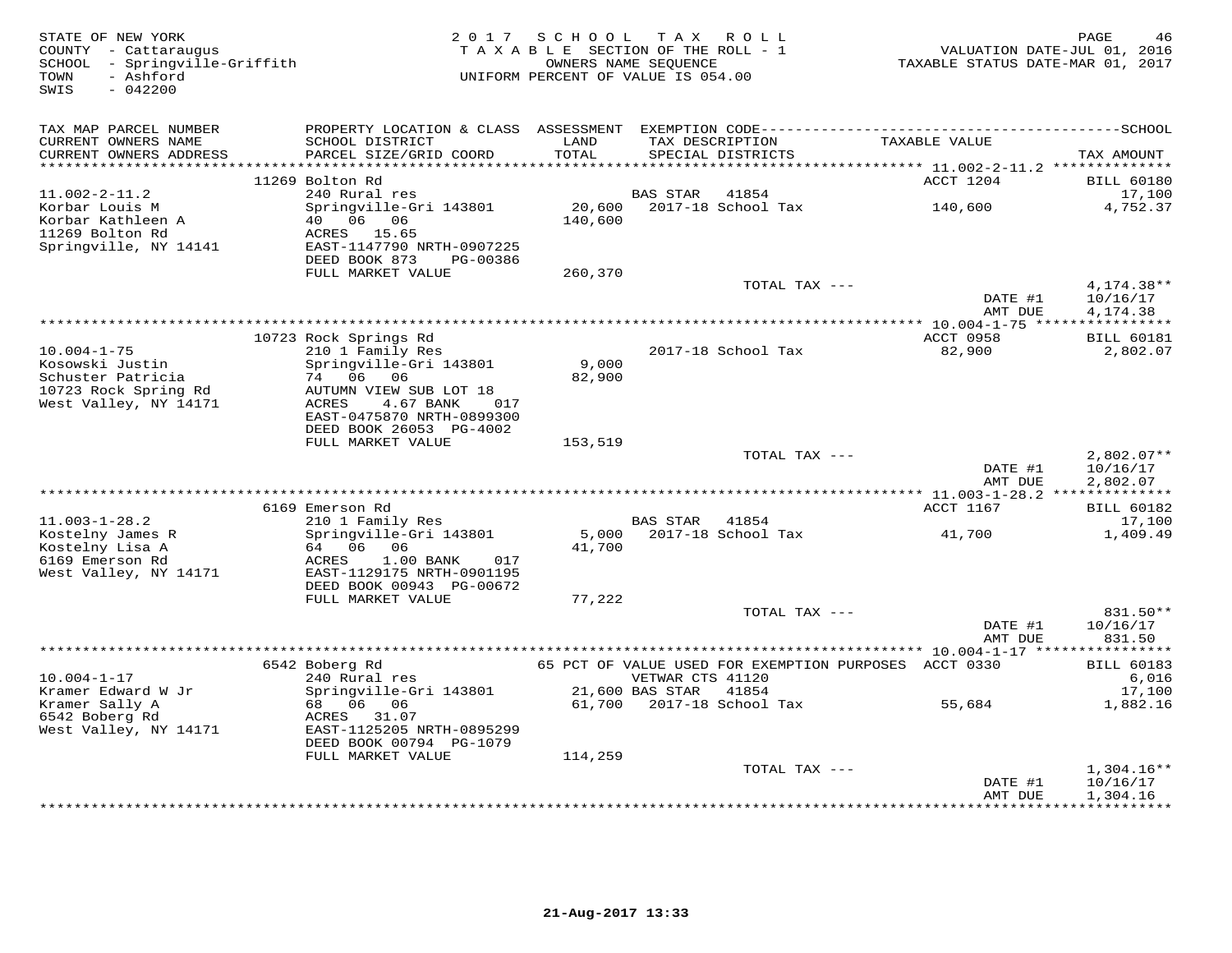| STATE OF NEW YORK<br>COUNTY - Cattaraugus<br>SCHOOL - Springville-Griffith<br>- Ashford<br>TOWN<br>SWIS<br>$-042200$ |                                                    | 2017 SCHOOL     | T A X<br>R O L L<br>TAXABLE SECTION OF THE ROLL - 1<br>OWNERS NAME SEQUENCE<br>UNIFORM PERCENT OF VALUE IS 054.00 | VALUATION DATE-JUL 01, 2016<br>TAXABLE STATUS DATE-MAR 01, 2017 | PAGE<br>47               |
|----------------------------------------------------------------------------------------------------------------------|----------------------------------------------------|-----------------|-------------------------------------------------------------------------------------------------------------------|-----------------------------------------------------------------|--------------------------|
| TAX MAP PARCEL NUMBER                                                                                                |                                                    |                 |                                                                                                                   |                                                                 |                          |
| CURRENT OWNERS NAME<br>CURRENT OWNERS ADDRESS<br>************************                                            | SCHOOL DISTRICT<br>PARCEL SIZE/GRID COORD          | LAND<br>TOTAL   | TAX DESCRIPTION<br>SPECIAL DISTRICTS                                                                              | TAXABLE VALUE                                                   | TAX AMOUNT               |
|                                                                                                                      | 5651 Cole Rd                                       |                 |                                                                                                                   | ACCT 0552                                                       | <b>BILL 60184</b>        |
| $11.003 - 1 - 19.1$                                                                                                  | 210 1 Family Res                                   |                 | SOLR C/T/S 49500                                                                                                  |                                                                 | 13,200                   |
| Kramer Richard C                                                                                                     | Springville-Gri 143801                             |                 | 11,400 ENH STAR<br>41834                                                                                          |                                                                 | 37,340                   |
| Kramer Naomi B<br>5651 Cole Rd                                                                                       | 53 06<br>06                                        | 139,000         | 2017-18 School Tax                                                                                                | 125,800                                                         | 4,252.12                 |
| West Valley, NY 14171                                                                                                | 97 BOR<br>ACRES<br>5.92                            |                 |                                                                                                                   |                                                                 |                          |
|                                                                                                                      | EAST-0049064 NRTH-0090435                          |                 |                                                                                                                   |                                                                 |                          |
|                                                                                                                      | DEED BOOK 8160<br>PG-5001                          |                 |                                                                                                                   |                                                                 |                          |
|                                                                                                                      | FULL MARKET VALUE                                  | 257,407         |                                                                                                                   |                                                                 |                          |
|                                                                                                                      |                                                    |                 | TOTAL TAX ---                                                                                                     | DATE #1                                                         | $2,990.01**$<br>10/16/17 |
|                                                                                                                      |                                                    |                 |                                                                                                                   | AMT DUE                                                         | 2,990.01                 |
|                                                                                                                      |                                                    |                 | **********************                                                                                            | ********* 10.004-1-66 *****************                         |                          |
|                                                                                                                      | Rock Springs Rd                                    |                 |                                                                                                                   | ACCT 0950                                                       | <b>BILL 60185</b>        |
| $10.004 - 1 - 66$                                                                                                    | 314 Rural vac<10<br>Springville-Gri 143801         | 6,900           | 2017-18 School Tax                                                                                                | 6,900                                                           | 233.22                   |
| Krause Jeremy C<br>10623 Rock Springs Rd                                                                             | 69 06 06                                           | 6,900           |                                                                                                                   |                                                                 |                          |
| West Valley, NY 14171                                                                                                | AUTUMN VIEW SUB LOT 2                              |                 |                                                                                                                   |                                                                 |                          |
|                                                                                                                      | ACRES<br>2.74 BANK<br>017                          |                 |                                                                                                                   |                                                                 |                          |
|                                                                                                                      | EAST-1125454 NRTH-0898241                          |                 |                                                                                                                   |                                                                 |                          |
|                                                                                                                      | DEED BOOK 1026 PG-760<br>FULL MARKET VALUE         | 12,778          |                                                                                                                   |                                                                 |                          |
|                                                                                                                      |                                                    |                 | TOTAL TAX ---                                                                                                     |                                                                 | $233.22**$               |
|                                                                                                                      |                                                    |                 |                                                                                                                   | DATE #1                                                         | 10/16/17                 |
|                                                                                                                      |                                                    |                 |                                                                                                                   | AMT DUE                                                         | 233.22                   |
|                                                                                                                      | 10623 Rock Springs Rd                              |                 |                                                                                                                   | ACCT 0951                                                       | <b>BILL 60186</b>        |
| $10.004 - 1 - 67$                                                                                                    | 210 1 Family Res                                   |                 | BAS STAR 41854                                                                                                    |                                                                 | 17,100                   |
| Krause Jeremy C                                                                                                      | Springville-Gri 143801                             | 7,000           | 2017-18 School Tax                                                                                                | 99,400                                                          | 3,359.78                 |
| 10623 Rock Springs Rd                                                                                                | 69 06 06                                           | 99,400          |                                                                                                                   |                                                                 |                          |
| West Valley, NY 14171                                                                                                | AUTUMN VIEW SUB LOT 3<br>ACRES<br>2.80 BANK<br>017 |                 |                                                                                                                   |                                                                 |                          |
|                                                                                                                      | EAST-0476620 NRTH-0898430                          |                 |                                                                                                                   |                                                                 |                          |
|                                                                                                                      | DEED BOOK 1026 PG-760                              |                 |                                                                                                                   |                                                                 |                          |
|                                                                                                                      | FULL MARKET VALUE                                  | 184,074         |                                                                                                                   |                                                                 |                          |
|                                                                                                                      |                                                    |                 | TOTAL TAX ---                                                                                                     |                                                                 | $2,781.79**$             |
|                                                                                                                      |                                                    |                 |                                                                                                                   | DATE #1<br>AMT DUE                                              | 10/16/17<br>2,781.79     |
|                                                                                                                      |                                                    |                 | ***************                                                                                                   | * 11.001-1-10.4 ***************                                 |                          |
|                                                                                                                      | 11527 Beech Tree Rd                                |                 |                                                                                                                   | ACCT 1370                                                       | <b>BILL 60187</b>        |
| $11.001 - 1 - 10.4$                                                                                                  | 210 1 Family Res                                   |                 | 2017-18 School Tax                                                                                                | 66,000                                                          | 2,230.84                 |
| Kreutzer Nicholas R<br>11527 Beech Tree Rd                                                                           | Springville-Gri 143801<br>60 06<br>06              | 5,600<br>66,000 |                                                                                                                   |                                                                 |                          |
| Springville, NY 14141                                                                                                | ACRES<br>$1.80$ BANK<br>017                        |                 |                                                                                                                   |                                                                 |                          |
|                                                                                                                      | EAST-0048469 NRTH-0090837                          |                 |                                                                                                                   |                                                                 |                          |
|                                                                                                                      | DEED BOOK 22202 PG-7002                            |                 |                                                                                                                   |                                                                 |                          |
|                                                                                                                      | FULL MARKET VALUE                                  | 122,222         |                                                                                                                   |                                                                 |                          |
|                                                                                                                      |                                                    |                 | TOTAL TAX ---                                                                                                     | DATE #1                                                         | $2,230.84**$<br>10/16/17 |
|                                                                                                                      |                                                    |                 |                                                                                                                   | AMT DUE                                                         | 2,230.84                 |
|                                                                                                                      |                                                    |                 |                                                                                                                   |                                                                 | **********               |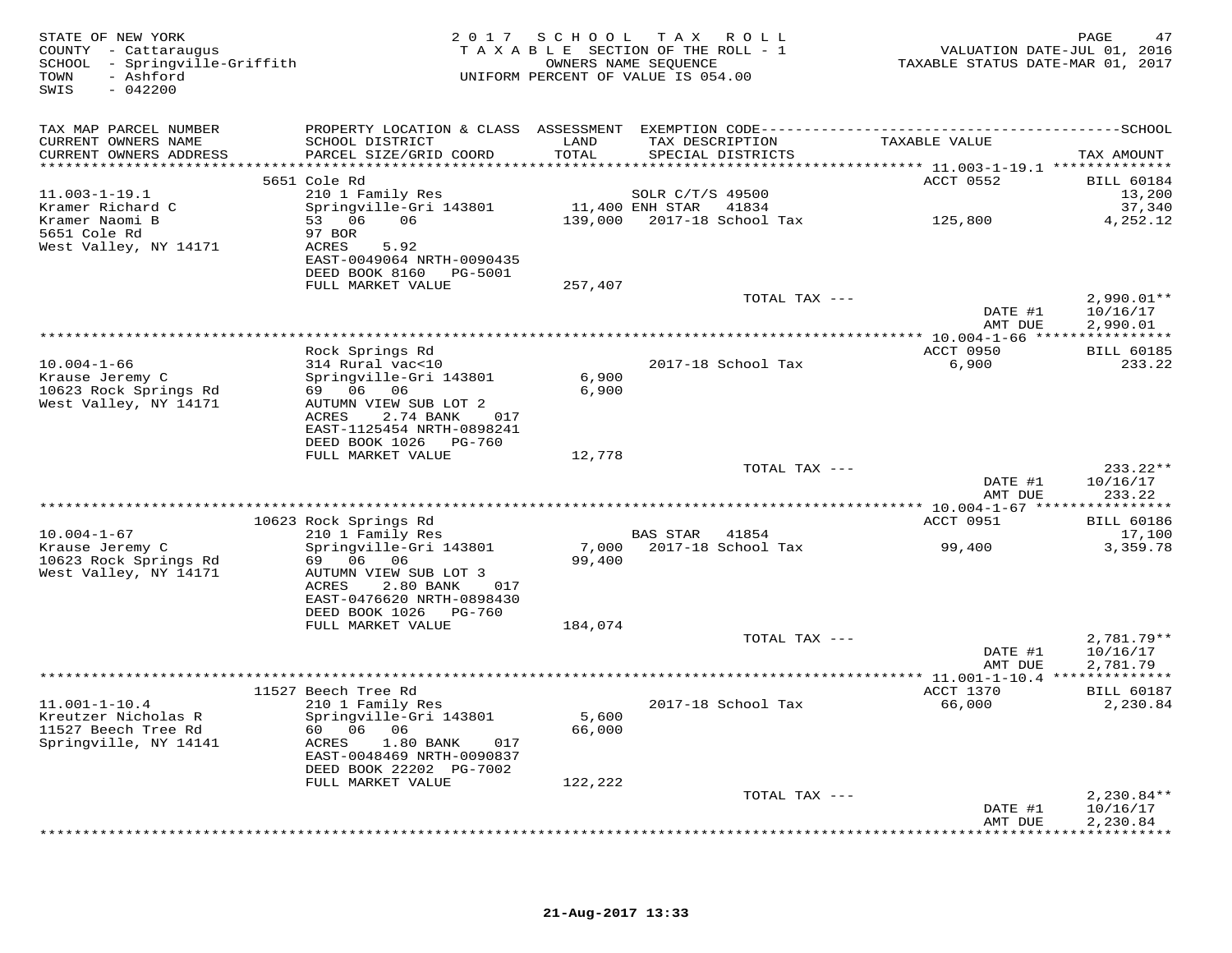| STATE OF NEW YORK<br>COUNTY - Cattaraugus<br>SCHOOL - Springville-Griffith<br>- Ashford<br>TOWN<br>$-042200$<br>SWIS |                                                                                                           | 2017 SCHOOL TAX ROLL<br>TAXABLE SECTION OF THE ROLL - 1<br>UNIFORM PERCENT OF VALUE IS 054.00 | OWNERS NAME SEQUENCE |                                      | TAXABLE STATUS DATE-MAR 01, 2017         | 48<br>PAGE<br>VALUATION DATE-JUL 01, 2016 |
|----------------------------------------------------------------------------------------------------------------------|-----------------------------------------------------------------------------------------------------------|-----------------------------------------------------------------------------------------------|----------------------|--------------------------------------|------------------------------------------|-------------------------------------------|
| TAX MAP PARCEL NUMBER                                                                                                | PROPERTY LOCATION & CLASS ASSESSMENT                                                                      |                                                                                               |                      |                                      |                                          |                                           |
| CURRENT OWNERS NAME<br>CURRENT OWNERS ADDRESS<br>***********************                                             | SCHOOL DISTRICT<br>PARCEL SIZE/GRID COORD                                                                 | LAND<br>TOTAL                                                                                 |                      | TAX DESCRIPTION<br>SPECIAL DISTRICTS | TAXABLE VALUE                            | TAX AMOUNT                                |
|                                                                                                                      | 10708 Rock Springs Rd                                                                                     |                                                                                               |                      |                                      | ACCT 0959                                | <b>BILL 60188</b>                         |
| $10.004 - 1 - 76.1$                                                                                                  | 240 Rural res                                                                                             |                                                                                               | <b>BAS STAR</b>      | 41854                                |                                          | 17,100                                    |
| Krzemien Jeremy<br>10708 Rock Springs Rd<br>West Valley, NY 14171                                                    | Springville-Gri 143801<br>74 06 06<br>ACRES 11.35<br>EAST-1124157 NRTH-0899969<br>DEED BOOK 20601 PG-5001 | 16,100<br>91,100                                                                              |                      | 2017-18 School Tax                   | 91,100                                   | 3,079.24                                  |
|                                                                                                                      | FULL MARKET VALUE                                                                                         | 168,704                                                                                       |                      |                                      |                                          |                                           |
|                                                                                                                      |                                                                                                           |                                                                                               |                      | TOTAL TAX ---                        | DATE #1<br>AMT DUE                       | $2,501.25**$<br>10/16/17<br>2,501.25      |
|                                                                                                                      |                                                                                                           |                                                                                               |                      |                                      |                                          |                                           |
|                                                                                                                      | 6743 Schwartz Rd                                                                                          |                                                                                               |                      |                                      | <b>ACCT 1109</b>                         | <b>BILL 60189</b>                         |
| $10.004 - 1 - 29.6$<br>Kucewicz Sigmund S Jr<br>Kucewicz Kellee A<br>6743 Schwartz Rd                                | 240 Rural res<br>Springville-Gri 143801<br>74 06 06<br>ACRES 10.70 BANK<br>017                            | 15,400<br>95,200                                                                              | <b>BAS STAR</b>      | 41854<br>2017-18 School Tax          | 95,200                                   | 17,100<br>3,217.82                        |
| West Valley, NY 14717                                                                                                | EAST-1120832 NRTH-0898752<br>DEED BOOK 17044 PG-4001                                                      |                                                                                               |                      |                                      |                                          |                                           |
|                                                                                                                      | FULL MARKET VALUE                                                                                         | 176,296                                                                                       |                      |                                      |                                          |                                           |
|                                                                                                                      |                                                                                                           |                                                                                               |                      | TOTAL TAX ---                        | DATE #1<br>AMT DUE                       | $2,639.83**$<br>10/16/17<br>2,639.83      |
|                                                                                                                      |                                                                                                           |                                                                                               |                      |                                      | *********** 11.001-1-33.1 ************** |                                           |
|                                                                                                                      | 11101 Nys Rte 240                                                                                         |                                                                                               |                      |                                      | ACCT 0635                                | <b>BILL 60190</b>                         |
| $11.001 - 1 - 33.1$<br>Kujawa Joseph F<br>Kujawa Kathryn J                                                           | 240 Rural res<br>Springville-Gri 143801<br>65 06 06                                                       | 147,200                                                                                       | <b>BAS STAR</b>      | 41854<br>21,200 2017-18 School Tax   | 147,200                                  | 17,100<br>4,975.46                        |
| 11101 Nys Rte 240<br>West Valley, NY 14171                                                                           | ACRES 16.53<br>EAST-1132428 NRTH-0904604<br>DEED BOOK 1004<br>$PG-484$                                    |                                                                                               |                      |                                      |                                          |                                           |
|                                                                                                                      | FULL MARKET VALUE                                                                                         | 272,593                                                                                       |                      |                                      |                                          |                                           |
|                                                                                                                      |                                                                                                           |                                                                                               |                      | TOTAL TAX ---                        |                                          | $4,397.46**$                              |
|                                                                                                                      |                                                                                                           |                                                                                               |                      |                                      | DATE #1<br>AMT DUE                       | 10/16/17<br>4,397.46                      |
|                                                                                                                      | 6814 Peters Rd                                                                                            |                                                                                               |                      |                                      | ACCT 0998                                | <b>BILL 60191</b>                         |
| $10.004 - 1 - 39.2$                                                                                                  | 210 1 Family Res                                                                                          |                                                                                               | VETCOM CTS 41130     |                                      |                                          | 11,400                                    |
| Kulczyk David B                                                                                                      | Springville-Gri 143801                                                                                    |                                                                                               | 5,200 BAS STAR       | 41854                                |                                          | 17,100                                    |
| 6814 Peters Rd<br>Springville, NY 14141                                                                              | 73/77<br>06 06<br>1.20<br>ACRES<br>EAST-1120206 NRTH-0896274                                              | 52,600                                                                                        |                      | 2017-18 School Tax                   | 41,200                                   | 1,392.59                                  |
|                                                                                                                      | DEED BOOK 982<br>$PG-211$                                                                                 |                                                                                               |                      |                                      |                                          |                                           |
|                                                                                                                      | FULL MARKET VALUE                                                                                         | 97,407                                                                                        |                      | TOTAL TAX ---                        |                                          | 814.60**                                  |
|                                                                                                                      |                                                                                                           |                                                                                               |                      |                                      | DATE #1<br>AMT DUE                       | 10/16/17<br>814.60                        |
|                                                                                                                      |                                                                                                           |                                                                                               |                      |                                      |                                          | ********                                  |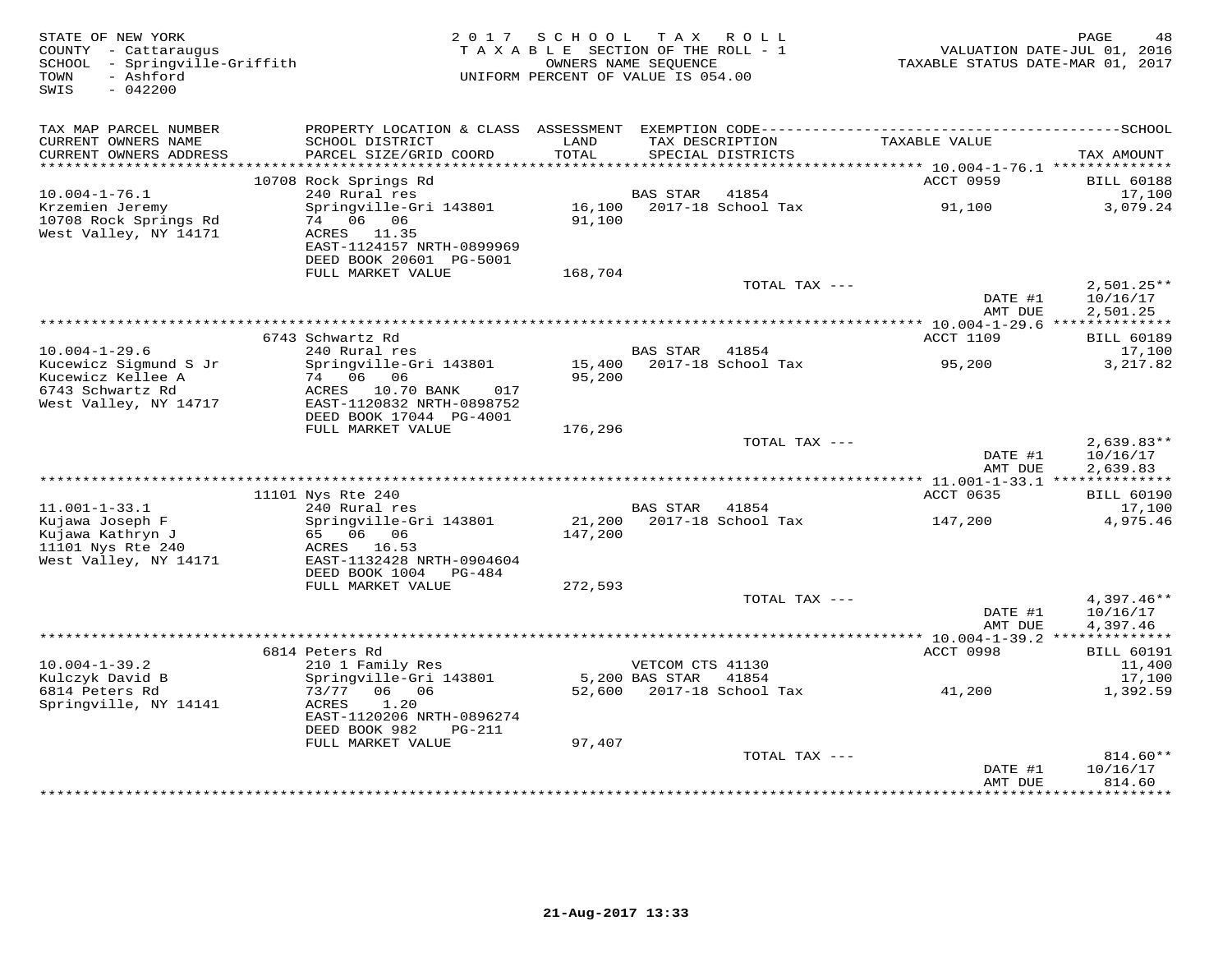| STATE OF NEW YORK<br>COUNTY - Cattaraugus<br>SCHOOL - Springville-Griffith<br>- Ashford<br>TOWN<br>SWIS<br>$-042200$ | 2 0 1 7                                                                                                                                       | SCHOOL<br>TAXABLE SECTION OF THE ROLL - 1<br>OWNERS NAME SEOUENCE<br>UNIFORM PERCENT OF VALUE IS 054.00 |                 | TAX ROLL                             | TAXABLE STATUS DATE-MAR 01, 2017             | 49<br>PAGE<br>VALUATION DATE-JUL 01, 2016 |
|----------------------------------------------------------------------------------------------------------------------|-----------------------------------------------------------------------------------------------------------------------------------------------|---------------------------------------------------------------------------------------------------------|-----------------|--------------------------------------|----------------------------------------------|-------------------------------------------|
| TAX MAP PARCEL NUMBER<br>CURRENT OWNERS NAME<br>CURRENT OWNERS ADDRESS                                               | PROPERTY LOCATION & CLASS ASSESSMENT<br>SCHOOL DISTRICT<br>PARCEL SIZE/GRID COORD                                                             | LAND<br>TOTAL                                                                                           |                 | TAX DESCRIPTION<br>SPECIAL DISTRICTS | TAXABLE VALUE                                | TAX AMOUNT                                |
|                                                                                                                      |                                                                                                                                               |                                                                                                         |                 |                                      |                                              |                                           |
|                                                                                                                      | 10584 Edies Rd                                                                                                                                |                                                                                                         |                 |                                      | ACCT 0185                                    | <b>BILL 60192</b>                         |
| $10.004 - 1 - 38.1$<br>Kupka Jay J                                                                                   | 240 Rural res<br>Springville-Gri 143801                                                                                                       | 22,500                                                                                                  | <b>BAS STAR</b> | 41854<br>2017-18 School Tax          | 110,600                                      | 17,100<br>3,738.35                        |
| Kupka Debbie L<br>10584 Edies Rd<br>Springville, NY 14141                                                            | 06 06<br>73/77<br>ACRES<br>21.04<br>EAST-1121137 NRTH-0896065<br>DEED BOOK 00954 PG-00817                                                     | 110,600                                                                                                 |                 |                                      |                                              |                                           |
|                                                                                                                      | FULL MARKET VALUE                                                                                                                             | 204,815                                                                                                 |                 |                                      |                                              |                                           |
|                                                                                                                      |                                                                                                                                               |                                                                                                         |                 | TOTAL TAX ---                        | DATE #1<br>AMT DUE                           | $3,160.36**$<br>10/16/17<br>3,160.36      |
|                                                                                                                      |                                                                                                                                               | *******************************                                                                         |                 |                                      | *********** 11.001-1-24.2 **************     |                                           |
|                                                                                                                      | Beech Tree Rd                                                                                                                                 |                                                                                                         |                 |                                      | ACCT 1491                                    | <b>BILL 60193</b>                         |
| $11.001 - 1 - 24.2$<br>Lacrego Darren A<br>Lacrego Tracy<br>3643 Bowen Rd<br>Lancaster, NY 14086                     | 322 Rural vac>10<br>Springville-Gri 143801<br>54 06 06<br>ACRES<br>28.35<br>EAST-1137996 NRTH-0907563                                         | 27,600<br>27,600                                                                                        |                 | 2017-18 School Tax                   | 27,600                                       | 932.90                                    |
|                                                                                                                      | DEED BOOK 778<br>PG-00233                                                                                                                     |                                                                                                         |                 |                                      |                                              |                                           |
|                                                                                                                      | FULL MARKET VALUE                                                                                                                             | 51,111                                                                                                  |                 |                                      |                                              | $932.90**$                                |
|                                                                                                                      |                                                                                                                                               |                                                                                                         |                 | TOTAL TAX ---                        | DATE #1<br>AMT DUE                           | 10/16/17<br>932.90                        |
|                                                                                                                      |                                                                                                                                               |                                                                                                         |                 |                                      |                                              |                                           |
| $11.001 - 1 - 24.6$<br>LaCrego Trust<br>Darren & Tracy LaCrego<br>3643 Bowen Rd<br>Lancaster, NY 14086               | Beech Tree Rd<br>322 Rural vac>10<br>Springville-Gri 143801<br>53/54 06 06<br>INC. 11.001-1-29<br>ACRES<br>13.20<br>EAST-1138507 NRTH-0307067 | 15,700<br>15,700                                                                                        |                 | 2017-18 School Tax                   | ACCT 1701<br>15,700                          | <b>BILL 60194</b><br>530.67               |
|                                                                                                                      | DEED BOOK 20667 PG-9001                                                                                                                       |                                                                                                         |                 |                                      |                                              |                                           |
|                                                                                                                      | FULL MARKET VALUE                                                                                                                             | 29,074                                                                                                  |                 | TOTAL TAX ---                        |                                              | $530.67**$                                |
|                                                                                                                      |                                                                                                                                               |                                                                                                         |                 |                                      | DATE #1<br>AMT DUE                           | 10/16/17<br>530.67                        |
|                                                                                                                      |                                                                                                                                               |                                                                                                         |                 |                                      | ************** 10.004-1-46 ***************** |                                           |
|                                                                                                                      | 10451 Edies Rd                                                                                                                                |                                                                                                         |                 |                                      | ACCT 0463                                    | <b>BILL 60195</b>                         |
| $10.004 - 1 - 46$                                                                                                    | 240 Rural res                                                                                                                                 |                                                                                                         | AGED S          | 41804                                |                                              | 22,300                                    |
| Lamphier Mary Ellen<br>10451 Edies Rd<br>Springville, NY 14141                                                       | Springville-Gri 143801<br>73/77<br>06 06<br>14.54<br>ACRES<br>EAST-1119758 NRTH-0894655<br>DEED BOOK 00938 PG-00393                           | 44,600                                                                                                  | 19,500 ENH STAR | 41834<br>2017-18 School Tax          | 22,300                                       | 22,300<br>753.75                          |
|                                                                                                                      | FULL MARKET VALUE                                                                                                                             | 82,593                                                                                                  |                 |                                      |                                              |                                           |
|                                                                                                                      |                                                                                                                                               |                                                                                                         |                 | TOTAL TAX ---                        |                                              | $0.00**$                                  |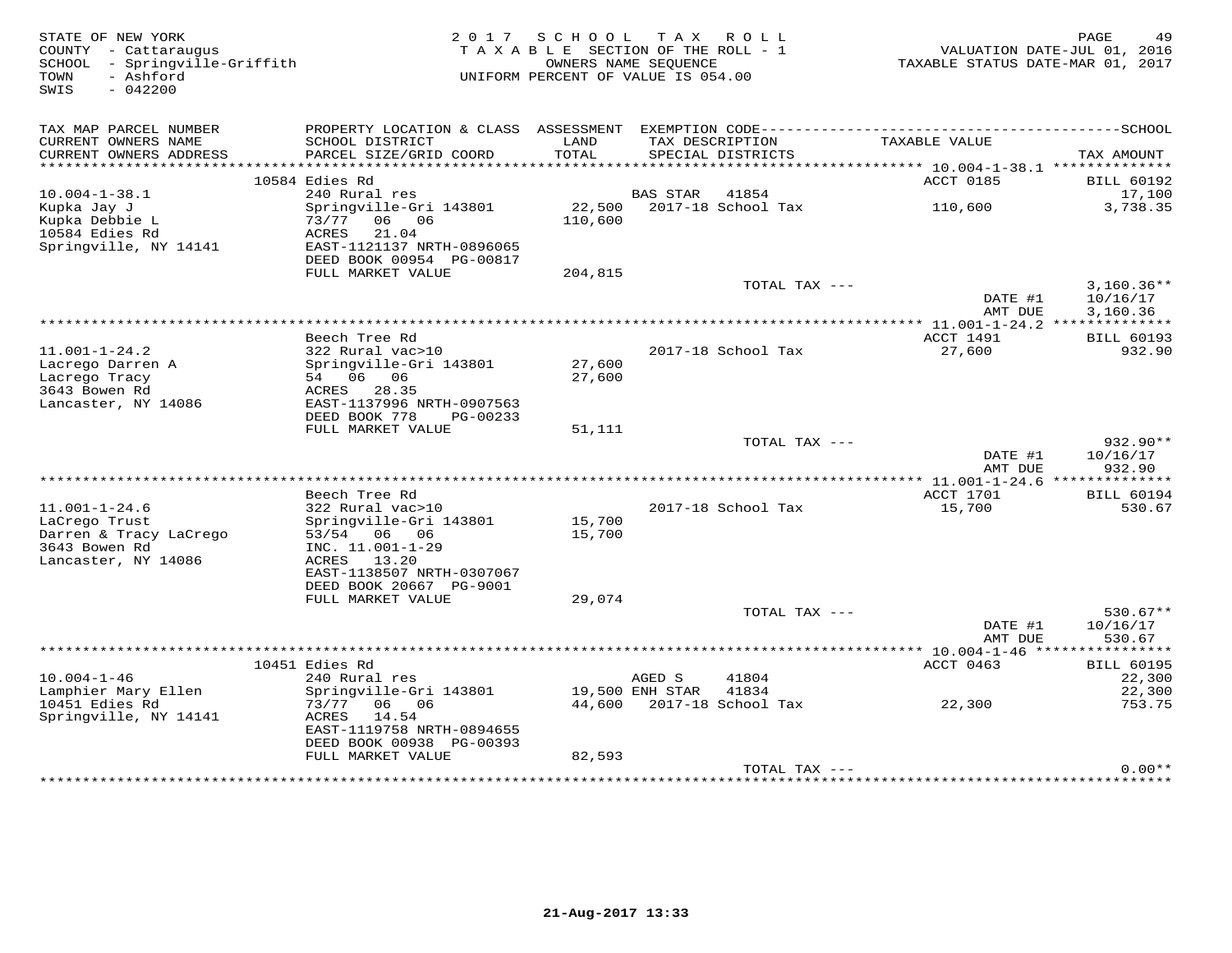| STATE OF NEW YORK<br>COUNTY - Cattaraugus<br>- Springville-Griffith<br>SCHOOL<br>- Ashford<br>TOWN<br>SWIS<br>$-042200$ | 2 0 1 7                                                                                                                               | SCHOOL<br>TAXABLE SECTION OF THE ROLL - 1<br>OWNERS NAME SEQUENCE<br>UNIFORM PERCENT OF VALUE IS 054.00 |                        | TAX ROLL                             | VALUATION DATE-JUL 01, 2016<br>TAXABLE STATUS DATE-MAR 01, 2017 | PAGE<br>50                           |
|-------------------------------------------------------------------------------------------------------------------------|---------------------------------------------------------------------------------------------------------------------------------------|---------------------------------------------------------------------------------------------------------|------------------------|--------------------------------------|-----------------------------------------------------------------|--------------------------------------|
| TAX MAP PARCEL NUMBER                                                                                                   |                                                                                                                                       |                                                                                                         |                        |                                      |                                                                 |                                      |
| CURRENT OWNERS NAME<br>CURRENT OWNERS ADDRESS                                                                           | SCHOOL DISTRICT<br>PARCEL SIZE/GRID COORD                                                                                             | LAND<br>TOTAL                                                                                           |                        | TAX DESCRIPTION<br>SPECIAL DISTRICTS | TAXABLE VALUE                                                   | TAX AMOUNT                           |
| *******************                                                                                                     |                                                                                                                                       | * * * * * * * *                                                                                         |                        |                                      | ******************************* 3.004-2-3.2 ***********         |                                      |
|                                                                                                                         | 11751 Bolton Rd                                                                                                                       |                                                                                                         |                        |                                      | ACCT 1219                                                       | <b>BILL 60196</b>                    |
| $3.004 - 2 - 3.2$                                                                                                       | 210 1 Family Res                                                                                                                      |                                                                                                         | <b>BAS STAR</b>        | 41854                                |                                                                 | 17,100                               |
| Landsiedel Maryrose<br>11751 Bolton Rd<br>Springville, NY 14141                                                         | Springville-Gri 143801<br>06<br>41<br>06<br>ACRES<br>1.65<br>EAST-1148406 NRTH-0915397<br>DEED BOOK 19129 PG-6001                     | 5,700<br>49,500                                                                                         |                        | 2017-18 School Tax                   | 49,500                                                          | 1,673.13                             |
|                                                                                                                         | FULL MARKET VALUE                                                                                                                     | 91,667                                                                                                  |                        |                                      |                                                                 |                                      |
|                                                                                                                         |                                                                                                                                       |                                                                                                         |                        | TOTAL TAX ---                        | DATE #1<br>AMT DUE                                              | $1,095.14**$<br>10/16/17<br>1,095.14 |
|                                                                                                                         |                                                                                                                                       |                                                                                                         | ********************** |                                      | $* * 3.004 - 2 - 3.1$ *****                                     | ***********                          |
|                                                                                                                         | Bolton Rd                                                                                                                             |                                                                                                         |                        |                                      | ACCT 0249                                                       | <b>BILL 60197</b>                    |
| $3.004 - 2 - 3.1$<br>Landsiedel Timothy J<br>Landsiedel William J<br>11751 Bolton Rd<br>Springville, NY 14141           | 322 Rural vac>10<br>Springville-Gri 143801<br>41 06 06<br>ACRES 17.75<br>EAST-1148064 NRTH-0915301                                    | 15,200<br>15,200                                                                                        |                        | 2017-18 School Tax                   | 15,200                                                          | 513.77                               |
|                                                                                                                         | DEED BOOK 2989<br>PG-9001                                                                                                             |                                                                                                         |                        |                                      |                                                                 |                                      |
|                                                                                                                         | FULL MARKET VALUE                                                                                                                     | 28,148                                                                                                  |                        | TOTAL TAX ---                        |                                                                 | $513.77**$                           |
|                                                                                                                         |                                                                                                                                       |                                                                                                         |                        |                                      | DATE #1<br>AMT DUE                                              | 10/16/17<br>513.77                   |
|                                                                                                                         | 7298 Henrietta Rd                                                                                                                     |                                                                                                         |                        |                                      | ************ 10.003-2-9 ******************<br>ACCT 0905         | <b>BILL 60198</b>                    |
| $10.003 - 2 - 9$                                                                                                        | 210 1 Family Res                                                                                                                      |                                                                                                         | VETWAR CTS 41120       |                                      |                                                                 | 6,840                                |
| Larson Ronald W                                                                                                         | Springville-Gri 143801                                                                                                                |                                                                                                         | 5,200 ENH STAR         | 41834                                |                                                                 | 37,340                               |
| Larson Lorraine I<br>7298 Henrietta Rd<br>Springville, NY 14141                                                         | 54 06<br>07<br>ACRES<br>1.27<br>EAST-1112696 NRTH-0902070<br>DEED BOOK 756<br>PG-00966                                                | 53,000                                                                                                  |                        | 2017-18 School Tax                   | 46,160                                                          | 1,560.24                             |
|                                                                                                                         | FULL MARKET VALUE                                                                                                                     | 98,148                                                                                                  |                        | TOTAL TAX $---$                      |                                                                 | 298.12**                             |
|                                                                                                                         |                                                                                                                                       |                                                                                                         |                        |                                      | DATE #1<br>AMT DUE                                              | 10/16/17<br>298.12                   |
|                                                                                                                         |                                                                                                                                       |                                                                                                         |                        |                                      | ************ 11.003-1-15.2 **************                       |                                      |
|                                                                                                                         | 5931 Cole Rd                                                                                                                          |                                                                                                         |                        |                                      | ACCT 1243                                                       | <b>BILL 60199</b>                    |
| $11.003 - 1 - 15.2$<br>Lawson Robert John<br>3840 Sunset Dr.<br>Strykersville, NY 14145                                 | 210 1 Family Res<br>Springville-Gri 143801<br>59<br>06<br>06<br>ACRES<br>2.20<br>EAST-1134138 NRTH-0903855<br>DEED BOOK 23782 PG-9006 | 6,300<br>6,300                                                                                          |                        | 2017-18 School Tax                   | 6,300                                                           | 212.94                               |
|                                                                                                                         | FULL MARKET VALUE                                                                                                                     | 11,667                                                                                                  |                        |                                      |                                                                 |                                      |
|                                                                                                                         |                                                                                                                                       |                                                                                                         |                        | TOTAL TAX ---                        | DATE #1<br>AMT DUE                                              | $212.94**$<br>10/16/17<br>212.94     |
|                                                                                                                         |                                                                                                                                       |                                                                                                         |                        |                                      |                                                                 | .                                    |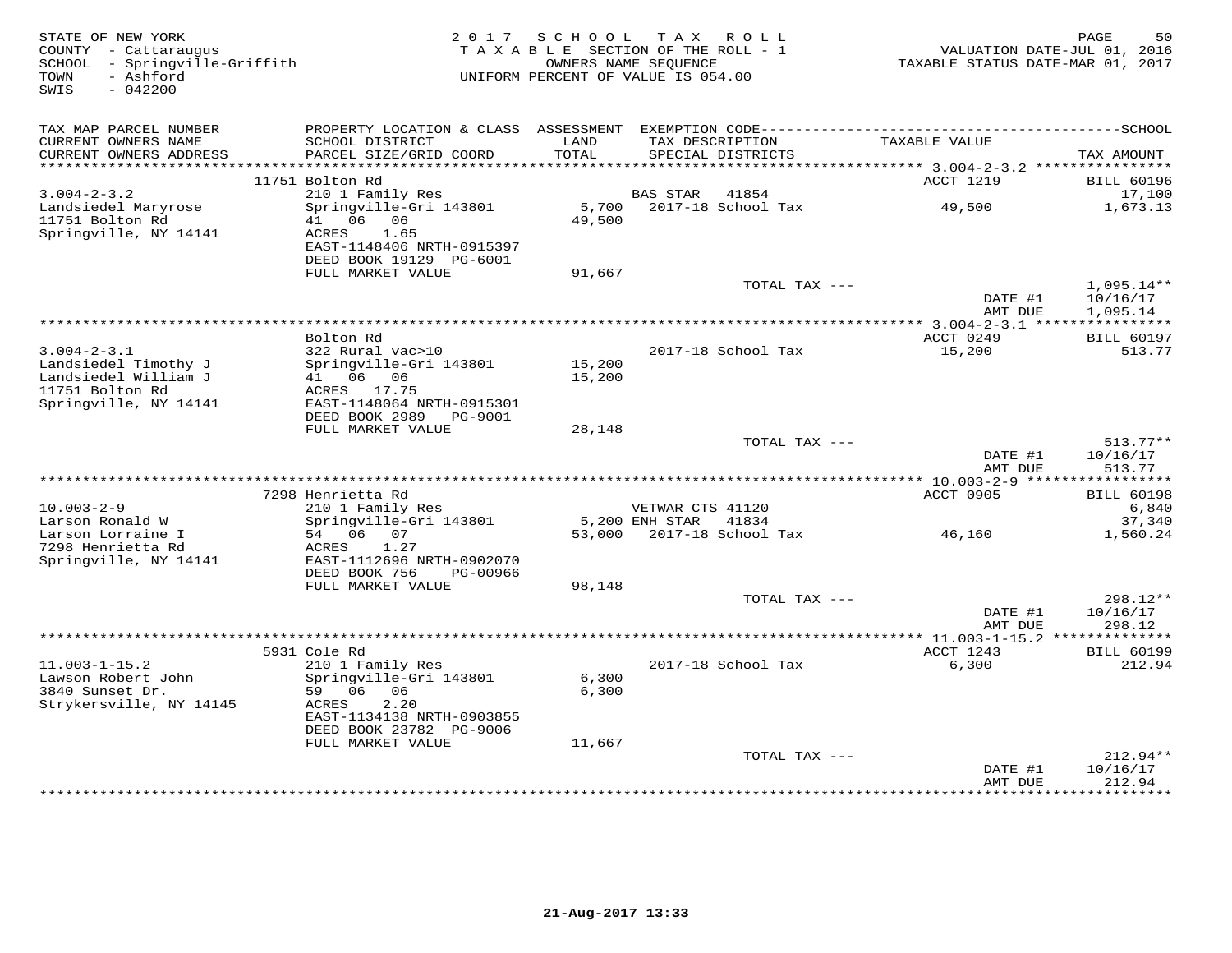| STATE OF NEW YORK<br>COUNTY - Cattaraugus<br>SCHOOL - Springville-Griffith<br>TOWN<br>- Ashford<br>SWIS<br>$-042200$ | 2 0 1 7                                                                                          | SCHOOL                                 | TAX ROLL<br>TAXABLE SECTION OF THE ROLL - 1<br>OWNERS NAME SEQUENCE<br>UNIFORM PERCENT OF VALUE IS 054.00 | VALUATION DATE-JUL 01, 2016<br>TAXABLE STATUS DATE-MAR 01, 2017             | PAGE<br>51                |
|----------------------------------------------------------------------------------------------------------------------|--------------------------------------------------------------------------------------------------|----------------------------------------|-----------------------------------------------------------------------------------------------------------|-----------------------------------------------------------------------------|---------------------------|
| TAX MAP PARCEL NUMBER                                                                                                |                                                                                                  |                                        |                                                                                                           |                                                                             |                           |
| CURRENT OWNERS NAME<br>CURRENT OWNERS ADDRESS<br>**********************                                              | SCHOOL DISTRICT<br>PARCEL SIZE/GRID COORD                                                        | LAND<br>TOTAL<br>* * * * * * * * * * * | TAX DESCRIPTION<br>SPECIAL DISTRICTS                                                                      | TAXABLE VALUE                                                               | TAX AMOUNT                |
|                                                                                                                      | 11655 Bolton Rd                                                                                  |                                        |                                                                                                           | ******************************** 3.004-2-5 *******************<br>ACCT 0919 | <b>BILL 60200</b>         |
| $3.004 - 2 - 5$                                                                                                      | 210 1 Family Res                                                                                 |                                        | <b>BAS STAR</b><br>41854                                                                                  |                                                                             | 17,100                    |
| Lawton Paul I<br>Lawton Marie D<br>PO Box 2390                                                                       | Springville-Gri 143801<br>41 06<br>06<br>ACRES<br>4.55                                           | 8,900<br>97,600                        | 2017-18 School Tax                                                                                        | 97,600                                                                      | 3,298.94                  |
| Springville, NY 14141-0239                                                                                           | EAST-1147852 NRTH-0913643<br>DEED BOOK 961<br><b>PG-559</b>                                      |                                        |                                                                                                           |                                                                             |                           |
|                                                                                                                      | FULL MARKET VALUE                                                                                | 180,741                                | TOTAL TAX ---                                                                                             |                                                                             | $2,720.95**$              |
|                                                                                                                      |                                                                                                  |                                        |                                                                                                           | DATE #1<br>AMT DUE                                                          | 10/16/17<br>2,720.95      |
|                                                                                                                      |                                                                                                  |                                        | ************************************                                                                      | $*$ 10.004-1-36 *****                                                       | ***********               |
|                                                                                                                      | 10600 Edies Rd                                                                                   |                                        |                                                                                                           | ACCT 0471                                                                   | <b>BILL 60201</b>         |
| $10.004 - 1 - 36$<br>Lee John P                                                                                      | 210 1 Family Res<br>Springville-Gri 143801                                                       | 8,300                                  | 2017-18 School Tax                                                                                        | 125,000                                                                     | 4,225.08                  |
| Lee Donna M                                                                                                          | 73 06 06                                                                                         | 125,000                                |                                                                                                           |                                                                             |                           |
| 10600 Edies Rd                                                                                                       | 6.10<br>ACRES                                                                                    |                                        |                                                                                                           |                                                                             |                           |
| Springville, NY 14141                                                                                                | EAST-1121353 NRTH-0896758                                                                        |                                        |                                                                                                           |                                                                             |                           |
|                                                                                                                      | DEED BOOK 26001 PG-7001                                                                          |                                        |                                                                                                           |                                                                             |                           |
|                                                                                                                      | FULL MARKET VALUE                                                                                | 231,481                                | TOTAL TAX ---                                                                                             |                                                                             | $4,225.08**$              |
|                                                                                                                      |                                                                                                  |                                        |                                                                                                           | DATE #1<br>AMT DUE                                                          | 10/16/17<br>4,225.08      |
|                                                                                                                      |                                                                                                  |                                        |                                                                                                           |                                                                             |                           |
|                                                                                                                      | 6790 Schwartz Rd                                                                                 |                                        |                                                                                                           | ACCT 1330                                                                   | <b>BILL 60202</b>         |
| $10.004 - 1 - 1.2$<br>Lemanski Wayne R                                                                               | 270 Mfg housing<br>Springville-Gri 143801                                                        | 9,200                                  | BAS STAR<br>41854<br>2017-18 School Tax                                                                   | 71,500                                                                      | 17,100<br>2,416.75        |
| 6790 Schwartz Rd<br>West Valley, NY 14171                                                                            | 78 06 06<br>10.95 BANK<br>084<br>ACRES<br>EAST-1119208 NRTH-0901063<br>DEED BOOK 5311<br>PG-8002 | 71,500                                 |                                                                                                           |                                                                             |                           |
|                                                                                                                      | FULL MARKET VALUE                                                                                | 132,407                                | TOTAL TAX ---                                                                                             |                                                                             | $1,838.76**$              |
|                                                                                                                      |                                                                                                  |                                        |                                                                                                           | DATE #1<br>AMT DUE                                                          | 10/16/17<br>1,838.76      |
|                                                                                                                      |                                                                                                  |                                        |                                                                                                           | ***************** 11.003-1-25 *****                                         | ***********               |
|                                                                                                                      | Nys Rte 240                                                                                      |                                        |                                                                                                           | ACCT 0472                                                                   | <b>BILL 60203</b>         |
| $11.003 - 1 - 25$<br>Levan Jerome                                                                                    | 314 Rural vac<10<br>Springville-Gri 143801                                                       | 10,800                                 | 2017-18 School Tax                                                                                        | 10,800                                                                      | 365.05                    |
| 84 Fair Oak Ln                                                                                                       | 59 06<br>06                                                                                      | 10,800                                 |                                                                                                           |                                                                             |                           |
| Cheektowaga, NY 14227                                                                                                | ACRES<br>7.74<br>EAST-1134304 NRTH-0902181<br>DEED BOOK 828<br>PG-00441                          |                                        |                                                                                                           |                                                                             |                           |
|                                                                                                                      | FULL MARKET VALUE                                                                                | 20,000                                 |                                                                                                           |                                                                             |                           |
|                                                                                                                      |                                                                                                  |                                        | TOTAL TAX ---                                                                                             | DATE #1                                                                     | $365.05**$<br>10/16/17    |
|                                                                                                                      |                                                                                                  |                                        |                                                                                                           | AMT DUE                                                                     | 365.05<br>+ + + + + + + + |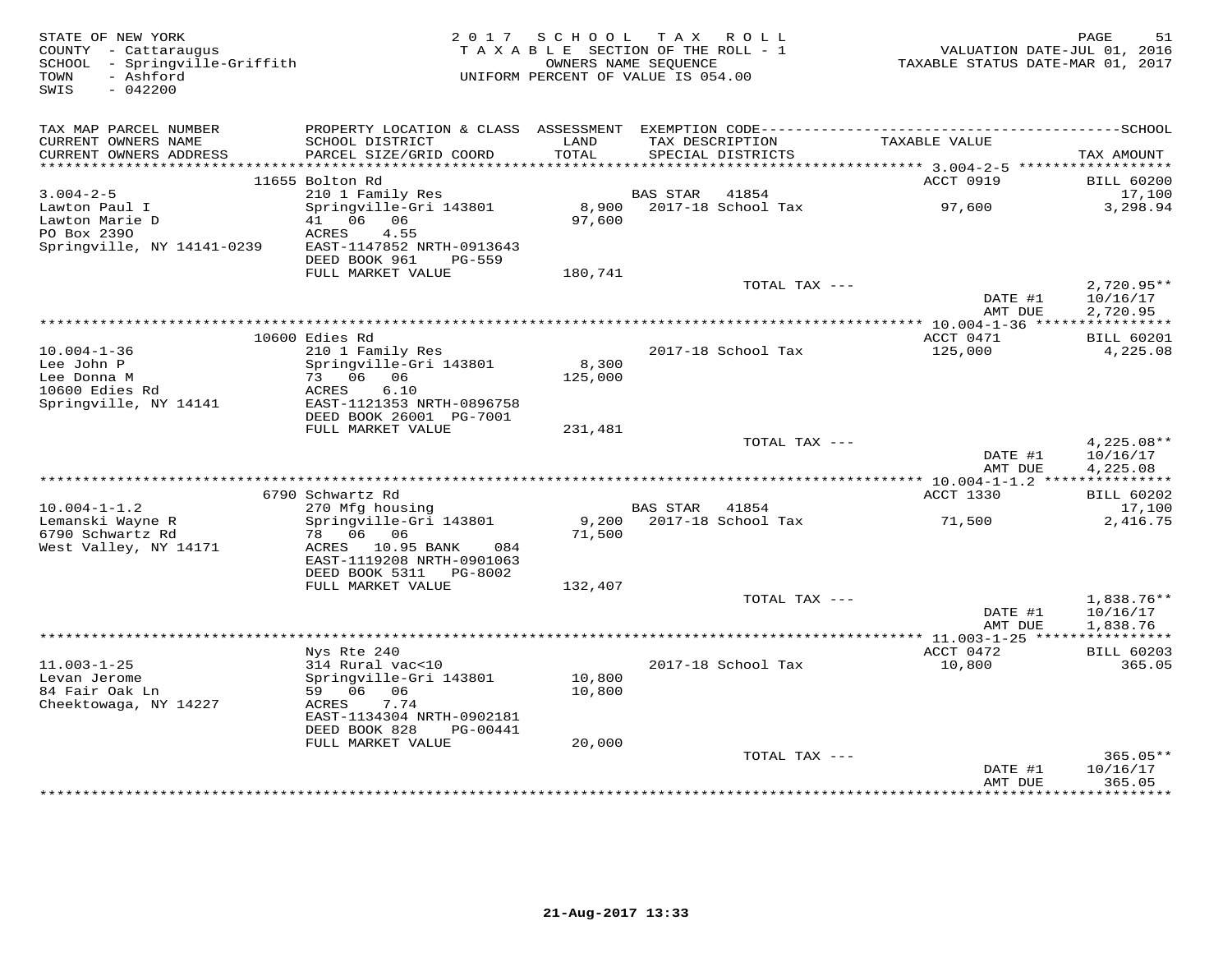| STATE OF NEW YORK<br>COUNTY - Cattaraugus<br>SCHOOL - Springville-Griffith<br>- Ashford<br>TOWN<br>$-042200$<br>SWIS |                                                                                 | 2017 SCHOOL TAX ROLL<br>TAXABLE SECTION OF THE ROLL - 1<br>UNIFORM PERCENT OF VALUE IS 054.00 | OWNERS NAME SEQUENCE      |                    | TAXABLE STATUS DATE-MAR 01, 2017                        | 52<br>PAGE<br>VALUATION DATE-JUL 01, 2016 |
|----------------------------------------------------------------------------------------------------------------------|---------------------------------------------------------------------------------|-----------------------------------------------------------------------------------------------|---------------------------|--------------------|---------------------------------------------------------|-------------------------------------------|
| TAX MAP PARCEL NUMBER                                                                                                |                                                                                 |                                                                                               |                           |                    |                                                         |                                           |
| CURRENT OWNERS NAME<br>CURRENT OWNERS ADDRESS                                                                        | SCHOOL DISTRICT<br>PARCEL SIZE/GRID COORD                                       | LAND<br>TOTAL                                                                                 | TAX DESCRIPTION           | SPECIAL DISTRICTS  | TAXABLE VALUE<br>******** 11.003-2-18.5 *************** | TAX AMOUNT                                |
|                                                                                                                      | 10711 Nys Rte 240                                                               |                                                                                               |                           |                    | ACCT 1607                                               | <b>BILL 60204</b>                         |
| $11.003 - 2 - 18.5$                                                                                                  | 240 Rural res                                                                   |                                                                                               | AG DIST                   | 41720              |                                                         | 7,444                                     |
| Lux Robert                                                                                                           | Springville-Gri 143801                                                          |                                                                                               | 17,700 ENH STAR           | 41834              |                                                         | 37,340                                    |
| Lux Linda S                                                                                                          | $57 - 6 - 6$                                                                    | 80,700                                                                                        |                           | 2017-18 School Tax | 73,256                                                  | 2,476.10                                  |
| 10711 Nys Rte 240<br>West Valley, NY 14171                                                                           | 36.20 BANK<br>ACRES<br>017<br>EAST-1133197 NRTH-0897509                         |                                                                                               |                           |                    |                                                         |                                           |
|                                                                                                                      | DEED BOOK 5724<br>PG-6001                                                       |                                                                                               |                           |                    |                                                         |                                           |
| MAY BE SUBJECT TO PAYMENT<br>UNDER AGDIST LAW TIL 2021                                                               | FULL MARKET VALUE                                                               | 149,444                                                                                       |                           |                    |                                                         |                                           |
|                                                                                                                      |                                                                                 |                                                                                               |                           | TOTAL TAX ---      |                                                         | $1,213.98**$                              |
|                                                                                                                      |                                                                                 |                                                                                               |                           |                    | DATE #1<br>AMT DUE                                      | 10/16/17<br>1,213.98                      |
|                                                                                                                      | 10559 Edies Rd                                                                  |                                                                                               |                           |                    | ACCT 0586                                               | <b>BILL 60205</b>                         |
| $10.004 - 1 - 39.1$                                                                                                  | 210 1 Family Res                                                                |                                                                                               | VETWAR CTS 41120          |                    |                                                         | 6,840                                     |
| Lynch James F                                                                                                        | Springville-Gri 143801                                                          |                                                                                               | 5,200 ENH STAR            | 41834              |                                                         | 37,340                                    |
| 10559 Edies Rd                                                                                                       | 06 06<br>73                                                                     | 46,100                                                                                        |                           | 2017-18 School Tax | 39,260                                                  | 1,327.01                                  |
| Springville, NY 14141                                                                                                | FRNT 250.00 DPTH 210.00<br>EAST-1120369 NRTH-0896343<br>DEED BOOK 986<br>PG-468 |                                                                                               |                           |                    |                                                         |                                           |
|                                                                                                                      | FULL MARKET VALUE                                                               | 85,370                                                                                        |                           |                    |                                                         |                                           |
|                                                                                                                      |                                                                                 |                                                                                               |                           | TOTAL TAX ---      |                                                         | $64.90**$                                 |
|                                                                                                                      |                                                                                 |                                                                                               |                           |                    | DATE #1<br>AMT DUE                                      | 10/16/17<br>64.90                         |
|                                                                                                                      | 11465 Nys Rte 240                                                               |                                                                                               |                           |                    | ACCT 1384                                               | <b>BILL 60206</b>                         |
| $11.001 - 1 - 8.5$                                                                                                   | 220 2 Family Res                                                                |                                                                                               |                           | 2017-18 School Tax | 84,400                                                  | 2,852.77                                  |
| Madar Brandon M                                                                                                      | Springville-Gri 143801                                                          | 8,000                                                                                         |                           |                    |                                                         |                                           |
| Madar Lauren L                                                                                                       | 65 06<br>06                                                                     | 84,400                                                                                        |                           |                    |                                                         |                                           |
| 11465 NYS Route 240<br>Springville, NY 14141                                                                         | 4.75 BANK<br>ACRES<br>017<br>EAST-1132639 NRTH-0908347                          |                                                                                               |                           |                    |                                                         |                                           |
|                                                                                                                      | DEED BOOK 22143 PG-8002                                                         |                                                                                               |                           |                    |                                                         |                                           |
|                                                                                                                      | FULL MARKET VALUE                                                               | 156,296                                                                                       |                           |                    |                                                         |                                           |
|                                                                                                                      |                                                                                 |                                                                                               |                           | TOTAL TAX ---      |                                                         | $2,852.77**$                              |
|                                                                                                                      |                                                                                 |                                                                                               |                           |                    | DATE #1                                                 | 10/16/17                                  |
|                                                                                                                      |                                                                                 |                                                                                               | ************************* |                    | AMT DUE<br>**** $10.003 - 2 - 21.1$ *************       | 2,852.77                                  |
|                                                                                                                      | Peters Rd                                                                       |                                                                                               |                           |                    | ACCT 0487                                               | <b>BILL 60207</b>                         |
| $10.003 - 2 - 21.1$                                                                                                  | 240 Rural res                                                                   |                                                                                               |                           | 2017-18 School Tax | 177,800                                                 | 6,009.76                                  |
| Mahl Family Limited                                                                                                  | Springville-Gri 143801                                                          | 58,400                                                                                        |                           |                    |                                                         |                                           |
| 2307 Date St                                                                                                         | 26 06 07                                                                        | 177,800                                                                                       |                           |                    |                                                         |                                           |
| St James City, FL 33956                                                                                              | ACRES 86.95                                                                     |                                                                                               |                           |                    |                                                         |                                           |
|                                                                                                                      | EAST-1112903 NRTH-0896109<br>DEED BOOK 00952 PG-00942                           |                                                                                               |                           |                    |                                                         |                                           |
|                                                                                                                      | FULL MARKET VALUE                                                               | 329,259                                                                                       |                           |                    |                                                         |                                           |
|                                                                                                                      |                                                                                 |                                                                                               |                           | TOTAL TAX ---      |                                                         | $6,009.76**$                              |
|                                                                                                                      |                                                                                 |                                                                                               |                           |                    | DATE #1                                                 | 10/16/17                                  |
|                                                                                                                      |                                                                                 |                                                                                               |                           |                    | AMT DUE<br>*************                                | 6,009.76<br>* * * * * * * * * *           |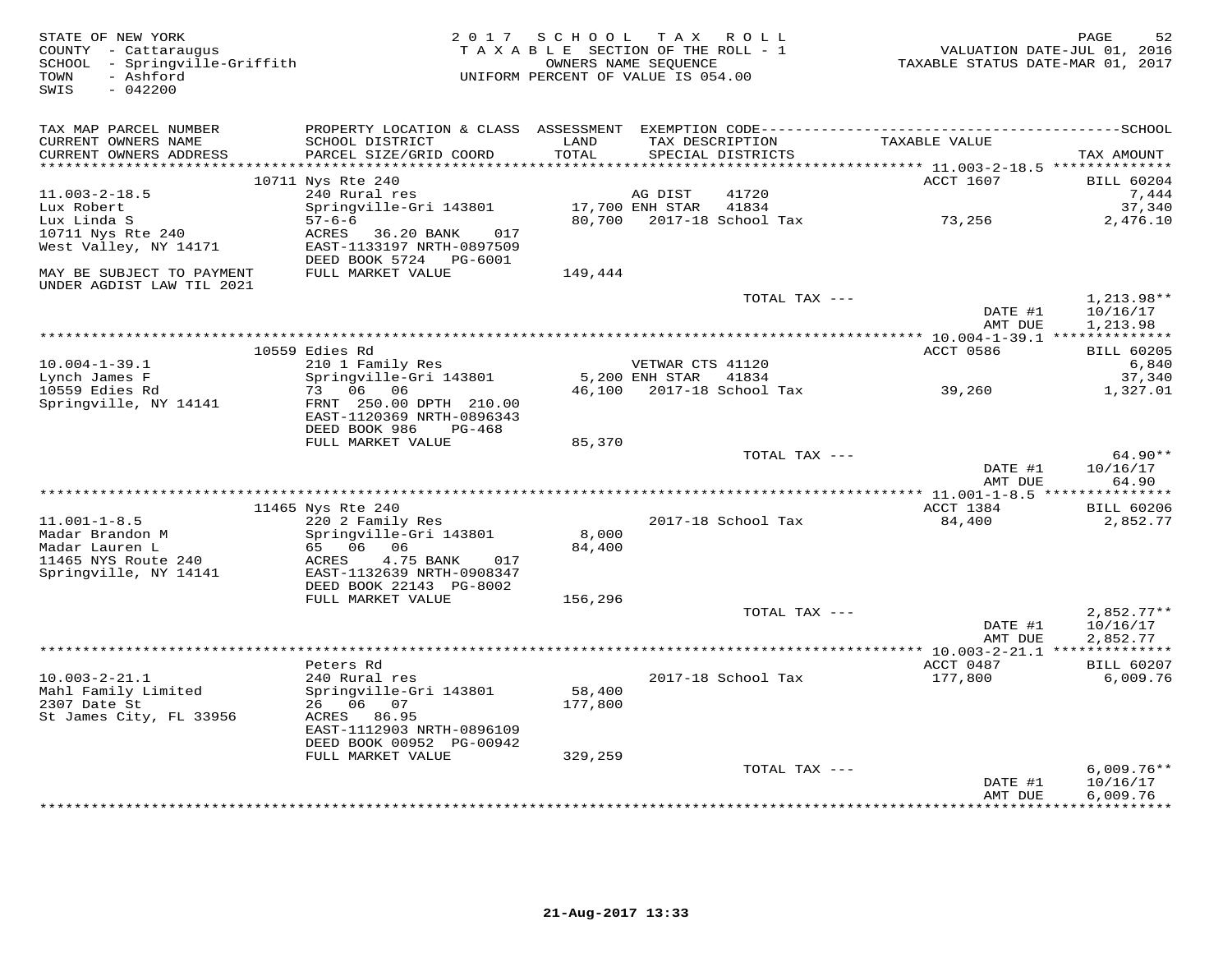| STATE OF NEW YORK<br>COUNTY - Cattaraugus<br>SCHOOL - Springville-Griffith<br>- Ashford<br>TOWN<br>$-042200$<br>SWIS |                                                                                                                                                              |                            | 2017 SCHOOL TAX ROLL<br>TAXABLE SECTION OF THE ROLL - 1<br>OWNERS NAME SEQUENCE<br>UNIFORM PERCENT OF VALUE IS 054.00 | VALUATION DATE-JUL 01, 2016<br>TAXABLE STATUS DATE-MAR 01, 2017 | 53<br>PAGE                                          |
|----------------------------------------------------------------------------------------------------------------------|--------------------------------------------------------------------------------------------------------------------------------------------------------------|----------------------------|-----------------------------------------------------------------------------------------------------------------------|-----------------------------------------------------------------|-----------------------------------------------------|
| TAX MAP PARCEL NUMBER<br>CURRENT OWNERS NAME<br>CURRENT OWNERS ADDRESS<br>***************************                | SCHOOL DISTRICT<br>PARCEL SIZE/GRID COORD                                                                                                                    | LAND<br><b>TOTAL</b>       | TAX DESCRIPTION<br>SPECIAL DISTRICTS                                                                                  | TAXABLE VALUE                                                   | TAX AMOUNT                                          |
| $10.003 - 2 - 22.2$<br>Mahl Family Limited<br>2307 Date St<br>St James City, FL 33956                                | Peters Rd<br>322 Rural vac>10<br>Springville-Gri 143801<br>26 06 07<br><b>NRF</b><br>ACRES 13.95<br>EAST-1111984 NRTH-0897244<br>DEED BOOK 00952 PG-00942    | 5,600<br>5,600             | 2017-18 School Tax                                                                                                    | ACCT 1297<br>5,600                                              | <b>BILL 60208</b><br>189.28                         |
|                                                                                                                      | FULL MARKET VALUE                                                                                                                                            | 10,370                     | TOTAL TAX ---                                                                                                         | DATE #1<br>AMT DUE                                              | 189.28**<br>10/16/17<br>189.28                      |
|                                                                                                                      |                                                                                                                                                              |                            |                                                                                                                       |                                                                 |                                                     |
| $19.001 - 2 - 1$<br>Mahl Family Limited<br>Mahl<br>2307 Date St<br>St James City, FL 33956                           | Peters Rd<br>322 Rural vac>10<br>Springville-Gri 143801<br>26 06 07<br>ACRES 48.05<br>EAST-1113688 NRTH-0896043                                              | 19,200<br>19,200           | 2017-18 School Tax                                                                                                    | ACCT 0486<br>19,200                                             | <b>BILL 60209</b><br>648.97                         |
|                                                                                                                      | DEED BOOK 00952 PG-00942<br>FULL MARKET VALUE                                                                                                                | 35,556                     | TOTAL TAX ---                                                                                                         | DATE #1<br>AMT DUE                                              | 648.97**<br>10/16/17<br>648.97                      |
|                                                                                                                      |                                                                                                                                                              |                            |                                                                                                                       |                                                                 |                                                     |
| $10.003 - 2 - 23$<br>Mahl Family Lp<br>2307 Date St<br>St James City, FL 33956                                       | Peters Rd<br>314 Rural vac<10<br>Springville-Gri 143801<br>40  06  07<br>NRF<br>ACRES<br>4.33<br>EAST-1112140 NRTH-0898339<br>DEED BOOK 11402 PG-9001        | 1,900<br>1,900             | 2017-18 School Tax                                                                                                    | ACCT 0598<br>1,900                                              | <b>BILL 60210</b><br>64.22                          |
|                                                                                                                      | FULL MARKET VALUE                                                                                                                                            | 3,519                      |                                                                                                                       |                                                                 |                                                     |
|                                                                                                                      |                                                                                                                                                              |                            | TOTAL TAX ---                                                                                                         | DATE #1<br>AMT DUE                                              | $64.22**$<br>10/16/17<br>64.22                      |
|                                                                                                                      | 7218 Peters Rd                                                                                                                                               |                            |                                                                                                                       | ACCT 1030                                                       |                                                     |
| $10.003 - 2 - 28$<br>Mahl Jeffrey G<br>2307 Date St<br>St James City, FL 33956-2022                                  | 210 1 Family Res<br>Springville-Gri 143801<br>26 06 07<br>NRF<br>ACRES<br>0.74<br>EAST-1113696 NRTH-0897861<br>DEED BOOK 00792 PG-01026<br>FULL MARKET VALUE | 4,500<br>99,400<br>184,074 | 2017-18 School Tax                                                                                                    | 99,400                                                          | <b>BILL 60211</b><br>3,359.78                       |
|                                                                                                                      |                                                                                                                                                              |                            | TOTAL TAX ---                                                                                                         | DATE #1<br>AMT DUE                                              | $3,359.78**$<br>10/16/17<br>3,359.78<br>*********** |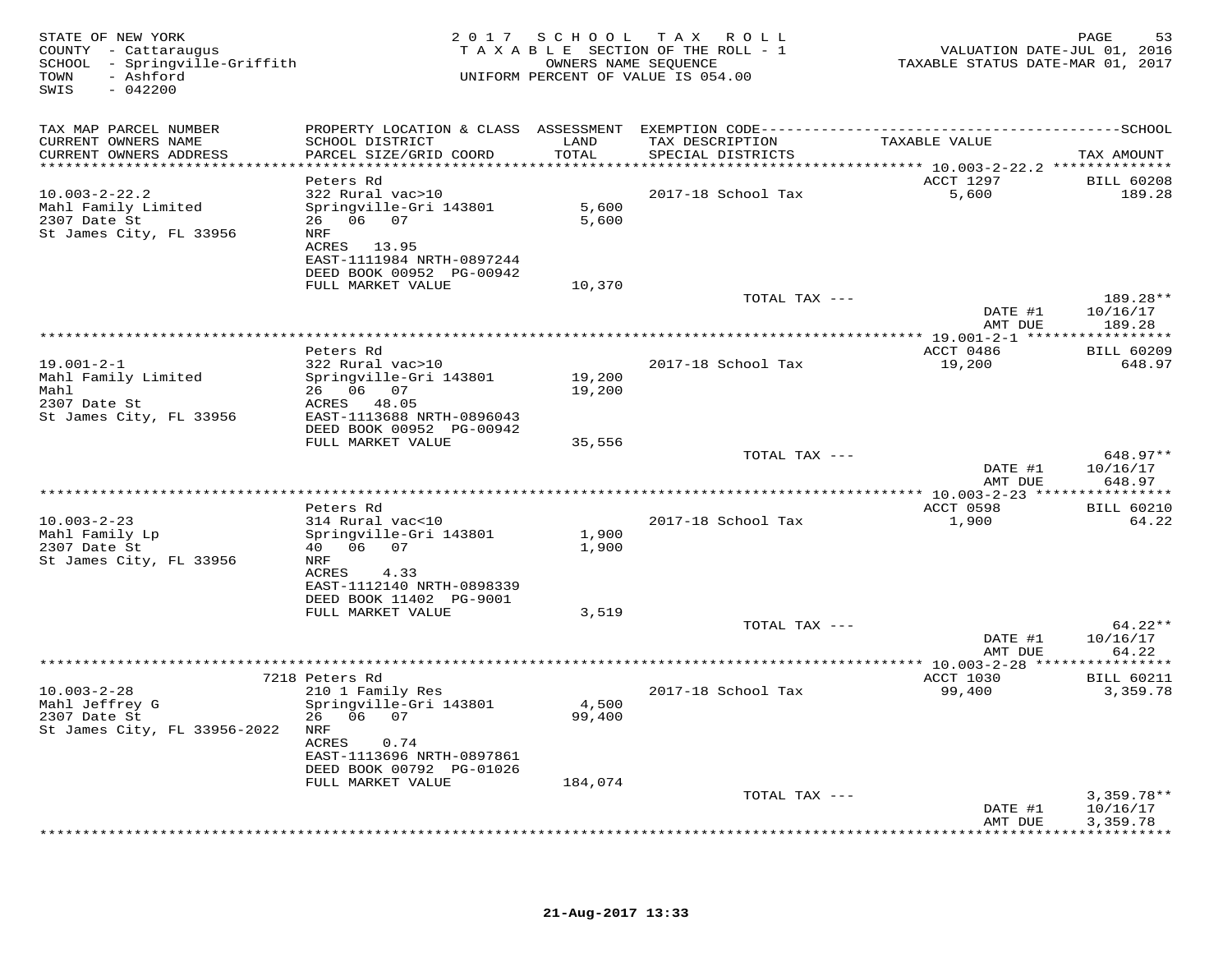| STATE OF NEW YORK<br>COUNTY - Cattaraugus<br>SCHOOL<br>- Springville-Griffith<br>- Ashford<br>TOWN<br>SWIS<br>$-042200$ |                                              | 2017 SCHOOL   | T A X<br>R O L L<br>TAXABLE SECTION OF THE ROLL - 1<br>OWNERS NAME SEOUENCE<br>UNIFORM PERCENT OF VALUE IS 054.00 | TAXABLE STATUS DATE-MAR 01, 2017                | PAGE<br>54<br>VALUATION DATE-JUL 01, 2016 |
|-------------------------------------------------------------------------------------------------------------------------|----------------------------------------------|---------------|-------------------------------------------------------------------------------------------------------------------|-------------------------------------------------|-------------------------------------------|
| TAX MAP PARCEL NUMBER                                                                                                   | PROPERTY LOCATION & CLASS ASSESSMENT         |               |                                                                                                                   |                                                 |                                           |
| CURRENT OWNERS NAME<br>CURRENT OWNERS ADDRESS                                                                           | SCHOOL DISTRICT<br>PARCEL SIZE/GRID COORD    | LAND<br>TOTAL | TAX DESCRIPTION<br>SPECIAL DISTRICTS                                                                              | TAXABLE VALUE                                   | TAX AMOUNT                                |
| ***********************                                                                                                 | *************************                    |               |                                                                                                                   |                                                 |                                           |
|                                                                                                                         | 7186 Peters Rd                               |               |                                                                                                                   | ACCT 0046                                       | <b>BILL 60212</b>                         |
| $10.003 - 2 - 20.1$                                                                                                     | 240 Rural res                                |               | 2017-18 School Tax                                                                                                | 142,400                                         | 4,813.21                                  |
| Mahl Matthew                                                                                                            | Springville-Gri 143801                       | 19,700        |                                                                                                                   |                                                 |                                           |
| Mahl Elizabeth<br>2283 Date St                                                                                          | 25 06 07<br>ACRES 14.73                      | 142,400       |                                                                                                                   |                                                 |                                           |
| St James City, FL 33956-2022                                                                                            | EAST-1114247 NRTH-0897494                    |               |                                                                                                                   |                                                 |                                           |
|                                                                                                                         | DEED BOOK 00939 PG-00947                     |               |                                                                                                                   |                                                 |                                           |
|                                                                                                                         | FULL MARKET VALUE                            | 263,704       |                                                                                                                   |                                                 |                                           |
|                                                                                                                         |                                              |               | TOTAL TAX ---                                                                                                     |                                                 | 4,813.21**                                |
|                                                                                                                         |                                              |               |                                                                                                                   | DATE #1                                         | 10/16/17<br>4,813.21                      |
|                                                                                                                         |                                              |               |                                                                                                                   | AMT DUE                                         |                                           |
|                                                                                                                         | Peters Rd                                    |               |                                                                                                                   | ACCT 1360                                       | <b>BILL 60213</b>                         |
| $10.003 - 2 - 21.2$                                                                                                     | 240 Rural res                                |               | 2017-18 School Tax                                                                                                | 43,900                                          | 1,483.85                                  |
| Mahl Matthew J                                                                                                          | Springville-Gri 143801                       | 13,800        |                                                                                                                   |                                                 |                                           |
| Mahl Elizabeth                                                                                                          | 26 06<br>07                                  | 43,900        |                                                                                                                   |                                                 |                                           |
| 2283 Date St<br>St James City, FL 33956-2022                                                                            | ACRES 10.00<br>EAST-1112614 NRTH-0895964     |               |                                                                                                                   |                                                 |                                           |
|                                                                                                                         | DEED BOOK 00932 PG-00099                     |               |                                                                                                                   |                                                 |                                           |
|                                                                                                                         | FULL MARKET VALUE                            | 81,296        |                                                                                                                   |                                                 |                                           |
|                                                                                                                         |                                              |               | TOTAL TAX ---                                                                                                     |                                                 | 1,483.85**                                |
|                                                                                                                         |                                              |               |                                                                                                                   | DATE #1                                         | 10/16/17                                  |
|                                                                                                                         |                                              |               |                                                                                                                   | AMT DUE                                         | 1,483.85<br>***********                   |
|                                                                                                                         | 6729 Schwartz Rd                             |               |                                                                                                                   | ********** 10.004-1-29.3 **<br><b>ACCT 1106</b> | <b>BILL 60214</b>                         |
| $10.004 - 1 - 29.3$                                                                                                     | 240 Rural res                                |               | 2017-18 School Tax                                                                                                | 92,200                                          | 3, 116.42                                 |
| Manqus George J                                                                                                         | Springville-Gri 143801                       | 20,000        |                                                                                                                   |                                                 |                                           |
| 17 Progressive Ave                                                                                                      | 74 06 06                                     | 92,200        |                                                                                                                   |                                                 |                                           |
| Buffalo, NY 14207                                                                                                       | ACRES 15.00                                  |               |                                                                                                                   |                                                 |                                           |
|                                                                                                                         | EAST-1121181 NRTH-0898757                    |               |                                                                                                                   |                                                 |                                           |
|                                                                                                                         | DEED BOOK 11213 PG-4001<br>FULL MARKET VALUE | 170,741       |                                                                                                                   |                                                 |                                           |
|                                                                                                                         |                                              |               | TOTAL TAX ---                                                                                                     |                                                 | $3,116.42**$                              |
|                                                                                                                         |                                              |               |                                                                                                                   | DATE #1                                         | 10/16/17                                  |
|                                                                                                                         |                                              |               |                                                                                                                   | AMT DUE                                         | 3,116.42                                  |
|                                                                                                                         |                                              |               |                                                                                                                   |                                                 |                                           |
| $19.002 - 1 - 18.1$                                                                                                     | 10314 Dutch Hill Rd<br>270 Mfg housing       |               | VETWAR CTS 41120                                                                                                  | ACCT 0251                                       | <b>BILL 60215</b><br>5,415                |
| Manning Sally                                                                                                           | Springville-Gri 143801                       |               | 22,800 ENH STAR<br>41834                                                                                          |                                                 | 30,685                                    |
| Manning Robert L                                                                                                        | 72 06 06                                     | 36,100        | 2017-18 School Tax                                                                                                | 30,685                                          | 1,037.17                                  |
| 10314 Dutch Hill Rd                                                                                                     | ACRES 18.95                                  |               |                                                                                                                   |                                                 |                                           |
| West Valley, NY 14171                                                                                                   | EAST-1123787 NRTH-0893235                    |               |                                                                                                                   |                                                 |                                           |
|                                                                                                                         | DEED BOOK 00863 PG-00726                     |               |                                                                                                                   |                                                 |                                           |
|                                                                                                                         | FULL MARKET VALUE                            | 66,852        | TOTAL TAX ---                                                                                                     |                                                 | $0.00**$                                  |
|                                                                                                                         |                                              |               | ++++++++++++++++++++++++                                                                                          |                                                 |                                           |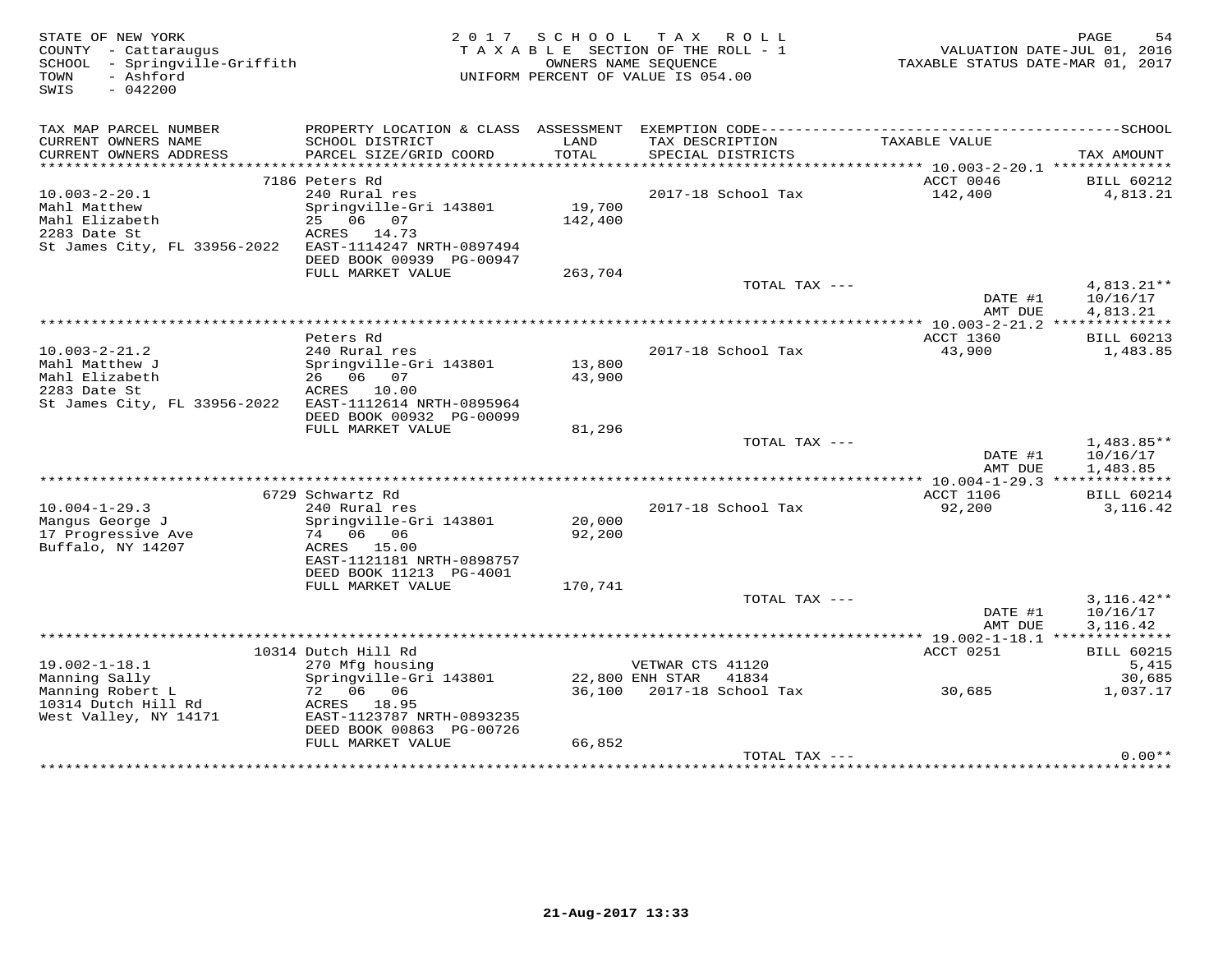| STATE OF NEW YORK<br>COUNTY - Cattaraugus<br>SCHOOL - Springville-Griffith<br>- Ashford<br>TOWN<br>SWIS<br>$-042200$ | 2 0 1 7                                                                                                                                                                         | S C H O O L<br>TAXABLE SECTION OF THE ROLL - 1<br>OWNERS NAME SEQUENCE<br>UNIFORM PERCENT OF VALUE IS 054.00 | T A X           | R O L L                              | TAXABLE STATUS DATE-MAR 01, 2017          | PAGE<br>55<br>VALUATION DATE-JUL 01, 2016 |
|----------------------------------------------------------------------------------------------------------------------|---------------------------------------------------------------------------------------------------------------------------------------------------------------------------------|--------------------------------------------------------------------------------------------------------------|-----------------|--------------------------------------|-------------------------------------------|-------------------------------------------|
| TAX MAP PARCEL NUMBER<br>CURRENT OWNERS NAME<br>CURRENT OWNERS ADDRESS                                               | SCHOOL DISTRICT<br>PARCEL SIZE/GRID COORD                                                                                                                                       | LAND<br>TOTAL                                                                                                |                 | TAX DESCRIPTION<br>SPECIAL DISTRICTS | TAXABLE VALUE                             | TAX AMOUNT                                |
|                                                                                                                      |                                                                                                                                                                                 |                                                                                                              |                 |                                      | *********** 11.002-2-8 ****************** |                                           |
| $11.002 - 2 - 8$                                                                                                     | 11335 Bolton Rd                                                                                                                                                                 |                                                                                                              | <b>BAS STAR</b> | 41854                                | ACCT 0597                                 | <b>BILL 60216</b><br>17,100               |
| Mansfield James<br>Mansfield Kimberly<br>11335 Bolton Rd<br>Springville, NY 14141                                    | 210 1 Family Res<br>Springville-Gri 143801<br>40 06<br>06<br>9.85<br>ACRES<br>EAST-1147498 NRTH-0908227<br>DEED BOOK 00921 PG-01183                                             | 106,100                                                                                                      |                 | 14,500 2017-18 School Tax            | 106,100                                   | 3,586.25                                  |
|                                                                                                                      | FULL MARKET VALUE                                                                                                                                                               | 196,481                                                                                                      |                 |                                      |                                           |                                           |
|                                                                                                                      |                                                                                                                                                                                 |                                                                                                              |                 | TOTAL TAX ---                        | DATE #1<br>AMT DUE                        | $3,008.26**$<br>10/16/17<br>3,008.26      |
|                                                                                                                      |                                                                                                                                                                                 |                                                                                                              |                 |                                      |                                           |                                           |
| $11.002 - 2 - 9$                                                                                                     | Bolton Rd<br>321 Abandoned ag                                                                                                                                                   |                                                                                                              |                 | 2017-18 School Tax                   | ACCT 0036<br>14,500                       | <b>BILL 60217</b><br>490.11               |
| Mansfield James M<br>Mansfield Kimberley J<br>11335 Bolton Rd<br>Springville, NY 14141                               | Springville-Gri 143801<br>40 06<br>06<br>9.85<br>ACRES<br>EAST-1147494 NRTH-0907971<br>DEED BOOK 1005<br>PG-220                                                                 | 14,500<br>14,500                                                                                             |                 |                                      |                                           |                                           |
|                                                                                                                      | FULL MARKET VALUE                                                                                                                                                               | 26,852                                                                                                       |                 |                                      |                                           |                                           |
|                                                                                                                      |                                                                                                                                                                                 |                                                                                                              |                 | TOTAL TAX ---                        | DATE #1<br>AMT DUE                        | 490.11**<br>10/16/17<br>490.11            |
|                                                                                                                      |                                                                                                                                                                                 |                                                                                                              |                 |                                      |                                           |                                           |
| $11.001 - 1 - 19$<br>Martin Thomas J<br>Martin Diane I<br>11452 Watson Rd<br>Springville, NY 14141                   | 11452 Watson Rd<br>270 Mfg housing<br>Springville-Gri 143801<br>60 06 06<br>2.42<br>ACRES<br>EAST-1136255 NRTH-0908706                                                          | 6,600<br>18,000                                                                                              | ENH STAR        | 41834<br>2017-18 School Tax          | ACCT 0850<br>18,000                       | <b>BILL 60218</b><br>18,000<br>608.41     |
|                                                                                                                      | DEED BOOK 00945 PG-00353<br>FULL MARKET VALUE                                                                                                                                   | 33,333                                                                                                       |                 |                                      |                                           |                                           |
|                                                                                                                      |                                                                                                                                                                                 |                                                                                                              |                 | TOTAL TAX ---                        |                                           | $0.00**$                                  |
|                                                                                                                      |                                                                                                                                                                                 |                                                                                                              |                 |                                      |                                           |                                           |
| $11.001 - 1 - 20$<br>Martin Thomas J<br>Martin Diane I<br>11452 Watson Rd<br>Springville, NY 14141                   | Watson Rd<br>314 Rural vac<10<br>Springville-Gri 143801<br>60 06<br>06<br>FRNT 200.00 DPTH 230.00<br>EAST-1136068 NRTH-0908513<br>DEED BOOK 00945 PG-00351<br>FULL MARKET VALUE | 3,000<br>3,000<br>5,556                                                                                      |                 | 2017-18 School Tax                   | ACCT 0492<br>3,000                        | <b>BILL 60219</b><br>101.40               |
|                                                                                                                      |                                                                                                                                                                                 |                                                                                                              |                 | TOTAL TAX ---                        | DATE #1<br>AMT DUE                        | $101.40**$<br>10/16/17<br>101.40          |
|                                                                                                                      |                                                                                                                                                                                 |                                                                                                              |                 |                                      | + + + + + + + + + + + + +                 | + + + + + + + + + +                       |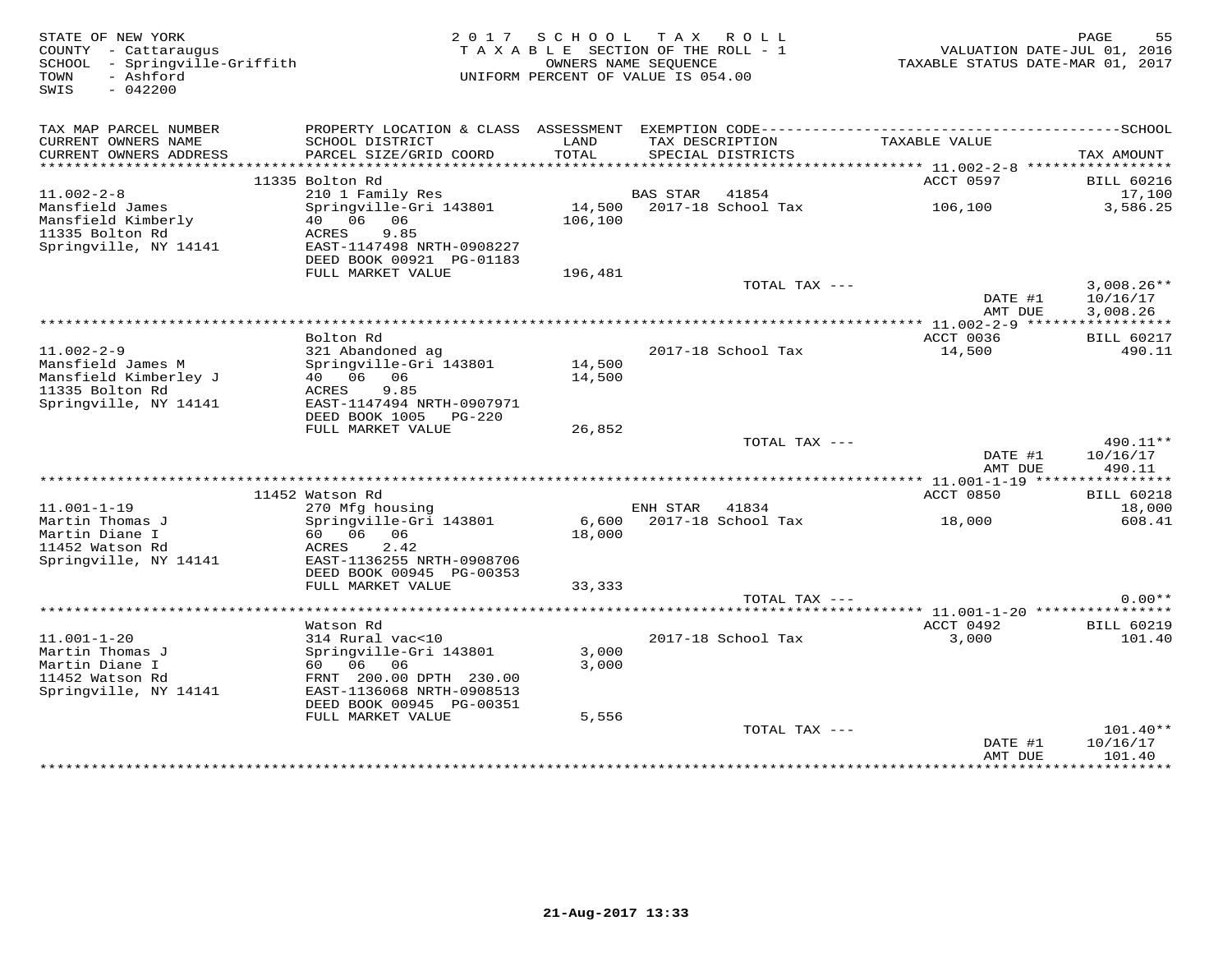| STATE OF NEW YORK<br>COUNTY - Cattaraugus<br>SCHOOL - Springville-Griffith<br>- Ashford<br>TOWN<br>SWIS<br>$-042200$ | 2 0 1 7<br>TAXABLE SECTION OF THE ROLL - 1<br>UNIFORM PERCENT OF VALUE IS 054.00                                                                | PAGE<br>56<br>VALUATION DATE-JUL 01, 2016<br>TAXABLE STATUS DATE-MAR 01, 2017 |                                         |                                           |                                      |
|----------------------------------------------------------------------------------------------------------------------|-------------------------------------------------------------------------------------------------------------------------------------------------|-------------------------------------------------------------------------------|-----------------------------------------|-------------------------------------------|--------------------------------------|
| TAX MAP PARCEL NUMBER                                                                                                |                                                                                                                                                 |                                                                               |                                         |                                           |                                      |
| CURRENT OWNERS NAME<br>CURRENT OWNERS ADDRESS<br>***********************                                             | SCHOOL DISTRICT<br>PARCEL SIZE/GRID COORD                                                                                                       | LAND<br>TOTAL                                                                 | TAX DESCRIPTION<br>SPECIAL DISTRICTS    | TAXABLE VALUE                             | TAX AMOUNT                           |
|                                                                                                                      | 10791 Nys Rte 240                                                                                                                               |                                                                               |                                         | ACCT 0724                                 | <b>BILL 60220</b>                    |
| $11.003 - 2 - 20.1$<br>Mazikowski Roger P<br>492 Homecrest Dr<br>Buffalo, NY 14226                                   | 260 Seasonal res<br>Springville-Gri 143801<br>58/64<br>06 06<br>51.30<br>ACRES<br>EAST-1132498 NRTH-0899104<br>DEED BOOK 24449 PG-7002          | 28,600<br>38,000                                                              | 2017-18 School Tax                      | 38,000                                    | 1,284.42                             |
|                                                                                                                      | FULL MARKET VALUE                                                                                                                               | 70,370                                                                        |                                         |                                           |                                      |
|                                                                                                                      |                                                                                                                                                 |                                                                               | TOTAL TAX ---                           | DATE #1<br>AMT DUE                        | 1,284.42**<br>10/16/17<br>1,284.42   |
|                                                                                                                      |                                                                                                                                                 |                                                                               | ************************************    | ************ 11.001-1-9.2 *************** |                                      |
|                                                                                                                      | 11482 Nys Rte 240                                                                                                                               |                                                                               |                                         | ACCT 0286                                 | <b>BILL 60221</b>                    |
| $11.001 - 1 - 9.2$<br>Mc Cool Karen L<br>11482 NYS Rte 240<br>Springville, NY 14141                                  | 270 Mfg housing<br>Springville-Gri 143801<br>60/65 06<br>06<br>FRNT 125.00 DPTH 160.00<br>EAST-1132929 NRTH-0908188<br>DEED BOOK 00947 PG-00293 | 4,500<br>32,100                                                               | BAS STAR<br>41854<br>2017-18 School Tax | 32,100                                    | 17,100<br>1,085.00                   |
|                                                                                                                      | FULL MARKET VALUE                                                                                                                               | 59,444                                                                        |                                         |                                           |                                      |
|                                                                                                                      |                                                                                                                                                 |                                                                               | TOTAL TAX ---                           | DATE #1<br>AMT DUE                        | 507.01**<br>10/16/17<br>507.01       |
|                                                                                                                      | 6008 Thomas Corners Rd                                                                                                                          |                                                                               |                                         | ACCT 1571                                 | <b>BILL 60222</b>                    |
| $11.001 - 1 - 33.2$                                                                                                  | 210 1 Family Res                                                                                                                                |                                                                               | BAS STAR 41854                          |                                           | 17,100                               |
| McCool Dale<br>6008 Thomas Corners Rd<br>West Valley, NY 14171                                                       | Springville-Gri 143801<br>65 06 06<br>1.30<br>ACRES<br>EAST-1132596 NRTH-0903943<br>DEED BOOK 1037 PG-4002                                      | 5,300<br>47,800                                                               | 2017-18 School Tax                      | 47,800                                    | 1,615.67                             |
|                                                                                                                      | FULL MARKET VALUE                                                                                                                               | 88,519                                                                        |                                         |                                           |                                      |
|                                                                                                                      |                                                                                                                                                 |                                                                               | TOTAL TAX ---                           | DATE #1<br>AMT DUE                        | $1,037.68**$<br>10/16/17<br>1,037.68 |
|                                                                                                                      |                                                                                                                                                 |                                                                               |                                         |                                           |                                      |
|                                                                                                                      | Thomas Corners Rd                                                                                                                               |                                                                               |                                         | ACCT 0193                                 | <b>BILL 60223</b>                    |
| $11.003 - 1 - 4.2$<br>MCCORMICK FARMS, INC<br>4189 Route 78<br>Bliss, NY 14024                                       | 170 Nursery<br>Springville-Gri 143801<br>65 06 06<br>8.26<br>ACRES<br>EAST-1131612 NRTH-0903928                                                 | 6,600<br>6,600                                                                | AG DIST<br>41720<br>2017-18 School Tax  | 3,772                                     | 2,828<br>127.50                      |
| MAY BE SUBJECT TO PAYMENT                                                                                            | DEED BOOK 20711 PG-5003                                                                                                                         |                                                                               |                                         |                                           |                                      |
| UNDER AGDIST LAW TIL 2021                                                                                            | FULL MARKET VALUE                                                                                                                               | 12,222                                                                        | TOTAL TAX ---                           |                                           | $127.50**$                           |
|                                                                                                                      |                                                                                                                                                 |                                                                               |                                         | DATE #1<br>AMT DUE<br>**************      | 10/16/17<br>127.50<br>*********      |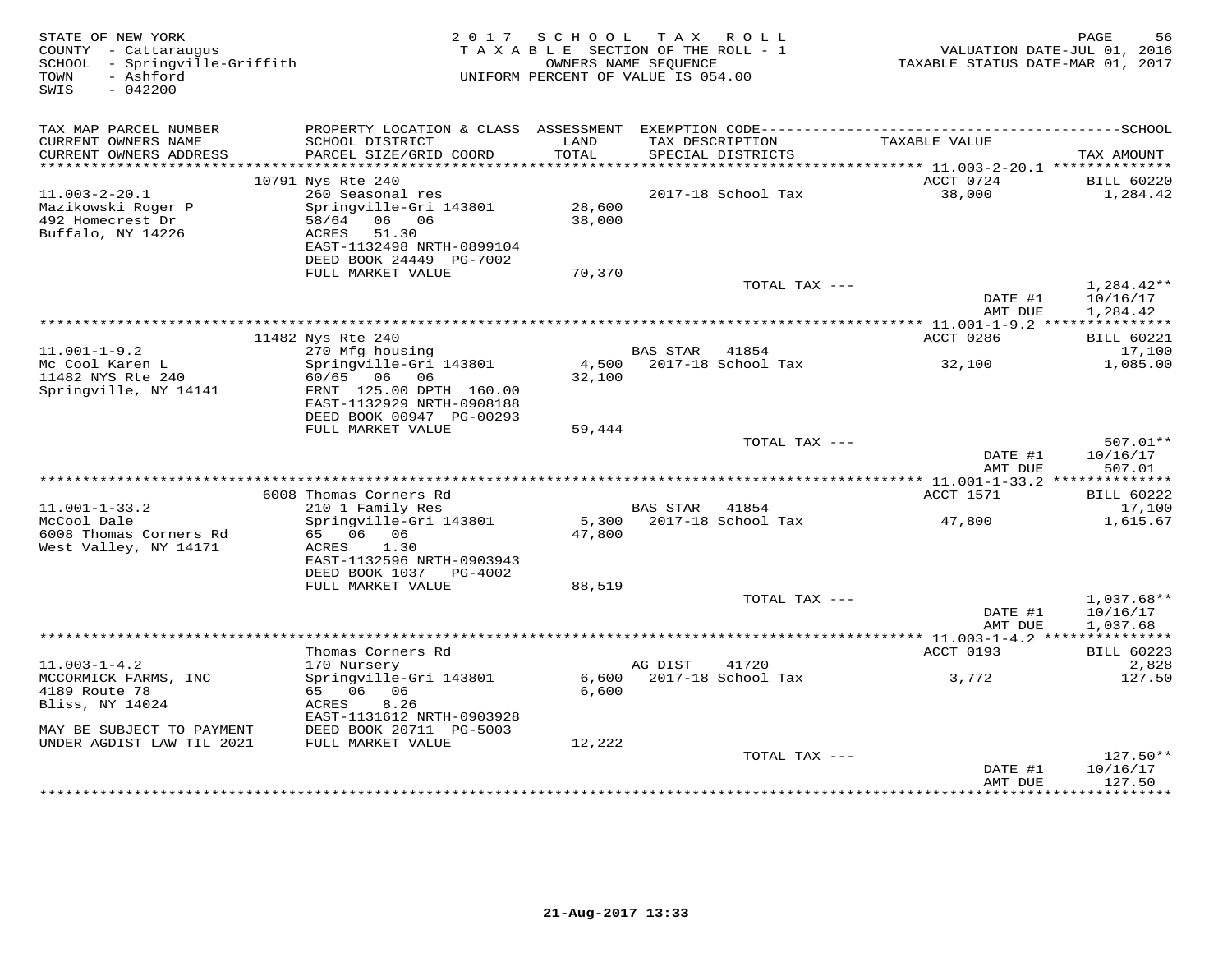COUNTY - Cattaraugus<br>SCHOOL - Springville-Griffith<br>TOWN - Ashford<br>SWIS - 042200

## STATE OF NEW YORK 2 0 1 7 S C H O O L T A X R O L L PAGE 57 COUNTY - Cattaraugus T A X A B L E SECTION OF THE ROLL - 1 VALUATION DATE-JUL 01, 2016 SCHOOL - Springville-Griffith OWNERS NAME SEQUENCE TAXABLE STATUS DATE-MAR 01, 2017 TOWN - Ashford UNIFORM PERCENT OF VALUE IS 054.00

| TAX MAP PARCEL NUMBER<br>CURRENT OWNERS NAME<br>CURRENT OWNERS ADDRESS | PROPERTY LOCATION & CLASS ASSESSMENT<br>SCHOOL DISTRICT<br>PARCEL SIZE/GRID COORD | LAND<br>TOTAL    | TAX DESCRIPTION | EXEMPTION CODE------------<br>SPECIAL DISTRICTS | TAXABLE VALUE                                  | ------------SCHOOL<br>TAX AMOUNT     |
|------------------------------------------------------------------------|-----------------------------------------------------------------------------------|------------------|-----------------|-------------------------------------------------|------------------------------------------------|--------------------------------------|
| ***********************                                                | **************                                                                    |                  |                 |                                                 |                                                |                                      |
|                                                                        | Thomas Corners Rd                                                                 |                  |                 |                                                 | <b>ACCT 0658</b>                               | BILL 60224                           |
| $10.002 - 1 - 4.1$<br>McCormick Farms, Inc.<br>4189 Route 78           | 105 Vac farmland<br>Springville-Gri 143801<br>70 06 06                            | 39,300<br>39,300 | AG DIST         | 41720<br>2017-18 School Tax                     | 32,373                                         | 6,927<br>1,094.23                    |
| Bliss, NY 14024                                                        | ACRES 71.65<br>EAST-1126027 NRTH-0902778                                          |                  |                 |                                                 |                                                |                                      |
| MAY BE SUBJECT TO PAYMENT<br>UNDER AGDIST LAW TIL 2021                 | DEED BOOK 20435 PG-3001<br>FULL MARKET VALUE                                      | 72,778           |                 |                                                 |                                                |                                      |
|                                                                        |                                                                                   |                  |                 | TOTAL TAX ---                                   | DATE #1<br>AMT DUE                             | $1,094.23**$<br>10/16/17<br>1,094.23 |
|                                                                        |                                                                                   |                  |                 |                                                 |                                                |                                      |
|                                                                        | Thomas Corners Rd                                                                 |                  |                 |                                                 | ACCT 7113                                      | <b>BILL 60225</b>                    |
| $10.002 - 1 - 4.3$                                                     | 105 Vac farmland                                                                  |                  | AG DIST         | 41720                                           |                                                | 42                                   |
| McCormick Farms, Inc.                                                  | Springville-Gri 143801                                                            | 5,600            |                 | 2017-18 School Tax                              | 5,558                                          | 187.86                               |
| 4189 Route 78                                                          | 70 06<br>06                                                                       | 5,600            |                 |                                                 |                                                |                                      |
| Bliss, NY 14024                                                        | ACRES<br>4.20<br>EAST-1127100 NRTH-0904085                                        |                  |                 |                                                 |                                                |                                      |
| MAY BE SUBJECT TO PAYMENT                                              | DEED BOOK 20435 PG-3001                                                           |                  |                 |                                                 |                                                |                                      |
| UNDER AGDIST LAW TIL 2021                                              | FULL MARKET VALUE                                                                 | 10,370           |                 |                                                 |                                                |                                      |
|                                                                        |                                                                                   |                  |                 | TOTAL TAX ---                                   |                                                | 187.86**                             |
|                                                                        |                                                                                   |                  |                 |                                                 | DATE #1                                        | 10/16/17                             |
|                                                                        |                                                                                   |                  |                 |                                                 | AMT DUE                                        | 187.86                               |
|                                                                        |                                                                                   |                  |                 |                                                 |                                                |                                      |
|                                                                        | Thomas Corners Rd                                                                 |                  |                 |                                                 | ACCT 0765                                      | BILL 60226                           |
| $10.002 - 1 - 5.1$<br>McCormick Farms, Inc.                            | 105 Vac farmland<br>Springville-Gri 143801                                        |                  | AG DIST         | 41720<br>2017-18 School Tax                     |                                                | 3,598<br>1,707.00                    |
| 4189 Route 78                                                          | 70 06 06                                                                          | 54,100<br>54,100 |                 |                                                 | 50,502                                         |                                      |
| Bliss, NY 14024                                                        | ACRES 101.25                                                                      |                  |                 |                                                 |                                                |                                      |
|                                                                        | EAST-1127959 NRTH-0903554                                                         |                  |                 |                                                 |                                                |                                      |
| MAY BE SUBJECT TO PAYMENT                                              | DEED BOOK 20435 PG-30010                                                          |                  |                 |                                                 |                                                |                                      |
| UNDER AGDIST LAW TIL 2021                                              | FULL MARKET VALUE                                                                 | 100,185          |                 |                                                 |                                                |                                      |
|                                                                        |                                                                                   |                  |                 | TOTAL TAX ---                                   | DATE #1<br>AMT DUE                             | $1,707.00**$<br>10/16/17<br>1,707.00 |
|                                                                        |                                                                                   |                  |                 |                                                 | **************** 10.004-1-13 ***************** |                                      |
|                                                                        | Bond Rd                                                                           |                  |                 |                                                 | ACCT 0194                                      | BILL 60227                           |
| $10.004 - 1 - 13$                                                      | 170 Nursery                                                                       |                  | AG DIST         | 41720                                           |                                                | 11,618                               |
| McCormick Farms, Inc.                                                  | Springville-Gri 143801                                                            | 31,400           |                 | 2017-18 School Tax                              | 19,782                                         | 668.64                               |
| 4189 Route 78<br>Bliss, NY 14024                                       | 64/69 06 06<br>41.80<br>ACRES                                                     | 31,400           |                 |                                                 |                                                |                                      |
|                                                                        | EAST-0479860 NRTH-0901400                                                         |                  |                 |                                                 |                                                |                                      |
| MAY BE SUBJECT TO PAYMENT                                              | DEED BOOK 20435 PG-3001                                                           |                  |                 |                                                 |                                                |                                      |
| UNDER AGDIST LAW TIL 2021                                              | FULL MARKET VALUE                                                                 | 58,148           |                 |                                                 |                                                |                                      |
|                                                                        |                                                                                   |                  |                 | TOTAL TAX ---                                   |                                                | 668.64**                             |
|                                                                        |                                                                                   |                  |                 |                                                 | DATE #1                                        | 10/16/17                             |
|                                                                        |                                                                                   |                  |                 |                                                 | AMT DUE                                        | 668.64                               |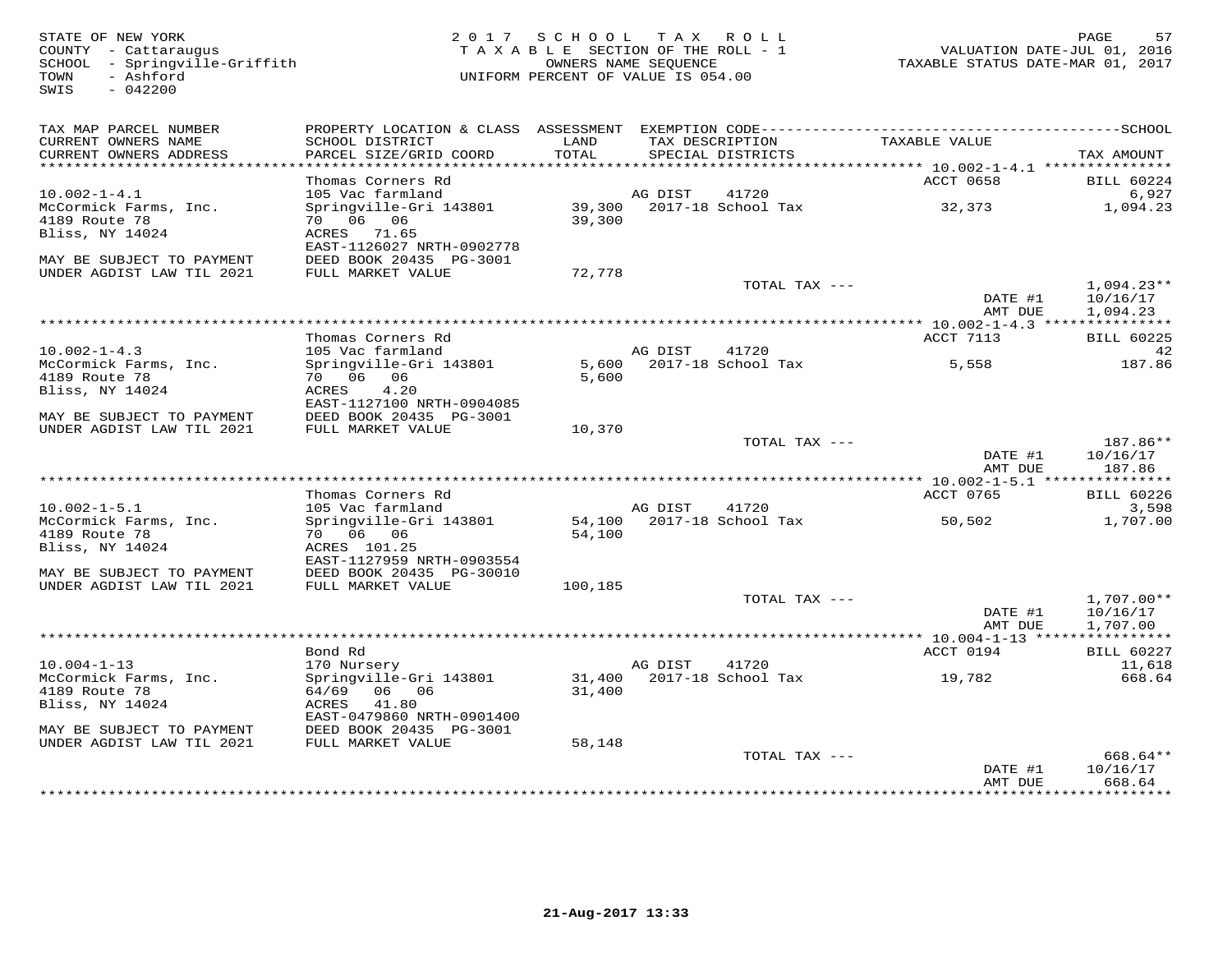| STATE OF NEW YORK<br>COUNTY - Cattaraugus<br>SCHOOL - Springville-Griffith<br>- Ashford<br>TOWN<br>$-042200$<br>SWIS | SCHOOL<br>T A X<br>R O L L<br>2 0 1 7<br>T A X A B L E SECTION OF THE ROLL - 1<br>OWNERS NAME SEQUENCE<br>UNIFORM PERCENT OF VALUE IS 054.00 |                  |                                      | PAGE<br>58<br>VALUATION DATE-JUL 01, 2016<br>TAXABLE STATUS DATE-MAR 01, 2017 |                                |  |
|----------------------------------------------------------------------------------------------------------------------|----------------------------------------------------------------------------------------------------------------------------------------------|------------------|--------------------------------------|-------------------------------------------------------------------------------|--------------------------------|--|
| TAX MAP PARCEL NUMBER                                                                                                |                                                                                                                                              |                  |                                      |                                                                               |                                |  |
| CURRENT OWNERS NAME<br>CURRENT OWNERS ADDRESS<br>**********************                                              | SCHOOL DISTRICT<br>PARCEL SIZE/GRID COORD<br>***********************                                                                         | LAND<br>TOTAL    | TAX DESCRIPTION<br>SPECIAL DISTRICTS | TAXABLE VALUE                                                                 | TAX AMOUNT                     |  |
|                                                                                                                      | Thomas Corners Rd                                                                                                                            |                  |                                      | ACCT 0192                                                                     | <b>BILL 60228</b>              |  |
| $11.003 - 1 - 2$                                                                                                     | 170 Nursery                                                                                                                                  |                  | 41720<br>AG DIST                     |                                                                               | 7,461                          |  |
| McCormick Farms, Inc.<br>4189 Route 78<br>Bliss, NY 14024                                                            | Springville-Gri 143801<br>65 06 06<br>ACRES 23.91<br>EAST-1129007 NRTH-0902818                                                               | 19,100<br>19,100 | 2017-18 School Tax                   | 11,639                                                                        | 393.41                         |  |
| MAY BE SUBJECT TO PAYMENT                                                                                            | DEED BOOK 20435 PG-3001                                                                                                                      |                  |                                      |                                                                               |                                |  |
| UNDER AGDIST LAW TIL 2021                                                                                            | FULL MARKET VALUE                                                                                                                            | 35,370           | TOTAL TAX ---                        |                                                                               | $393.41**$                     |  |
|                                                                                                                      |                                                                                                                                              |                  |                                      | DATE #1<br>AMT DUE                                                            | 10/16/17<br>393.41             |  |
|                                                                                                                      |                                                                                                                                              |                  |                                      |                                                                               |                                |  |
| $11.003 - 1 - 19.4$                                                                                                  | 5636 Cole Rd<br>210 1 Family Res                                                                                                             |                  | <b>BAS STAR</b><br>41854             | ACCT 1134                                                                     | <b>BILL 60229</b><br>17,100    |  |
| McDonough David R                                                                                                    | Springville-Gri 143801                                                                                                                       |                  | 5,800 2017-18 School Tax             | 74,400                                                                        | 2,514.77                       |  |
| PO Box 474<br>Springville, NY 14141                                                                                  | 53 06 06<br>ACRES<br>1.70<br>EAST-0491420 NRTH-0904800<br>DEED BOOK 00937 PG-00730                                                           | 74,400           |                                      |                                                                               |                                |  |
|                                                                                                                      | FULL MARKET VALUE                                                                                                                            | 137,778          |                                      |                                                                               |                                |  |
|                                                                                                                      |                                                                                                                                              |                  | TOTAL TAX ---                        | DATE #1                                                                       | $1,936.78**$<br>10/16/17       |  |
|                                                                                                                      |                                                                                                                                              |                  |                                      | AMT DUE<br>**** 11.003-1-19.3 ***************                                 | 1,936.78                       |  |
|                                                                                                                      | Cole Rd                                                                                                                                      |                  |                                      | ACCT 1114                                                                     | BILL 60230                     |  |
| $11.003 - 1 - 19.3$<br>McDonough Leanne<br>106 Pheasant Run Ln<br>Lancaster, NY 14086                                | 314 Rural vac<10<br>Springville-Gri 143801<br>53 06 06<br>1.65<br>ACRES                                                                      | 4,200<br>4,200   | 2017-18 School Tax                   | 4,200                                                                         | 141.96                         |  |
|                                                                                                                      | EAST-0491630 NRTH-0904800<br>DEED BOOK 6020 PG-9002                                                                                          |                  |                                      |                                                                               |                                |  |
|                                                                                                                      | FULL MARKET VALUE                                                                                                                            | 7,778            |                                      |                                                                               |                                |  |
|                                                                                                                      |                                                                                                                                              |                  | TOTAL TAX ---                        | DATE #1<br>AMT DUE                                                            | 141.96**<br>10/16/17<br>141.96 |  |
|                                                                                                                      |                                                                                                                                              |                  |                                      | ************** 10.003-2-8 ******************                                  |                                |  |
|                                                                                                                      | Henrietta Rd                                                                                                                                 |                  |                                      | ACCT 0279                                                                     | <b>BILL 60231</b>              |  |
| $10.003 - 2 - 8$<br>Mest Deborah R<br>11404 Beech Tree Rd<br>Springville, NY 14141                                   | 314 Rural vac<10<br>Springville-Gri 143801<br>55 06 07<br>FRNT 140.00 DPTH 180.00                                                            | 2,000<br>2,000   | 2017-18 School Tax                   | 2,000                                                                         | 67.60                          |  |

EAST-1112116 NRTH-0901658

| 3,704 |               |         |           |
|-------|---------------|---------|-----------|
|       | TOTAL TAX --- |         | $67.60**$ |
|       |               | DATE #1 | 10/16/17  |
|       |               | AMT DUE | 67.60     |
|       |               |         |           |
|       |               |         |           |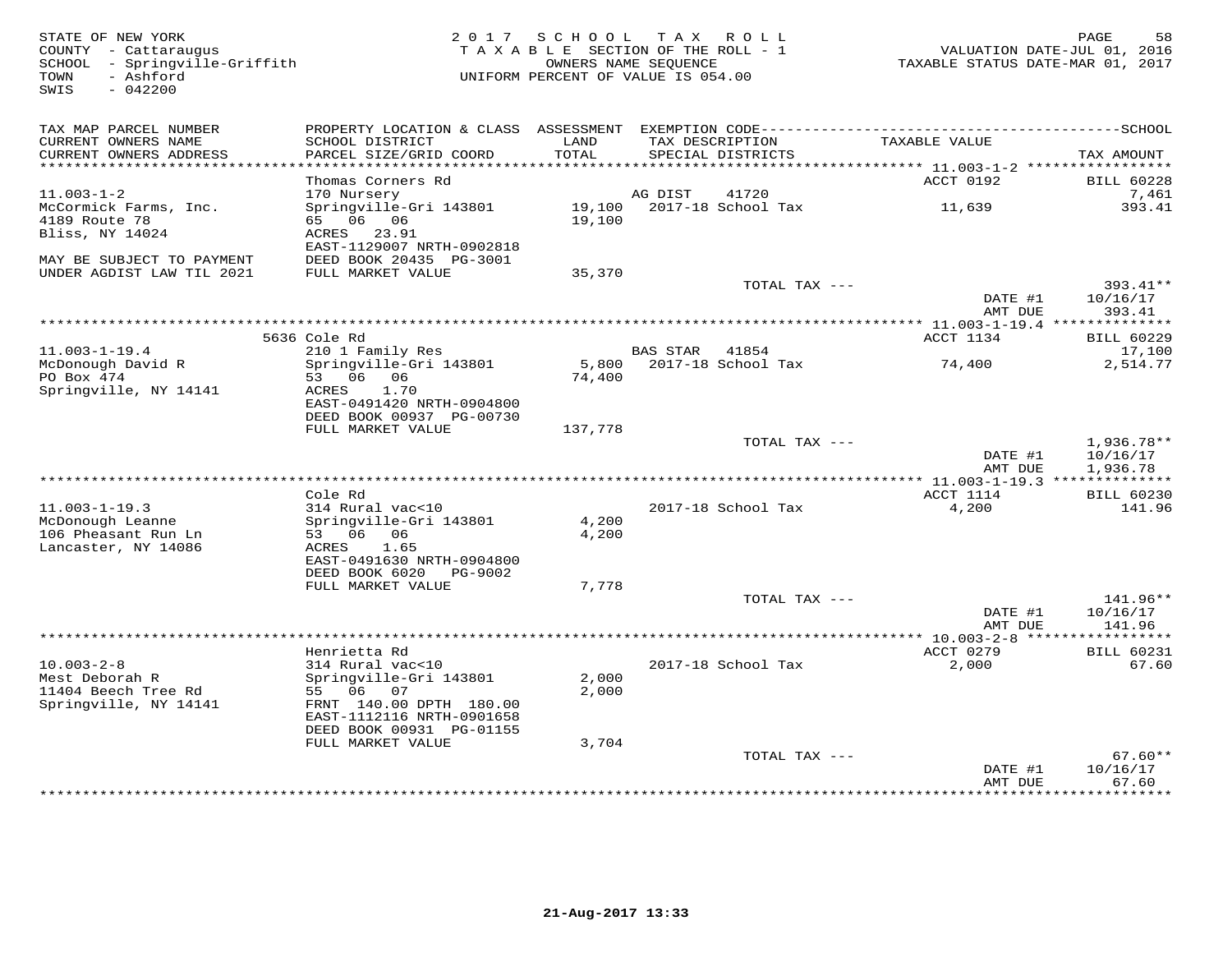| STATE OF NEW YORK<br>COUNTY - Cattaraugus<br>SCHOOL - Springville-Griffith<br>- Ashford<br>TOWN<br>SWIS<br>$-042200$ |                                                       | 2017 SCHOOL TAX ROLL<br>TAXABLE SECTION OF THE ROLL - 1<br>OWNERS NAME SEQUENCE<br>UNIFORM PERCENT OF VALUE IS 054.00 |                 |                                      | TAXABLE STATUS DATE-MAR 01, 2017              | 59<br>PAGE<br>VALUATION DATE-JUL 01, 2016     |
|----------------------------------------------------------------------------------------------------------------------|-------------------------------------------------------|-----------------------------------------------------------------------------------------------------------------------|-----------------|--------------------------------------|-----------------------------------------------|-----------------------------------------------|
| TAX MAP PARCEL NUMBER                                                                                                |                                                       |                                                                                                                       |                 |                                      |                                               |                                               |
| CURRENT OWNERS NAME<br>CURRENT OWNERS ADDRESS                                                                        | SCHOOL DISTRICT<br>PARCEL SIZE/GRID COORD             | LAND<br>TOTAL                                                                                                         |                 | TAX DESCRIPTION<br>SPECIAL DISTRICTS | TAXABLE VALUE                                 | TAX AMOUNT                                    |
| **********************                                                                                               |                                                       | * * * * * * * * * * * * * * * * * *                                                                                   |                 |                                      |                                               |                                               |
| $11.001 - 1 - 18$                                                                                                    | 11404 Beech Tree Rd<br>270 Mfg housing                |                                                                                                                       | <b>BAS STAR</b> | 41854                                | ACCT 0283                                     | <b>BILL 60232</b><br>17,100                   |
| Mest Deborah R                                                                                                       | Springville-Gri 143801                                | 23,600                                                                                                                |                 | 2017-18 School Tax                   | 48,300                                        | 1,632.57                                      |
| 11404 Beech Tree Rd<br>Springville, NY 14141                                                                         | 06 06<br>54/60<br>25.64<br>ACRES                      | 48,300                                                                                                                |                 |                                      |                                               |                                               |
|                                                                                                                      | EAST-1136737 NRTH-0908458<br>DEED BOOK 00931 PG-01155 |                                                                                                                       |                 |                                      |                                               |                                               |
|                                                                                                                      | FULL MARKET VALUE                                     | 89,444                                                                                                                |                 |                                      |                                               |                                               |
|                                                                                                                      |                                                       |                                                                                                                       |                 | TOTAL TAX ---                        | DATE #1<br>AMT DUE                            | $1,054.58**$<br>10/16/17                      |
|                                                                                                                      |                                                       |                                                                                                                       |                 |                                      | **************** 10.004-1-38.2 ************** | 1,054.58                                      |
|                                                                                                                      | Peters Rd                                             |                                                                                                                       |                 |                                      | ACCT 0988                                     | <b>BILL 60233</b>                             |
| $10.004 - 1 - 38.2$                                                                                                  | 322 Rural vac>10                                      |                                                                                                                       |                 | 2017-18 School Tax                   | 27,600                                        | 932.90                                        |
| Miller Willard W                                                                                                     | Springville-Gri 143801                                | 27,600                                                                                                                |                 |                                      |                                               |                                               |
| Miller Anna M<br>9729 Rte 219                                                                                        | 73/77 06 06<br>ACRES<br>48.87                         | 27,600                                                                                                                |                 |                                      |                                               |                                               |
| West Valley, NY 14171                                                                                                | EAST-1119807 NRTH-0897091                             |                                                                                                                       |                 |                                      |                                               |                                               |
|                                                                                                                      | DEED BOOK 777<br>PG-00315                             |                                                                                                                       |                 |                                      |                                               |                                               |
|                                                                                                                      | FULL MARKET VALUE                                     | 51,111                                                                                                                |                 |                                      |                                               |                                               |
|                                                                                                                      |                                                       |                                                                                                                       |                 | TOTAL TAX ---                        |                                               | 932.90**                                      |
|                                                                                                                      |                                                       |                                                                                                                       |                 |                                      | DATE #1<br>AMT DUE                            | 10/16/17<br>932.90                            |
|                                                                                                                      |                                                       |                                                                                                                       |                 |                                      |                                               |                                               |
|                                                                                                                      | Us Rte 219                                            |                                                                                                                       |                 |                                      | ACCT 0466                                     | <b>BILL 60234</b>                             |
| $10.004 - 1 - 49.1$                                                                                                  | 105 Vac farmland                                      |                                                                                                                       |                 | 2017-18 School Tax                   | 7,800                                         | 263.65                                        |
| Miller Willard W                                                                                                     | Springville-Gri 143801                                | 7,800                                                                                                                 |                 |                                      |                                               |                                               |
| Miller Anna M<br>9729 Rte 219                                                                                        | 25/77<br>06<br>06/07<br>15.77<br>ACRES                | 7,800                                                                                                                 |                 |                                      |                                               |                                               |
| West Valley, NY 14171                                                                                                | EAST-1117127 NRTH-0895301                             |                                                                                                                       |                 |                                      |                                               |                                               |
|                                                                                                                      | DEED BOOK 800<br>PG-00641                             |                                                                                                                       |                 |                                      |                                               |                                               |
|                                                                                                                      | FULL MARKET VALUE                                     | 14,444                                                                                                                |                 |                                      |                                               |                                               |
|                                                                                                                      |                                                       |                                                                                                                       |                 | TOTAL TAX ---                        |                                               | $263.65**$                                    |
|                                                                                                                      |                                                       |                                                                                                                       |                 |                                      | DATE #1<br>AMT DUE                            | 10/16/17<br>263.65                            |
|                                                                                                                      |                                                       |                                                                                                                       |                 |                                      |                                               |                                               |
|                                                                                                                      | 9729 Us Rte 219                                       |                                                                                                                       |                 |                                      | ACCT 0519                                     | <b>BILL 60235</b>                             |
| $10.004 - 1 - 50.1$                                                                                                  | 112 Dairy farm                                        |                                                                                                                       |                 | 2017-18 School Tax                   | 60,800                                        | 2,055.08                                      |
| Miller Willard W<br>Miller Anna M                                                                                    | Springville-Gri 143801<br>25/77 06 06/07              | 31,400<br>60,800                                                                                                      |                 |                                      |                                               |                                               |
| 9729 Rte 219                                                                                                         | ACRES<br>58.84                                        |                                                                                                                       |                 |                                      |                                               |                                               |
| West Valley, NY 14171                                                                                                | EAST-1116953 NRTH-0897032                             |                                                                                                                       |                 |                                      |                                               |                                               |
|                                                                                                                      | DEED BOOK 00741 PG-00944                              |                                                                                                                       |                 |                                      |                                               |                                               |
|                                                                                                                      | FULL MARKET VALUE                                     | 112,593                                                                                                               |                 |                                      |                                               |                                               |
|                                                                                                                      |                                                       |                                                                                                                       |                 | TOTAL TAX ---                        |                                               | $2,055.08**$                                  |
|                                                                                                                      |                                                       |                                                                                                                       |                 |                                      | DATE #1<br>AMT DUE<br>************            | 10/16/17<br>2,055.08<br>* * * * * * * * * * * |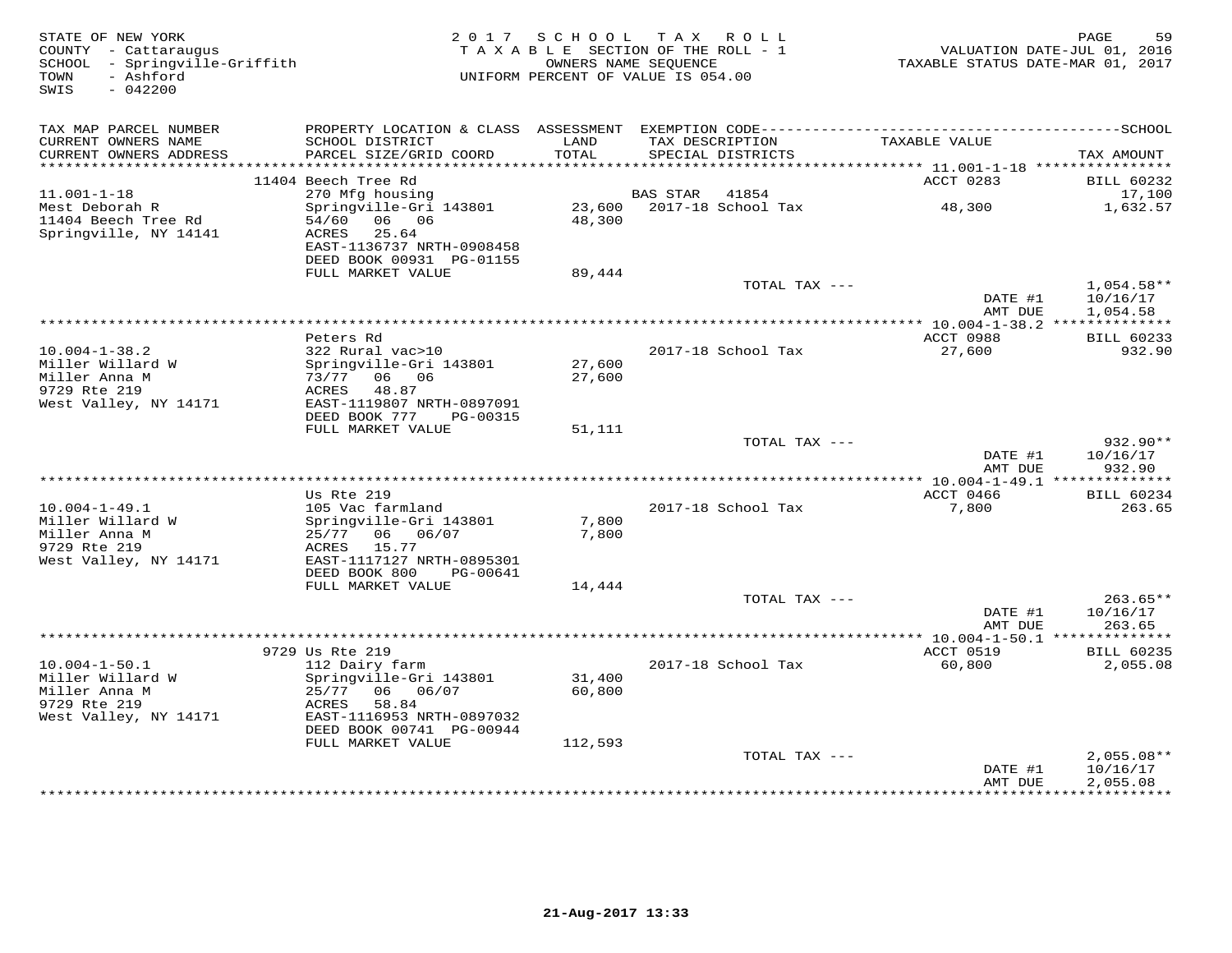| STATE OF NEW YORK<br>COUNTY - Cattaraugus<br>SCHOOL - Springville-Griffith<br>- Ashford<br>TOWN<br>SWIS<br>$-042200$ | 2 0 1 7                                                                                                                                                              | SCHOOL TAX ROLL<br>TAXABLE SECTION OF THE ROLL - 1<br>UNIFORM PERCENT OF VALUE IS 054.00 | OWNERS NAME SEQUENCE                                |                    | TAXABLE STATUS DATE-MAR 01, 2017                                                 | PAGE<br>60<br>VALUATION DATE-JUL 01, 2016      |
|----------------------------------------------------------------------------------------------------------------------|----------------------------------------------------------------------------------------------------------------------------------------------------------------------|------------------------------------------------------------------------------------------|-----------------------------------------------------|--------------------|----------------------------------------------------------------------------------|------------------------------------------------|
| TAX MAP PARCEL NUMBER<br>CURRENT OWNERS NAME<br>CURRENT OWNERS ADDRESS<br>**********************                     | PROPERTY LOCATION & CLASS ASSESSMENT EXEMPTION CODE-----------------------------------SCHOOL<br>SCHOOL DISTRICT<br>PARCEL SIZE/GRID COORD<br>*********************** | LAND<br>TOTAL<br>**********                                                              | TAX DESCRIPTION                                     | SPECIAL DISTRICTS  | TAXABLE VALUE                                                                    | TAX AMOUNT                                     |
| $10.004 - 1 - 51.1$<br>Miller Willard W<br>Miller Anna M<br>9729 Rte 219<br>West Valley, NY 14171                    | Forks Rd<br>322 Rural vac>10<br>Springville-Gri 143801<br>77 06 06<br>ACRES 27.45<br>EAST-1118736 NRTH-0897406<br>DEED BOOK 777<br>PG-00315<br>FULL MARKET VALUE     | 18,100<br>18,100<br>33,519                                                               |                                                     | 2017-18 School Tax | **************************** 10.004-1-51.1 **************<br>ACCT 0186<br>18,100 | <b>BILL 60236</b><br>611.79                    |
|                                                                                                                      |                                                                                                                                                                      |                                                                                          |                                                     | TOTAL TAX ---      | DATE #1<br>AMT DUE                                                               | $611.79**$<br>10/16/17<br>611.79               |
|                                                                                                                      |                                                                                                                                                                      |                                                                                          |                                                     |                    |                                                                                  | *********                                      |
| $10.004 - 1 - 37$                                                                                                    | 10588 Edies Rd<br>210 1 Family Res                                                                                                                                   |                                                                                          | <b>BAS STAR</b>                                     | 41854              | <b>ACCT 0669</b>                                                                 | <b>BILL 60237</b><br>17,100                    |
| Mortimer Mark<br>10588 Edies Rd<br>Springville, NY 14141                                                             | Springville-Gri 143801<br>73 06 06<br>ACRES<br>5.17 BANK<br>084<br>EAST-1120958 NRTH-0896632<br>DEED BOOK 4741 PG-4001<br>FULL MARKET VALUE                          | 9,600<br>51,500<br>95,370                                                                |                                                     | 2017-18 School Tax | 51,500                                                                           | 1,740.73                                       |
|                                                                                                                      |                                                                                                                                                                      |                                                                                          |                                                     | TOTAL TAX ---      | DATE #1<br>AMT DUE                                                               | $1,162.74**$<br>10/16/17<br>1,162.74           |
|                                                                                                                      |                                                                                                                                                                      | ***********************************                                                      |                                                     |                    | **** $10.004 - 1 - 68$ **                                                        |                                                |
| $10.004 - 1 - 68$<br>Murphy Donna L<br>Murphy Paul D                                                                 | 10742 Autumn View Trl<br>210 1 Family Res<br>Springville-Gri 143801<br>69 06<br>06                                                                                   |                                                                                          | VETWAR CTS 41120<br>6,700 AGED S<br>79,400 ENH STAR | 41804<br>41834     | ACCT 0952                                                                        | <b>BILL 60238</b><br>6,840<br>18,140<br>37,340 |
| 10742 Autumn View Trl<br>West Valley, NY 14171                                                                       | AUTUMN VIEW SUB LOT 4<br>ACRES<br>2.57<br>EAST-1125266 NRTH-0898584<br>DEED BOOK 831<br>PG-00530                                                                     |                                                                                          |                                                     | 2017-18 School Tax | 54,420                                                                           | 1,839.43                                       |
|                                                                                                                      | FULL MARKET VALUE                                                                                                                                                    | 147,037                                                                                  |                                                     | TOTAL TAX ---      | DATE #1                                                                          | $577.32**$<br>10/16/17                         |
|                                                                                                                      |                                                                                                                                                                      | **********************************                                                       |                                                     |                    | AMT DUE<br>*** 10.004-1-69 ***                                                   | 577.32<br>* * * * * * * *                      |
|                                                                                                                      | Autumn View Trl                                                                                                                                                      |                                                                                          |                                                     |                    | ACCT 0953                                                                        | <b>BILL 60239</b>                              |
| $10.004 - 1 - 69$<br>Murphy Paul D<br>Murphy Donna L<br>10742 Autumn View Trl<br>West Valley, NY 14171               | 314 Rural vac<10<br>Springville-Gri 143801<br>69 06<br>06<br>AUTUMN VIEW SUB LOT 5<br>2.56<br>ACRES<br>EAST-1125148 NRTH-0898746<br>DEED BOOK 838<br>PG-00684        | 6,700<br>6,700                                                                           |                                                     | 2017-18 School Tax | 6,700                                                                            | 226.46                                         |
|                                                                                                                      | FULL MARKET VALUE                                                                                                                                                    | 12,407                                                                                   |                                                     | TOTAL TAX ---      |                                                                                  | $226.46**$                                     |
|                                                                                                                      |                                                                                                                                                                      |                                                                                          |                                                     |                    | DATE #1<br>AMT DUE                                                               | 10/16/17<br>226.46<br>********                 |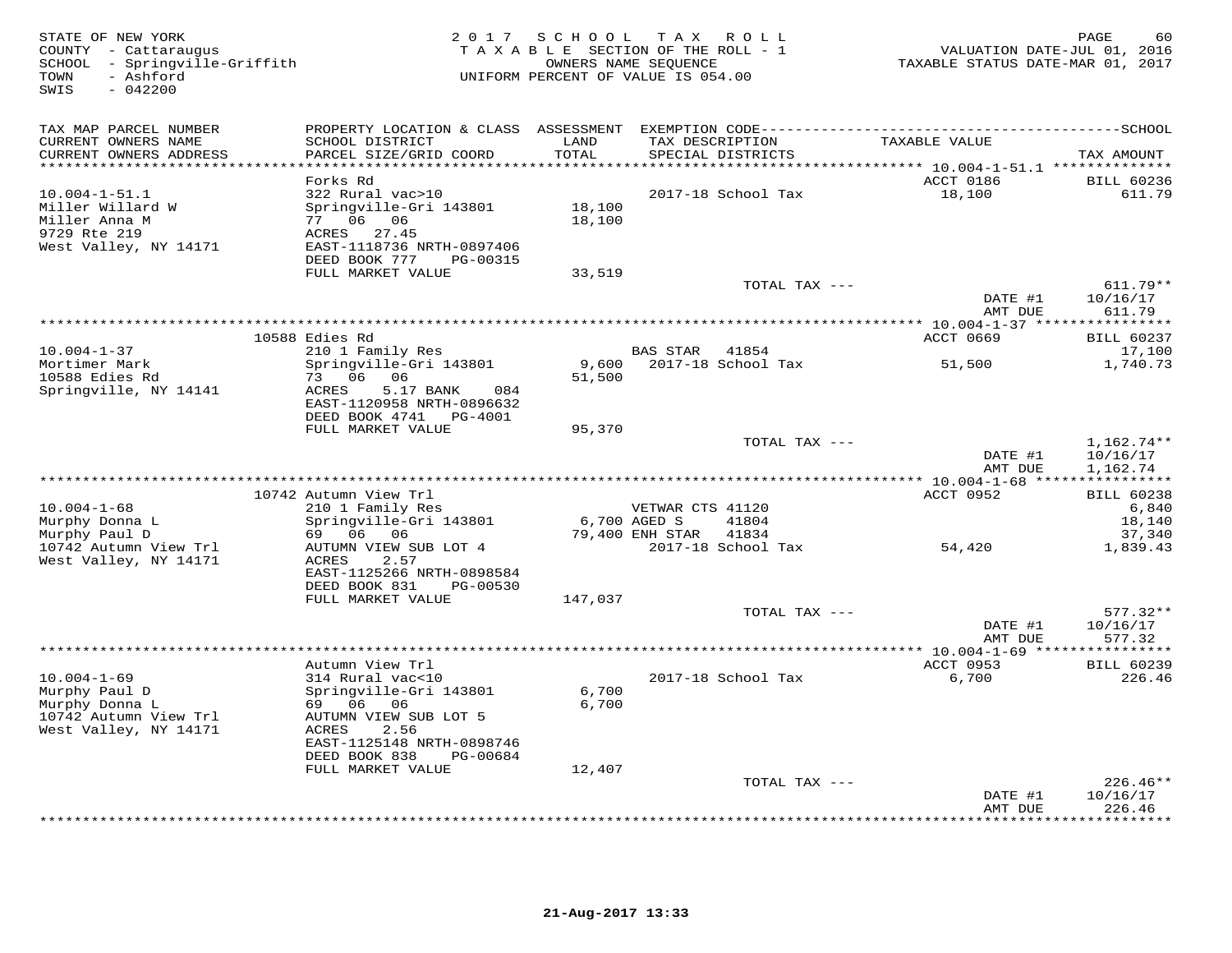STATE OF NEW YORK 2 0 1 7 S C H O O L T A X R O L L PAGE 61 COUNTY - Cattaraugus T A X A B L E SECTION OF THE ROLL - 1 VALUATION DATE-JUL 01, 2016 SCHOOL - Springville-Griffith OWNERS NAME SEQUENCE TAXABLE STATUS DATE-MAR 01, 2017 TOWN - Ashford UNIFORM PERCENT OF VALUE IS 054.00SWIS - 042200TAX MAP PARCEL NUMBER PROPERTY LOCATION & CLASS ASSESSMENT EXEMPTION CODE------------------------------------------SCHOOL CURRENT OWNERS NAME SCHOOL DISTRICT LAND TAX DESCRIPTION TAXABLE VALUE CURRENT OWNERS ADDRESS PARCEL SIZE/GRID COORD TOTAL SPECIAL DISTRICTS TAX AMOUNT \*\*\*\*\*\*\*\*\*\*\*\*\*\*\*\*\*\*\*\*\*\*\*\*\*\*\*\*\*\*\*\*\*\*\*\*\*\*\*\*\*\*\*\*\*\*\*\*\*\*\*\*\*\*\*\*\*\*\*\*\*\*\*\*\*\*\*\*\*\*\*\*\*\*\*\*\*\*\*\*\*\*\*\*\*\*\*\*\*\*\*\*\*\*\*\*\*\*\*\*\*\*\* 11.003-1-4.5 \*\*\*\*\*\*\*\*\*\*\*\*\*\*\* 6087 Thomas Corners Rd ACCT 7117 BILL 60240 11.003-1-4.5 210 1 Family Res 2017-18 School Tax 41,200 1,392.59Murray Ashley Springville-Gri 143801 4,500 6087 Thomas Corners Road ACRES 2.40 41,200 West Valley, NY 14171 EAST-1130994 NRTH-0903438 DEED BOOK 24425 PG-8001 FULL MARKET VALUE 76,296TOTAL TAX  $-- 1,392.59**$ DATE #1 10/16/17<br>3 MT DIE 1 200 EO AMT DUE 1,392.59 \*\*\*\*\*\*\*\*\*\*\*\*\*\*\*\*\*\*\*\*\*\*\*\*\*\*\*\*\*\*\*\*\*\*\*\*\*\*\*\*\*\*\*\*\*\*\*\*\*\*\*\*\*\*\*\*\*\*\*\*\*\*\*\*\*\*\*\*\*\*\*\*\*\*\*\*\*\*\*\*\*\*\*\*\*\*\*\*\*\*\*\*\*\*\*\*\*\*\*\*\*\*\* 19.002-1-15.2 \*\*\*\*\*\*\*\*\*\*\*\*\*\*ACCT 0986 BILL 60241 6614 Cross Rd ACCT 0986 BILL 6024117,100 19.002-1-15.2 270 Mfg housing BAS STAR 41854 17,1001.118.80 Nagel William G Springville-Gri 143801 5,300 2017-18 School Tax 33,100 1,118.80Nagel Sharon 72 06 06 33,100 Agel Milliam G<br>
Magel Sharon (Springville-Gri<br>
Magel Sharon (72 06 06<br>
6614 Cross Rd (ACRES 1.31) Springville, NY 14141 EAST-1123083 NRTH-0893737 DEED BOOK 1025 PG-911 FULL MARKET VALUE 61,296TOTAL TAX --- 540.81\*\*  $\text{DATE}$  #1  $10/16/17$ AMT DUE 540.81 AMT DUE 540.81 \*\*\*\*\*\*\*\*\*\*\*\*\*\*\*\*\*\*\*\*\*\*\*\*\*\*\*\*\*\*\*\*\*\*\*\*\*\*\*\*\*\*\*\*\*\*\*\*\*\*\*\*\*\*\*\*\*\*\*\*\*\*\*\*\*\*\*\*\*\*\*\*\*\*\*\*\*\*\*\*\*\*\*\*\*\*\*\*\*\*\*\*\*\*\*\*\*\*\*\*\*\*\* 10.004-1-47.2 \*\*\*\*\*\*\*\*\*\*\*\*\*\*ACCT 1177 BILL 60242 Edies Rd ACCT 1177 BILL 60242226.46 10.004-1-47.2 314 Rural vac<10 2017-18 School Tax 6,700 226.46Nappo Dale M Springville-Gri 143801 6,700 275 Idlewood 77 06 06 6,700 Tonawanda, NY 14150 ACRES 7.75 EAST-1118591 NRTH-0894266 DEED BOOK 1025 PG-1155FULL MARKET VALUE 12,407 TOTAL TAX --- 226.46\*\* $\text{DATE}$  #1  $10/16/17$ AMT DUE 226.46 AMT DUE 226.46 \*\*\*\*\*\*\*\*\*\*\*\*\*\*\*\*\*\*\*\*\*\*\*\*\*\*\*\*\*\*\*\*\*\*\*\*\*\*\*\*\*\*\*\*\*\*\*\*\*\*\*\*\*\*\*\*\*\*\*\*\*\*\*\*\*\*\*\*\*\*\*\*\*\*\*\*\*\*\*\*\*\*\*\*\*\*\*\*\*\*\*\*\*\*\*\*\*\*\*\*\*\*\* 10.004-1-61 \*\*\*\*\*\*\*\*\*\*\*\*\*\*\*\*ACCT 0945 BILL 60243 10670 Autumn View Trl ACCT 0945 BILL 6024317,100 10.004-1-61 210 1 Family Res BAS STAR 41854 17,1002.629.69 Nati Teresa Springville-Gri 143801 7,900 2017-18 School Tax 77,800 2,629.6910670 Autumn View Trl 74 06 06 77,800 West Valley, NY 14171 AUTUMN VIEW SUB LOT 9 ACRES 3.66 BANK 017 EAST-1124215 NRTH-0898291 DEED BOOK 18650 PG-6001 FULL MARKET VALUE 144,074 TOTAL TAX --- 2,051.70\*\* DATE #1 10/16/17 AMT DUE 2,051.70\*\*\*\*\*\*\*\*\*\*\*\*\*\*\*\*\*\*\*\*\*\*\*\*\*\*\*\*\*\*\*\*\*\*\*\*\*\*\*\*\*\*\*\*\*\*\*\*\*\*\*\*\*\*\*\*\*\*\*\*\*\*\*\*\*\*\*\*\*\*\*\*\*\*\*\*\*\*\*\*\*\*\*\*\*\*\*\*\*\*\*\*\*\*\*\*\*\*\*\*\*\*\*\*\*\*\*\*\*\*\*\*\*\*\*\*\*\*\*\*\*\*\*\*\*\*\*\*\*\*\*\*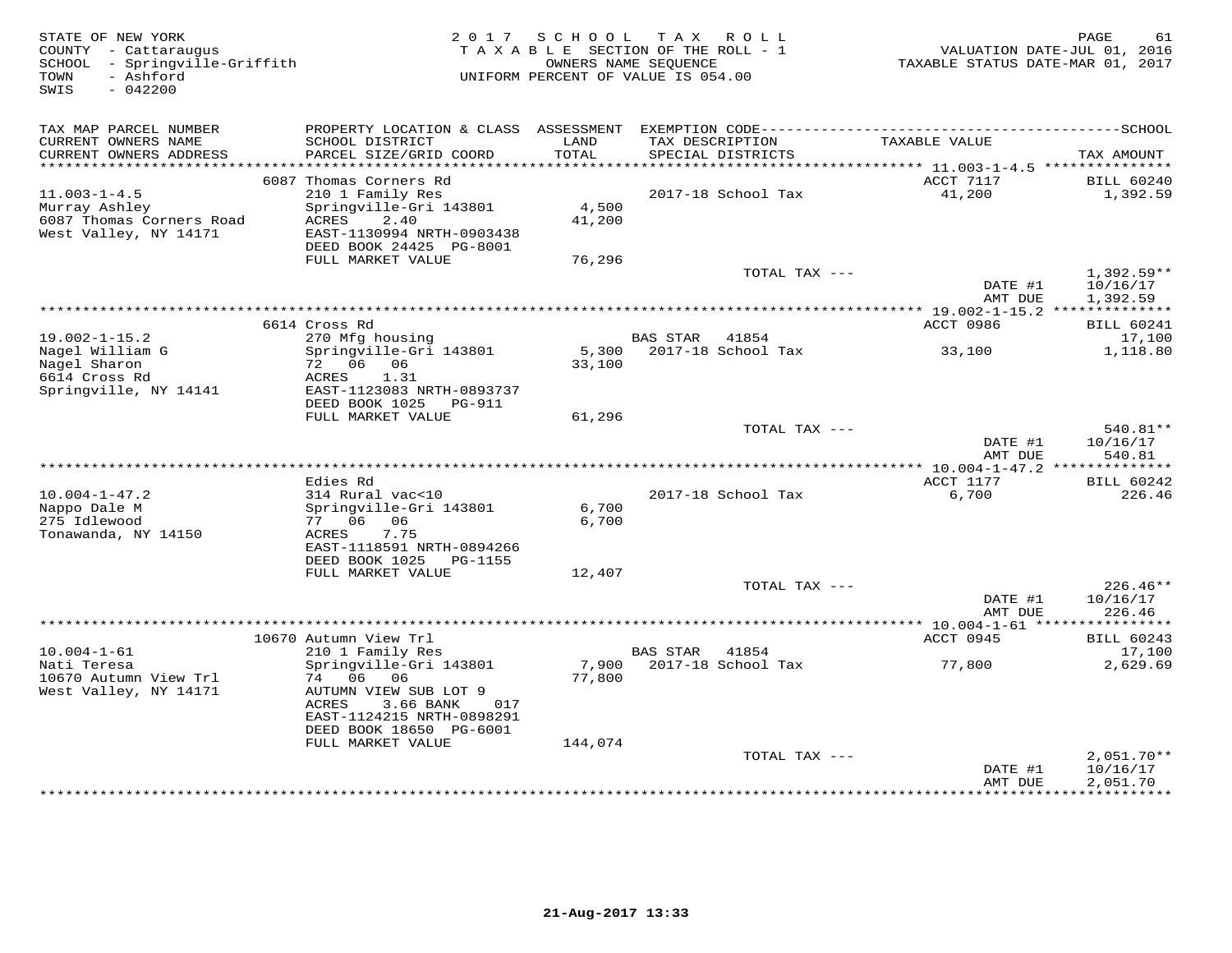| STATE OF NEW YORK<br>COUNTY - Cattaraugus<br>SCHOOL - Springville-Griffith<br>- Ashford<br>TOWN<br>$-042200$<br>SWIS |                                                                                                                                                        |                                 | 2017 SCHOOL TAX ROLL<br>TAXABLE SECTION OF THE ROLL - 1<br>OWNERS NAME SEQUENCE<br>UNIFORM PERCENT OF VALUE IS 054.00 | VALUATION DATE-JUL 01, 2016<br>TAXABLE STATUS DATE-MAR 01, 2017 | PAGE<br>62                           |
|----------------------------------------------------------------------------------------------------------------------|--------------------------------------------------------------------------------------------------------------------------------------------------------|---------------------------------|-----------------------------------------------------------------------------------------------------------------------|-----------------------------------------------------------------|--------------------------------------|
| TAX MAP PARCEL NUMBER<br>CURRENT OWNERS NAME<br>CURRENT OWNERS ADDRESS<br>**********************                     | SCHOOL DISTRICT<br>PARCEL SIZE/GRID COORD<br>*************************                                                                                 | LAND<br>TOTAL<br>************** | TAX DESCRIPTION<br>SPECIAL DISTRICTS                                                                                  | TAXABLE VALUE                                                   | TAX AMOUNT                           |
|                                                                                                                      | 10695 Nys Rte 240                                                                                                                                      |                                 |                                                                                                                       | ACCT 1573                                                       | <b>BILL 60244</b>                    |
| $11.003 - 2 - 18.2$<br>Nelson David M<br>8567 Rte 240<br>Machias, NY 14101                                           | 314 Rural vac<10<br>Springville-Gri 143801<br>57 06 06<br>1.35<br>ACRES<br>EAST-1134672 NRTH-0897946<br>DEED BOOK 911<br>PG-00091<br>FULL MARKET VALUE | 900<br>900                      | 2017-18 School Tax                                                                                                    | 900                                                             | 30.42                                |
|                                                                                                                      |                                                                                                                                                        | 1,667                           | TOTAL TAX ---                                                                                                         |                                                                 | $30.42**$                            |
|                                                                                                                      |                                                                                                                                                        |                                 |                                                                                                                       | DATE #1<br>AMT DUE                                              | 10/16/17<br>30.42                    |
|                                                                                                                      | 10696 Nys Rte 240                                                                                                                                      |                                 |                                                                                                                       | ACCT 1588                                                       | <b>BILL 60245</b>                    |
| $11.003 - 2 - 18.4$<br>Nelson John J                                                                                 | 240 Rural res<br>Springville-Gri 143801                                                                                                                | 22,700                          | BAS STAR 41854<br>2017-18 School Tax                                                                                  | 56,700                                                          | 17,100<br>1,916.50                   |
| PO Box 178<br>West Valley, NY 14171-9796                                                                             | $57 - 6 - 6$<br>ACRES<br>32.00<br>EAST-1134711 NRTH-0897166<br>DEED BOOK 2993<br>PG-7001                                                               | 56,700                          |                                                                                                                       |                                                                 |                                      |
|                                                                                                                      | FULL MARKET VALUE                                                                                                                                      | 105,000                         |                                                                                                                       |                                                                 |                                      |
|                                                                                                                      |                                                                                                                                                        |                                 | TOTAL TAX ---                                                                                                         | DATE #1<br>AMT DUE                                              | $1,338.51**$<br>10/16/17<br>1,338.51 |
|                                                                                                                      |                                                                                                                                                        |                                 |                                                                                                                       |                                                                 |                                      |
| $11.003 - 2 - 18.3$                                                                                                  | 10695 Nys Rte 240<br>240 Rural res                                                                                                                     |                                 | AG DISTOUT 41730                                                                                                      | ACCT 1574                                                       | <b>BILL 60246</b><br>2,257           |
| Nelson Nicholas D<br>Schweickert Stephanie L<br>10695 NYS Rte 240<br>West Valley, NY 14171                           | Springville-Gri 143801<br>57/6/6<br>ACRES<br>11.80<br>EAST-1133757 NRTH-0897094                                                                        | 8,900<br>85,200                 | 2017-18 School Tax                                                                                                    | 82,943                                                          | 2,803.53                             |
| MAY BE SUBJECT TO PAYMENT                                                                                            | DEED BOOK 26300 PG-4001<br>FULL MARKET VALUE                                                                                                           | 157,778                         |                                                                                                                       |                                                                 |                                      |
| UNDER AGDIST LAW TIL 2024                                                                                            |                                                                                                                                                        |                                 | TOTAL TAX ---                                                                                                         | DATE #1<br>AMT DUE                                              | $2,803.53**$<br>10/16/17<br>2,803.53 |
|                                                                                                                      |                                                                                                                                                        |                                 | ************************************                                                                                  | *** 11.001-1-34 ****                                            |                                      |
| $11.001 - 1 - 34$                                                                                                    | 6026 Thomas Corners Rd<br>210 1 Family Res                                                                                                             |                                 | VETWAR CTS 41120                                                                                                      | ACCT 0083                                                       | <b>BILL 60247</b><br>6,840           |
| Newkirk David J<br>Newkirk Robin M<br>6026 Thomas Corners Rd<br>West Valley, NY 14171                                | Springville-Gri 143801<br>65 06 06<br>FRNT 100.00 DPTH 275.00<br>EAST-1132260 NRTH-0903912<br>DEED BOOK 810<br>PG-00734<br>FULL MARKET VALUE           | 52,500<br>97,222                | 5,500 BAS STAR 41854<br>2017-18 School Tax                                                                            | 45,660                                                          | 17,100<br>1,543.34                   |
|                                                                                                                      |                                                                                                                                                        |                                 | TOTAL TAX ---                                                                                                         |                                                                 | $965.35**$                           |
|                                                                                                                      |                                                                                                                                                        |                                 |                                                                                                                       | DATE #1<br>AMT DUE                                              | 10/16/17<br>965.35                   |
|                                                                                                                      |                                                                                                                                                        |                                 | ******************************                                                                                        | * * * * * * * * *                                               | * * * * * * * *                      |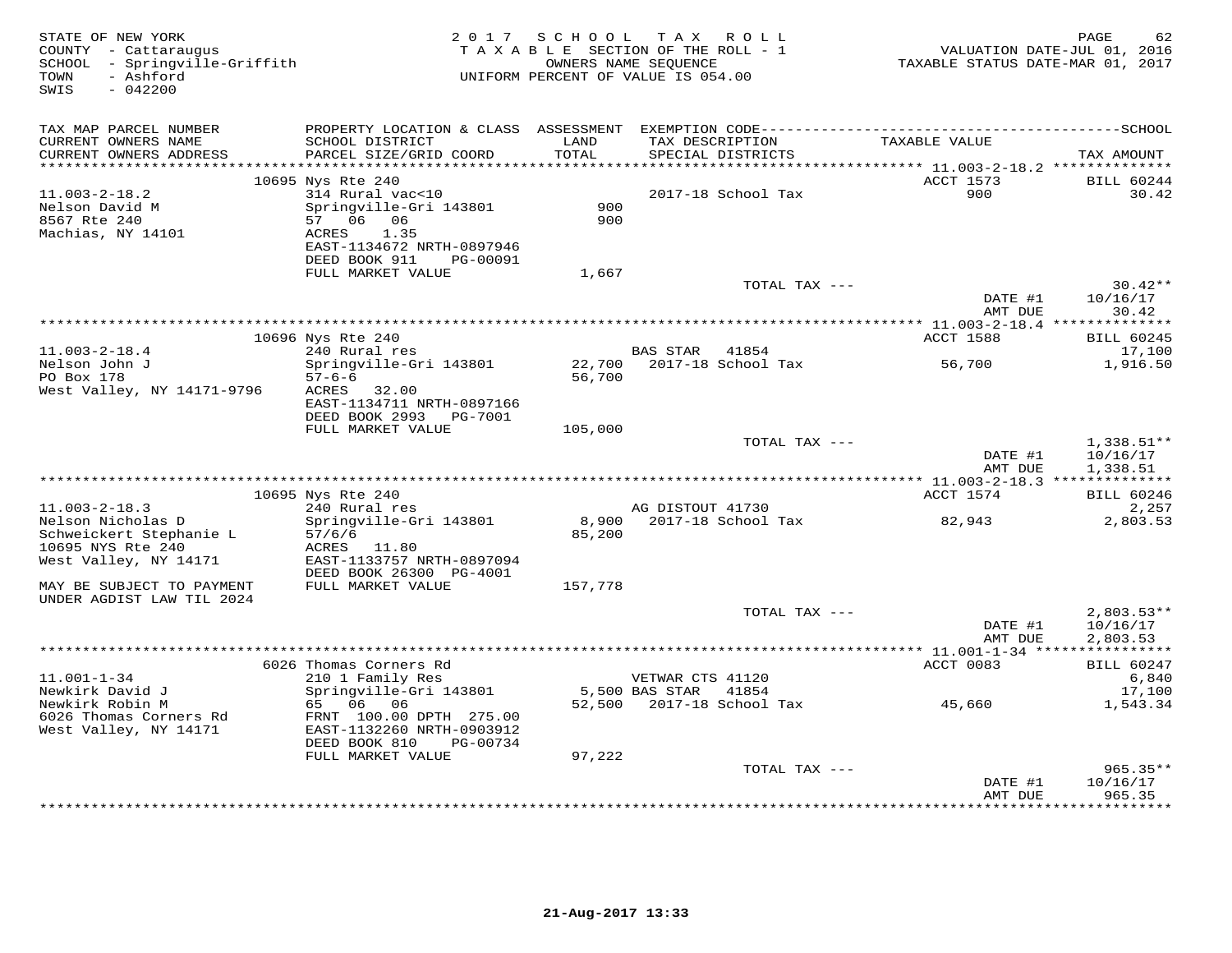| STATE OF NEW YORK<br>COUNTY - Cattaraugus<br>SCHOOL - Springville-Griffith<br>- Ashford<br>TOWN<br>SWIS<br>$-042200$ |                                                                                                                                                                     | 2017 SCHOOL TAX ROLL<br>TAXABLE SECTION OF THE ROLL - 1<br>UNIFORM PERCENT OF VALUE IS 054.00 | OWNERS NAME SEQUENCE |                                    | VALUATION DATE-JUL 01, 2016<br>TAXABLE STATUS DATE-MAR 01, 2017 | PAGE<br>63                              |
|----------------------------------------------------------------------------------------------------------------------|---------------------------------------------------------------------------------------------------------------------------------------------------------------------|-----------------------------------------------------------------------------------------------|----------------------|------------------------------------|-----------------------------------------------------------------|-----------------------------------------|
| TAX MAP PARCEL NUMBER<br>CURRENT OWNERS NAME<br>CURRENT OWNERS ADDRESS                                               | PROPERTY LOCATION & CLASS ASSESSMENT EXEMPTION CODE------------------------<br>SCHOOL DISTRICT<br>PARCEL SIZE/GRID COORD                                            | LAND<br>TOTAL                                                                                 | TAX DESCRIPTION      | SPECIAL DISTRICTS                  | TAXABLE VALUE                                                   | ----------------SCHOOL<br>TAX AMOUNT    |
|                                                                                                                      | 11491 Watson Rd                                                                                                                                                     |                                                                                               |                      |                                    | ACCT 0558                                                       | <b>BILL 60248</b>                       |
| $11.001 - 1 - 12$                                                                                                    | 280 Res Multiple                                                                                                                                                    |                                                                                               | BAS STAR             | 41854                              |                                                                 | 17,100                                  |
| Niemiec Rennie G<br>Niemiec Deanna H<br>11491 Watson Rd<br>Springville, NY 14141                                     | Springville-Gri 143801<br>$60 - 06 - 06$<br>ACRES 17.20<br>EAST-1136290 NRTH-0909499<br>DEED BOOK 857<br>PG-00937                                                   | 75,000                                                                                        |                      | 8,500 2017-18 School Tax           | 75,000                                                          | 2,535.05                                |
|                                                                                                                      | FULL MARKET VALUE                                                                                                                                                   | 138,889                                                                                       |                      | TOTAL TAX ---                      | DATE #1<br>AMT DUE                                              | $1.957.06**$<br>10/16/17<br>1,957.06    |
|                                                                                                                      |                                                                                                                                                                     |                                                                                               |                      |                                    |                                                                 |                                         |
| $10.004 - 1 - 48.4$<br>Noto Mark P<br>Gersitz Sondra D<br>6827 Peters Rd<br>Springville, NY 14141                    | 6827 Peters Rd<br>240 Rural res<br>Springville-Gri 143801 32,900 2017-18 School Tax<br>ACRES 49.00 BANK 017<br>EAST-1119362 NRTH-0895611<br>DEED BOOK 14459 PG-6001 | 99,100                                                                                        | BAS STAR 41854       |                                    | 99,100                                                          | <b>BILL 60249</b><br>17,100<br>3,349.64 |
|                                                                                                                      | FULL MARKET VALUE                                                                                                                                                   | 183,519                                                                                       |                      |                                    |                                                                 |                                         |
|                                                                                                                      |                                                                                                                                                                     |                                                                                               |                      | TOTAL TAX ---                      |                                                                 | $2,771.65**$                            |
|                                                                                                                      |                                                                                                                                                                     |                                                                                               |                      |                                    | DATE #1<br>AMT DUE                                              | 10/16/17<br>2,771.65                    |
|                                                                                                                      |                                                                                                                                                                     |                                                                                               |                      |                                    |                                                                 |                                         |
|                                                                                                                      | 10610 Dutch Hill Rd                                                                                                                                                 |                                                                                               |                      |                                    | ACCT 0989                                                       | <b>BILL 60250</b>                       |
| $10.004 - 1 - 15.4$                                                                                                  | 210 1 Family Res                                                                                                                                                    |                                                                                               | VETCOM CTS 41130     |                                    |                                                                 | 11,400                                  |
| O'Brien William P<br>O'Brien Barbara A<br>10610 Dutch Hill Rd<br>West Valley, NY 14171                               | Springville-Gri 143801<br>73 06 06<br>ACRES<br>7.15<br>EAST-1123722 NRTH-0897292<br>DEED BOOK 962<br>$PG-114$                                                       | 11,700 BAS STAR                                                                               |                      | 41854<br>79,900 2017-18 School Tax | 68,500                                                          | 17,100<br>2,315.34                      |
|                                                                                                                      | FULL MARKET VALUE                                                                                                                                                   | 147,963                                                                                       |                      |                                    |                                                                 |                                         |
|                                                                                                                      |                                                                                                                                                                     |                                                                                               |                      | TOTAL TAX ---                      |                                                                 | 1,737.35**                              |
|                                                                                                                      |                                                                                                                                                                     |                                                                                               |                      |                                    | DATE #1<br>AMT DUE                                              | 10/16/17<br>1,737.35                    |
|                                                                                                                      | 5912 Cole Rd                                                                                                                                                        |                                                                                               |                      |                                    | ACCT 0559                                                       | <b>BILL 60251</b>                       |
| $11.003 - 1 - 8$                                                                                                     | 210 1 Family Res                                                                                                                                                    |                                                                                               | AGED S               | 41804                              |                                                                 | 19,460                                  |
| Offerbeck James H                                                                                                    | Springville-Gri 143801                                                                                                                                              |                                                                                               | 6,000 ENH STAR       | 41834                              |                                                                 | 36,140                                  |
| 5912 Cole Rd<br>West Valley, NY 14171                                                                                | 59 06 06<br>ACRES<br>1.87<br>EAST-1134413 NRTH-0904403<br>DEED BOOK 00786 PG-00118                                                                                  |                                                                                               |                      |                                    | 55,600 2017-18 School Tax 36,140                                | 1,221.56                                |
|                                                                                                                      | FULL MARKET VALUE                                                                                                                                                   | 102,963                                                                                       |                      |                                    |                                                                 |                                         |
|                                                                                                                      |                                                                                                                                                                     |                                                                                               |                      | TOTAL TAX ---                      |                                                                 | $0.00**$                                |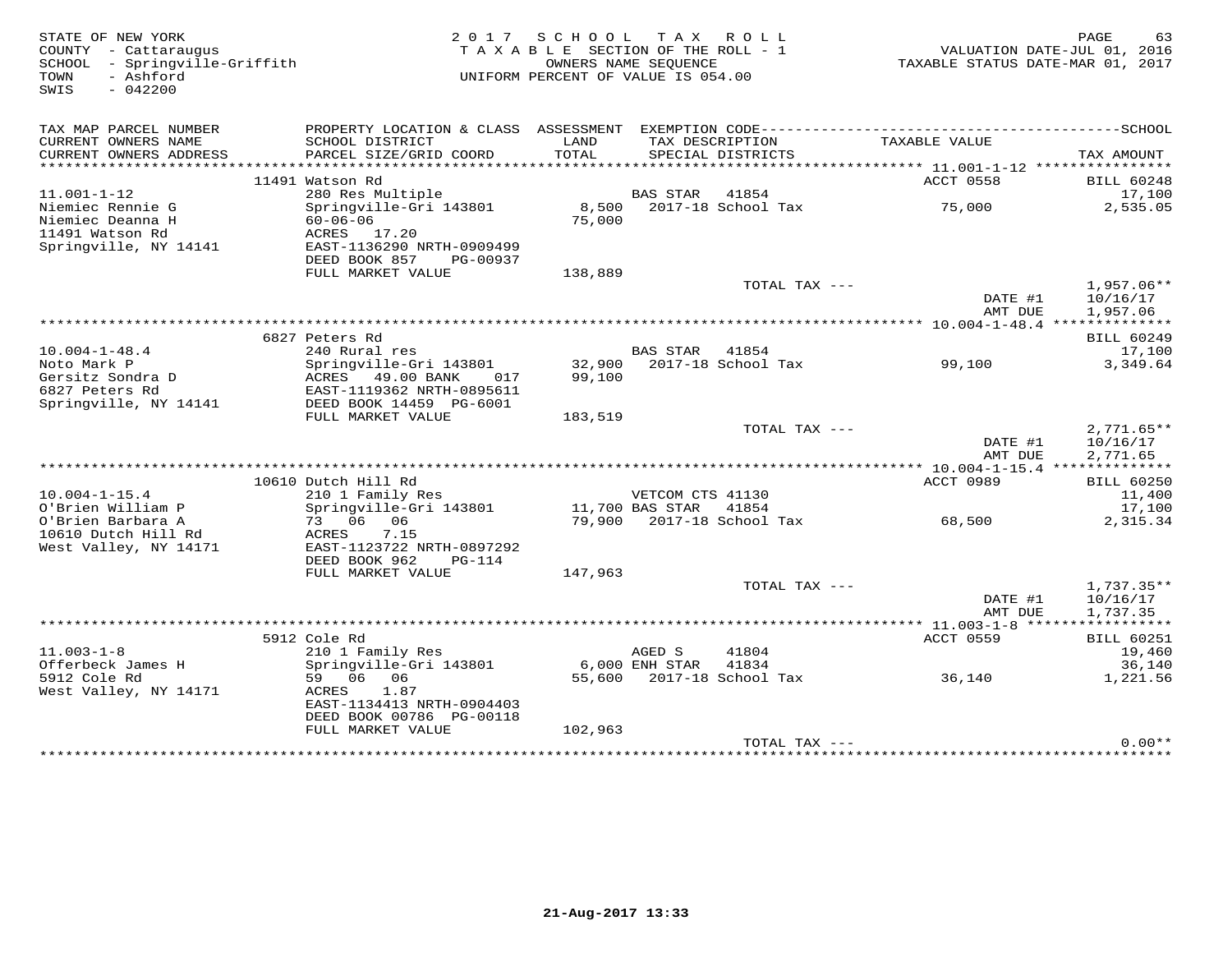| STATE OF NEW YORK<br>COUNTY - Cattaraugus<br>- Springville-Griffith<br>SCHOOL<br>- Ashford<br>TOWN<br>$-042200$<br>SWIS |                                                                                                                                                                     |                               | 2017 SCHOOL TAX ROLL<br>TAXABLE SECTION OF THE ROLL - 1<br>OWNERS NAME SEQUENCE<br>UNIFORM PERCENT OF VALUE IS 054.00 | VALUATION DATE-JUL 01, 2016<br>TAXABLE STATUS DATE-MAR 01, 2017 | PAGE<br>64                       |
|-------------------------------------------------------------------------------------------------------------------------|---------------------------------------------------------------------------------------------------------------------------------------------------------------------|-------------------------------|-----------------------------------------------------------------------------------------------------------------------|-----------------------------------------------------------------|----------------------------------|
| TAX MAP PARCEL NUMBER<br>CURRENT OWNERS NAME<br>CURRENT OWNERS ADDRESS<br>**********************                        | PROPERTY LOCATION & CLASS ASSESSMENT<br>SCHOOL DISTRICT<br>PARCEL SIZE/GRID COORD<br>***********************                                                        | LAND<br>TOTAL<br>************ | TAX DESCRIPTION<br>SPECIAL DISTRICTS                                                                                  | TAXABLE VALUE                                                   | TAX AMOUNT                       |
|                                                                                                                         | Autumn View Trl                                                                                                                                                     |                               |                                                                                                                       | ACCT 0947                                                       | <b>BILL 60252</b>                |
| $10.004 - 1 - 63$<br>Oliver Darlene J<br>Oliver John A<br>Apt 1<br>40 Eagan Dr<br>Lackawana, NY 14218                   | 314 Rural vac<10<br>Springville-Gri 143801<br>06<br>69/74<br>06<br>AUTUMN VIEW SUB LOT 7<br>4.44<br>ACRES<br>EAST-1124675 NRTH-0898272<br>DEED BOOK 865<br>PG-01114 | 8,800<br>8,800                | 2017-18 School Tax                                                                                                    | 8,800                                                           | 297.45                           |
|                                                                                                                         | FULL MARKET VALUE                                                                                                                                                   | 16,296                        |                                                                                                                       |                                                                 |                                  |
|                                                                                                                         |                                                                                                                                                                     |                               | TOTAL TAX ---                                                                                                         | DATE #1<br>AMT DUE                                              | $297.45**$<br>10/16/17<br>297.45 |
|                                                                                                                         |                                                                                                                                                                     |                               |                                                                                                                       |                                                                 |                                  |
| $3.004 - 2 - 6.3$<br>Orsolits Norbert F<br>PO Box 91                                                                    | Bolton Rd<br>314 Rural vac<10<br>Springville-Gri 143801<br>41 06<br>- 06                                                                                            | 600<br>600                    | 2017-18 School Tax                                                                                                    | ACCT 0972<br>600                                                | <b>BILL 60253</b><br>20.28       |
| Springville, NY 14141                                                                                                   | FRNT 360.00 DPTH<br>50.00<br>EAST-1148375 NRTH-0911249<br>DEED BOOK 00922 PG-00463<br>FULL MARKET VALUE                                                             | 1,111                         |                                                                                                                       |                                                                 |                                  |
|                                                                                                                         |                                                                                                                                                                     |                               | TOTAL TAX ---                                                                                                         |                                                                 | $20.28**$                        |
|                                                                                                                         |                                                                                                                                                                     |                               |                                                                                                                       | DATE #1<br>AMT DUE                                              | 10/16/17<br>20.28                |
|                                                                                                                         | 10677 Autumn View Trl                                                                                                                                               |                               |                                                                                                                       | ACCT 0963                                                       | ***********<br><b>BILL 60254</b> |
| $10.004 - 1 - 73$<br>Ott Joseph W<br>Ott Darla M<br>10677 Autumn View Trl<br>West Valley, NY 14171                      | 210 1 Family Res<br>Springville-Gri 143801<br>74 06<br>06<br>ACRES<br>2.99 BANK<br>084<br>EAST-0475820 NRTH-0898720<br>DEED BOOK 22792 PG-9001                      | 7,200<br>89,900               | 2017-18 School Tax                                                                                                    | 89,900                                                          | 3,038.68                         |
|                                                                                                                         | FULL MARKET VALUE                                                                                                                                                   | 166,481                       | TOTAL TAX ---                                                                                                         |                                                                 | $3,038.68**$                     |
|                                                                                                                         | *********                                                                                                                                                           |                               |                                                                                                                       | DATE #1<br>AMT DUE                                              | 10/16/17<br>3,038.68             |
|                                                                                                                         | 10512 Edies Rd                                                                                                                                                      |                               |                                                                                                                       | *** $10.004 - 1 - 42$ ***<br>ACCT 0776                          | <b>BILL 60255</b>                |
| $10.004 - 1 - 42$                                                                                                       | 210 1 Family Res                                                                                                                                                    |                               | ENH STAR<br>41834                                                                                                     |                                                                 | 37,340                           |
| Ott-Vedder Geraldine<br>10512 Edies Rd<br>Springville, NY 14141                                                         | Springville-Gri 143801<br>73 06<br>06<br>8.54<br>ACRES<br>EAST-1120976 NRTH-0895588<br>DEED BOOK 849<br>PG-00254                                                    | 13,200<br>58,900              | 2017-18 School Tax                                                                                                    | 58,900                                                          | 1,990.86                         |
|                                                                                                                         | FULL MARKET VALUE                                                                                                                                                   | 109,074                       | TOTAL TAX ---                                                                                                         |                                                                 | 728.74**                         |
|                                                                                                                         |                                                                                                                                                                     |                               |                                                                                                                       | DATE #1                                                         | 10/16/17                         |
|                                                                                                                         |                                                                                                                                                                     |                               |                                                                                                                       | AMT DUE<br>********                                             | 728.74<br>* * * * * * * * ·      |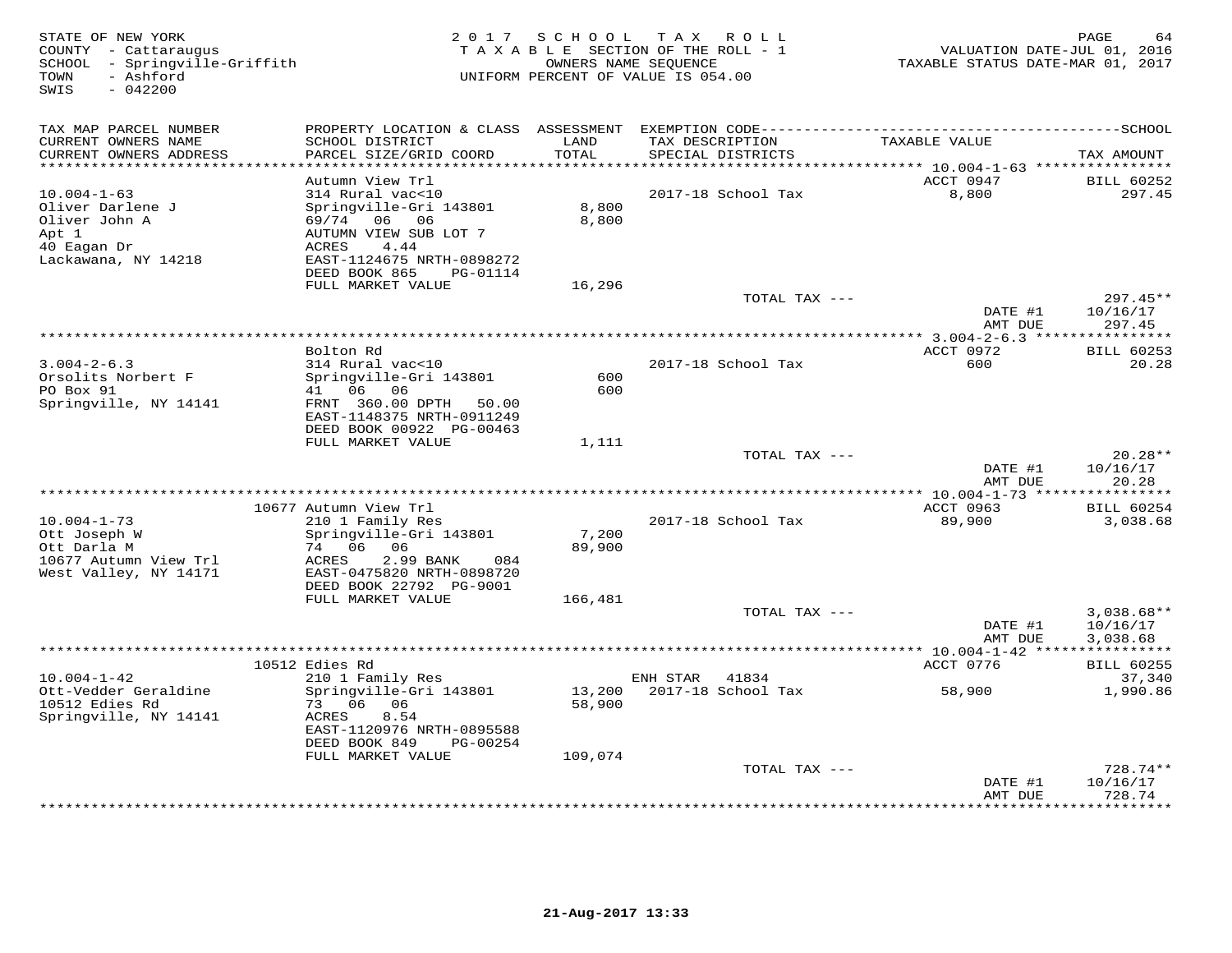| STATE OF NEW YORK<br>COUNTY - Cattaraugus<br>SCHOOL - Springville-Griffith<br>TOWN<br>- Ashford<br>SWIS<br>$-042200$ | 2017                                                          | SCHOOL<br>TAXABLE SECTION OF THE ROLL - 1<br>OWNERS NAME SEQUENCE<br>UNIFORM PERCENT OF VALUE IS 054.00 |                 | TAX ROLL           | VALUATION DATE-JUL 01, 2016<br>TAXABLE STATUS DATE-MAR 01, 2017 | PAGE<br>65                |
|----------------------------------------------------------------------------------------------------------------------|---------------------------------------------------------------|---------------------------------------------------------------------------------------------------------|-----------------|--------------------|-----------------------------------------------------------------|---------------------------|
|                                                                                                                      |                                                               |                                                                                                         |                 |                    |                                                                 |                           |
| TAX MAP PARCEL NUMBER                                                                                                |                                                               |                                                                                                         |                 |                    |                                                                 |                           |
| CURRENT OWNERS NAME                                                                                                  | SCHOOL DISTRICT                                               | LAND                                                                                                    |                 | TAX DESCRIPTION    | TAXABLE VALUE                                                   |                           |
| CURRENT OWNERS ADDRESS<br>**********************                                                                     | PARCEL SIZE/GRID COORD                                        | TOTAL                                                                                                   |                 | SPECIAL DISTRICTS  |                                                                 | TAX AMOUNT                |
|                                                                                                                      | 10740 Nys Rte 240                                             |                                                                                                         |                 |                    | ACCT 0136                                                       | <b>BILL 60256</b>         |
| $11.003 - 2 - 19$                                                                                                    | 210 1 Family Res                                              |                                                                                                         | <b>BAS STAR</b> | 41854              |                                                                 | 17,100                    |
| Ottaviano Camillo                                                                                                    | Springville-Gri 143801                                        | 7,100                                                                                                   |                 | 2017-18 School Tax | 49,600                                                          | 1,676.51                  |
| Ottaviano Janet                                                                                                      | 58 06<br>06                                                   | 49,600                                                                                                  |                 |                    |                                                                 |                           |
| 10740 Rte 240<br>West Valley, NY 14171                                                                               | ACRES<br>2.90<br>EAST-0486130 NRTH-0898030                    |                                                                                                         |                 |                    |                                                                 |                           |
|                                                                                                                      | DEED BOOK 00864 PG-00438                                      |                                                                                                         |                 |                    |                                                                 |                           |
|                                                                                                                      | FULL MARKET VALUE                                             | 91,852                                                                                                  |                 |                    |                                                                 |                           |
|                                                                                                                      |                                                               |                                                                                                         |                 | TOTAL TAX ---      |                                                                 | $1,098.52**$              |
|                                                                                                                      |                                                               |                                                                                                         |                 |                    | DATE #1                                                         | 10/16/17                  |
|                                                                                                                      |                                                               |                                                                                                         |                 |                    | AMT DUE<br>·********** 11.002-2-5 ******************            | 1,098.52                  |
|                                                                                                                      | 11375 Bolton Rd                                               |                                                                                                         |                 |                    | ACCT 0900                                                       | <b>BILL 60257</b>         |
| $11.002 - 2 - 5$                                                                                                     | 210 1 Family Res                                              |                                                                                                         | <b>BAS STAR</b> | 41854              |                                                                 | 17,100                    |
| Pangborn Richard                                                                                                     | Springville-Gri 143801                                        | 14,500                                                                                                  |                 | 2017-18 School Tax | 83,900                                                          | 2,835.87                  |
| Pangborn Jennifer                                                                                                    | 40 06<br>06                                                   | 83,900                                                                                                  |                 |                    |                                                                 |                           |
| 11375 Bolton Rd<br>Springville, NY 14141                                                                             | 9.85 BANK<br>ACRES<br>017<br>EAST-1147517 NRTH-0909127        |                                                                                                         |                 |                    |                                                                 |                           |
|                                                                                                                      | DEED BOOK 20208 PG-8001                                       |                                                                                                         |                 |                    |                                                                 |                           |
|                                                                                                                      | FULL MARKET VALUE                                             | 155,370                                                                                                 |                 |                    |                                                                 |                           |
|                                                                                                                      |                                                               |                                                                                                         |                 | TOTAL TAX ---      |                                                                 | $2,257.88**$              |
|                                                                                                                      |                                                               |                                                                                                         |                 |                    | DATE #1                                                         | 10/16/17                  |
|                                                                                                                      |                                                               |                                                                                                         |                 |                    | AMT DUE                                                         | 2,257.88                  |
|                                                                                                                      | 10858 Nys Rte 240                                             |                                                                                                         |                 |                    | ACCT 1638                                                       | <b>BILL 60258</b>         |
| $11.003 - 2 - 3.3$                                                                                                   | 280 Res Multiple                                              |                                                                                                         | BAS STAR        | 41854              |                                                                 | 17,100                    |
| Panus Timothy J                                                                                                      | Springville-Gri 143801                                        | 13,400                                                                                                  |                 | 2017-18 School Tax | 107,400                                                         | 3,630.19                  |
| 10858 NYS Rte 240                                                                                                    | $58 - 6 - 6$                                                  | 107,400                                                                                                 |                 |                    |                                                                 |                           |
| West Valley, NY 14171                                                                                                | ACRES 29.90                                                   |                                                                                                         |                 |                    |                                                                 |                           |
|                                                                                                                      | EAST-1135170 NRTH-0899982<br>DEED BOOK 8250<br><b>PG-8001</b> |                                                                                                         |                 |                    |                                                                 |                           |
|                                                                                                                      | FULL MARKET VALUE                                             | 198,889                                                                                                 |                 |                    |                                                                 |                           |
|                                                                                                                      |                                                               |                                                                                                         |                 | TOTAL TAX ---      |                                                                 | $3,052.20**$              |
|                                                                                                                      |                                                               |                                                                                                         |                 |                    | DATE #1                                                         | 10/16/17                  |
|                                                                                                                      |                                                               |                                                                                                         |                 |                    | AMT DUE                                                         | 3,052.20                  |
|                                                                                                                      | Nys Rte 240                                                   |                                                                                                         |                 |                    | ACCT 1205                                                       | <b>BILL 60259</b>         |
| $11.003 - 2 - 3.2$                                                                                                   | 322 Rural vac>10                                              |                                                                                                         |                 | 2017-18 School Tax | 19,400                                                          | 655.73                    |
| Paolini Tara                                                                                                         | Springville-Gri 143801                                        | 19,400                                                                                                  |                 |                    |                                                                 |                           |
| 38 Livingston Pkwy                                                                                                   | 58 06 06                                                      | 19,400                                                                                                  |                 |                    |                                                                 |                           |
| Amherst, NY 14226                                                                                                    | 37.95<br>ACRES                                                |                                                                                                         |                 |                    |                                                                 |                           |
|                                                                                                                      | EAST-1135201 NRTH-0898419<br>DEED BOOK 18498 PG-9003          |                                                                                                         |                 |                    |                                                                 |                           |
|                                                                                                                      | FULL MARKET VALUE                                             | 35,926                                                                                                  |                 |                    |                                                                 |                           |
|                                                                                                                      |                                                               |                                                                                                         |                 | TOTAL TAX ---      |                                                                 | $655.73**$                |
|                                                                                                                      |                                                               |                                                                                                         |                 |                    | DATE #1                                                         | 10/16/17                  |
|                                                                                                                      |                                                               |                                                                                                         |                 |                    | AMT DUE                                                         | 655.73<br>* * * * * * * * |
|                                                                                                                      |                                                               |                                                                                                         |                 |                    |                                                                 |                           |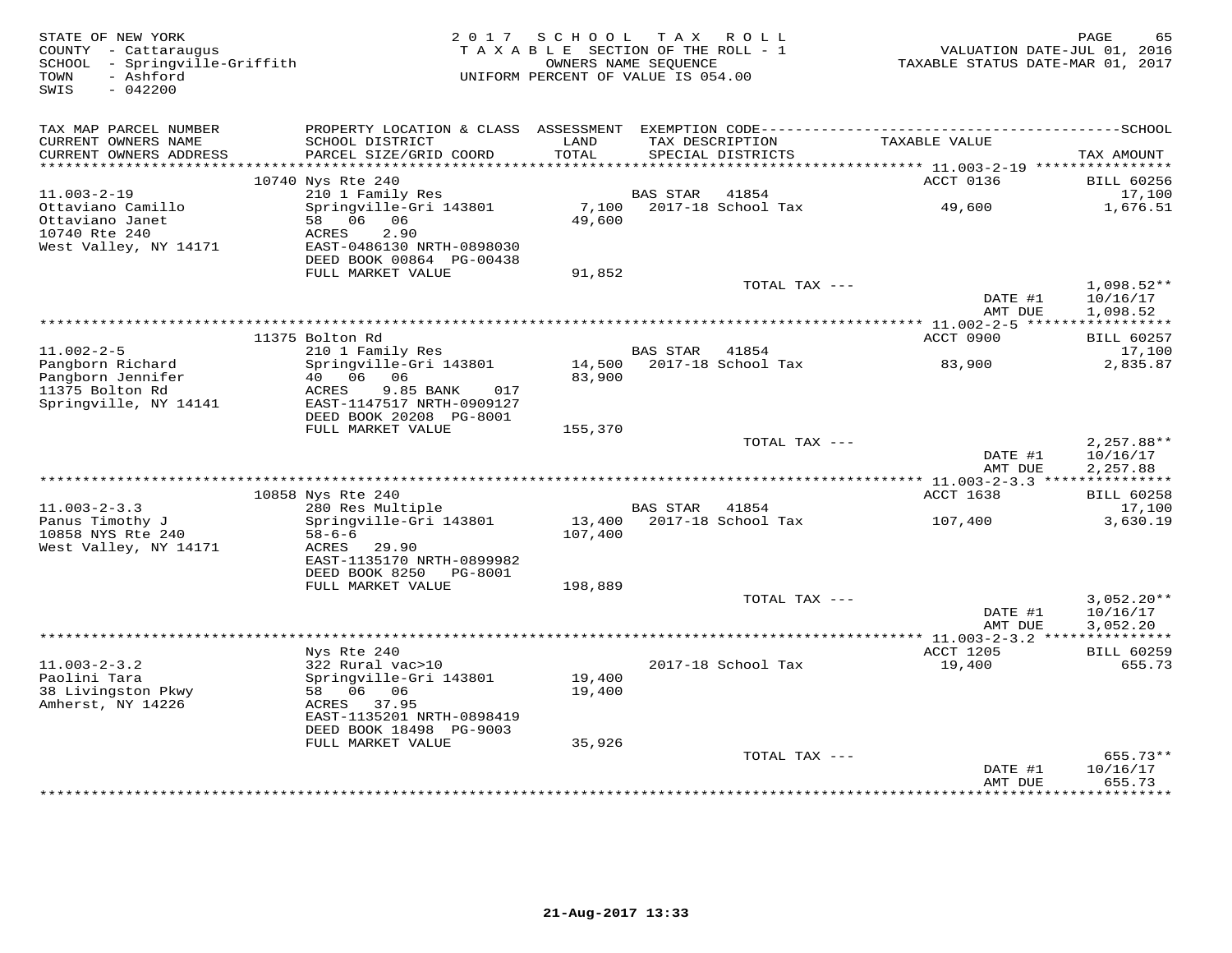| STATE OF NEW YORK<br>COUNTY - Cattaraugus<br>SCHOOL - Springville-Griffith<br>- Ashford<br>TOWN<br>$-042200$<br>SWIS | 2 0 1 7                                                                                                                                                                       | SCHOOL                       | TAX ROLL<br>TAXABLE SECTION OF THE ROLL - 1<br>OWNERS NAME SEQUENCE<br>UNIFORM PERCENT OF VALUE IS 054.00                            | TAXABLE STATUS DATE-MAR 01, 2017    | PAGE<br>66<br>VALUATION DATE-JUL 01, 2016 |
|----------------------------------------------------------------------------------------------------------------------|-------------------------------------------------------------------------------------------------------------------------------------------------------------------------------|------------------------------|--------------------------------------------------------------------------------------------------------------------------------------|-------------------------------------|-------------------------------------------|
| TAX MAP PARCEL NUMBER<br>CURRENT OWNERS NAME<br>CURRENT OWNERS ADDRESS                                               | SCHOOL DISTRICT<br>PARCEL SIZE/GRID COORD                                                                                                                                     | LAND<br>TOTAL                | PROPERTY LOCATION & CLASS ASSESSMENT EXEMPTION CODE-----------------------------------SCHOOL<br>TAX DESCRIPTION<br>SPECIAL DISTRICTS | TAXABLE VALUE                       | TAX AMOUNT                                |
|                                                                                                                      |                                                                                                                                                                               | *****                        |                                                                                                                                      | ****** 11.003-2-20.2 ************** |                                           |
| $11.003 - 2 - 20.2$<br>Paolini Tara<br>38 Livingston Parkway Pkwy<br>Amherst, NY 14226                               | 10767 Nys Rte 240<br>240 Rural res<br>Springville-Gri 143801<br>06 06<br>58/64<br>50.50<br>ACRES<br>EAST-0484120 NRTH-0898400<br>DEED BOOK 12650 PG-9001<br>FULL MARKET VALUE | 37,200<br>129,200<br>239,259 | 2017-18 School Tax                                                                                                                   | <b>ACCT 1115</b><br>129,200         | <b>BILL 60260</b><br>4,367.04             |
|                                                                                                                      |                                                                                                                                                                               |                              | TOTAL TAX ---                                                                                                                        |                                     | $4,367.04**$                              |
|                                                                                                                      |                                                                                                                                                                               |                              |                                                                                                                                      | DATE #1<br>AMT DUE                  | 10/16/17<br>4,367.04                      |
|                                                                                                                      |                                                                                                                                                                               |                              |                                                                                                                                      |                                     |                                           |
| $11.003 - 1 - 21.8$                                                                                                  | 10888 Nys Rte 240<br>210 1 Family Res                                                                                                                                         |                              | BAS STAR 41854                                                                                                                       | ACCT 1419                           | <b>BILL 60261</b><br>17,100               |
| Paradowski Gary<br>Paradowski Letina Sally<br>10888 Nys Rte 240                                                      | Springville-Gri 143801<br>58 06 06<br>FF 402.00                                                                                                                               | 8,000<br>55,800              | 2017-18 School Tax                                                                                                                   | 55,800                              | 1,886.08                                  |
| West Valley, NY 14171                                                                                                | ACRES<br>4.75<br>EAST-1134207 NRTH-0900785<br>DEED BOOK 00952 PG-00937<br>FULL MARKET VALUE                                                                                   | 103,333                      |                                                                                                                                      |                                     |                                           |
|                                                                                                                      |                                                                                                                                                                               |                              | TOTAL TAX ---                                                                                                                        | DATE #1                             | $1,308.09**$<br>10/16/17                  |
|                                                                                                                      |                                                                                                                                                                               |                              |                                                                                                                                      | AMT DUE                             | 1,308.09                                  |
|                                                                                                                      | Henrietta Rd                                                                                                                                                                  |                              |                                                                                                                                      | ACCT 0410                           | <b>BILL 60262</b>                         |
| $10.003 - 2 - 1$<br>Pawlik Stephen R<br>Pawlik Louise<br>1537 Old Spring House Ln                                    | 260 Seasonal res<br>Springville-Gri 143801<br>43 06 07<br>ACRES 26.70                                                                                                         | 14,400<br>29,200             | 2017-18 School Tax                                                                                                                   | 29,200                              | 986.98                                    |
| Dunwoody, GA 30338                                                                                                   | EAST-1106666 NRTH-0900214                                                                                                                                                     |                              |                                                                                                                                      |                                     |                                           |
|                                                                                                                      | DEED BOOK 804<br>PG-00259<br>FULL MARKET VALUE                                                                                                                                | 54,074                       |                                                                                                                                      |                                     |                                           |
|                                                                                                                      |                                                                                                                                                                               |                              | TOTAL TAX ---                                                                                                                        | DATE #1<br>AMT DUE                  | 986.98**<br>10/16/17<br>986.98            |
|                                                                                                                      |                                                                                                                                                                               |                              |                                                                                                                                      | *********** 10.004-1-29.8 **        | ********                                  |
| $10.004 - 1 - 29.8$                                                                                                  | 6637 Schwartz Rd<br>210 1 Family Res                                                                                                                                          |                              | <b>BAS STAR</b><br>41854                                                                                                             | ACCT 1110                           | <b>BILL 60263</b><br>17,100               |
| Payne Gregory<br>Gerstenslager Raquel<br>6637 Schwartz Rd<br>West Valley, NY 14171                                   | Springville-Gri 143801<br>74 06<br>06<br>5.05 BANK<br>084<br>ACRES<br>EAST-0474330 NRTH-0899060<br>DEED BOOK 22356 PG-7001                                                    | 9,400<br>82,500              | 2017-18 School Tax                                                                                                                   | 82,500                              | 2,788.55                                  |
|                                                                                                                      | FULL MARKET VALUE                                                                                                                                                             | 152,778                      |                                                                                                                                      |                                     |                                           |
|                                                                                                                      |                                                                                                                                                                               |                              | TOTAL TAX ---                                                                                                                        | DATE #1<br>AMT DUE                  | $2,210.56**$<br>10/16/17<br>2,210.56      |
|                                                                                                                      |                                                                                                                                                                               |                              |                                                                                                                                      |                                     | * * * * * * * * * *                       |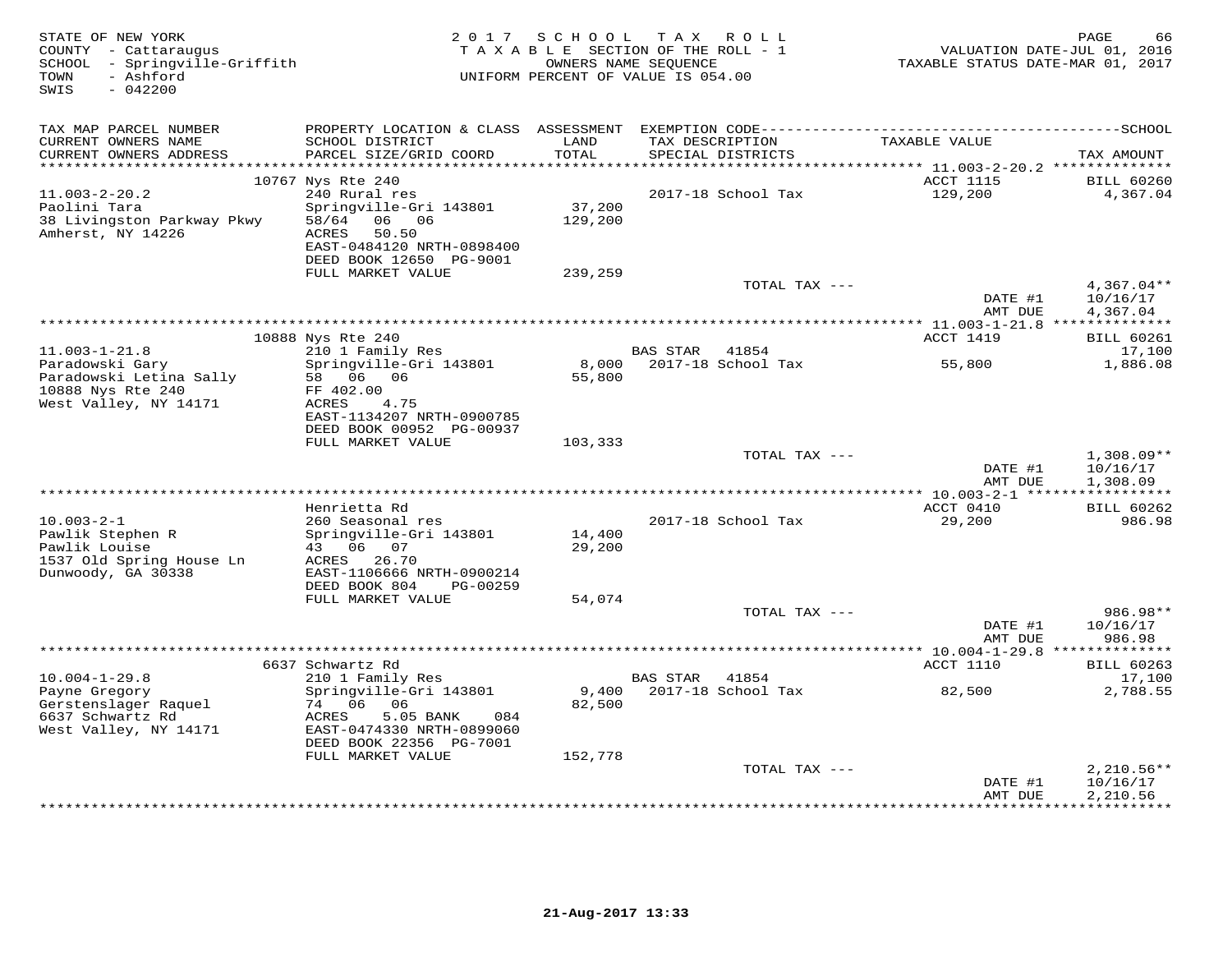| STATE OF NEW YORK<br>COUNTY - Cattaraugus<br>SCHOOL - Springville-Griffith<br>- Ashford<br>TOWN<br>$-042200$<br>SWIS |                                                                                                                           | 2017 SCHOOL TAX ROLL<br>TAXABLE SECTION OF THE ROLL - 1<br>UNIFORM PERCENT OF VALUE IS 054.00 | OWNERS NAME SEQUENCE |                                      | VALUATION DATE-JUL 01, 2016<br>TAXABLE STATUS DATE-MAR 01, 2017 | 67<br>PAGE                           |
|----------------------------------------------------------------------------------------------------------------------|---------------------------------------------------------------------------------------------------------------------------|-----------------------------------------------------------------------------------------------|----------------------|--------------------------------------|-----------------------------------------------------------------|--------------------------------------|
| TAX MAP PARCEL NUMBER<br>CURRENT OWNERS NAME<br>CURRENT OWNERS ADDRESS                                               | SCHOOL DISTRICT<br>PARCEL SIZE/GRID COORD                                                                                 | LAND<br>TOTAL                                                                                 |                      | TAX DESCRIPTION<br>SPECIAL DISTRICTS | TAXABLE VALUE                                                   | TAX AMOUNT                           |
|                                                                                                                      | 11045 Nys Rte 240                                                                                                         |                                                                                               |                      |                                      | ACCT 0208                                                       | <b>BILL 60264</b>                    |
| $11.003 - 1 - 5$                                                                                                     | 210 1 Family Res                                                                                                          |                                                                                               | BAS STAR             | 41854                                |                                                                 | 17,100                               |
| Perkins Richard D Jr<br>11045 Nys Rte 240<br>West Valley, NY 14171                                                   | Springville-Gri 143801<br>59/65 06 06<br>ACRES<br>1.84 BANK<br>017<br>EAST-0484420 NRTH-0903500<br>DEED BOOK 1002 PG-1060 | 61,600                                                                                        |                      | 6,100 2017-18 School Tax             | 61,600                                                          | 2,082.12                             |
|                                                                                                                      | FULL MARKET VALUE                                                                                                         | 114,074                                                                                       |                      |                                      |                                                                 |                                      |
|                                                                                                                      |                                                                                                                           |                                                                                               |                      | TOTAL TAX ---                        | DATE #1<br>AMT DUE                                              | $1,504.13**$<br>10/16/17<br>1,504.13 |
|                                                                                                                      |                                                                                                                           |                                                                                               |                      |                                      |                                                                 |                                      |
|                                                                                                                      | 10381 Dutch Hill Rd                                                                                                       |                                                                                               |                      |                                      | ACCT 0579                                                       | <b>BILL 60265</b>                    |
| $10.004 - 1 - 24$<br>Phillips George H                                                                               | 210 1 Family Res<br>Springville-Gri 143801                                                                                | 5,100 AGED S                                                                                  | VETWAR CTS 41120     | 41804                                |                                                                 | 4,500<br>11,475                      |
| 10381 Dutch Hill Rd                                                                                                  | 72/73 06 06                                                                                                               |                                                                                               | 30,000 ENH STAR      | 41834                                |                                                                 | 14,025                               |
| West Valley, NY 14171                                                                                                | 1.09<br>ACRES<br>EAST-1123172 NRTH-0894005<br>DEED BOOK 3994 PG-8001                                                      |                                                                                               |                      | 2017-18 School Tax 14,025            |                                                                 | 474.05                               |
|                                                                                                                      | FULL MARKET VALUE                                                                                                         | 55,556                                                                                        |                      |                                      |                                                                 |                                      |
|                                                                                                                      |                                                                                                                           |                                                                                               |                      | TOTAL TAX ---                        |                                                                 | $0.00**$                             |
|                                                                                                                      | 10749 Rock Springs Rd                                                                                                     |                                                                                               |                      |                                      | ACCT 0938                                                       | <b>BILL 60266</b>                    |
| $10.004 - 1 - 54$                                                                                                    | 270 Mfg housing                                                                                                           |                                                                                               | BAS STAR 41854       |                                      |                                                                 | 17,100                               |
| Piscitelli Lois A                                                                                                    | Springville-Gri 143801                                                                                                    | 7,600                                                                                         |                      | 2017-18 School Tax                   | 55,000                                                          | 1,859.04                             |
| Walqus Helene<br>10749 Rock Springs Rd<br>West Valley, NY 14171                                                      | 74 06<br>06<br>AUTUMN VIEW SUB LOT 17<br>ACRES<br>3.39                                                                    | 55,000                                                                                        |                      |                                      |                                                                 |                                      |
|                                                                                                                      | EAST-1123599 NRTH-0899385                                                                                                 |                                                                                               |                      |                                      |                                                                 |                                      |
|                                                                                                                      | DEED BOOK 00930 PG-01108<br>FULL MARKET VALUE                                                                             | 101,852                                                                                       |                      |                                      |                                                                 |                                      |
|                                                                                                                      |                                                                                                                           |                                                                                               |                      | TOTAL TAX ---                        |                                                                 | 1,281.04**                           |
|                                                                                                                      |                                                                                                                           |                                                                                               |                      |                                      | DATE #1<br>AMT DUE                                              | 10/16/17<br>1,281.04                 |
|                                                                                                                      |                                                                                                                           |                                                                                               |                      |                                      |                                                                 |                                      |
| $11.001 - 1 - 22.1$                                                                                                  | 11331 Beech Tree Rd<br>240 Rural res                                                                                      |                                                                                               |                      | 2017-18 School Tax                   | ACCT 0587<br>64,700                                             | <b>BILL 60267</b><br>2,186.90        |
| Place Carrie Ann<br>15 Church Street<br>Springville, NY 14141                                                        | Springville-Gri 143801<br>06 06<br>54/60<br>ACRES<br>40.10<br>EAST-1137045 NRTH-0907051                                   | 32,400<br>64,700                                                                              |                      |                                      |                                                                 |                                      |
| PRIOR OWNER ON 3/01/2017                                                                                             | DEED BOOK 27209 PG-7001                                                                                                   |                                                                                               |                      |                                      |                                                                 |                                      |
| Place Joseph E                                                                                                       | FULL MARKET VALUE                                                                                                         | 119,815                                                                                       |                      |                                      |                                                                 |                                      |
|                                                                                                                      |                                                                                                                           |                                                                                               |                      | TOTAL TAX ---                        |                                                                 | $2,186.90**$                         |
|                                                                                                                      |                                                                                                                           |                                                                                               |                      |                                      | DATE #1<br>AMT DUE                                              | 10/16/17<br>2,186.90                 |
|                                                                                                                      |                                                                                                                           |                                                                                               |                      |                                      |                                                                 |                                      |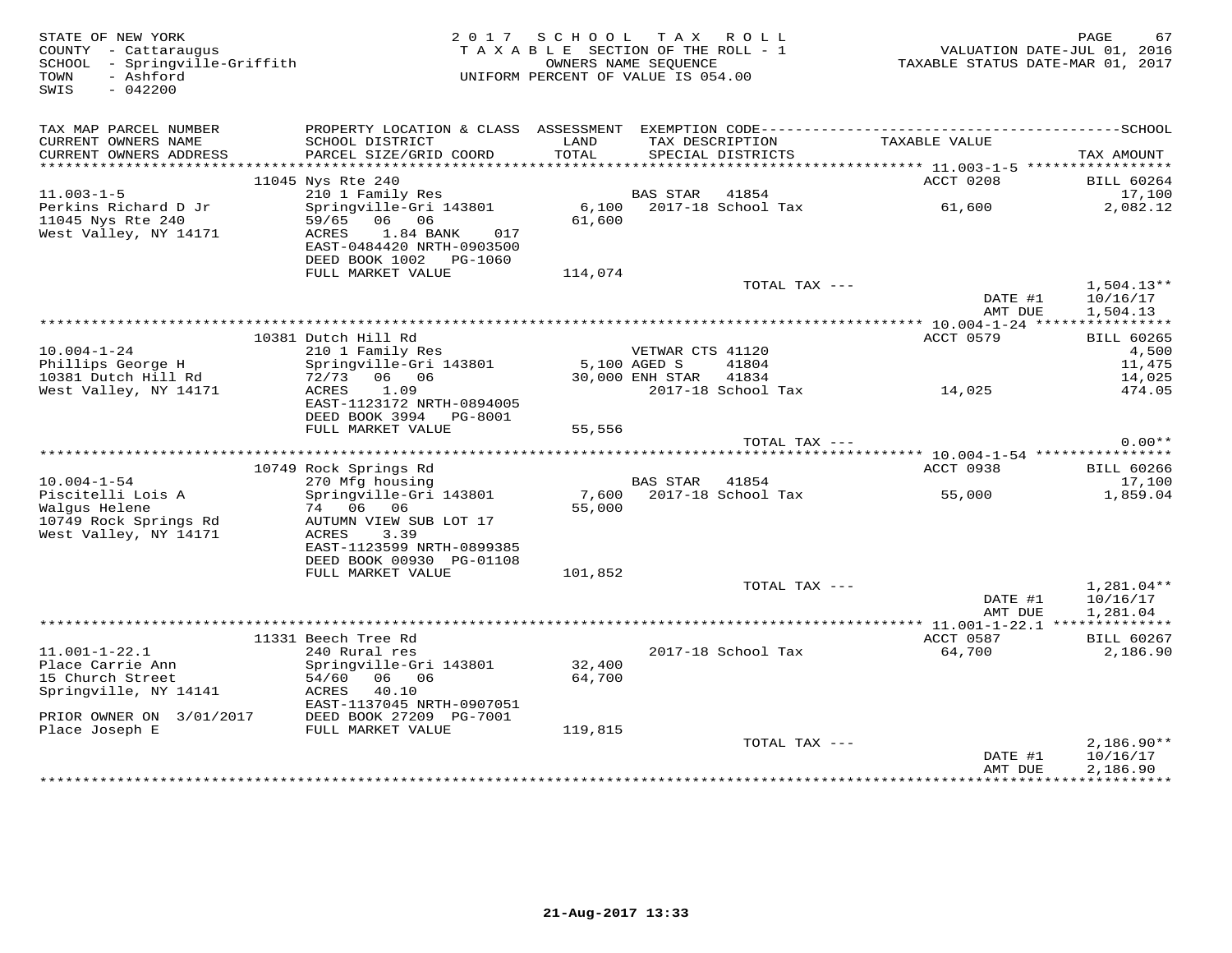| STATE OF NEW YORK<br>COUNTY - Cattaraugus<br>SCHOOL - Springville-Griffith<br>- Ashford<br>TOWN<br>SWIS<br>$-042200$ |                                                                                                                             | 2017 SCHOOL TAX ROLL<br>TAXABLE SECTION OF THE ROLL - 1<br>OWNERS NAME SEQUENCE<br>UNIFORM PERCENT OF VALUE IS 054.00 |                 |                                      | TAXABLE STATUS DATE-MAR 01, 2017                                      | 68<br>PAGE<br>VALUATION DATE-JUL 01, 2016 |
|----------------------------------------------------------------------------------------------------------------------|-----------------------------------------------------------------------------------------------------------------------------|-----------------------------------------------------------------------------------------------------------------------|-----------------|--------------------------------------|-----------------------------------------------------------------------|-------------------------------------------|
| TAX MAP PARCEL NUMBER                                                                                                |                                                                                                                             |                                                                                                                       |                 |                                      |                                                                       |                                           |
| CURRENT OWNERS NAME<br>CURRENT OWNERS ADDRESS                                                                        | SCHOOL DISTRICT<br>PARCEL SIZE/GRID COORD                                                                                   | LAND<br>TOTAL<br>*********                                                                                            |                 | TAX DESCRIPTION<br>SPECIAL DISTRICTS | TAXABLE VALUE                                                         | TAX AMOUNT                                |
|                                                                                                                      | 11349 Beech Tree Rd                                                                                                         |                                                                                                                       |                 |                                      | *************************** 11.001-1-22.2 **************<br>ACCT 1543 | <b>BILL 60268</b>                         |
| $11.001 - 1 - 22.2$                                                                                                  | 270 Mfg housing                                                                                                             |                                                                                                                       | BAS STAR        | 41854                                |                                                                       | 17,100                                    |
| Place Joseph E<br>11349 Beech Tree Rd<br>Springville, NY 14141                                                       | Springville-Gri 143801<br>54/60<br>06 06<br>1.80 BANK<br>ACRES<br>017<br>EAST-1137138 NRTH-0907860<br>DEED BOOK 1015 PG-239 | 5,800<br>37,700                                                                                                       |                 | 2017-18 School Tax                   | 37,700                                                                | 1,274.28                                  |
|                                                                                                                      | FULL MARKET VALUE                                                                                                           | 69,815                                                                                                                |                 | TOTAL TAX ---                        |                                                                       | $696.29**$                                |
|                                                                                                                      |                                                                                                                             |                                                                                                                       |                 |                                      | DATE #1<br>AMT DUE                                                    | 10/16/17<br>696.29                        |
|                                                                                                                      |                                                                                                                             |                                                                                                                       |                 |                                      |                                                                       |                                           |
| $11.001 - 1 - 22.3$                                                                                                  | 11350 Beech Tree Rd<br>210 1 Family Res                                                                                     |                                                                                                                       | BAS STAR 41854  |                                      | ACCT 1559                                                             | <b>BILL 60269</b><br>17,100               |
| Place Jr Joseph E.                                                                                                   | Springville-Gri 143801                                                                                                      | 5,500                                                                                                                 |                 | 2017-18 School Tax                   | 74,800                                                                | 2,528.29                                  |
| 11350 Beech Tree Rd<br>Springville, NY 14141                                                                         | $54 - 6 - 6$<br>ACRES<br>1.60<br>EAST-1137311 NRTH-0908007<br>DEED BOOK 9340<br>PG-8001                                     | 74,800                                                                                                                |                 |                                      |                                                                       |                                           |
|                                                                                                                      | FULL MARKET VALUE                                                                                                           | 138,519                                                                                                               |                 | TOTAL TAX ---                        |                                                                       |                                           |
|                                                                                                                      |                                                                                                                             |                                                                                                                       |                 |                                      | DATE #1<br>AMT DUE                                                    | $1,950.30**$<br>10/16/17<br>1,950.30      |
|                                                                                                                      |                                                                                                                             |                                                                                                                       |                 |                                      |                                                                       |                                           |
|                                                                                                                      | 10262 Dutch Hill Rd                                                                                                         |                                                                                                                       |                 |                                      | ACCT 1565                                                             | <b>BILL 60270</b>                         |
| $19.002 - 1 - 21.2$<br>Pogorzelski Kerry                                                                             | 240 Rural res<br>Springville-Gri 143801                                                                                     | 17,900                                                                                                                | BAS STAR        | 41854<br>2017-18 School Tax          | 107,300                                                               | 17,100<br>3,626.81                        |
| 10262 Dutch Hill Rd<br>West Valley, NY 14171                                                                         | 72/6/6<br>ACRES<br>31.70 BANK<br>017<br>EAST-1123703 NRTH-0891497<br>DEED BOOK 1030 PG-724                                  | 107,300                                                                                                               |                 |                                      |                                                                       |                                           |
|                                                                                                                      | FULL MARKET VALUE                                                                                                           | 198,704                                                                                                               |                 |                                      |                                                                       |                                           |
|                                                                                                                      |                                                                                                                             |                                                                                                                       |                 | TOTAL TAX ---                        | DATE #1<br>AMT DUE                                                    | $3,048.82**$<br>10/16/17<br>3,048.82      |
|                                                                                                                      |                                                                                                                             |                                                                                                                       |                 |                                      |                                                                       |                                           |
| $11.001 - 1 - 3$                                                                                                     | 6109 Bond Rd<br>210 1 Family Res                                                                                            |                                                                                                                       | <b>BAS STAR</b> | 41854                                | ACCT 0105                                                             | <b>BILL 60271</b><br>17,100               |
| Pokorski Shawn S<br>6109 Bond Rd                                                                                     | Springville-Gri 143801<br>65 06 06                                                                                          | 6,600<br>59,700                                                                                                       |                 | 2017-18 School Tax                   | 59,700                                                                | 2,017.90                                  |
| West Valley, NY 14171                                                                                                | FRNT 190.00 DPTH 220.00<br>017<br>BANK<br>EAST-1129753 NRTH-0905321<br>DEED BOOK 23310 PG-8001                              |                                                                                                                       |                 |                                      |                                                                       |                                           |
|                                                                                                                      | FULL MARKET VALUE                                                                                                           | 110,556                                                                                                               |                 |                                      |                                                                       |                                           |
|                                                                                                                      |                                                                                                                             |                                                                                                                       |                 | TOTAL TAX ---                        | DATE #1<br>AMT DUE                                                    | $1,439.91**$<br>10/16/17<br>1,439.91      |
|                                                                                                                      |                                                                                                                             |                                                                                                                       |                 |                                      |                                                                       | * * * * * * * * * * *                     |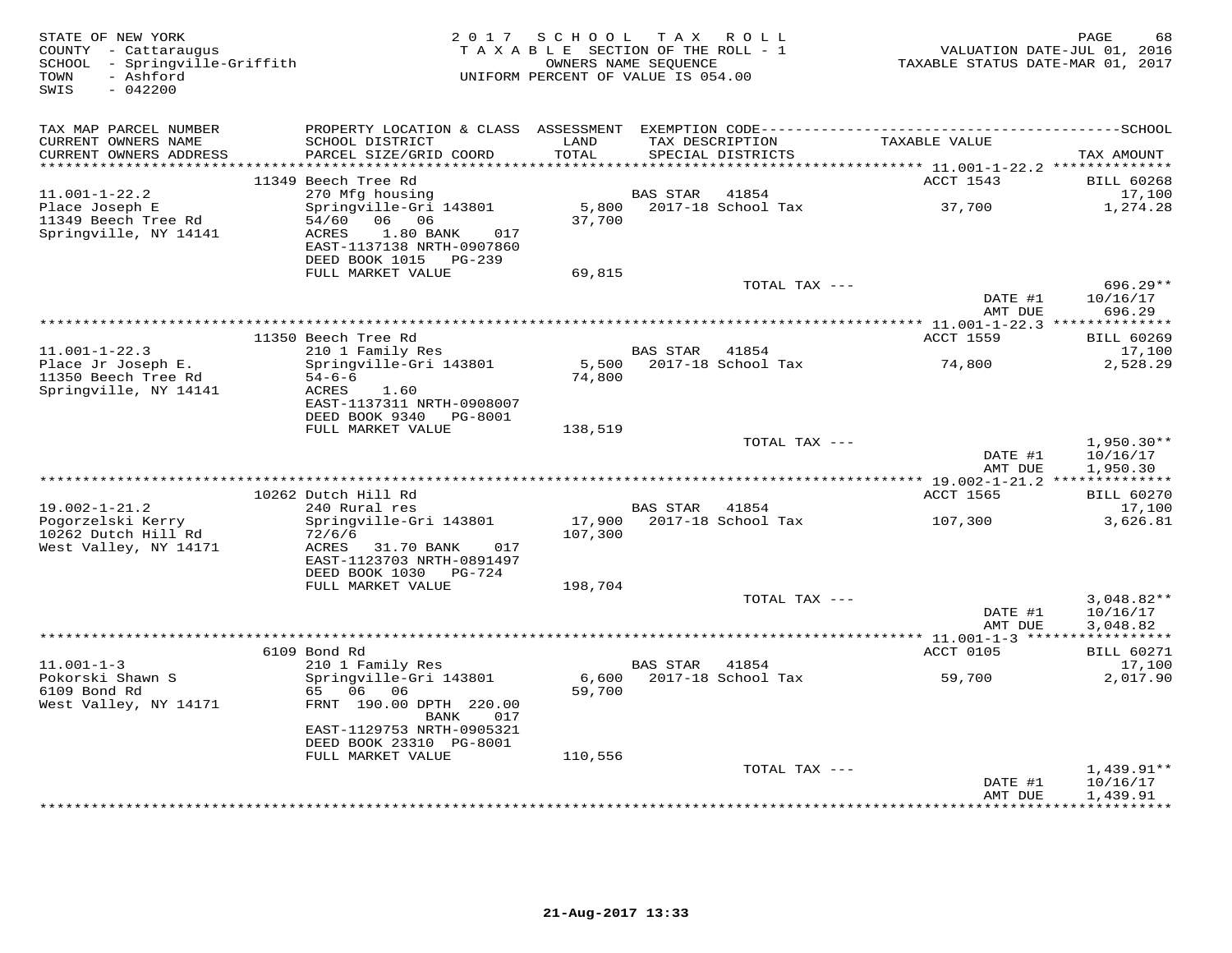| STATE OF NEW YORK<br>COUNTY - Cattaraugus<br>SCHOOL - Springville-Griffith<br>- Ashford<br>TOWN<br>$-042200$<br>SWIS | 2 0 1 7                                                                                                                                      | SCHOOL<br>OWNERS NAME SEOUENCE | TAX ROLL<br>TAXABLE SECTION OF THE ROLL - 1<br>UNIFORM PERCENT OF VALUE IS 054.00 | VALUATION DATE-JUL 01, 2016<br>TAXABLE STATUS DATE-MAR 01, 2017 | 69<br>PAGE                           |
|----------------------------------------------------------------------------------------------------------------------|----------------------------------------------------------------------------------------------------------------------------------------------|--------------------------------|-----------------------------------------------------------------------------------|-----------------------------------------------------------------|--------------------------------------|
| TAX MAP PARCEL NUMBER<br>CURRENT OWNERS NAME                                                                         | SCHOOL DISTRICT                                                                                                                              | LAND                           | TAX DESCRIPTION                                                                   | TAXABLE VALUE                                                   |                                      |
| CURRENT OWNERS ADDRESS<br>**********************                                                                     | PARCEL SIZE/GRID COORD                                                                                                                       | TOTAL                          | SPECIAL DISTRICTS                                                                 | **************************** 11.001-1-30.2 **************       | TAX AMOUNT                           |
|                                                                                                                      | 11280 Nys Rte 240                                                                                                                            |                                |                                                                                   | ACCT 1174                                                       | <b>BILL 60272</b>                    |
| $11.001 - 1 - 30.2$<br>Polino Richard<br>Polino Diane<br>65 Williamsburg Lane<br>Lancaster, NY 14086                 | 281 Multiple res<br>Springville-Gri 143801<br>06<br>06<br>60<br>NRF<br>ACRES<br>5.37<br>EAST-0484730 NRTH-0905940<br>DEED BOOK 21017 PG-2002 | 10,300<br>32,900               | 2017-18 School Tax                                                                | 32,900                                                          | 1,112.04                             |
|                                                                                                                      | FULL MARKET VALUE                                                                                                                            | 60,926                         |                                                                                   |                                                                 |                                      |
|                                                                                                                      |                                                                                                                                              |                                | TOTAL TAX ---                                                                     | DATE #1<br>AMT DUE                                              | $1,112.04**$<br>10/16/17<br>1,112.04 |
|                                                                                                                      |                                                                                                                                              |                                |                                                                                   |                                                                 |                                      |
| $10.004 - 1 - 23.2$                                                                                                  | 10493 Rock Springs Rd<br>240 Rural res                                                                                                       |                                | AGED S<br>41804                                                                   | ACCT 1238                                                       | <b>BILL 60273</b><br>28,200          |
| Preston Jack Ross                                                                                                    | Springville-Gri 143801                                                                                                                       |                                | 11,800 ENH STAR<br>41834                                                          |                                                                 | 28,200                               |
| Preston Dolores<br>10493 Rock Springs Rd<br>West Valley, NY 14171                                                    | 68 06 06<br>NRF<br>ACRES<br>6.09<br>EAST-0047615 NRTH-0089627<br>DEED BOOK 886<br>PG-00028                                                   | 56,400                         | 2017-18 School Tax                                                                | 28,200                                                          | 953.18                               |
|                                                                                                                      | FULL MARKET VALUE                                                                                                                            | 104,444                        |                                                                                   |                                                                 |                                      |
|                                                                                                                      |                                                                                                                                              |                                | TOTAL TAX ---                                                                     |                                                                 | $0.00**$                             |
| ******************************                                                                                       |                                                                                                                                              |                                |                                                                                   | ACCT 0520                                                       |                                      |
| $10.004 - 1 - 16.1$                                                                                                  | Rock Springs Rd<br>322 Rural vac>10                                                                                                          |                                | 2017-18 School Tax                                                                | 6,000                                                           | <b>BILL 60274</b><br>202.80          |
| Preston Jack Ross-Dolores<br>10493 Rock Springs Rd<br>West Valley, NY 14171                                          | Springville-Gri 143801<br>$-06$<br>68 —<br>$-06$<br>ACRES 10.94                                                                              | 6,000<br>6,000                 |                                                                                   |                                                                 |                                      |
|                                                                                                                      | EAST-1125230 NRTH-0895979<br>DEED BOOK 886<br>PG-00362                                                                                       |                                |                                                                                   |                                                                 |                                      |
|                                                                                                                      | FULL MARKET VALUE                                                                                                                            | 11,111                         |                                                                                   |                                                                 |                                      |
|                                                                                                                      |                                                                                                                                              |                                | TOTAL TAX ---                                                                     | DATE #1<br>AMT DUE                                              | 202.80**<br>10/16/17<br>202.80       |
|                                                                                                                      |                                                                                                                                              |                                |                                                                                   | ******* 10.004-1-29.9 **************                            |                                      |
|                                                                                                                      | 6657 Schwartz Rd                                                                                                                             |                                |                                                                                   | ACCT 1111                                                       | <b>BILL 60275</b>                    |
| $10.004 - 1 - 29.9$                                                                                                  | 240 Rural res                                                                                                                                |                                | VETWAR CTS 41120                                                                  |                                                                 | 6,840                                |
| Prime Jack J<br>Prime Marjorie K<br>6657 Schwartz Rd                                                                 | Springville-Gri 143801<br>74 06<br>06<br>BAR 98                                                                                              | 106,100                        | 14,800 BAS STAR<br>41854<br>2017-18 School Tax                                    | 99,260                                                          | 17,100<br>3,355.05                   |
| West Valley, NY 14171                                                                                                | ACRES 10.10<br>EAST-0473790 NRTH-0899030<br>DEED BOOK 830<br>PG-00276                                                                        |                                |                                                                                   |                                                                 |                                      |
|                                                                                                                      | FULL MARKET VALUE                                                                                                                            | 196,481                        |                                                                                   |                                                                 |                                      |
|                                                                                                                      |                                                                                                                                              |                                | TOTAL TAX ---                                                                     |                                                                 | $2,777.06**$                         |
|                                                                                                                      |                                                                                                                                              |                                | ***************************                                                       | DATE #1<br>AMT DUE                                              | 10/16/17<br>2,777.06<br>*********    |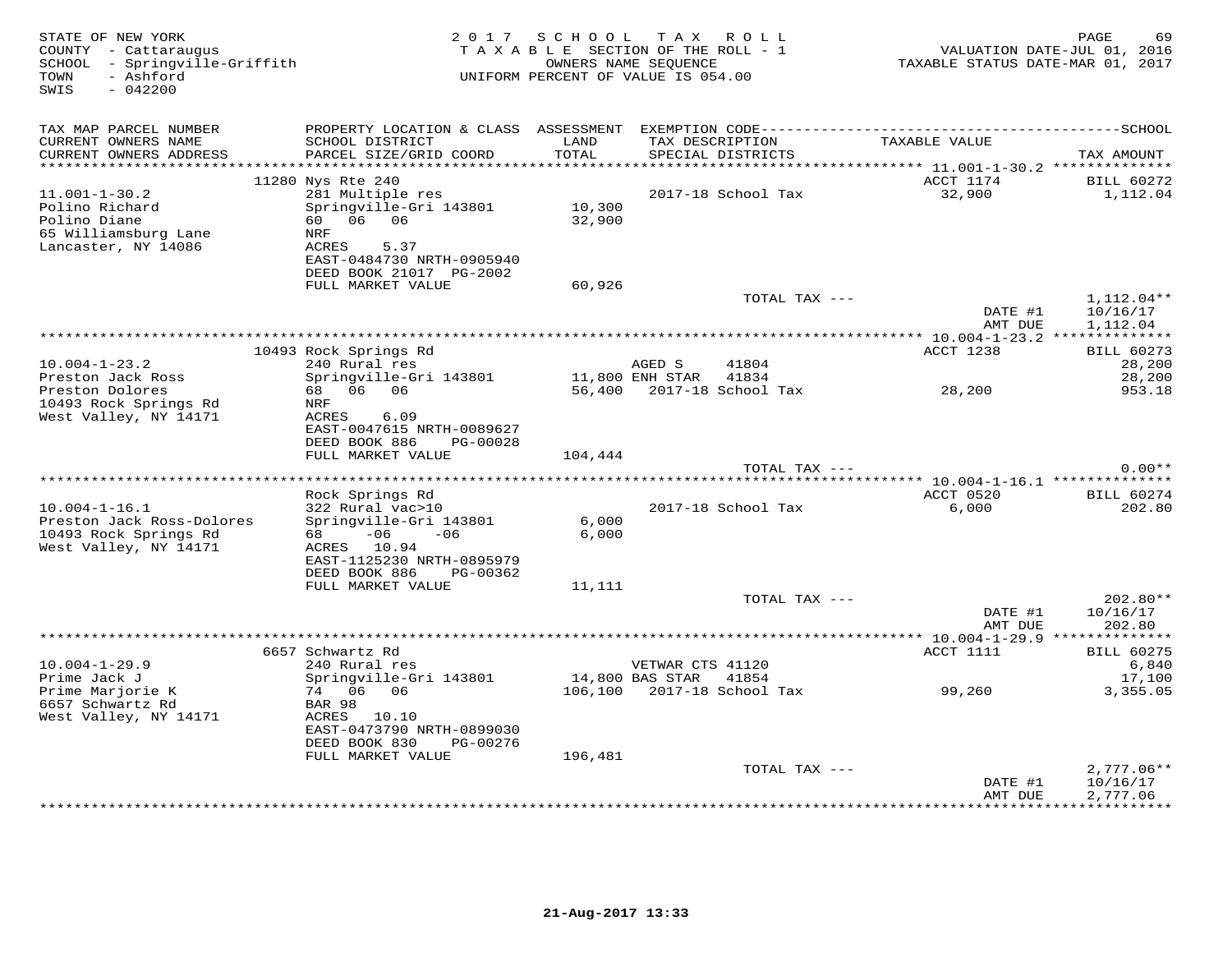| STATE OF NEW YORK<br>COUNTY - Cattaraugus<br>SCHOOL - Springville-Griffith<br>- Ashford<br>TOWN<br>$-042200$<br>SWIS | 2 0 1 7                                                                                      | SCHOOL        | TAX ROLL<br>TAXABLE SECTION OF THE ROLL - 1<br>OWNERS NAME SEQUENCE<br>UNIFORM PERCENT OF VALUE IS 054.00 |                                                       | TAXABLE STATUS DATE-MAR 01, 2017 | PAGE<br>70<br>VALUATION DATE-JUL 01, 2016 |
|----------------------------------------------------------------------------------------------------------------------|----------------------------------------------------------------------------------------------|---------------|-----------------------------------------------------------------------------------------------------------|-------------------------------------------------------|----------------------------------|-------------------------------------------|
| TAX MAP PARCEL NUMBER                                                                                                | PROPERTY LOCATION & CLASS ASSESSMENT EXEMPTION CODE-----------------------------------SCHOOL |               |                                                                                                           |                                                       |                                  |                                           |
| CURRENT OWNERS NAME<br>CURRENT OWNERS ADDRESS<br>********************                                                | SCHOOL DISTRICT<br>PARCEL SIZE/GRID COORD                                                    | LAND<br>TOTAL | TAX DESCRIPTION<br>SPECIAL DISTRICTS                                                                      |                                                       | TAXABLE VALUE                    | TAX AMOUNT                                |
|                                                                                                                      | 6697 Cross Rd                                                                                |               |                                                                                                           |                                                       | ACCT 0053                        | <b>BILL 60276</b>                         |
| $19.002 - 1 - 11$                                                                                                    | 210 1 Family Res                                                                             |               | VETWAR CTS 41120                                                                                          |                                                       |                                  | 6,840                                     |
| Quick Richard A                                                                                                      | Springville-Gri 143801                                                                       |               | 6,400 ENH STAR<br>41834                                                                                   |                                                       |                                  | 37,340                                    |
| Quick Shirley E                                                                                                      | 72 06 06                                                                                     | 75,400        | 2017-18 School Tax                                                                                        |                                                       | 68,560                           | 2,317.37                                  |
| PO Box 355<br>Springville, NY 14141                                                                                  | 2.31<br>ACRES<br>EAST-0047281 NRTH-0089331                                                   |               |                                                                                                           |                                                       |                                  |                                           |
|                                                                                                                      | DEED BOOK 00872 PG-00250                                                                     |               |                                                                                                           |                                                       |                                  |                                           |
|                                                                                                                      | FULL MARKET VALUE                                                                            | 139,630       |                                                                                                           |                                                       |                                  |                                           |
|                                                                                                                      |                                                                                              |               |                                                                                                           | TOTAL TAX ---                                         |                                  | $1,055.26**$                              |
|                                                                                                                      |                                                                                              |               |                                                                                                           |                                                       | DATE #1<br>AMT DUE               | 10/16/17<br>1,055.26                      |
|                                                                                                                      |                                                                                              |               |                                                                                                           |                                                       |                                  |                                           |
|                                                                                                                      | 10177 Dutch Hill Rd                                                                          |               |                                                                                                           | 50 PCT OF VALUE USED FOR EXEMPTION PURPOSES ACCT 0609 |                                  | <b>BILL 60277</b>                         |
| $19.002 - 1 - 22$                                                                                                    | 240 Rural res                                                                                |               | VETCOM CTS 41130                                                                                          |                                                       |                                  | 11,400                                    |
| Rachie Margaret<br>Ball Bert                                                                                         | Springville-Gri 143801<br>71/72/76 06<br>06                                                  | 95,300        | 57,800 ENH STAR<br>41834<br>2017-18 School Tax                                                            |                                                       | 83,900                           | 37,340<br>2,835.87                        |
| 10177 Dutch Hill Road                                                                                                | ACRES 141.56                                                                                 |               |                                                                                                           |                                                       |                                  |                                           |
| West Valley, NY 14171                                                                                                | EAST-1121852 NRTH-0890171                                                                    |               |                                                                                                           |                                                       |                                  |                                           |
|                                                                                                                      | DEED BOOK 27471 PG-5001                                                                      |               |                                                                                                           |                                                       |                                  |                                           |
| PRIOR OWNER ON 3/01/2017                                                                                             | FULL MARKET VALUE                                                                            | 176,481       |                                                                                                           |                                                       |                                  |                                           |
| Rachic Margaret                                                                                                      |                                                                                              |               |                                                                                                           | TOTAL TAX ---                                         |                                  | $1,573.76**$                              |
|                                                                                                                      |                                                                                              |               |                                                                                                           |                                                       | DATE #1                          | 10/16/17                                  |
|                                                                                                                      |                                                                                              |               |                                                                                                           |                                                       | AMT DUE                          | 1,573.76                                  |
|                                                                                                                      |                                                                                              |               |                                                                                                           |                                                       |                                  |                                           |
| $10.003 - 2 - 12.3$                                                                                                  | 10983 Scoby Rd<br>210 1 Family Res                                                           |               | 41854<br>BAS STAR                                                                                         |                                                       | ACCT 1046                        | <b>BILL 60278</b><br>17,100               |
| Rappl Joseph P                                                                                                       | Springville-Gri 143801                                                                       | 7,500         | 2017-18 School Tax                                                                                        |                                                       | 56,500                           | 1,909.74                                  |
| Rappl Karen S                                                                                                        | 53 06 07                                                                                     | 56,500        |                                                                                                           |                                                       |                                  |                                           |
| 10983 Scoby Rd                                                                                                       | ACRES<br>5.55                                                                                |               |                                                                                                           |                                                       |                                  |                                           |
| Springville, NY 14141                                                                                                | EAST-1115961 NRTH-0903863<br>DEED BOOK 00947 PG-01193                                        |               |                                                                                                           |                                                       |                                  |                                           |
|                                                                                                                      | FULL MARKET VALUE                                                                            | 104,630       |                                                                                                           |                                                       |                                  |                                           |
|                                                                                                                      |                                                                                              |               |                                                                                                           | TOTAL TAX ---                                         |                                  | 1,331.75**                                |
|                                                                                                                      |                                                                                              |               |                                                                                                           |                                                       | DATE #1                          | 10/16/17                                  |
|                                                                                                                      |                                                                                              |               |                                                                                                           |                                                       | AMT DUE                          | 1,331.75                                  |
|                                                                                                                      | Scoby Rd                                                                                     |               |                                                                                                           |                                                       | ACCT 0618                        | <b>BILL 60279</b>                         |
| $10.003 - 2 - 12.1$                                                                                                  | 240 Rural res                                                                                |               | 41720<br>AG DIST                                                                                          |                                                       |                                  |                                           |
| Rappl Paul J                                                                                                         | Springville-Gri 143801                                                                       | 26,200        | 2017-18 School Tax                                                                                        |                                                       | 51,200                           | 1,730.59                                  |
| Rappl Peter G<br>4848 Bussendorfer Rd                                                                                | 53/54 06 07<br>ACRES 119.61                                                                  | 51,200        |                                                                                                           |                                                       |                                  |                                           |
| Orchard Park, NY 14127                                                                                               | EAST-1114966 NRTH-0904465                                                                    |               |                                                                                                           |                                                       |                                  |                                           |
|                                                                                                                      | DEED BOOK 5665<br>PG-3001                                                                    |               |                                                                                                           |                                                       |                                  |                                           |
| MAY BE SUBJECT TO PAYMENT                                                                                            | FULL MARKET VALUE                                                                            | 94,815        |                                                                                                           |                                                       |                                  |                                           |
| UNDER AGDIST LAW TIL 2021                                                                                            |                                                                                              |               |                                                                                                           | TOTAL TAX ---                                         |                                  | $1,730.59**$                              |
|                                                                                                                      |                                                                                              |               |                                                                                                           |                                                       | DATE #1                          | 10/16/17                                  |
|                                                                                                                      |                                                                                              |               |                                                                                                           |                                                       | AMT DUE                          | 1,730.59                                  |
|                                                                                                                      |                                                                                              |               |                                                                                                           |                                                       | *************                    | **********                                |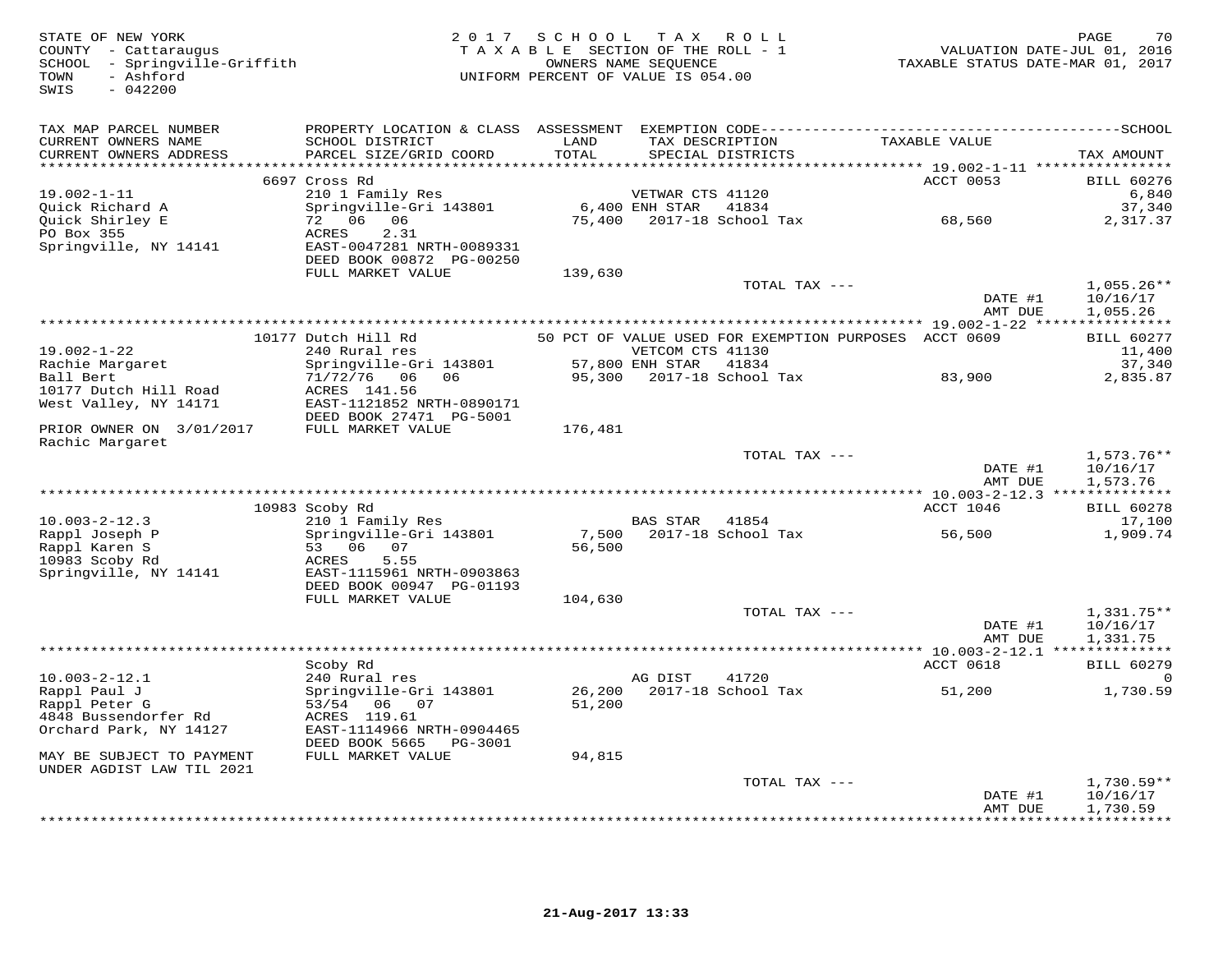| STATE OF NEW YORK<br>COUNTY - Cattaraugus<br>- Springville-Griffith<br>SCHOOL<br>- Ashford<br>TOWN<br>$-042200$<br>SWIS | 2 0 1 7                                                                                                                                | SCHOOL           | T A X<br>R O L L<br>TAXABLE SECTION OF THE ROLL - 1<br>OWNERS NAME SEOUENCE<br>UNIFORM PERCENT OF VALUE IS 054.00 | VALUATION DATE-JUL 01, 2016<br>TAXABLE STATUS DATE-MAR 01, 2017 | PAGE<br>71                           |
|-------------------------------------------------------------------------------------------------------------------------|----------------------------------------------------------------------------------------------------------------------------------------|------------------|-------------------------------------------------------------------------------------------------------------------|-----------------------------------------------------------------|--------------------------------------|
| TAX MAP PARCEL NUMBER<br>CURRENT OWNERS NAME<br>CURRENT OWNERS ADDRESS                                                  | SCHOOL DISTRICT<br>PARCEL SIZE/GRID COORD                                                                                              | LAND<br>TOTAL    | TAX DESCRIPTION<br>SPECIAL DISTRICTS                                                                              | TAXABLE VALUE                                                   | TAX AMOUNT                           |
| **********************                                                                                                  |                                                                                                                                        | **********       | * * * * * * * * * * * * * * * * * * * *                                                                           | ******* 10.003-2-12.2 **************                            |                                      |
|                                                                                                                         | Scoby Rd                                                                                                                               |                  |                                                                                                                   | ACCT 1047                                                       | <b>BILL 60280</b>                    |
| $10.003 - 2 - 12.2$<br>Rappl Paul J<br>4840 Bussendorfer Rd<br>Orchard Park, NY 14127                                   | 314 Rural vac<10<br>Springville-Gri 143801<br>06<br>53<br>07<br>5.63<br>ACRES<br>EAST-1116007 NRTH-0904288<br>DEED BOOK 00957 PG-00934 | 6,000<br>6,000   | 2017-18 School Tax                                                                                                | 6,000                                                           | 202.80                               |
|                                                                                                                         | FULL MARKET VALUE                                                                                                                      | 11,111           |                                                                                                                   |                                                                 |                                      |
|                                                                                                                         |                                                                                                                                        |                  | TOTAL TAX ---                                                                                                     | DATE #1<br>AMT DUE                                              | 202.80**<br>10/16/17<br>202.80       |
|                                                                                                                         |                                                                                                                                        |                  | ************************************                                                                              | ************* 19.001-2-31.1 **************                      |                                      |
| $19.001 - 2 - 31.1$<br>Raynor John<br>398 Adam St                                                                       | Connoisarauley Rd<br>260 Seasonal res<br>Springville-Gri 143801<br>11 06<br>07                                                         | 21,000<br>49,500 | 2017-18 School Tax                                                                                                | ACCT 0430<br>49,500                                             | <b>BILL 60281</b><br>1,673.13        |
| Tonawanda, NY 14150                                                                                                     | 50.15<br>ACRES<br>EAST-1112374 NRTH-0892965<br>DEED BOOK 839<br>PG-00204                                                               |                  |                                                                                                                   |                                                                 |                                      |
|                                                                                                                         | FULL MARKET VALUE                                                                                                                      | 91,667           | TOTAL TAX ---                                                                                                     |                                                                 | $1,673.13**$                         |
|                                                                                                                         |                                                                                                                                        |                  |                                                                                                                   | DATE #1<br>AMT DUE                                              | 10/16/17<br>1,673.13<br>***********  |
|                                                                                                                         | Connoisarauley Rd                                                                                                                      |                  |                                                                                                                   | *** 19.001-2-32 ****<br>ACCT 0852                               | <b>BILL 60282</b>                    |
| $19.001 - 2 - 32$<br>Raynor Linda<br>Hibbert Patricia<br>398 Adam                                                       | 260 Seasonal res<br>Springville-Gri 143801<br>06 07<br>11<br>ACRES<br>63.10                                                            | 24,000<br>42,400 | 2017-18 School Tax                                                                                                | 42,400                                                          | 1,433.15                             |
| Tonawanda, NY 14150                                                                                                     | EAST-1110963 NRTH-0893331<br>DEED BOOK 904<br>PG-00961<br>FULL MARKET VALUE                                                            | 78,519           |                                                                                                                   |                                                                 |                                      |
|                                                                                                                         |                                                                                                                                        |                  | TOTAL TAX ---                                                                                                     | DATE #1<br>AMT DUE                                              | $1,433.15**$<br>10/16/17<br>1,433.15 |
|                                                                                                                         | *****************************                                                                                                          |                  |                                                                                                                   | **** 10.002-1-2 *****                                           | * * * * * * * * * * *                |
|                                                                                                                         | 6610 Thomas Corners Rd                                                                                                                 |                  |                                                                                                                   | ACCT 0321                                                       | <b>BILL 60283</b>                    |
| $10.002 - 1 - 2$<br>Reed David<br>6558 Thomas Corners Rd<br>West Valley, NY 14171                                       | 105 Vac farmland<br>Springville-Gri 143801<br>06 07<br>74<br>ACRES<br>41.69                                                            | 23,800<br>23,800 | 41720<br>AG DIST<br>2017-18 School Tax                                                                            | 15,271                                                          | 8,529<br>516.17                      |
| MAY BE SUBJECT TO PAYMENT                                                                                               | EAST-1122376 NRTH-0904307<br>DEED BOOK 756<br>PG-01072                                                                                 |                  |                                                                                                                   |                                                                 |                                      |
| UNDER AGDIST LAW TIL 2021                                                                                               | FULL MARKET VALUE                                                                                                                      | 44,074           | TOTAL TAX ---                                                                                                     |                                                                 | $516.17**$                           |
|                                                                                                                         |                                                                                                                                        |                  |                                                                                                                   | DATE #1<br>AMT DUE                                              | 10/16/17<br>516.17<br>* * * * * * *  |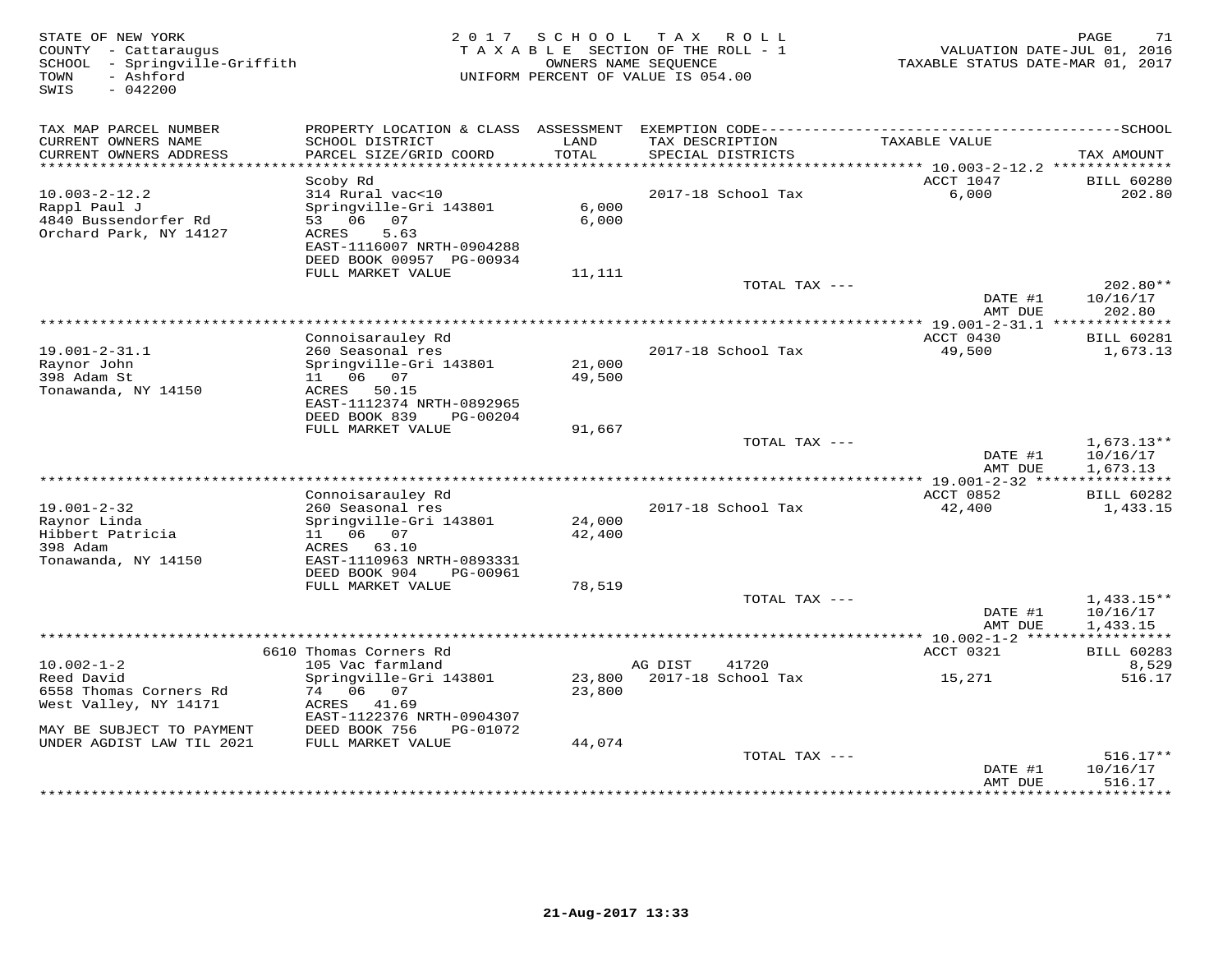STATE OF NEW YORK 2 0 1 7 S C H O O L T A X R O L L PAGE 72 COUNTY - Cattaraugus T A X A B L E SECTION OF THE ROLL - 1 VALUATION DATE-JUL 01, 2016 SCHOOL - Springville-Griffith OWNERS NAME SEQUENCE TAXABLE STATUS DATE-MAR 01, 2017 TOWN - Ashford UNIFORM PERCENT OF VALUE IS 054.00 SWIS - 042200TAX MAP PARCEL NUMBER PROPERTY LOCATION & CLASS ASSESSMENT EXEMPTION CODE------------------------------------------SCHOOL CURRENT OWNERS NAME SCHOOL DISTRICT LAND TAX DESCRIPTION TAXABLE VALUE CURRENT OWNERS ADDRESS PARCEL SIZE/GRID COORD TOTAL SPECIAL DISTRICTS TAX AMOUNT \*\*\*\*\*\*\*\*\*\*\*\*\*\*\*\*\*\*\*\*\*\*\*\*\*\*\*\*\*\*\*\*\*\*\*\*\*\*\*\*\*\*\*\*\*\*\*\*\*\*\*\*\*\*\*\*\*\*\*\*\*\*\*\*\*\*\*\*\*\*\*\*\*\*\*\*\*\*\*\*\*\*\*\*\*\*\*\*\*\*\*\*\*\*\*\*\*\*\*\*\*\*\* 10.002-1-3 \*\*\*\*\*\*\*\*\*\*\*\*\*\*\*\*\*6558 Thomas Corners Rd<br>
Reed David and the Springville-Gri 143801 and ACCT 1010 BILL 60284<br>
Reed David Springville-Gri 143801 and ACCT 1010 558<br>
6558 Thomas Corners Rd 70/74 06 06 81,600 ENH STAR 41834 37,389 37,389 37,389  $\text{DMTE}$   $\text{H}^{11}$   $\text{M}^{10}/\text{16}/\text{17}$  AMT DUE 1.66 \*\*\*\*\*\*\*\*\*\*\*\*\*\*\*\*\*\*\*\*\*\*\*\*\*\*\*\*\*\*\*\*\*\*\*\*\*\*\*\*\*\*\*\*\*\*\*\*\*\*\*\*\*\*\*\*\*\*\*\*\*\*\*\*\*\*\*\*\*\*\*\*\*\*\*\*\*\*\*\*\*\*\*\*\*\*\*\*\*\*\*\*\*\*\*\*\*\*\*\*\*\*\* 19.001-2-10.1 \*\*\*\*\*\*\*\*\*\*\*\*\*\* 10392 Us Rte 219 ACCT 0642 BILL 60285 19.001-2-10.1 441 Fuel Store&D 2017-18 School Tax 237,300 8,020.89 Renaldo James Springville-Gri 143801 28,900 Renaldo Joan 25 06 07 237,300 1996 Milestrip Rd ACRES 13.93 North Collins, NY 14111 EAST-1117123 NRTH-0894241 DEED BOOK 00936 PG-01129 FULL MARKET VALUE 439,444TOTAL TAX  $---$  8,020.89\*\*  $\text{DATE}$  #1  $10/16/17$ <br> $\text{AMT}$   $\text{DHT}$   $\text{DHT}$   $\text{DHT}$   $\text{DHT}$   $\text{DHT}$   $\text{DHT}$   $\text{DHT}$   $\text{DHT}$   $\text{DHT}$   $\text{DHT}$   $\text{DHT}$   $\text{DHT}$   $\text{DHT}$   $\text{DHT}$   $\text{DHT}$   $\text{DHT}$   $\text{DHT}$   $\text{DHT}$   $\text{DHT}$   $\text{DHT}$   $\text{DHT}$  AMT DUE 8,020.89 \*\*\*\*\*\*\*\*\*\*\*\*\*\*\*\*\*\*\*\*\*\*\*\*\*\*\*\*\*\*\*\*\*\*\*\*\*\*\*\*\*\*\*\*\*\*\*\*\*\*\*\*\*\*\*\*\*\*\*\*\*\*\*\*\*\*\*\*\*\*\*\*\*\*\*\*\*\*\*\*\*\*\*\*\*\*\*\*\*\*\*\*\*\*\*\*\*\*\*\*\*\*\* 11.003-1-18.1 \*\*\*\*\*\*\*\*\*\*\*\*\*\* 5840 Cole Rd 50 PCT OF VALUE USED FOR EXEMPTION PURPOSES ACCT 0624 BILL 60286 11.003-1-18.1 240 Rural res VETCOM CTS 41130 11,400 Rendell Dolores M Springville-Gri 143801 72,400 VETDIS CTS 41140 6,035 5840 Cole Rd 59 06 06 120,700 AG DISTOUT 41730 6,339 West Valley, NY 14171 ACRES 136.90 AGED S 41804 21,458 EAST-1134794 NRTH-0903292 ENH STAR 41834 37,340 MAY BE SUBJECT TO PAYMENT DEED BOOK 567 PG-00310 2017-18 School Tax 75,468 2,550.87 UNDER AGDIST LAW TIL 2024 FULL MARKET VALUE 223,519 TOTAL TAX --- 1,288.75\*\* DATE #1 10/16/17AMT DUE 1,288.75 AMT DUE 1,288.75 \*\*\*\*\*\*\*\*\*\*\*\*\*\*\*\*\*\*\*\*\*\*\*\*\*\*\*\*\*\*\*\*\*\*\*\*\*\*\*\*\*\*\*\*\*\*\*\*\*\*\*\*\*\*\*\*\*\*\*\*\*\*\*\*\*\*\*\*\*\*\*\*\*\*\*\*\*\*\*\*\*\*\*\*\*\*\*\*\*\*\*\*\*\*\*\*\*\*\*\*\*\*\* 11.003-1-18.3 \*\*\*\*\*\*\*\*\*\*\*\*\*\* 5809 Cole Rd ACCT 1475 BILL 60287 11.003-1-18.3 210 1 Family Res BAS STAR 41854 17,100 Rendell Gary M Springville-Gri 143801 5,700 2017-18 School Tax 107,900 3,647.09 5809 Cole Rd 59-6-6 107,900 West Valley, NY 14171 ACRES 1.85 EAST-1136339 NRTH-0904153 DEED BOOK 13415 PG-8001 FULL MARKET VALUE 199,815 TOTAL TAX --- 3,069.10\*\* DATE #1 10/16/17 AMT DUE 3,069.10\*\*\*\*\*\*\*\*\*\*\*\*\*\*\*\*\*\*\*\*\*\*\*\*\*\*\*\*\*\*\*\*\*\*\*\*\*\*\*\*\*\*\*\*\*\*\*\*\*\*\*\*\*\*\*\*\*\*\*\*\*\*\*\*\*\*\*\*\*\*\*\*\*\*\*\*\*\*\*\*\*\*\*\*\*\*\*\*\*\*\*\*\*\*\*\*\*\*\*\*\*\*\*\*\*\*\*\*\*\*\*\*\*\*\*\*\*\*\*\*\*\*\*\*\*\*\*\*\*\*\*\*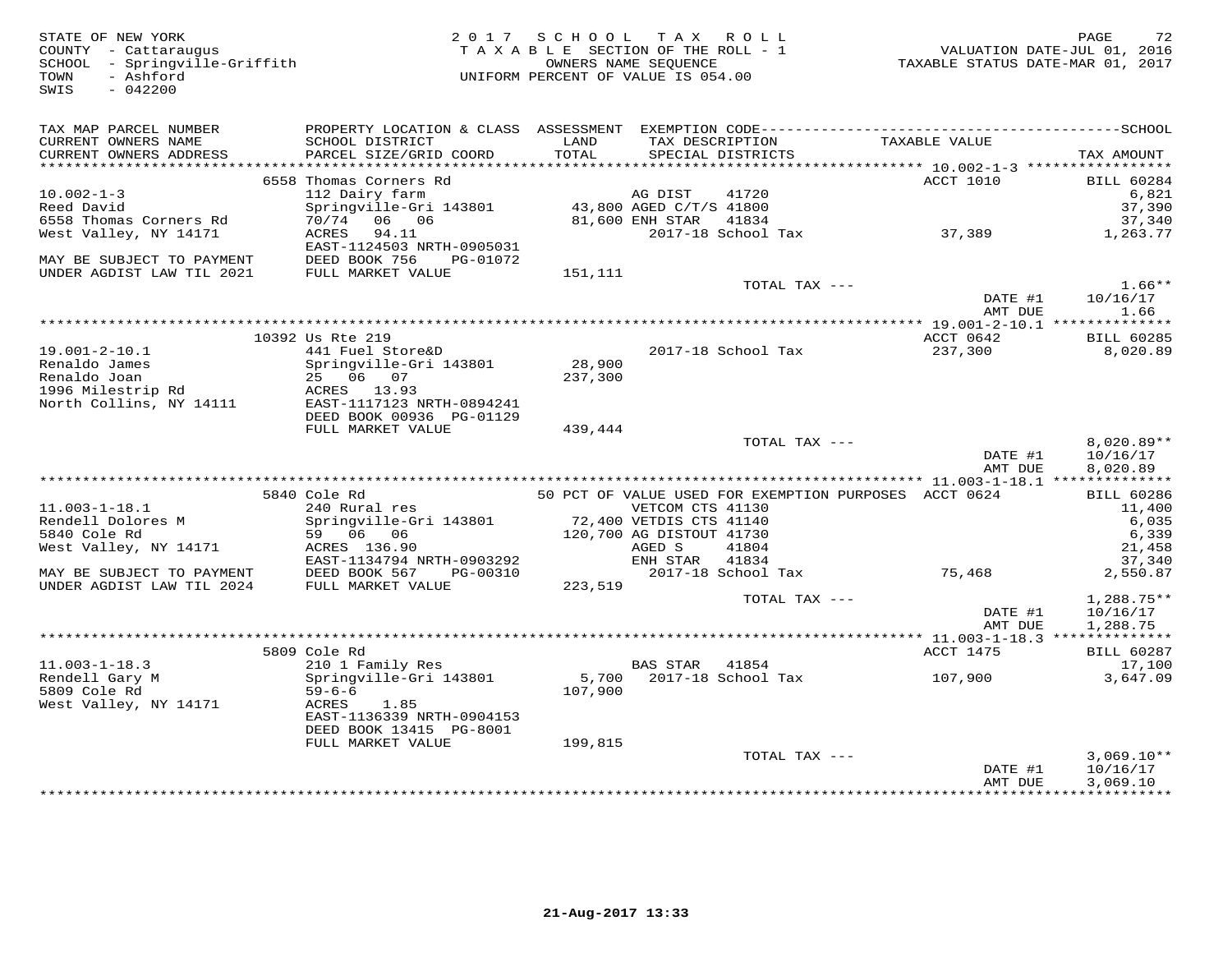| STATE OF NEW YORK<br>COUNTY - Cattaraugus<br>SCHOOL - Springville-Griffith<br>- Ashford<br>TOWN<br>$-042200$<br>SWIS |                                                                                               |                 | 2017 SCHOOL TAX ROLL<br>TAXABLE SECTION OF THE ROLL - 1<br>OWNERS NAME SEQUENCE<br>UNIFORM PERCENT OF VALUE IS 054.00 | TAXABLE STATUS DATE-MAR 01, 2017  | 73<br>PAGE<br>VALUATION DATE-JUL 01, 2016 |
|----------------------------------------------------------------------------------------------------------------------|-----------------------------------------------------------------------------------------------|-----------------|-----------------------------------------------------------------------------------------------------------------------|-----------------------------------|-------------------------------------------|
| TAX MAP PARCEL NUMBER<br>CURRENT OWNERS NAME                                                                         | SCHOOL DISTRICT                                                                               | LAND            | TAX DESCRIPTION                                                                                                       | TAXABLE VALUE                     |                                           |
| CURRENT OWNERS ADDRESS<br>***********************                                                                    | PARCEL SIZE/GRID COORD                                                                        | TOTAL           | SPECIAL DISTRICTS                                                                                                     |                                   | TAX AMOUNT                                |
|                                                                                                                      | 5905 Cole Rd                                                                                  |                 |                                                                                                                       | ACCT 0622                         | <b>BILL 60288</b>                         |
| $11.003 - 1 - 17$                                                                                                    | 210 1 Family Res                                                                              |                 | <b>BAS STAR</b><br>41854                                                                                              |                                   | 17,100                                    |
| Rendell Keith A<br>Rendell Shelia A<br>5905 Cole Rd<br>West Valley, NY 14171                                         | Springville-Gri 143801<br>59<br>06 06<br>FRNT 208.70 DPTH 189.97<br>EAST-1134678 NRTH-0904017 | 5,000<br>47,000 | 2017-18 School Tax                                                                                                    | 47,000                            | 1,588.63                                  |
|                                                                                                                      | DEED BOOK 00746 PG-01098                                                                      |                 |                                                                                                                       |                                   |                                           |
|                                                                                                                      | FULL MARKET VALUE                                                                             | 87,037          |                                                                                                                       |                                   |                                           |
|                                                                                                                      |                                                                                               |                 | TOTAL TAX ---                                                                                                         | DATE #1<br>AMT DUE                | $1,010.64**$<br>10/16/17<br>1,010.64      |
|                                                                                                                      |                                                                                               |                 | *******************                                                                                                   | *** 11.003-1-18.4 *************** |                                           |
| $11.003 - 1 - 18.4$<br>Rendell Keith A                                                                               | Cole Rd<br>314 Rural vac<10<br>Springville-Gri 143801                                         | 1,100           | 2017-18 School Tax                                                                                                    | ACCT 1695<br>1,100                | <b>BILL 60289</b><br>37.18                |
| Rendell Sheila A<br>5905 Cole Rd<br>West Valley, NY 14171                                                            | 59/6/6<br>ACRES<br>1.00<br>EAST-1134678 NRTH-0903807<br>DEED BOOK 19229 PG-5001               | 1,100           |                                                                                                                       |                                   |                                           |
|                                                                                                                      | FULL MARKET VALUE                                                                             | 2,037           |                                                                                                                       |                                   |                                           |
|                                                                                                                      |                                                                                               |                 | TOTAL TAX ---                                                                                                         | DATE #1                           | $37.18**$<br>10/16/17                     |
|                                                                                                                      |                                                                                               |                 |                                                                                                                       | AMT DUE                           | 37.18                                     |
|                                                                                                                      | Cole Rd                                                                                       |                 |                                                                                                                       | ACCT 0190                         | <b>BILL 60290</b>                         |
| $11.003 - 1 - 15.1$                                                                                                  | 314 Rural vac<10                                                                              |                 | 2017-18 School Tax                                                                                                    | 3,800                             | 128.44                                    |
| Rendell Richard                                                                                                      | Springville-Gri 143801                                                                        | 3,800           |                                                                                                                       |                                   |                                           |
| Rendell Darlene<br>5913 Cole Rd<br>West Valley, NY 14171                                                             | 59/6/6<br>ACRES<br>3.44<br>EAST-1134030 NRTH-0903501                                          | 3,800           |                                                                                                                       |                                   |                                           |
|                                                                                                                      | DEED BOOK 24822 PG-4001                                                                       |                 |                                                                                                                       |                                   |                                           |
|                                                                                                                      | FULL MARKET VALUE                                                                             | 7,037           | TOTAL TAX ---                                                                                                         |                                   | 128.44**                                  |
|                                                                                                                      |                                                                                               |                 |                                                                                                                       | DATE #1<br>AMT DUE                | 10/16/17<br>128.44                        |
|                                                                                                                      |                                                                                               |                 |                                                                                                                       |                                   |                                           |
| $11.003 - 1 - 18.2$                                                                                                  | 5913 Cole Rd                                                                                  |                 |                                                                                                                       | ACCT 0623                         | <b>BILL 60291</b>                         |
| Rendell Richard W                                                                                                    | 210 1 Family Res<br>Springville-Gri 143801                                                    |                 | VETWAR CTS 41120<br>4,900 ENH STAR<br>41834                                                                           |                                   | 6,840<br>37,340                           |
| Rendell Darlene                                                                                                      | 59<br>06<br>06                                                                                | 59,300          | 2017-18 School Tax                                                                                                    | 52,460                            | 1,773.18                                  |
| 5913 Cole Rd<br>West Valley, NY 14171                                                                                | FRNT 208.70 DPTH 189.97<br>EAST-1134472 NRTH-0903989<br>DEED BOOK 732<br>PG-00478             |                 |                                                                                                                       |                                   |                                           |
|                                                                                                                      | FULL MARKET VALUE                                                                             | 109,815         |                                                                                                                       |                                   |                                           |
|                                                                                                                      |                                                                                               |                 | TOTAL TAX ---                                                                                                         | DATE #1                           | 511.07**<br>10/16/17                      |
|                                                                                                                      |                                                                                               |                 |                                                                                                                       | AMT DUE                           | 511.07<br>* * * * * * * *                 |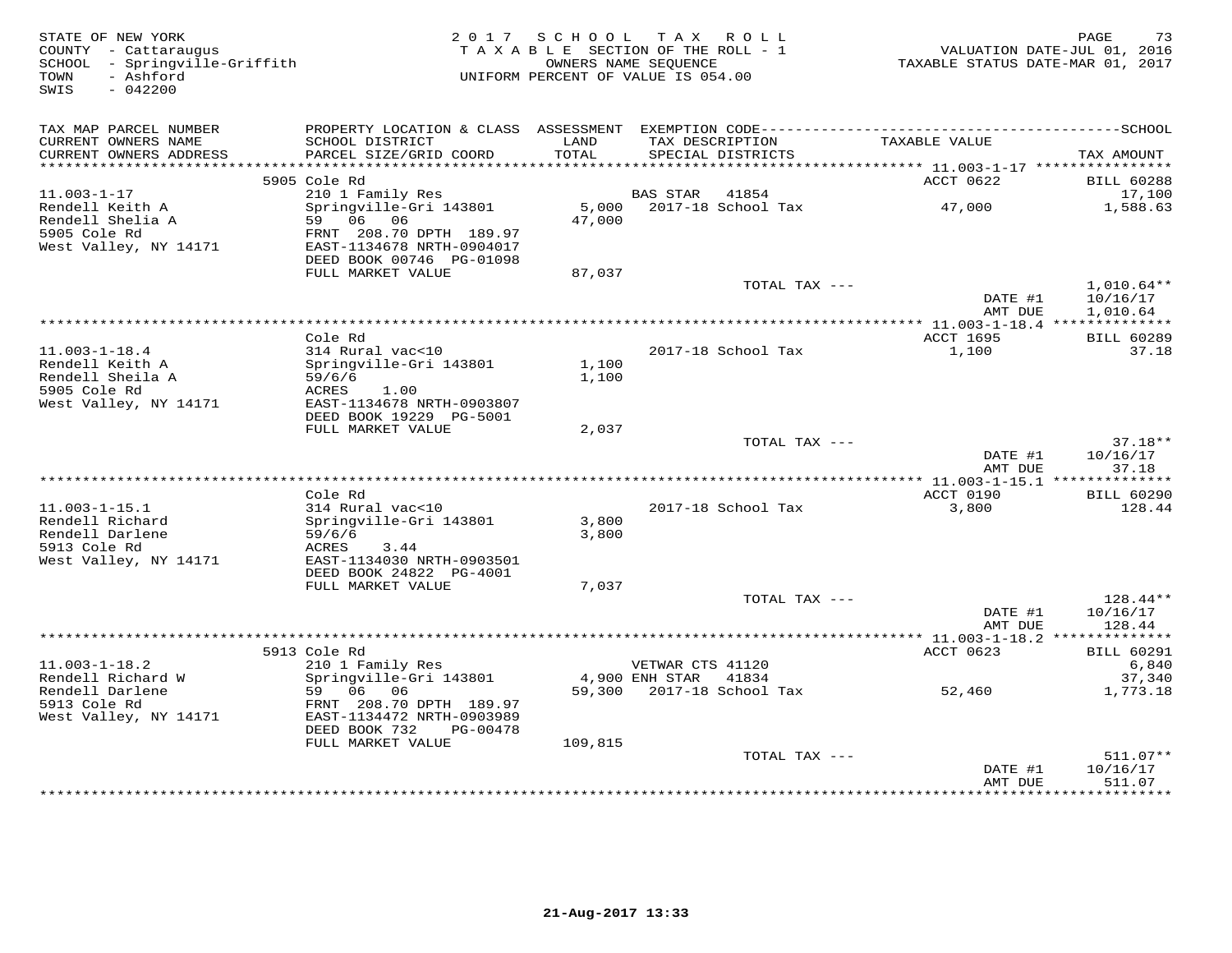| STATE OF NEW YORK<br>COUNTY - Cattaraugus<br>SCHOOL - Springville-Griffith<br>- Ashford<br>TOWN |                                                                                                                  | 2017 SCHOOL       | T A X<br>R O L L<br>TAXABLE SECTION OF THE ROLL - 1<br>OWNERS NAME SEOUENCE<br>UNIFORM PERCENT OF VALUE IS 054.00 | VALUATION DATE-JUL 01, 2016<br>TAXABLE STATUS DATE-MAR 01, 2017 | PAGE<br>74                           |
|-------------------------------------------------------------------------------------------------|------------------------------------------------------------------------------------------------------------------|-------------------|-------------------------------------------------------------------------------------------------------------------|-----------------------------------------------------------------|--------------------------------------|
| SWIS<br>$-042200$                                                                               |                                                                                                                  |                   |                                                                                                                   |                                                                 |                                      |
| TAX MAP PARCEL NUMBER                                                                           |                                                                                                                  |                   |                                                                                                                   |                                                                 |                                      |
| CURRENT OWNERS NAME<br>CURRENT OWNERS ADDRESS<br>**********************                         | SCHOOL DISTRICT<br>PARCEL SIZE/GRID COORD                                                                        | LAND<br>TOTAL     | TAX DESCRIPTION<br>SPECIAL DISTRICTS<br>*********************************                                         | TAXABLE VALUE                                                   | TAX AMOUNT                           |
|                                                                                                 | Cole Rd                                                                                                          |                   |                                                                                                                   | ********** 11.003-1-18.6 ***************<br>ACCT 1697           | <b>BILL 60292</b>                    |
| $11.003 - 1 - 18.6$<br>Rendell Richard W<br>Rendell Darlene J<br>5913 Cole Rd                   | 314 Rural vac<10<br>Springville-Gri 143801<br>59/6/6<br>ACRES<br>1.00                                            | 1,100<br>1,100    | 2017-18 School Tax                                                                                                | 1,100                                                           | 37.18                                |
| West Valley, NY 14171                                                                           | EAST-1134472 NRTH-0903778<br>DEED BOOK 19229 PG-5003<br>FULL MARKET VALUE                                        | 2,037             |                                                                                                                   |                                                                 |                                      |
|                                                                                                 |                                                                                                                  |                   | TOTAL TAX ---                                                                                                     | DATE #1<br>AMT DUE                                              | $37.18**$<br>10/16/17<br>37.18       |
|                                                                                                 |                                                                                                                  |                   | ********************************                                                                                  | *********** 10.004-1-29.5 ***************                       |                                      |
|                                                                                                 | 6763 Schwartz Rd                                                                                                 |                   |                                                                                                                   | ACCT 1108                                                       | <b>BILL 60293</b>                    |
| $10.004 - 1 - 29.5$<br>Riefler Elizabeth<br>6763 Schwartz Rd<br>West Valley, NY 14171           | 240 Rural res<br>Springville-Gri 143801<br>74 06 06<br>ACRES 10.95<br>EAST-1120535 NRTH-0898802                  | 15,700<br>138,900 | <b>BAS STAR</b><br>41854<br>2017-18 School Tax                                                                    | 138,900                                                         | 17,100<br>4,694.91                   |
|                                                                                                 | DEED BOOK 4303<br>PG-6001<br>FULL MARKET VALUE                                                                   | 257,222           |                                                                                                                   |                                                                 |                                      |
|                                                                                                 |                                                                                                                  |                   | TOTAL TAX ---                                                                                                     | DATE #1<br>AMT DUE                                              | $4.116.92**$<br>10/16/17<br>4,116.92 |
|                                                                                                 | 6760 Schwartz Rd                                                                                                 |                   | ***************************                                                                                       | $* 10.004 - 1 - 29.13$ *************<br>ACCT 1327               | <b>BILL 60294</b>                    |
| $10.004 - 1 - 29.13$<br>Riefler Scott P<br>Elizabeth Riefler<br>6763 Schwartz Rd                | 240 Rural res<br>Springville-Gri 143801<br>74 06 06<br>ACRES 17.19                                               | 21,700<br>147,500 | 2017-18 School Tax                                                                                                | 147,500                                                         | 4,985.60                             |
| West Valley, NY 14171                                                                           | EAST-0047263 NRTH-0090017<br>DEED BOOK 18935 PG-9001<br>FULL MARKET VALUE                                        | 273,148           |                                                                                                                   |                                                                 |                                      |
|                                                                                                 |                                                                                                                  |                   | TOTAL TAX ---                                                                                                     | DATE #1<br>AMT DUE                                              | 4,985.60**<br>10/16/17<br>4,985.60   |
|                                                                                                 |                                                                                                                  |                   |                                                                                                                   | ************** 11.003-1-19.9 ***************                    |                                      |
| $11.003 - 1 - 19.9$                                                                             | Cole Rd<br>105 Vac farmland                                                                                      |                   | 2017-18 School Tax                                                                                                | ACCT 1267<br>86,800                                             | <b>BILL 60295</b><br>2,933.90        |
| Roehmholdt John M<br>239 Village Pointe Lane<br>Williamsville, NY 14221                         | Springville-Gri 143801<br>52/53<br>06 06<br>ACRES 136.00<br>EAST-0491370 NRTH-0902270<br>DEED BOOK 25591 PG-5001 | 76,600<br>86,800  |                                                                                                                   |                                                                 |                                      |
|                                                                                                 | FULL MARKET VALUE                                                                                                | 160,741           | TOTAL TAX ---                                                                                                     |                                                                 | $2,933.90**$                         |
|                                                                                                 |                                                                                                                  |                   |                                                                                                                   | DATE #1<br>AMT DUE                                              | 10/16/17<br>2,933.90                 |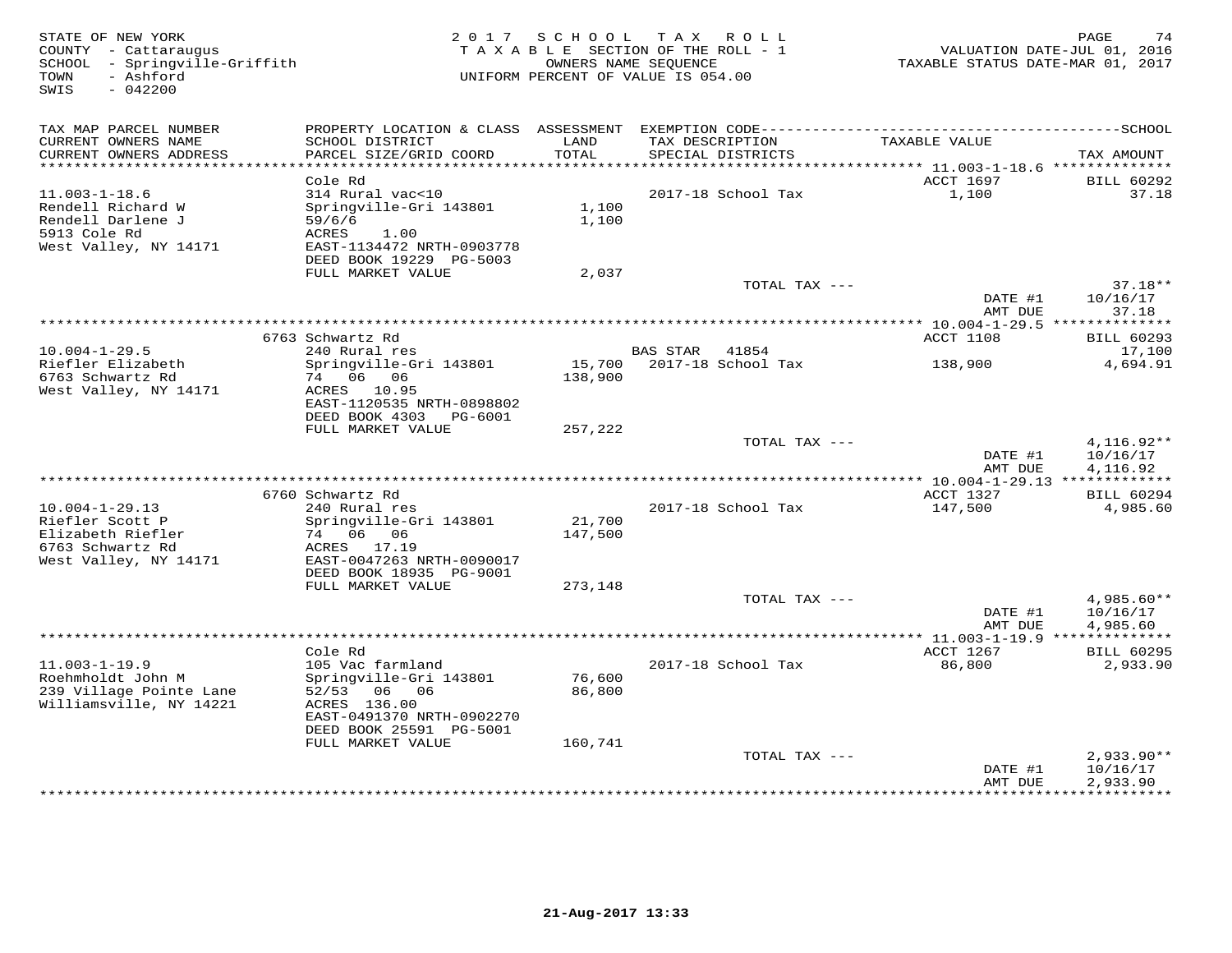| STATE OF NEW YORK<br>COUNTY - Cattaraugus<br>SCHOOL - Springville-Griffith<br>- Ashford<br>TOWN<br>$-042200$<br>SWIS | 2 0 1 7                                                                                                                                          | SCHOOL           | TAX ROLL<br>TAXABLE SECTION OF THE ROLL - 1<br>OWNERS NAME SEQUENCE<br>UNIFORM PERCENT OF VALUE IS 054.00 | VALUATION DATE-JUL 01, 2016<br>TAXABLE STATUS DATE-MAR 01, 2017 | 75<br>PAGE                           |
|----------------------------------------------------------------------------------------------------------------------|--------------------------------------------------------------------------------------------------------------------------------------------------|------------------|-----------------------------------------------------------------------------------------------------------|-----------------------------------------------------------------|--------------------------------------|
| TAX MAP PARCEL NUMBER                                                                                                | PROPERTY LOCATION & CLASS ASSESSMENT                                                                                                             |                  |                                                                                                           |                                                                 |                                      |
| CURRENT OWNERS NAME<br>CURRENT OWNERS ADDRESS                                                                        | SCHOOL DISTRICT<br>PARCEL SIZE/GRID COORD                                                                                                        | LAND<br>TOTAL    | TAX DESCRIPTION<br>SPECIAL DISTRICTS                                                                      | TAXABLE VALUE                                                   | TAX AMOUNT                           |
|                                                                                                                      | Henrietta Rd                                                                                                                                     |                  |                                                                                                           | ********** 10.003-2-2 *****************<br>ACCT 0648            | <b>BILL 60296</b>                    |
| $10.003 - 2 - 2$<br>Rose Gary<br>3485 East Ave<br>Youngstown, NY 14174                                               | 260 Seasonal res<br>Springville-Gri 143801<br>$41/42/43$ 06<br>07<br>NRF<br>ACRES 94.98<br>EAST-1107812 NRTH-0902790<br>DEED BOOK 973<br>PG-9001 | 41,500<br>71,500 | 2017-18 School Tax                                                                                        | 71,500                                                          | 2,416.75                             |
|                                                                                                                      | FULL MARKET VALUE                                                                                                                                | 132,407          |                                                                                                           |                                                                 |                                      |
|                                                                                                                      |                                                                                                                                                  |                  | TOTAL TAX ---                                                                                             | DATE #1                                                         | $2,416.75**$<br>10/16/17             |
|                                                                                                                      |                                                                                                                                                  |                  |                                                                                                           | AMT DUE                                                         | 2,416.75<br>***********              |
|                                                                                                                      | Bolton Rd                                                                                                                                        |                  |                                                                                                           | ACCT 0498                                                       | <b>BILL 60297</b>                    |
| $11.002 - 2 - 6$<br>Rosier John C<br>4939 Gunbarrel Rd<br>Springville, NY 14141                                      | 314 Rural vac<10<br>Springville-Gri 143801<br>40 06<br>06<br>ACRES<br>9.85<br>EAST-1147517 NRTH-0908870                                          | 10,700<br>10,700 | 2017-18 School Tax                                                                                        | 10,700                                                          | 361.67                               |
|                                                                                                                      | DEED BOOK 20199 PG-8001                                                                                                                          |                  |                                                                                                           |                                                                 |                                      |
|                                                                                                                      | FULL MARKET VALUE                                                                                                                                | 19,815           | TOTAL TAX ---                                                                                             | DATE #1                                                         | $361.67**$<br>10/16/17               |
|                                                                                                                      |                                                                                                                                                  |                  |                                                                                                           | AMT DUE                                                         | 361.67                               |
|                                                                                                                      | 10887 Nys Rte 240                                                                                                                                |                  |                                                                                                           | ************* 11.003-1-21.2 ***************<br>ACCT 0974        | <b>BILL 60298</b>                    |
| $11.003 - 1 - 21.2$                                                                                                  | 280 Res Multiple                                                                                                                                 |                  | <b>BAS STAR</b><br>41854                                                                                  |                                                                 | 17,100                               |
| Roth Richard F<br>10887 Rte 240<br>West Valley, NY 14171                                                             | Springville-Gri 143801<br>58 06 06<br>ACRES 14.65<br>EAST-0484860 NRTH-0900940<br>DEED BOOK 992<br>PG-457                                        | 10,500<br>96,100 | 2017-18 School Tax                                                                                        | 96,100                                                          | 3,248.24                             |
|                                                                                                                      | FULL MARKET VALUE                                                                                                                                | 177,963          |                                                                                                           |                                                                 |                                      |
|                                                                                                                      |                                                                                                                                                  |                  | TOTAL TAX ---                                                                                             | DATE #1<br>AMT DUE                                              | $2,670.25**$<br>10/16/17<br>2,670.25 |
|                                                                                                                      | ********<br>Schwartz Rd                                                                                                                          |                  | ***********************************                                                                       | ** $10.004 - 1 - 29.12$ *<br>ACCT 1176                          | <b>BILL 60299</b>                    |
| $10.004 - 1 - 29.12$<br>Rybak Charles<br>74 Dolphran Rd<br>Tonawanda, NY 14150                                       | 322 Rural vac>10<br>Springville-Gri 143801<br>74 06 06<br>ACRES 15.15<br>EAST-0473240 NRTH-0898550<br>DEED BOOK 00857 PG-00610                   | 15,900<br>15,900 | 2017-18 School Tax                                                                                        | 15,900                                                          | 537.43                               |
|                                                                                                                      | FULL MARKET VALUE                                                                                                                                | 29,444           |                                                                                                           |                                                                 |                                      |
|                                                                                                                      |                                                                                                                                                  |                  | TOTAL TAX ---                                                                                             | DATE #1<br>AMT DUE                                              | $537.43**$<br>10/16/17<br>537.43     |
|                                                                                                                      |                                                                                                                                                  |                  |                                                                                                           |                                                                 | ********                             |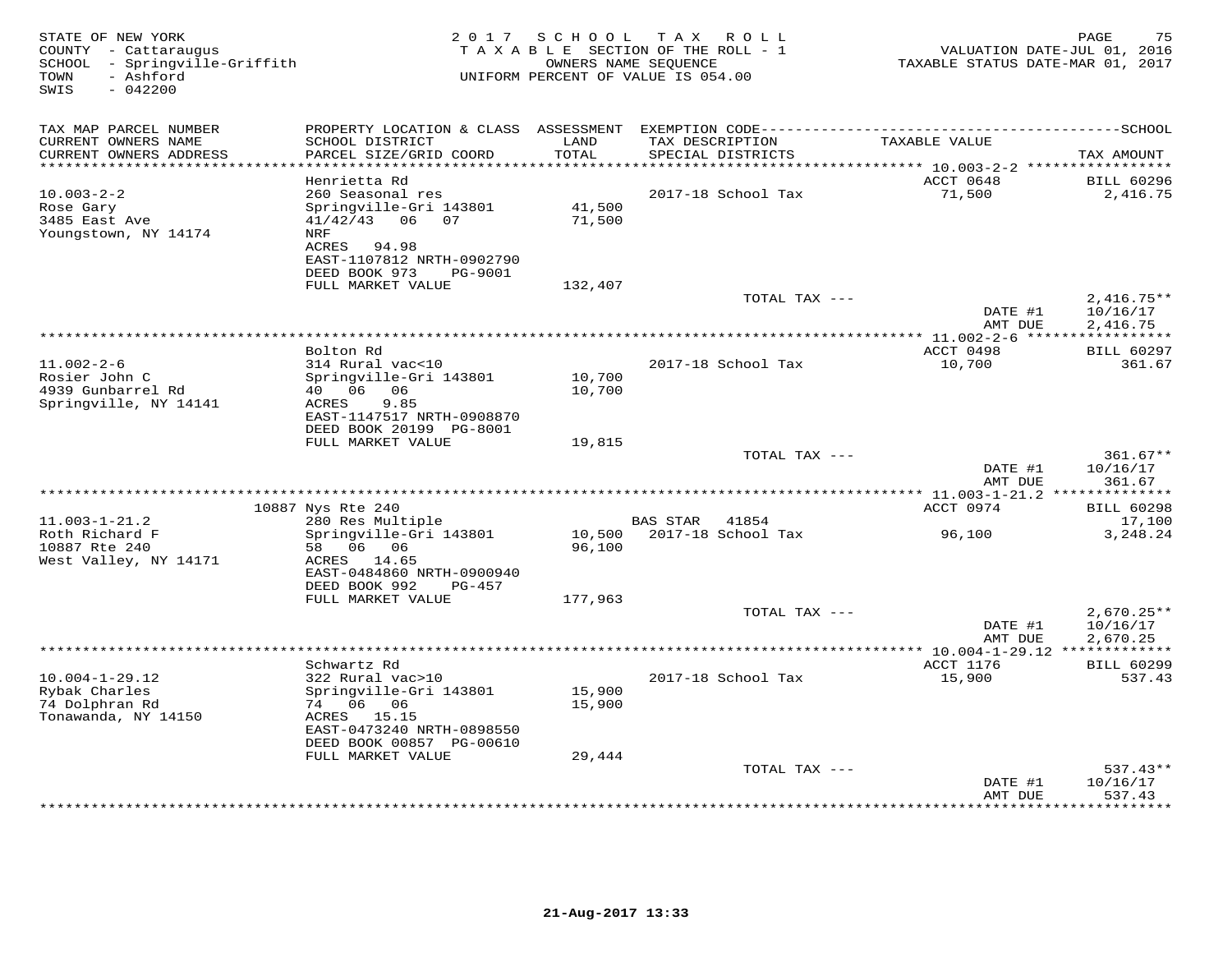COUNTY - Cattaraugus<br>
SCHOOL - Springville-Griffith<br>
TOWN - Ashford<br>
SWIS - 042200

#### STATE OF NEW YORK CONTROLLED AS A LOCAL CONTRATE OF MEW YORK CONTROLLED AND RAGE TO A LOCAL CONTROLLED AND RAGE TO TAXABLE SECTION OF THE ROLL - 1 SCHOOL - Springville-Griffith OWNERS NAME SEQUENCE TAXABLE STATUS DATE-MAR 01, 2017UNIFORM PERCENT OF VALUE IS 054.00

| TAX MAP PARCEL NUMBER<br>CURRENT OWNERS NAME<br>CURRENT OWNERS ADDRESS | PROPERTY LOCATION & CLASS ASSESSMENT<br>SCHOOL DISTRICT<br>PARCEL SIZE/GRID COORD | LAND<br>TOTAL |                  | EXEMPTION CODE-----------<br>TAX DESCRIPTION<br>SPECIAL DISTRICTS |               | TAXABLE VALUE                             | -------------SCHOOL<br>TAX AMOUNT |
|------------------------------------------------------------------------|-----------------------------------------------------------------------------------|---------------|------------------|-------------------------------------------------------------------|---------------|-------------------------------------------|-----------------------------------|
|                                                                        |                                                                                   |               |                  |                                                                   |               |                                           |                                   |
|                                                                        | Cross Rd                                                                          |               |                  |                                                                   |               | ACCT 0645                                 | <b>BILL 60300</b>                 |
| $19.002 - 1 - 10$                                                      | 314 Rural vac<10                                                                  |               |                  | 2017-18 School Tax                                                |               | 4,100                                     | 138.58                            |
| Sabad Erich                                                            | Springville-Gri 143801                                                            | 4,100         |                  |                                                                   |               |                                           |                                   |
| 6747 Cross Rd                                                          | $-06$<br>$-06$<br>72                                                              | 4,100         |                  |                                                                   |               |                                           |                                   |
| Springville, NY 14141                                                  | 4.70<br>ACRES                                                                     |               |                  |                                                                   |               |                                           |                                   |
|                                                                        | EAST-0472560 NRTH-0893190                                                         |               |                  |                                                                   |               |                                           |                                   |
|                                                                        | DEED BOOK 994<br>PG-951                                                           |               |                  |                                                                   |               |                                           |                                   |
|                                                                        | FULL MARKET VALUE                                                                 | 7,593         |                  |                                                                   |               |                                           |                                   |
|                                                                        |                                                                                   |               |                  |                                                                   | TOTAL TAX --- |                                           | $138.58**$                        |
|                                                                        |                                                                                   |               |                  |                                                                   |               | DATE #1                                   | 10/16/17                          |
|                                                                        |                                                                                   |               |                  |                                                                   |               | AMT DUE                                   | 138.58                            |
|                                                                        |                                                                                   |               |                  |                                                                   |               |                                           |                                   |
|                                                                        | 5655 Cole Rd                                                                      |               |                  |                                                                   |               | ACCT 1463                                 | <b>BILL 60301</b>                 |
| $11.003 - 1 - 19.10$                                                   | 210 1 Family Res                                                                  |               | VETCOM CTS 41130 |                                                                   |               |                                           | 11,400                            |
| Sager Merritt                                                          | Springville-Gri 143801                                                            | 6,900 AGED S  |                  | 41804                                                             |               |                                           | 17,520                            |
| Sager Marilyn                                                          | ACRES<br>2.70                                                                     |               | 55,200 ENH STAR  | 41834                                                             |               |                                           | 26,280                            |
| 5655 Cole Rd                                                           | DEED BOOK 964<br>PG-436                                                           |               |                  | 2017-18 School Tax                                                |               | 26,280                                    | 888.28                            |
| West Valley, NY 14171                                                  | FULL MARKET VALUE                                                                 | 102,222       |                  |                                                                   |               |                                           | $0.00**$                          |
|                                                                        |                                                                                   |               |                  |                                                                   | TOTAL TAX --- | *********** 10.004-1-76.3 *************** |                                   |
|                                                                        | 10800 Edies Rd                                                                    |               |                  |                                                                   |               | ACCT 1350                                 | <b>BILL 60302</b>                 |
| $10.004 - 1 - 76.3$                                                    | 210 1 Family Res                                                                  |               | ENH STAR         | 41834                                                             |               |                                           | 37,340                            |
| Salt William J                                                         | Springville-Gri 143801                                                            | 10,200        |                  | 2017-18 School Tax                                                |               | 111,900                                   | 3,782.29                          |
| Holancin Suzanne                                                       | 74 06<br>06                                                                       | 111,900       |                  |                                                                   |               |                                           |                                   |
| 10800 Edies Rd                                                         | ACRES<br>6.64                                                                     |               |                  |                                                                   |               |                                           |                                   |
| Springville, NY 14141                                                  | EAST-1123738 NRTH-0900075                                                         |               |                  |                                                                   |               |                                           |                                   |
|                                                                        | DEED BOOK 00929 PG-00157                                                          |               |                  |                                                                   |               |                                           |                                   |
|                                                                        | FULL MARKET VALUE                                                                 | 207,222       |                  |                                                                   |               |                                           |                                   |
|                                                                        |                                                                                   |               |                  |                                                                   | TOTAL TAX --- |                                           | $2,520.18**$                      |
|                                                                        |                                                                                   |               |                  |                                                                   |               | DATE #1                                   | 10/16/17                          |
|                                                                        |                                                                                   |               |                  |                                                                   |               | AMT DUE                                   | 2,520.18                          |
|                                                                        |                                                                                   |               |                  |                                                                   |               |                                           |                                   |
|                                                                        | Peters Rd                                                                         |               |                  |                                                                   |               | ACCT 0659                                 | <b>BILL 60303</b>                 |
| $10.003 - 2 - 22.1$                                                    | 170 Nursery                                                                       |               | AG DIST          | 41720                                                             |               |                                           | 30,467                            |
| Schichtel George V                                                     | Springville-Gri 143801                                                            | 64,800        |                  | 2017-18 School Tax                                                |               | 34,333                                    | 1,160.48                          |
| Schichtel Mary                                                         | 26 06 07                                                                          | 64,800        |                  |                                                                   |               |                                           |                                   |
| 6787 Chestnut Ridge Rd                                                 | ACRES 107.65                                                                      |               |                  |                                                                   |               |                                           |                                   |
| Orchard Park, NY 14127                                                 | EAST-1111596 NRTH-0895909                                                         |               |                  |                                                                   |               |                                           |                                   |
|                                                                        | DEED BOOK 00599 PG-00524                                                          |               |                  |                                                                   |               |                                           |                                   |
| MAY BE SUBJECT TO PAYMENT                                              | FULL MARKET VALUE                                                                 | 120,000       |                  |                                                                   |               |                                           |                                   |
| UNDER AGDIST LAW TIL 2021                                              |                                                                                   |               |                  |                                                                   |               |                                           |                                   |
|                                                                        |                                                                                   |               |                  |                                                                   | TOTAL TAX --- |                                           | $1,160.48**$                      |
|                                                                        |                                                                                   |               |                  |                                                                   |               | DATE #1                                   | 10/16/17                          |
|                                                                        |                                                                                   |               |                  |                                                                   |               | AMT DUE                                   | 1,160.48                          |
|                                                                        |                                                                                   |               |                  |                                                                   |               |                                           |                                   |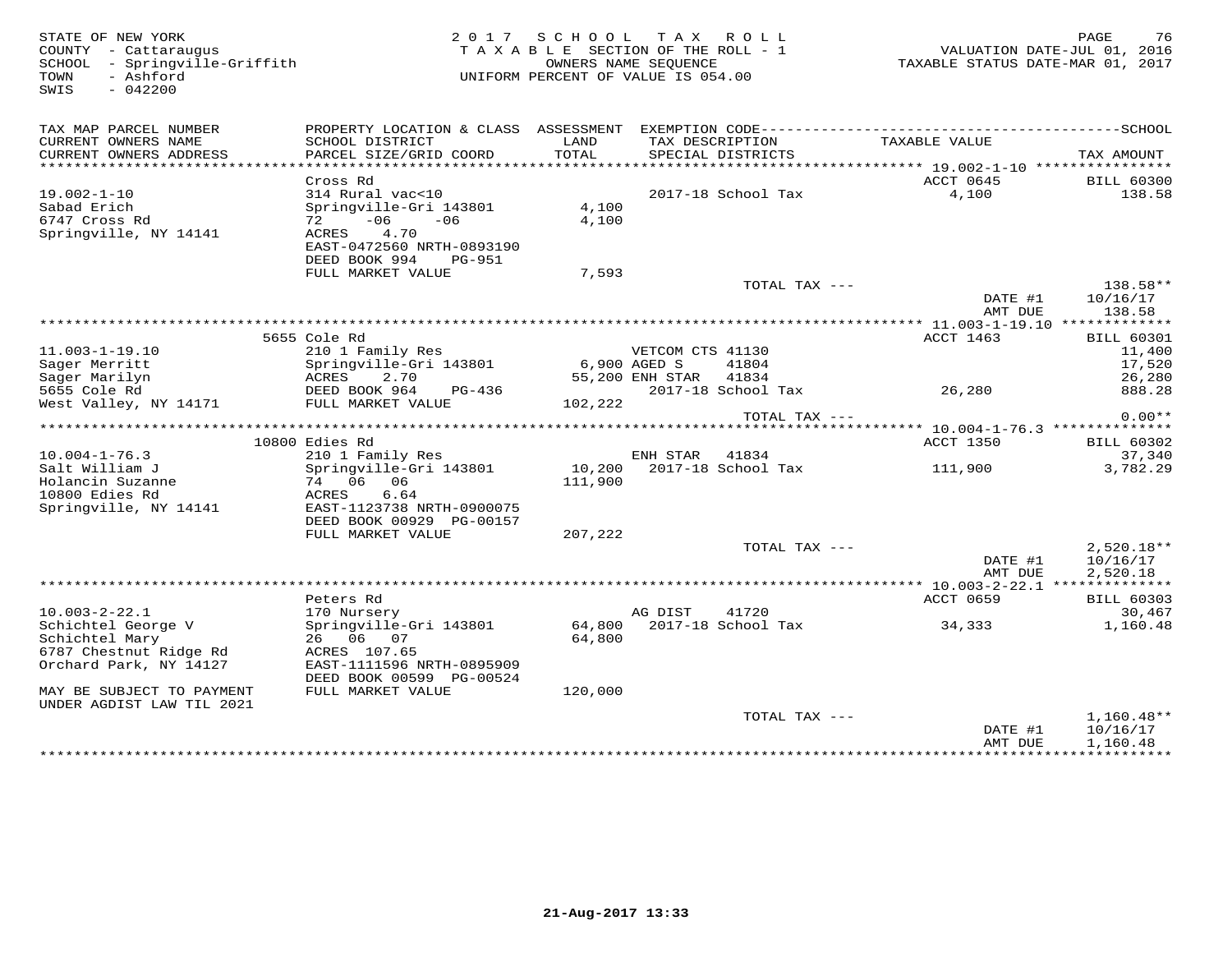| STATE OF NEW YORK<br>COUNTY - Cattaraugus<br>SCHOOL - Springville-Griffith<br>- Ashford<br>TOWN<br>$-042200$<br>SWIS |                                                        | 2017 SCHOOL TAX ROLL<br>TAXABLE SECTION OF THE ROLL - 1<br>UNIFORM PERCENT OF VALUE IS 054.00 | OWNERS NAME SEQUENCE |                             | TAXABLE STATUS DATE-MAR 01, 2017       | 77<br>PAGE<br>VALUATION DATE-JUL 01, 2016 |
|----------------------------------------------------------------------------------------------------------------------|--------------------------------------------------------|-----------------------------------------------------------------------------------------------|----------------------|-----------------------------|----------------------------------------|-------------------------------------------|
| TAX MAP PARCEL NUMBER                                                                                                |                                                        |                                                                                               |                      |                             |                                        |                                           |
| CURRENT OWNERS NAME                                                                                                  | SCHOOL DISTRICT                                        | LAND                                                                                          | TAX DESCRIPTION      |                             | TAXABLE VALUE                          |                                           |
| CURRENT OWNERS ADDRESS<br>***********************                                                                    | PARCEL SIZE/GRID COORD                                 | TOTAL                                                                                         |                      | SPECIAL DISTRICTS           |                                        | TAX AMOUNT                                |
|                                                                                                                      | Peters Rd                                              |                                                                                               |                      |                             | <b>ACCT 0660</b>                       | <b>BILL 60304</b>                         |
| $10.003 - 2 - 25$                                                                                                    | 170 Nursery                                            |                                                                                               | AG DIST              | 41720                       |                                        | 29,942                                    |
| Schichtel George V                                                                                                   | Springville-Gri 143801                                 | 72,500                                                                                        |                      | 2017-18 School Tax          | 49,558                                 | 1,675.09                                  |
| Schichtel Mary<br>6787 Chestnut Ridge Rd                                                                             | 26/27 06 07<br>ACRES 142.69                            | 79,500                                                                                        |                      |                             |                                        |                                           |
| Orchard Park, NY 14127                                                                                               | EAST-1109978 NRTH-0896237                              |                                                                                               |                      |                             |                                        |                                           |
|                                                                                                                      | DEED BOOK 00679 PG-00394                               |                                                                                               |                      |                             |                                        |                                           |
| MAY BE SUBJECT TO PAYMENT<br>UNDER AGDIST LAW TIL 2021                                                               | FULL MARKET VALUE                                      | 147,222                                                                                       |                      |                             |                                        |                                           |
|                                                                                                                      |                                                        |                                                                                               |                      | TOTAL TAX ---               |                                        | $1,675.09**$                              |
|                                                                                                                      |                                                        |                                                                                               |                      |                             | DATE #1                                | 10/16/17                                  |
|                                                                                                                      |                                                        |                                                                                               |                      |                             | AMT DUE                                | 1,675.09                                  |
|                                                                                                                      | Schwartz Rd & Edies Rd                                 |                                                                                               |                      |                             | ** 10.004-1-29.2 ***<br>ACCT 0968      | ***********<br><b>BILL 60305</b>          |
| $10.004 - 1 - 29.2$                                                                                                  | 105 Vac farmland                                       |                                                                                               | AG DIST              | 41720                       |                                        | 5,922                                     |
| Schichtel George V                                                                                                   | Springville-Gri 143801                                 | 20,400                                                                                        |                      | 2017-18 School Tax          | 14,478                                 | 489.37                                    |
| Schichtel Mary                                                                                                       | 74 06 06                                               | 20,400                                                                                        |                      |                             |                                        |                                           |
| 6787 Chestnut Ridge Rd<br>Orchard Park, NY 14127                                                                     | ACRES 35.05<br>EAST-1122392 NRTH-0900113               |                                                                                               |                      |                             |                                        |                                           |
|                                                                                                                      | DEED BOOK 771<br>PG-1105                               |                                                                                               |                      |                             |                                        |                                           |
| MAY BE SUBJECT TO PAYMENT<br>UNDER AGDIST LAW TIL 2021                                                               | FULL MARKET VALUE                                      | 37,778                                                                                        |                      |                             |                                        |                                           |
|                                                                                                                      |                                                        |                                                                                               |                      | TOTAL TAX ---               |                                        | $489.37**$                                |
|                                                                                                                      |                                                        |                                                                                               |                      |                             | DATE #1<br>AMT DUE                     | 10/16/17<br>489.37                        |
|                                                                                                                      |                                                        |                                                                                               |                      |                             | ******** 3.004-2-6.9 ***************** |                                           |
|                                                                                                                      | Bolton Rd                                              |                                                                                               |                      |                             | <b>ACCT 1589</b>                       | <b>BILL 60306</b>                         |
| $3.004 - 2 - 6.9$<br>Schichtel's Nursery Inc                                                                         | 170 Nursery<br>Springville-Gri 143801                  | 267,400                                                                                       | AG DIST              | 41720<br>2017-18 School Tax | 178,243                                | 89,157<br>6,024.73                        |
| 7420 Peters Rd                                                                                                       | $40, 41, 48 - 6 - 6$                                   | 267,400                                                                                       |                      |                             |                                        |                                           |
| Springville, NY 14141                                                                                                | ACRES 541.85                                           |                                                                                               |                      |                             |                                        |                                           |
|                                                                                                                      | EAST-1145726 NRTH-0911191<br>DEED BOOK 2920<br>PG-5003 |                                                                                               |                      |                             |                                        |                                           |
| MAY BE SUBJECT TO PAYMENT<br>UNDER AGDIST LAW TIL 2021                                                               | FULL MARKET VALUE                                      | 495,185                                                                                       |                      |                             |                                        |                                           |
|                                                                                                                      |                                                        |                                                                                               |                      | TOTAL TAX ---               |                                        | $6,024.73**$                              |
|                                                                                                                      |                                                        |                                                                                               |                      |                             | DATE #1                                | 10/16/17                                  |
|                                                                                                                      |                                                        |                                                                                               |                      |                             | AMT DUE                                | 6,024.73                                  |
|                                                                                                                      | 7420 Peters Rd                                         |                                                                                               |                      |                             | ACCT 1668                              | <b>BILL 60307</b>                         |
| $10.003 - 2 - 22.3$                                                                                                  | 170 Nursery                                            |                                                                                               | AG DIST              | 41720                       |                                        | 3,227                                     |
| Schichtel's Nursery Inc                                                                                              | Springville-Gri 143801                                 | 10,000                                                                                        |                      | 2017-18 School Tax          | 85,773                                 | 2,899.18                                  |
| 7420 Peters Rd<br>Springville, NY 14141                                                                              | 26, 6, 7<br>7411 RG                                    | 89,000                                                                                        |                      |                             |                                        |                                           |
|                                                                                                                      | ACRES<br>9.85                                          |                                                                                               |                      |                             |                                        |                                           |
| MAY BE SUBJECT TO PAYMENT                                                                                            | EAST-1111015 NRTH-0896001                              |                                                                                               |                      |                             |                                        |                                           |
| UNDER AGDIST LAW TIL 2021                                                                                            | DEED BOOK 11813 PG-4001                                |                                                                                               |                      |                             |                                        |                                           |
|                                                                                                                      | FULL MARKET VALUE                                      | 164,815                                                                                       |                      | TOTAL TAX ---               |                                        | 2,899.18**                                |
|                                                                                                                      |                                                        |                                                                                               |                      |                             | DATE #1                                | 10/16/17                                  |
|                                                                                                                      |                                                        |                                                                                               |                      |                             | AMT DUE                                | 2,899.18                                  |
|                                                                                                                      |                                                        |                                                                                               |                      |                             |                                        | * * * * * * * * *                         |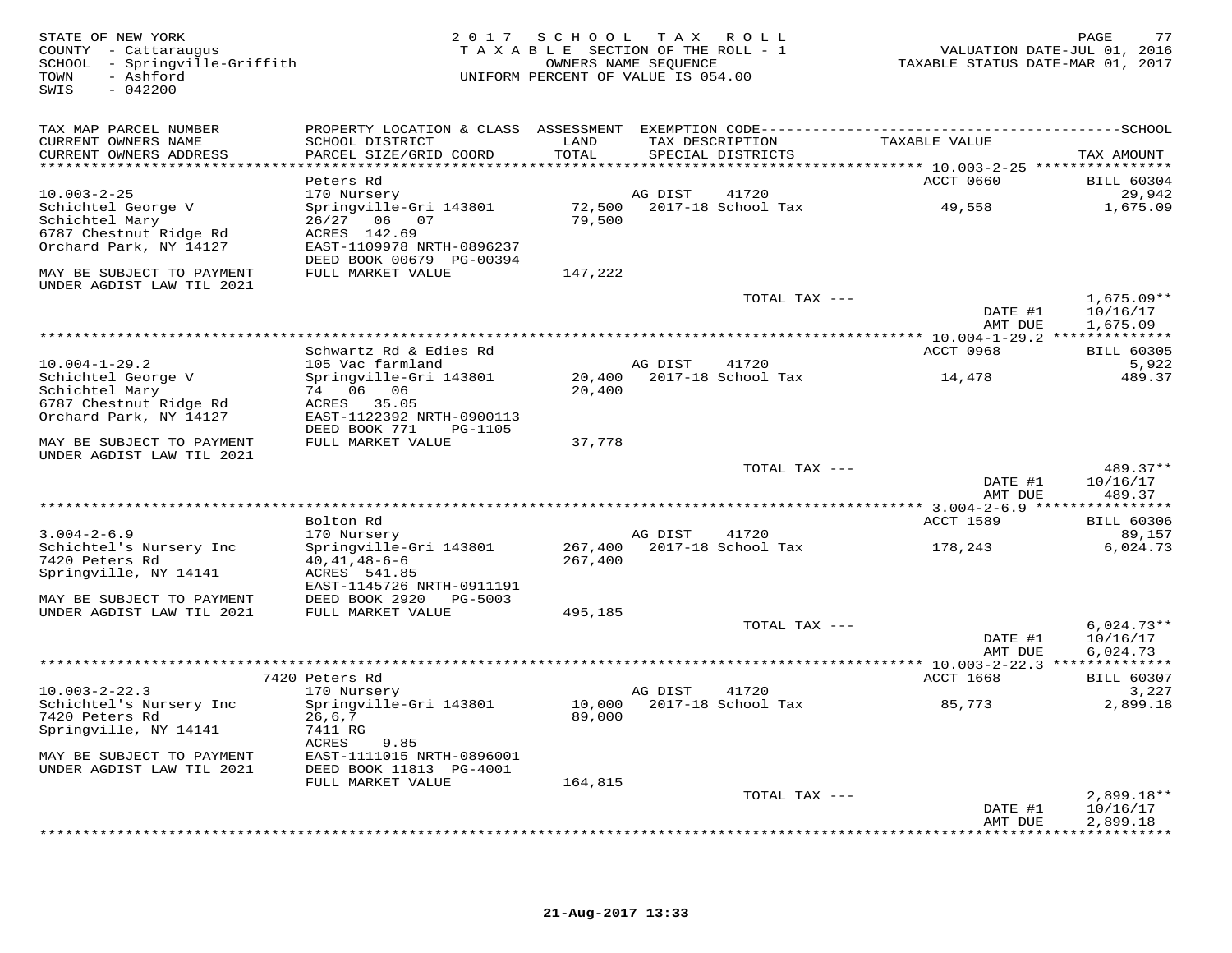| STATE OF NEW YORK<br>COUNTY - Cattaraugus<br>SCHOOL - Springville-Griffith<br>- Ashford<br>TOWN<br>SWIS<br>$-042200$ |                                                                                                                |                  | 2017 SCHOOL TAX ROLL<br>TAXABLE SECTION OF THE ROLL - 1<br>OWNERS NAME SEOUENCE<br>UNIFORM PERCENT OF VALUE IS 054.00 | VALUATION DATE-JUL 01, 2016<br>TAXABLE STATUS DATE-MAR 01, 2017 | 78<br>PAGE                           |
|----------------------------------------------------------------------------------------------------------------------|----------------------------------------------------------------------------------------------------------------|------------------|-----------------------------------------------------------------------------------------------------------------------|-----------------------------------------------------------------|--------------------------------------|
| TAX MAP PARCEL NUMBER<br>CURRENT OWNERS NAME<br>CURRENT OWNERS ADDRESS                                               | SCHOOL DISTRICT<br>PARCEL SIZE/GRID COORD                                                                      | LAND<br>TOTAL    | TAX DESCRIPTION<br>SPECIAL DISTRICTS                                                                                  | TAXABLE VALUE                                                   | TAX AMOUNT                           |
| ******************************                                                                                       |                                                                                                                |                  |                                                                                                                       |                                                                 |                                      |
| $3.004 - 2 - 6.10$<br>Schichtel; s Nursery Inc<br>7420 Peters Rd<br>Springville, NY 14141                            | Bolton Rd<br>105 Vac farmland<br>Springville-Gri 143801<br>FRNT 61.00 DPTH 366.00<br>EAST-1147963 NRTH-0913525 | 500<br>500       | 2017-18 School Tax                                                                                                    | ACCT 1699<br>500                                                | <b>BILL 60308</b><br>16.90           |
|                                                                                                                      | FULL MARKET VALUE                                                                                              | 926              |                                                                                                                       |                                                                 |                                      |
|                                                                                                                      |                                                                                                                |                  | TOTAL TAX ---                                                                                                         | DATE #1                                                         | $16.90**$<br>10/16/17                |
|                                                                                                                      |                                                                                                                |                  |                                                                                                                       | AMT DUE                                                         | 16.90                                |
| $11.003 - 1 - 4.4$<br>Schlegel Ronald<br>Schlegel Eric                                                               | Thomas Corners Rd<br>322 Rural vac>10<br>Springville-Gri 143801<br>ACRES<br>67.35                              | 28,000<br>28,000 | 2017-18 School Tax                                                                                                    | ACCT 1462<br>28,000                                             | <b>BILL 60309</b><br>946.42          |
| 94 S. Point Dr.<br>Lancaster, NY 14026                                                                               | EAST-1130827 NRTH-0901213<br>DEED BOOK 24835 PG-3002                                                           |                  |                                                                                                                       |                                                                 |                                      |
|                                                                                                                      | FULL MARKET VALUE                                                                                              | 51,852           | TOTAL TAX ---                                                                                                         |                                                                 | $946.42**$                           |
|                                                                                                                      |                                                                                                                |                  |                                                                                                                       | DATE #1<br>AMT DUE                                              | 10/16/17<br>946.42                   |
|                                                                                                                      |                                                                                                                |                  |                                                                                                                       |                                                                 |                                      |
| $10.004 - 1 - 43$                                                                                                    | Edies Rd<br>322 Rural vac>10                                                                                   |                  | 2017-18 School Tax                                                                                                    | ACCT 0166<br>14,300                                             | <b>BILL 60310</b><br>483.35          |
| Schmelzinger Scott W<br>43 Cathedral Dr                                                                              | Springville-Gri 143801<br>73 06 06                                                                             | 14,300<br>14,300 |                                                                                                                       |                                                                 |                                      |
| West Seneca, NY 14224                                                                                                | ACRES 13.58<br>EAST-1121067 NRTH-0895169<br>DEED BOOK 17108 PG-5001                                            |                  |                                                                                                                       |                                                                 |                                      |
|                                                                                                                      | FULL MARKET VALUE                                                                                              | 26,481           |                                                                                                                       |                                                                 |                                      |
|                                                                                                                      |                                                                                                                |                  | TOTAL TAX ---                                                                                                         | DATE #1<br>AMT DUE                                              | 483.35**<br>10/16/17<br>483.35       |
|                                                                                                                      |                                                                                                                |                  |                                                                                                                       |                                                                 |                                      |
| $11.003 - 1 - 21.6$                                                                                                  | 10865 Nys Rte 240<br>240 Rural res                                                                             |                  | VETWAR CTS 41120                                                                                                      | ACCT 1264                                                       | <b>BILL 60311</b><br>6,840           |
| Schmitt Vernon C                                                                                                     | Springville-Gri 143801                                                                                         |                  | 17,000 BAS STAR<br>41854                                                                                              |                                                                 | 17,100                               |
| Schmitt Frances S<br>10865 Route 240<br>west Valley, NY 14171                                                        | 58 06 06<br>ACRES 12.65 BANK<br>017<br>EAST-1133262 NRTH-0900435<br>DEED BOOK 27896 PG-3001                    |                  | 100,200 2017-18 School Tax                                                                                            | 93,360                                                          | 3,155.63                             |
| PRIOR OWNER ON 3/01/2017<br>Schmitt Vernon C                                                                         | FULL MARKET VALUE                                                                                              | 185,556          |                                                                                                                       |                                                                 |                                      |
|                                                                                                                      |                                                                                                                |                  | TOTAL TAX ---                                                                                                         | DATE #1<br>AMT DUE                                              | $2.577.64**$<br>10/16/17<br>2,577.64 |
|                                                                                                                      |                                                                                                                |                  |                                                                                                                       |                                                                 |                                      |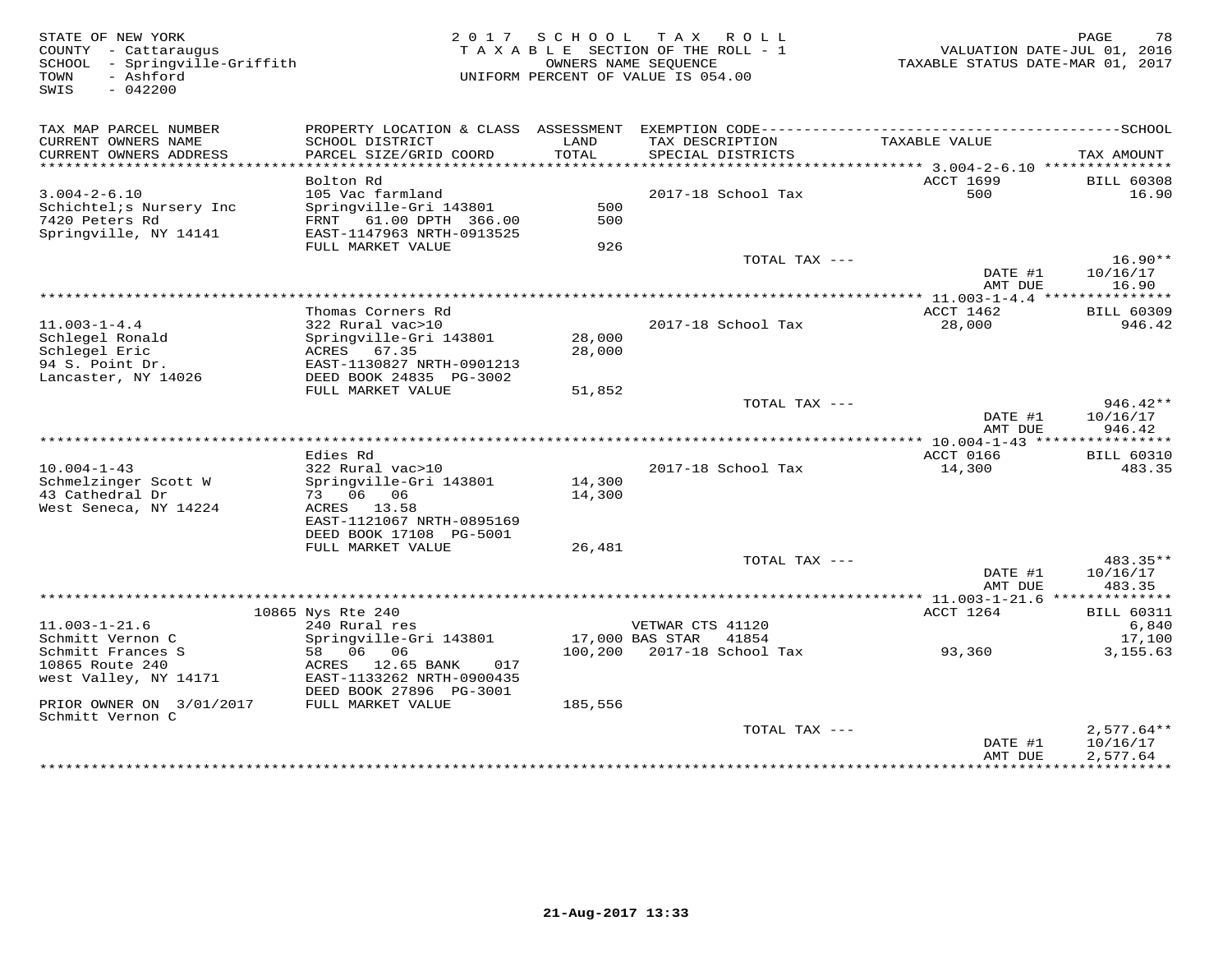| STATE OF NEW YORK<br>COUNTY - Cattaraugus<br>SCHOOL - Springville-Griffith<br>- Ashford<br>TOWN<br>$-042200$<br>SWIS |                                                                                                                                    | 2017 SCHOOL<br>TAXABLE SECTION OF THE ROLL - 1<br>OWNERS NAME SEOUENCE<br>UNIFORM PERCENT OF VALUE IS 054.00 |                        | TAX ROLL                             | VALUATION DATE-JUL 01, 2016<br>TAXABLE STATUS DATE-MAR 01, 2017 | 79<br>PAGE                           |
|----------------------------------------------------------------------------------------------------------------------|------------------------------------------------------------------------------------------------------------------------------------|--------------------------------------------------------------------------------------------------------------|------------------------|--------------------------------------|-----------------------------------------------------------------|--------------------------------------|
| TAX MAP PARCEL NUMBER                                                                                                |                                                                                                                                    |                                                                                                              |                        |                                      |                                                                 |                                      |
| CURRENT OWNERS NAME<br>CURRENT OWNERS ADDRESS<br>**********************                                              | SCHOOL DISTRICT<br>PARCEL SIZE/GRID COORD                                                                                          | LAND<br>TOTAL                                                                                                |                        | TAX DESCRIPTION<br>SPECIAL DISTRICTS | TAXABLE VALUE                                                   | TAX AMOUNT                           |
|                                                                                                                      | 6535 Boberg Rd                                                                                                                     |                                                                                                              |                        |                                      | ACCT 0065                                                       | <b>BILL 60312</b>                    |
| $10.004 - 1 - 21.1$                                                                                                  | 220 2 Family Res                                                                                                                   |                                                                                                              | <b>BAS STAR</b>        | 41854                                |                                                                 | 17,100                               |
| Schulz Janet<br>6535 Boberg Rd<br>West Valley, NY 14171                                                              | Springville-Gri 143801<br>68 06 06<br>ACRES<br>1.00<br>EAST-1124649 NRTH-0894474<br>DEED BOOK 12115 PG-9003                        | 5,000<br>51,200                                                                                              |                        | 2017-18 School Tax                   | 51,200                                                          | 1,730.59                             |
|                                                                                                                      | FULL MARKET VALUE                                                                                                                  | 94,815                                                                                                       |                        |                                      |                                                                 |                                      |
|                                                                                                                      |                                                                                                                                    |                                                                                                              |                        | TOTAL TAX ---                        | DATE #1<br>AMT DUE                                              | $1,152.60**$<br>10/16/17<br>1,152.60 |
|                                                                                                                      |                                                                                                                                    |                                                                                                              | ********************** |                                      | ** 11.001-1-24.3 **************                                 |                                      |
|                                                                                                                      | Beech Tree Rd                                                                                                                      |                                                                                                              |                        |                                      | ACCT 1494                                                       | <b>BILL 60313</b>                    |
| $11.001 - 1 - 24.3$<br>Schweickert Ann<br>11608 Watson Rd<br>Springville, NY 14141-9512                              | 322 Rural vac>10<br>Springville-Gri 143801<br>$54 - 6 - 6$<br>ACRES 10.95<br>EAST-1137813 NRTH-0908111<br>DEED BOOK 990<br>PG-1050 | 12,500<br>12,500                                                                                             |                        | 2017-18 School Tax                   | 12,500                                                          | 422.51                               |
|                                                                                                                      | FULL MARKET VALUE                                                                                                                  | 23,148                                                                                                       |                        |                                      |                                                                 |                                      |
|                                                                                                                      |                                                                                                                                    |                                                                                                              |                        | TOTAL TAX ---                        |                                                                 | 422.51**                             |
|                                                                                                                      |                                                                                                                                    |                                                                                                              |                        |                                      | DATE #1<br>AMT DUE                                              | 10/16/17<br>422.51                   |
|                                                                                                                      | 11322 Watson Rd                                                                                                                    |                                                                                                              |                        |                                      | ACCT 0695                                                       | <b>BILL 60314</b>                    |
| $11.001 - 1 - 16$                                                                                                    | 210 1 Family Res                                                                                                                   |                                                                                                              | BAS STAR               | 41854                                |                                                                 | 17,100                               |
| Schweickert Anne<br>Sherman Walter J<br>11608 Watson Rd<br>Springville, NY 14141                                     | Springville-Gri 143801<br>54 06<br>06<br>5.97<br>ACRES<br>EAST-1137758 NRTH-0909431                                                | 10,500<br>90,300                                                                                             |                        | 2017-18 School Tax                   | 90,300                                                          | 3,052.20                             |
|                                                                                                                      | DEED BOOK 4830<br>PG-5002<br>FULL MARKET VALUE                                                                                     | 167,222                                                                                                      |                        |                                      |                                                                 |                                      |
|                                                                                                                      |                                                                                                                                    |                                                                                                              |                        | TOTAL TAX ---                        |                                                                 | $2,474.21**$                         |
|                                                                                                                      |                                                                                                                                    |                                                                                                              |                        |                                      | DATE #1<br>AMT DUE                                              | 10/16/17<br>2,474.21                 |
|                                                                                                                      |                                                                                                                                    |                                                                                                              |                        |                                      |                                                                 |                                      |
| $11.003 - 1 - 24$                                                                                                    | 10931 Nys Rte 240<br>240 Rural res                                                                                                 |                                                                                                              | <b>BAS STAR</b>        | 41854                                | ACCT 0634                                                       | <b>BILL 60315</b><br>17,100          |
| Schweickert Brian D<br>10931 Nys Rte 240<br>West Valley, NY 14171                                                    | Springville-Gri 143801<br>58<br>06<br>06<br>ACRES<br>23.78 BANK<br>017<br>EAST-1133202 NRTH-0901571                                | 20,500<br>123,900                                                                                            |                        | 2017-18 School Tax                   | 123,900                                                         | 4,187.90                             |
|                                                                                                                      | DEED BOOK 1014 PG-908                                                                                                              |                                                                                                              |                        |                                      |                                                                 |                                      |
|                                                                                                                      | FULL MARKET VALUE                                                                                                                  | 229,444                                                                                                      |                        |                                      |                                                                 |                                      |
|                                                                                                                      |                                                                                                                                    |                                                                                                              |                        | TOTAL TAX ---                        |                                                                 | $3,609.91**$                         |
|                                                                                                                      |                                                                                                                                    |                                                                                                              |                        |                                      | DATE #1<br>AMT DUE<br>**********                                | 10/16/17<br>3,609.91<br>.            |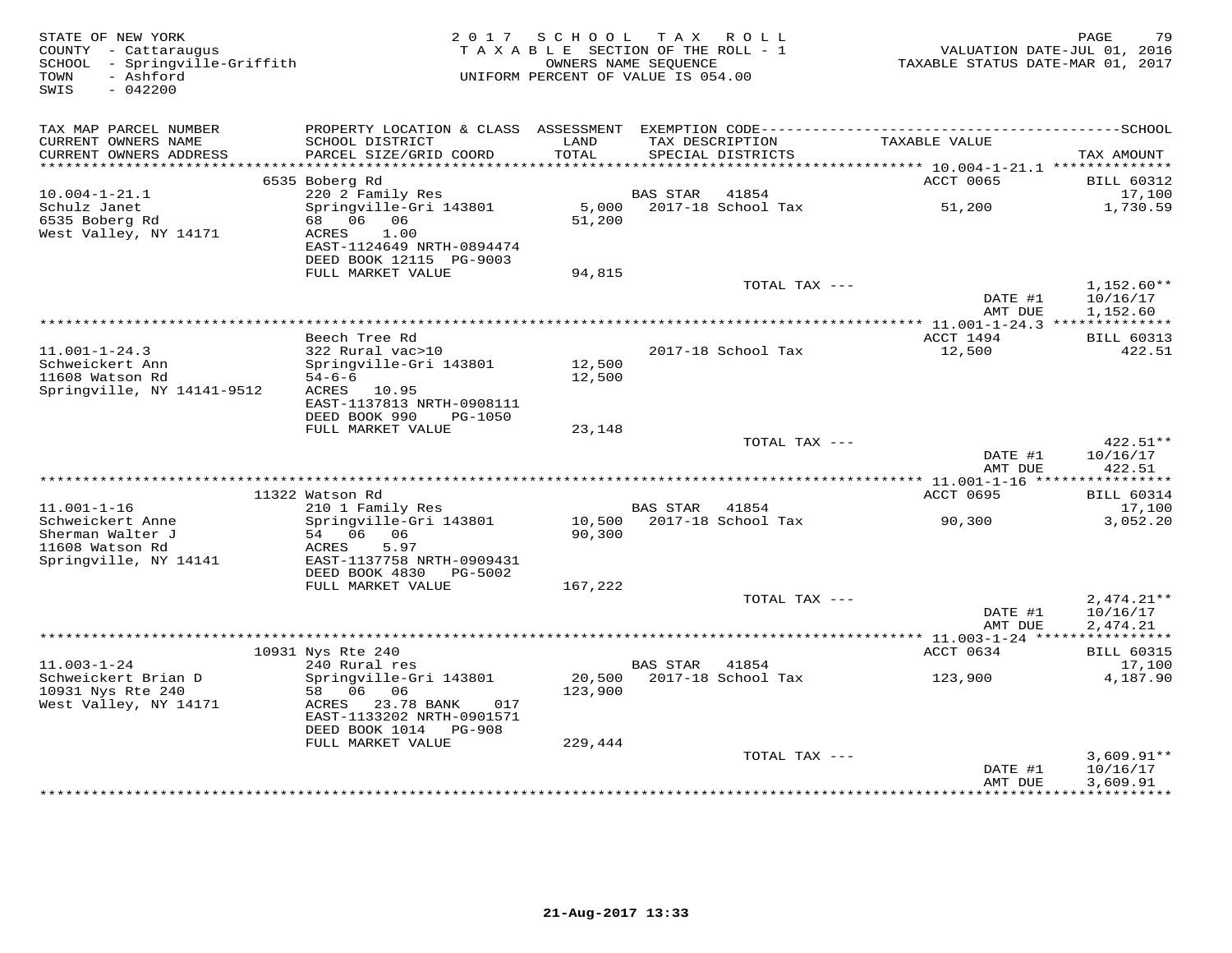| STATE OF NEW YORK<br>COUNTY - Cattaraugus<br>SCHOOL - Springville-Griffith<br>- Ashford<br>TOWN<br>SWIS<br>$-042200$ |                                                                                                     | 2017 SCHOOL TAX ROLL<br>TAXABLE SECTION OF THE ROLL - 1<br>UNIFORM PERCENT OF VALUE IS 054.00 | OWNERS NAME SEQUENCE   |                                      | TAXABLE STATUS DATE-MAR 01, 2017                       | PAGE<br>80<br>VALUATION DATE-JUL 01, 2016 |
|----------------------------------------------------------------------------------------------------------------------|-----------------------------------------------------------------------------------------------------|-----------------------------------------------------------------------------------------------|------------------------|--------------------------------------|--------------------------------------------------------|-------------------------------------------|
| TAX MAP PARCEL NUMBER                                                                                                |                                                                                                     |                                                                                               |                        |                                      |                                                        |                                           |
| CURRENT OWNERS NAME<br>CURRENT OWNERS ADDRESS                                                                        | SCHOOL DISTRICT<br>PARCEL SIZE/GRID COORD                                                           | LAND<br>TOTAL<br>********                                                                     |                        | TAX DESCRIPTION<br>SPECIAL DISTRICTS | TAXABLE VALUE                                          | TAX AMOUNT                                |
|                                                                                                                      | 5800 Cole Rd                                                                                        |                                                                                               |                        |                                      | *********** 11.001-1-24.5 ***************<br>ACCT 1496 | <b>BILL 60316</b>                         |
| $11.001 - 1 - 24.5$                                                                                                  | 240 Rural res                                                                                       |                                                                                               | BAS STAR               | 41854                                |                                                        | 17,100                                    |
| Schweickert Michelle                                                                                                 | Springville-Gri 143801                                                                              | 15,200                                                                                        |                        | 2017-18 School Tax                   | 116,800                                                | 3,947.92                                  |
| 5800 Cole Rd<br>West Valley, NY 14171-9757                                                                           | $54 - 6 - 6$<br>ACRES<br>30.75 BANK<br>055<br>EAST-1136955 NRTH-0905423<br>DEED BOOK 990<br>PG-1046 | 116,800                                                                                       |                        |                                      |                                                        |                                           |
|                                                                                                                      | FULL MARKET VALUE                                                                                   | 216,296                                                                                       |                        |                                      |                                                        |                                           |
|                                                                                                                      |                                                                                                     |                                                                                               |                        | TOTAL TAX ---                        | DATE #1                                                | $3,369.92**$<br>10/16/17                  |
|                                                                                                                      |                                                                                                     |                                                                                               |                        |                                      | AMT DUE                                                | 3,369.92                                  |
|                                                                                                                      |                                                                                                     |                                                                                               |                        |                                      |                                                        |                                           |
| $11.001 - 1 - 27.3$                                                                                                  | 11220 Beech Tree Rd<br>210 1 Family Res                                                             |                                                                                               | VETCOM CTS 41130       |                                      | <b>ACCT 1509</b>                                       | <b>BILL 60317</b><br>11,400               |
| Schweickert Shawn                                                                                                    | Springville-Gri 143801                                                                              |                                                                                               | 7,900 VETDIS CTS 41140 |                                      |                                                        | 3,445                                     |
| Schweickert Tracy                                                                                                    | 53,6,6                                                                                              |                                                                                               | 68,900 BAS STAR        | 41854                                |                                                        | 17,100                                    |
| 11220 Beech Tree Rd                                                                                                  | ACRES<br>017<br>4.30 BANK                                                                           |                                                                                               |                        | 2017-18 School Tax                   | 54,055                                                 | 1,827.09                                  |
| Springville, NY 14141                                                                                                | EAST-1139582 NRTH-0905785<br>DEED BOOK 27627 PG-9001                                                |                                                                                               |                        |                                      |                                                        |                                           |
| PRIOR OWNER ON 3/01/2017<br>Schweickert Shawn A                                                                      | FULL MARKET VALUE                                                                                   | 127,593                                                                                       |                        |                                      |                                                        |                                           |
|                                                                                                                      |                                                                                                     |                                                                                               |                        | TOTAL TAX ---                        |                                                        | $1,249.10**$                              |
|                                                                                                                      |                                                                                                     |                                                                                               |                        |                                      | DATE #1<br>AMT DUE                                     | 10/16/17<br>1,249.10                      |
|                                                                                                                      |                                                                                                     |                                                                                               |                        |                                      |                                                        |                                           |
| $11.001 - 1 - 24.1$                                                                                                  | 11301 Beech Tree Rd<br>240 Rural res                                                                |                                                                                               | VETCOM CTS 41130       |                                      | ACCT 1265                                              | <b>BILL 60318</b><br>11,400               |
| Schweickert Theodore & Jeanne Springville-Gri 143801                                                                 |                                                                                                     |                                                                                               | 8,000 VETDIS CTS 41140 |                                      |                                                        | 22,800                                    |
| Michelle Schweickert Sarah Hal 53/54 06 06                                                                           |                                                                                                     |                                                                                               | 70,900 ENH STAR 41834  |                                      |                                                        | 36,700                                    |
| 11301 Beech Tree Road<br>Springville, NY 14141                                                                       | INC. 11.001-1-29<br>ACRES<br>4.85                                                                   |                                                                                               |                        | 2017-18 School Tax                   | 36,700                                                 | 1,240.48                                  |
|                                                                                                                      | EAST-1137923 NRTH-0907125<br>DEED BOOK 24784 PG-6001                                                |                                                                                               |                        |                                      |                                                        |                                           |
|                                                                                                                      | FULL MARKET VALUE                                                                                   | 131,296                                                                                       |                        |                                      |                                                        |                                           |
|                                                                                                                      |                                                                                                     |                                                                                               |                        | TOTAL TAX ---                        |                                                        | $0.00**$                                  |
|                                                                                                                      | 5381 Mule Rd                                                                                        |                                                                                               |                        |                                      | ACCT 0696                                              | <b>BILL 60319</b>                         |
| $11.002 - 2 - 1$                                                                                                     | 240 Rural res                                                                                       |                                                                                               | AG DIST                | 41720                                |                                                        | 1,553                                     |
| Schweikert Donna C                                                                                                   | Springville-Gri 143801                                                                              | 26,400 ENH STAR                                                                               |                        | 41834                                |                                                        | 37,340                                    |
| Schweikert William K                                                                                                 | 06 06<br>47                                                                                         |                                                                                               |                        | 106,400 2017-18 School Tax           | 104,847                                                | 3,543.90                                  |
| 5381 Mule Ave                                                                                                        | ACRES 79.27                                                                                         |                                                                                               |                        |                                      |                                                        |                                           |
| Springville, NY 14141                                                                                                | EAST-1142230 NRTH-0907125                                                                           |                                                                                               |                        |                                      |                                                        |                                           |
|                                                                                                                      | DEED BOOK 15638 PG-8002                                                                             |                                                                                               |                        |                                      |                                                        |                                           |
| MAY BE SUBJECT TO PAYMENT<br>UNDER AGDIST LAW TIL 2021                                                               | FULL MARKET VALUE                                                                                   | 197,037                                                                                       |                        |                                      |                                                        |                                           |
|                                                                                                                      |                                                                                                     |                                                                                               |                        | TOTAL TAX ---                        |                                                        | $2,281.78**$                              |
|                                                                                                                      |                                                                                                     |                                                                                               |                        |                                      | DATE #1                                                | 10/16/17                                  |
|                                                                                                                      |                                                                                                     |                                                                                               |                        |                                      | AMT DUE                                                | 2,281.78<br>************                  |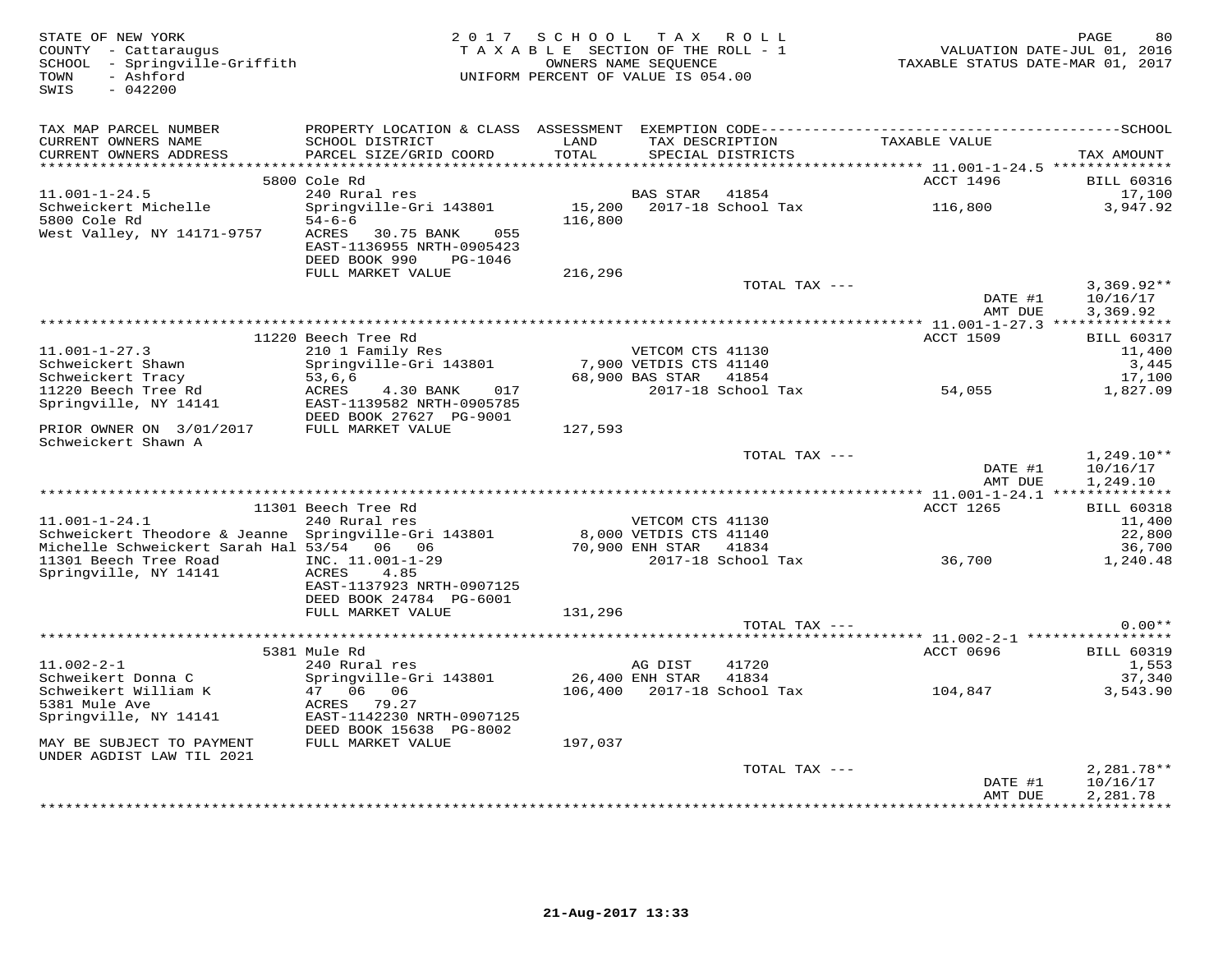STATE OF NEW YORK 2 0 1 7 S C H O O L T A X R O L L PAGE 81 COUNTY - Cattaraugus T A X A B L E SECTION OF THE ROLL - 1 VALUATION DATE-JUL 01, 2016 SCHOOL - Springville-Griffith OWNERS NAME SEQUENCE TAXABLE STATUS DATE-MAR 01, 2017 TOWN - Ashford UNIFORM PERCENT OF VALUE IS 054.00SWIS - 042200TAX MAP PARCEL NUMBER PROPERTY LOCATION & CLASS ASSESSMENT EXEMPTION CODE------------------------------------------SCHOOL CURRENT OWNERS NAME SCHOOL DISTRICT LAND TAX DESCRIPTION TAXABLE VALUE CURRENT OWNERS ADDRESS PARCEL SIZE/GRID COORD TOTAL SPECIAL DISTRICTS TAX AMOUNT \*\*\*\*\*\*\*\*\*\*\*\*\*\*\*\*\*\*\*\*\*\*\*\*\*\*\*\*\*\*\*\*\*\*\*\*\*\*\*\*\*\*\*\*\*\*\*\*\*\*\*\*\*\*\*\*\*\*\*\*\*\*\*\*\*\*\*\*\*\*\*\*\*\*\*\*\*\*\*\*\*\*\*\*\*\*\*\*\*\*\*\*\*\*\*\*\*\*\*\*\*\*\* 19.001-2-34.2 \*\*\*\*\*\*\*\*\*\*\*\*\*\* Connoisarauley Rd ACCT 1303 BILL 6032019.001-2-34.2 260 Seasonal res 2017-18 School Tax 16,400 554.33Sexton Leroy B Springville-Gri 143801 3,700<br>
Sexton Nancy L 12 06 07 16,400<br>
703 Wurlitzer Dr ACRES 3.25<br>
N Tonawanda, NY 14120 EAST-1109594 NRTH-0892622<br>
DEED BOOK 908 PG-00481 30,370<br>
TOTAL TAX --- 554.33\*\* DATE #1 10/16/17 AMT DUE 554.33 \*\*\*\*\*\*\*\*\*\*\*\*\*\*\*\*\*\*\*\*\*\*\*\*\*\*\*\*\*\*\*\*\*\*\*\*\*\*\*\*\*\*\*\*\*\*\*\*\*\*\*\*\*\*\*\*\*\*\*\*\*\*\*\*\*\*\*\*\*\*\*\*\*\*\*\*\*\*\*\*\*\*\*\*\*\*\*\*\*\*\*\*\*\*\*\*\*\*\*\*\*\*\* 10.004-1-32 \*\*\*\*\*\*\*\*\*\*\*\*\*\*\*\*ACCT 0668 BILL 60321 10619 Edies Rd ACCT 0668 BILL 6032117,100 10.004-1-32 210 1 Family Res BAS STAR 41854 17,1002,011.14 Sion John B Springville-Gri 143801 12,100 2017-18 School Tax 59,500 2,011.14Sion Joyce M 73 06 06 59,500 10619 Edies Rd ACRES 7.57 Springville, NY 14141 EAST-1121189 NRTH-0897681 DEED BOOK 27036 PG-2001FULL MARKET VALUE 110,185 TOTAL TAX ---  $\frac{1,433.15**}{10,16,17}$ DATE #1 10/16/17<br>2010 11:22:432.15 AMT DUE 1,433.15 \*\*\*\*\*\*\*\*\*\*\*\*\*\*\*\*\*\*\*\*\*\*\*\*\*\*\*\*\*\*\*\*\*\*\*\*\*\*\*\*\*\*\*\*\*\*\*\*\*\*\*\*\*\*\*\*\*\*\*\*\*\*\*\*\*\*\*\*\*\*\*\*\*\*\*\*\*\*\*\*\*\*\*\*\*\*\*\*\*\*\*\*\*\*\*\*\*\*\*\*\*\*\* 10.004-1-77.2 \*\*\*\*\*\*\*\*\*\*\*\*\*\* 10676 Rock Springs Rd ACCT 1173 BILL 6032210.004-1-77.2 210 1 Family Res BAS STAR 41854 17,1002,457.31 Skelton Bernadette J Springville-Gri 143801 13,200 2017-18 School Tax 72,700 2,457.31Keenan Mary Grace 69 06 06 72,700 10676 Rock Springs Rd ACRES 9.50 BANK 017 West Valley, NY 14171 EAST-1125317 NRTH-0899637 DEED BOOK 6008 PG-9002 FULL MARKET VALUE 134,630TOTAL TAX  $---$  1,879.32\*\*  $\text{DATE}$  #1  $10/16/17$ AMT DUE 1.879.32 AMT DUE 1,879.32 \*\*\*\*\*\*\*\*\*\*\*\*\*\*\*\*\*\*\*\*\*\*\*\*\*\*\*\*\*\*\*\*\*\*\*\*\*\*\*\*\*\*\*\*\*\*\*\*\*\*\*\*\*\*\*\*\*\*\*\*\*\*\*\*\*\*\*\*\*\*\*\*\*\*\*\*\*\*\*\*\*\*\*\*\*\*\*\*\*\*\*\*\*\*\*\*\*\*\*\*\*\*\* 10.004-1-33 \*\*\*\*\*\*\*\*\*\*\*\*\*\*\*\* 10585 Edies Rd 50 PCT OF VALUE USED FOR EXEMPTION PURPOSES ACCT 0915 BILL 60323 10.004-1-33 280 Res Multiple VETWAR CTS 41120 6,840 Soboleski Richard J Springville-Gri 143801 23,600 ENH STAR 41834 37,340 Sorensen Ingrid 73/77 06 06 133,300 2017-18 School Tax 126,460 4,274.43 10585 Edies Rd ACRES 18.73 Springville, NY 14141 EAST-1120640 NRTH-0897373 DEED BOOK 14456 PG-5001 FULL MARKET VALUE 246,852TOTAL TAX --- 3,012.31\*\* DATE #1 10/16/17<br>AMT DUE 3,012.31 \*\*\*\*\*\*\*\*\*\*\*\*\*\*\*\*\*\*\*\*\*\*\*\*\*\*\*\*\*\*\*\*\*\*\*\*\*\*\*\*\*\*\*\*\*\*\*\*\*\*\*\*\*\*\*\*\*\*\*\*\*\*\*\*\*\*\*\*\*\*\*\*\*\*\*\*\*\*\*\*\*\*\*\*\*\*\*\*\*\*\*\*\*\*\*\*\*\*\*\*\*\*\*\*\*\*\*\*\*\*\*\*\*\*\*\*\*\*\*\*\*\*\*\*\*\*\*\*\*\*\*\*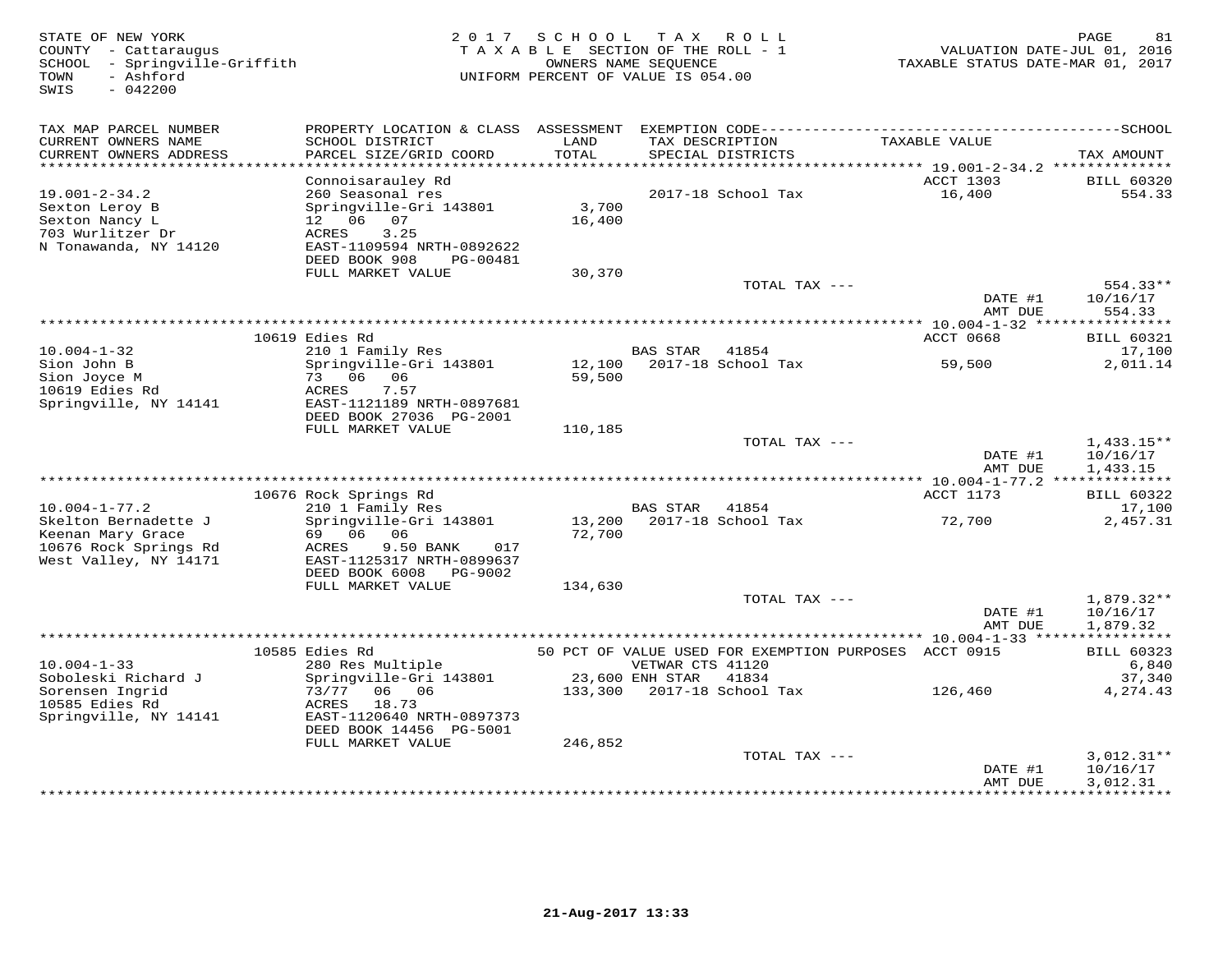| STATE OF NEW YORK<br>COUNTY - Cattaraugus<br>- Springville-Griffith<br>SCHOOL<br>- Ashford<br>TOWN<br>$-042200$<br>SWIS | 2017                                                                                                                                          | S C H O O L<br>T A X A B L E SECTION OF THE ROLL - 1<br>UNIFORM PERCENT OF VALUE IS 054.00 | OWNERS NAME SEQUENCE    | TAX ROLL                    | TAXABLE STATUS DATE-MAR 01, 2017 | 82<br>PAGE<br>VALUATION DATE-JUL 01, 2016 |
|-------------------------------------------------------------------------------------------------------------------------|-----------------------------------------------------------------------------------------------------------------------------------------------|--------------------------------------------------------------------------------------------|-------------------------|-----------------------------|----------------------------------|-------------------------------------------|
| TAX MAP PARCEL NUMBER                                                                                                   | PROPERTY LOCATION & CLASS                                                                                                                     | ASSESSMENT                                                                                 |                         |                             |                                  |                                           |
| CURRENT OWNERS NAME<br>CURRENT OWNERS ADDRESS<br>***********************                                                | SCHOOL DISTRICT<br>PARCEL SIZE/GRID COORD                                                                                                     | LAND<br>TOTAL                                                                              | TAX DESCRIPTION         | SPECIAL DISTRICTS           | TAXABLE VALUE                    | TAX AMOUNT                                |
|                                                                                                                         | Emerson Rd                                                                                                                                    |                                                                                            |                         |                             | ACCT 1014                        | <b>BILL 60324</b>                         |
| $11.003 - 1 - 3.3$<br>Somers Dona J<br>41 Longs Ln<br>Corfu, NY 14036-9505                                              | 260 Seasonal res<br>Springville-Gri 143801<br>64<br>06<br>06<br>ACRES<br>4.67<br>EAST-1129396 NRTH-0900829<br>DEED BOOK 1032<br>$PG-29$       | 9,000<br>29,100                                                                            |                         | 2017-18 School Tax          | 29,100                           | 983.60                                    |
|                                                                                                                         | FULL MARKET VALUE                                                                                                                             | 53,889                                                                                     |                         |                             |                                  |                                           |
|                                                                                                                         |                                                                                                                                               |                                                                                            |                         | TOTAL TAX ---               | DATE #1<br>AMT DUE               | $983.60**$<br>10/16/17<br>983.60          |
|                                                                                                                         |                                                                                                                                               |                                                                                            | *******************     |                             | * $10.004 - 1 - 10$ ***          |                                           |
|                                                                                                                         | Rock Springs Rd                                                                                                                               |                                                                                            |                         |                             | ACCT 0728                        | <b>BILL 60325</b>                         |
| $10.004 - 1 - 10$<br>Sommer Matthew<br>112 Railroad Ave<br>Hamlin, NY 14464                                             | 312 Vac w/imprv<br>Springville-Gri 143801<br>68 06 06<br>ACRES 10.85<br>EAST-1125116 NRTH-0900182<br>DEED BOOK 25470 PG-6001                  | 8,200<br>10,500                                                                            |                         | 2017-18 School Tax          | 10,500                           | 354.91                                    |
|                                                                                                                         | FULL MARKET VALUE                                                                                                                             | 19,444                                                                                     |                         |                             |                                  |                                           |
|                                                                                                                         |                                                                                                                                               |                                                                                            |                         | TOTAL TAX ---               | DATE #1<br>AMT DUE               | 354.91**<br>10/16/17<br>354.91            |
|                                                                                                                         | 11301 Bolton Rd                                                                                                                               |                                                                                            |                         |                             | ACCT 0213                        | <b>BILL 60326</b>                         |
| $11.002 - 2 - 10$                                                                                                       | 210 1 Family Res                                                                                                                              |                                                                                            | VETWAR CTS 41120        |                             |                                  | 6,840                                     |
| Spencer Wess                                                                                                            | Springville-Gri 143801                                                                                                                        |                                                                                            | 14,500 VETDIS CTS 41140 |                             |                                  | 22,800                                    |
| 11301 Bolton Rd<br>Springville, NY 14141                                                                                | 06<br>06<br>40<br>9.85 BANK<br>ACRES<br>017<br>EAST-0049910 NRTH-0090763                                                                      |                                                                                            | 71,800 BAS STAR         | 41854<br>2017-18 School Tax | 42,160                           | 17,100<br>1,425.04                        |
|                                                                                                                         | DEED BOOK 6745<br>PG-5001                                                                                                                     |                                                                                            |                         |                             |                                  |                                           |
|                                                                                                                         | FULL MARKET VALUE                                                                                                                             | 132,963                                                                                    |                         | TOTAL TAX ---               |                                  | 847.04**                                  |
|                                                                                                                         |                                                                                                                                               |                                                                                            |                         |                             | DATE #1<br>AMT DUE               | 10/16/17<br>847.04                        |
|                                                                                                                         |                                                                                                                                               |                                                                                            |                         |                             |                                  | *********                                 |
| $19.001 - 2 - 9$                                                                                                        | 10440 Us Rte 219<br>280 Res Multiple                                                                                                          |                                                                                            |                         | 2017-18 School Tax          | ACCT 0088<br>69,500              | <b>BILL 60327</b><br>2,349.15             |
| Spengler Thomas J<br>Spengler Robert N<br>134 Cimerand Dr<br>Amherst, NY 14221                                          | Springville-Gri 143801<br>25<br>06<br>07<br>ACRES<br>8.44<br>EAST-1117170 NRTH-0894732<br>DEED BOOK 981<br><b>PG-381</b><br>FULL MARKET VALUE | 13,300<br>69,500<br>128,704                                                                |                         |                             |                                  |                                           |
|                                                                                                                         |                                                                                                                                               |                                                                                            |                         | TOTAL TAX ---               |                                  | $2,349.15**$                              |
|                                                                                                                         |                                                                                                                                               |                                                                                            |                         |                             | DATE #1<br>AMT DUE<br>********** | 10/16/17<br>2,349.15<br>**********        |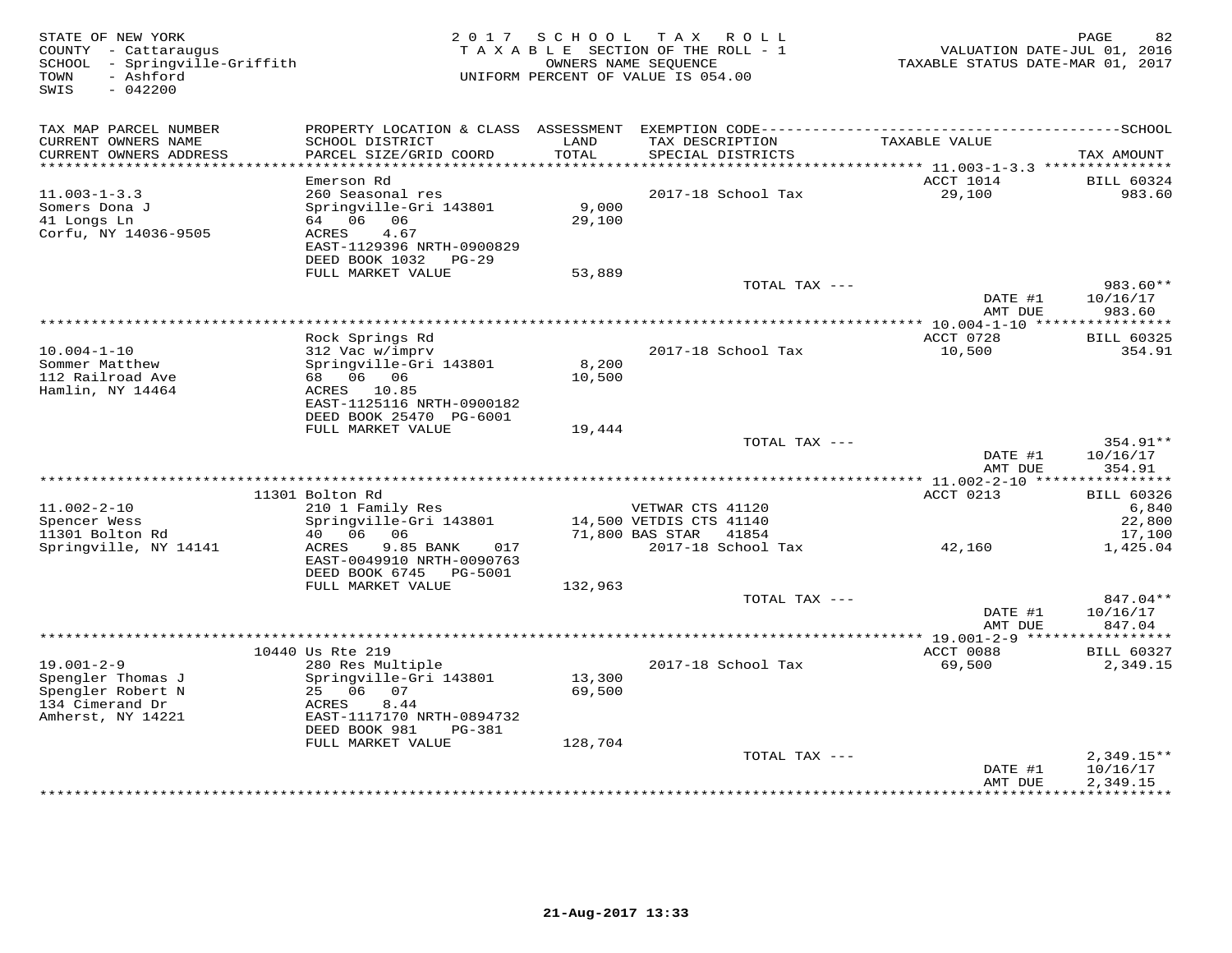COUNTY - Cattaraugus<br>SCHOOL - Springville-Griffith<br>TOWN - Ashford<br>SWIS - 042200

# STATE OF NEW YORK BAGE REST AND RACE AND REST AND REST AND REST ON THE ROLL PASSE OF NEW YORK AND PAGE REST OU<br>COUNTY - Cattaraugus TAXABLE SECTION OF THE ROLL - 1 WALUATION DATE-JUL 01, 2016<br>SCHOOL - Springville-Griffith

| TAX MAP PARCEL NUMBER<br>CURRENT OWNERS NAME<br>CURRENT OWNERS ADDRESS | PROPERTY LOCATION & CLASS ASSESSMENT<br>SCHOOL DISTRICT<br>PARCEL SIZE/GRID COORD | LAND<br>TOTAL   | EXEMPTION CODE---------<br>TAX DESCRIPTION<br>SPECIAL DISTRICTS | TAXABLE VALUE                     | -----SCHOOL<br>TAX AMOUNT   |
|------------------------------------------------------------------------|-----------------------------------------------------------------------------------|-----------------|-----------------------------------------------------------------|-----------------------------------|-----------------------------|
|                                                                        |                                                                                   |                 |                                                                 |                                   |                             |
| $10.003 - 2 - 18$                                                      | 10646 Miller Rd<br>210 1 Family Res                                               |                 | AGED C/T/S 41800                                                | ACCT 0235                         | <b>BILL 60328</b><br>36,300 |
| Stark Elizabeth A                                                      |                                                                                   |                 | $9.100$ ENH STAR                                                |                                   |                             |
| 10646 Miller Rd                                                        | Springville-Gri 143801<br>25 06<br>07                                             |                 | 41834<br>72,600 2017-18 School Tax                              | 36,300                            | 36,300                      |
| Springville, NY 14141                                                  | 4.70<br>ACRES                                                                     |                 |                                                                 |                                   | 1,226.96                    |
|                                                                        | EAST-1116598 NRTH-0897870                                                         |                 |                                                                 |                                   |                             |
|                                                                        | DEED BOOK 960<br>PG-384                                                           |                 |                                                                 |                                   |                             |
|                                                                        | FULL MARKET VALUE                                                                 | 134,444         |                                                                 |                                   |                             |
|                                                                        |                                                                                   |                 | TOTAL TAX ---                                                   |                                   | $0.00**$                    |
|                                                                        |                                                                                   |                 |                                                                 |                                   |                             |
|                                                                        | 5906 Cole Rd                                                                      |                 |                                                                 | ACCT 0736                         | <b>BILL 60329</b>           |
| $11.003 - 1 - 9$                                                       | 210 1 Family Res                                                                  |                 | VETWAR CTS 41120                                                |                                   | 6,840                       |
| Stedman Jerry B                                                        | Springville-Gri 143801                                                            |                 | 5,400 BAS STAR<br>41854                                         |                                   | 17,100                      |
| 5906 Cole Rd                                                           | 59 06 06                                                                          | 66,400          | 2017-18 School Tax                                              | 59,560                            | 2,013.17                    |
| West Valley, NY 14171                                                  | 1.35<br>ACRES                                                                     |                 |                                                                 |                                   |                             |
|                                                                        | EAST-1134534 NRTH-0904398                                                         |                 |                                                                 |                                   |                             |
|                                                                        | DEED BOOK 00801 PG-00057                                                          |                 |                                                                 |                                   |                             |
|                                                                        | FULL MARKET VALUE                                                                 | 122,963         |                                                                 |                                   |                             |
|                                                                        |                                                                                   |                 | TOTAL TAX ---                                                   |                                   | $1,435.18**$                |
|                                                                        |                                                                                   |                 |                                                                 | DATE #1                           | 10/16/17                    |
|                                                                        |                                                                                   |                 |                                                                 | AMT DUE                           | 1,435.18                    |
|                                                                        |                                                                                   |                 |                                                                 | **** 11.001-1-31.2 ************** |                             |
|                                                                        | 11222 Nys Rte 240                                                                 |                 |                                                                 | <b>ACCT 1133</b>                  | <b>BILL 60330</b>           |
| $11.001 - 1 - 31.2$                                                    | 210 1 Family Res                                                                  |                 | ENH STAR<br>41834<br>2017-18 School Tax                         |                                   | 37,340                      |
| Steff Lawrence A<br>Steff Cherie A                                     | Springville-Gri 143801<br>60 06 06                                                | 6,400<br>59,800 |                                                                 | 59,800                            | 2,021.28                    |
| 11222 NYS Rte 240                                                      | FRNT 174.00 DPTH 225.00                                                           |                 |                                                                 |                                   |                             |
| West Valley, NY 14171                                                  | EAST-1132913 NRTH-0905347                                                         |                 |                                                                 |                                   |                             |
|                                                                        | DEED BOOK 831<br>PG-00849                                                         |                 |                                                                 |                                   |                             |
|                                                                        | FULL MARKET VALUE                                                                 | 110,741         |                                                                 |                                   |                             |
|                                                                        |                                                                                   |                 | TOTAL TAX ---                                                   |                                   | $759.16**$                  |
|                                                                        |                                                                                   |                 |                                                                 | DATE #1                           | 10/16/17                    |
|                                                                        |                                                                                   |                 |                                                                 | AMT DUE                           | 759.16                      |
|                                                                        |                                                                                   |                 |                                                                 |                                   |                             |
|                                                                        | Watson Rd                                                                         |                 |                                                                 | ACCT 0737                         | <b>BILL 60331</b>           |
| $11.001 - 1 - 15$                                                      | 322 Rural vac>10                                                                  |                 | 2017-18 School Tax                                              | 18,200                            | 615.17                      |
| Steiner Daniel N                                                       | Springville-Gri 143801                                                            | 18,200          |                                                                 |                                   |                             |
| Steiner Donald F Jr                                                    | 54 06 06                                                                          | 18,200          |                                                                 |                                   |                             |
| PO Box 331                                                             | ACRES 18.77                                                                       |                 |                                                                 |                                   |                             |
| Yorkshire, NY 14173                                                    | EAST-0489150 NRTH-0911180                                                         |                 |                                                                 |                                   |                             |
|                                                                        | DEED BOOK 27873 PG-4001                                                           |                 |                                                                 |                                   |                             |
| PRIOR OWNER ON 3/01/2017                                               | FULL MARKET VALUE                                                                 | 33,704          |                                                                 |                                   |                             |
| Steiner Dale A                                                         |                                                                                   |                 |                                                                 |                                   |                             |
|                                                                        |                                                                                   |                 | TOTAL TAX ---                                                   | DATE #1                           | $615.17**$<br>10/16/17      |
|                                                                        |                                                                                   |                 |                                                                 | AMT DUE                           | 615.17                      |
|                                                                        |                                                                                   |                 |                                                                 |                                   |                             |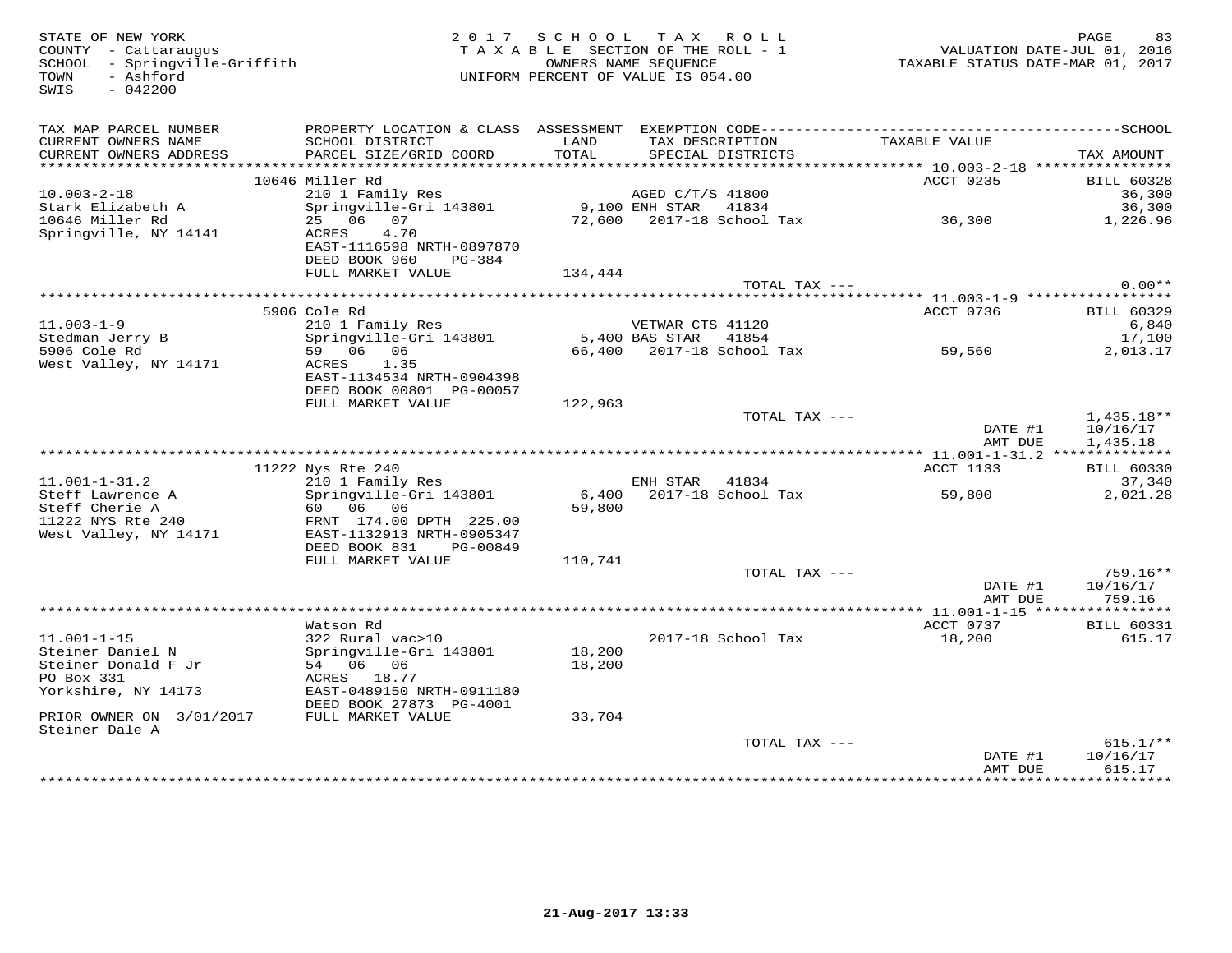| STATE OF NEW YORK<br>COUNTY - Cattaraugus<br>SCHOOL - Springville-Griffith<br>- Ashford<br>TOWN<br>$-042200$<br>SWIS |                                                                                                                                                       |                         | 2017 SCHOOL TAX ROLL<br>TAXABLE SECTION OF THE ROLL - 1<br>OWNERS NAME SEOUENCE<br>UNIFORM PERCENT OF VALUE IS 054.00 | TAXABLE STATUS DATE-MAR 01, 2017 | PAGE<br>84<br>VALUATION DATE-JUL 01, 2016       |
|----------------------------------------------------------------------------------------------------------------------|-------------------------------------------------------------------------------------------------------------------------------------------------------|-------------------------|-----------------------------------------------------------------------------------------------------------------------|----------------------------------|-------------------------------------------------|
| TAX MAP PARCEL NUMBER<br>CURRENT OWNERS NAME<br>CURRENT OWNERS ADDRESS                                               | SCHOOL DISTRICT<br>PARCEL SIZE/GRID COORD                                                                                                             | LAND<br>TOTAL           | TAX DESCRIPTION<br>SPECIAL DISTRICTS                                                                                  | TAXABLE VALUE                    | TAX AMOUNT                                      |
|                                                                                                                      |                                                                                                                                                       |                         |                                                                                                                       |                                  |                                                 |
| $11.001 - 1 - 14$<br>Steiner Daniel N.<br>PO Box 331<br>Yorkshire, NY 14173                                          | Watson Rd<br>314 Rural vac<10<br>Springville-Gri 143801<br>54 06 06<br>ACRES<br>4.26                                                                  | 7,600<br>7,600          | 2017-18 School Tax                                                                                                    | ACCT 0738<br>7,600               | <b>BILL 60332</b><br>256.88                     |
| PRIOR OWNER ON 3/01/2017<br>Steiner Dale A                                                                           | EAST-0489020 NRTH-0910530<br>DEED BOOK 27873 PG-4001<br>FULL MARKET VALUE                                                                             | 14,074                  |                                                                                                                       |                                  |                                                 |
|                                                                                                                      |                                                                                                                                                       |                         | TOTAL TAX ---                                                                                                         | DATE #1<br>AMT DUE               | 256.88**<br>10/16/17<br>256.88                  |
|                                                                                                                      |                                                                                                                                                       |                         |                                                                                                                       |                                  |                                                 |
| $11.001 - 1 - 13$<br>Steiner Doris E<br>Steiner Richard A                                                            | 11569 Watson Rd<br>240 Rural res<br>Springville-Gri 143801<br>54 06<br>06                                                                             | 15,100 AGED S           | 95 PCT OF VALUE USED FOR EXEMPTION PURPOSES ACCT 0739<br>VETCOM CTS 41130<br>41804<br>65,700 ENH STAR<br>41834        |                                  | <b>BILL 60333</b><br>11,400<br>25,508<br>28,792 |
| PO Box 645<br>Springville, NY 14141                                                                                  | ACRES 22.84<br>EAST-1137143 NRTH-0909818<br>DEED BOOK 721<br>PG-00744                                                                                 |                         | 2017-18 School Tax                                                                                                    | 28,792                           | 973.19                                          |
|                                                                                                                      | FULL MARKET VALUE                                                                                                                                     | 121,667                 | TOTAL TAX ---                                                                                                         |                                  | $0.00**$                                        |
|                                                                                                                      |                                                                                                                                                       |                         |                                                                                                                       |                                  |                                                 |
| $19.002 - 1 - 21.1$<br>Szramka Edward J<br>Szramka Catherine<br>10207 Dutch Hill Rd                                  | 10207 Dutch Hill Rd<br>240 Rural res<br>Springville-Gri 143801<br>72 06 06<br>ACRES 44.45                                                             | 107,000                 | 41854<br>BAS STAR<br>24,000 2017-18 School Tax                                                                        | ACCT 0705<br>107,000             | <b>BILL 60334</b><br>17,100<br>3,616.67         |
| West Valley, NY 14171                                                                                                | EAST-1121688 NRTH-0891318<br>DEED BOOK 1032<br>$PG-22$<br>FULL MARKET VALUE                                                                           | 198,148                 |                                                                                                                       |                                  |                                                 |
|                                                                                                                      |                                                                                                                                                       |                         | TOTAL TAX ---                                                                                                         | DATE #1<br>AMT DUE               | $3,038.68**$<br>10/16/17<br>3,038.68            |
|                                                                                                                      | Bond Rd                                                                                                                                               |                         |                                                                                                                       | ACCT 0756                        | <b>BILL 60335</b>                               |
| $11.001 - 1 - 4$<br>Szymanski Paul T<br>Szymanski Donna M<br>150 Sunnyside Dr<br>West Seneca, NY 14224               | 314 Rural vac<10<br>Springville-Gri 143801<br>65 06 06<br>ACRES<br>1.40<br>EAST-1129970 NRTH-0905375<br>DEED BOOK 00931 PG-00032<br>FULL MARKET VALUE | 2,900<br>2,900<br>5,370 | 2017-18 School Tax                                                                                                    | 2,900                            | 98.02                                           |
|                                                                                                                      |                                                                                                                                                       |                         | TOTAL TAX ---                                                                                                         | DATE #1<br>AMT DUE               | $98.02**$<br>10/16/17<br>98.02                  |
|                                                                                                                      |                                                                                                                                                       |                         |                                                                                                                       |                                  | + + + + + + + + + +                             |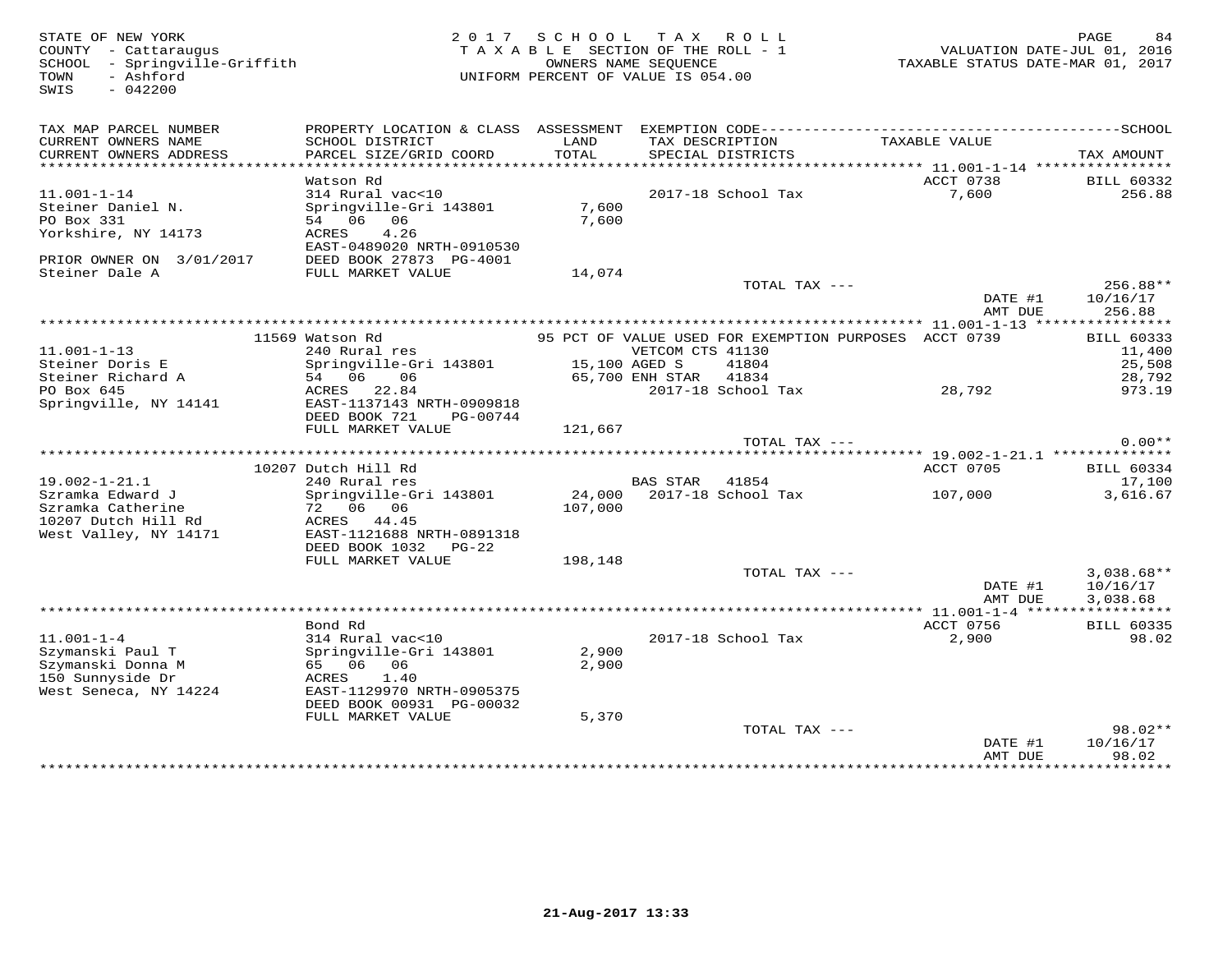| SWIS<br>$-042200$<br>TAX MAP PARCEL NUMBER<br>TAXABLE VALUE<br>CURRENT OWNERS NAME<br>SCHOOL DISTRICT<br>LAND<br>TAX DESCRIPTION<br>TOTAL<br>CURRENT OWNERS ADDRESS<br>PARCEL SIZE/GRID COORD<br>SPECIAL DISTRICTS<br>***********************<br>11318 Beech Tree Rd<br>ACCT 7115<br>64,600<br>$11.001 - 1 - 24.8$<br>210 1 Family Res<br>2017-18 School Tax<br>5,200<br>TAYLOR DANIEL R.<br>Springville-Gri 143801<br>54 06 06<br>64,600<br>EARLY ANN L.<br>11318 Beech Tree Rd<br>ACRES<br>2.35 BANK<br>017<br>Springville, NY 14141<br>EAST-1138368 NRTH-0907969<br>DEED BOOK 24141 PG-3002<br>FULL MARKET VALUE<br>119,630<br>TOTAL TAX ---<br>DATE #1<br>AMT DUE<br>************************************<br>*********** 11.003-1-3.2 *************** | TAX AMOUNT                           |
|-----------------------------------------------------------------------------------------------------------------------------------------------------------------------------------------------------------------------------------------------------------------------------------------------------------------------------------------------------------------------------------------------------------------------------------------------------------------------------------------------------------------------------------------------------------------------------------------------------------------------------------------------------------------------------------------------------------------------------------------------------------|--------------------------------------|
|                                                                                                                                                                                                                                                                                                                                                                                                                                                                                                                                                                                                                                                                                                                                                           |                                      |
|                                                                                                                                                                                                                                                                                                                                                                                                                                                                                                                                                                                                                                                                                                                                                           |                                      |
|                                                                                                                                                                                                                                                                                                                                                                                                                                                                                                                                                                                                                                                                                                                                                           |                                      |
|                                                                                                                                                                                                                                                                                                                                                                                                                                                                                                                                                                                                                                                                                                                                                           | <b>BILL 60336</b>                    |
|                                                                                                                                                                                                                                                                                                                                                                                                                                                                                                                                                                                                                                                                                                                                                           | 2,183.52                             |
|                                                                                                                                                                                                                                                                                                                                                                                                                                                                                                                                                                                                                                                                                                                                                           | $2,183.52**$                         |
|                                                                                                                                                                                                                                                                                                                                                                                                                                                                                                                                                                                                                                                                                                                                                           | 10/16/17<br>2,183.52                 |
|                                                                                                                                                                                                                                                                                                                                                                                                                                                                                                                                                                                                                                                                                                                                                           |                                      |
| 6154 Emerson Rd<br>ACCT 0189<br>$11.003 - 1 - 3.2$<br>210 1 Family Res<br>2017-18 School Tax<br>68,100<br>Taylor Tricia L<br>Springville-Gri 143801<br>9,900<br>64 06<br>6154 Emerson Road<br>06<br>68,100<br>West Valley, NY 14171<br>ACRES<br>4.15 BANK<br>017<br>EAST-0112988 NRTH-0901601<br>DEED BOOK 25520 PG-6001                                                                                                                                                                                                                                                                                                                                                                                                                                  | <b>BILL 60337</b><br>2,301.82        |
| FULL MARKET VALUE<br>126,111                                                                                                                                                                                                                                                                                                                                                                                                                                                                                                                                                                                                                                                                                                                              |                                      |
| TOTAL TAX ---<br>DATE #1<br>AMT DUE                                                                                                                                                                                                                                                                                                                                                                                                                                                                                                                                                                                                                                                                                                                       | $2,301.82**$<br>10/16/17<br>2,301.82 |
| ACCT 0034<br>6808 Peters Rd                                                                                                                                                                                                                                                                                                                                                                                                                                                                                                                                                                                                                                                                                                                               | <b>BILL 60338</b>                    |
| 2017-18 School Tax<br>46,400<br>$10.004 - 1 - 40$<br>210 1 Family Res<br>3,600<br>Vacinek Donna<br>Springville-Gri 143801<br>PO Box 304<br>06<br>73<br>06<br>46,400<br>Springville, NY 14141<br>FRNT 155.00 DPTH 125.00<br>EAST-0471990 NRTH-0896130<br>DEED BOOK 21939 PG-6001                                                                                                                                                                                                                                                                                                                                                                                                                                                                           | 1,568.35                             |
| FULL MARKET VALUE<br>85,926                                                                                                                                                                                                                                                                                                                                                                                                                                                                                                                                                                                                                                                                                                                               |                                      |
| TOTAL TAX ---<br>DATE #1<br>AMT DUE                                                                                                                                                                                                                                                                                                                                                                                                                                                                                                                                                                                                                                                                                                                       | $1,568.35**$<br>10/16/17<br>1,568.35 |
|                                                                                                                                                                                                                                                                                                                                                                                                                                                                                                                                                                                                                                                                                                                                                           |                                      |
| 7235 Henrietta Rd<br>ACCT 0774                                                                                                                                                                                                                                                                                                                                                                                                                                                                                                                                                                                                                                                                                                                            | <b>BILL 60339</b>                    |
| $10.003 - 2 - 4.1$<br>230 3 Family Res<br>BAS STAR<br>41854<br>Vacinek Richard<br>Springville-Gri 143801<br>5,000<br>2017-18 School Tax<br>63,400<br>PO Box 133<br>41/55 06 07<br>63,400                                                                                                                                                                                                                                                                                                                                                                                                                                                                                                                                                                  | 17,100<br>2,142.96                   |
| Springville, NY 14141<br>ACRES<br>3.70<br>EAST-1110070 NRTH-0900864<br>DEED BOOK 00925 PG-00103                                                                                                                                                                                                                                                                                                                                                                                                                                                                                                                                                                                                                                                           |                                      |
| FULL MARKET VALUE<br>117,407<br>TOTAL TAX ---                                                                                                                                                                                                                                                                                                                                                                                                                                                                                                                                                                                                                                                                                                             |                                      |
| DATE #1<br>10/16/17<br>AMT DUE<br>1,564.97<br>*************<br>* * * * * * * * * * *                                                                                                                                                                                                                                                                                                                                                                                                                                                                                                                                                                                                                                                                      | $1,564.97**$                         |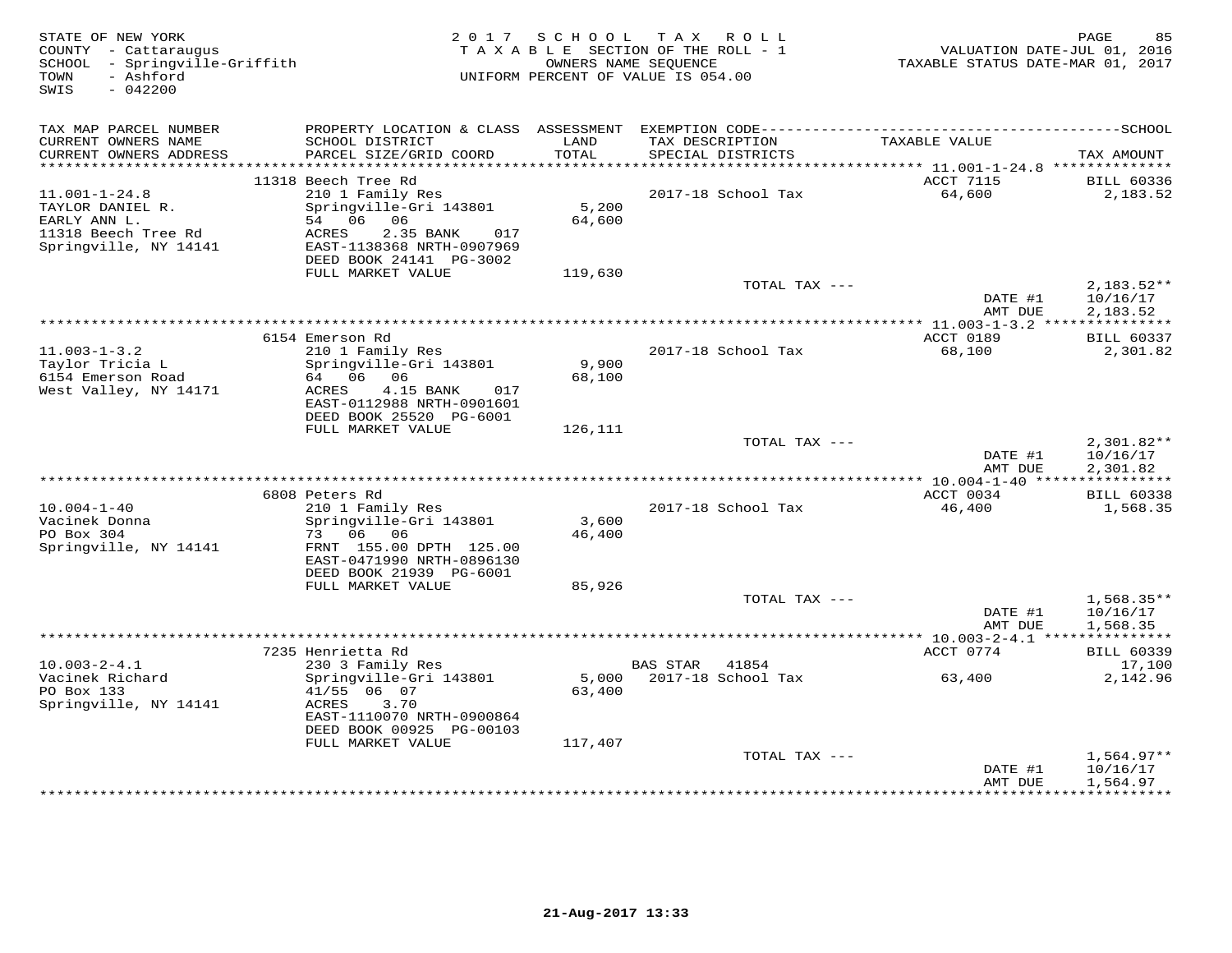| STATE OF NEW YORK<br>COUNTY - Cattaraugus<br>- Springville-Griffith<br>SCHOOL<br>- Ashford<br>TOWN<br>SWIS<br>$-042200$ |                                              | 2017 SCHOOL<br>TAXABLE SECTION OF THE ROLL - 1<br>UNIFORM PERCENT OF VALUE IS 054.00 | OWNERS NAME SEOUENCE | TAX ROLL           | VALUATION DATE-JUL 01, 2016<br>TAXABLE STATUS DATE-MAR 01, 2017 | PAGE<br>86           |
|-------------------------------------------------------------------------------------------------------------------------|----------------------------------------------|--------------------------------------------------------------------------------------|----------------------|--------------------|-----------------------------------------------------------------|----------------------|
|                                                                                                                         |                                              |                                                                                      |                      |                    |                                                                 |                      |
| TAX MAP PARCEL NUMBER                                                                                                   |                                              |                                                                                      |                      |                    |                                                                 |                      |
| CURRENT OWNERS NAME<br>CURRENT OWNERS ADDRESS                                                                           | SCHOOL DISTRICT<br>PARCEL SIZE/GRID COORD    | LAND<br>TOTAL                                                                        | TAX DESCRIPTION      | SPECIAL DISTRICTS  | TAXABLE VALUE                                                   | TAX AMOUNT           |
| ************************                                                                                                |                                              |                                                                                      |                      |                    |                                                                 |                      |
|                                                                                                                         | 7235 Henrietta Rd                            |                                                                                      |                      |                    | ACCT 0523                                                       | <b>BILL 60340</b>    |
| $10.003 - 2 - 11.1$                                                                                                     | 270 Mfg housing                              |                                                                                      |                      | 2017-18 School Tax | 79,700                                                          | 2,693.91             |
| Vacinek Richard                                                                                                         | Springville-Gri 143801                       | 41,300                                                                               |                      |                    |                                                                 |                      |
| PO Box 133<br>Springville, NY 14141                                                                                     | 40/54<br>06 07<br>ACRES<br>61.45             | 79,700                                                                               |                      |                    |                                                                 |                      |
|                                                                                                                         | EAST-1113642 NRTH-0900024                    |                                                                                      |                      |                    |                                                                 |                      |
|                                                                                                                         | DEED BOOK 977<br>PG-935                      |                                                                                      |                      |                    |                                                                 |                      |
|                                                                                                                         | FULL MARKET VALUE                            | 147,593                                                                              |                      |                    |                                                                 |                      |
|                                                                                                                         |                                              |                                                                                      |                      | TOTAL TAX ---      |                                                                 | $2,693.91**$         |
|                                                                                                                         |                                              |                                                                                      |                      |                    | DATE #1<br>AMT DUE                                              | 10/16/17<br>2,693.91 |
|                                                                                                                         |                                              |                                                                                      |                      |                    | ********* 11.002-2-4 ****                                       | ***********          |
|                                                                                                                         | 11399 Bolton Rd                              |                                                                                      |                      |                    | ACCT 0895                                                       | <b>BILL 60341</b>    |
| $11.002 - 2 - 4$                                                                                                        | 240 Rural res                                |                                                                                      | <b>BAS STAR</b>      | 41854              |                                                                 | 17,100               |
| Vogl Ronald P                                                                                                           | Springville-Gri 143801                       | 19,700                                                                               |                      | 2017-18 School Tax | 108,400                                                         | 3,663.99             |
| Vogl Beverly<br>11399 Bolton Rd                                                                                         | 06<br>06<br>40<br>ACRES<br>14.80 BANK<br>017 | 108,400                                                                              |                      |                    |                                                                 |                      |
| Springville, NY 14141                                                                                                   | EAST-1147525 NRTH-0909447                    |                                                                                      |                      |                    |                                                                 |                      |
|                                                                                                                         | DEED BOOK 844<br>PG-01035                    |                                                                                      |                      |                    |                                                                 |                      |
|                                                                                                                         | FULL MARKET VALUE                            | 200,741                                                                              |                      |                    |                                                                 |                      |
|                                                                                                                         |                                              |                                                                                      |                      | TOTAL TAX ---      |                                                                 | $3,086.00**$         |
|                                                                                                                         |                                              |                                                                                      |                      |                    | DATE #1<br>AMT DUE                                              | 10/16/17<br>3,086.00 |
|                                                                                                                         |                                              |                                                                                      |                      |                    |                                                                 |                      |
|                                                                                                                         | Beech Tree Rd                                |                                                                                      |                      |                    | ACCT 1528                                                       | <b>BILL 60342</b>    |
| $11.001 - 1 - 27.5$                                                                                                     | 314 Rural vac<10                             |                                                                                      |                      | 2017-18 School Tax | 7,000                                                           | 236.60               |
| Voniderstein Jennifer L<br>10931 NYS Rte 240                                                                            | Springville-Gri 143801                       | 7,000                                                                                |                      |                    |                                                                 |                      |
| West Valley, NY 14171                                                                                                   | ACRES<br>3.50<br>EAST-1140277 NRTH-0905883   | 7,000                                                                                |                      |                    |                                                                 |                      |
|                                                                                                                         | DEED BOOK 999<br>$PG-145$                    |                                                                                      |                      |                    |                                                                 |                      |
|                                                                                                                         | FULL MARKET VALUE                            | 12,963                                                                               |                      |                    |                                                                 |                      |
|                                                                                                                         |                                              |                                                                                      |                      | TOTAL TAX ---      |                                                                 | $236.60**$           |
|                                                                                                                         |                                              |                                                                                      |                      |                    | DATE #1<br>AMT DUE                                              | 10/16/17<br>236.60   |
|                                                                                                                         |                                              |                                                                                      |                      |                    |                                                                 |                      |
|                                                                                                                         | 10845 Nys Rte 240                            |                                                                                      |                      |                    | ACCT 0164                                                       | <b>BILL 60343</b>    |
| $11.003 - 2 - 1$                                                                                                        | 210 1 Family Res                             |                                                                                      |                      | 2017-18 School Tax | 66,300                                                          | 2,240.98             |
| Waldman Gary W                                                                                                          | Springville-Gri 143801                       | 12,900                                                                               |                      |                    |                                                                 |                      |
| Waldman Lynn M<br>10845 Rte 240                                                                                         | 58 06 06<br>ACRES<br>8.31                    | 66,300                                                                               |                      |                    |                                                                 |                      |
| West Valley, NY 14171                                                                                                   | EAST-1133260 NRTH-0900118                    |                                                                                      |                      |                    |                                                                 |                      |
|                                                                                                                         | DEED BOOK 00936 PG-00690                     |                                                                                      |                      |                    |                                                                 |                      |
|                                                                                                                         | FULL MARKET VALUE                            | 122,778                                                                              |                      |                    |                                                                 |                      |
|                                                                                                                         |                                              |                                                                                      |                      | TOTAL TAX ---      |                                                                 | $2,240.98**$         |
|                                                                                                                         |                                              |                                                                                      |                      |                    | DATE #1<br>AMT DUE                                              | 10/16/17<br>2,240.98 |
|                                                                                                                         |                                              |                                                                                      |                      |                    | ************                                                    | * * * * * * * * * ·  |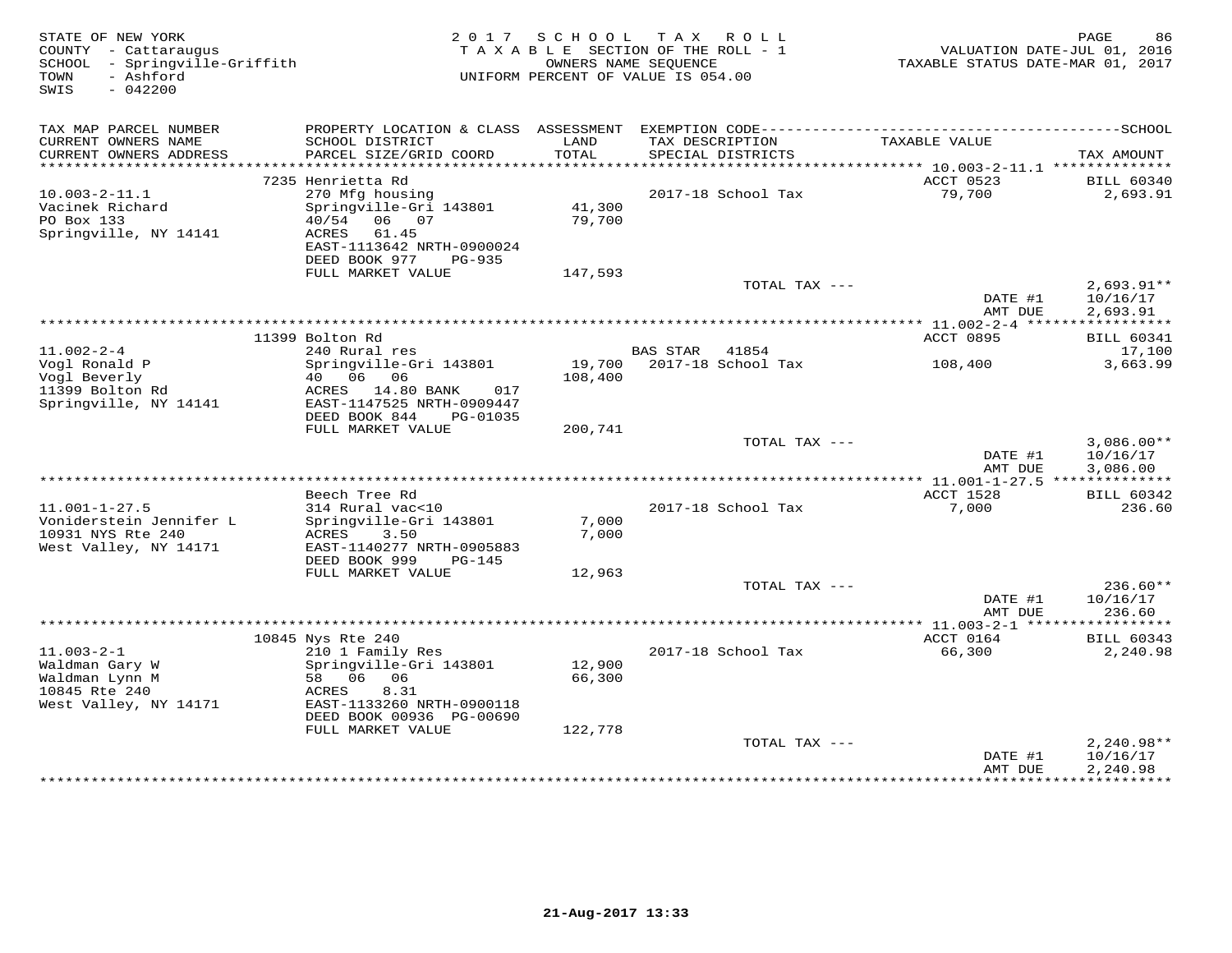| STATE OF NEW YORK<br>COUNTY - Cattaraugus<br>SCHOOL - Springville-Griffith<br>- Ashford<br>TOWN<br>SWIS<br>$-042200$ | 2 0 1 7                                                                                                                       | SCHOOL<br>TAXABLE SECTION OF THE ROLL - 1<br>UNIFORM PERCENT OF VALUE IS 054.00 | OWNERS NAME SEQUENCE   | TAX ROLL           | VALUATION DATE-JUL 01, 2016<br>TAXABLE STATUS DATE-MAR 01, 2017 | 87<br>PAGE                       |
|----------------------------------------------------------------------------------------------------------------------|-------------------------------------------------------------------------------------------------------------------------------|---------------------------------------------------------------------------------|------------------------|--------------------|-----------------------------------------------------------------|----------------------------------|
| TAX MAP PARCEL NUMBER                                                                                                |                                                                                                                               |                                                                                 |                        |                    |                                                                 |                                  |
| CURRENT OWNERS NAME<br>CURRENT OWNERS ADDRESS<br>***********************                                             | SCHOOL DISTRICT<br>PARCEL SIZE/GRID COORD<br>********************                                                             | LAND<br>TOTAL                                                                   | TAX DESCRIPTION        | SPECIAL DISTRICTS  | TAXABLE VALUE                                                   | TAX AMOUNT                       |
|                                                                                                                      | 5888 Cole Rd                                                                                                                  |                                                                                 |                        |                    | ACCT 0408                                                       | <b>BILL 60344</b>                |
| $11.003 - 1 - 12$                                                                                                    | 270 Mfg housing                                                                                                               |                                                                                 | <b>BAS STAR</b>        | 41854              |                                                                 | 17,100                           |
| Walker Jennifer J<br>5888 Cole Rd<br>West Valley, NY 14171                                                           | Springville-Gri 143801<br>59 06<br>06<br>1.23<br>ACRES<br>EAST-1134853 NRTH-0904438<br>DEED BOOK 15805 PG-8001                | 5,300<br>18,900                                                                 |                        | 2017-18 School Tax | 18,900                                                          | 638.83                           |
|                                                                                                                      | FULL MARKET VALUE                                                                                                             | 35,000                                                                          |                        |                    |                                                                 |                                  |
|                                                                                                                      |                                                                                                                               |                                                                                 |                        | TOTAL TAX ---      | DATE #1                                                         | $60.84**$<br>10/16/17            |
|                                                                                                                      |                                                                                                                               |                                                                                 |                        |                    | AMT DUE<br>*************** 3.004-2-6.1 *****************        | 60.84                            |
|                                                                                                                      | Bolton Rd                                                                                                                     |                                                                                 |                        |                    | ACCT 0828                                                       | <b>BILL 60345</b>                |
| $3.004 - 2 - 6.1$<br>Walter Sandra D<br>PO Box 317<br>East Concord, NY 14055                                         | 314 Rural vac<10<br>Springville-Gri 143801<br>41/6/6<br>ACRES<br>1.70<br>EAST-1148310 NRTH-0911875<br>DEED BOOK 22149 PG-4001 | 5,000<br>5,000                                                                  |                        | 2017-18 School Tax | 5,000                                                           | 169.00                           |
|                                                                                                                      | FULL MARKET VALUE                                                                                                             | 9,259                                                                           |                        |                    |                                                                 |                                  |
|                                                                                                                      |                                                                                                                               |                                                                                 |                        | TOTAL TAX ---      | DATE #1<br>AMT DUE                                              | $169.00**$<br>10/16/17<br>169.00 |
|                                                                                                                      |                                                                                                                               |                                                                                 |                        |                    |                                                                 |                                  |
| $10.004 - 1 - 21.2$                                                                                                  | 6543 Boberg Rd<br>210 1 Family Res                                                                                            |                                                                                 | VETCOM CTS 41130       |                    | ACCT 1422                                                       | <b>BILL 60346</b><br>11,400      |
| Warnes Ross                                                                                                          | Springville-Gri 143801                                                                                                        |                                                                                 | 5,400 VETDIS CTS 41140 |                    |                                                                 | 22,800                           |
| Warnes Cassondra                                                                                                     | 68 06<br>06                                                                                                                   |                                                                                 | 66,600 BAS STAR        | 41854              |                                                                 | 17,100                           |
| 6543 Boberg Rd<br>West Valley, NY 14171                                                                              | 1.35 BANK<br>017<br>ACRES<br>EAST-1124538 NRTH-0894492<br>DEED BOOK 21103 PG-8001                                             |                                                                                 |                        | 2017-18 School Tax | 32,400                                                          | 1,095.14                         |
|                                                                                                                      | FULL MARKET VALUE                                                                                                             | 123,333                                                                         |                        |                    |                                                                 |                                  |
|                                                                                                                      |                                                                                                                               |                                                                                 |                        | TOTAL TAX ---      | DATE #1<br>AMT DUE                                              | $517.15**$<br>10/16/17<br>517.15 |
|                                                                                                                      |                                                                                                                               |                                                                                 |                        |                    |                                                                 |                                  |
| $11.003 - 1 - 22$                                                                                                    | 10909 Nys Rte 240<br>270 Mfg housing                                                                                          |                                                                                 |                        |                    | ACCT 0636                                                       | <b>BILL 60347</b><br>648.97      |
| Washington Shelley<br>Jaques Juanita<br>3643 Havenwood Dr<br>Middleburg, FL 32068                                    | Springville-Gri 143801<br>58 06 06<br>FRNT 275.00 DPTH 150.00<br>EAST-0048536 NRTH-0090126<br>DEED BOOK 14210 PG-5001         | 4,900<br>19,200                                                                 |                        | 2017-18 School Tax | 19,200                                                          |                                  |
|                                                                                                                      | FULL MARKET VALUE                                                                                                             | 35,556                                                                          |                        |                    |                                                                 |                                  |
|                                                                                                                      |                                                                                                                               |                                                                                 |                        | TOTAL TAX ---      |                                                                 | 648.97**                         |
|                                                                                                                      |                                                                                                                               |                                                                                 |                        |                    | DATE #1<br>AMT DUE<br>· * * * * * * * * * * * *                 | 10/16/17<br>648.97<br>********   |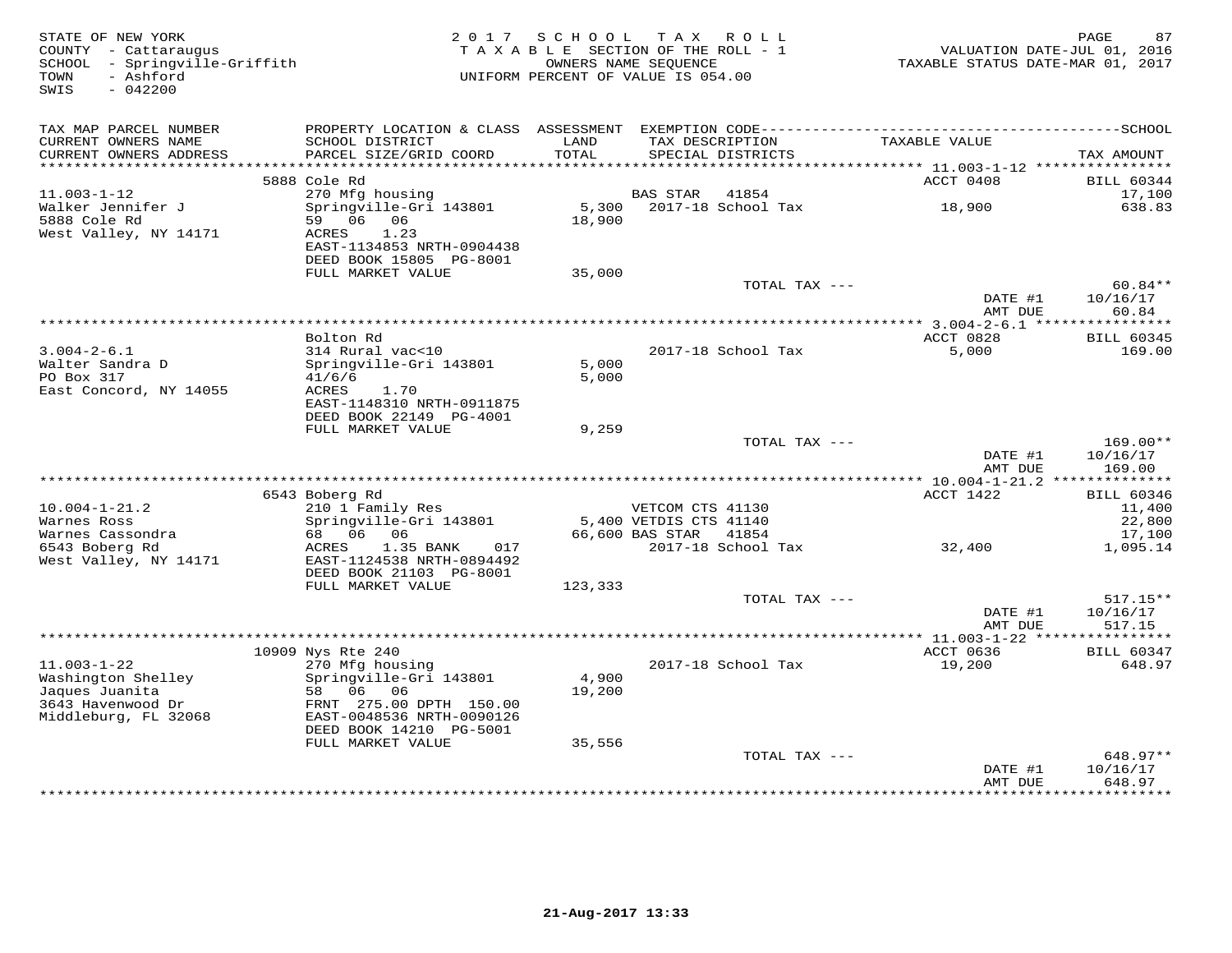COUNTY - Cattaraugus<br>SCHOOL - Springville-Griffith<br>TOWN - Ashford<br>SWIS - 042200

# STATE OF NEW YORK 2 0 1 7 S C H O O L T A X R O L L PAGE 88 COUNTY - Cattaraugus T A X A B L E SECTION OF THE ROLL - 1 VALUATION DATE-JUL 01, 2016 SCHOOL - Springville-Griffith OWNERS NAME SEQUENCE TAXABLE STATUS DATE-MAR 01, 2017 TOWN - Ashford UNIFORM PERCENT OF VALUE IS 054.00

| TAX MAP PARCEL NUMBER<br>CURRENT OWNERS NAME<br>CURRENT OWNERS ADDRESS<br>******************** | PROPERTY LOCATION & CLASS ASSESSMENT<br>SCHOOL DISTRICT<br>PARCEL SIZE/GRID COORD | LAND<br>TOTAL   | TAX DESCRIPTION<br>SPECIAL DISTRICTS | EXEMPTION CODE------------                            | TAXABLE VALUE                                   | -------------SCHOOL<br>TAX AMOUNT |
|------------------------------------------------------------------------------------------------|-----------------------------------------------------------------------------------|-----------------|--------------------------------------|-------------------------------------------------------|-------------------------------------------------|-----------------------------------|
|                                                                                                | 6830 Schwartz Rd                                                                  |                 |                                      | 50 PCT OF VALUE USED FOR EXEMPTION PURPOSES ACCT 0446 |                                                 | <b>BILL 60348</b>                 |
| $10.004 - 1 - 1.1$                                                                             | 210 1 Family Res                                                                  |                 | VETCOM CTS 41130                     |                                                       |                                                 | 2,188                             |
| Wasielewski Jerome J                                                                           | Springville-Gri 143801                                                            |                 | 3,800 VETDIS CTS 41140               |                                                       |                                                 | 2,625                             |
| 6830 Schwartz Road                                                                             | 78 06 06                                                                          |                 | 17,500 BAS STAR                      | 41854                                                 |                                                 | 12,687                            |
| West Valley, NY 14171                                                                          | 2.35<br>ACRES                                                                     |                 |                                      | 2017-18 School Tax                                    | 12,687                                          | 428.83                            |
|                                                                                                | EAST-1118278 NRTH-0900192                                                         |                 |                                      |                                                       |                                                 |                                   |
|                                                                                                | DEED BOOK 26736 PG-4001                                                           |                 |                                      |                                                       |                                                 |                                   |
|                                                                                                | FULL MARKET VALUE                                                                 | 32,407          |                                      |                                                       |                                                 |                                   |
|                                                                                                |                                                                                   |                 |                                      | TOTAL TAX ---                                         |                                                 | $0.00**$                          |
|                                                                                                |                                                                                   |                 |                                      |                                                       | ******** 11.003-1-4.3 ***************           |                                   |
|                                                                                                | 10985 Nys Rte 240                                                                 |                 |                                      |                                                       | ACCT 1008                                       | BILL 60349                        |
| $11.003 - 1 - 4.3$                                                                             | 210 1 Family Res                                                                  |                 | <b>BAS STAR</b>                      | 41854                                                 |                                                 | 17,100                            |
| Watkins Michael L<br>Watkins Lori                                                              | Springville-Gri 143801<br>59 06<br>06                                             | 5,200<br>39,200 |                                      | 2017-18 School Tax                                    | 39,200                                          | 1,324.99                          |
| 10985 Rte 240                                                                                  | ACRES<br>1.19 BANK<br>017                                                         |                 |                                      |                                                       |                                                 |                                   |
| West Valley, NY 14171                                                                          | EAST-1133262 NRTH-0902632                                                         |                 |                                      |                                                       |                                                 |                                   |
|                                                                                                | DEED BOOK 897<br>PG-00755                                                         |                 |                                      |                                                       |                                                 |                                   |
|                                                                                                | FULL MARKET VALUE                                                                 | 72,593          |                                      |                                                       |                                                 |                                   |
|                                                                                                |                                                                                   |                 |                                      | TOTAL TAX ---                                         |                                                 | $746.99**$                        |
|                                                                                                |                                                                                   |                 |                                      |                                                       | DATE #1                                         | 10/16/17                          |
|                                                                                                |                                                                                   |                 |                                      |                                                       | AMT DUE                                         | 746.99                            |
|                                                                                                |                                                                                   |                 |                                      |                                                       | *************** 19.001-2-36.2 ***************   |                                   |
|                                                                                                | Connoisarauley Rd                                                                 |                 |                                      |                                                       | ACCT 1704                                       | <b>BILL 60350</b>                 |
| $19.001 - 2 - 36.2$                                                                            | 314 Rural vac<10                                                                  |                 |                                      | 2017-18 School Tax                                    | 3,970                                           | 134.19                            |
| William J. Heim Revocable Tr<br>10267 Route 219                                                | Springville-Gri 143801<br>$11 - 6 - 7$                                            | 3,970<br>3,970  |                                      |                                                       |                                                 |                                   |
| Springville, NY 14141                                                                          | ACRES<br>6.10                                                                     |                 |                                      |                                                       |                                                 |                                   |
|                                                                                                | EAST-1111342 NRTH-0892442                                                         |                 |                                      |                                                       |                                                 |                                   |
|                                                                                                | DEED BOOK 2088<br>PG-6001                                                         |                 |                                      |                                                       |                                                 |                                   |
|                                                                                                | FULL MARKET VALUE                                                                 | 7,352           |                                      |                                                       |                                                 |                                   |
|                                                                                                |                                                                                   |                 |                                      | TOTAL TAX ---                                         |                                                 | $134.19**$                        |
|                                                                                                |                                                                                   |                 |                                      |                                                       | DATE #1                                         | 10/16/17                          |
|                                                                                                |                                                                                   |                 |                                      |                                                       | AMT DUE                                         | 134.19                            |
|                                                                                                |                                                                                   |                 |                                      |                                                       | ***************** 10.003-2-17 ***************** |                                   |
|                                                                                                | 10761 Miller Rd                                                                   |                 |                                      |                                                       | ACCT 0335                                       | <b>BILL 60351</b>                 |
| $10.003 - 2 - 17$                                                                              | 260 Seasonal res                                                                  |                 |                                      | 2017-18 School Tax                                    | 22,000                                          | 743.61                            |
| Wilson Charles J<br>Wilson Madge L                                                             | Springville-Gri 143801<br>39 06 07                                                | 8,100<br>22,000 |                                      |                                                       |                                                 |                                   |
| 4034 Victoria Ave                                                                              | ACRES<br>3.82                                                                     |                 |                                      |                                                       |                                                 |                                   |
| 10761 Miller Rd                                                                                | EAST-1115965 NRTH-0898717                                                         |                 |                                      |                                                       |                                                 |                                   |
| PO Box 237                                                                                     | DEED BOOK 14230 PG-3002                                                           |                 |                                      |                                                       |                                                 |                                   |
| Springville, NY 14141                                                                          | FULL MARKET VALUE                                                                 | 40,741          |                                      |                                                       |                                                 |                                   |
|                                                                                                |                                                                                   |                 |                                      | TOTAL TAX ---                                         |                                                 | $743.61**$                        |
|                                                                                                |                                                                                   |                 |                                      |                                                       | DATE #1                                         | 10/16/17                          |
|                                                                                                |                                                                                   |                 |                                      |                                                       | AMT DUE                                         | 743.61<br>************            |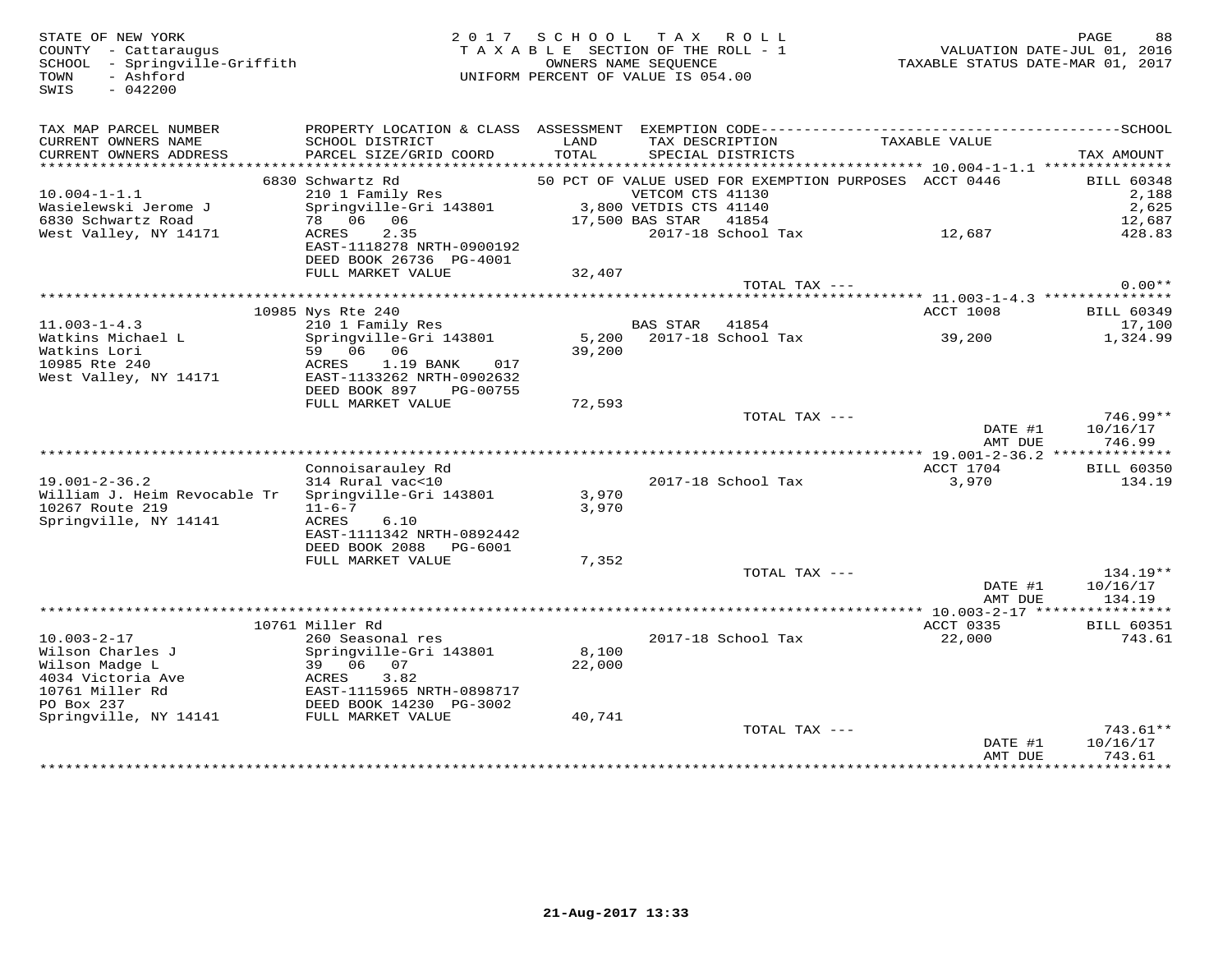| STATE OF NEW YORK<br>COUNTY - Cattaraugus<br>SCHOOL - Springville-Griffith<br>- Ashford<br>TOWN<br>$-042200$<br>SWIS | 2 0 1 7                                                                                                                                     | SCHOOL<br>TAXABLE SECTION OF THE ROLL - 1<br>OWNERS NAME SEQUENCE<br>UNIFORM PERCENT OF VALUE IS 054.00 |                          | TAX ROLL                             | TAXABLE STATUS DATE-MAR 01, 2017    | PAGE<br>VALUATION DATE-JUL 01, 2016 | 89                                   |
|----------------------------------------------------------------------------------------------------------------------|---------------------------------------------------------------------------------------------------------------------------------------------|---------------------------------------------------------------------------------------------------------|--------------------------|--------------------------------------|-------------------------------------|-------------------------------------|--------------------------------------|
| TAX MAP PARCEL NUMBER<br>CURRENT OWNERS NAME<br>CURRENT OWNERS ADDRESS                                               | SCHOOL DISTRICT<br>PARCEL SIZE/GRID COORD                                                                                                   | LAND<br>TOTAL                                                                                           |                          | TAX DESCRIPTION<br>SPECIAL DISTRICTS | TAXABLE VALUE                       | TAX AMOUNT                          |                                      |
|                                                                                                                      |                                                                                                                                             |                                                                                                         |                          |                                      | ****** 10.004-1-7 ****              |                                     |                                      |
| $10.004 - 1 - 7$                                                                                                     | 6626 Schwartz Rd<br>210 1 Family Res                                                                                                        |                                                                                                         | BAS STAR                 | 41854                                | ACCT 0667                           |                                     | <b>BILL 60352</b><br>17,100          |
| Wing Thomas L<br>Wing Rose M<br>6626 Schwartz Rd<br>West Valley, NY 14171                                            | Springville-Gri 143801<br>74 06<br>06<br>97 B0R<br>ACRES<br>1.33 BANK<br>017<br>EAST-0474510 NRTH-0899670                                   | 5,400<br>61,800                                                                                         |                          | 2017-18 School Tax                   | 61,800                              |                                     | 2,088.88                             |
|                                                                                                                      | DEED BOOK 22257 PG-2004<br>FULL MARKET VALUE                                                                                                | 114,444                                                                                                 |                          |                                      |                                     |                                     |                                      |
|                                                                                                                      |                                                                                                                                             |                                                                                                         |                          | TOTAL TAX ---                        | DATE #1                             |                                     | 1,510.89**<br>10/16/17               |
|                                                                                                                      |                                                                                                                                             |                                                                                                         |                          |                                      | AMT DUE                             |                                     | 1,510.89                             |
|                                                                                                                      | 11423 Bolton Rd                                                                                                                             |                                                                                                         |                          |                                      | <b>ACCT 0906</b>                    |                                     | <b>BILL 60353</b>                    |
| $11.002 - 2 - 3.2$                                                                                                   | 240 Rural res                                                                                                                               |                                                                                                         | ENH STAR                 | 41834                                |                                     |                                     | 37,340                               |
| Wingard James H<br>Wingard Barbara A<br>11423 Bolton Rd<br>Springville, NY 14141                                     | Springville-Gri 143801<br>40<br>06 06<br>ACRES<br>19.70<br>EAST-1147534 NRTH-0909898                                                        | 23,200<br>90,500                                                                                        |                          | 2017-18 School Tax                   | 90,500                              |                                     | 3,058.96                             |
|                                                                                                                      | DEED BOOK 772<br>PG-00952<br>FULL MARKET VALUE                                                                                              | 167,593                                                                                                 |                          |                                      |                                     |                                     |                                      |
|                                                                                                                      |                                                                                                                                             |                                                                                                         |                          | TOTAL TAX ---                        | DATE #1<br>AMT DUE                  |                                     | $1,796.84**$<br>10/16/17<br>1,796.84 |
|                                                                                                                      |                                                                                                                                             |                                                                                                         |                          |                                      |                                     |                                     |                                      |
|                                                                                                                      | 5894 Cole Rd                                                                                                                                |                                                                                                         |                          |                                      | ACCT 0826                           |                                     | <b>BILL 60354</b>                    |
| $11.003 - 1 - 11$<br>Wolniewicz Kayla<br>5894 Cole Rd<br>West Valley, NY 14171                                       | 210 1 Family Res<br>Springville-Gri 143801<br>59 06 06<br>1.22<br>ACRES<br>EAST-1134745 NRTH-0904432<br>DEED BOOK 23964 PG-7003             | 5,300<br>52,300                                                                                         |                          | 2017-18 School Tax                   | 52,300                              |                                     | 1,767.77                             |
|                                                                                                                      | FULL MARKET VALUE                                                                                                                           | 96,852                                                                                                  |                          |                                      |                                     |                                     |                                      |
|                                                                                                                      |                                                                                                                                             |                                                                                                         |                          | TOTAL TAX ---                        | DATE #1<br>AMT DUE                  | 1,767.77                            | $1,767.77**$<br>10/16/17             |
|                                                                                                                      | *******************************<br>Bond Rd                                                                                                  |                                                                                                         | ************************ |                                      | ** $11.001 - 1 - 2$ **<br>ACCT 0833 |                                     | <b>BILL 60355</b>                    |
| $11.001 - 1 - 2$<br>Wolniewicz Raymond<br>Wolniewicz Elizabeth<br>31 South Shore Dr<br>Alden, NY 14004               | 314 Rural vac<10<br>Springville-Gri 143801<br>65 06 06<br>FRNT 185.00 DPTH 180.00<br>EAST-1129560 NRTH-0905326<br>DEED BOOK 796<br>PG-00310 | 4,500<br>4,500                                                                                          |                          | 2017-18 School Tax                   | 4,500                               |                                     | 152.10                               |
|                                                                                                                      | FULL MARKET VALUE                                                                                                                           | 8,333                                                                                                   |                          |                                      |                                     |                                     | 152.10**                             |
|                                                                                                                      |                                                                                                                                             |                                                                                                         |                          | TOTAL TAX ---                        | DATE #1<br>AMT DUE                  | 10/16/17                            | 152.10                               |
|                                                                                                                      |                                                                                                                                             |                                                                                                         |                          |                                      | * * * * * * * * *                   |                                     | * * * * * * * *                      |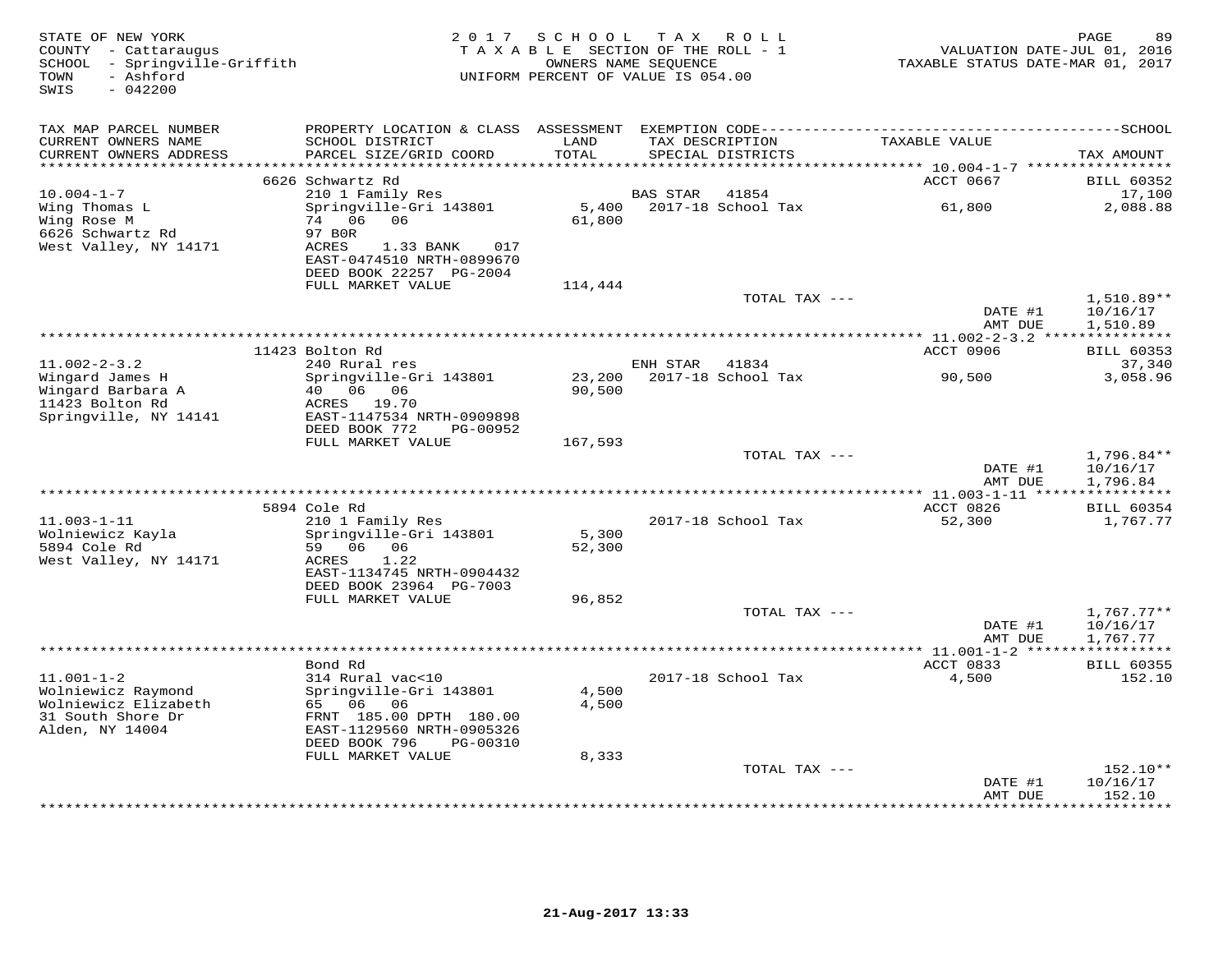| STATE OF NEW YORK<br>COUNTY - Cattaraugus<br>SCHOOL<br>- Springville-Griffith<br>- Ashford<br>TOWN<br>$-042200$<br>SWIS | 2 0 1 7                                                  | SCHOOL<br>TAXABLE SECTION OF THE ROLL - 1<br>OWNERS NAME SEQUENCE<br>UNIFORM PERCENT OF VALUE IS 054.00 | T A X           | R O L L            | TAXABLE STATUS DATE-MAR 01, 2017                  | PAGE<br>90<br>VALUATION DATE-JUL 01, 2016 |
|-------------------------------------------------------------------------------------------------------------------------|----------------------------------------------------------|---------------------------------------------------------------------------------------------------------|-----------------|--------------------|---------------------------------------------------|-------------------------------------------|
| TAX MAP PARCEL NUMBER                                                                                                   |                                                          |                                                                                                         |                 |                    |                                                   |                                           |
| CURRENT OWNERS NAME                                                                                                     | SCHOOL DISTRICT                                          | LAND                                                                                                    | TAX DESCRIPTION |                    | TAXABLE VALUE                                     |                                           |
| CURRENT OWNERS ADDRESS                                                                                                  | PARCEL SIZE/GRID COORD                                   | TOTAL<br>******                                                                                         |                 | SPECIAL DISTRICTS  |                                                   | TAX AMOUNT                                |
|                                                                                                                         | 6138 Bond Rd                                             |                                                                                                         |                 |                    | ****** 11.001-1-1 ******************<br>ACCT 0831 | <b>BILL 60356</b>                         |
| $11.001 - 1 - 1$                                                                                                        | 240 Rural res                                            |                                                                                                         | BAS STAR        | 41854              |                                                   | 17,100                                    |
| Wolniewicz Raymond C                                                                                                    | Springville-Gri 143801                                   | 50,200                                                                                                  |                 | 2017-18 School Tax | 109,200                                           | 3,691.03                                  |
| 6138 Bond Rd<br>West Valley, NY 14171                                                                                   | 06 06<br>65<br>ACRES 104.44<br>EAST-1129401 NRTH-0905420 | 109,200                                                                                                 |                 |                    |                                                   |                                           |
|                                                                                                                         | DEED BOOK 20835 PG-5001<br>FULL MARKET VALUE             | 202,222                                                                                                 |                 |                    |                                                   |                                           |
|                                                                                                                         |                                                          |                                                                                                         |                 | TOTAL TAX ---      |                                                   | $3,113.04**$                              |
|                                                                                                                         |                                                          |                                                                                                         |                 |                    | DATE #1                                           | 10/16/17                                  |
|                                                                                                                         |                                                          |                                                                                                         |                 |                    | AMT DUE                                           | 3,113.04                                  |
|                                                                                                                         |                                                          |                                                                                                         |                 |                    | *** 19.001-2-25.3 **************                  |                                           |
| $19.001 - 2 - 25.3$                                                                                                     | Connoisarauley Rd<br>314 Rural vac<10                    |                                                                                                         |                 | 2017-18 School Tax | ACCT 1457<br>200                                  | <b>BILL 60357</b><br>6.76                 |
| Woroniecki David                                                                                                        | Springville-Gri 143801                                   | 200                                                                                                     |                 |                    |                                                   |                                           |
| 10244 Connoisarauley Rd                                                                                                 | 01/02/11<br>06<br>07                                     | 200                                                                                                     |                 |                    |                                                   |                                           |
| West Valley, NY 14171                                                                                                   | FRNT 130.00 DPTH<br>40.00                                |                                                                                                         |                 |                    |                                                   |                                           |
|                                                                                                                         | EAST-1113160 NRTH-0891625<br>DEED BOOK 17960 PG-2002     |                                                                                                         |                 |                    |                                                   |                                           |
|                                                                                                                         | FULL MARKET VALUE                                        | 370                                                                                                     |                 |                    |                                                   |                                           |
|                                                                                                                         |                                                          |                                                                                                         |                 | TOTAL TAX ---      |                                                   | $6.76**$                                  |
|                                                                                                                         |                                                          |                                                                                                         |                 |                    | DATE #1                                           | 10/16/17                                  |
|                                                                                                                         |                                                          |                                                                                                         |                 |                    | AMT DUE                                           | 6.76                                      |
|                                                                                                                         | 10244 Connoisarauley Rd                                  |                                                                                                         |                 |                    | ** 19.001-2-27 ****<br>ACCT 0761                  | ***********<br><b>BILL 60358</b>          |
| $19.001 - 2 - 27$                                                                                                       | 260 Seasonal res                                         |                                                                                                         |                 | 2017-18 School Tax | 31,500                                            | 1,064.72                                  |
| Woroniecki David E                                                                                                      | Springville-Gri 143801                                   | 5,300                                                                                                   |                 |                    |                                                   |                                           |
| 10244 Connoisarauley Rd                                                                                                 | 06<br>11<br>07                                           | 31,500                                                                                                  |                 |                    |                                                   |                                           |
| West Valley, NY 14171                                                                                                   | ACRES<br>1.35                                            |                                                                                                         |                 |                    |                                                   |                                           |
|                                                                                                                         | EAST-1113143 NRTH-0891766<br>DEED BOOK 15214 PG-4002     |                                                                                                         |                 |                    |                                                   |                                           |
|                                                                                                                         | FULL MARKET VALUE                                        | 58,333                                                                                                  |                 |                    |                                                   |                                           |
|                                                                                                                         |                                                          |                                                                                                         |                 | TOTAL TAX ---      |                                                   | $1,064.72**$                              |
|                                                                                                                         |                                                          |                                                                                                         |                 |                    | DATE #1                                           | 10/16/17                                  |
|                                                                                                                         |                                                          |                                                                                                         |                 |                    | AMT DUE                                           | 1,064.72                                  |
|                                                                                                                         | 11576 Watson Rd                                          |                                                                                                         |                 |                    | <b>ACCT 0920</b>                                  |                                           |
| $11.001 - 1 - 17.2$                                                                                                     | 210 1 Family Res                                         |                                                                                                         |                 | 2017-18 School Tax | 72,900                                            | <b>BILL 60359</b><br>2,464.07             |
| Wright Joseph                                                                                                           | Springville-Gri 143801                                   | 8,800                                                                                                   |                 |                    |                                                   |                                           |
| Wright Jessica                                                                                                          | 54 06<br>06                                              | 72,900                                                                                                  |                 |                    |                                                   |                                           |
| 11576 Watson Rd.                                                                                                        | ACRES<br>4.49 BANK<br>017                                |                                                                                                         |                 |                    |                                                   |                                           |
| Springville, NY 14141                                                                                                   | EAST-1137501 NRTH-0909329<br>DEED BOOK 27094 PG-7002     |                                                                                                         |                 |                    |                                                   |                                           |
|                                                                                                                         | FULL MARKET VALUE                                        | 135,000                                                                                                 |                 |                    |                                                   |                                           |
|                                                                                                                         |                                                          |                                                                                                         |                 | TOTAL TAX ---      |                                                   | $2,464.07**$                              |
|                                                                                                                         |                                                          |                                                                                                         |                 |                    | DATE #1                                           | 10/16/17                                  |
|                                                                                                                         |                                                          |                                                                                                         |                 |                    | AMT DUE<br>* * * * * * * * * *                    | 2,464.07<br>**********                    |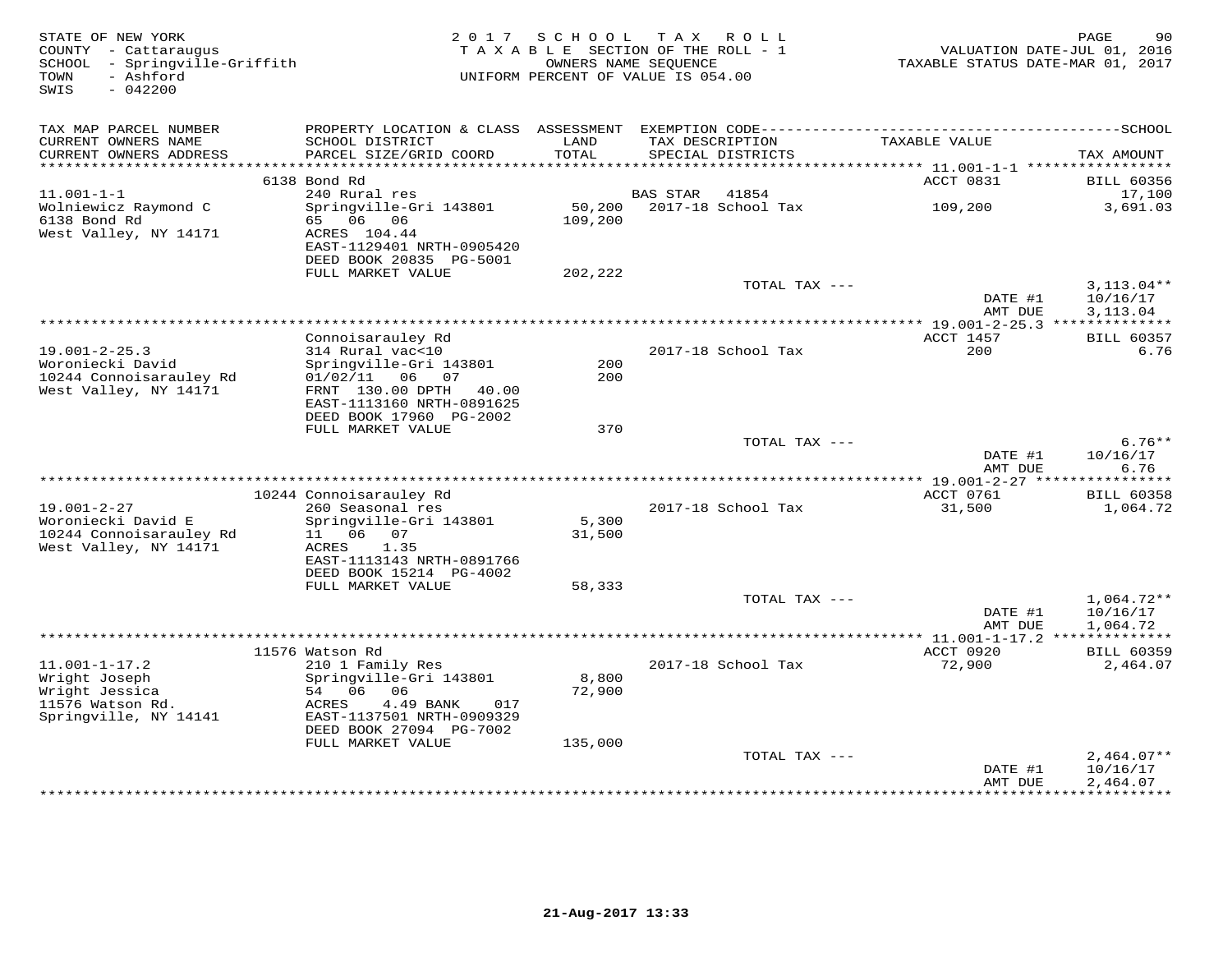| STATE OF NEW YORK<br>COUNTY - Cattaraugus<br>- Springville-Griffith<br>SCHOOL<br>TOWN<br>- Ashford<br>SWIS<br>$-042200$ |                                                                              | 2017 SCHOOL TAX<br>OWNERS NAME SEQUENCE | ROLL<br>TAXABLE SECTION OF THE ROLL - 1<br>UNIFORM PERCENT OF VALUE IS 054.00 | TAXABLE STATUS DATE-MAR 01, 2017 | PAGE<br>91<br>VALUATION DATE-JUL 01, 2016 |
|-------------------------------------------------------------------------------------------------------------------------|------------------------------------------------------------------------------|-----------------------------------------|-------------------------------------------------------------------------------|----------------------------------|-------------------------------------------|
| TAX MAP PARCEL NUMBER                                                                                                   | PROPERTY LOCATION & CLASS ASSESSMENT                                         |                                         | EXEMPTION CODE-----------------------                                         |                                  | ----------------SCHOOL                    |
| CURRENT OWNERS NAME<br>CURRENT OWNERS ADDRESS<br>**********************                                                 | SCHOOL DISTRICT<br>PARCEL SIZE/GRID COORD<br>******************************* | LAND<br>TOTAL                           | TAX DESCRIPTION<br>SPECIAL DISTRICTS                                          | TAXABLE VALUE                    | TAX AMOUNT                                |
|                                                                                                                         | 11210 Nys Rte 240                                                            |                                         |                                                                               | ACCT 0763                        | <b>BILL 60360</b>                         |
| $11.001 - 1 - 31.1$                                                                                                     | 312 Vac w/imprv                                                              |                                         | 2017-18 School Tax                                                            | 19,300                           | 652.35                                    |
| Ziecker Ronald J                                                                                                        | Springville-Gri 143801                                                       | 16,400                                  |                                                                               |                                  |                                           |
| Ziecker Marlene M                                                                                                       | $-06$<br>$-06$<br>60 -                                                       | 19,300                                  |                                                                               |                                  |                                           |
| 89 S Vaughn St                                                                                                          | ACRES<br>50.95                                                               |                                         |                                                                               |                                  |                                           |
| Springville, NY 14141                                                                                                   | EAST-1134681 NRTH-0905551                                                    |                                         |                                                                               |                                  |                                           |
|                                                                                                                         | DEED BOOK 827<br>PG-00256                                                    |                                         |                                                                               |                                  |                                           |
|                                                                                                                         | FULL MARKET VALUE                                                            | 35,741                                  | TOTAL TAX ---                                                                 |                                  | 652.35**                                  |
|                                                                                                                         |                                                                              |                                         |                                                                               | DATE #1                          | 10/16/17                                  |
|                                                                                                                         |                                                                              |                                         |                                                                               | AMT DUE                          | 652.35                                    |
|                                                                                                                         |                                                                              |                                         |                                                                               | ************* 10.004-1-44.1      | **************                            |
|                                                                                                                         | Edies Rd                                                                     |                                         |                                                                               | ACCT 0160                        | <b>BILL 60361</b>                         |
| $10.004 - 1 - 44.1$                                                                                                     | 260 Seasonal res                                                             |                                         | 2017-18 School Tax                                                            | 40,400                           | 1,365.55                                  |
| Zosh Cara N                                                                                                             | Springville-Gri 143801                                                       | 17,500                                  |                                                                               |                                  |                                           |
| 10639 Edies Road                                                                                                        | 73 06 07                                                                     | 40,400                                  |                                                                               |                                  |                                           |
| Springville, NY 14141                                                                                                   | ACRES 12.65<br>EAST-1121068 NRTH-0894717                                     |                                         |                                                                               |                                  |                                           |
|                                                                                                                         | DEED BOOK 23153 PG-6003                                                      |                                         |                                                                               |                                  |                                           |
|                                                                                                                         | FULL MARKET VALUE                                                            | 74,815                                  |                                                                               |                                  |                                           |
|                                                                                                                         |                                                                              |                                         | TOTAL TAX ---                                                                 |                                  | $1,365.55**$                              |
|                                                                                                                         |                                                                              |                                         |                                                                               | DATE #1                          | 10/16/17                                  |
|                                                                                                                         |                                                                              |                                         |                                                                               | AMT DUE                          | 1,365.55                                  |
|                                                                                                                         |                                                                              |                                         |                                                                               |                                  |                                           |
| $19.002 - 1 - 12.4$                                                                                                     | 10289 Dutch Hill Rd<br>210 1 Family Res                                      |                                         | 2017-18 School Tax                                                            | ACCT 1597<br>109,100             | <b>BILL 60362</b><br>3,687.65             |
| Zotara Timothy M                                                                                                        | Springville-Gri 143801                                                       | 7,000                                   |                                                                               |                                  |                                           |
| 10289 Dutch Hill Rd                                                                                                     | 72,6,6                                                                       | 109,100                                 |                                                                               |                                  |                                           |
| Ashford, NY 14141                                                                                                       | ACRES<br>4.65 BANK<br>017                                                    |                                         |                                                                               |                                  |                                           |
|                                                                                                                         | EAST-1122845 NRTH-0892409                                                    |                                         |                                                                               |                                  |                                           |
|                                                                                                                         | DEED BOOK 24467 PG-9002                                                      |                                         |                                                                               |                                  |                                           |
|                                                                                                                         | FULL MARKET VALUE                                                            | 202,037                                 |                                                                               |                                  |                                           |
|                                                                                                                         |                                                                              |                                         | TOTAL TAX ---                                                                 |                                  | $3.687.65**$<br>10/16/17                  |
|                                                                                                                         |                                                                              |                                         |                                                                               | DATE #1<br>AMT DUE               | 3,687.65                                  |
|                                                                                                                         |                                                                              |                                         |                                                                               |                                  |                                           |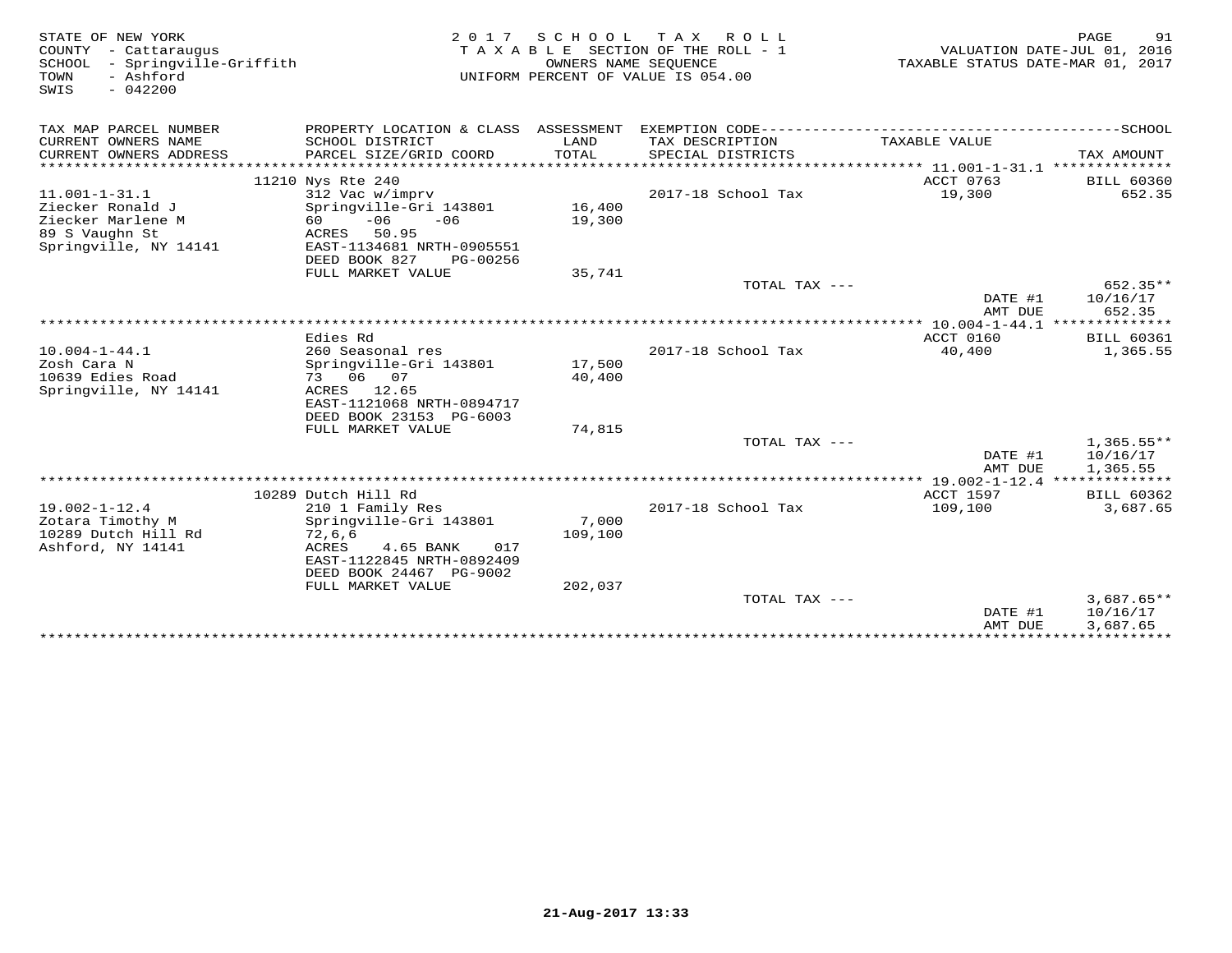|      | STATE OF NEW YORK             | 2017 SCHOOL TAX ROLL                  | PAGE                             | 92              |
|------|-------------------------------|---------------------------------------|----------------------------------|-----------------|
|      | COUNTY - Cattaraugus          | T A X A B L E SECTION OF THE ROLL - 1 | VALUATION DATE-JUL 01, 2016      |                 |
|      | SCHOOL - Springville-Griffith |                                       | TAXABLE STATUS DATE-MAR 01, 2017 |                 |
| TOWN | - Ashford                     | UNIFORM PERCENT OF VALUE IS 054.00    |                                  | RPS155/V04/L015 |
| SWIS | $-042200$                     |                                       | CURRENT DATE 8/21/2017           |                 |
|      |                               | ROLL SUB SECTION- - TOTALS            |                                  |                 |

### \*\*\* S P E C I A L D I S T R I C T S U M M A R Y \*\*\*

|      |      | momn'<br>LUIAL | $\pi$<br><b>A</b>    | HU I H | $\rightarrow$<br>AL' | <sup>-</sup> עד הת |      | $m \wedge m \wedge$<br>$\overline{\phantom{a}}$ |
|------|------|----------------|----------------------|--------|----------------------|--------------------|------|-------------------------------------------------|
| CODE | NAME | PARO           | TVDF<br><u>ی ہ</u> ہ | /ALUE  |                      | <b>AMOUNT</b>      | 'JUF | may<br>⊥ ∠∡∡                                    |

#### NO SPECIAL DISTRICTS AT THIS LEVEL

\*\*\* S C H O O L D I S T R I C T S U M M A R Y \*\*\*

| CODE   | DISTRICT NAME                    | TOTAL<br>PARCELS | ASSESSED<br>LAND | ASSESSED<br>TOTAL | EXEMPT<br>AMOUNT | TOTAL<br>TAXABLE |            |
|--------|----------------------------------|------------------|------------------|-------------------|------------------|------------------|------------|
|        |                                  |                  |                  |                   | STAR AMOUNT      | STAR TAXABLE     | TOTAL TAX  |
|        | Springville-Griffith             | 363              | 6243,245         | 22266,645         | 1473,114         | 20,793,531       |            |
| 143801 |                                  |                  |                  |                   | 4107,594         | 16,685,937       | 563,995.41 |
|        | $SUB - TO TAL$                   | 363              | 6243,245         | 22266,645         | 1473,114         | 20,793,531       |            |
|        | $S \cup B - T \cup T A L (CONT)$ |                  |                  |                   | 4107,594         | 16,685,937       | 563,995.41 |
|        | TOTAL                            | 363              | 6243,245         | 22266,645         | 1473,114         | 20,793,531       |            |
|        | T O T A L (CONT)                 |                  |                  |                   | 4107,594         | 16,685,937       | 563,995.41 |

### \*\*\* S Y S T E M C O D E S S U M M A R Y \*\*\*

#### NO SYSTEM EXEMPTIONS AT THIS LEVEL

## \*\*\* E X E M P T I O N S U M M A R Y \*\*\*

| CODE  | DESCRIPTION | TOTAL<br>PARCELS | SCHOOL  |
|-------|-------------|------------------|---------|
| 41120 | VETWAR CTS  | 23               | 149,701 |
| 41130 | VETCOM CTS  | 17               | 181,863 |
| 41140 | VETDIS CTS  | 12               | 195,515 |
| 41720 | AG DIST     | 30               | 585,283 |
| 41730 | AG DISTOUT  | 2                | 8,596   |
|       |             |                  |         |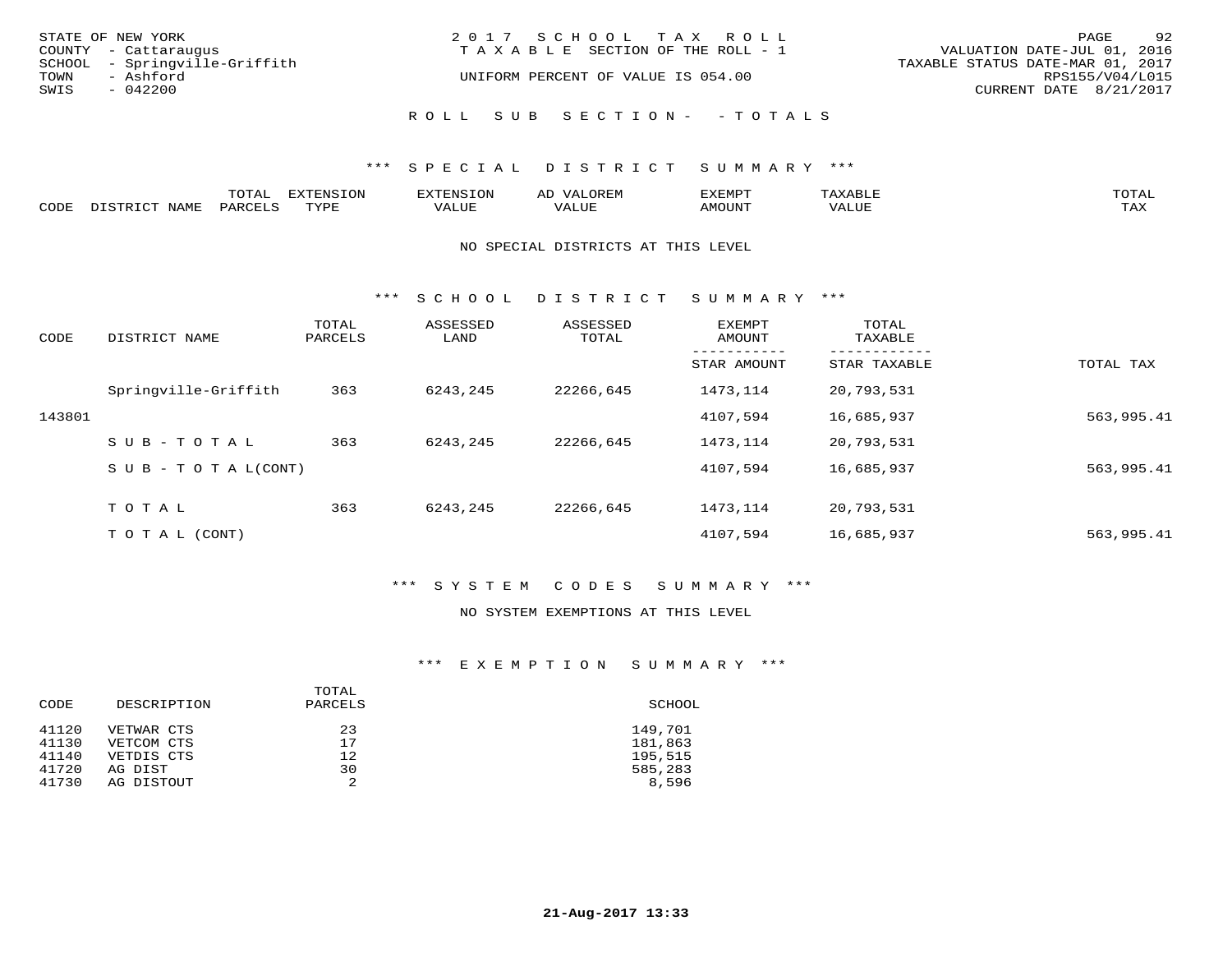| STATE OF NEW YORK             | 2017 SCHOOL TAX ROLL                  | 93<br>PAGE                       |
|-------------------------------|---------------------------------------|----------------------------------|
| COUNTY - Cattaraugus          | T A X A B L E SECTION OF THE ROLL - 1 | VALUATION DATE-JUL 01, 2016      |
| SCHOOL - Springville-Griffith |                                       | TAXABLE STATUS DATE-MAR 01, 2017 |
| TOWN<br>- Ashford             | UNIFORM PERCENT OF VALUE IS 054.00    | RPS155/V04/L015                  |
| SWIS<br>$-042200$             |                                       | CURRENT DATE 8/21/2017           |
|                               | ROLL SUB SECTION- - TOTALS            |                                  |

# \*\*\* E X E M P T I O N S U M M A R Y \*\*\*

| CODE  | DESCRIPTION     | TOTAL<br>PARCELS | SCHOOL   |
|-------|-----------------|------------------|----------|
| 41800 | AGED C/T/S      | 3                | 106,390  |
| 41804 | AGED S          | 11               | 220,566  |
| 41834 | ENH STAR        | 62               | 2163,007 |
| 41854 | <b>BAS STAR</b> | 114              | 1944,587 |
| 42100 | SILO T/C/S      | 3                | 12,000   |
| 49500 | SOLR $C/T/S$    |                  | 13,200   |
|       | TOTAL           | 278              | 5580,708 |

## \*\*\* G R A N D T O T A L S \*\*\*

| <b>ROLL</b><br><b>SEC</b> | DESCRIPTION        | TOTAL<br>PARCELS | ASSESSED<br>LAND | ASSESSED<br>TOTAL | <b>EXEMPT</b><br>AMOUNT | TOTAL<br>TAXABLE         | TOTAL<br>TAX |
|---------------------------|--------------------|------------------|------------------|-------------------|-------------------------|--------------------------|--------------|
|                           |                    |                  |                  |                   | STAR AMOUNT             | STAR TAXABLE             |              |
|                           | 2017-18 School Tax |                  | 6243,245         | 22266,645         | 1,473,114<br>4107,594   | 20,793,531<br>16,685,937 | 563,995.41   |
|                           | SPEC DIST TAXES    |                  |                  |                   |                         |                          |              |
|                           | TAXABLE            | 363              |                  |                   |                         |                          | 563,995.41   |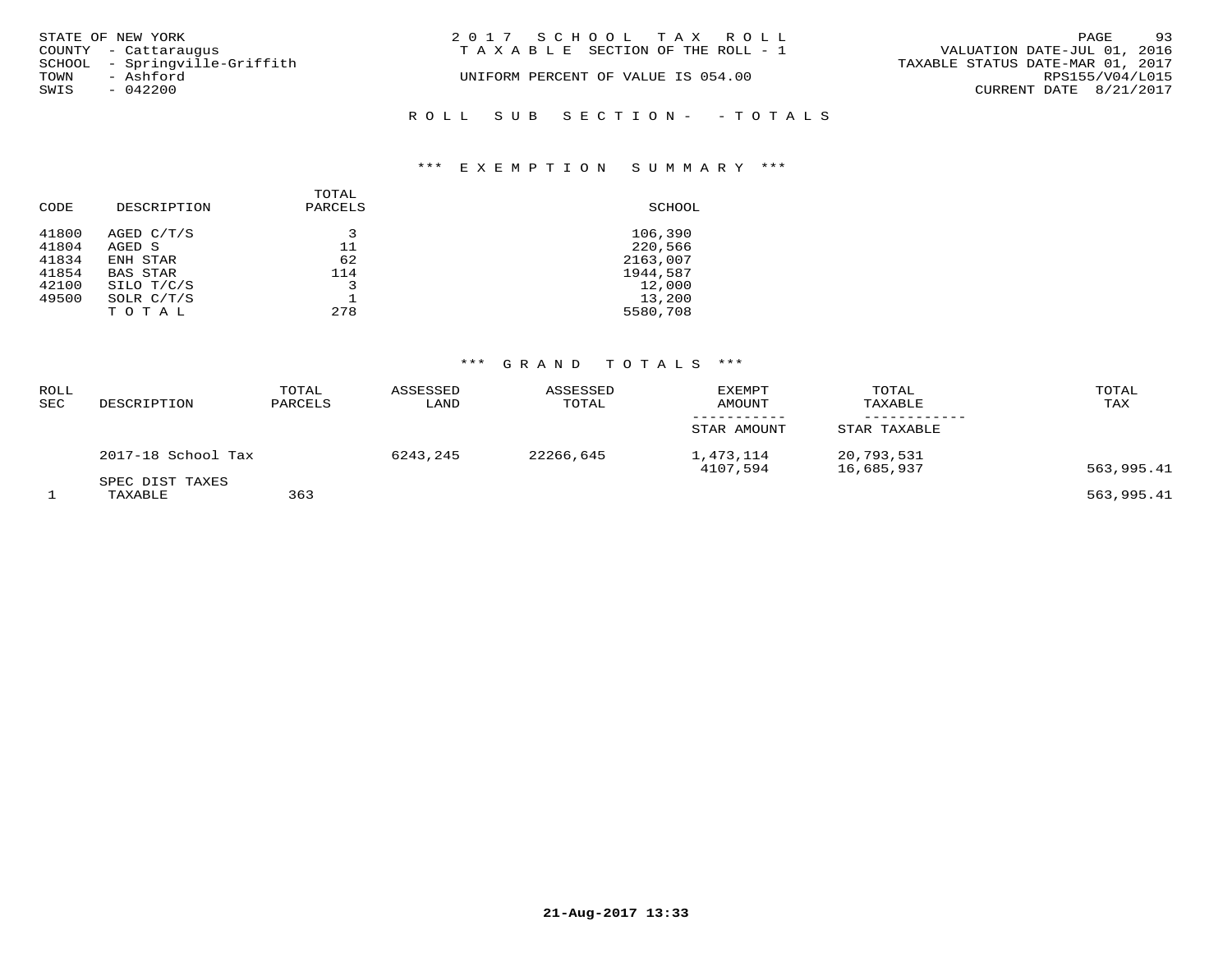| STATE OF NEW YORK<br>COUNTY - Cattaraugus<br>SCHOOL - Springville-Griffith<br>- Ashford<br>TOWN<br>SWIS<br>$-042200$ |                                                                            | 2017 SCHOOL              | TAX ROLL<br>TAXABLE SECTION OF THE ROLL - 1<br>OWNERS NAME SEQUENCE<br>UNIFORM PERCENT OF VALUE IS 054.00 | SUB-SECT - 1 VALUATION DATE-JUL 01, 2016 | PAGE<br>94<br>TAXABLE STATUS DATE-MAR 01, 2017 |
|----------------------------------------------------------------------------------------------------------------------|----------------------------------------------------------------------------|--------------------------|-----------------------------------------------------------------------------------------------------------|------------------------------------------|------------------------------------------------|
| TAX MAP PARCEL NUMBER                                                                                                | PROPERTY LOCATION & CLASS ASSESSMENT EXEMPTION CODE----------------------- |                          |                                                                                                           |                                          | ---------------SCHOOL                          |
| CURRENT OWNERS NAME<br>CURRENT OWNERS ADDRESS                                                                        | SCHOOL DISTRICT<br>PARCEL SIZE/GRID COORD                                  | LAND<br>TOTAL            | TAX DESCRIPTION<br>SPECIAL DISTRICTS                                                                      | TAXABLE VALUE                            | TAX AMOUNT                                     |
| ***********************                                                                                              |                                                                            |                          |                                                                                                           |                                          |                                                |
|                                                                                                                      | 20787 Rachic #1                                                            |                          |                                                                                                           | ACCT 1227                                | <b>BILL 60363</b>                              |
| $19.002 - 1 - 22. / 1$                                                                                               | 733 Gas well                                                               |                          | 2017-18 School Tax                                                                                        | 2,203                                    | 74.46                                          |
| A J Lease<br>652 Derrick Rd<br>Bradford, PA 16701                                                                    | Springville-Gri 143801<br>$MCF$ 0<br>$31 - 009$                            | $\circ$<br>2,203         |                                                                                                           |                                          |                                                |
|                                                                                                                      | ACRES<br>0.01<br>EAST-0473600 NRTH-0890000                                 |                          |                                                                                                           |                                          |                                                |
|                                                                                                                      | FULL MARKET VALUE                                                          | 4,080                    |                                                                                                           |                                          |                                                |
|                                                                                                                      |                                                                            |                          | TOTAL TAX ---                                                                                             | DATE #1<br>AMT DUE                       | 74.46**<br>10/16/17<br>74.46                   |
|                                                                                                                      |                                                                            |                          |                                                                                                           |                                          |                                                |
|                                                                                                                      | 21786 Rachic #2                                                            |                          |                                                                                                           | ACCT 1282                                | <b>BILL 60364</b>                              |
| $19.002 - 1 - 22.72$                                                                                                 | 733 Gas well                                                               |                          | 2017-18 School Tax                                                                                        | 0.00                                     | 0.00                                           |
| A J Lease                                                                                                            | Springville-Gri 143801                                                     | $\circ$<br>$\Omega$      |                                                                                                           |                                          |                                                |
| 652 Derrick Rd<br>Bradford, PA 16701                                                                                 | MCF 144<br>$31 - 009$                                                      |                          |                                                                                                           |                                          |                                                |
|                                                                                                                      | ACRES<br>0.01                                                              |                          |                                                                                                           |                                          |                                                |
|                                                                                                                      | EAST-0473600 NRTH-0890000                                                  |                          |                                                                                                           |                                          |                                                |
|                                                                                                                      | FULL MARKET VALUE                                                          | $\Omega$                 |                                                                                                           |                                          |                                                |
|                                                                                                                      |                                                                            |                          | TOTAL TAX ---                                                                                             |                                          | $0.00**$                                       |
|                                                                                                                      | 11689 Blesy                                                                |                          |                                                                                                           | <b>ACCT 1235</b>                         | <b>BILL 60365</b>                              |
| $10.003 - 2 - 15.1/1$                                                                                                | 733 Gas well                                                               |                          | 2017-18 School Tax                                                                                        | 153                                      | 5.17                                           |
| Arrowhead Resources                                                                                                  | Springville-Gri 143801                                                     | $\circ$                  |                                                                                                           |                                          |                                                |
| Grover Reifler<br>6763 Schwartz Rd                                                                                   | NO MCF 02,03,06,07<br>MCF 119                                              | 153                      |                                                                                                           |                                          |                                                |
| West Valley, NY 14171                                                                                                | $31 - 009$                                                                 |                          |                                                                                                           |                                          |                                                |
|                                                                                                                      | ACRES<br>0.01                                                              |                          |                                                                                                           |                                          |                                                |
|                                                                                                                      | EAST-0467190 NRTH-0900470                                                  |                          |                                                                                                           |                                          |                                                |
|                                                                                                                      | FULL MARKET VALUE                                                          | 283                      |                                                                                                           |                                          |                                                |
|                                                                                                                      |                                                                            |                          | TOTAL TAX ---                                                                                             | DATE #1<br>AMT DUE                       | $5.17**$<br>10/16/17<br>5.17                   |
|                                                                                                                      |                                                                            |                          | ******************                                                                                        |                                          | $*10.003 - 2 - 22.1$ *************             |
|                                                                                                                      | 12475 Schichtel #1                                                         |                          |                                                                                                           | ACCT 1194                                | <b>BILL 60366</b>                              |
| $10.003 - 2 - 22.1$                                                                                                  | 733 Gas well                                                               |                          | 2017-18 School Tax                                                                                        | 0.00                                     | 0.00                                           |
| Arrowhead Resources<br>Grover Reifler                                                                                | Springville-Gri 143801<br>NO MCF 06,07                                     | $\mathsf{O}$<br>$\Omega$ |                                                                                                           |                                          |                                                |
| 6763 Swartz Rd                                                                                                       | MCF 92                                                                     |                          |                                                                                                           |                                          |                                                |
| West Valley, NY 14171                                                                                                | $31 - 009$                                                                 |                          |                                                                                                           |                                          |                                                |
|                                                                                                                      | ACRES<br>0.01                                                              |                          |                                                                                                           |                                          |                                                |
|                                                                                                                      | EAST-0463160 NRTH-0895950                                                  | $\mathbf 0$              |                                                                                                           |                                          |                                                |
|                                                                                                                      | FULL MARKET VALUE                                                          |                          | TOTAL TAX ---                                                                                             |                                          | $0.00**$                                       |
|                                                                                                                      |                                                                            |                          |                                                                                                           |                                          |                                                |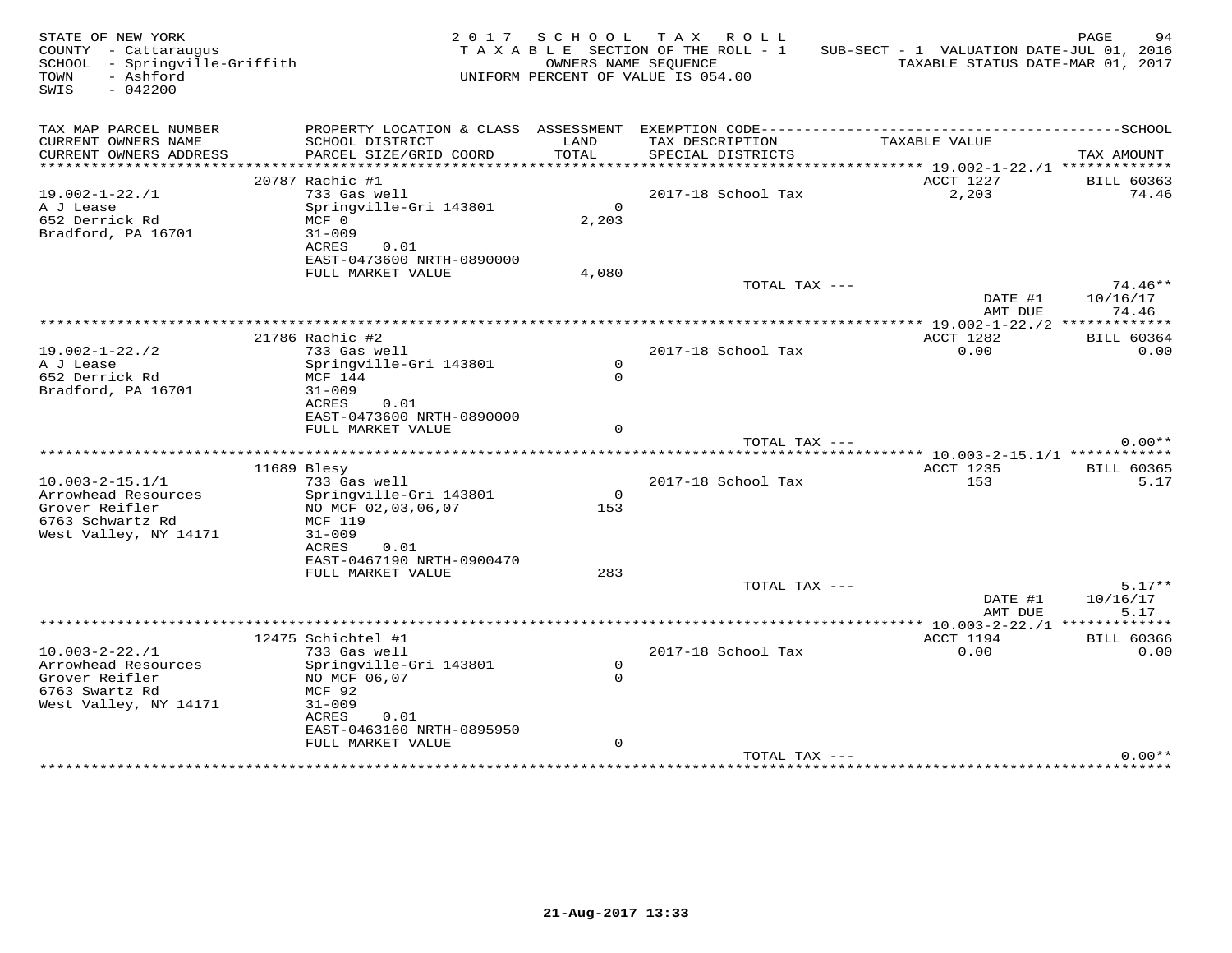| STATE OF NEW YORK<br>COUNTY<br>- Cattaraugus<br>- Springville-Griffith<br>SCHOOL<br>- Ashford<br>TOWN<br>$-042200$<br>SWIS | 2 0 1 7                               | S C H O O L | T A X<br>R O L L<br>TAXABLE SECTION OF THE ROLL - 1<br>OWNERS NAME SEQUENCE<br>UNIFORM PERCENT OF VALUE IS 054.00 | SUB-SECT - 1 VALUATION DATE-JUL 01, 2016<br>TAXABLE STATUS DATE-MAR 01, 2017 | 95<br>PAGE               |
|----------------------------------------------------------------------------------------------------------------------------|---------------------------------------|-------------|-------------------------------------------------------------------------------------------------------------------|------------------------------------------------------------------------------|--------------------------|
| TAX MAP PARCEL NUMBER                                                                                                      | PROPERTY LOCATION & CLASS             | ASSESSMENT  | EXEMPTION CODE--                                                                                                  |                                                                              | $-SCHOOL$                |
| CURRENT OWNERS NAME                                                                                                        | SCHOOL DISTRICT                       | LAND        | TAX DESCRIPTION                                                                                                   | TAXABLE VALUE                                                                |                          |
| CURRENT OWNERS ADDRESS                                                                                                     | PARCEL SIZE/GRID COORD                | TOTAL       | SPECIAL DISTRICTS                                                                                                 |                                                                              | TAX AMOUNT               |
|                                                                                                                            |                                       |             |                                                                                                                   | ***** 10.004-1-2./1                                                          |                          |
|                                                                                                                            | 11723 Kelview #1                      |             |                                                                                                                   | <b>ACCT 1195</b>                                                             | <b>BILL 60367</b>        |
| $10.004 - 1 - 2.71$                                                                                                        | 733 Gas well                          |             | 2017-18 School Tax                                                                                                | 867                                                                          | 29.31                    |
| Arrowhead Resources                                                                                                        | Springville-Gri 143801                | $\circ$     |                                                                                                                   |                                                                              |                          |
| Grover Reifler                                                                                                             | MCF 371                               | 867         |                                                                                                                   |                                                                              |                          |
| 6763 Schwartz Rd                                                                                                           | $31 - 009$                            |             |                                                                                                                   |                                                                              |                          |
| West Valley, NY 14171                                                                                                      | 0.01<br>ACRES                         |             |                                                                                                                   |                                                                              |                          |
|                                                                                                                            | EAST-0471640 NRTH-0900640             |             |                                                                                                                   |                                                                              |                          |
|                                                                                                                            | FULL MARKET VALUE                     | 1,606       |                                                                                                                   |                                                                              |                          |
|                                                                                                                            |                                       |             | TOTAL TAX ---                                                                                                     |                                                                              | $29.31**$                |
|                                                                                                                            |                                       |             |                                                                                                                   | DATE #1                                                                      | 10/16/17                 |
|                                                                                                                            |                                       |             |                                                                                                                   | AMT DUE                                                                      | 29.31<br>*************** |
|                                                                                                                            |                                       |             |                                                                                                                   |                                                                              |                          |
|                                                                                                                            | Watson Rd                             |             |                                                                                                                   | ACCT 1678                                                                    | <b>BILL 60368</b>        |
| $3.004 - 2 - 1.71$                                                                                                         | 733 Gas well                          |             | 2017-18 School Tax                                                                                                | 0.00                                                                         | 0.00                     |
| PPP Future Development, Inc.                                                                                               | Springville-Gri 143801                | 0           |                                                                                                                   |                                                                              |                          |
| 9489 Alexander Rd<br>PO Box 131                                                                                            | $25133 - 01$<br>Ashford Properties 1A | $\mathbf 0$ |                                                                                                                   |                                                                              |                          |
| Alexander, NY 14005                                                                                                        | FULL MARKET VALUE                     | $\mathbf 0$ |                                                                                                                   |                                                                              |                          |
|                                                                                                                            |                                       |             | TOTAL TAX $---$                                                                                                   |                                                                              | $0.00**$                 |
|                                                                                                                            |                                       |             |                                                                                                                   |                                                                              |                          |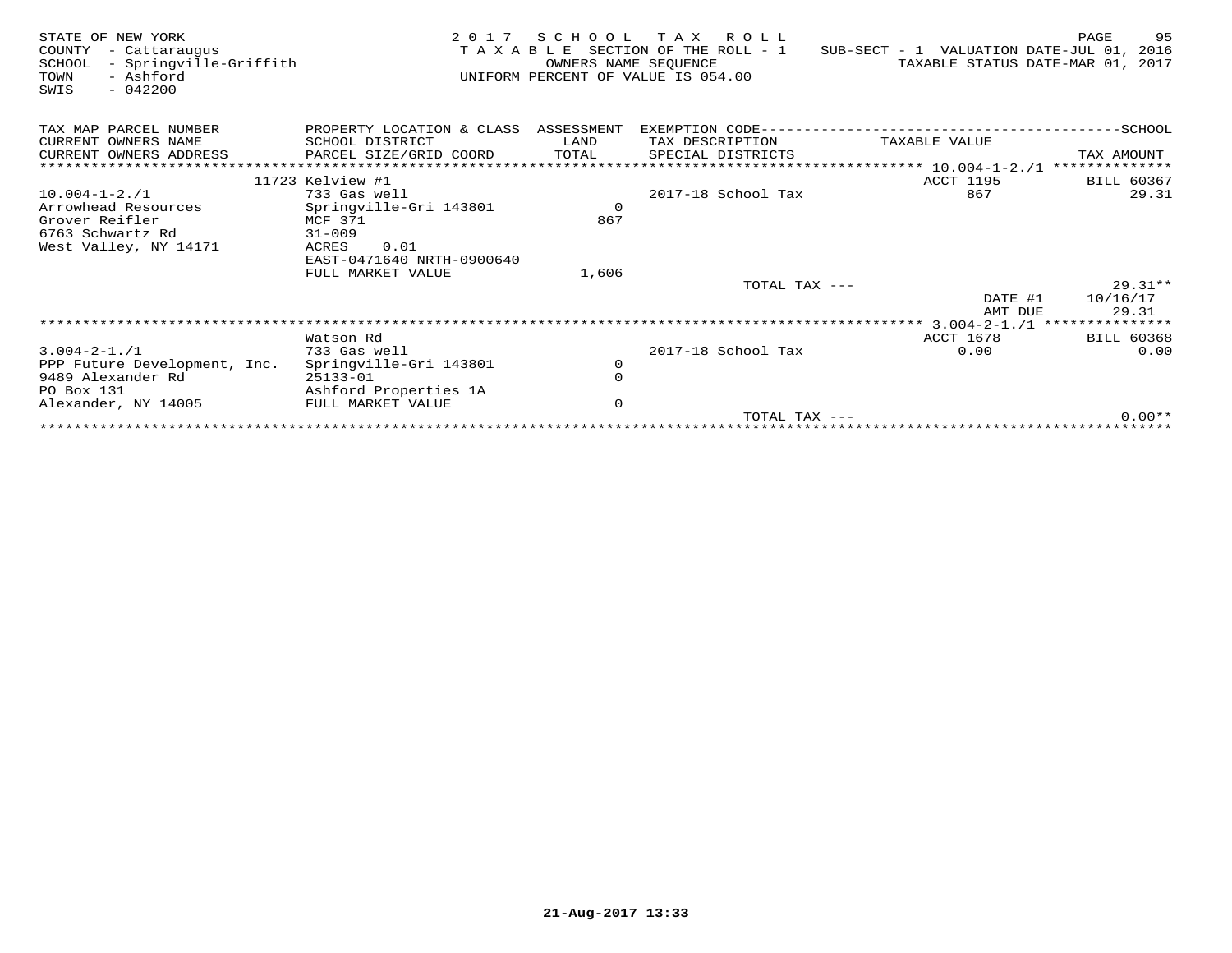|      | STATE OF NEW YORK             | 2017 SCHOOL TAX ROLL |  |                                 |                                          |                        | PAGE | -96 |
|------|-------------------------------|----------------------|--|---------------------------------|------------------------------------------|------------------------|------|-----|
|      | COUNTY - Cattaraugus          |                      |  | TAXABLE SECTION OF THE ROLL - 1 | SUB-SECT - 1 VALUATION DATE-JUL 01, 2016 |                        |      |     |
|      | SCHOOL - Springville-Griffith |                      |  |                                 | TAXABLE STATUS DATE-MAR 01, 2017         |                        |      |     |
| TOWN | - Ashford                     |                      |  |                                 |                                          | RPS155/V04/L015        |      |     |
| SWIS | $-042200$                     |                      |  |                                 |                                          | CURRENT DATE 8/21/2017 |      |     |
|      |                               |                      |  |                                 |                                          |                        |      |     |

## ROLL SUB SECTION-1-TOTALS

## \*\*\* S P E C I A L D I S T R I C T S U M M A R Y \*\*\*

|      |              | ---- | ח 77 | F.N.S              | ΑL | דסMדאי        |       | $m \wedge m \wedge n$ |
|------|--------------|------|------|--------------------|----|---------------|-------|-----------------------|
| CODE | - --<br>NAME | 'AKV | TVDF | <b>TTT</b><br>ALUE |    | <b>MOTIN'</b> | T T T | ГAX                   |

#### NO SPECIAL DISTRICTS AT THIS LEVEL

\*\*\* S C H O O L D I S T R I C T S U M M A R Y \*\*\*

| CODE   | DISTRICT NAME                    | TOTAL<br>PARCELS | ASSESSED<br>LAND | ASSESSED<br>TOTAL | EXEMPT<br>AMOUNT | TOTAL<br>TAXABLE |           |
|--------|----------------------------------|------------------|------------------|-------------------|------------------|------------------|-----------|
|        |                                  |                  |                  |                   | STAR AMOUNT      | STAR TAXABLE     | TOTAL TAX |
|        | Springville-Griffith             | 6                |                  | 3,223             |                  | 3,223            |           |
| 143801 |                                  |                  |                  |                   |                  | 3,223            | 108.94    |
|        | SUB-TOTAL                        | 6                |                  | 3,223             |                  | 3,223            |           |
|        | $S \cup B - T \cup T A L (CONT)$ |                  |                  |                   |                  | 3,223            | 108.94    |
|        | TOTAL                            | 6                |                  | 3,223             |                  | 3,223            |           |
|        | TO TAL (CONT)                    |                  |                  |                   |                  | 3,223            | 108.94    |

\*\*\* S Y S T E M C O D E S S U M M A R Y \*\*\*

NO SYSTEM EXEMPTIONS AT THIS LEVEL

\*\*\* E X E M P T I O N S U M M A R Y \*\*\*

NO EXEMPTIONS AT THIS LEVEL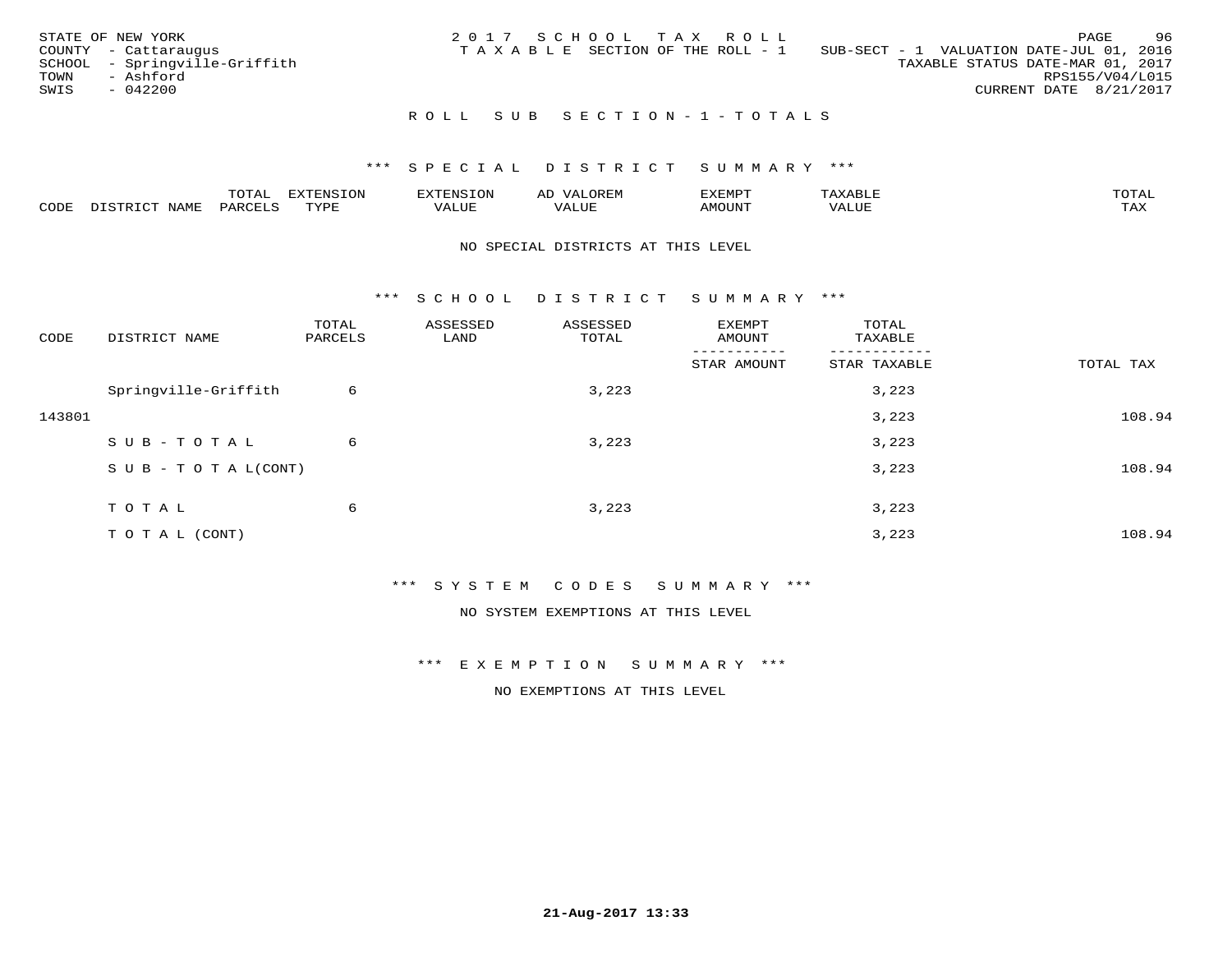| STATE OF NEW YORK             | 97<br>2017 SCHOOL TAX ROLL<br>PAGE                                          |
|-------------------------------|-----------------------------------------------------------------------------|
| COUNTY - Cattaraugus          | SUB-SECT - 1 VALUATION DATE-JUL 01, 2016<br>TAXABLE SECTION OF THE ROLL - 1 |
| SCHOOL - Springville-Griffith | TAXABLE STATUS DATE-MAR 01, 2017                                            |
| TOWN<br>- Ashford             | RPS155/V04/L015                                                             |
| SWIS<br>- 042200              | CURRENT DATE 8/21/2017                                                      |
|                               |                                                                             |

## R O L L S U B S E C T I O N - 1 - T O T A L S

# \*\*\* G R A N D T O T A L S \*\*\*

| <b>ROLL</b><br>SEC | DESCRIPTION        | TOTAL<br>PARCELS | ASSESSED<br>LAND | ASSESSED<br>TOTAL | <b>EXEMPT</b><br><b>AMOUNT</b> | TOTAL<br>TAXABLE | TOTAL<br>TAX |
|--------------------|--------------------|------------------|------------------|-------------------|--------------------------------|------------------|--------------|
|                    |                    |                  |                  |                   | STAR AMOUNT                    | STAR TAXABLE     |              |
|                    | 2017-18 School Tax |                  |                  | 3,223             |                                | 3,223            |              |
|                    | SPEC DIST TAXES    |                  |                  |                   |                                | 3,223            | 108.94       |
|                    | TAXABLE            |                  |                  |                   |                                |                  | 108.94       |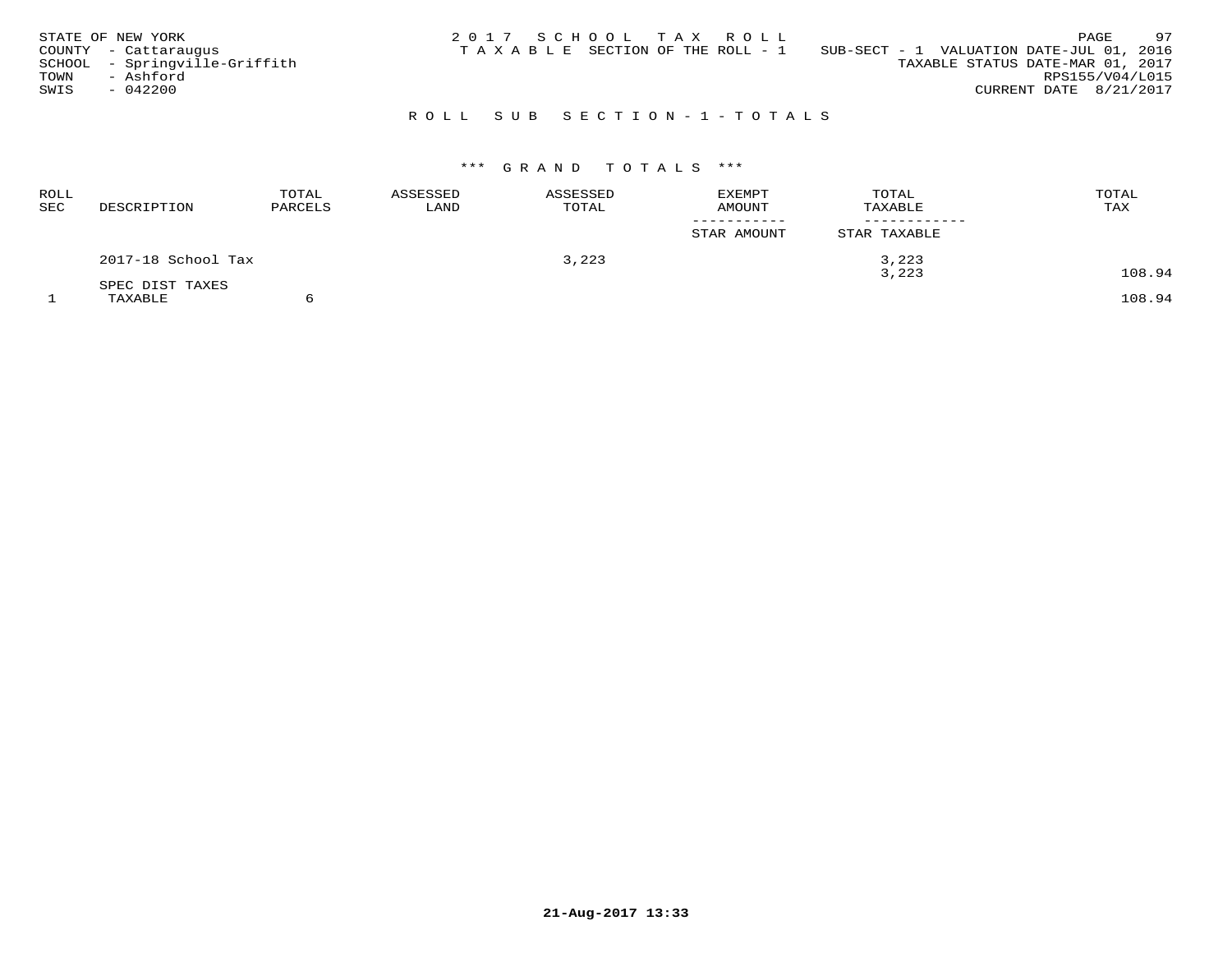| 2017 SCHOOL TAX ROLL<br>STATE OF NEW YORK               | -98<br>PAGE                      |
|---------------------------------------------------------|----------------------------------|
| TAXABLE SECTION OF THE ROLL - 1<br>COUNTY - Cattaraugus | VALUATION DATE-JUL 01, 2016      |
| SCHOOL - Springville-Griffith                           | TAXABLE STATUS DATE-MAR 01, 2017 |
| TOWN<br>- Ashford                                       | RPS155/V04/L015                  |
| SWIS<br>- 042200                                        | CURRENT DATE 8/21/2017           |
|                                                         |                                  |

# ROLL SECTION TOTALS

### \*\*\* S P E C I A L D I S T R I C T S U M M A R Y \*\*\*

|      |             | $m \wedge m \wedge n$<br>'U'I'AI | <b>EXTENSION</b> | HINS. | OREM<br><u>ΔΙ</u><br>سد | דפוא:TXF<br>للتنتيذ |        | TOTAL          |
|------|-------------|----------------------------------|------------------|-------|-------------------------|---------------------|--------|----------------|
| CODE | <b>NAME</b> | DAPCFT.C                         | TVDF             | VALUE | VALUE                   | <b>AMOUNT</b>       | 7 ALUL | TAY.<br>⊥ ∠~∡∡ |

#### NO SPECIAL DISTRICTS AT THIS LEVEL

\*\*\* S C H O O L D I S T R I C T S U M M A R Y \*\*\*

| CODE   | DISTRICT NAME                    | TOTAL<br>PARCELS | ASSESSED<br>LAND | ASSESSED<br>TOTAL | EXEMPT<br>AMOUNT | TOTAL<br>TAXABLE |            |
|--------|----------------------------------|------------------|------------------|-------------------|------------------|------------------|------------|
|        |                                  |                  |                  |                   | STAR AMOUNT      | STAR TAXABLE     | TOTAL TAX  |
|        | Springville-Griffith             | 369              | 6243,245         | 22269,868         | 1473,114         | 20,796,754       |            |
| 143801 |                                  |                  |                  |                   | 4107,594         | 16,689,160       | 564,104.35 |
|        | SUB-TOTAL                        | 369              | 6243,245         | 22269,868         | 1473,114         | 20,796,754       |            |
|        | $S \cup B - T \cup T A L (CONT)$ |                  |                  |                   | 4107,594         | 16,689,160       | 564,104.35 |
|        | TOTAL                            | 369              | 6243,245         | 22269,868         | 1473,114         | 20,796,754       |            |
|        | T O T A L (CONT)                 |                  |                  |                   | 4107,594         | 16,689,160       | 564,104.35 |

## \*\*\* S Y S T E M C O D E S S U M M A R Y \*\*\*

#### NO SYSTEM EXEMPTIONS AT THIS LEVEL

## \*\*\* E X E M P T I O N S U M M A R Y \*\*\*

| CODE  | DESCRIPTION | TOTAL<br>PARCELS | SCHOOL  |
|-------|-------------|------------------|---------|
| 41120 | VETWAR CTS  | 23               | 149,701 |
| 41130 | VETCOM CTS  | 17               | 181,863 |
| 41140 | VETDIS CTS  | 12               | 195,515 |
| 41720 | AG DIST     | 30               | 585,283 |
| 41730 | AG DISTOUT  | 2                | 8,596   |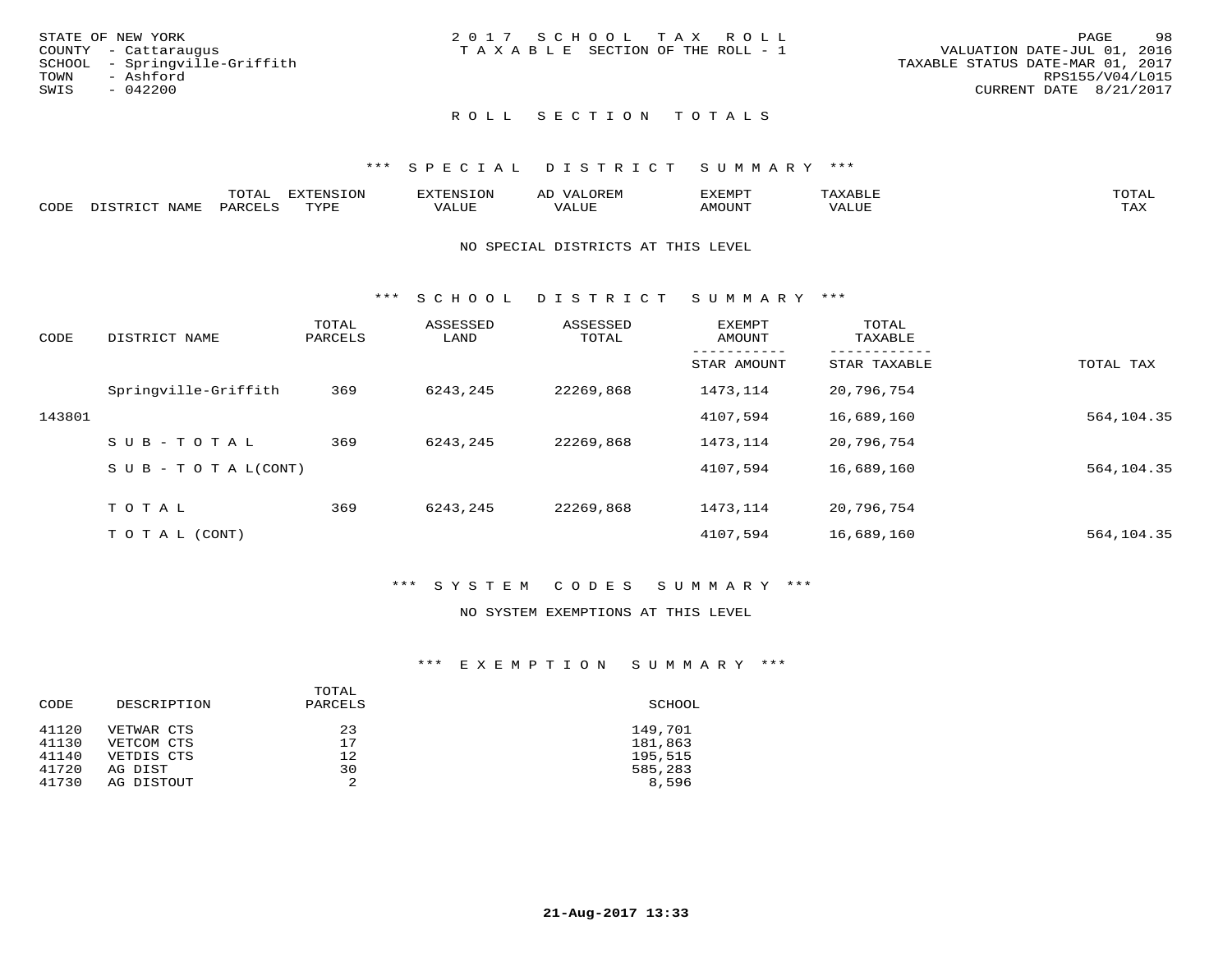| STATE OF NEW YORK             | 2017 SCHOOL TAX ROLL            | 99<br>PAGE                       |
|-------------------------------|---------------------------------|----------------------------------|
| COUNTY - Cattarauqus          | TAXABLE SECTION OF THE ROLL - 1 | VALUATION DATE-JUL 01, 2016      |
| SCHOOL - Sprinqville-Griffith |                                 | TAXABLE STATUS DATE-MAR 01, 2017 |
| TOWN<br>- Ashford             |                                 | RPS155/V04/L015                  |
| SWIS<br>- 042200              |                                 | CURRENT DATE 8/21/2017           |

# ROLL SECTION TOTALS

#### \*\*\* E X E M P T I O N S U M M A R Y \*\*\*

| CODE  | DESCRIPTION     | TOTAL<br>PARCELS | SCHOOL   |
|-------|-----------------|------------------|----------|
| 41800 | AGED C/T/S      | 3                | 106,390  |
| 41804 | AGED S          | 11               | 220,566  |
| 41834 | ENH STAR        | 62               | 2163,007 |
| 41854 | <b>BAS STAR</b> | 114              | 1944,587 |
| 42100 | SILO T/C/S      |                  | 12,000   |
| 49500 | SOLR C/T/S      |                  | 13,200   |
|       | TOTAL           | 278              | 5580,708 |
|       |                 |                  |          |

# \*\*\* G R A N D T O T A L S \*\*\*

| <b>ROLL</b><br>SEC | DESCRIPTION        | TOTAL<br>PARCELS | ASSESSED<br>LAND | ASSESSED<br>TOTAL | <b>EXEMPT</b><br>AMOUNT | TOTAL<br>TAXABLE         | TOTAL<br>TAX |
|--------------------|--------------------|------------------|------------------|-------------------|-------------------------|--------------------------|--------------|
|                    |                    |                  |                  |                   | STAR AMOUNT             | STAR TAXABLE             |              |
|                    | 2017-18 School Tax |                  | 6243,245         | 22269,868         | 1,473,114<br>4107,594   | 20,796,754<br>16,689,160 | 564,104.35   |
|                    | SPEC DIST TAXES    |                  |                  |                   |                         |                          |              |
|                    | TAXABLE            | 369              |                  |                   |                         |                          | 564,104.35   |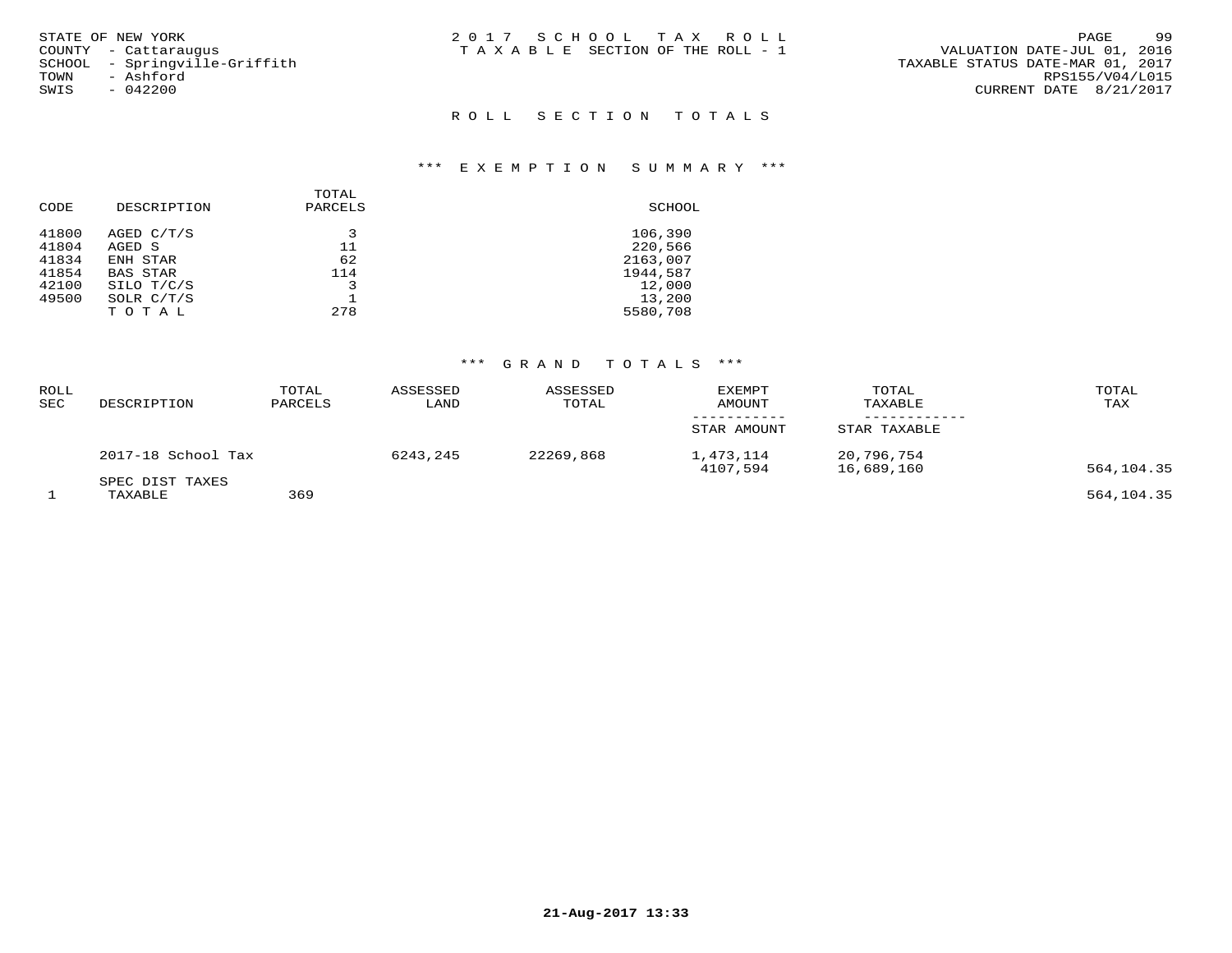| STATE OF NEW YORK<br>COUNTY<br>- Cattaraugus<br>- Springville-Griffith<br>SCHOOL<br>- Ashford<br>TOWN<br>$-042200$<br>SWIS | 2 0 1 7                                   | SCHOOL<br>OWNERS NAME SEQUENCE | T A X<br>R O L L<br>SPECIAL FRANCHISE SECTION OF THE ROLL - 5<br>UNIFORM PERCENT OF VALUE IS 054.00 | VALUATION DATE-JUL 01,<br>TAXABLE STATUS DATE-MAR 01, 2017 | 100<br>PAGE<br>2016 |
|----------------------------------------------------------------------------------------------------------------------------|-------------------------------------------|--------------------------------|-----------------------------------------------------------------------------------------------------|------------------------------------------------------------|---------------------|
| TAX MAP PARCEL NUMBER                                                                                                      | PROPERTY LOCATION & CLASS ASSESSMENT      |                                |                                                                                                     |                                                            |                     |
| CURRENT OWNERS NAME                                                                                                        | SCHOOL DISTRICT                           | LAND                           | TAX DESCRIPTION                                                                                     | TAXABLE VALUE                                              |                     |
| CURRENT OWNERS ADDRESS                                                                                                     | PARCEL SIZE/GRID COORD                    | TOTAL                          | SPECIAL DISTRICTS                                                                                   |                                                            | TAX AMOUNT          |
| *************************                                                                                                  |                                           |                                | ******************************** 522.000-9918-618.750/188 ***                                       |                                                            |                     |
|                                                                                                                            | Special Franchise                         |                                |                                                                                                     | <b>ACCT 1051</b>                                           | <b>BILL 60369</b>   |
| 522.000-9918-618.750/188                                                                                                   | 866 Telephone                             |                                | 2017-18 School Tax                                                                                  | 2,718                                                      | 91.87               |
| Citizens Telecom Uci Services                                                                                              | Springville-Gri 143801                    | $\Omega$                       |                                                                                                     |                                                            |                     |
| Tax Dept                                                                                                                   | TOWN OF ASHFORD                           | 2,718                          |                                                                                                     |                                                            |                     |
| c/o Duff & Phelps LLC<br>PO Box 2629                                                                                       | .01 SPRINGVILLE (GI)<br>FULL MARKET VALUE |                                |                                                                                                     |                                                            |                     |
| Addison, TX 75001                                                                                                          |                                           | 5,033                          |                                                                                                     |                                                            |                     |
|                                                                                                                            |                                           |                                | TOTAL TAX ---                                                                                       |                                                            | $91.87**$           |
|                                                                                                                            |                                           |                                |                                                                                                     | DATE #1                                                    | 10/16/17            |
|                                                                                                                            |                                           |                                |                                                                                                     | AMT DUE                                                    | 91.87               |
|                                                                                                                            |                                           |                                |                                                                                                     |                                                            |                     |
|                                                                                                                            | Special Franchise                         |                                |                                                                                                     | ACCT 0888                                                  | <b>BILL 60370</b>   |
| 522.000-9918-631.900/188                                                                                                   | 866 Telephone                             |                                | 2017-18 School Tax                                                                                  | 32,012                                                     | 1,082.03            |
| Verizon New York Inc                                                                                                       | Springville-Gri 143801                    | $\circ$                        |                                                                                                     |                                                            |                     |
| Prop Tax Compliance                                                                                                        | TOWN OF ASHFORD                           | 32,012                         |                                                                                                     |                                                            |                     |
| c/o Duff & Phelps LLC                                                                                                      | .69 SPRINGVILLE (GI)                      |                                |                                                                                                     |                                                            |                     |
| PO Box 2629                                                                                                                | FULL MARKET VALUE                         | 59,281                         |                                                                                                     |                                                            |                     |
| Addison, TX 75001                                                                                                          |                                           |                                | TOTAL TAX ---                                                                                       |                                                            | $1.082.03**$        |
|                                                                                                                            |                                           |                                |                                                                                                     | DATE #1                                                    | 10/16/17            |
|                                                                                                                            |                                           |                                |                                                                                                     | AMT DUE                                                    | 1,082.03            |
|                                                                                                                            |                                           |                                |                                                                                                     |                                                            |                     |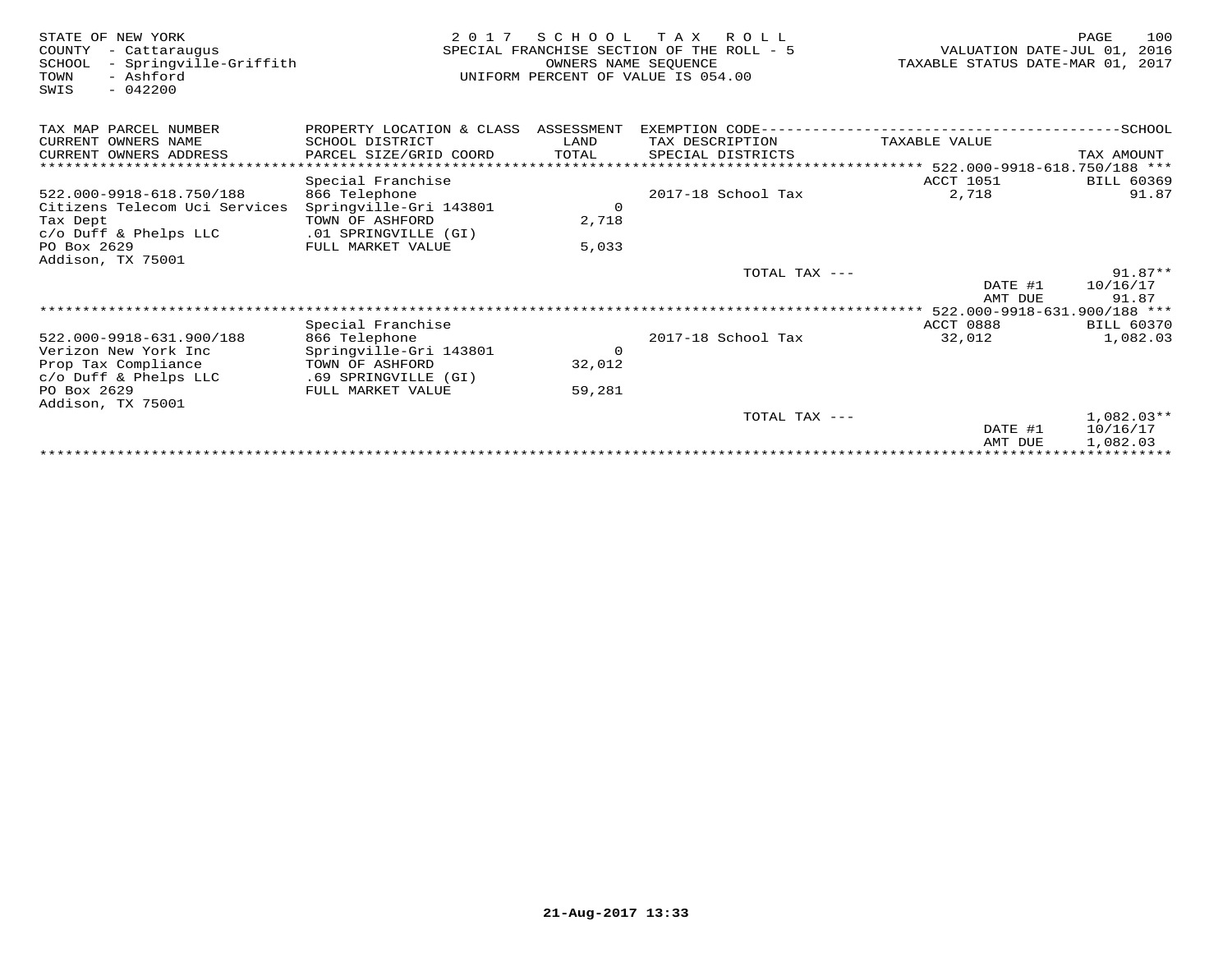|      | STATE OF NEW YORK             | 2017 SCHOOL TAX ROLL                      | 101<br>PAGE                      |
|------|-------------------------------|-------------------------------------------|----------------------------------|
|      | COUNTY - Cattaraugus          | SPECIAL FRANCHISE SECTION OF THE ROLL - 5 | VALUATION DATE-JUL 01, 2016      |
|      | SCHOOL - Springville-Griffith |                                           | TAXABLE STATUS DATE-MAR 01, 2017 |
| TOWN | - Ashford                     |                                           | RPS155/V04/L015                  |
| SWIS | - 042200                      |                                           | CURRENT DATE 8/21/2017           |
|      |                               |                                           |                                  |

## ROLL SUB SECTION - - TOTALS

## \*\*\* S P E C I A L D I S T R I C T S U M M A R Y \*\*\*

|      |        | m^m*<br><u>UIAI</u> | . v  | <b>HUNE</b> |                   | :XEMPT | P<br>. | mom <sub>n</sub> |
|------|--------|---------------------|------|-------------|-------------------|--------|--------|------------------|
| CODE | NTA MT | PARL                | mynn | 'ALUE       | $- - - -$<br>ALUP | MOUN.  | 'ALUE  | ГAХ              |

#### NO SPECIAL DISTRICTS AT THIS LEVEL

\*\*\* S C H O O L D I S T R I C T S U M M A R Y \*\*\*

| CODE   | DISTRICT NAME                    | TOTAL<br>PARCELS | ASSESSED<br>LAND | ASSESSED<br>TOTAL | EXEMPT<br>AMOUNT | TOTAL<br>TAXABLE |           |
|--------|----------------------------------|------------------|------------------|-------------------|------------------|------------------|-----------|
|        |                                  |                  |                  |                   | STAR AMOUNT      | STAR TAXABLE     | TOTAL TAX |
|        | Springville-Griffith             | 2                |                  | 34,730            |                  | 34,730           |           |
| 143801 |                                  |                  |                  |                   |                  | 34,730           | 1,173.90  |
|        | SUB-TOTAL                        | 2                |                  | 34,730            |                  | 34,730           |           |
|        | $S \cup B - T \cup T A L (CONT)$ |                  |                  |                   |                  | 34,730           | 1,173.90  |
|        | TOTAL                            | 2                |                  | 34,730            |                  | 34,730           |           |
|        | T O T A L (CONT)                 |                  |                  |                   |                  | 34,730           | 1,173.90  |

\*\*\* S Y S T E M C O D E S S U M M A R Y \*\*\*

NO SYSTEM EXEMPTIONS AT THIS LEVEL

\*\*\* E X E M P T I O N S U M M A R Y \*\*\*

NO EXEMPTIONS AT THIS LEVEL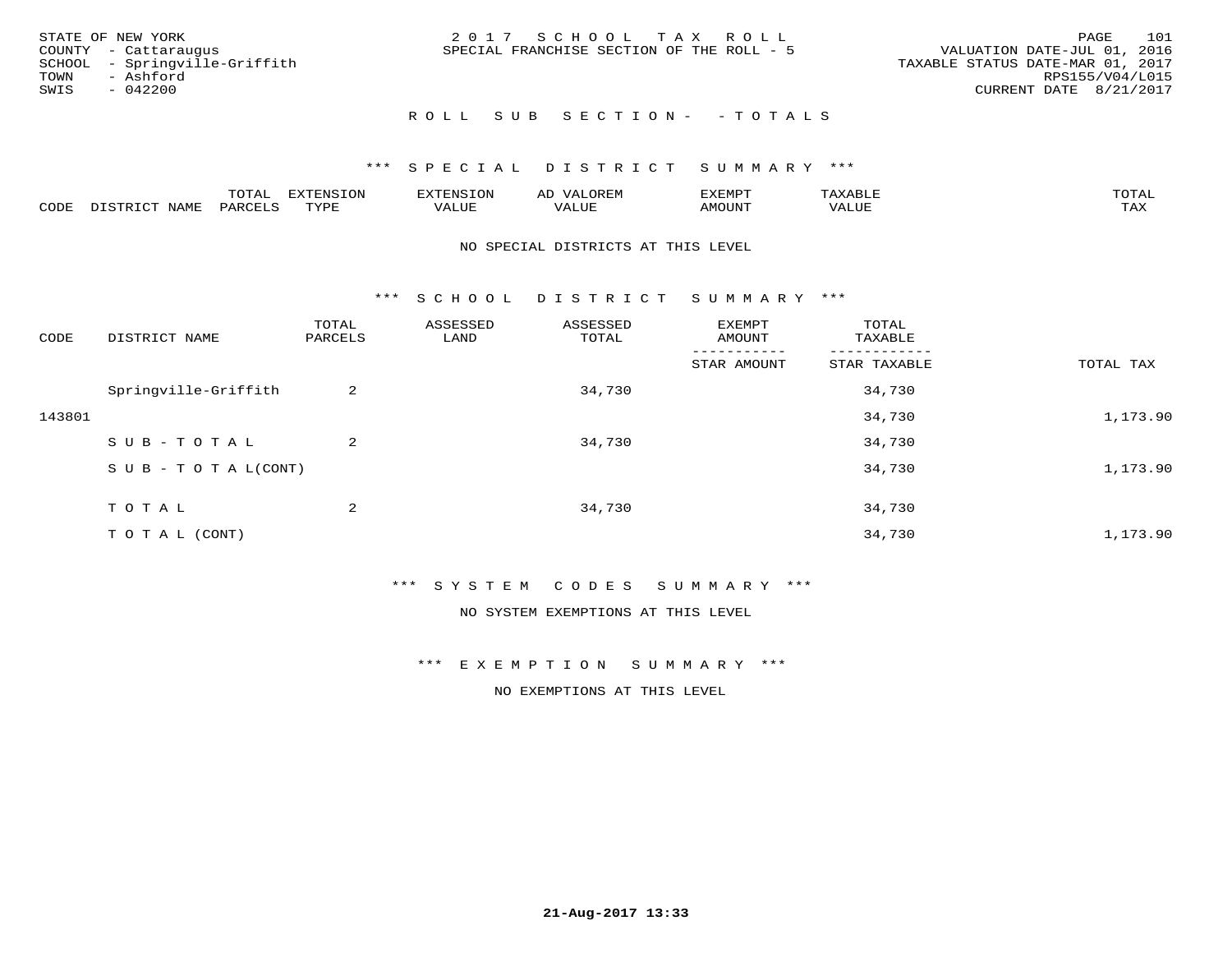| STATE OF NEW YORK             | 2017 SCHOOL TAX ROLL                      | 102<br>PAGE                      |
|-------------------------------|-------------------------------------------|----------------------------------|
| COUNTY - Cattaraugus          | SPECIAL FRANCHISE SECTION OF THE ROLL - 5 | VALUATION DATE-JUL 01, 2016      |
| SCHOOL - Springville-Griffith |                                           | TAXABLE STATUS DATE-MAR 01, 2017 |
| TOWN<br>- Ashford             |                                           | RPS155/V04/L015                  |
| $-042200$<br>SWIS             |                                           | CURRENT DATE 8/21/2017           |
|                               |                                           |                                  |

# R O L L S U B S E C T I O N - - T O T A L S

# \*\*\* G R A N D T O T A L S \*\*\*

| ROLL<br>SEC | DESCRIPTION        | TOTAL<br>PARCELS | ASSESSED<br>LAND | ASSESSED<br>TOTAL | EXEMPT<br><b>AMOUNT</b> | TOTAL<br>TAXABLE | TOTAL<br>TAX |
|-------------|--------------------|------------------|------------------|-------------------|-------------------------|------------------|--------------|
|             |                    |                  |                  |                   | STAR AMOUNT             | STAR TAXABLE     |              |
|             | 2017-18 School Tax |                  |                  | 34,730            |                         | 34,730           |              |
|             | SPEC DIST TAXES    |                  |                  |                   |                         | 34,730           | 1,173.90     |
|             | SPECIAL FRANCHISE  |                  |                  |                   |                         |                  | 1,173.90     |

**21-Aug-2017 13:33**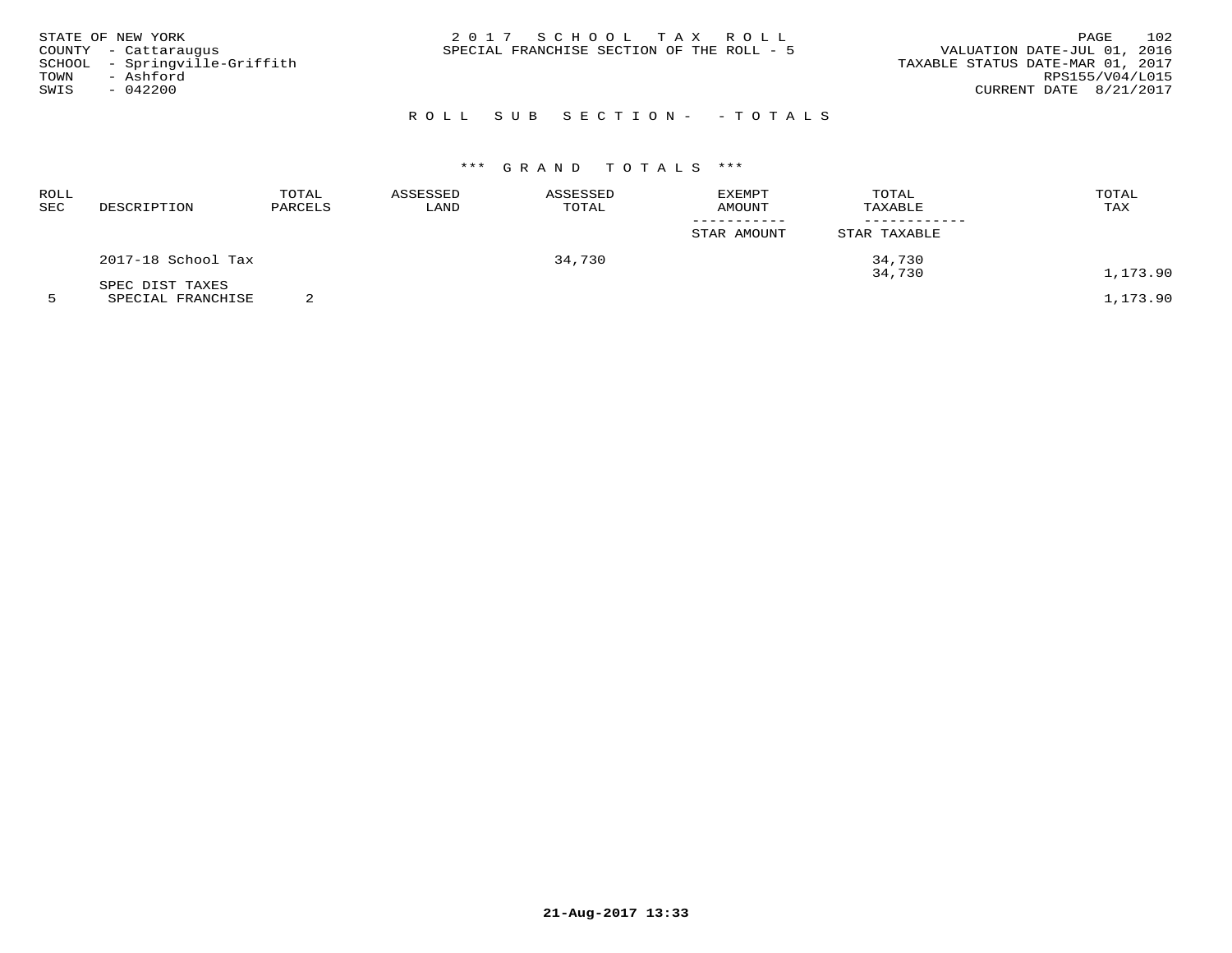|      | STATE OF NEW YORK             | 2017 SCHOOL TAX ROLL                      |  |  |                                  |                        | PAGE | 103 |
|------|-------------------------------|-------------------------------------------|--|--|----------------------------------|------------------------|------|-----|
|      | COUNTY - Cattaraugus          | SPECIAL FRANCHISE SECTION OF THE ROLL - 5 |  |  | VALUATION DATE-JUL 01, 2016      |                        |      |     |
|      | SCHOOL - Springville-Griffith |                                           |  |  | TAXABLE STATUS DATE-MAR 01, 2017 |                        |      |     |
| TOWN | - Ashford                     |                                           |  |  |                                  | RPS155/V04/L015        |      |     |
| SWIS | - 042200                      |                                           |  |  |                                  | CURRENT DATE 8/21/2017 |      |     |
|      |                               |                                           |  |  |                                  |                        |      |     |

## ROLL SECTION TOTALS

#### \*\*\* S P E C I A L D I S T R I C T S U M M A R Y \*\*\*

|      |                   | mom n | <b>DIZPOIATO TOM</b><br>.UP |      | AL   | ,,, <del>,</del> ,,, <del>,</del> ,<br>. ب |               |                     |
|------|-------------------|-------|-----------------------------|------|------|--------------------------------------------|---------------|---------------------|
| CODE | NTAM <sup>7</sup> | PARO  | TVDF                        | ALUI | ALUL | IMOUNT                                     | ----<br>'ALUL | $m \times r$<br>∸∽∽ |

#### NO SPECIAL DISTRICTS AT THIS LEVEL

\*\*\* S C H O O L D I S T R I C T S U M M A R Y \*\*\*

| CODE   | DISTRICT NAME                    | TOTAL<br>PARCELS | ASSESSED<br>LAND | ASSESSED<br>TOTAL | EXEMPT<br>AMOUNT | TOTAL<br>TAXABLE |           |
|--------|----------------------------------|------------------|------------------|-------------------|------------------|------------------|-----------|
|        |                                  |                  |                  |                   | STAR AMOUNT      | STAR TAXABLE     | TOTAL TAX |
|        | Springville-Griffith             | 2                |                  | 34,730            |                  | 34,730           |           |
| 143801 |                                  |                  |                  |                   |                  | 34,730           | 1,173.90  |
|        | SUB-TOTAL                        | 2                |                  | 34,730            |                  | 34,730           |           |
|        | $S \cup B - T \cup T A L (CONT)$ |                  |                  |                   |                  | 34,730           | 1,173.90  |
|        | TOTAL                            | 2                |                  | 34,730            |                  | 34,730           |           |
|        | T O T A L (CONT)                 |                  |                  |                   |                  | 34,730           | 1,173.90  |

\*\*\* S Y S T E M C O D E S S U M M A R Y \*\*\*

NO SYSTEM EXEMPTIONS AT THIS LEVEL

\*\*\* E X E M P T I O N S U M M A R Y \*\*\*

NO EXEMPTIONS AT THIS LEVEL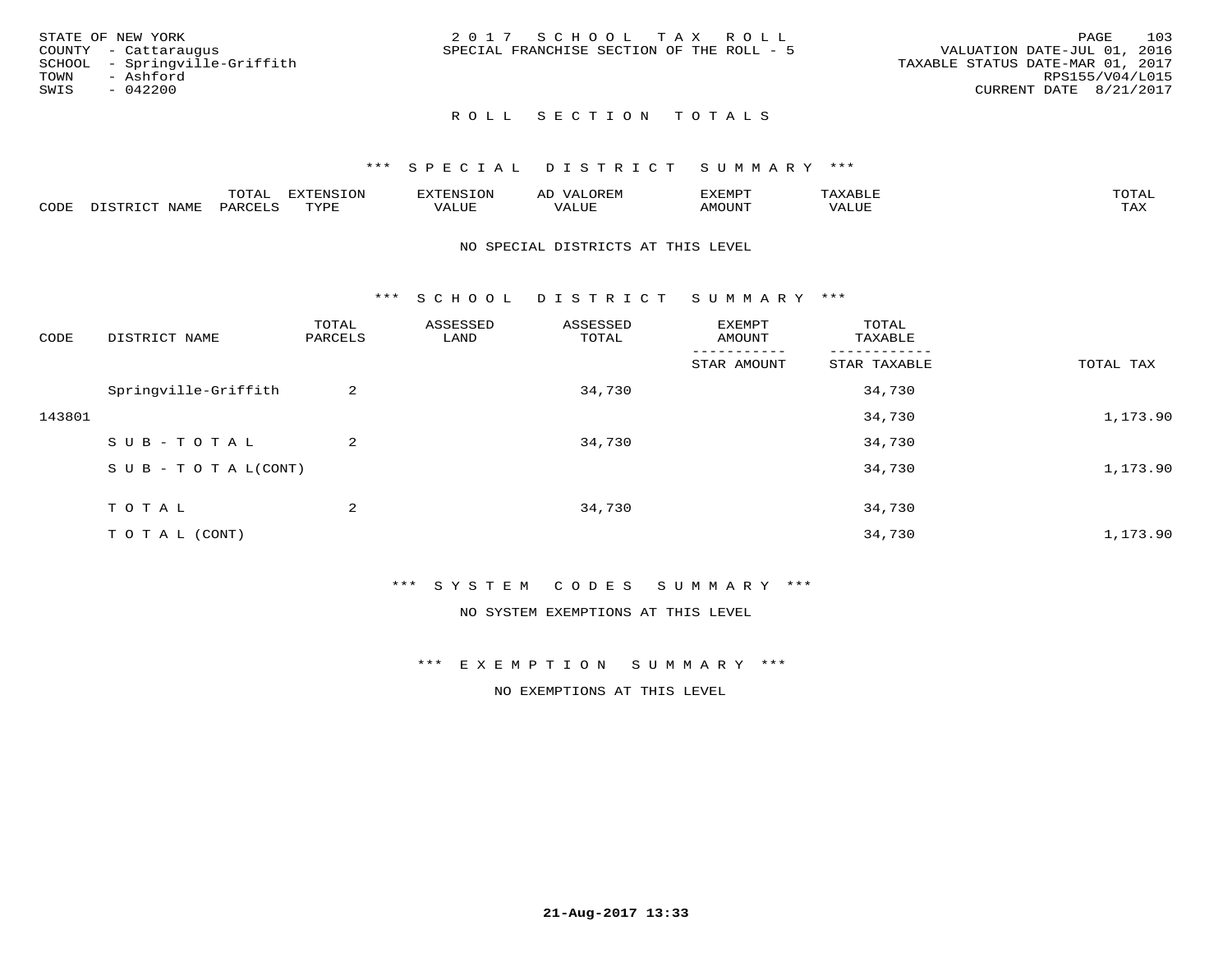| STATE OF NEW YORK             | 2017 SCHOOL TAX ROLL                      | PAGE                             | 104 |
|-------------------------------|-------------------------------------------|----------------------------------|-----|
| COUNTY - Cattaraugus          | SPECIAL FRANCHISE SECTION OF THE ROLL - 5 | VALUATION DATE-JUL 01, 2016      |     |
| SCHOOL - Springville-Griffith |                                           | TAXABLE STATUS DATE-MAR 01, 2017 |     |
| TOWN<br>- Ashford             |                                           | RPS155/V04/L015                  |     |
| SWIS<br>- 042200              |                                           | CURRENT DATE 8/21/2017           |     |
|                               |                                           |                                  |     |

# ROLL SECTION TOTALS

# \*\*\* G R A N D T O T A L S \*\*\*

| ROLL<br>SEC | DESCRIPTION                                                                                                                        | TOTAL<br>PARCELS | ASSESSED<br>LAND | ASSESSED<br>TOTAL | EXEMPT<br>AMOUNT | TOTAL<br>TAXABLE | TOTAL<br>TAX  |
|-------------|------------------------------------------------------------------------------------------------------------------------------------|------------------|------------------|-------------------|------------------|------------------|---------------|
|             |                                                                                                                                    |                  |                  |                   | STAR AMOUNT      | STAR TAXABLE     |               |
|             | 2017-18 School Tax                                                                                                                 |                  |                  | 34,730            |                  | 34,730           |               |
|             | SPEC DIST TAXES<br>the contract of the contract of the contract of the contract of the contract of the contract of the contract of | $\sim$           |                  |                   |                  | 34,730           | 1,173.90<br>. |

5 SPECIAL FRANCHISE 2 1,173.90

**21-Aug-2017 13:33**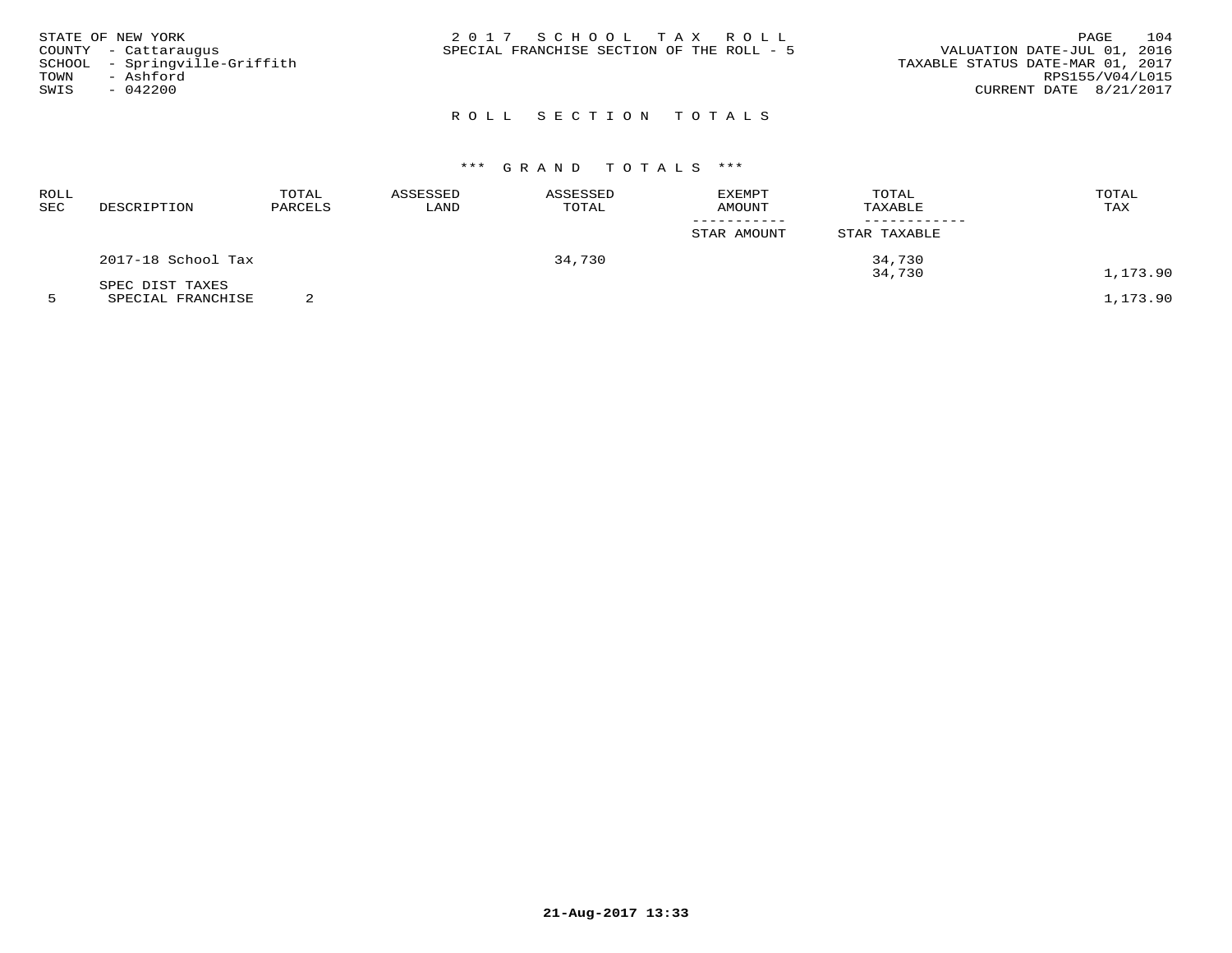| STATE OF NEW YORK<br>COUNTY - Cattaraugus<br>SCHOOL<br>- Springville-Griffith<br>- Ashford<br>TOWN<br>$-042200$<br>SWIS | 2 0 1 7                                   | SCHOOL                    | T A X<br>R O L L<br>UTILITY & R.R. SECTION OF THE ROLL - 6<br>OWNERS NAME SEQUENCE<br>UNIFORM PERCENT OF VALUE IS 054.00 | VALUATION DATE-JUL 01, 2016<br>TAXABLE STATUS DATE-MAR 01, 2017            | PAGE<br>105          |
|-------------------------------------------------------------------------------------------------------------------------|-------------------------------------------|---------------------------|--------------------------------------------------------------------------------------------------------------------------|----------------------------------------------------------------------------|----------------------|
| TAX MAP PARCEL NUMBER                                                                                                   |                                           |                           |                                                                                                                          |                                                                            |                      |
| CURRENT OWNERS NAME<br>CURRENT OWNERS ADDRESS<br>********************                                                   | SCHOOL DISTRICT<br>PARCEL SIZE/GRID COORD | LAND<br>TOTAL<br>******** | TAX DESCRIPTION<br>SPECIAL DISTRICTS                                                                                     | TAXABLE VALUE<br>**************************** 10.003-2-15.1/2 ************ | TAX AMOUNT           |
|                                                                                                                         | Henrietta Rd                              |                           |                                                                                                                          | ACCT 1417                                                                  | <b>BILL 60371</b>    |
| $10.003 - 2 - 15.1/2$                                                                                                   | 837 Cell Tower                            |                           | 2017-18 School Tax                                                                                                       | 237,200                                                                    | 8,017.51             |
| American Tower Co                                                                                                       | Springville-Gri 143801                    | $\Omega$                  |                                                                                                                          |                                                                            |                      |
| PO Box 723597                                                                                                           | LEASED LAND                               | 237,200                   |                                                                                                                          |                                                                            |                      |
| Atlanta, GA 31139                                                                                                       | ACRES<br>0.01                             |                           |                                                                                                                          |                                                                            |                      |
|                                                                                                                         | FULL MARKET VALUE                         | 439,259                   |                                                                                                                          |                                                                            |                      |
|                                                                                                                         |                                           |                           | TOTAL TAX ---                                                                                                            |                                                                            | 8,017.51**           |
|                                                                                                                         |                                           |                           |                                                                                                                          | DATE #1<br>AMT DUE                                                         | 10/16/17<br>8,017.51 |
|                                                                                                                         |                                           |                           |                                                                                                                          | **************** 622.000-9918-618.750/188 ***                              |                      |
|                                                                                                                         | Outside Plant                             |                           |                                                                                                                          | ACCT 1078                                                                  | <b>BILL 60372</b>    |
| 622.000-9918-618.750/188                                                                                                | 836 Telecom. eq.                          |                           | Mass Telec 47100                                                                                                         |                                                                            | 5,925                |
| Citizens Telecon Uci Services Springville-Gri 143801                                                                    |                                           | $\Omega$                  | 2017-18 School Tax                                                                                                       | 1,532                                                                      | 51.78                |
| Tax Dept<br>c/o Duff & Phelps LLC                                                                                       | LOC #888888<br>.0067 SPRINGVILLE          | 7,457                     |                                                                                                                          |                                                                            |                      |
| PO Box 2629                                                                                                             | POLES WIRE CABLES ETC                     |                           |                                                                                                                          |                                                                            |                      |
| Addison, TX 75001                                                                                                       | FULL MARKET VALUE                         | 13,809                    |                                                                                                                          |                                                                            |                      |
|                                                                                                                         |                                           |                           | TOTAL TAX ---                                                                                                            |                                                                            | 51.78**              |
|                                                                                                                         |                                           |                           |                                                                                                                          | DATE #1                                                                    | 10/16/17             |
|                                                                                                                         |                                           |                           |                                                                                                                          | AMT DUE                                                                    | 51.78                |
| ******************************                                                                                          |                                           |                           |                                                                                                                          | ************** 622.000-9918-123.700/288 ***                                |                      |
|                                                                                                                         | Op & Mrs Equip                            |                           |                                                                                                                          | <b>ACCT 1080</b>                                                           | <b>BILL 60373</b>    |
| 622.000-9918-123.700/288                                                                                                | 885 Gas Outside Pla                       |                           | 2017-18 School Tax                                                                                                       | 302,148                                                                    | 10,212.80            |
| National Fuel Gas Dist                                                                                                  | Springville-Gri 143801                    | $\mathsf{O}$              |                                                                                                                          |                                                                            |                      |
| Attn: Real Property Tax<br>6363 Main St                                                                                 | LOC #88888 11016 11903                    | 302,148                   |                                                                                                                          |                                                                            |                      |
| Williamsville, NY 14221-5887                                                                                            | .2030 SPRINGVILLE (GI)<br>GAS DIST        |                           |                                                                                                                          |                                                                            |                      |
|                                                                                                                         | FULL MARKET VALUE                         | 559,533                   |                                                                                                                          |                                                                            |                      |
|                                                                                                                         |                                           |                           | TOTAL TAX $---$                                                                                                          |                                                                            | $10,212.80**$        |
|                                                                                                                         |                                           |                           |                                                                                                                          | DATE #1                                                                    | 10/16/17             |
|                                                                                                                         |                                           |                           |                                                                                                                          | AMT DUE                                                                    | 10,212.80            |
|                                                                                                                         |                                           |                           |                                                                                                                          |                                                                            |                      |
|                                                                                                                         | 011955 Meas & Reg Station                 |                           |                                                                                                                          | ACCT 1541                                                                  | <b>BILL 60374</b>    |
| 622.000-9918-123.710/201                                                                                                | 883 Gas Trans Impr                        |                           | 2017-18 School Tax                                                                                                       | 7,949                                                                      | 268.68               |
| National Fuel Gas Supply                                                                                                | Springville-Gri 143801                    | $\circ$                   |                                                                                                                          |                                                                            |                      |
| Real Property Tax Dept                                                                                                  |                                           | 7,949                     |                                                                                                                          |                                                                            |                      |
| 6363 Main St                                                                                                            | FULL MARKET VALUE                         | 14,720                    |                                                                                                                          |                                                                            |                      |
| Williamsville, NY 14221-5887                                                                                            |                                           |                           | TOTAL TAX ---                                                                                                            |                                                                            | $268.68**$           |
|                                                                                                                         |                                           |                           |                                                                                                                          | DATE #1                                                                    | 10/16/17             |
|                                                                                                                         |                                           |                           |                                                                                                                          | AMT DUE                                                                    | 268.68               |
|                                                                                                                         |                                           |                           |                                                                                                                          | ***************                                                            | ***********          |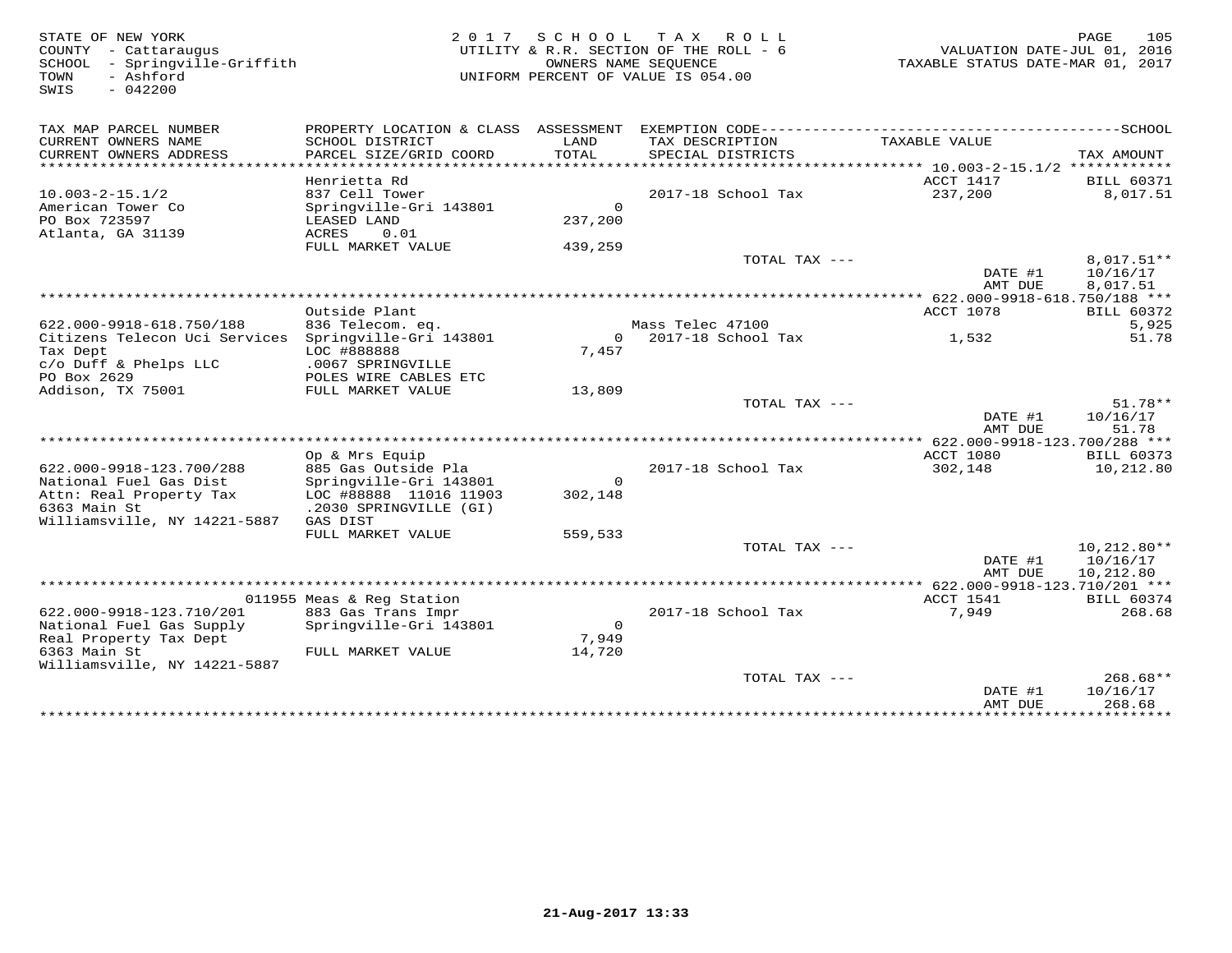| STATE OF NEW YORK<br>COUNTY - Cattaraugus<br>- Springville-Griffith<br>SCHOOL<br>- Ashford<br>TOWN<br>$-042200$<br>SWIS       | 2 0 1 7                                                                                                                                    | SCHOOL TAX          | R O L L<br>UTILITY & R.R. SECTION OF THE ROLL - 6<br>OWNERS NAME SEOUENCE<br>UNIFORM PERCENT OF VALUE IS 054.00 | VALUATION DATE-JUL 01, 2016<br>TAXABLE STATUS DATE-MAR 01, 2017 | 106<br>PAGE                    |
|-------------------------------------------------------------------------------------------------------------------------------|--------------------------------------------------------------------------------------------------------------------------------------------|---------------------|-----------------------------------------------------------------------------------------------------------------|-----------------------------------------------------------------|--------------------------------|
| TAX MAP PARCEL NUMBER<br>CURRENT OWNERS NAME<br>CURRENT OWNERS ADDRESS                                                        | PROPERTY LOCATION & CLASS ASSESSMENT<br>SCHOOL DISTRICT<br>PARCEL SIZE/GRID COORD                                                          | LAND<br>TOTAL       | TAX DESCRIPTION<br>SPECIAL DISTRICTS                                                                            | TAXABLE VALUE                                                   | TAX AMOUNT                     |
| *****************************                                                                                                 |                                                                                                                                            |                     |                                                                                                                 |                                                                 |                                |
| 622.000-9918-123.710/288<br>National Fuel Gas Supply<br>Real Property Tax Dept<br>6363 Main St                                | Op & Mrs Equip<br>883 Gas Trans Impr<br>Springville-Gri 143801<br>LOC # 888888 & 11955<br>.3120 SPRINGVILLE (GI)                           | $\Omega$<br>365,723 | 2017-18 School Tax                                                                                              | <b>ACCT 1079</b><br>365,723                                     | <b>BILL 60375</b><br>12,361.67 |
| Williamsville, NY 14221-5887                                                                                                  | GAS TRANS<br>FULL MARKET VALUE                                                                                                             | 677,265             |                                                                                                                 |                                                                 |                                |
|                                                                                                                               |                                                                                                                                            |                     | TOTAL TAX ---                                                                                                   | DATE #1                                                         | $12,361.67**$<br>10/16/17      |
|                                                                                                                               |                                                                                                                                            |                     |                                                                                                                 | AMT DUE                                                         | 12,361.67                      |
|                                                                                                                               | 7025 Henrietta Rd                                                                                                                          |                     |                                                                                                                 | ACCT 1083                                                       | <b>BILL 60376</b>              |
| $10.003 - 2 - 15.2$<br>Niagara Mohawk Power Corp<br>300 Erie Blvd West<br>Syracuse, NY 13202                                  | 884 Elec Dist Out<br>Springville-Gri 143801<br>53 06 07<br>NORTH ASHFORD SUBSTATION<br>FRNT 132.00 DPTH 86.00<br>EAST-1116482 NRTH-0900890 | 11,182<br>97,115    | 2017-18 School Tax                                                                                              | 97,115                                                          | 3,282.55                       |
|                                                                                                                               | DEED BOOK 984<br>$PG-436$<br>FULL MARKET VALUE                                                                                             | 179,843             |                                                                                                                 |                                                                 |                                |
|                                                                                                                               |                                                                                                                                            |                     | TOTAL TAX ---                                                                                                   | DATE #1                                                         | $3,282.55**$<br>10/16/17       |
| *****************************                                                                                                 |                                                                                                                                            |                     |                                                                                                                 | AMT DUE<br>*********** 622.000-9918-132.350/100 ***             | 3,282.55                       |
|                                                                                                                               | Elec Trans Line                                                                                                                            |                     |                                                                                                                 | ACCT 1517                                                       | <b>BILL 60377</b>              |
| 622.000-9918-132.350/100<br>Niagara Mohawk Power Corp<br>Real Estate Tax Dept<br>30 Erie Boulvard West<br>Syracuse, NY 13202  | 882 Elec Trans Imp<br>Springville-Gri 143801<br>712388<br>.1500 SPRINGVILLE (GI)<br>DAKE HILL-MACHIAS #803<br><b>ACRES</b><br>0.01         | $\Omega$<br>17,546  | 2017-18 School Tax                                                                                              | 17,546                                                          | 593.07                         |
|                                                                                                                               | FULL MARKET VALUE                                                                                                                          | 32,493              |                                                                                                                 |                                                                 |                                |
|                                                                                                                               |                                                                                                                                            |                     | TOTAL TAX ---                                                                                                   | DATE #1<br>AMT DUE                                              | 593.07**<br>10/16/17<br>593.07 |
| ******************************                                                                                                |                                                                                                                                            |                     |                                                                                                                 |                                                                 |                                |
| 622.000-9918-132.350/101<br>Niagara Mohawk Power Corp<br>Real Estate Tax Dept<br>300 Erie Boulvard West<br>Syracuse, NY 13202 | Elec Power Line<br>882 Elec Trans Imp<br>Springville-Gri 143801<br>LOC #712446<br>.15 SPRINGVILLE (GI)                                     | $\Omega$<br>5,966   | 2017-18 School Tax                                                                                              | ACCT 1518<br>5,966                                              | <b>BILL 60378</b><br>201.65    |
|                                                                                                                               | N ANGOLA-N ASHFORD #861<br>FULL MARKET VALUE                                                                                               | 11,048              |                                                                                                                 |                                                                 |                                |
|                                                                                                                               |                                                                                                                                            |                     | TOTAL TAX ---                                                                                                   | DATE #1                                                         | $201.65**$<br>10/16/17         |
|                                                                                                                               |                                                                                                                                            |                     |                                                                                                                 | AMT DUE                                                         | 201.65<br>* * * * * * * * *    |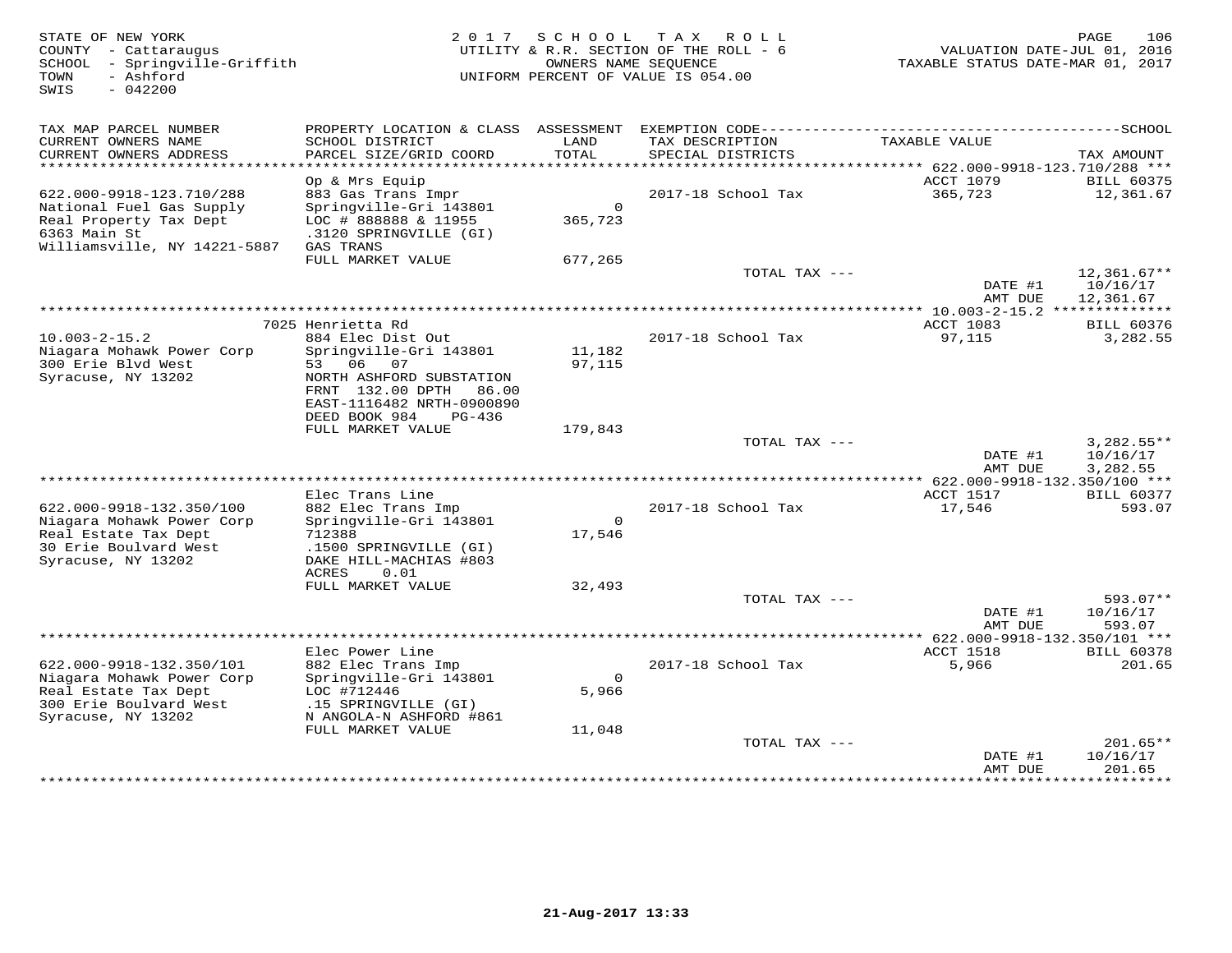| STATE OF NEW YORK<br>COUNTY - Cattaraugus<br>- Springville-Griffith<br>SCHOOL<br>- Ashford<br>TOWN<br>$-042200$<br>SWIS | 2 0 1 7                                      | SCHOOL<br>OWNERS NAME SEOUENCE | TAX ROLL<br>UTILITY & R.R. SECTION OF THE ROLL - 6<br>UNIFORM PERCENT OF VALUE IS 054.00 | VALUATION DATE-JUL 01, 2016<br>TAXABLE STATUS DATE-MAR 01, 2017 | 107<br>PAGE                   |
|-------------------------------------------------------------------------------------------------------------------------|----------------------------------------------|--------------------------------|------------------------------------------------------------------------------------------|-----------------------------------------------------------------|-------------------------------|
| TAX MAP PARCEL NUMBER                                                                                                   | PROPERTY LOCATION & CLASS ASSESSMENT         |                                |                                                                                          |                                                                 |                               |
| CURRENT OWNERS NAME<br>CURRENT OWNERS ADDRESS                                                                           | SCHOOL DISTRICT<br>PARCEL SIZE/GRID COORD    | LAND<br>TOTAL                  | TAX DESCRIPTION<br>SPECIAL DISTRICTS                                                     | TAXABLE VALUE                                                   | TAX AMOUNT                    |
| ***********************                                                                                                 |                                              |                                |                                                                                          |                                                                 |                               |
|                                                                                                                         | Elec Power Line                              |                                |                                                                                          | ACCT 1521                                                       | <b>BILL 60379</b>             |
| 622.000-9918-132.350/102                                                                                                | 882 Elec Trans Imp                           |                                | 2017-18 School Tax                                                                       | 16,253                                                          | 549.36                        |
| Niagara Mohawk Power Corp<br>Real Estate Tax Dept                                                                       | Springville-Gri 143801<br>LOC #712247        | $\circ$<br>16, 253             |                                                                                          |                                                                 |                               |
| 300 Erie Boulvard West                                                                                                  | .15 SPRINGVILLE (GI)                         |                                |                                                                                          |                                                                 |                               |
| Syracuse, NY 13202                                                                                                      | N ASH-NUCLEAR FUELS #817                     |                                |                                                                                          |                                                                 |                               |
|                                                                                                                         | <b>ACRES</b><br>0.01                         |                                |                                                                                          |                                                                 |                               |
|                                                                                                                         | FULL MARKET VALUE                            | 30,098                         | TOTAL TAX ---                                                                            |                                                                 | 549.36**                      |
|                                                                                                                         |                                              |                                |                                                                                          | DATE #1                                                         | 10/16/17                      |
| ************************                                                                                                |                                              |                                |                                                                                          | AMT DUE                                                         | 549.36                        |
|                                                                                                                         | Elec Power Corp                              |                                |                                                                                          | ************ 622.000-9918-132.350/103 ***<br>ACCT 1523          | <b>BILL 60380</b>             |
| 622.000-9918-132.350/103                                                                                                | 882 Elec Trans Imp                           |                                | 2017-18 School Tax                                                                       | 32,172                                                          | 1,087.43                      |
| Niagara Mohawk Power Corp                                                                                               | Springville-Gri 143801                       | $\circ$                        |                                                                                          |                                                                 |                               |
| Real Estate Tax Dept<br>300 Erie Boulvard West                                                                          | LOC #712457<br>.15 SPRINGVILLE (15)          | 32,172                         |                                                                                          |                                                                 |                               |
| Syracuse, NY 13202                                                                                                      | NUCLEAR FUELS TAP #803                       |                                |                                                                                          |                                                                 |                               |
|                                                                                                                         | <b>ACRES</b><br>0.01                         |                                |                                                                                          |                                                                 |                               |
|                                                                                                                         | FULL MARKET VALUE                            | 59,578                         |                                                                                          |                                                                 |                               |
|                                                                                                                         |                                              |                                | TOTAL TAX ---                                                                            | DATE #1                                                         | $1,087.43**$<br>10/16/17      |
|                                                                                                                         |                                              |                                |                                                                                          | AMT DUE                                                         | 1,087.43                      |
|                                                                                                                         |                                              |                                | **************                                                                           | $*$ 622.000-9918-132.350/188 ***                                |                               |
| 622.000-9918-132.350/188                                                                                                | Outside Plant<br>884 Elec Dist Out           |                                | 2017-18 School Tax                                                                       | ACCT 1527<br>159,611                                            | <b>BILL 60381</b><br>5,394.96 |
| Niagara Mohawk Power Corp                                                                                               | Springville-Gri 143801                       | $\mathbf 0$                    |                                                                                          |                                                                 |                               |
| Real Estate Tax Dept                                                                                                    | LOC #888888                                  | 159,611                        |                                                                                          |                                                                 |                               |
| 300 Erie Boulvard West<br>Syracuse, NY 13202                                                                            | .15<br>ELEC DIST                             |                                |                                                                                          |                                                                 |                               |
|                                                                                                                         | ACRES<br>0.01                                |                                |                                                                                          |                                                                 |                               |
|                                                                                                                         | FULL MARKET VALUE                            | 295,576                        |                                                                                          |                                                                 |                               |
|                                                                                                                         |                                              |                                | TOTAL TAX ---                                                                            |                                                                 | $5,394.96**$                  |
|                                                                                                                         |                                              |                                |                                                                                          | DATE #1<br>AMT DUE                                              | 10/16/17<br>5,394.96          |
|                                                                                                                         |                                              |                                |                                                                                          |                                                                 |                               |
|                                                                                                                         | Elec Trans Line                              |                                |                                                                                          | ACCT 1525                                                       | <b>BILL 60382</b>             |
| 622.000-9918-132.350/104<br>Niagara Mowhak Power Corp                                                                   | 882 Elec Trans Imp<br>Springville-Gri 143801 | $\mathbf 0$                    | 2017-18 School Tax                                                                       | 1,039                                                           | 35.12                         |
| Real Estate Tax Dept                                                                                                    |                                              | 1,039                          |                                                                                          |                                                                 |                               |
| 300 Erie Boulvard Wese                                                                                                  | FULL MARKET VALUE                            | 1,924                          |                                                                                          |                                                                 |                               |
| Syracuse, NY 13202                                                                                                      |                                              |                                | TOTAL TAX ---                                                                            |                                                                 | $35.12**$                     |
|                                                                                                                         |                                              |                                |                                                                                          | DATE #1                                                         | 10/16/17                      |
|                                                                                                                         |                                              |                                |                                                                                          | AMT DUE                                                         | 35.12                         |
|                                                                                                                         |                                              |                                |                                                                                          |                                                                 | <b>++++++++</b>               |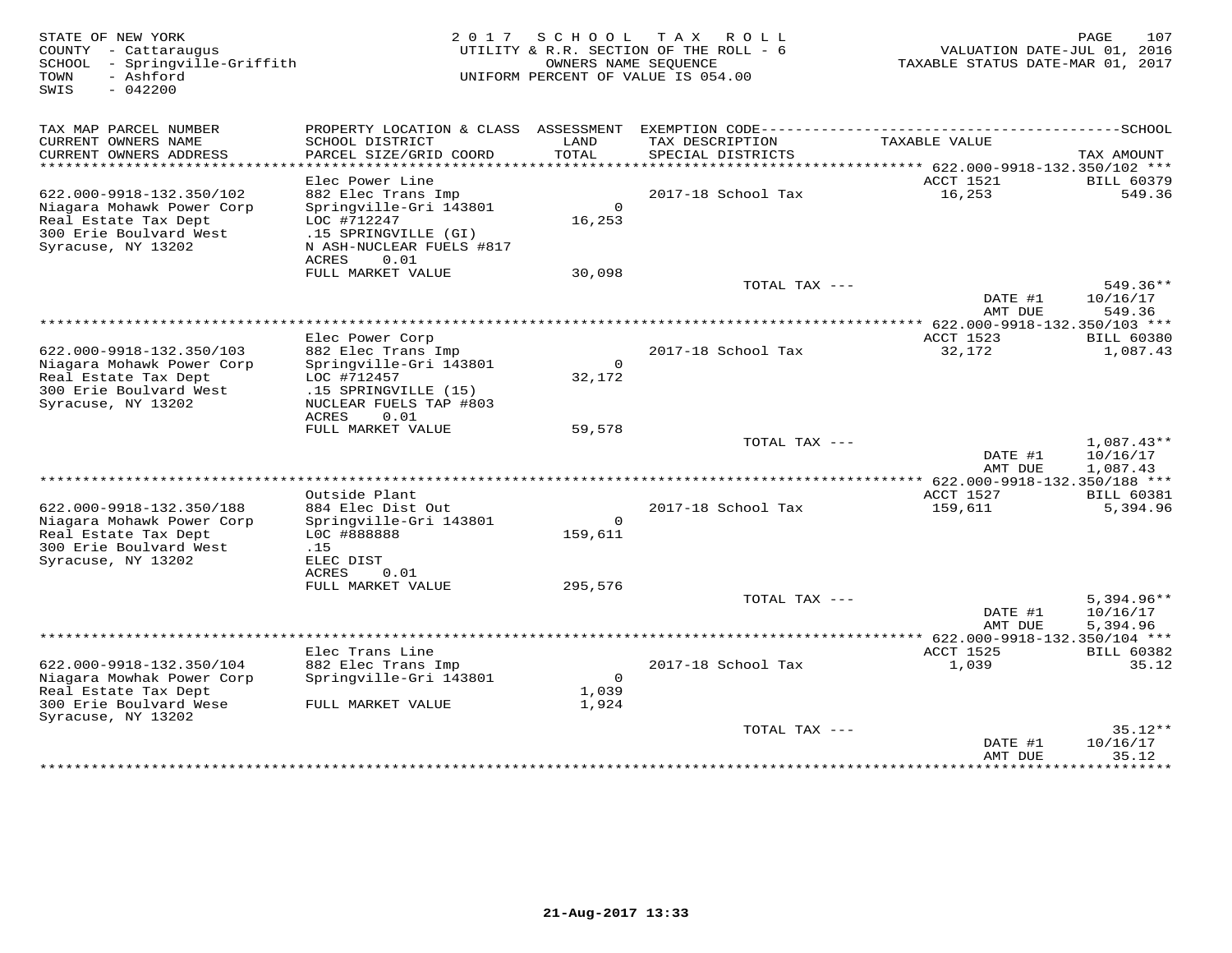| STATE OF NEW YORK<br>COUNTY<br>- Cattaraugus<br>- Springville-Griffith<br>SCHOOL<br>- Ashford<br>TOWN<br>$-042200$<br>SWIS | 2017                      | SCHOOL TAX | ROLL ROLL<br>UTILITY & R.R. SECTION OF THE ROLL - 6<br>OWNERS NAME SEOUENCE<br>UNIFORM PERCENT OF VALUE IS 054.00 | TAXABLE STATUS DATE-MAR 01, | PAGE<br>2016<br>VALUATION DATE-JUL 01,<br>2017 | 108 |
|----------------------------------------------------------------------------------------------------------------------------|---------------------------|------------|-------------------------------------------------------------------------------------------------------------------|-----------------------------|------------------------------------------------|-----|
| TAX MAP PARCEL NUMBER                                                                                                      | PROPERTY LOCATION & CLASS | ASSESSMENT | EXEMPTION CODE-                                                                                                   |                             | -SCHOOL                                        |     |
| CURRENT OWNERS NAME                                                                                                        | SCHOOL DISTRICT           | LAND       | TAX DESCRIPTION                                                                                                   | TAXABLE VALUE               |                                                |     |
| CURRENT OWNERS ADDRESS                                                                                                     | PARCEL SIZE/GRID COORD    | TOTAL      | SPECIAL DISTRICTS                                                                                                 |                             | TAX AMOUNT                                     |     |
| ******************************                                                                                             |                           |            |                                                                                                                   |                             |                                                |     |
|                                                                                                                            | Outside Plant             |            |                                                                                                                   | ACCT 1082                   | <b>BILL 60383</b>                              |     |
| 622.000-9918-631.900/188                                                                                                   | 836 Telecom. eq.          |            | Mass Telec 47100                                                                                                  |                             | 3,798                                          |     |
| Verizon New York Inc                                                                                                       | Springville-Gri 143801    | 0          | 2017-18 School Tax                                                                                                | 0.00                        | 0.00                                           |     |
| Prop Tax Compliance                                                                                                        | LOC # 888888              | 3,798      |                                                                                                                   |                             |                                                |     |
| $c/O$ Duff & Phelps LLC                                                                                                    | .76 SPRINGVILLE (GI)      |            |                                                                                                                   |                             |                                                |     |
| PO Box 2629                                                                                                                | POLES WIRE CABLE ETC      |            |                                                                                                                   |                             |                                                |     |
| Addison, TX 75001                                                                                                          | FULL MARKET VALUE         | 7,033      |                                                                                                                   |                             |                                                |     |
|                                                                                                                            |                           |            | TOTAL TAX ---                                                                                                     |                             | $0.00**$                                       |     |
|                                                                                                                            |                           |            |                                                                                                                   |                             |                                                |     |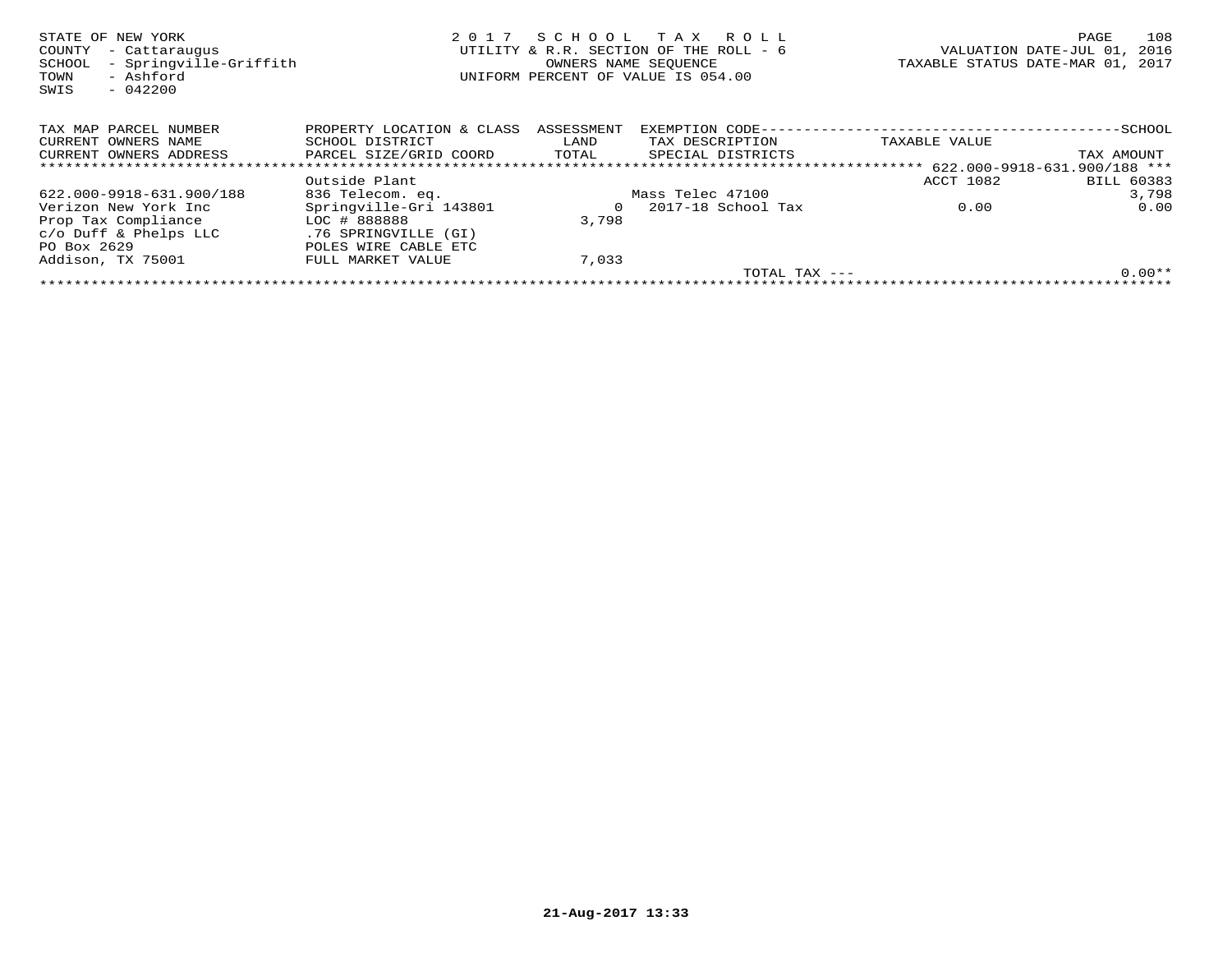| STATE OF NEW YORK<br>COUNTY - Cattaraugus |                               | 2017 SCHOOL TAX ROLL<br>UTILITY & R.R. SECTION OF THE ROLL - 6 | VALUATION DATE-JUL 01, 2016      | PAGE            | 109 |
|-------------------------------------------|-------------------------------|----------------------------------------------------------------|----------------------------------|-----------------|-----|
| TOWN<br>- Ashford                         | SCHOOL - Springville-Griffith | UNIFORM PERCENT OF VALUE IS 054.00                             | TAXABLE STATUS DATE-MAR 01, 2017 | RPS155/V04/L015 |     |
| SWIS<br>$-042200$                         |                               |                                                                | CURRENT DATE 8/21/2017           |                 |     |
|                                           |                               | ROLL SUB SECTION- - TOTALS                                     |                                  |                 |     |

|      |                        | ጥ∩ጥአ<br>- O THT. | <b>DIZMONIC</b><br>ION | AD   | . ت س<br>⊐ויושב∠ |                                        |            |
|------|------------------------|------------------|------------------------|------|------------------|----------------------------------------|------------|
| CODE | <b>NTAMT</b><br>77 O L | PARO             | TVDF                   | ALUE | IMOUNT           | * * * * * * * *<br>$'$ ALUN $_{\rm L}$ | may<br>∸∽∸ |

#### NO SPECIAL DISTRICTS AT THIS LEVEL

\*\*\* S C H O O L D I S T R I C T S U M M A R Y \*\*\*

| CODE   | DISTRICT NAME                    | TOTAL<br>PARCELS | ASSESSED<br>LAND | ASSESSED<br>TOTAL | <b>EXEMPT</b><br>AMOUNT | TOTAL<br>TAXABLE |           |
|--------|----------------------------------|------------------|------------------|-------------------|-------------------------|------------------|-----------|
|        |                                  |                  |                  |                   | STAR AMOUNT             | STAR TAXABLE     | TOTAL TAX |
|        | Springville-Griffith             | 13               | 11,182           | 1253,977          | 9,723                   | 1,244,254        |           |
| 143801 |                                  |                  |                  |                   |                         | 1,244,254        | 42,056.58 |
|        | SUB-TOTAL                        | 13               | 11,182           | 1253,977          | 9,723                   | 1,244,254        |           |
|        | $S \cup B - T \cup T A L (CONT)$ |                  |                  |                   |                         | 1,244,254        | 42,056.58 |
|        | TOTAL                            | 13               | 11,182           | 1253,977          | 9,723                   | 1,244,254        |           |
|        | TO TAL (CONT)                    |                  |                  |                   |                         | 1,244,254        | 42,056.58 |

#### \*\*\* S Y S T E M C O D E S S U M M A R Y \*\*\*

#### NO SYSTEM EXEMPTIONS AT THIS LEVEL

| CODE  | DESCRIPTION         | TOTAL<br>PARCELS | SCHOOL         |
|-------|---------------------|------------------|----------------|
| 47100 | Mass Telec<br>TOTAL | ∠                | 9,723<br>9,723 |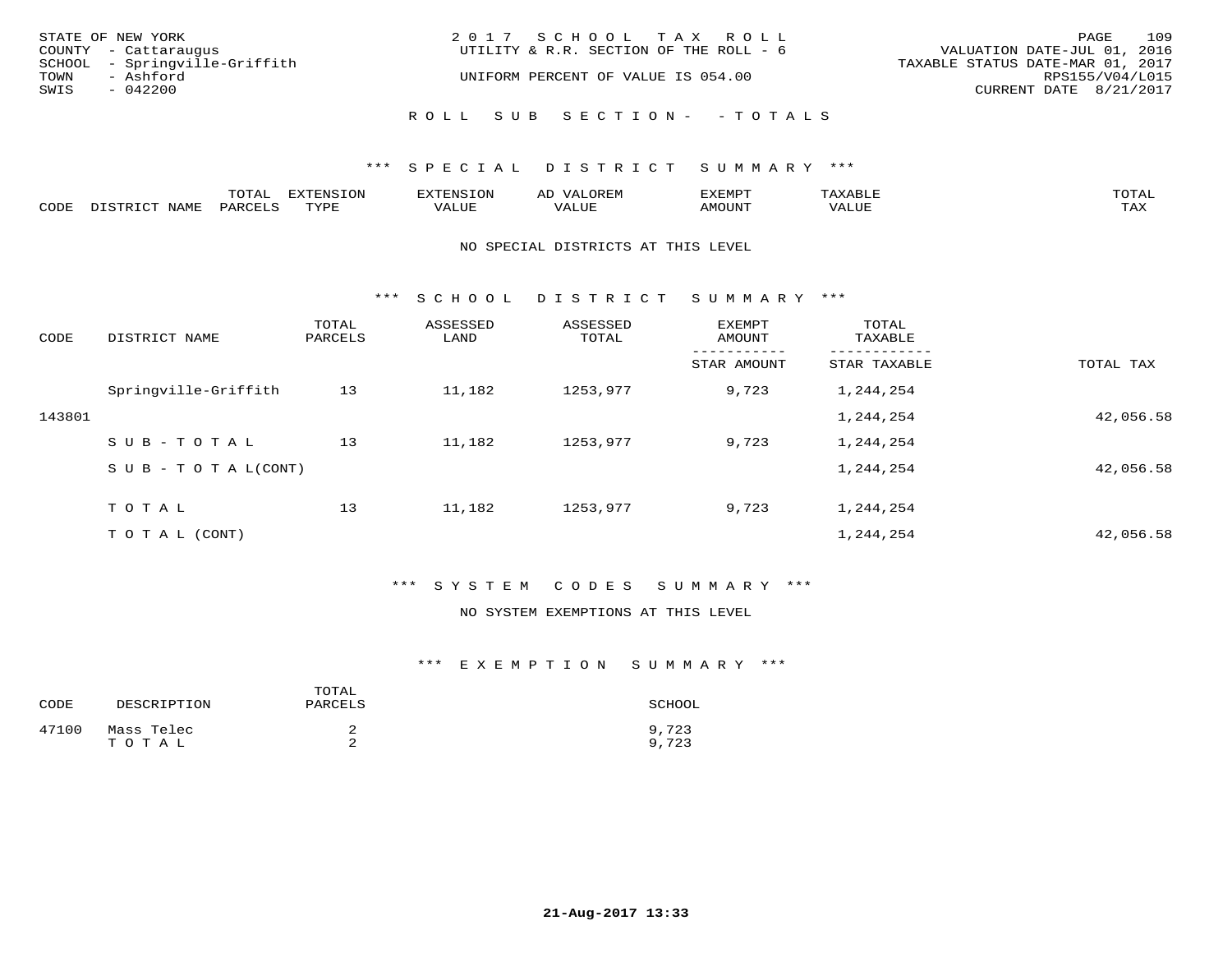| STATE OF NEW YORK<br>COUNTY - Cattaraugus          | 2017 SCHOOL TAX ROLL<br>UTILITY & R.R. SECTION OF THE ROLL - 6 | 110<br>PAGE<br>VALUATION DATE-JUL 01, 2016          |
|----------------------------------------------------|----------------------------------------------------------------|-----------------------------------------------------|
| SCHOOL - Springville-Griffith<br>TOWN<br>- Ashford | UNIFORM PERCENT OF VALUE IS 054.00                             | TAXABLE STATUS DATE-MAR 01, 2017<br>RPS155/V04/L015 |
| SWIS<br>$-042200$                                  |                                                                | CURRENT DATE 8/21/2017                              |
|                                                    | ROLL SUB SECTION- - TOTALS                                     |                                                     |

| ROLL<br>SEC | DESCRIPTION                         | TOTAL<br>PARCELS | ASSESSED<br>LAND | ASSESSED<br>TOTAL | <b>EXEMPT</b><br><b>AMOUNT</b> | TOTAL<br>TAXABLE       | TOTAL<br>TAX |
|-------------|-------------------------------------|------------------|------------------|-------------------|--------------------------------|------------------------|--------------|
|             |                                     |                  |                  |                   | STAR AMOUNT                    | STAR TAXABLE           |              |
|             | 2017-18 School Tax                  |                  | 11,182           | 1253,977          | 9,723                          | 1,244,254<br>1,244,254 | 42,056.58    |
| 6           | SPEC DIST TAXES<br>UTILITIES & N.C. |                  |                  |                   |                                |                        | 42,056.58    |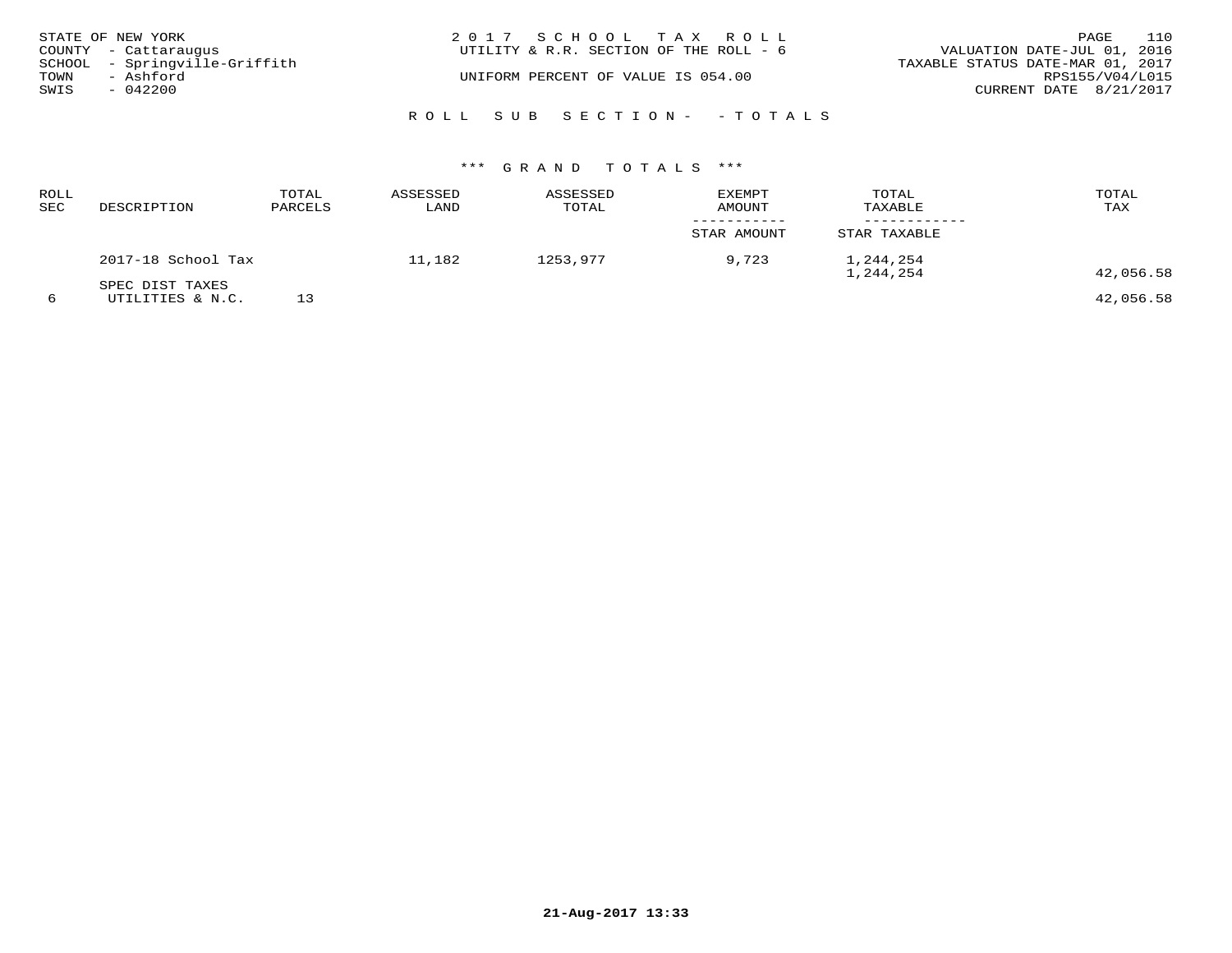| STATE OF NEW YORK<br>COUNTY - Cattaraugus | 2017 SCHOOL TAX ROLL<br>UTILITY & R.R. SECTION OF THE ROLL - 6 | 111<br>PAGE<br>VALUATION DATE-JUL 01, 2016 |
|-------------------------------------------|----------------------------------------------------------------|--------------------------------------------|
| SCHOOL - Springville-Griffith             |                                                                | TAXABLE STATUS DATE-MAR 01, 2017           |
| TOWN<br>- Ashford<br>SWIS<br>$-042200$    | UNIFORM PERCENT OF VALUE IS 054.00                             | RPS155/V04/L015<br>CURRENT DATE 8/21/2017  |
|                                           | ROLL SECTION TOTALS                                            |                                            |

|            |       | m^m3<br>TO TUT | marn. |            | ----<br>$\overline{\phantom{0}}$ | $m \wedge m$           |
|------------|-------|----------------|-------|------------|----------------------------------|------------------------|
| $\sim$ הרי | NAML. |                | TUTT  | <b>TTT</b> |                                  | $- - - -$<br>- - - - - |

#### NO SPECIAL DISTRICTS AT THIS LEVEL

\*\*\* S C H O O L D I S T R I C T S U M M A R Y \*\*\*

| CODE   | DISTRICT NAME              | TOTAL<br>PARCELS | ASSESSED<br>LAND | ASSESSED<br>TOTAL | EXEMPT<br>AMOUNT | TOTAL<br>TAXABLE |           |
|--------|----------------------------|------------------|------------------|-------------------|------------------|------------------|-----------|
|        |                            |                  |                  |                   | STAR AMOUNT      | STAR TAXABLE     | TOTAL TAX |
|        | Springville-Griffith       | 13               | 11,182           | 1253,977          | 9,723            | 1,244,254        |           |
| 143801 |                            |                  |                  |                   |                  | 1,244,254        | 42,056.58 |
|        | SUB-TOTAL                  | 13               | 11,182           | 1253,977          | 9,723            | 1,244,254        |           |
|        | S U B - T O T A $L$ (CONT) |                  |                  |                   |                  | 1,244,254        | 42,056.58 |
|        | TOTAL                      | 13               | 11,182           | 1253,977          | 9,723            | 1,244,254        |           |
|        | T O T A L (CONT)           |                  |                  |                   |                  | 1,244,254        | 42,056.58 |

#### \*\*\* S Y S T E M C O D E S S U M M A R Y \*\*\*

#### NO SYSTEM EXEMPTIONS AT THIS LEVEL

| CODE  | DESCRIPTION         | TOTAL<br>PARCELS | SCHOOL         |
|-------|---------------------|------------------|----------------|
| 47100 | Mass Telec<br>TOTAL |                  | 9,723<br>9,723 |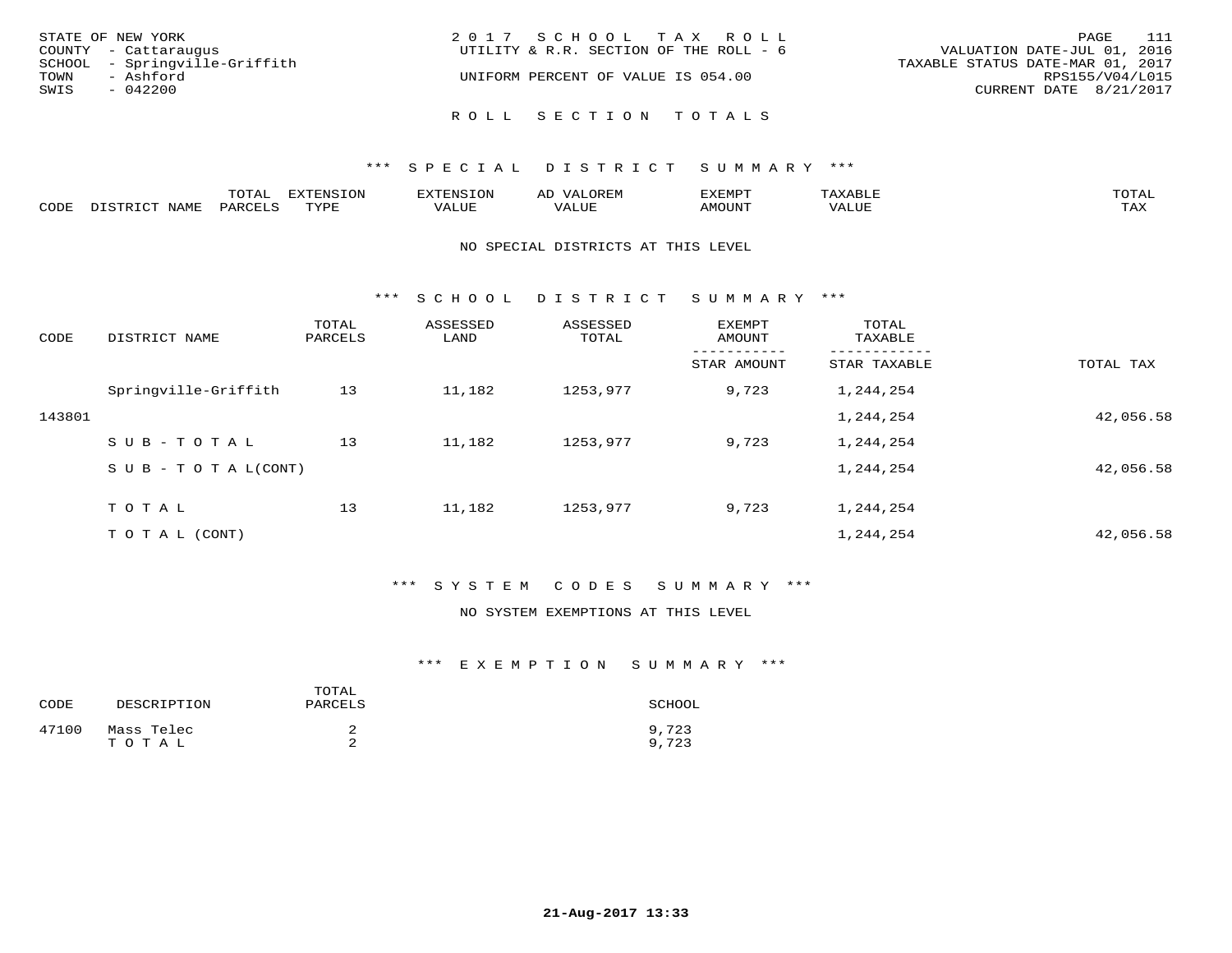|      | STATE OF NEW YORK             | 2017 SCHOOL TAX ROLL                   | PAGE                        | 112 |
|------|-------------------------------|----------------------------------------|-----------------------------|-----|
|      | COUNTY - Cattaraugus          | UTILITY & R.R. SECTION OF THE ROLL - 6 | VALUATION DATE-JUL 01, 2016 |     |
|      | SCHOOL - Springville-Griffith | TAXABLE STATUS DATE-MAR 01, 2017       |                             |     |
| TOWN | - Ashford                     | UNIFORM PERCENT OF VALUE IS 054.00     | RPS155/V04/L015             |     |
| SWIS | $-042200$                     |                                        | CURRENT DATE 8/21/2017      |     |
|      |                               |                                        |                             |     |
|      |                               | ROLL SECTION TOTALS                    |                             |     |

| ROLL<br>SEC | DESCRIPTION                         | TOTAL<br>PARCELS | ASSESSED<br>LAND | ASSESSED<br>TOTAL | EXEMPT<br>AMOUNT | TOTAL<br>TAXABLE       | TOTAL<br>TAX |
|-------------|-------------------------------------|------------------|------------------|-------------------|------------------|------------------------|--------------|
|             |                                     |                  |                  |                   | STAR AMOUNT      | STAR TAXABLE           |              |
|             | 2017-18 School Tax                  |                  | 11,182           | 1253,977          | 9,723            | 1,244,254<br>1,244,254 | 42,056.58    |
| 6           | SPEC DIST TAXES<br>UTILITIES & N.C. |                  |                  |                   |                  |                        | 42,056.58    |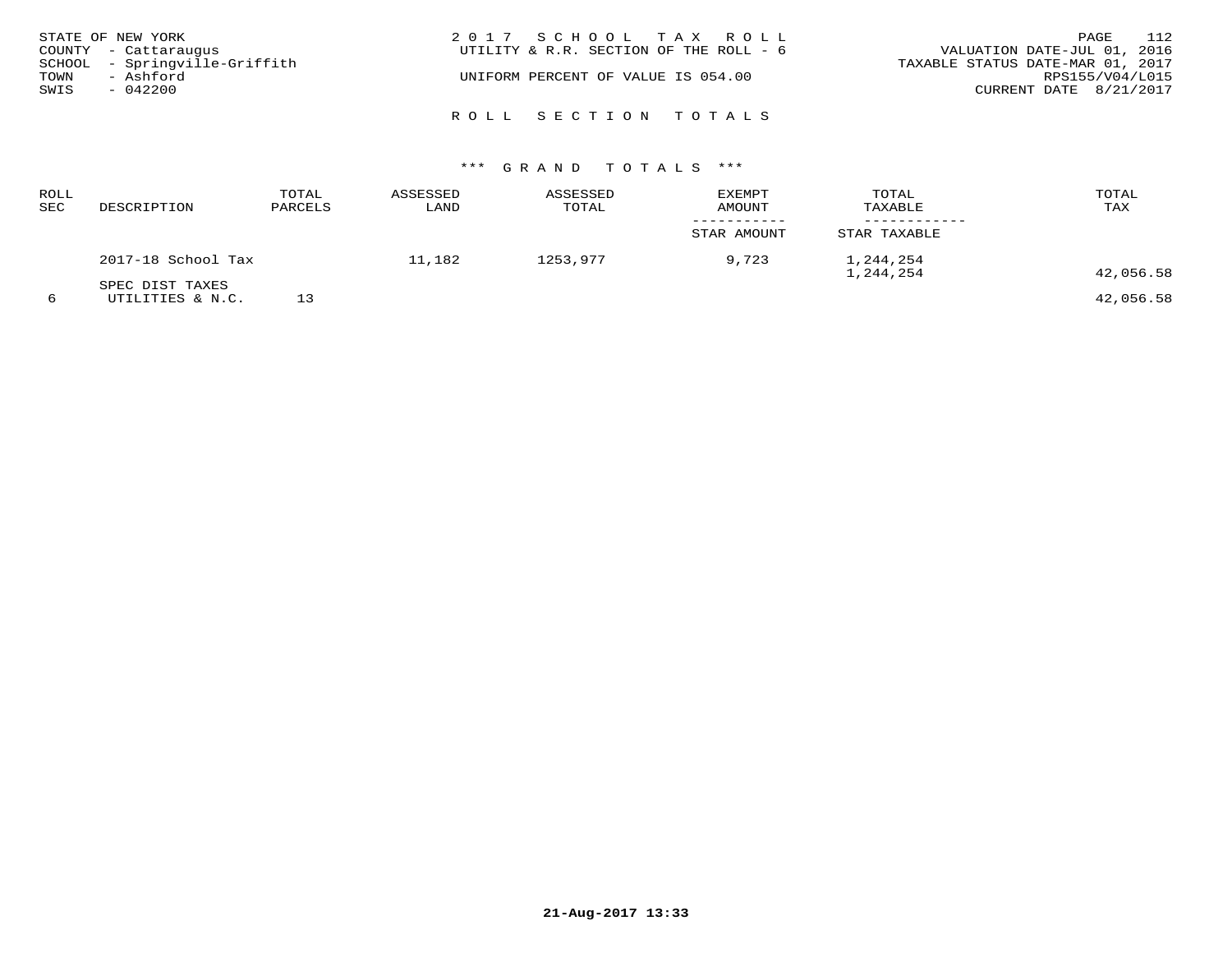COUNTY - Cattaraugus<br>SCHOOL - Springville-Griffith<br>TOWN - Ashford<br>SWIS - 042200

#### STATE OF NEW YORK CONTROLLED AS A LOCAL CONTRACT OF TAXING A LOCAL PAGE 113 WHOLLY EXEMPT SECTION OF THE ROLL - 8 SCHOOL - Springville-Griffith OWNERS NAME SEQUENCE TAXABLE STATUS DATE-MAR 01, 2017UNIFORM PERCENT OF VALUE IS 054.00

| Recreation, Forestry<br>95 Franklin St<br>Buffalo, NY 14202 | LAND ONLY 07<br>1.0000 SPRINGVILLE (GI)<br>FRNT 100.00 DPTH 200.00 | 4,600            |                  |                    |                                          |                |
|-------------------------------------------------------------|--------------------------------------------------------------------|------------------|------------------|--------------------|------------------------------------------|----------------|
|                                                             | EAST-1116600 NRTH-0903936<br>DEED BOOK 1001<br><b>PG-910</b>       |                  |                  |                    |                                          |                |
|                                                             | FULL MARKET VALUE                                                  | 8,519            |                  |                    |                                          |                |
|                                                             |                                                                    |                  |                  | TOTAL TAX $---$    |                                          | $0.00**$       |
|                                                             | ********************************                                   |                  |                  |                    | ********** 19.002-1-16 ***************** |                |
|                                                             | Dutch Hill Rd                                                      |                  |                  |                    | ACCT 5013                                |                |
| $19.002 - 1 - 16$<br>First German Evangelical               | 620 Religious<br>Springville-Gri 143801                            | 7,200            | RELIGIOUS 25110  | 2017-18 School Tax | 0.00                                     | 86,600<br>0.00 |
| Lutheran                                                    | 72 06<br>06                                                        | 86,600           |                  |                    |                                          |                |
| Dutch Hill Rd                                               | ACRES<br>1.59                                                      |                  |                  |                    |                                          |                |
| West Valley, NY 14171                                       | EAST-1123337 NRTH-0893990                                          |                  |                  |                    |                                          |                |
|                                                             | DEED BOOK 138<br>PG-00596                                          |                  |                  |                    |                                          |                |
|                                                             | FULL MARKET VALUE                                                  | 160,370          |                  |                    |                                          |                |
|                                                             |                                                                    |                  |                  | TOTAL TAX ---      |                                          | $0.00**$       |
|                                                             |                                                                    |                  |                  |                    |                                          |                |
|                                                             |                                                                    |                  |                  |                    |                                          |                |
|                                                             | Schwartz Rd                                                        |                  |                  |                    | <b>ACCT 1600</b>                         |                |
| $10.004 - 1 - 79$<br>New York State Dot                     | 260 Seasonal res<br>Springville-Gri 143801                         | 64,300           | NYS OWNED 12100  | 2017-18 School Tax | 0.00                                     | 84,400<br>0.00 |
| Real Estate Div                                             | ACRES 138.75                                                       | 84,400           |                  |                    |                                          |                |
| Rm 371                                                      | EAST-1117936 NRTH-0896832                                          |                  |                  |                    |                                          |                |
| 125 Main St                                                 | DEED BOOK 4637<br>PG-9007                                          |                  |                  |                    |                                          |                |
| Buffalo, NY 14203                                           | FULL MARKET VALUE                                                  | 156,296          |                  |                    |                                          |                |
|                                                             |                                                                    |                  |                  | TOTAL TAX ---      |                                          | $0.00**$       |
|                                                             |                                                                    |                  |                  |                    | ********* 10.003-2-27 ****************   |                |
| $10.003 - 2 - 27$                                           | Henrietta Rd<br>910 Priv forest                                    |                  |                  |                    | <b>ACCT 1288</b>                         |                |
|                                                             |                                                                    |                  | NON-PROFIT 25300 | 2017-18 School Tax | 0.00                                     | 22,700<br>0.00 |
| Sycamore Reservation<br>Youth Camp                          | Springville-Gri 143801<br>27/42<br>06<br>07                        | 22,700<br>22,700 |                  |                    |                                          |                |
| Kim Izard Treas.                                            | NRF                                                                |                  |                  |                    |                                          |                |
| 63 Sommerville                                              | ACRES<br>52.30                                                     |                  |                  |                    |                                          |                |
| Tonawanda, NY 14150                                         | EAST-1107858 NRTH-0897831                                          |                  |                  |                    |                                          |                |
|                                                             | DEED BOOK 00748 PG-00349                                           |                  |                  |                    |                                          |                |
|                                                             | FULL MARKET VALUE                                                  | 42,037           |                  | TOTAL TAX ---      |                                          | $0.00**$       |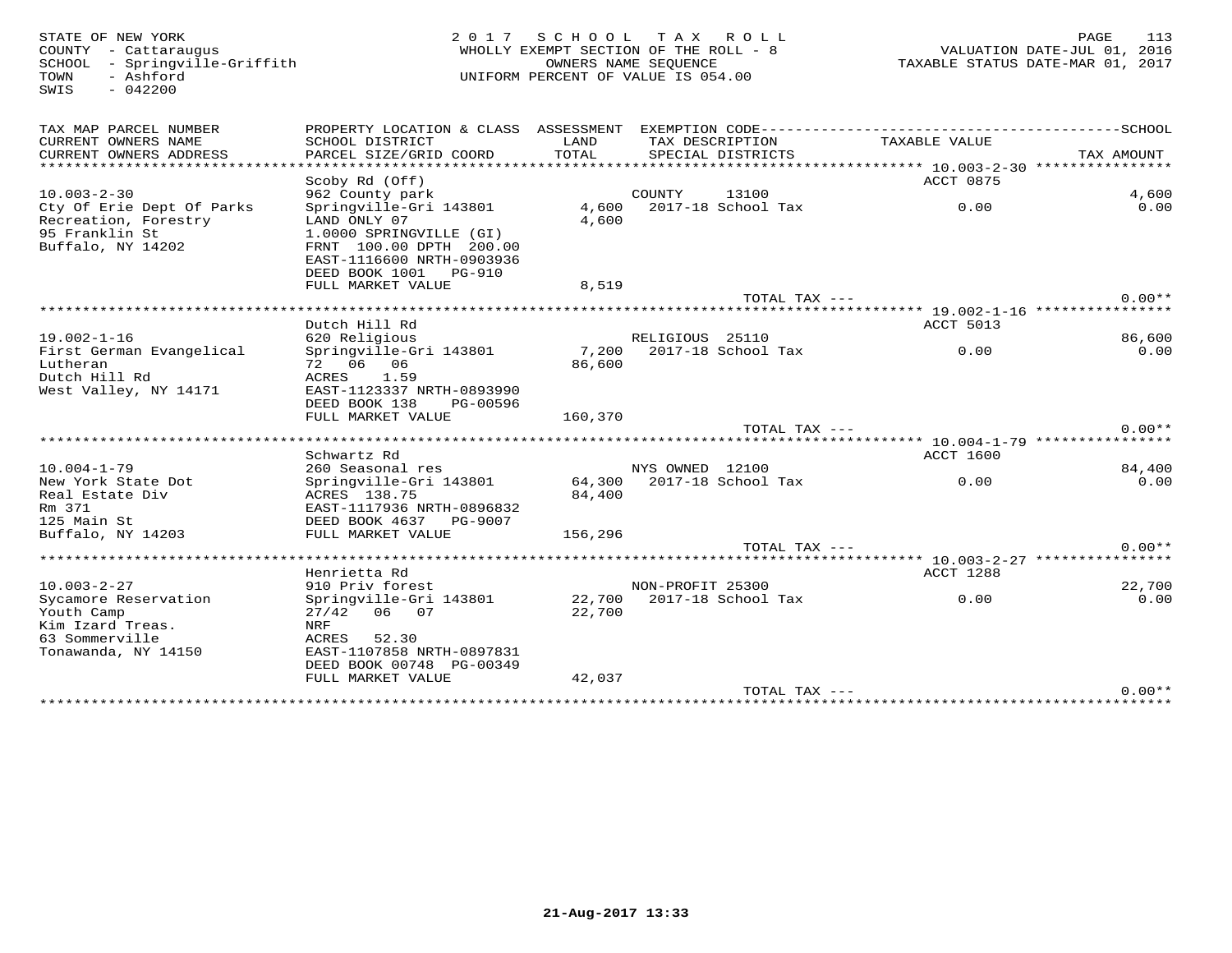| STATE OF NEW YORK<br>- Cattaraugus<br>COUNTY<br>- Springville-Griffith<br>SCHOOL<br>- Ashford<br>TOWN<br>$-042200$<br>SWIS | 2 0 1 7                                                | SCHOOL TAX ROLL<br>WHOLLY EXEMPT SECTION OF THE ROLL - 8<br>OWNERS NAME SEQUENCE<br>UNIFORM PERCENT OF VALUE IS 054.00 |                 |                          | TAXABLE STATUS DATE-MAR 01, 2017 | PAGE<br>VALUATION DATE-JUL 01, 2016 | 114      |
|----------------------------------------------------------------------------------------------------------------------------|--------------------------------------------------------|------------------------------------------------------------------------------------------------------------------------|-----------------|--------------------------|----------------------------------|-------------------------------------|----------|
| TAX MAP PARCEL NUMBER                                                                                                      | PROPERTY LOCATION & CLASS ASSESSMENT                   |                                                                                                                        |                 |                          |                                  |                                     |          |
| CURRENT OWNERS NAME                                                                                                        | SCHOOL DISTRICT                                        | LAND                                                                                                                   | TAX DESCRIPTION |                          | TAXABLE VALUE                    |                                     |          |
| CURRENT OWNERS ADDRESS                                                                                                     | PARCEL SIZE/GRID COORD                                 | TOTAL                                                                                                                  |                 | SPECIAL DISTRICTS        |                                  | TAX AMOUNT                          |          |
|                                                                                                                            |                                                        |                                                                                                                        |                 |                          |                                  |                                     |          |
|                                                                                                                            | Edies Rd                                               |                                                                                                                        |                 |                          | ACCT 0557                        |                                     |          |
| $10.002 - 1 - 1$                                                                                                           | 314 Rural vac<10                                       |                                                                                                                        | NYS OWNED 12100 |                          |                                  |                                     | 4,900    |
| The People of the State of NY, Springville-Gri 143801                                                                      |                                                        |                                                                                                                        |                 | 4,900 2017-18 School Tax | 0.00                             |                                     | 0.00     |
| Acting By & Through the NYS                                                                                                | 74 06 06                                               | 4,900                                                                                                                  |                 |                          |                                  |                                     |          |
| 17 Columbia Cir                                                                                                            | ACRES 0.94                                             |                                                                                                                        |                 |                          |                                  |                                     |          |
| Albany, NY 12203                                                                                                           | EAST-1121529 NRTH-0903686<br>DEED BOOK 668<br>PG-00535 |                                                                                                                        |                 |                          |                                  |                                     |          |
|                                                                                                                            | FULL MARKET VALUE                                      | 9,074                                                                                                                  |                 |                          |                                  |                                     |          |
|                                                                                                                            |                                                        |                                                                                                                        |                 | TOTAL TAX $---$          |                                  |                                     | $0.00**$ |
|                                                                                                                            |                                                        |                                                                                                                        |                 |                          |                                  |                                     |          |
|                                                                                                                            | 11217 Nys Rte 240                                      |                                                                                                                        |                 |                          | ACCT 5029                        |                                     |          |
| $11.001 - 1 - 32$                                                                                                          | 695 Cemetery                                           |                                                                                                                        | CEMETERY        | 27350                    |                                  |                                     | 4,600    |
| Thomas Corners Cemetery                                                                                                    | Springville-Gri 143801                                 |                                                                                                                        |                 | 4,600 2017-18 School Tax | 0.00                             |                                     | 0.00     |
| West Valley, NY 14171                                                                                                      | 65 06 06                                               | 4,600                                                                                                                  |                 |                          |                                  |                                     |          |
|                                                                                                                            | NRF                                                    |                                                                                                                        |                 |                          |                                  |                                     |          |
|                                                                                                                            | FRNT 100.00 DPTH 350.00                                |                                                                                                                        |                 |                          |                                  |                                     |          |
|                                                                                                                            | EAST-1132356 NRTH-0905256                              |                                                                                                                        |                 |                          |                                  |                                     |          |
|                                                                                                                            | FULL MARKET VALUE                                      | 8,519                                                                                                                  |                 |                          |                                  |                                     |          |
|                                                                                                                            |                                                        |                                                                                                                        |                 | TOTAL TAX $---$          |                                  |                                     | $0.00**$ |
|                                                                                                                            |                                                        |                                                                                                                        |                 |                          |                                  |                                     |          |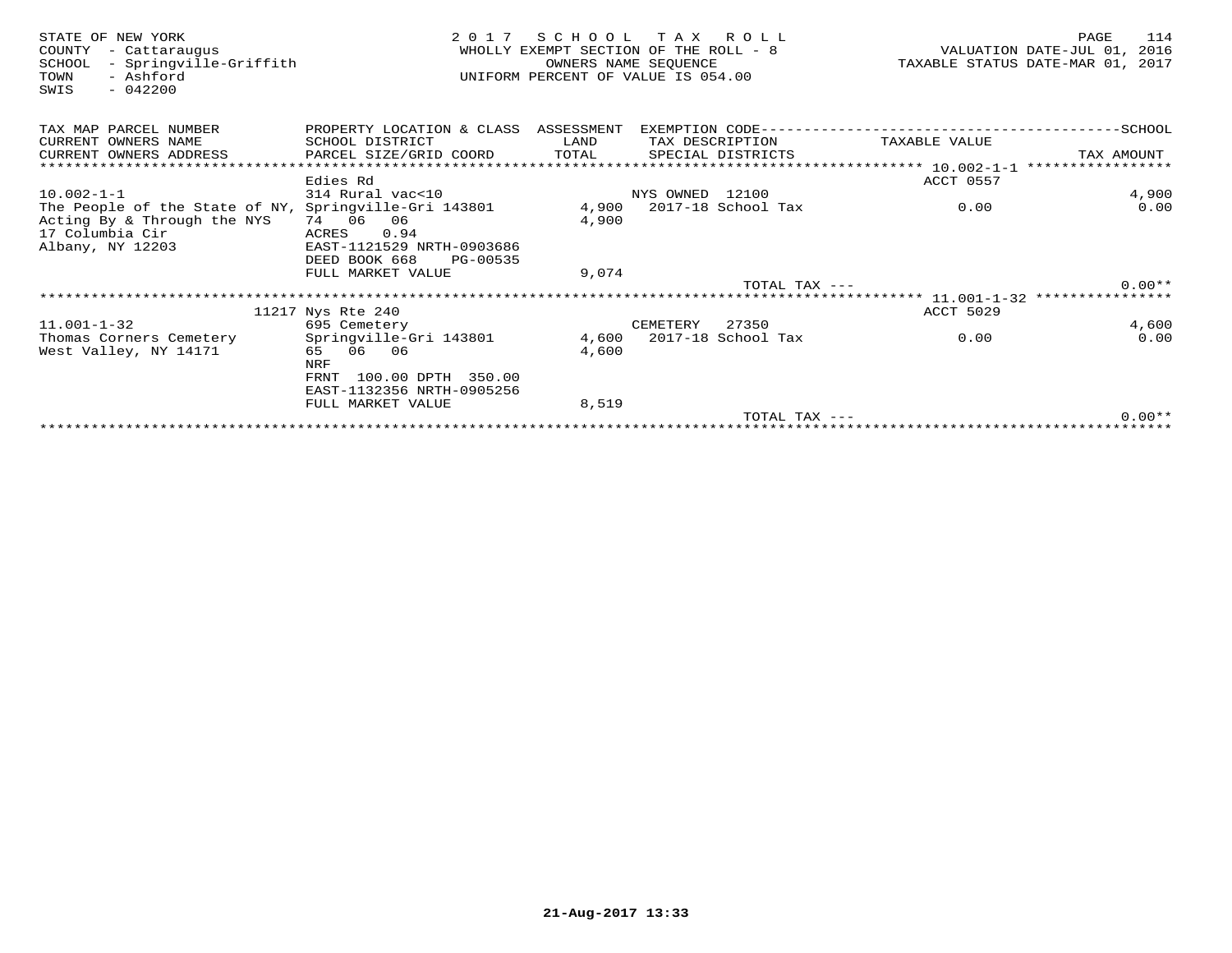| STATE OF NEW YORK             | 2017 SCHOOL TAX ROLL                  | 115<br>PAGE                      |
|-------------------------------|---------------------------------------|----------------------------------|
| COUNTY - Cattaraugus          | WHOLLY EXEMPT SECTION OF THE ROLL - 8 | VALUATION DATE-JUL 01, 2016      |
| SCHOOL - Springville-Griffith |                                       | TAXABLE STATUS DATE-MAR 01, 2017 |
| TOWN<br>- Ashford             | UNIFORM PERCENT OF VALUE IS 054.00    | RPS155/V04/L015                  |
| SWIS<br>- 042200              |                                       | CURRENT DATE 8/21/2017           |
|                               | ROLL SUB SECTION- - TOTALS            |                                  |

|      |      | ----<br>.U LAI | $T \cap N$<br>--- | ے۔ | רס אי הי     | .     | $m \wedge m \wedge$<br>$\sim$ |
|------|------|----------------|-------------------|----|--------------|-------|-------------------------------|
| CODE | NAME | UARCFT         | $m \tau \tau n$   |    | <b>MOUNT</b> | VALUE | max 37<br>⊥ ∠~∡∆              |

#### NO SPECIAL DISTRICTS AT THIS LEVEL

\*\*\* S C H O O L D I S T R I C T S U M M A R Y \*\*\*

| CODE   | DISTRICT NAME             | TOTAL<br>PARCELS | ASSESSED<br>LAND | ASSESSED<br>TOTAL | EXEMPT<br>AMOUNT | TOTAL<br>TAXABLE |           |
|--------|---------------------------|------------------|------------------|-------------------|------------------|------------------|-----------|
|        |                           |                  |                  |                   | STAR AMOUNT      | STAR TAXABLE     | TOTAL TAX |
|        | Springville-Griffith      | 6                | 108,300          | 207,800           | 207,800          |                  |           |
| 143801 |                           |                  |                  |                   |                  |                  |           |
|        | SUB-TOTAL                 | 6                | 108,300          | 207,800           | 207,800          |                  |           |
|        | S U B - T O T A $L(CONT)$ |                  |                  |                   |                  |                  |           |
|        |                           |                  |                  |                   |                  |                  |           |
|        | TOTAL                     | 6                | 108,300          | 207,800           | 207,800          |                  |           |
|        | T O T A L (CONT)          |                  |                  |                   |                  |                  |           |

#### \*\*\* S Y S T E M C O D E S S U M M A R Y \*\*\*

#### NO SYSTEM EXEMPTIONS AT THIS LEVEL

| DESCRIPTION                   | PARCELS | SCHOOL          |
|-------------------------------|---------|-----------------|
| NYS OWNED<br><b>COUNTY</b>    | 2       | 89,300<br>4,600 |
| RELIGIOUS                     |         | 86,600          |
| NON-PROFIT<br><b>CEMETERY</b> |         | 22,700<br>4,600 |
|                               |         | TOTAL           |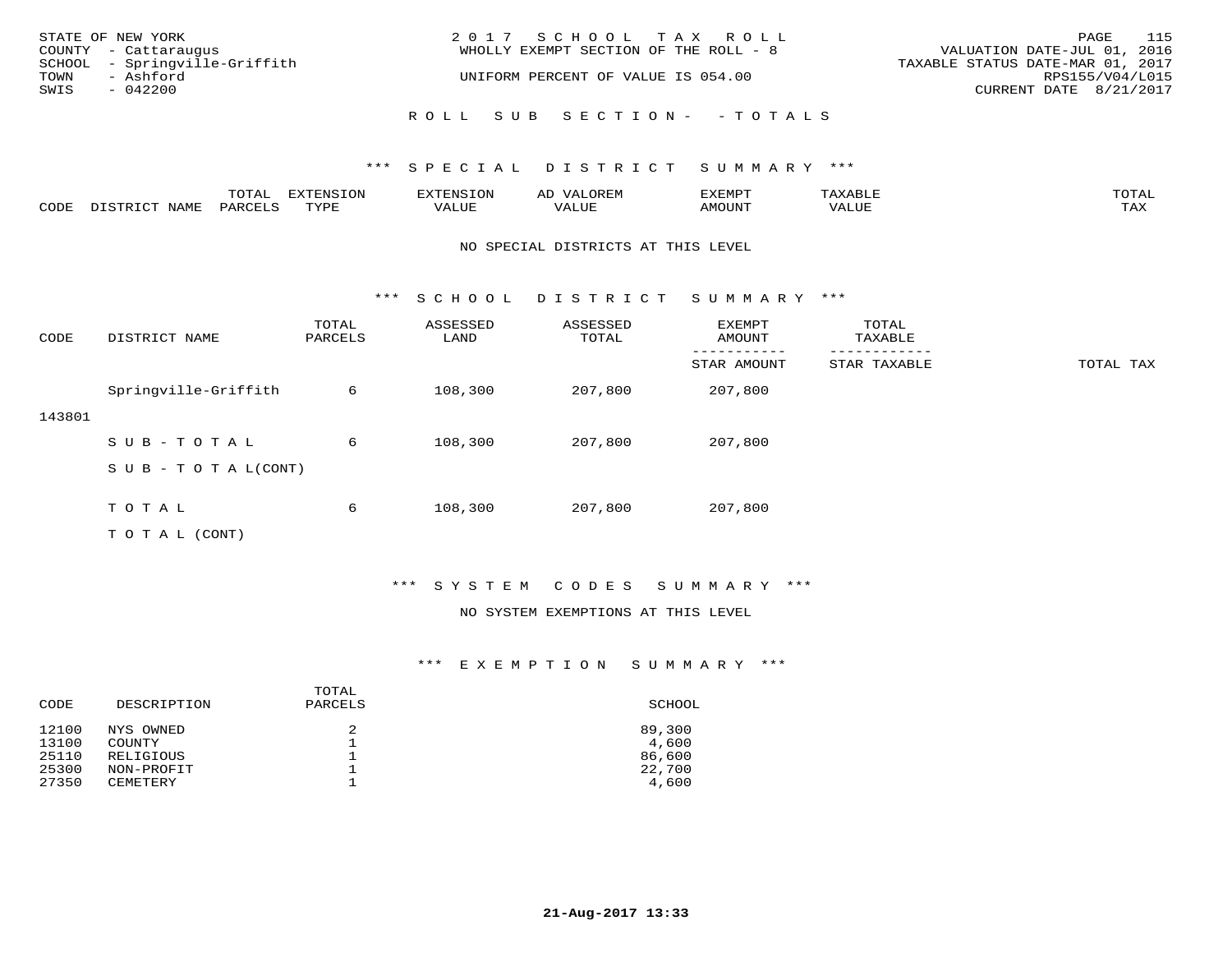|      | STATE OF NEW YORK             | 2017 SCHOOL TAX ROLL                  | 116<br>PAGE                      |
|------|-------------------------------|---------------------------------------|----------------------------------|
|      | COUNTY - Cattaraugus          | WHOLLY EXEMPT SECTION OF THE ROLL - 8 | VALUATION DATE-JUL 01, 2016      |
|      | SCHOOL - Springville-Griffith |                                       | TAXABLE STATUS DATE-MAR 01, 2017 |
| TOWN | - Ashford                     | UNIFORM PERCENT OF VALUE IS 054.00    | RPS155/V04/L015                  |
| SWIS | $-042200$                     |                                       | CURRENT DATE 8/21/2017           |
|      |                               | ROLL SUB SECTION- - TOTALS            |                                  |

## \*\*\* E X E M P T I O N S U M M A R Y \*\*\*

| CODE | DESCRIPTION | TOTAL<br>PARCELS | SCHOOL  |
|------|-------------|------------------|---------|
|      | тотаь       |                  | 207,800 |

| <b>ROLL</b><br><b>SEC</b> | DESCRIPTION                                    | TOTAL<br>PARCELS | ASSESSED<br>LAND | ASSESSED<br>TOTAL | EXEMPT<br>AMOUNT | TOTAL<br>TAXABLE | TOTAL<br>TAX |
|---------------------------|------------------------------------------------|------------------|------------------|-------------------|------------------|------------------|--------------|
|                           |                                                |                  |                  |                   | STAR AMOUNT      | STAR TAXABLE     |              |
| 8                         | RS 8 TOTAL<br>SPEC DIST TAXES<br>WHOLLY EXEMPT |                  | 108,300          | 207,800           | 207,800          |                  |              |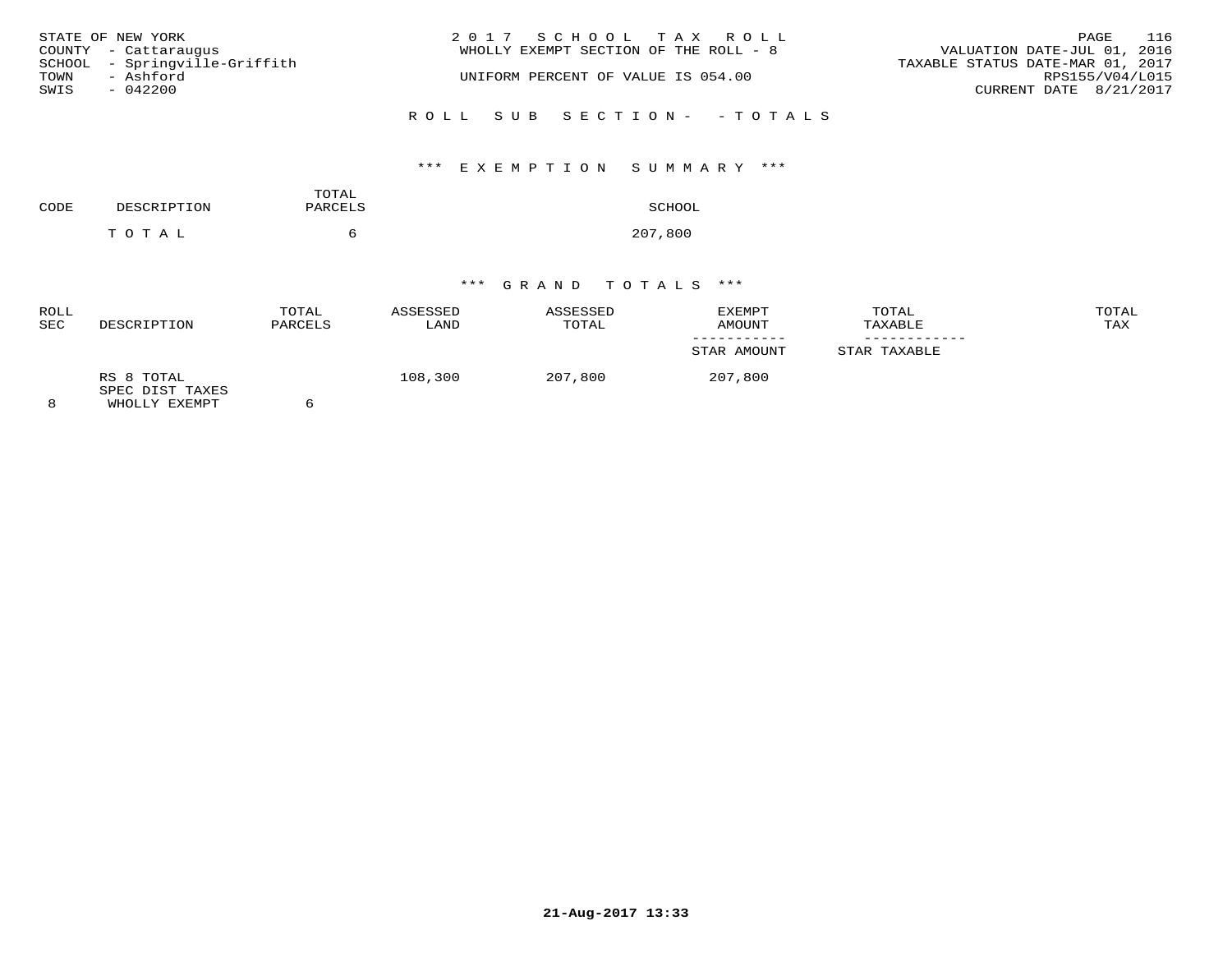| STATE OF NEW YORK<br>COUNTY - Cattaraugus                               | 2017 SCHOOL TAX ROLL<br>WHOLLY EXEMPT SECTION OF THE ROLL - 8 | PAGE 117<br>VALUATION DATE-JUL 01, 2016                                       |
|-------------------------------------------------------------------------|---------------------------------------------------------------|-------------------------------------------------------------------------------|
| SCHOOL - Springville-Griffith<br>TOWN<br>- Ashford<br>SWIS<br>$-042200$ | UNIFORM PERCENT OF VALUE IS 054.00                            | TAXABLE STATUS DATE-MAR 01, 2017<br>RPS155/V04/L015<br>CURRENT DATE 8/21/2017 |
|                                                                         | ROLL SECTION TOTALS                                           |                                                                               |

|      |                  | <b>TOTAL</b> | <b>EXTENSION</b> | <b>XTENSION</b> | <b>OREM</b><br>ΑD | EXEMPT | "AXABL) | TOTAI        |
|------|------------------|--------------|------------------|-----------------|-------------------|--------|---------|--------------|
| CODE | NAME<br>DISTRICT | PARCELS      | TVDF             | VALUE           | VALUE             | AMOUNT | VALUE   | max x<br>IAA |

#### NO SPECIAL DISTRICTS AT THIS LEVEL

\*\*\* S C H O O L D I S T R I C T S U M M A R Y \*\*\*

| CODE   | DISTRICT NAME             | TOTAL<br>PARCELS | ASSESSED<br>LAND | ASSESSED<br>TOTAL | EXEMPT<br>AMOUNT | TOTAL<br>TAXABLE |           |
|--------|---------------------------|------------------|------------------|-------------------|------------------|------------------|-----------|
|        |                           |                  |                  |                   | STAR AMOUNT      | STAR TAXABLE     | TOTAL TAX |
|        | Springville-Griffith      | 6                | 108,300          | 207,800           | 207,800          |                  |           |
| 143801 |                           |                  |                  |                   |                  |                  |           |
|        | SUB-TOTAL                 | 6                | 108,300          | 207,800           | 207,800          |                  |           |
|        | S U B - T O T A $L(CONT)$ |                  |                  |                   |                  |                  |           |
|        |                           |                  |                  |                   |                  |                  |           |
|        | TOTAL                     | 6                | 108,300          | 207,800           | 207,800          |                  |           |
|        | T O T A L (CONT)          |                  |                  |                   |                  |                  |           |

#### \*\*\* S Y S T E M C O D E S S U M M A R Y \*\*\*

#### NO SYSTEM EXEMPTIONS AT THIS LEVEL

| DESCRIPTION                   | PARCELS | SCHOOL          |
|-------------------------------|---------|-----------------|
| NYS OWNED<br><b>COUNTY</b>    | 2       | 89,300<br>4,600 |
| RELIGIOUS                     |         | 86,600          |
| NON-PROFIT<br><b>CEMETERY</b> |         | 22,700<br>4,600 |
|                               |         | TOTAL           |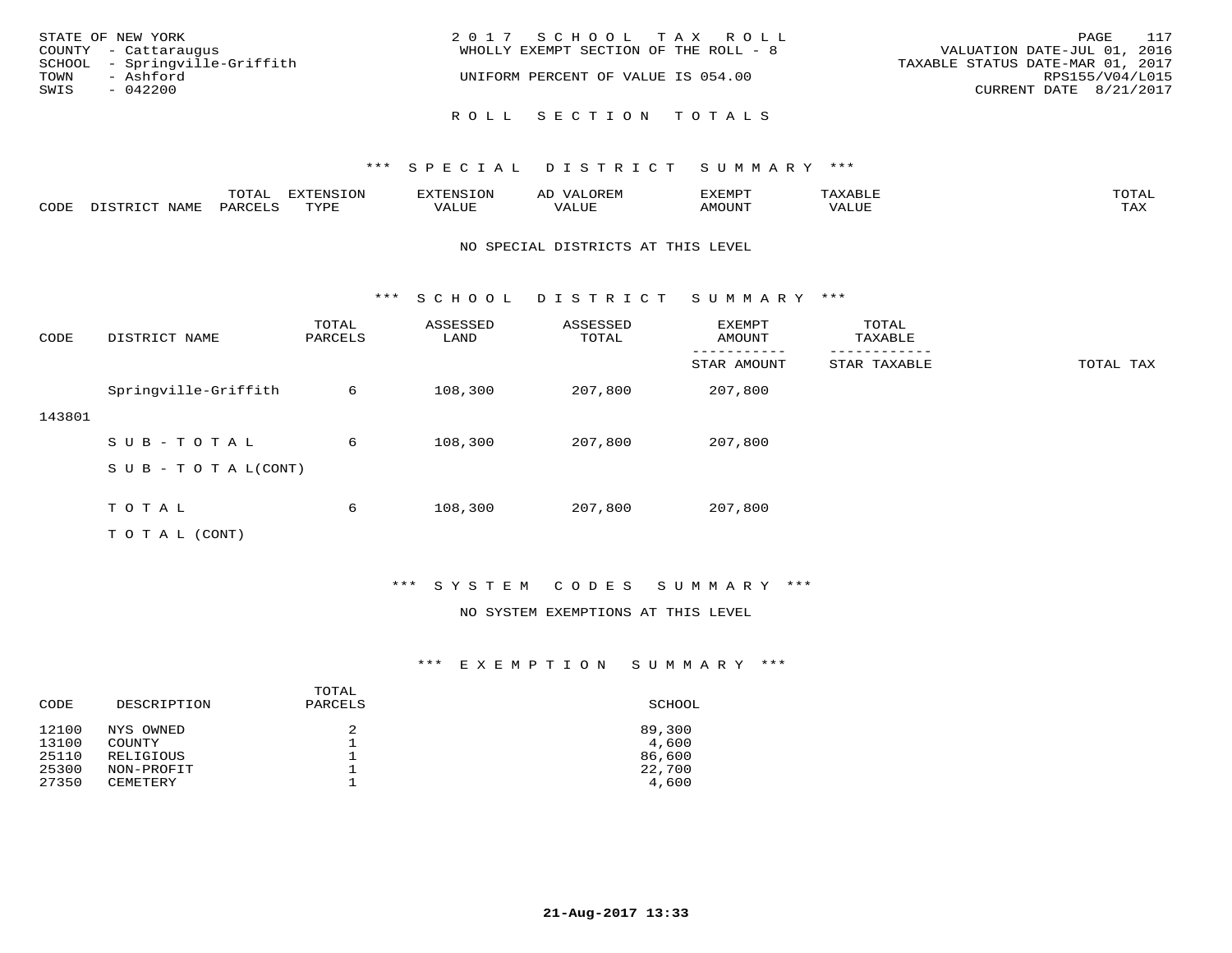| STATE OF NEW YORK             | 2017 SCHOOL TAX ROLL                  | 118<br>PAGE                      |
|-------------------------------|---------------------------------------|----------------------------------|
| COUNTY - Cattaraugus          | WHOLLY EXEMPT SECTION OF THE ROLL - 8 | VALUATION DATE-JUL 01, 2016      |
| SCHOOL - Springville-Griffith |                                       | TAXABLE STATUS DATE-MAR 01, 2017 |
| - Ashford<br>TOWN             | UNIFORM PERCENT OF VALUE IS 054.00    | RPS155/V04/L015                  |
| SWIS<br>$-042200$             |                                       | CURRENT DATE 8/21/2017           |
|                               | ROLL SECTION TOTALS                   |                                  |

## \*\*\* E X E M P T I O N S U M M A R Y \*\*\*

| CODE | DESCRIPTION | TOTAL<br>PARCELS | SCHOOL  |
|------|-------------|------------------|---------|
|      | тотаь       | 'n               | 207,800 |

| <b>ROLL</b><br><b>SEC</b> | DESCRIPTION                                    | TOTAL<br>PARCELS | ASSESSED<br>LAND | ASSESSED<br>TOTAL | EXEMPT<br>AMOUNT | TOTAL<br>TAXABLE | TOTAL<br>TAX |
|---------------------------|------------------------------------------------|------------------|------------------|-------------------|------------------|------------------|--------------|
|                           |                                                |                  |                  |                   | STAR AMOUNT      | STAR TAXABLE     |              |
| 8                         | RS 8 TOTAL<br>SPEC DIST TAXES<br>WHOLLY EXEMPT | n                | 108,300          | 207,800           | 207,800          |                  |              |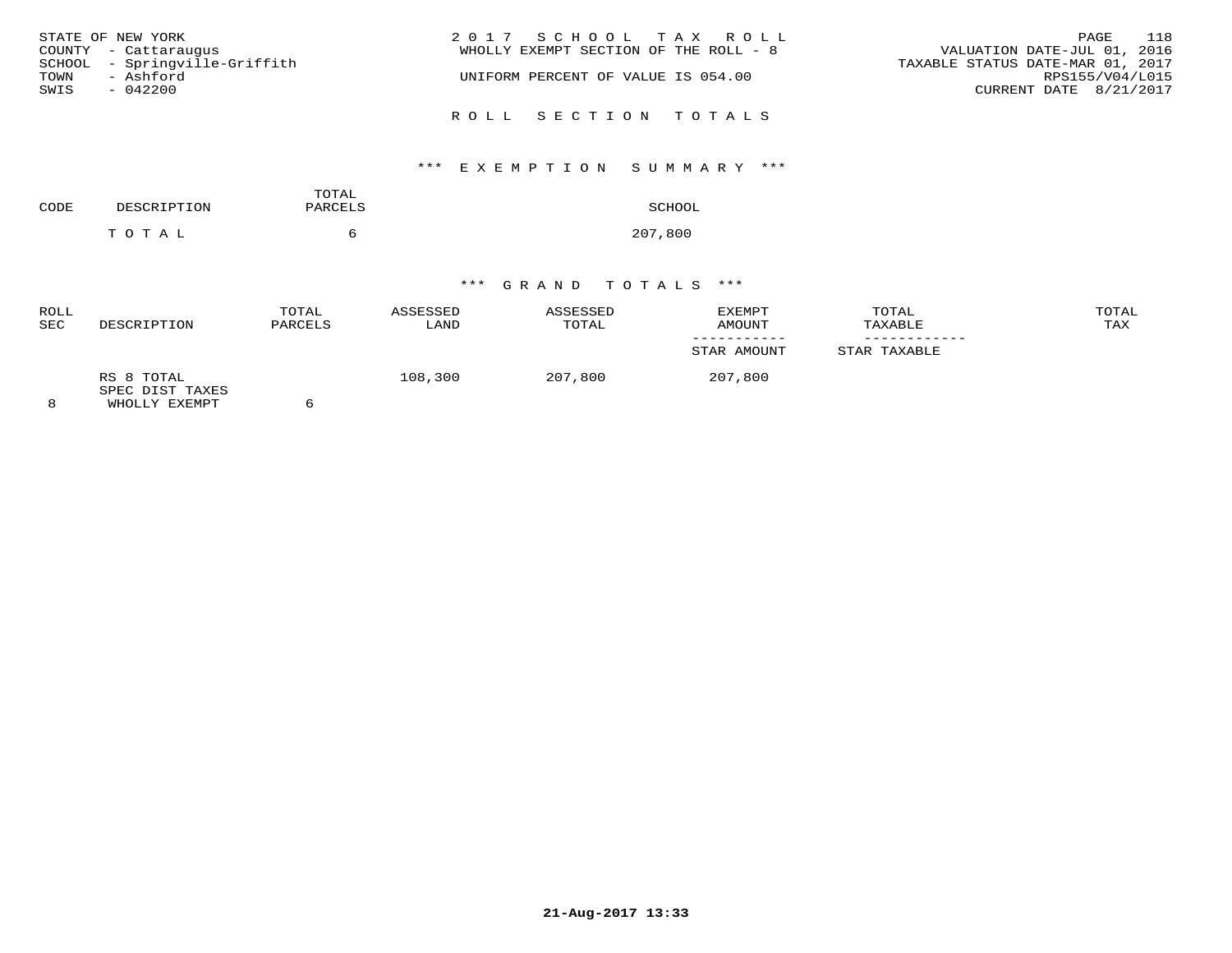| STATE OF NEW YORK             | 2017 SCHOOL TAX ROLL | 119<br>PAGE                      |
|-------------------------------|----------------------|----------------------------------|
| COUNTY - Cattaraugus          |                      | VALUATION DATE-JUL 01, 2016      |
| SCHOOL - Springville-Griffith | SWIS TOTALS          | TAXABLE STATUS DATE-MAR 01, 2017 |
| TOWN<br>- Ashford             |                      | RPS155/V04/L015                  |
| SWIS<br>$-042200$             |                      | CURRENT DATE 8/21/2017           |

|      |                               | ---- | <b>EXTENSION</b> |      | ▵ | 'XEMP        |       | TΗV | ™∩π∆τ              |
|------|-------------------------------|------|------------------|------|---|--------------|-------|-----|--------------------|
| CODE | 7\ 1\ /IT.<br>$W$ $A$ $W$ $F$ | ◡▵   | TVDF             | ALUE |   | <b>MOUNT</b> | ′ALU∟ |     | <b>TAY</b><br>⊥ ⊶∧ |

NO SPECIAL DISTRICTS AT THIS LEVEL

\*\*\* S C H O O L D I S T R I C T S U M M A R Y \*\*\*

| CODE   | DISTRICT NAME                    | TOTAL<br>PARCELS | ASSESSED<br>LAND | ASSESSED<br>TOTAL | <b>EXEMPT</b><br>AMOUNT | TOTAL<br>TAXABLE |           |            |
|--------|----------------------------------|------------------|------------------|-------------------|-------------------------|------------------|-----------|------------|
|        |                                  |                  |                  |                   | STAR AMOUNT             | STAR TAXABLE     | TAX RATE  | TOTAL TAX  |
|        | Springville-Griffith             | 390              | 6362,727         | 23766,375         | 1690,637                | 22,075,738       |           |            |
| 143801 |                                  |                  |                  |                   | 4107,594                | 17,968,144       | 33.800649 | 607,334.83 |
|        | SUB-TOTAL                        | 390              | 6362,727         | 23766,375         | 1690,637                | 22,075,738       |           |            |
|        | $S \cup B - T \cup T A L (CONT)$ |                  |                  |                   | 4107,594                | 17,968,144       |           | 607,334.83 |
|        | TOTAL                            | 390              | 6362,727         | 23766,375         | 1690,637                | 22,075,738       |           |            |
|        |                                  |                  |                  |                   |                         |                  |           |            |
|        | T O T A L (CONT)                 |                  |                  |                   | 4107,594                | 17,968,144       |           | 607,334.83 |

\*\*\* S Y S T E M C O D E S S U M M A R Y \*\*\*

#### NO SYSTEM EXEMPTIONS AT THIS LEVEL

| DESCRIPTION     | PARCELS | SCHOOL |
|-----------------|---------|--------|
| NYS OWNED       | 2       | 89,300 |
| <b>COUNTY</b>   |         | 4,600  |
| RELIGIOUS       |         | 86,600 |
| NON-PROFIT      |         | 22,700 |
| <b>CEMETERY</b> |         | 4,600  |
|                 |         | TOTAL  |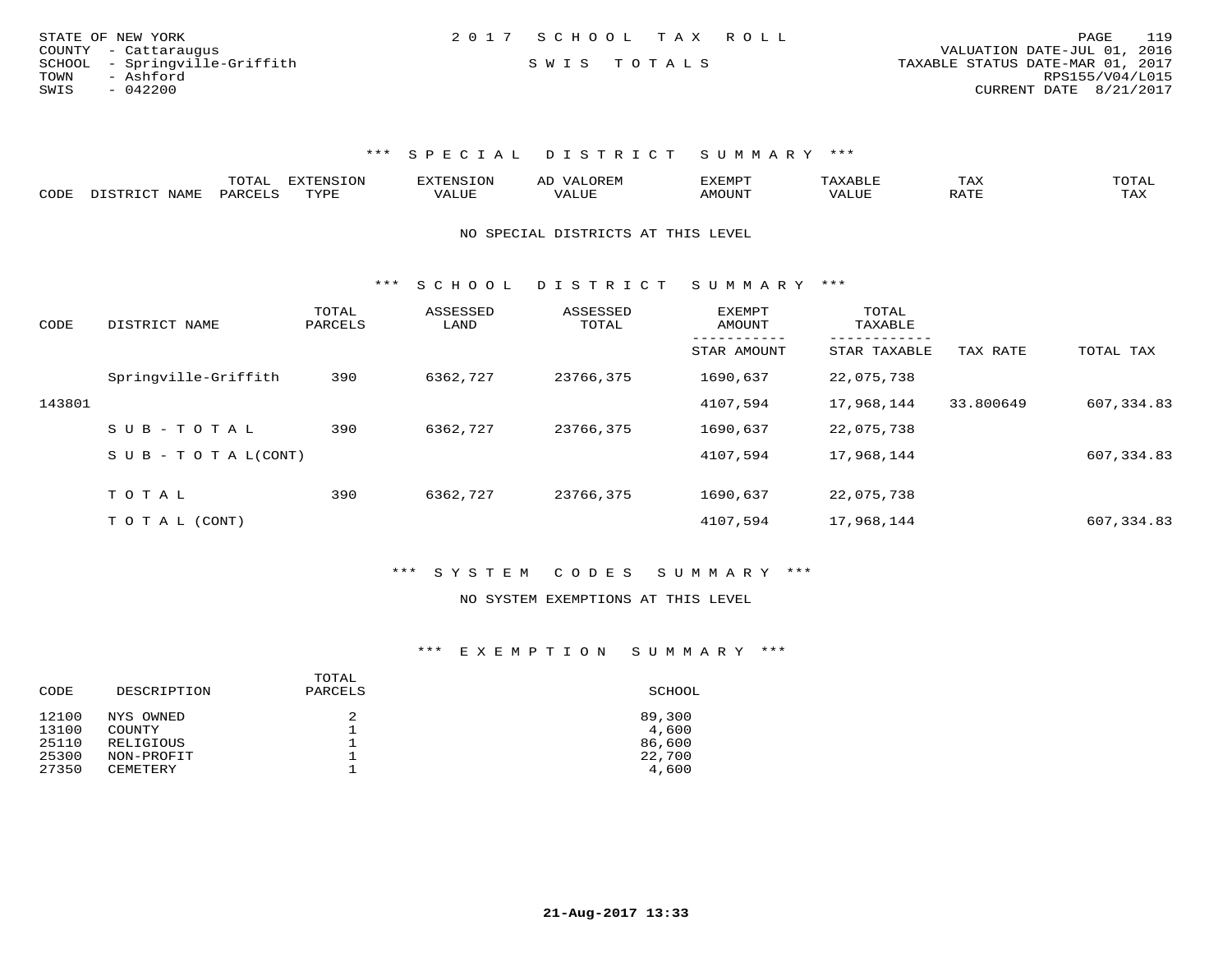| STATE OF NEW YORK | 2017 SCHOOL TAX ROLL |  | PAGE | 120 |
|-------------------|----------------------|--|------|-----|
|                   |                      |  |      |     |

#### \*\*\* E X E M P T I O N S U M M A R Y \*\*\*

|       |                 | TOTAL   |          |
|-------|-----------------|---------|----------|
| CODE  | DESCRIPTION     | PARCELS | SCHOOL   |
| 41120 | VETWAR CTS      | 23      | 149,701  |
| 41130 | VETCOM CTS      | 17      | 181,863  |
| 41140 | VETDIS CTS      | 12      | 195,515  |
| 41720 | AG DIST         | 30      | 585,283  |
| 41730 | AG DISTOUT      | 2       | 8,596    |
| 41800 | AGED $C/T/S$    | 3       | 106,390  |
| 41804 | AGED S          | 11      | 220,566  |
| 41834 | ENH STAR        | 62      | 2163,007 |
| 41854 | <b>BAS STAR</b> | 114     | 1944,587 |
| 42100 | SILO T/C/S      | 3       | 12,000   |
| 47100 | Mass Telec      | 2       | 9,723    |
| 49500 | SOLR $C/T/S$    |         | 13,200   |
|       | TOTAL           | 286     | 5798,231 |

| ROLL<br>SEC | DESCRIPTION                          | TOTAL<br>ASSESSED<br>PARCELS<br>LAND |          | ASSESSED<br><b>EXEMPT</b><br>TOTAL<br>AMOUNT |                       |                          |             |            |  | TOTAL<br>TAXABLE |  |  |
|-------------|--------------------------------------|--------------------------------------|----------|----------------------------------------------|-----------------------|--------------------------|-------------|------------|--|------------------|--|--|
|             |                                      |                                      |          |                                              | STAR AMOUNT           | STAR TAXABLE             | TAX<br>RATE |            |  |                  |  |  |
|             | 2017-18 School Tax                   |                                      | 6243,245 | 22269,868                                    | 1,473,114<br>4107,594 | 20,796,754<br>16,689,160 | 33.800649   | 564,104.35 |  |                  |  |  |
| 1           | SPEC DIST TAXES<br>TAXABLE           | 369                                  |          |                                              |                       |                          |             | 564,104.35 |  |                  |  |  |
|             | 2017-18 School Tax                   |                                      |          | 34,730                                       |                       | 34,730<br>34,730         | 33.800649   | 1,173.90   |  |                  |  |  |
| 5           | SPEC DIST TAXES<br>SPECIAL FRANCHISE | 2                                    |          |                                              |                       |                          |             | 1,173.90   |  |                  |  |  |
|             | 2017-18 School Tax                   |                                      | 11,182   | 1253,977                                     | 9,723                 | 1,244,254<br>1,244,254   | 33.800649   | 42,056.58  |  |                  |  |  |
| 6           | SPEC DIST TAXES<br>UTILITIES & N.C.  | 13                                   |          |                                              |                       |                          |             | 42,056.58  |  |                  |  |  |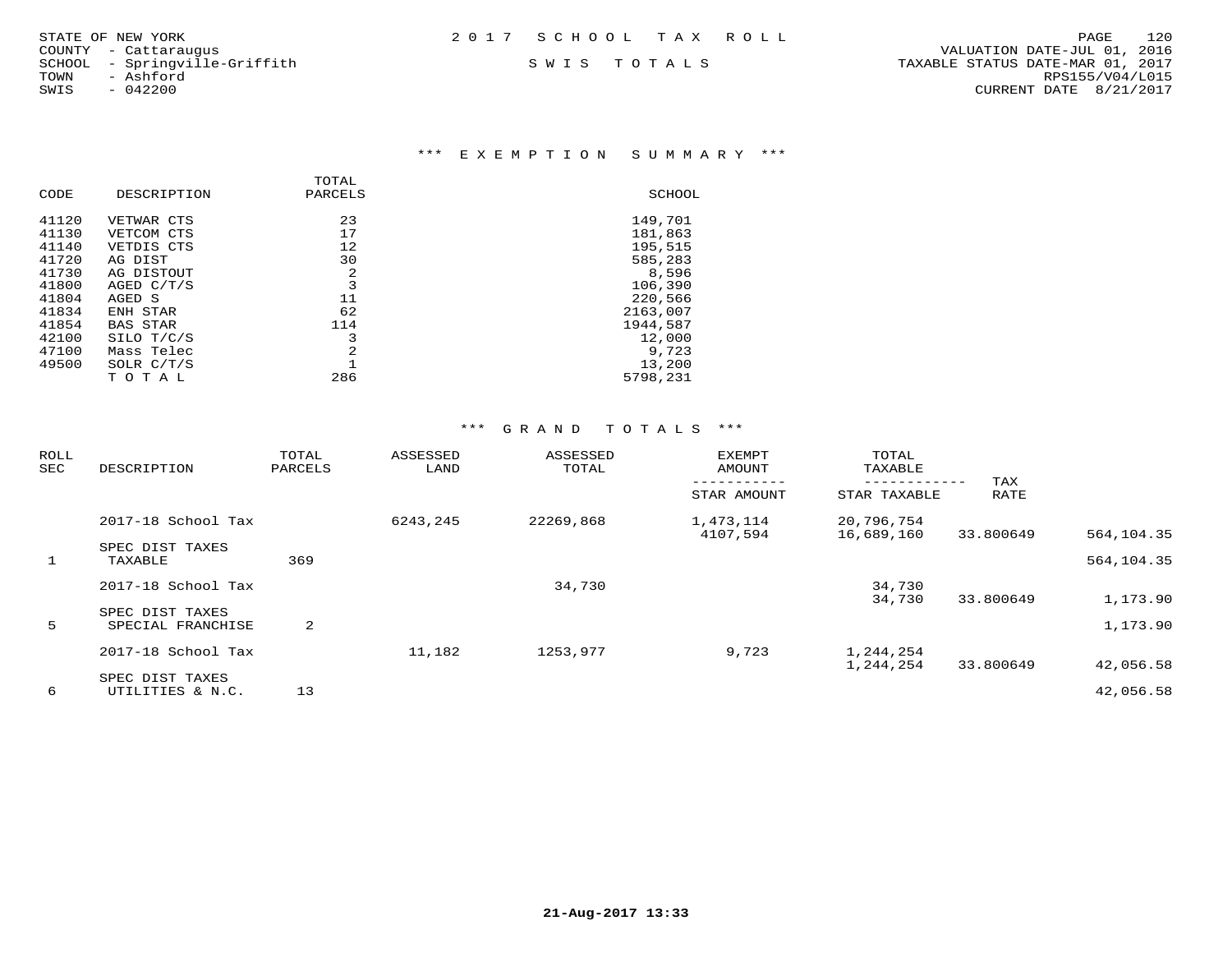| STATE OF NEW YORK             | 2017 SCHOOL TAX ROLL | 121<br>PAGE                      |
|-------------------------------|----------------------|----------------------------------|
| COUNTY - Cattaraugus          |                      | VALUATION DATE-JUL 01, 2016      |
| SCHOOL - Springville-Griffith | SWIS TOTALS          | TAXABLE STATUS DATE-MAR 01, 2017 |
| TOWN<br>- Ashford             |                      | RPS155/V04/L015                  |
| $-042200$<br>SWIS             |                      | CURRENT DATE 8/21/2017           |

| ROLL<br>SEC | DESCRIPTION                           | TOTAL<br>PARCELS | ASSESSED<br>LAND | ASSESSED<br>TOTAL | <b>EXEMPT</b><br><b>AMOUNT</b> | TOTAL<br>TAXABLE         | TAX       |            |
|-------------|---------------------------------------|------------------|------------------|-------------------|--------------------------------|--------------------------|-----------|------------|
|             |                                       |                  |                  | STAR AMOUNT       | ----------<br>STAR TAXABLE     | RATE                     |           |            |
| 8           | SPEC DIST TAXES<br>WHOLLY EXEMPT      | 6                |                  |                   | 207,800                        |                          |           |            |
|             | 2017-18 School Tax<br>SPEC DIST TAXES |                  | 6362,727         | 23766,375         | 1,690,637<br>4107,594          | 22,075,738<br>17,968,144 | 33.800649 | 607,334.83 |
| $\star$     | TOTAL<br>SUB                          | 390              |                  |                   |                                |                          |           | 607,334.83 |
|             | 2017-18 School Tax<br>SPEC DIST TAXES |                  | 6362,727         | 23766,375         | 1,690,637<br>4107,594          | 22,075,738<br>17,968,144 | 33.800649 | 607,334.83 |
| $***$       | GRAND TOTAL                           | 390              |                  |                   |                                |                          |           | 607,334.83 |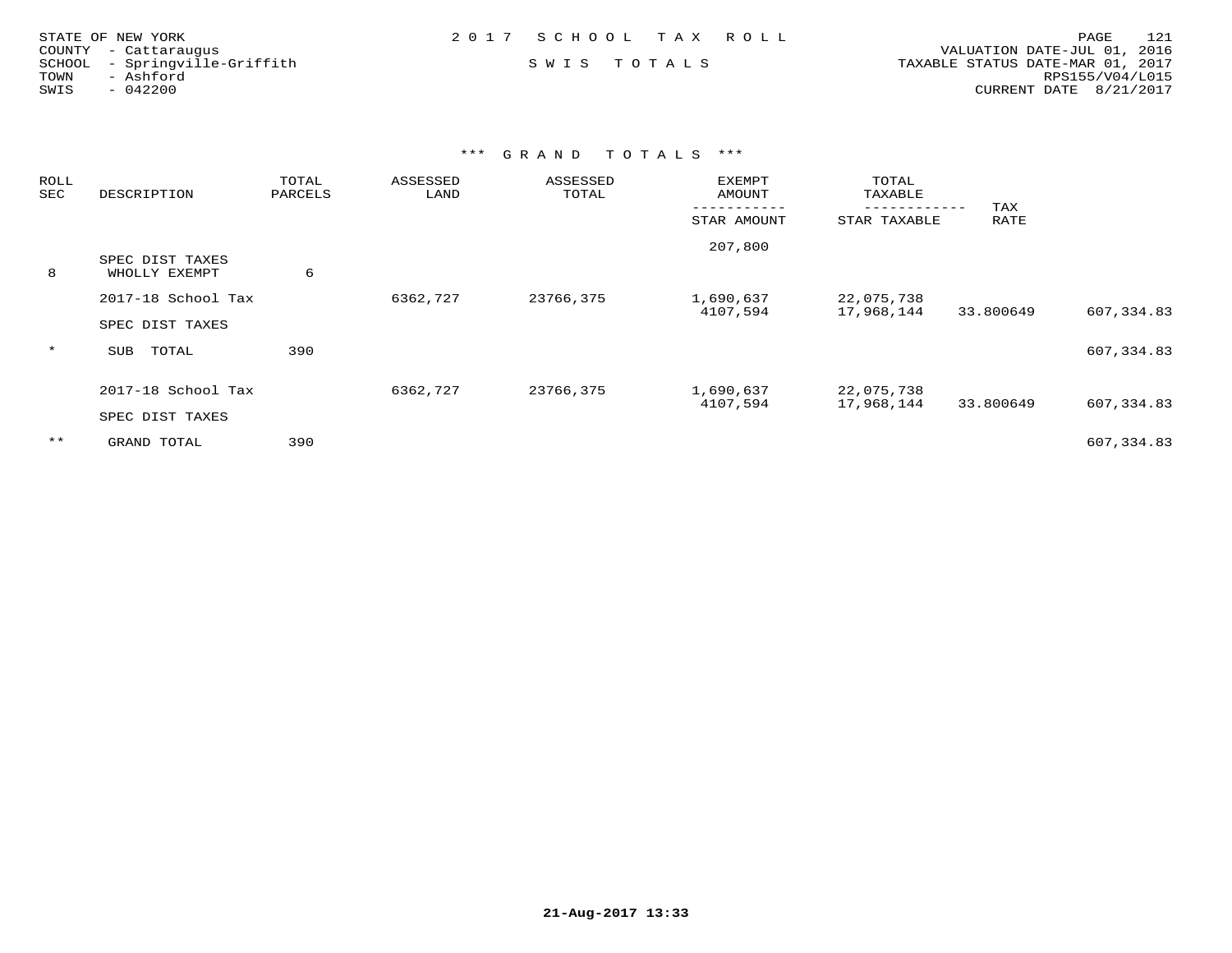| STATE OF NEW YORK<br>COUNTY - Cattaraugus<br>SCHOOL - Springville-Griffith<br>- East Otto<br>TOWN<br>SWIS<br>$-043200$ | 2 0 1 7                                                | SCHOOL                     | T A X<br>ROLL<br>TAXABLE SECTION OF THE ROLL - 1<br>OWNERS NAME SEQUENCE<br>UNIFORM PERCENT OF VALUE IS 100.00 | VALUATION DATE-JUL 01, 2016<br>TAXABLE STATUS DATE-MAR 01, 2017 | 122<br>PAGE           |
|------------------------------------------------------------------------------------------------------------------------|--------------------------------------------------------|----------------------------|----------------------------------------------------------------------------------------------------------------|-----------------------------------------------------------------|-----------------------|
| TAX MAP PARCEL NUMBER                                                                                                  | PROPERTY LOCATION & CLASS ASSESSMENT                   |                            |                                                                                                                |                                                                 |                       |
| CURRENT OWNERS NAME<br>CURRENT OWNERS ADDRESS<br>**********************                                                | SCHOOL DISTRICT<br>PARCEL SIZE/GRID COORD              | LAND<br>TOTAL<br>********* | TAX DESCRIPTION<br>SPECIAL DISTRICTS                                                                           | TAXABLE VALUE                                                   | TAX AMOUNT            |
|                                                                                                                        | Connoisarauley Rd                                      |                            |                                                                                                                | ACCT 0871                                                       | <b>BILL 60384</b>     |
| $19.001 - 1 - 3.3$                                                                                                     | 322 Rural vac>10                                       |                            | 2017-18 School Tax                                                                                             | 53,100                                                          | 969.20                |
| Connoisarauley Creek Farms Inc Springville-Gri 143801                                                                  |                                                        | 53,100                     |                                                                                                                |                                                                 |                       |
| 218 N Van Dyke Rd<br>Hopewell, NJ 08525                                                                                | 06 07<br>12<br>FRNT 1250.00 DPTH                       | 53,100                     |                                                                                                                |                                                                 |                       |
|                                                                                                                        | ACRES 48.25                                            |                            |                                                                                                                |                                                                 |                       |
|                                                                                                                        | EAST-1108197 NRTH-0893670                              |                            |                                                                                                                |                                                                 |                       |
|                                                                                                                        | DEED BOOK 25921 PG-5003                                |                            |                                                                                                                |                                                                 |                       |
|                                                                                                                        | FULL MARKET VALUE                                      | 53,100                     | TOTAL TAX ---                                                                                                  |                                                                 | $969.20**$            |
|                                                                                                                        |                                                        |                            |                                                                                                                | DATE #1<br>AMT DUE                                              | 10/16/17<br>969.20    |
|                                                                                                                        |                                                        |                            |                                                                                                                |                                                                 | * * * * * * * *       |
| $19.001 - 1 - 4.1$                                                                                                     | 10350 Connoisarauley Rd (Off)                          |                            |                                                                                                                | ACCT 0559<br>73,900                                             | <b>BILL 60385</b>     |
| Eckam Josephine                                                                                                        | 281 Multiple res<br>Springville-Gri 143801             | 12,700                     | 2017-18 School Tax                                                                                             |                                                                 | 1,348.85              |
| 3414 55Th St West St                                                                                                   | 11  06  07                                             | 73,900                     |                                                                                                                |                                                                 |                       |
| Lehigh Acres, FL 33971                                                                                                 | <b>ACRES</b><br>7.25                                   |                            |                                                                                                                |                                                                 |                       |
|                                                                                                                        | EAST-1110577 NRTH-0892113<br>DEED BOOK 880<br>$PG-973$ |                            |                                                                                                                |                                                                 |                       |
|                                                                                                                        | FULL MARKET VALUE                                      | 73,900                     |                                                                                                                |                                                                 |                       |
|                                                                                                                        |                                                        |                            | TOTAL TAX ---                                                                                                  |                                                                 | $1,348.85**$          |
|                                                                                                                        |                                                        |                            |                                                                                                                | DATE #1<br>AMT DUE                                              | 10/16/17              |
|                                                                                                                        |                                                        |                            |                                                                                                                |                                                                 | 1,348.85              |
|                                                                                                                        | Connoisarauley Rd (Off)                                |                            |                                                                                                                | ACCT 1080                                                       | <b>BILL 60386</b>     |
| $19.001 - 1 - 24$                                                                                                      | 314 Rural vac<10                                       |                            | 2017-18 School Tax                                                                                             | 900                                                             | 16.43                 |
| Fisher Alan<br>10253 N Connoisarauley Rd                                                                               | Springville-Gri 143801<br>11 06<br>07                  | 900<br>900                 |                                                                                                                |                                                                 |                       |
| West Valley, NY 14171                                                                                                  | FRNT 100.00 DPTH 200.00                                |                            |                                                                                                                |                                                                 |                       |
|                                                                                                                        | <b>BANK</b><br>017                                     |                            |                                                                                                                |                                                                 |                       |
|                                                                                                                        | EAST-0464429 NRTH-0891465                              |                            |                                                                                                                |                                                                 |                       |
|                                                                                                                        | DEED BOOK 910<br>PG-1023<br>FULL MARKET VALUE          | 900                        |                                                                                                                |                                                                 |                       |
|                                                                                                                        |                                                        |                            | TOTAL TAX ---                                                                                                  |                                                                 | $16.43**$             |
|                                                                                                                        |                                                        |                            |                                                                                                                | DATE #1                                                         | 10/16/17              |
|                                                                                                                        |                                                        |                            |                                                                                                                | AMT DUE                                                         | 16.43                 |
|                                                                                                                        | Connoisarauley Rd                                      |                            |                                                                                                                | ACCT 1079                                                       | <b>BILL 60387</b>     |
| $19.001 - 1 - 7.2$                                                                                                     | 314 Rural vac<10                                       |                            | 2017-18 School Tax                                                                                             | 2,000                                                           | 36.50                 |
| McNulty Patrick M                                                                                                      | Springville-Gri 143801                                 | 2,000                      |                                                                                                                |                                                                 |                       |
| Mangano Brandi L<br>86 Mitchell Dr                                                                                     | 11 06<br>07<br>ACRES<br>1.00                           | 2,000                      |                                                                                                                |                                                                 |                       |
| Tonawanda, NY 14150                                                                                                    | EAST-0464417 NRTH-0891237                              |                            |                                                                                                                |                                                                 |                       |
|                                                                                                                        | DEED BOOK 25803 PG-3002                                |                            |                                                                                                                |                                                                 |                       |
|                                                                                                                        | FULL MARKET VALUE                                      | 2,000                      |                                                                                                                |                                                                 |                       |
|                                                                                                                        |                                                        |                            | TOTAL TAX ---                                                                                                  | DATE #1                                                         | $36.50**$<br>10/16/17 |
|                                                                                                                        |                                                        |                            |                                                                                                                | AMT DUE                                                         | 36.50                 |
|                                                                                                                        |                                                        |                            |                                                                                                                |                                                                 | ******                |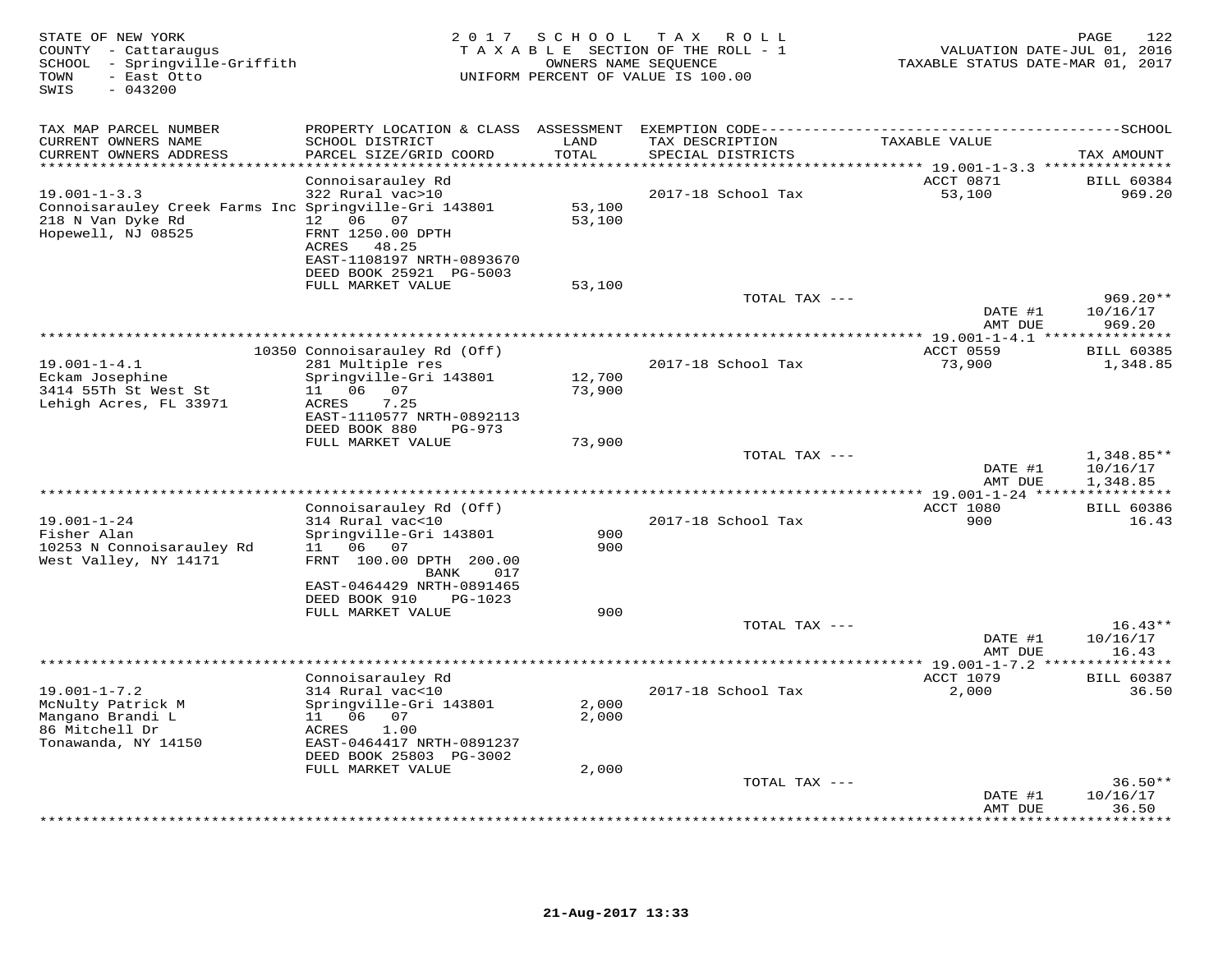| STATE OF NEW YORK<br>COUNTY - Cattaraugus<br>- Springville-Griffith<br>SCHOOL<br>TOWN<br>- East Otto<br>SWIS<br>$-043200$ | 2 0 1 7<br>TAXABLE                                                                                                                 | SCHOOL                  | T A X<br>R O L L<br>SECTION OF THE ROLL - 1<br>OWNERS NAME SEQUENCE<br>UNIFORM PERCENT OF VALUE IS 100.00 | VALUATION DATE-JUL 01, 2016<br>TAXABLE STATUS DATE-MAR 01, 2017 | 123<br>PAGE                    |
|---------------------------------------------------------------------------------------------------------------------------|------------------------------------------------------------------------------------------------------------------------------------|-------------------------|-----------------------------------------------------------------------------------------------------------|-----------------------------------------------------------------|--------------------------------|
| TAX MAP PARCEL NUMBER                                                                                                     | PROPERTY LOCATION & CLASS ASSESSMENT                                                                                               |                         |                                                                                                           |                                                                 |                                |
| CURRENT OWNERS NAME<br>CURRENT OWNERS ADDRESS<br>**********************                                                   | SCHOOL DISTRICT<br>PARCEL SIZE/GRID COORD                                                                                          | LAND<br>TOTAL<br>****** | TAX DESCRIPTION<br>SPECIAL DISTRICTS                                                                      | TAXABLE VALUE                                                   | TAX AMOUNT                     |
|                                                                                                                           | N Connoisarauley Rd                                                                                                                |                         |                                                                                                           | ******** 19.001-1-3.1 ***************<br>ACCT 0278              | <b>BILL 60388</b>              |
| $19.001 - 1 - 3.1$<br>Paterson Dean<br>6898 Shawnee Rd<br>North Tonawanda, NY 14120                                       | 260 Seasonal res<br>Springville-Gri 143801<br>06 07<br>12 <sup>°</sup><br>FF 300.00<br>ACRES 45.35<br>EAST-1108311 NRTH-0892623    | 50,200<br>111,800       | 2017-18 School Tax                                                                                        | 111,800                                                         | 2,040.61                       |
|                                                                                                                           | DEED BOOK 00922 PG-00565<br>FULL MARKET VALUE                                                                                      | 111,800                 |                                                                                                           |                                                                 |                                |
|                                                                                                                           |                                                                                                                                    |                         | TOTAL TAX ---                                                                                             | DATE #1                                                         | $2,040.61**$<br>10/16/17       |
|                                                                                                                           |                                                                                                                                    |                         |                                                                                                           | AMT DUE                                                         | 2,040.61                       |
|                                                                                                                           | Connoisarauley Rd (Off)                                                                                                            |                         |                                                                                                           | **** 19.001-1-6 **<br>ACCT 0258                                 | <b>BILL 60389</b>              |
| $19.001 - 1 - 6$<br>Raynor John<br>398 Adam St                                                                            | 322 Rural vac>10<br>Springville-Gri 143801<br>06 07<br>11                                                                          | 24,000<br>24,000        | 2017-18 School Tax                                                                                        | 24,000                                                          | 438.06                         |
| Tonawanda, NY 14150                                                                                                       | ACRES<br>29.12<br>EAST-1112323 NRTH-0891256<br>DEED BOOK 839<br>PG-00204                                                           |                         |                                                                                                           |                                                                 |                                |
|                                                                                                                           | FULL MARKET VALUE                                                                                                                  | 24,000                  | TOTAL TAX ---                                                                                             |                                                                 | 438.06**                       |
|                                                                                                                           |                                                                                                                                    |                         |                                                                                                           | DATE #1<br>AMT DUE                                              | 10/16/17<br>438.06             |
|                                                                                                                           |                                                                                                                                    |                         | *******************************                                                                           | $* 19.001 - 1 - 3.2$                                            | * * * * * * * * *              |
| $19.001 - 1 - 3.2$<br>Sexton Leroy B<br>Sexton Nancy L<br>703 Wurlitzer Dr                                                | Connoisarauley Rd (Off)<br>322 Rural vac>10<br>Springville-Gri 143801<br>12  06  07<br>ACRES 110.50                                | 97,400<br>97,400        | 2017-18 School Tax                                                                                        | ACCT 0870<br>97,400                                             | <b>BILL 60390</b><br>1,777.78  |
| North Tonawanda, NY 14120                                                                                                 | EAST-1108814 NRTH-0891437<br>DEED BOOK 908<br>PG-00481                                                                             |                         |                                                                                                           |                                                                 |                                |
|                                                                                                                           | FULL MARKET VALUE                                                                                                                  | 97,400                  | TOTAL TAX ---                                                                                             |                                                                 | $1,777.78**$                   |
|                                                                                                                           |                                                                                                                                    |                         |                                                                                                           | DATE #1<br>AMT DUE                                              | 10/16/17<br>1,777.78           |
|                                                                                                                           | *******************                                                                                                                |                         | *********************                                                                                     | ** 19.001-1-4.2                                                 |                                |
| $19.001 - 1 - 4.2$<br>William J Heim Rev Trust I<br>10267 Us Rte 219<br>Springville, NY 14141                             | Connoisarauley Rd (Off)<br>322 Rural vac>10<br>Springville-Gri 143801<br>11  06  07<br>59.37<br>ACRES<br>EAST-1111065 NRTH-0891444 | 44,800<br>44,800        | 2017-18 School Tax                                                                                        | ACCT 1247<br>44,800                                             | <b>BILL 60391</b><br>817.71    |
|                                                                                                                           | DEED BOOK 20886 PG-6001                                                                                                            |                         |                                                                                                           |                                                                 |                                |
|                                                                                                                           | FULL MARKET VALUE                                                                                                                  | 44,800                  |                                                                                                           |                                                                 |                                |
|                                                                                                                           |                                                                                                                                    |                         | TOTAL TAX ---                                                                                             | DATE #1<br>AMT DUE                                              | 817.71**<br>10/16/17<br>817.71 |
|                                                                                                                           |                                                                                                                                    |                         |                                                                                                           |                                                                 | . * * * * * * *                |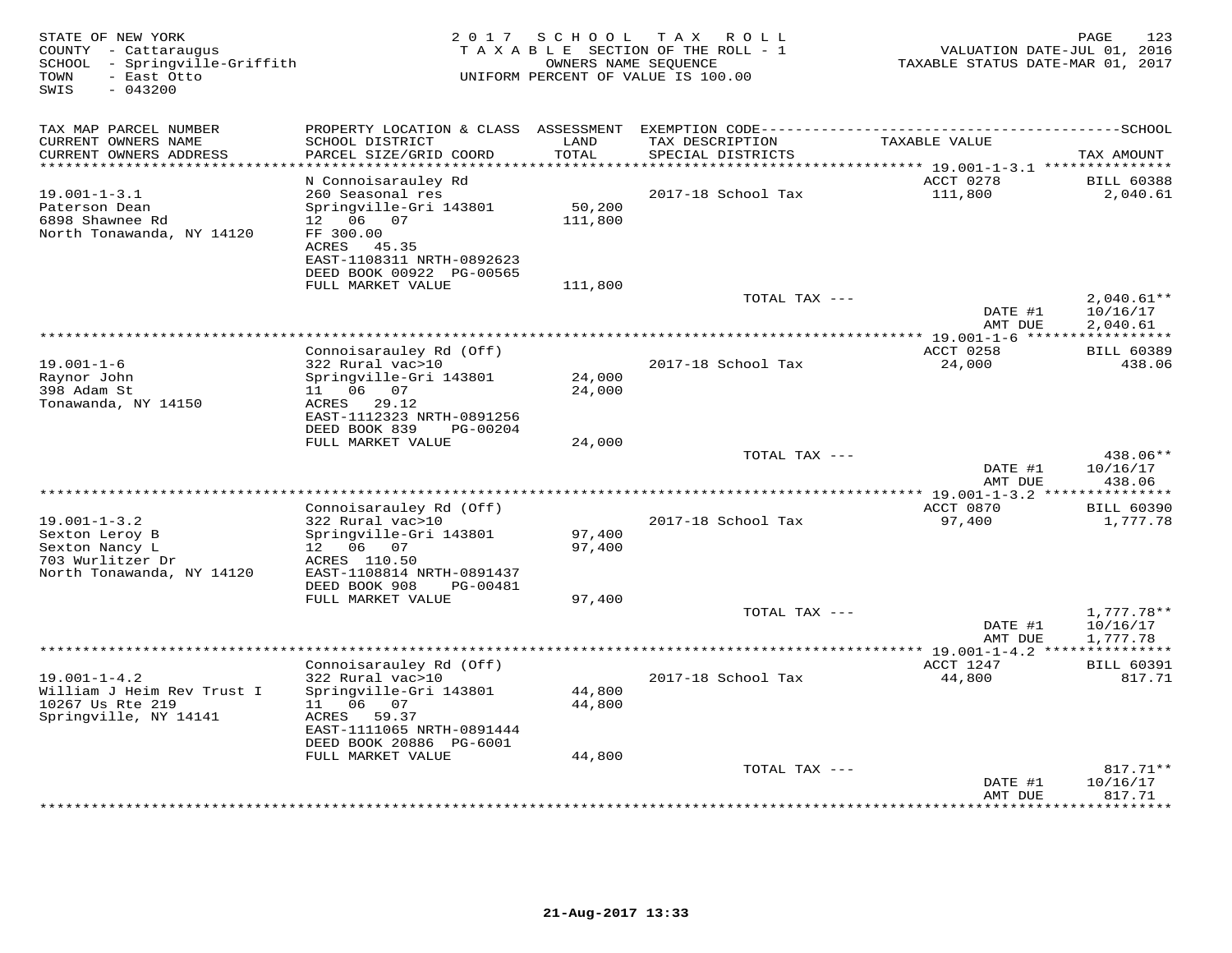|      | STATE OF NEW YORK             | 2017 SCHOOL TAX ROLL            |  |  | PAGE                             | 124 |
|------|-------------------------------|---------------------------------|--|--|----------------------------------|-----|
|      | COUNTY - Cattaraugus          | TAXABLE SECTION OF THE ROLL - 1 |  |  | VALUATION DATE-JUL 01, 2016      |     |
|      | SCHOOL - Springville-Griffith |                                 |  |  | TAXABLE STATUS DATE-MAR 01, 2017 |     |
| TOWN | - East Otto                   |                                 |  |  | RPS155/V04/L015                  |     |
| SWIS | - 043200                      |                                 |  |  | CURRENT DATE 8/21/2017           |     |
|      |                               |                                 |  |  |                                  |     |

#### ROLL SUB SECTION - - TOTALS

#### \*\*\* S P E C I A L D I S T R I C T S U M M A R Y \*\*\*

|      |         | m^m*<br><u>UIAI</u> | . v  | <b>HUNE</b> |                   | :XEMPT | ∸<br>. | mom <sub>n</sub> |
|------|---------|---------------------|------|-------------|-------------------|--------|--------|------------------|
| CODE | NT A MT | PARL                | mynn | 'ALUE       | $- - - -$<br>ALUP | MOUN.  | 'ALUE  | ГAХ              |

#### NO SPECIAL DISTRICTS AT THIS LEVEL

\*\*\* S C H O O L D I S T R I C T S U M M A R Y \*\*\*

| CODE   | DISTRICT NAME                    | TOTAL<br>PARCELS | ASSESSED<br>LAND | ASSESSED<br>TOTAL | EXEMPT<br>AMOUNT | TOTAL<br>TAXABLE |           |
|--------|----------------------------------|------------------|------------------|-------------------|------------------|------------------|-----------|
|        |                                  |                  |                  |                   | STAR AMOUNT      | STAR TAXABLE     | TOTAL TAX |
|        | Springville-Griffith             | 8                | 285,100          | 407,900           |                  | 407,900          |           |
| 143801 |                                  |                  |                  |                   |                  | 407,900          | 7,445.14  |
|        | SUB-TOTAL                        | 8                | 285,100          | 407,900           |                  | 407,900          |           |
|        | $S \cup B - T \cup T A L (CONT)$ |                  |                  |                   |                  | 407,900          | 7,445.14  |
|        | TOTAL                            | 8                | 285,100          | 407,900           |                  | 407,900          |           |
|        |                                  |                  |                  |                   |                  |                  |           |
|        | T O T A L (CONT)                 |                  |                  |                   |                  | 407,900          | 7,445.14  |

#### \*\*\* S Y S T E M C O D E S S U M M A R Y \*\*\*

NO SYSTEM EXEMPTIONS AT THIS LEVEL

\*\*\* E X E M P T I O N S U M M A R Y \*\*\*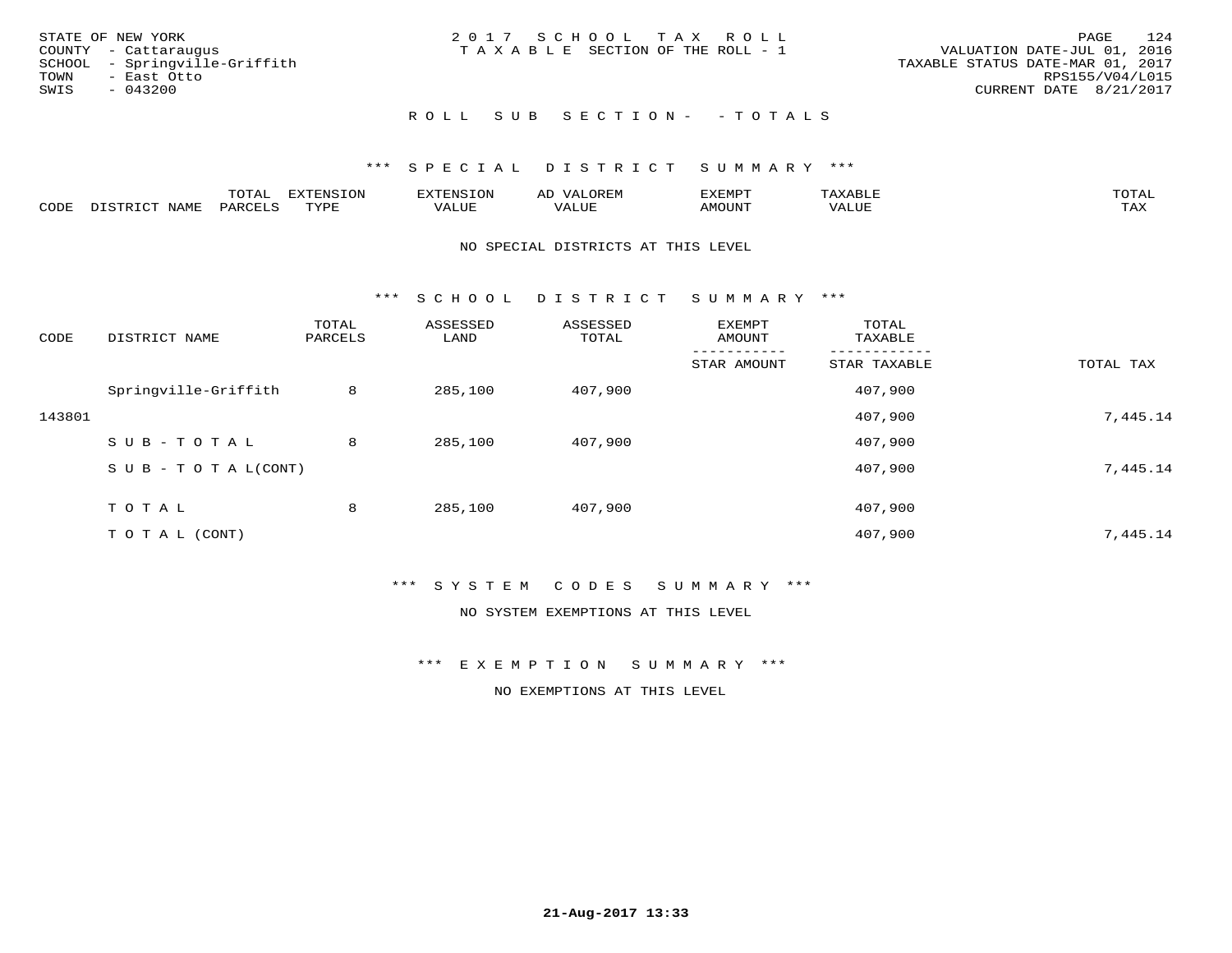| STATE OF NEW YORK<br>COUNTY - Cattaraugus | 2017 SCHOOL TAX ROLL<br>T A X A B L E SECTION OF THE ROLL - 1 | 125<br>PAGE<br>VALUATION DATE-JUL 01, 2016 |
|-------------------------------------------|---------------------------------------------------------------|--------------------------------------------|
| SCHOOL - Springville-Griffith             |                                                               | TAXABLE STATUS DATE-MAR 01, 2017           |
| TOWN<br>- East Otto                       |                                                               | RPS155/V04/L015                            |
| SWIS<br>$-043200$                         |                                                               | CURRENT DATE 8/21/2017                     |
|                                           |                                                               |                                            |

## R O L L S U B S E C T I O N - - T O T A L S

| ROLL<br>SEC | DESCRIPTION                | TOTAL<br>PARCELS | ASSESSED<br>LAND | ASSESSED<br>TOTAL | EXEMPT<br><b>AMOUNT</b> | TOTAL<br>TAXABLE   | TAX  | TOTAL<br>TAX |
|-------------|----------------------------|------------------|------------------|-------------------|-------------------------|--------------------|------|--------------|
|             |                            |                  |                  |                   | STAR AMOUNT             | STAR TAXABLE       | RATE |              |
|             | 2017-18 School Tax         |                  | 285,100          | 407,900           |                         | 407,900<br>407,900 |      | 7,445.14     |
|             | SPEC DIST TAXES<br>TAXABLE |                  |                  |                   |                         |                    |      | 7,445.14     |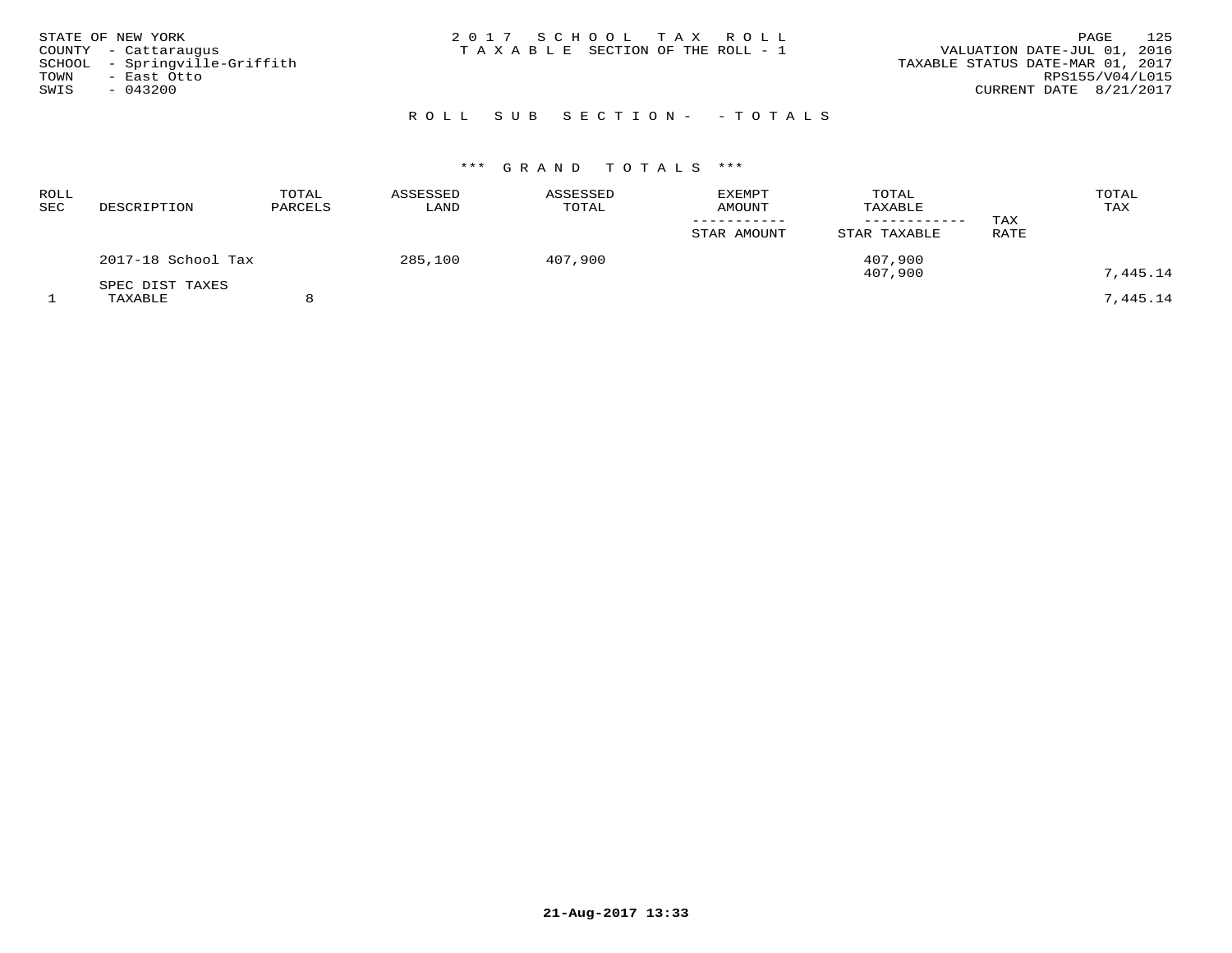| STATE OF NEW YORK             | 2017 SCHOOL TAX ROLL                  | 126<br>PAGE                      |
|-------------------------------|---------------------------------------|----------------------------------|
| COUNTY - Cattaraugus          | T A X A B L E SECTION OF THE ROLL - 1 | VALUATION DATE-JUL 01, 2016      |
| SCHOOL - Springville-Griffith |                                       | TAXABLE STATUS DATE-MAR 01, 2017 |
| TOWN<br>- East Otto           |                                       | RPS155/V04/L015                  |
| SWIS<br>- 043200              |                                       | CURRENT DATE 8/21/2017           |
|                               |                                       |                                  |

### ROLL SECTION TOTALS

#### \*\*\* S P E C I A L D I S T R I C T S U M M A R Y \*\*\*

|      |      | momm<br>LUIAL | $\blacksquare$<br>www<br>.UP | . N.S                | . JR P.IV     | המארד 17<br>ິ<br>⊐ויום∧נ |                |                    |
|------|------|---------------|------------------------------|----------------------|---------------|--------------------------|----------------|--------------------|
| CODE | NAME | . DAD'        | TVDI<br>.                    | 77\TTTT<br>الالالدين | T T T<br>ALUI | AMOUNT                   | T T T T<br>′ △ | $m \times r$<br>∸⊷ |

#### NO SPECIAL DISTRICTS AT THIS LEVEL

\*\*\* S C H O O L D I S T R I C T S U M M A R Y \*\*\*

| CODE   | DISTRICT NAME                    | TOTAL<br>PARCELS | ASSESSED<br>LAND | ASSESSED<br>TOTAL | EXEMPT<br>AMOUNT | TOTAL<br>TAXABLE |           |
|--------|----------------------------------|------------------|------------------|-------------------|------------------|------------------|-----------|
|        |                                  |                  |                  |                   | STAR AMOUNT      | STAR TAXABLE     | TOTAL TAX |
|        | Springville-Griffith             | 8                | 285,100          | 407,900           |                  | 407,900          |           |
| 143801 |                                  |                  |                  |                   |                  | 407,900          | 7,445.14  |
|        | SUB-TOTAL                        | 8                | 285,100          | 407,900           |                  | 407,900          |           |
|        | $S \cup B - T \cup T A L (CONT)$ |                  |                  |                   |                  | 407,900          | 7,445.14  |
|        | TOTAL                            | 8                | 285,100          | 407,900           |                  | 407,900          |           |
|        | T O T A L (CONT)                 |                  |                  |                   |                  | 407,900          | 7,445.14  |

#### \*\*\* S Y S T E M C O D E S S U M M A R Y \*\*\*

NO SYSTEM EXEMPTIONS AT THIS LEVEL

\*\*\* E X E M P T I O N S U M M A R Y \*\*\*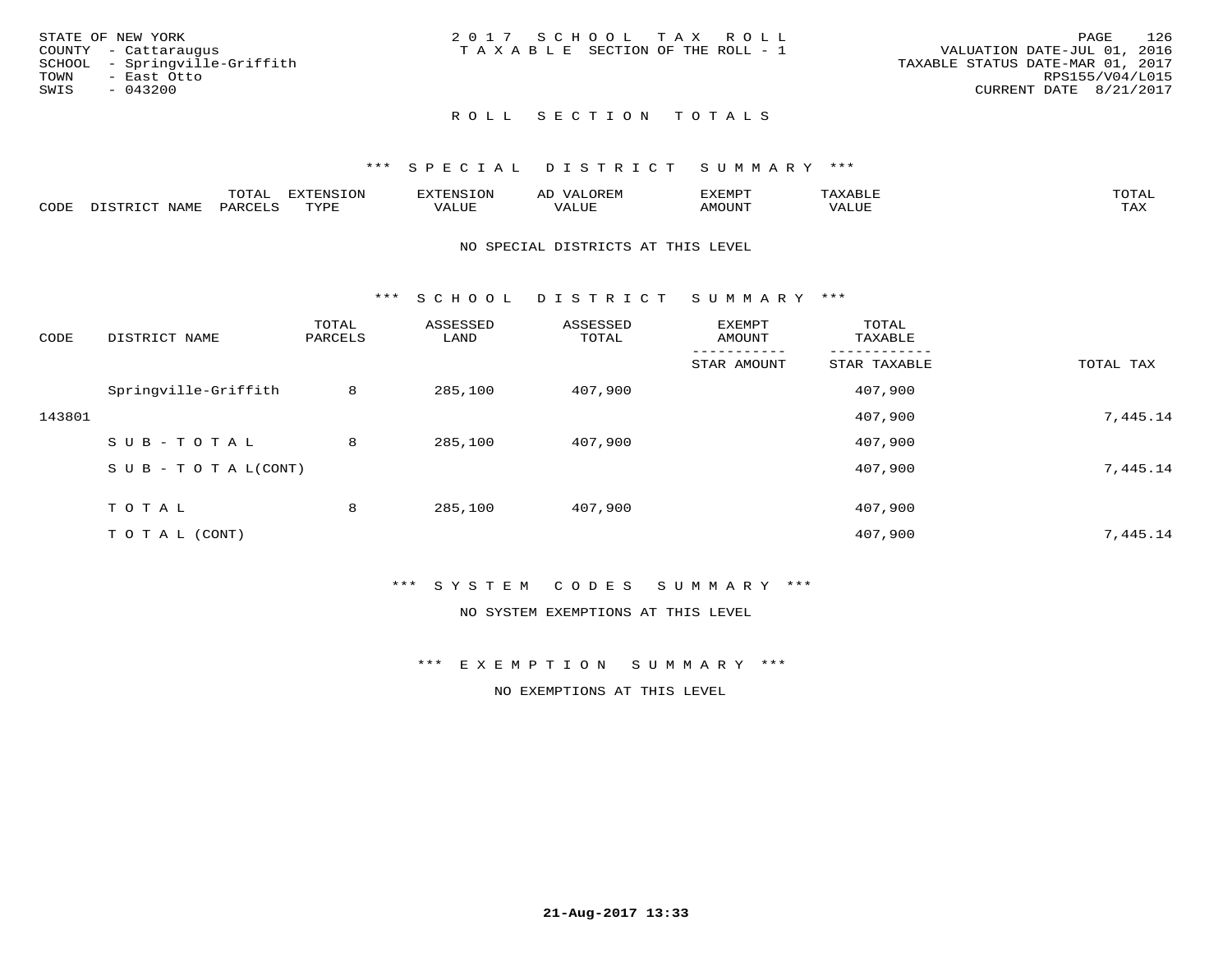| STATE OF NEW YORK             | 2017 SCHOOL TAX ROLL            | 127<br>PAGE                      |
|-------------------------------|---------------------------------|----------------------------------|
| COUNTY - Cattaraugus          | TAXABLE SECTION OF THE ROLL - 1 | VALUATION DATE-JUL 01, 2016      |
| SCHOOL - Springville-Griffith |                                 | TAXABLE STATUS DATE-MAR 01, 2017 |
| TOWN<br>– East Otto           |                                 | RPS155/V04/L015                  |
| SWIS<br>$-043200$             |                                 | CURRENT DATE 8/21/2017           |
|                               |                                 |                                  |

## ROLL SECTION TOTALS

| <b>ROLL</b><br>SEC | DESCRIPTION                | TOTAL<br>PARCELS | ASSESSED<br>LAND | ASSESSED<br>TOTAL | <b>EXEMPT</b><br><b>AMOUNT</b><br>STAR AMOUNT | TOTAL<br>TAXABLE<br>STAR TAXABLE | TAX<br>RATE | TOTAL<br>TAX |
|--------------------|----------------------------|------------------|------------------|-------------------|-----------------------------------------------|----------------------------------|-------------|--------------|
|                    | 2017-18 School Tax         |                  | 285,100          | 407,900           |                                               | 407,900<br>407,900               |             | 7,445.14     |
|                    | SPEC DIST TAXES<br>TAXABLE |                  |                  |                   |                                               |                                  |             | 7,445.14     |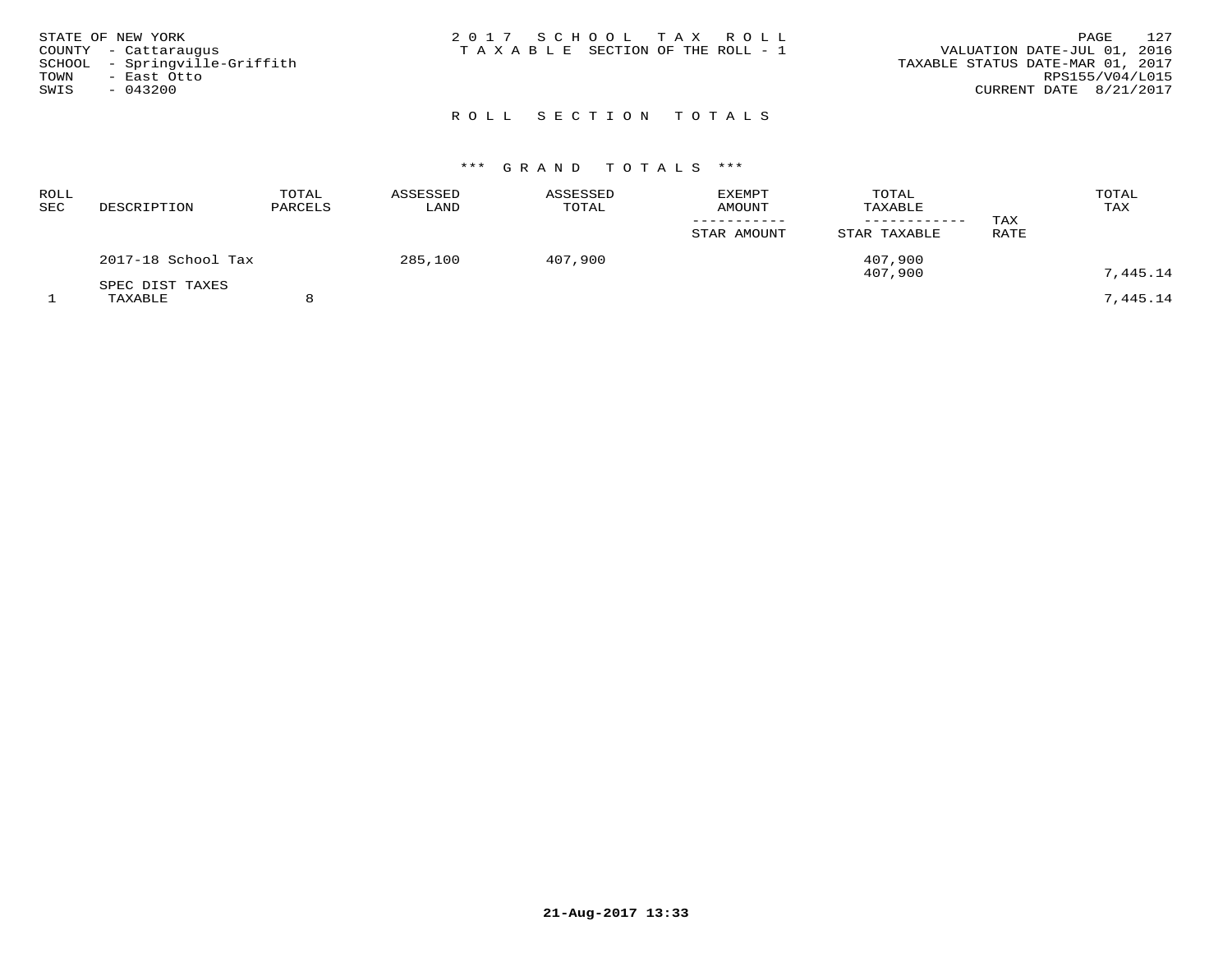| STATE OF NEW YORK<br>COUNTY<br>- Cattaraugus<br>- Springville-Griffith<br>SCHOOL<br>TOWN<br>- East Otto<br>$-043200$<br>SWIS | 2 0 1 7                              | SCHOOL<br>OWNERS NAME SEQUENCE | TAX ROLL<br>UTILITY & R.R. SECTION OF THE ROLL - 6<br>UNIFORM PERCENT OF VALUE IS 100.00 | VALUATION DATE-JUL 01,<br>TAXABLE STATUS DATE-MAR 01, 2017 | 128<br>PAGE<br>2016     |
|------------------------------------------------------------------------------------------------------------------------------|--------------------------------------|--------------------------------|------------------------------------------------------------------------------------------|------------------------------------------------------------|-------------------------|
| TAX MAP PARCEL NUMBER                                                                                                        | PROPERTY LOCATION & CLASS ASSESSMENT |                                |                                                                                          |                                                            |                         |
| CURRENT OWNERS NAME                                                                                                          | SCHOOL DISTRICT                      | LAND                           | TAX DESCRIPTION                                                                          | TAXABLE VALUE                                              |                         |
| CURRENT OWNERS ADDRESS                                                                                                       | PARCEL SIZE/GRID COORD               | TOTAL                          | SPECIAL DISTRICTS                                                                        |                                                            | TAX AMOUNT              |
| ******************************                                                                                               |                                      |                                |                                                                                          |                                                            |                         |
|                                                                                                                              | Outside Plant                        |                                |                                                                                          |                                                            | <b>BILL 60392</b>       |
| 632.000-9918-618.750/1884                                                                                                    | 836 Telecom. eq.                     |                                | 2017-18 School Tax                                                                       | 1                                                          | 0.02                    |
| Citizens Telecom Co. of NY Inc Springville-Gri 143801                                                                        |                                      | 0                              |                                                                                          |                                                            |                         |
| Duff & Phelps Llc                                                                                                            | $.01$ SGI                            | $\mathbf{1}$                   |                                                                                          |                                                            |                         |
| %duff & Phelps Llc                                                                                                           | POLES, WIRES, CABLE                  |                                |                                                                                          |                                                            |                         |
| PO Box 2629                                                                                                                  | 0.01<br>ACRES                        |                                |                                                                                          |                                                            |                         |
| Addison, TX 75001                                                                                                            | FULL MARKET VALUE                    | $\mathbf{1}$                   |                                                                                          |                                                            |                         |
|                                                                                                                              |                                      |                                | TOTAL TAX ---                                                                            |                                                            | $0.02**$                |
|                                                                                                                              |                                      |                                |                                                                                          | DATE #1                                                    | 10/16/17                |
|                                                                                                                              |                                      |                                |                                                                                          | AMT DUE                                                    | 0.02                    |
|                                                                                                                              | Outside Plant                        |                                |                                                                                          |                                                            | <b>BILL 60393</b>       |
| 632.000-9918-631.900/1884                                                                                                    | 836 Telecom. eq.                     |                                | 2017-18 School Tax                                                                       | 645                                                        | 11.77                   |
| Verizon New York Inc                                                                                                         | Springville-Gri 143801               | $\Omega$                       |                                                                                          |                                                            |                         |
| Property Tax Dept                                                                                                            | .0046                                | 645                            |                                                                                          |                                                            |                         |
| Duff And Phelps                                                                                                              | POLES, WIRES, CABLES ETC             |                                |                                                                                          |                                                            |                         |
| %duff And Phelps                                                                                                             | 0.01<br>ACRES                        |                                |                                                                                          |                                                            |                         |
| PO Box 2749                                                                                                                  | FULL MARKET VALUE                    | 645                            |                                                                                          |                                                            |                         |
| Addison, TX 75001                                                                                                            |                                      |                                |                                                                                          |                                                            |                         |
|                                                                                                                              |                                      |                                | TOTAL TAX ---                                                                            |                                                            | $11.77***$              |
|                                                                                                                              |                                      |                                |                                                                                          | DATE #1                                                    | 10/16/17                |
|                                                                                                                              |                                      |                                |                                                                                          | AMT DUE                                                    | 11.77                   |
|                                                                                                                              |                                      |                                |                                                                                          |                                                            | * * * * * * * * * * * * |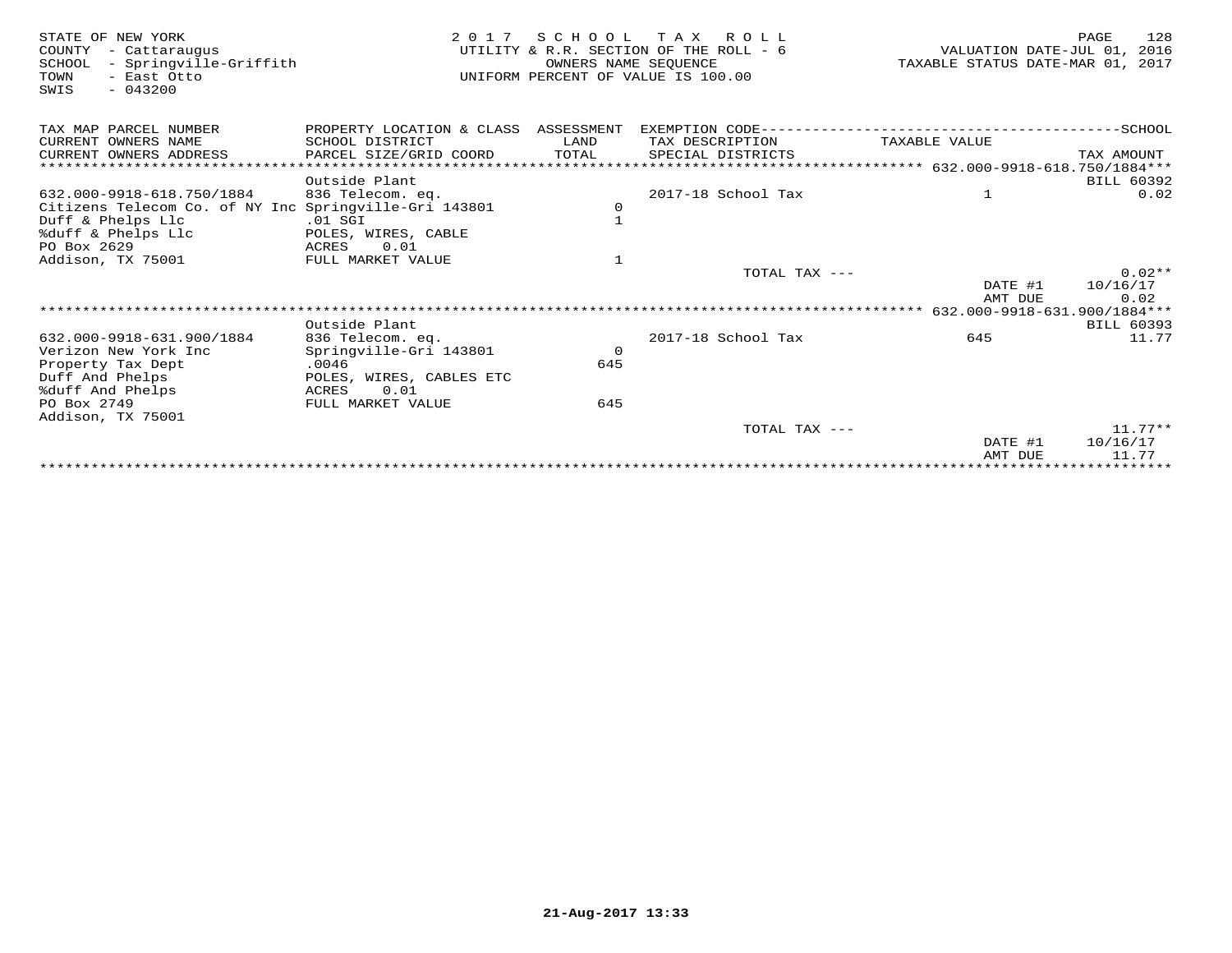|      | STATE OF NEW YORK             | 2017 SCHOOL TAX ROLL                   |  |                                  |                        | PAGE | 129 |
|------|-------------------------------|----------------------------------------|--|----------------------------------|------------------------|------|-----|
|      | COUNTY - Cattaraugus          | UTILITY & R.R. SECTION OF THE ROLL - 6 |  | VALUATION DATE-JUL 01, 2016      |                        |      |     |
|      | SCHOOL - Springville-Griffith |                                        |  | TAXABLE STATUS DATE-MAR 01, 2017 |                        |      |     |
| TOWN | – East Otto                   |                                        |  |                                  | RPS155/V04/L015        |      |     |
| SWIS | - 043200                      |                                        |  |                                  | CURRENT DATE 8/21/2017 |      |     |
|      |                               |                                        |  |                                  |                        |      |     |

### R O L L S U B S E C T I O N - - T O T A L S

#### \*\*\* S P E C I A L D I S T R I C T S U M M A R Y \*\*\*

|      |         | ----                | $\cdots$ | . FNS | ₩    | דסMדצי       |                   | $m \wedge m \wedge n$ |
|------|---------|---------------------|----------|-------|------|--------------|-------------------|-----------------------|
| CODE | ៶៲៳៲៴៲៷ | <b>ACTIVE</b><br>ΆR | TVDF     | ALUE  | ALUE | <b>NOUNT</b> | <b>TTT</b><br>⊐∪∟ | ГAX                   |

#### NO SPECIAL DISTRICTS AT THIS LEVEL

\*\*\* S C H O O L D I S T R I C T S U M M A R Y \*\*\*

| CODE   | DISTRICT NAME                    | TOTAL<br>PARCELS | ASSESSED<br>LAND | ASSESSED<br>TOTAL | EXEMPT<br>AMOUNT | TOTAL<br>TAXABLE |           |
|--------|----------------------------------|------------------|------------------|-------------------|------------------|------------------|-----------|
|        |                                  |                  |                  |                   | STAR AMOUNT      | STAR TAXABLE     | TOTAL TAX |
|        | Springville-Griffith             | 2                |                  | 646               |                  | 646              |           |
| 143801 |                                  |                  |                  |                   |                  | 646              | 11.79     |
|        | SUB-TOTAL                        | 2                |                  | 646               |                  | 646              |           |
|        | $S \cup B - T \cup T A L (CONT)$ |                  |                  |                   |                  | 646              | 11.79     |
|        | TOTAL                            | 2                |                  | 646               |                  | 646              |           |
|        |                                  |                  |                  |                   |                  |                  |           |
|        | TO TAL (CONT)                    |                  |                  |                   |                  | 646              | 11.79     |

\*\*\* S Y S T E M C O D E S S U M M A R Y \*\*\*

NO SYSTEM EXEMPTIONS AT THIS LEVEL

\*\*\* E X E M P T I O N S U M M A R Y \*\*\*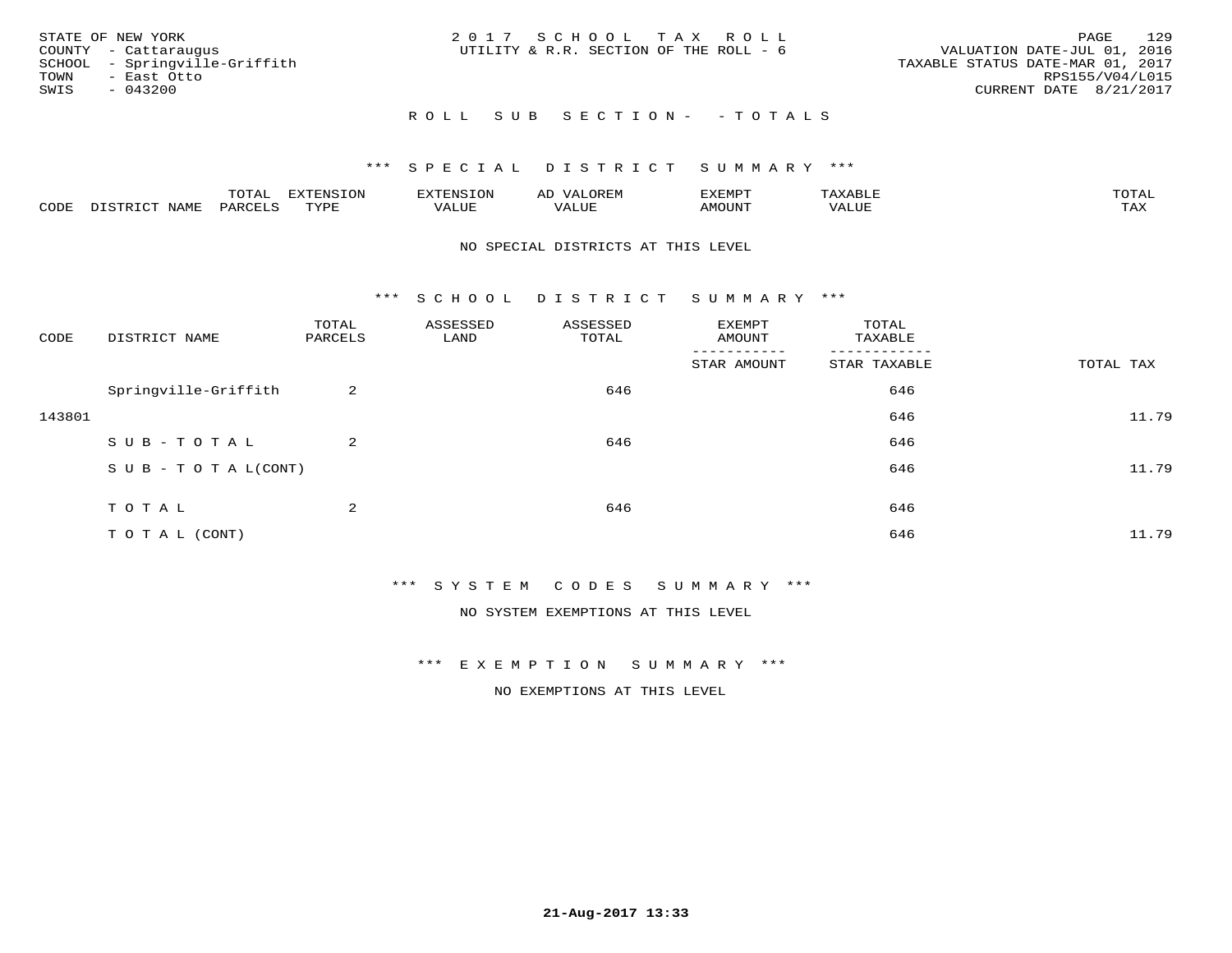| STATE OF NEW YORK             | 2017 SCHOOL TAX ROLL                   | 130<br>PAGE                      |
|-------------------------------|----------------------------------------|----------------------------------|
| COUNTY - Cattaraugus          | UTILITY & R.R. SECTION OF THE ROLL - 6 | VALUATION DATE-JUL 01, 2016      |
| SCHOOL - Springville-Griffith |                                        | TAXABLE STATUS DATE-MAR 01, 2017 |
| TOWN<br>- East Otto           |                                        | RPS155/V04/L015                  |
| SWIS<br>$-043200$             |                                        | CURRENT DATE 8/21/2017           |
|                               |                                        |                                  |

## R O L L S U B S E C T I O N - - T O T A L S

| ROLL<br><b>SEC</b> | DESCRIPTION        | TOTAL<br>PARCELS | ASSESSED<br>LAND | ASSESSED<br>TOTAL | <b>EXEMPT</b><br>AMOUNT | TOTAL<br>TAXABLE<br>------------ | TAX  | TOTAL<br>TAX |
|--------------------|--------------------|------------------|------------------|-------------------|-------------------------|----------------------------------|------|--------------|
|                    |                    |                  |                  |                   | STAR AMOUNT             | STAR TAXABLE                     | RATE |              |
|                    | 2017-18 School Tax |                  |                  | 646               |                         | 646                              |      |              |
|                    | SPEC DIST TAXES    |                  |                  |                   |                         | 646                              |      | 11.79        |
|                    | UTILITIES & N.C.   |                  |                  |                   |                         |                                  |      | 11.79        |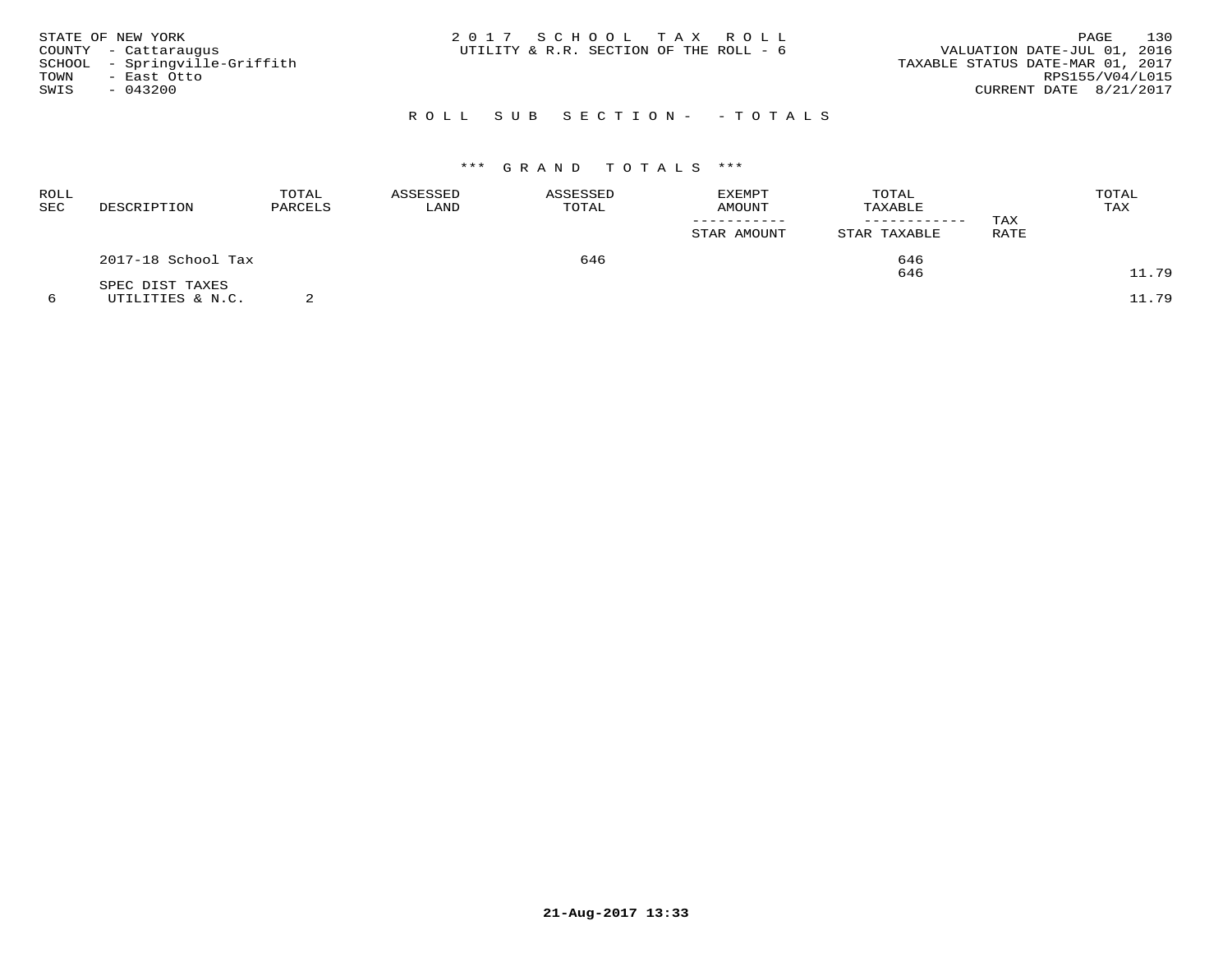|      | STATE OF NEW YORK             | 2017 SCHOOL TAX ROLL                   |  |                                  |                        | PAGE | 131 |
|------|-------------------------------|----------------------------------------|--|----------------------------------|------------------------|------|-----|
|      | COUNTY - Cattaraugus          | UTILITY & R.R. SECTION OF THE ROLL - 6 |  | VALUATION DATE-JUL 01, 2016      |                        |      |     |
|      | SCHOOL - Springville-Griffith |                                        |  | TAXABLE STATUS DATE-MAR 01, 2017 |                        |      |     |
| TOWN | - East Otto                   |                                        |  |                                  | RPS155/V04/L015        |      |     |
| SWIS | $-043200$                     |                                        |  |                                  | CURRENT DATE 8/21/2017 |      |     |
|      |                               |                                        |  |                                  |                        |      |     |

### ROLL SECTION TOTALS

#### \*\*\* S P E C I A L D I S T R I C T S U M M A R Y \*\*\*

|      |                             | momn.<br>LUIAL     | <b>EXTENSION</b> | $117$ mm $1707070$<br>אי | ΑD<br>.JREN      | 33773850<br>ivi D'<br>ניומיום בי | $max$ and $max$ | $m \wedge m \wedge n$ |
|------|-----------------------------|--------------------|------------------|--------------------------|------------------|----------------------------------|-----------------|-----------------------|
| CODE | <b>NAME</b><br>דת דפידים דת | PARCE <sup>T</sup> | TVDF             | VALUE                    | -- - ---<br>ALUE | TUUOM4                           | VALUE           | <b>TAY</b><br>⊥⇔∆     |

#### NO SPECIAL DISTRICTS AT THIS LEVEL

\*\*\* S C H O O L D I S T R I C T S U M M A R Y \*\*\*

| CODE   | DISTRICT NAME                    | TOTAL<br>PARCELS | ASSESSED<br>LAND | ASSESSED<br>TOTAL | EXEMPT<br>AMOUNT | TOTAL<br>TAXABLE |           |
|--------|----------------------------------|------------------|------------------|-------------------|------------------|------------------|-----------|
|        |                                  |                  |                  |                   | STAR AMOUNT      | STAR TAXABLE     | TOTAL TAX |
|        | Springville-Griffith             | 2                |                  | 646               |                  | 646              |           |
| 143801 |                                  |                  |                  |                   |                  | 646              | 11.79     |
|        | SUB-TOTAL                        | 2                |                  | 646               |                  | 646              |           |
|        | $S \cup B - T \cup T A L (CONT)$ |                  |                  |                   |                  | 646              | 11.79     |
|        |                                  |                  |                  |                   |                  |                  |           |
|        | TOTAL                            | 2                |                  | 646               |                  | 646              |           |
|        | TO TAL (CONT)                    |                  |                  |                   |                  | 646              | 11.79     |

\*\*\* S Y S T E M C O D E S S U M M A R Y \*\*\*

NO SYSTEM EXEMPTIONS AT THIS LEVEL

\*\*\* E X E M P T I O N S U M M A R Y \*\*\*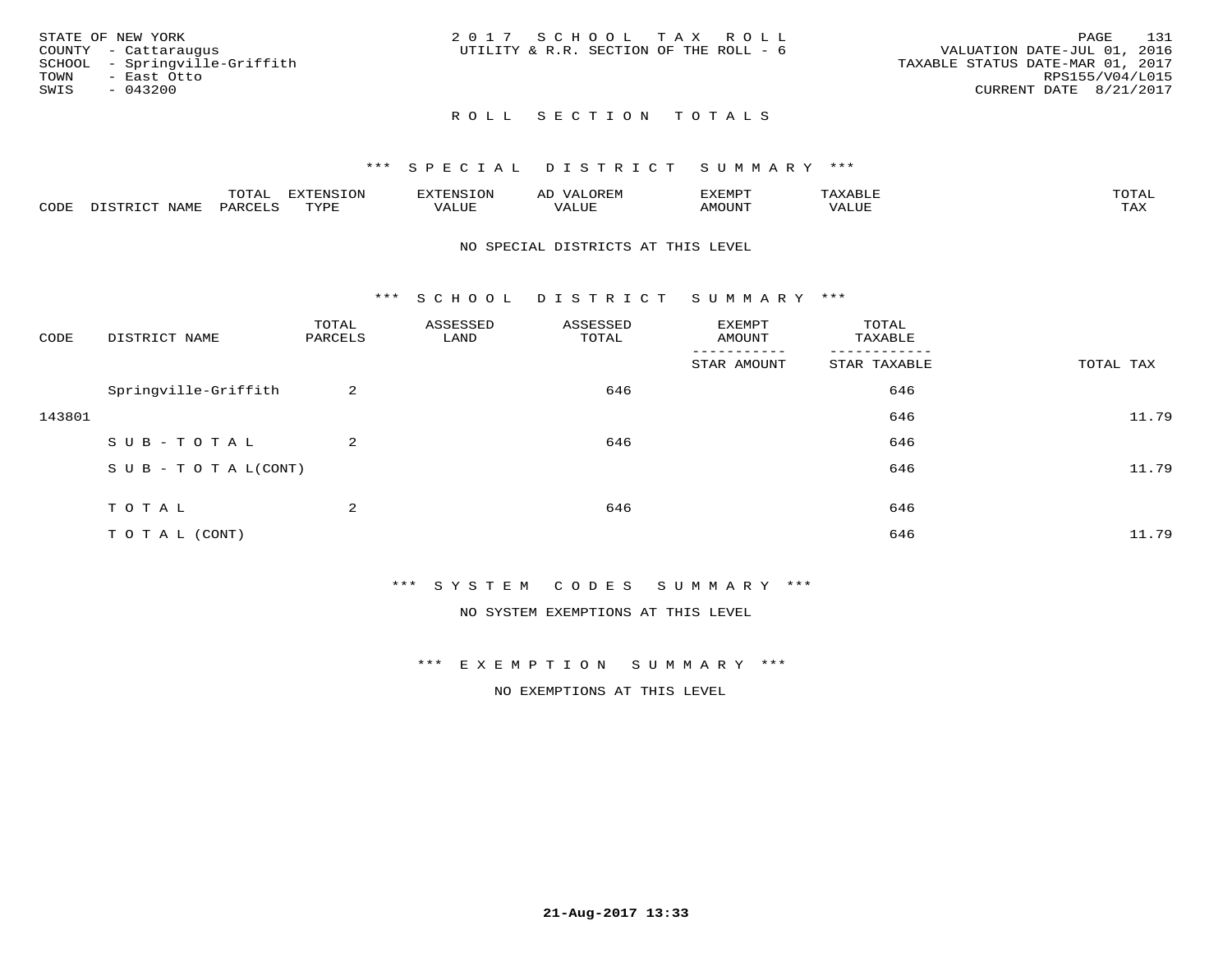| STATE OF NEW YORK<br>COUNTY - Cattaraugus<br>SCHOOL - Springville-Griffith<br>TOWN<br>- East Otto<br>SWIS<br>- 043200 | 2017 SCHOOL TAX ROLL<br>UTILITY & R.R. SECTION OF THE ROLL - 6 | 132<br>PAGE<br>VALUATION DATE-JUL 01, 2016<br>TAXABLE STATUS DATE-MAR 01, 2017<br>RPS155/V04/L015<br>CURRENT DATE 8/21/2017 |
|-----------------------------------------------------------------------------------------------------------------------|----------------------------------------------------------------|-----------------------------------------------------------------------------------------------------------------------------|
|                                                                                                                       | ROLL SECTION TOTALS                                            |                                                                                                                             |

# \*\*\* G R A N D T O T A L S \*\*\*

| ROLL<br><b>SEC</b> | DESCRIPTION        | TOTAL<br>PARCELS | ASSESSED<br>LAND | ASSESSED<br>TOTAL | <b>EXEMPT</b><br>AMOUNT<br>STAR AMOUNT | TOTAL<br>TAXABLE<br>STAR TAXABLE | TAX<br>RATE | TOTAL<br>TAX |
|--------------------|--------------------|------------------|------------------|-------------------|----------------------------------------|----------------------------------|-------------|--------------|
|                    | 2017-18 School Tax |                  |                  | 646               |                                        | 646                              |             |              |
|                    | SPEC DIST TAXES    |                  |                  |                   |                                        | 646                              |             | 11.79        |
|                    | UTILITIES & N.C.   |                  |                  |                   |                                        |                                  |             | 11.79        |

**21-Aug-2017 13:33**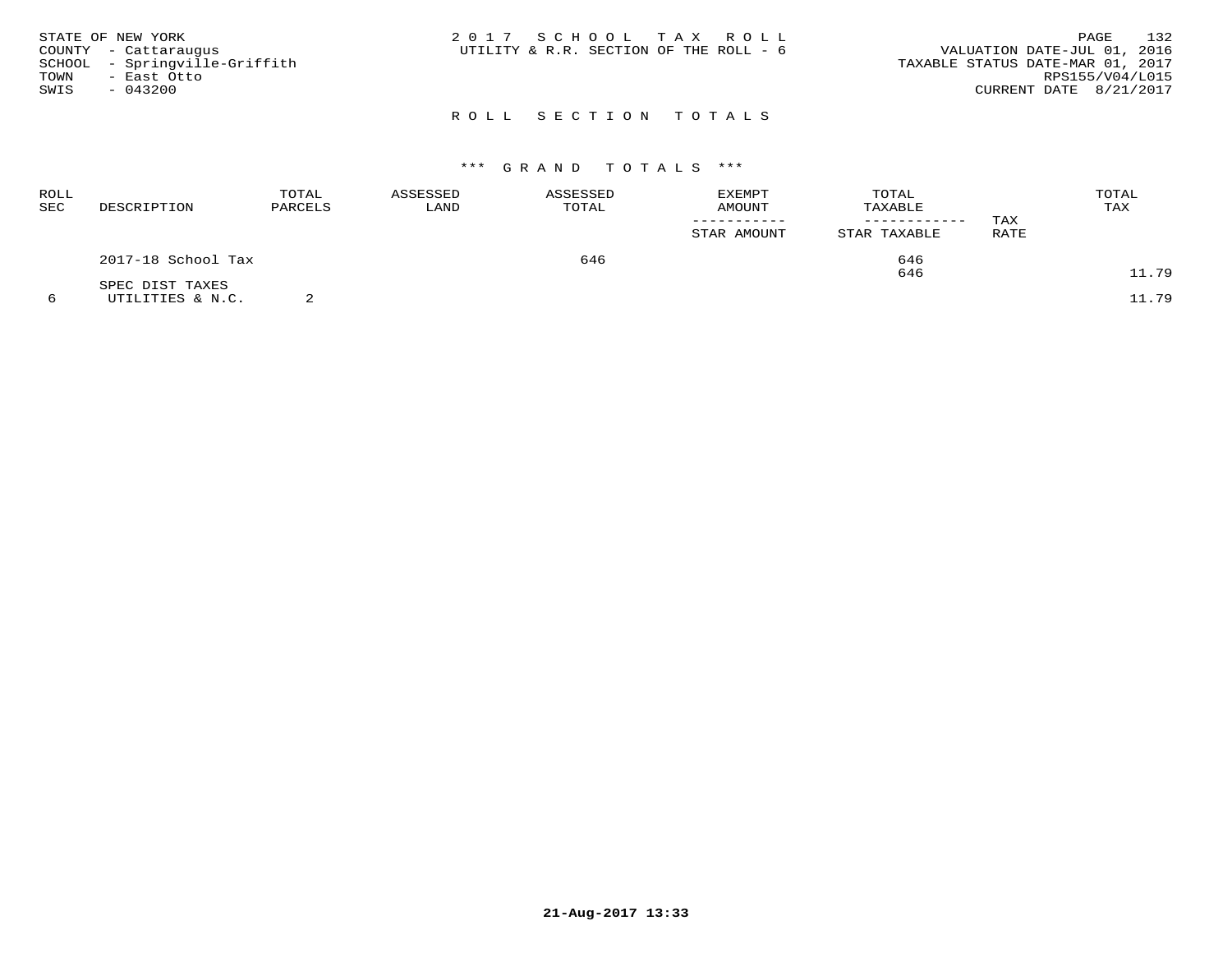|      | STATE OF NEW YORK             | 2017 SCHOOL TAX ROLL |             |  |                                  |                        | PAGE | 133 |
|------|-------------------------------|----------------------|-------------|--|----------------------------------|------------------------|------|-----|
|      | COUNTY - Cattaraugus          |                      |             |  | VALUATION DATE-JUL 01, 2016      |                        |      |     |
|      | SCHOOL - Springville-Griffith |                      | SWIS TOTALS |  | TAXABLE STATUS DATE-MAR 01, 2017 |                        |      |     |
| TOWN | - East Otto                   |                      |             |  |                                  | RPS155/V04/L015        |      |     |
| SWIS | - 043200                      |                      |             |  |                                  | CURRENT DATE 8/21/2017 |      |     |

|      |      | ----     | <b>EXTENSION</b><br>└╰┘ | AN S  | ▵ | .XEMP" |       | ГAХ                    | $\sim$ m $\sim$ $\sim$<br>◡⊥▱ |
|------|------|----------|-------------------------|-------|---|--------|-------|------------------------|-------------------------------|
| CODE | NAMF | UARCFT ⊂ | TVDF                    | 1 U P |   | MOUN'  | 'ALUL | $5.7$ $MT$<br>$\cdots$ | TAX                           |

NO SPECIAL DISTRICTS AT THIS LEVEL

\*\*\* S C H O O L D I S T R I C T S U M M A R Y \*\*\*

| CODE   | DISTRICT NAME                    | TOTAL<br>PARCELS | ASSESSED<br>LAND | ASSESSED<br>TOTAL | <b>EXEMPT</b><br>AMOUNT | TOTAL<br>TAXABLE |           |           |
|--------|----------------------------------|------------------|------------------|-------------------|-------------------------|------------------|-----------|-----------|
|        |                                  |                  |                  |                   | STAR AMOUNT             | STAR TAXABLE     | TAX RATE  | TOTAL TAX |
|        | Springville-Griffith             | 10               | 285,100          | 408,546           |                         | 408,546          |           |           |
| 143801 |                                  |                  |                  |                   |                         | 408,546          | 18.252350 | 7,456.93  |
|        | SUB-TOTAL                        | 10               | 285,100          | 408,546           |                         | 408,546          |           |           |
|        | $S \cup B - T \cup T A L (CONT)$ |                  |                  |                   |                         | 408,546          |           | 7,456.93  |
|        |                                  |                  |                  |                   |                         |                  |           |           |
|        | TOTAL                            | 10               | 285,100          | 408,546           |                         | 408,546          |           |           |
|        | T O T A L (CONT)                 |                  |                  |                   |                         | 408,546          |           | 7,456.93  |

\*\*\* S Y S T E M C O D E S S U M M A R Y \*\*\*

NO SYSTEM EXEMPTIONS AT THIS LEVEL

\*\*\* E X E M P T I O N S U M M A R Y \*\*\*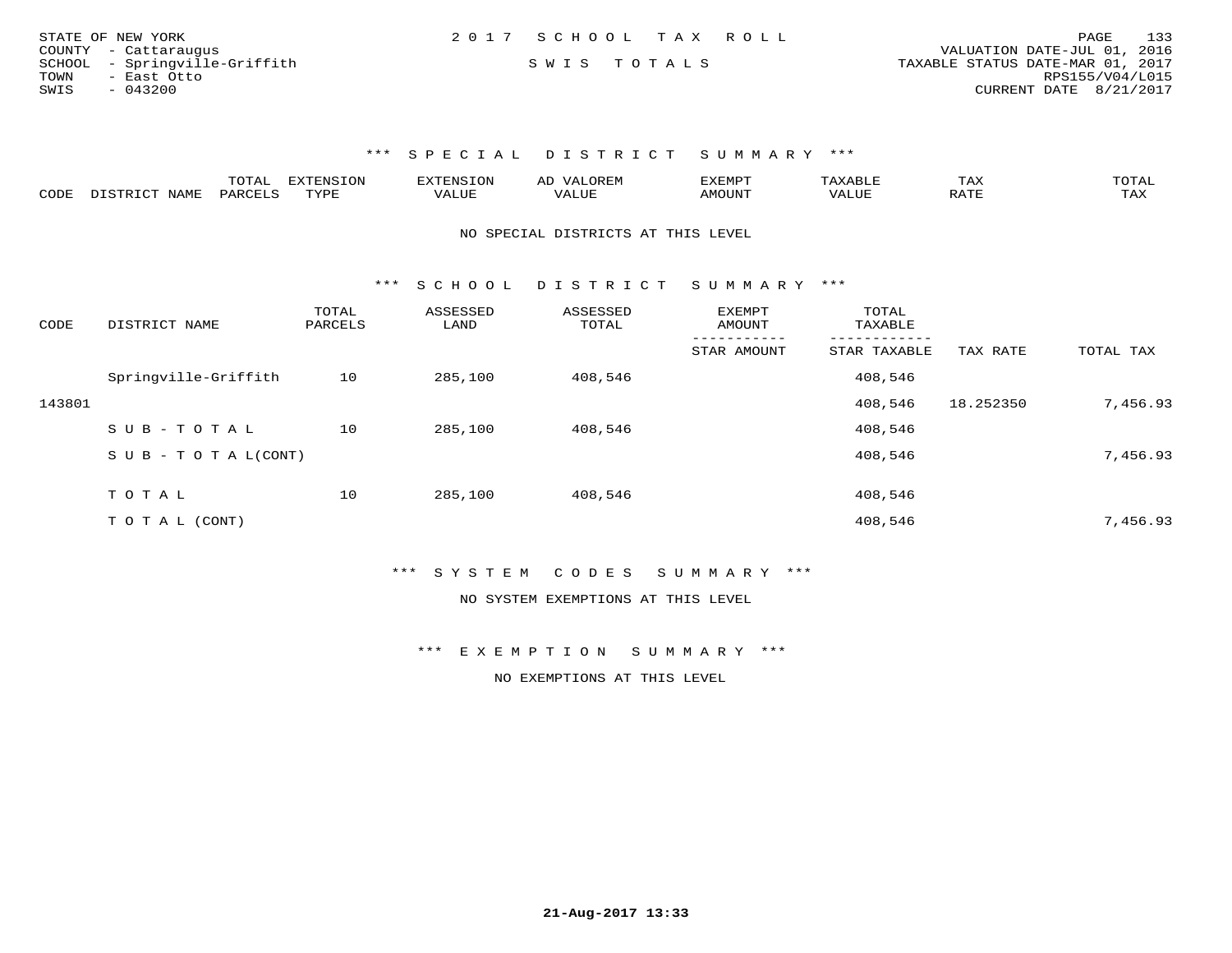| STATE OF NEW YORK    |                        |  |  |  |  |
|----------------------|------------------------|--|--|--|--|
| COUNTY - Cattaraugus |                        |  |  |  |  |
| SCHOOL               | - Springville-Griffith |  |  |  |  |
| TOWN                 | - East Otto            |  |  |  |  |
| SWIS                 | $-043200$              |  |  |  |  |

COUNTY - Cattaraugus<br>SCHOOL - Springville-Griffith S W I S T O T A L S TAXABLE STATUS DATE-MAR 01, 2017 TOWN - East Otto RPS155/V04/L015SWIS - 043200 CURRENT DATE 8/21/2017

| ROLL<br>SEC  | DESCRIPTION                         | TOTAL<br>PARCELS | ASSESSED<br>LAND | ASSESSED<br>TOTAL | <b>EXEMPT</b><br>AMOUNT | TOTAL<br>TAXABLE             |             |          |
|--------------|-------------------------------------|------------------|------------------|-------------------|-------------------------|------------------------------|-------------|----------|
|              |                                     |                  |                  |                   | STAR AMOUNT             | ------------<br>STAR TAXABLE | TAX<br>RATE |          |
|              | 2017-18 School Tax                  |                  | 285,100          | 407,900           |                         | 407,900<br>407,900           | 18.252350   | 7,445.14 |
| $\mathbf{1}$ | SPEC DIST TAXES<br>TAXABLE          | 8                |                  |                   |                         |                              |             | 7,445.14 |
|              | 2017-18 School Tax                  |                  |                  | 646               |                         | 646<br>646                   | 18.252350   | 11.79    |
| 6            | SPEC DIST TAXES<br>UTILITIES & N.C. | 2                |                  |                   |                         |                              |             | 11.79    |
|              | 2017-18 School Tax                  |                  | 285,100          | 408,546           |                         | 408,546<br>408,546           | 18.252350   | 7,456.93 |
|              | SPEC DIST TAXES                     |                  |                  |                   |                         |                              |             |          |
| $\star$      | TOTAL<br>SUB                        | 10               |                  |                   |                         |                              |             | 7,456.93 |
|              | 2017-18 School Tax                  |                  | 285,100          | 408,546           |                         | 408,546<br>408,546           | 18.252350   | 7,456.93 |
|              | SPEC DIST TAXES                     |                  |                  |                   |                         |                              |             |          |
| $***$        | GRAND TOTAL                         | 10               |                  |                   |                         |                              |             | 7,456.93 |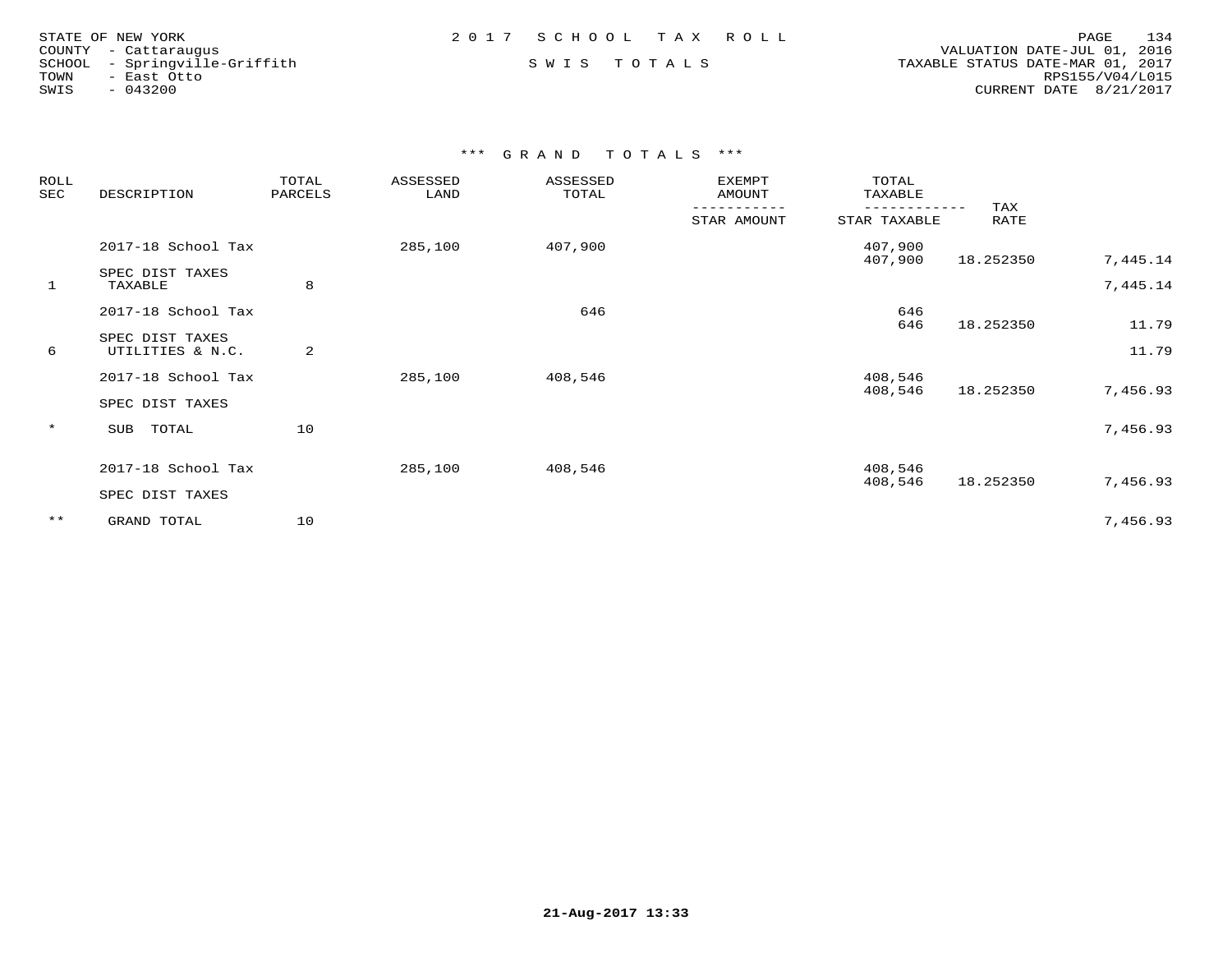| STATE OF NEW YORK<br>COUNTY - Cattaraugus<br>SCHOOL - Springville-Griffith<br>- Yorkshire<br>TOWN | 2 0 1 7                                                   | SCHOOL<br>TAXABLE SECTION OF THE ROLL - 1<br>OWNERS NAME SEQUENCE<br>UNIFORM PERCENT OF VALUE IS 016.00 |                 | TAX ROLL                             | VALUATION DATE-JUL 01, 2016<br>TAXABLE STATUS DATE-MAR 01, 2017 | PAGE<br>135                          |
|---------------------------------------------------------------------------------------------------|-----------------------------------------------------------|---------------------------------------------------------------------------------------------------------|-----------------|--------------------------------------|-----------------------------------------------------------------|--------------------------------------|
| SWIS<br>$-048489$                                                                                 |                                                           |                                                                                                         |                 |                                      |                                                                 |                                      |
| TAX MAP PARCEL NUMBER                                                                             |                                                           |                                                                                                         |                 |                                      |                                                                 |                                      |
| CURRENT OWNERS NAME<br>CURRENT OWNERS ADDRESS                                                     | SCHOOL DISTRICT<br>PARCEL SIZE/GRID COORD                 | LAND<br>TOTAL                                                                                           |                 | TAX DESCRIPTION<br>SPECIAL DISTRICTS | TAXABLE VALUE                                                   | TAX AMOUNT                           |
| **********************                                                                            |                                                           |                                                                                                         |                 |                                      |                                                                 |                                      |
|                                                                                                   | 4905 Gun Barrel Rd                                        |                                                                                                         |                 |                                      | ACCT 1394                                                       | <b>BILL 60394</b>                    |
| $11.002 - 1 - 4.4$<br>Barth William                                                               | 210 1 Family Res                                          | 1,250                                                                                                   | <b>BAS STAR</b> | 41854<br>2017-18 School Tax          |                                                                 | 4,950<br>3,892.88                    |
| Barth Jeanette<br>PO Box 174                                                                      | Springville-Gri 143801<br>06<br>05<br>62<br>ACRES<br>4.90 | 34,125                                                                                                  |                 |                                      | 34,125                                                          |                                      |
| Yorkshire, NY 14173                                                                               | EAST-1149871 NRTH-0909957<br>DEED BOOK 1024<br>PG-682     |                                                                                                         |                 |                                      |                                                                 |                                      |
|                                                                                                   | FULL MARKET VALUE                                         | 213,281                                                                                                 |                 |                                      |                                                                 |                                      |
|                                                                                                   |                                                           |                                                                                                         |                 | TOTAL TAX ---                        | DATE #1<br>AMT DUE                                              | $3,328.20**$<br>10/16/17<br>3,328.20 |
|                                                                                                   |                                                           | ***********************************                                                                     |                 |                                      | *********** 11.002-1-5 ******                                   | ***********                          |
|                                                                                                   | 11304 Bolton Rd                                           |                                                                                                         |                 |                                      | ACCT 1144                                                       | <b>BILL 60395</b>                    |
| $11.002 - 1 - 5$                                                                                  | 240 Rural res                                             |                                                                                                         | ENH STAR        | 41834<br>2017-18 School Tax          |                                                                 | 10,810<br>3,827.29                   |
| Beverlin Roy C<br>Beverlin Brenda K                                                               | Springville-Gri 143801<br>$-06$<br>62<br>$-05$            | 6,940<br>33,550                                                                                         |                 |                                      | 33,550                                                          |                                      |
| 11304 Bolton Rd                                                                                   | 23.48<br>ACRES                                            |                                                                                                         |                 |                                      |                                                                 |                                      |
| Springville, NY 14141                                                                             | EAST-1148939 NRTH-0907844                                 |                                                                                                         |                 |                                      |                                                                 |                                      |
|                                                                                                   | DEED BOOK 884<br>PG-00607                                 |                                                                                                         |                 |                                      |                                                                 |                                      |
|                                                                                                   | FULL MARKET VALUE                                         | 209,688                                                                                                 |                 | TOTAL TAX ---                        |                                                                 | $2,594.12**$                         |
|                                                                                                   |                                                           |                                                                                                         |                 |                                      | DATE #1                                                         | 10/16/17                             |
|                                                                                                   |                                                           |                                                                                                         |                 |                                      | AMT DUE                                                         | 2,594.12                             |
|                                                                                                   |                                                           |                                                                                                         |                 |                                      |                                                                 |                                      |
| $11.002 - 1 - 6$                                                                                  | 11298 Bolton Rd<br>240 Rural res                          |                                                                                                         |                 | 2017-18 School Tax                   | ACCT 0335<br>18,080                                             | <b>BILL 60396</b><br>2,062.52        |
| Beverlin Roy C Jr                                                                                 | Springville-Gri 143801                                    | 7,250                                                                                                   |                 |                                      |                                                                 |                                      |
| C/O Vella & Vella                                                                                 | 62 06<br>05                                               | 18,080                                                                                                  |                 |                                      |                                                                 |                                      |
| Attn: Chris                                                                                       | ACRES<br>49.65 BANK<br>017                                |                                                                                                         |                 |                                      |                                                                 |                                      |
| 378 E Main St                                                                                     | EAST-1150441 NRTH-0907141                                 |                                                                                                         |                 |                                      |                                                                 |                                      |
| Springville, NY 14141                                                                             | DEED BOOK 11189 PG-4001<br>FULL MARKET VALUE              | 113,000                                                                                                 |                 |                                      |                                                                 |                                      |
|                                                                                                   |                                                           |                                                                                                         |                 | TOTAL TAX ---                        |                                                                 | $2,062.52**$                         |
|                                                                                                   |                                                           |                                                                                                         |                 |                                      | DATE #1                                                         | 10/16/17                             |
|                                                                                                   |                                                           |                                                                                                         |                 |                                      | AMT DUE                                                         | 2,062.52                             |
|                                                                                                   | 4929 Creek Rd                                             |                                                                                                         |                 |                                      | *********** 3.004-1-13 ******************<br>ACCT 1169          | <b>BILL 60397</b>                    |
| $3.004 - 1 - 13$                                                                                  | 270 Mfg housing                                           |                                                                                                         | <b>BAS STAR</b> | 41854                                |                                                                 | 4,950                                |
| Boldt Andrew R                                                                                    | Springville-Gri 143801                                    | 4,750                                                                                                   |                 | 2017-18 School Tax                   | 30,937                                                          | 3,529.21                             |
| Degolier Deborah                                                                                  | 63 06 05                                                  | 30,937                                                                                                  |                 |                                      |                                                                 |                                      |
| 4929 Creek Rd                                                                                     | ACRES<br>14.85                                            |                                                                                                         |                 |                                      |                                                                 |                                      |
| Springville, NY 14141                                                                             | EAST-1149584 NRTH-0914213<br>DEED BOOK 870<br>PG-00711    |                                                                                                         |                 |                                      |                                                                 |                                      |
|                                                                                                   | FULL MARKET VALUE                                         | 193,356                                                                                                 |                 |                                      |                                                                 |                                      |
|                                                                                                   |                                                           |                                                                                                         |                 | TOTAL TAX ---                        |                                                                 | $2,964.52**$                         |
|                                                                                                   |                                                           |                                                                                                         |                 |                                      | DATE #1                                                         | 10/16/17                             |
|                                                                                                   |                                                           |                                                                                                         |                 |                                      | AMT DUE                                                         | 2,964.52<br>* * * * * * * * * *      |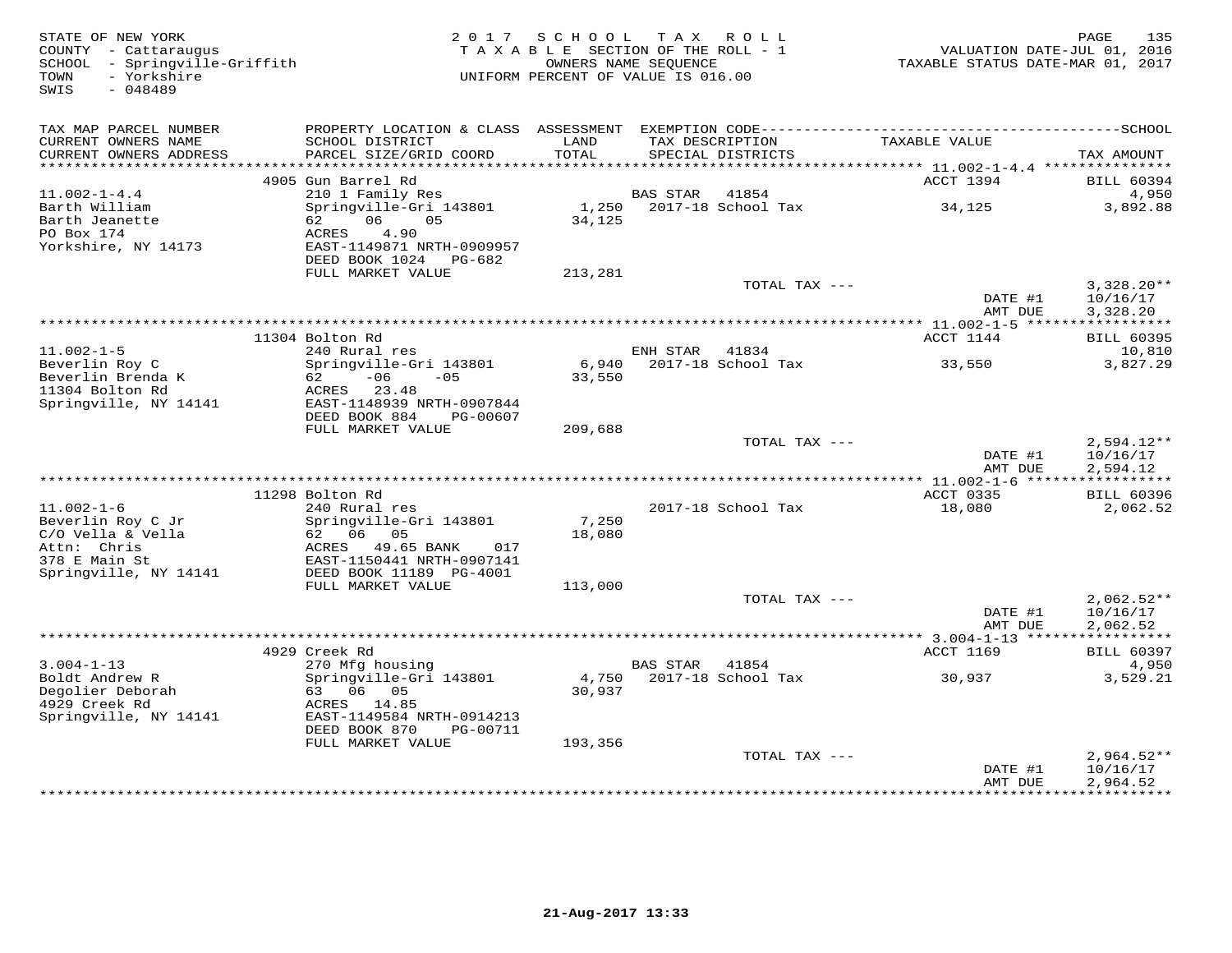COUNTY - Cattaraugus<br>SCHOOL - Springville-Griffith<br>TOWN - Yorkshire<br>SWIS - 048489

## TAXABLE SECTION OF THE ROLL - 1 SCHOOL - Springville-Griffith OWNERS NAME SEQUENCE TAXABLE STATUS DATE-MAR 01, 2017UNIFORM PERCENT OF VALUE IS 016.00

| TAX MAP PARCEL NUMBER<br>CURRENT OWNERS NAME<br>CURRENT OWNERS ADDRESS         | PROPERTY LOCATION & CLASS ASSESSMENT<br>SCHOOL DISTRICT<br>PARCEL SIZE/GRID COORD                                                              | LAND<br>TOTAL              | TAX DESCRIPTION | EXEMPTION CODE----------<br>SPECIAL DISTRICTS | TAXABLE VALUE                         | ------------SCHOOL<br>TAX AMOUNT                |
|--------------------------------------------------------------------------------|------------------------------------------------------------------------------------------------------------------------------------------------|----------------------------|-----------------|-----------------------------------------------|---------------------------------------|-------------------------------------------------|
| *******************                                                            |                                                                                                                                                |                            |                 |                                               |                                       |                                                 |
| $11.002 - 1 - 4.13$                                                            | 4795 Gun Barrel Rd<br>270 Mfg housing                                                                                                          |                            | ENH STAR        | 41834                                         | ACCT 1574                             | <b>BILL 60398</b><br>7,700                      |
| Boundy John H<br>Boundy Christine L<br>4795 Gunbarrel Rd<br>Delevan, NY 14042  | Springville-Gri 143801<br>62 06 05<br>5.85<br>ACRES<br>EAST-1151703 NRTH-0909964<br>DEED BOOK 877<br>PG-00016                                  | 4,200<br>7,700             |                 | 2017-18 School Tax                            | 7,700                                 | 878.39                                          |
|                                                                                | FULL MARKET VALUE                                                                                                                              | 48,125                     |                 |                                               |                                       |                                                 |
|                                                                                |                                                                                                                                                |                            |                 | TOTAL TAX ---                                 |                                       | $0.00**$                                        |
|                                                                                | *****************                                                                                                                              |                            |                 |                                               | ***** 3.004-1-14.1 ***************    |                                                 |
|                                                                                | 4987 Creek Rd                                                                                                                                  |                            |                 |                                               | ACCT 0416                             | <b>BILL 60399</b>                               |
| $3.004 - 1 - 14.1$                                                             | 220 2 Family Res                                                                                                                               |                            | BAS STAR        | 41854                                         |                                       | 4,950                                           |
| Breindel Daniel J<br>Breindel Lisa A<br>4987 Creek Rd<br>Springville, NY 14141 | Springville-Gri 143801<br>63 06 05<br>57.20 BANK<br>ACRES<br>055<br>EAST-1149080 NRTH-0913685                                                  | 6,060<br>55,600            |                 | 2017-18 School Tax                            | 55,600                                | 6,342.69                                        |
|                                                                                | DEED BOOK 1014<br>PG-997                                                                                                                       |                            |                 |                                               |                                       |                                                 |
|                                                                                | FULL MARKET VALUE                                                                                                                              | 347,500                    |                 | TOTAL TAX ---                                 | DATE #1<br>AMT DUE                    | $5,778.01**$<br>10/16/17<br>5,778.01            |
|                                                                                |                                                                                                                                                |                            |                 |                                               | ******** 11.002-1-4.12 ***            | ***********                                     |
|                                                                                | 4813 Gun Barrel Rd                                                                                                                             |                            |                 |                                               | ACCT 1502                             | <b>BILL 60400</b>                               |
| $11.002 - 1 - 4.12$                                                            | 210 1 Family Res                                                                                                                               |                            | <b>BAS STAR</b> | 41854                                         |                                       | 4,950                                           |
| Breslin Brian<br>Breslin Judy M<br>4813 Gunbarrel Rd<br>Springville, NY 14141  | Springville-Gri 143801<br>62 06 05<br>6.20<br>ACRES<br>EAST-1151464 NRTH-0909969<br>DEED BOOK 858<br>PG-00937                                  | 4,300<br>28,894            |                 | 2017-18 School Tax                            | 28,894                                | 3,296.15                                        |
|                                                                                | FULL MARKET VALUE                                                                                                                              | 180,588                    |                 |                                               |                                       |                                                 |
|                                                                                |                                                                                                                                                |                            |                 | TOTAL TAX ---                                 | DATE #1<br>AMT DUE                    | $2,731.46**$<br>10/16/17<br>2,731.46            |
|                                                                                |                                                                                                                                                |                            |                 |                                               |                                       |                                                 |
|                                                                                | 4984 Creek Rd                                                                                                                                  |                            |                 |                                               | ACCT 1527                             | <b>BILL 60401</b>                               |
| $3.004 - 1 - 14.2$                                                             | 240 Rural res                                                                                                                                  |                            | <b>BAS STAR</b> | 41854                                         |                                       | 4,950                                           |
| Brooks Gregory B<br>Brooks Julie M<br>4972 Creek Rd<br>Springville, NY 14141   | Springville-Gri 143801<br>63 06 05<br>16.05 BANK<br>ACRES<br>017<br>EAST-1148961 NRTH-0915543<br>DEED BOOK 00963 PG-00056<br>FULL MARKET VALUE | 5,930<br>20,670<br>129,188 |                 | 2017-18 School Tax                            | 20,670                                | 2,357.98                                        |
|                                                                                |                                                                                                                                                |                            |                 | TOTAL TAX ---                                 |                                       | $1,793.29**$                                    |
|                                                                                |                                                                                                                                                |                            |                 |                                               | DATE #1<br>AMT DUE<br>*************** | 10/16/17<br>1,793.29<br>* * * * * * * * * * * * |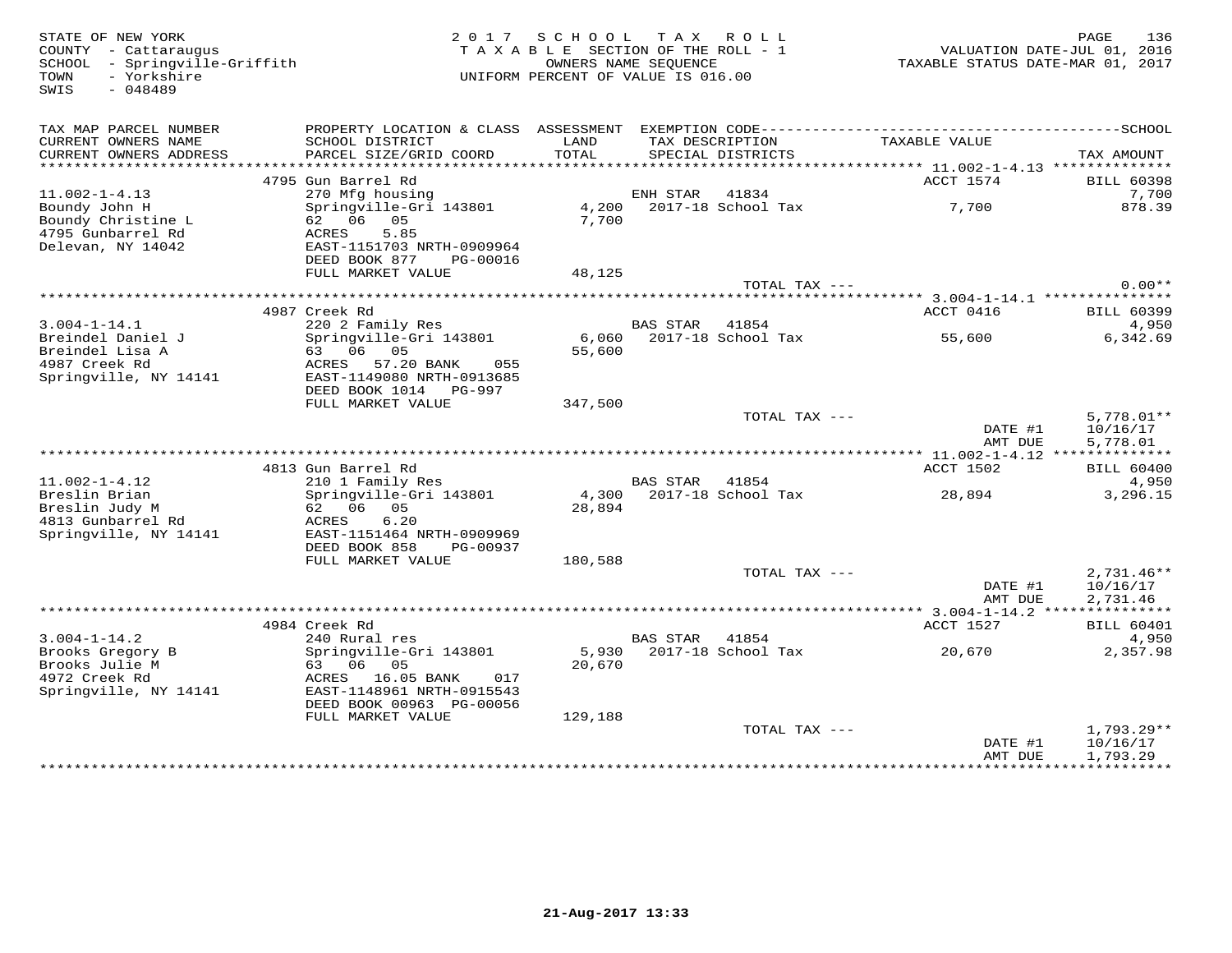| STATE OF NEW YORK<br>COUNTY - Cattaraugus<br>SCHOOL - Springville-Griffith<br>TOWN<br>- Yorkshire<br>SWIS<br>$-048489$ |                                                                                                       |               | 2017 SCHOOL TAX ROLL<br>TAXABLE SECTION OF THE ROLL - 1<br>OWNERS NAME SEQUENCE<br>UNIFORM PERCENT OF VALUE IS 016.00 |               | VALUATION DATE-JUL 01, 2016<br>TAXABLE STATUS DATE-MAR 01, 2017 | 137<br>PAGE                 |
|------------------------------------------------------------------------------------------------------------------------|-------------------------------------------------------------------------------------------------------|---------------|-----------------------------------------------------------------------------------------------------------------------|---------------|-----------------------------------------------------------------|-----------------------------|
| TAX MAP PARCEL NUMBER                                                                                                  |                                                                                                       |               |                                                                                                                       |               |                                                                 |                             |
| CURRENT OWNERS NAME<br>CURRENT OWNERS ADDRESS                                                                          | SCHOOL DISTRICT<br>PARCEL SIZE/GRID COORD                                                             | LAND<br>TOTAL | TAX DESCRIPTION<br>SPECIAL DISTRICTS                                                                                  |               | TAXABLE VALUE                                                   | TAX AMOUNT                  |
| **********************                                                                                                 |                                                                                                       | ************  |                                                                                                                       |               |                                                                 |                             |
|                                                                                                                        | 4837 Gun Barrel Rd                                                                                    |               |                                                                                                                       |               | ACCT 1441                                                       | <b>BILL 60402</b>           |
| $11.002 - 1 - 4.8$<br>Bruscia Robert                                                                                   | 210 1 Family Res<br>Springville-Gri 143801                                                            |               | VETWAR CTS 41120<br>4,450 ENH STAR<br>41834                                                                           |               |                                                                 | 1,980<br>10,810             |
| 4837 Gunbarrel Rd                                                                                                      | 62 06 05                                                                                              | 18,700        | 2017-18 School Tax                                                                                                    |               | 16,720                                                          | 1,907.37                    |
| Springville, NY 14141                                                                                                  | 6.85 BANK<br>ACRES<br>017<br>EAST-1151160 NRTH-0909992<br>DEED BOOK 8054 PG-4001<br>FULL MARKET VALUE |               |                                                                                                                       |               |                                                                 |                             |
|                                                                                                                        |                                                                                                       | 116,875       |                                                                                                                       | TOTAL TAX --- |                                                                 | $674.20**$                  |
|                                                                                                                        |                                                                                                       |               |                                                                                                                       |               | DATE #1<br>AMT DUE                                              | 10/16/17<br>674.20          |
|                                                                                                                        |                                                                                                       |               |                                                                                                                       |               |                                                                 |                             |
|                                                                                                                        | 11606 Bolton Rd                                                                                       |               |                                                                                                                       |               | ACCT 1186                                                       | <b>BILL 60403</b>           |
| $3.004 - 1 - 11.2$                                                                                                     | 210 1 Family Res                                                                                      |               | BAS STAR 41854                                                                                                        |               |                                                                 | 4,950                       |
| Dunmire Robert J                                                                                                       | Springville-Gri 143801                                                                                | 3,300         | 2017-18 School Tax                                                                                                    |               | 15,000                                                          | 1,711.16                    |
| 11606 Bolton Rd<br>Springville, NY 14141                                                                               | 63 06 05<br>3.68<br>ACRES                                                                             | 15,000        |                                                                                                                       |               |                                                                 |                             |
|                                                                                                                        | EAST-1148595 NRTH-0912336<br>DEED BOOK 3031 PG-8001                                                   |               |                                                                                                                       |               |                                                                 |                             |
|                                                                                                                        | FULL MARKET VALUE                                                                                     | 93,750        |                                                                                                                       |               |                                                                 |                             |
|                                                                                                                        |                                                                                                       |               |                                                                                                                       | TOTAL TAX --- |                                                                 | $1,146.48**$                |
|                                                                                                                        |                                                                                                       |               |                                                                                                                       |               | DATE #1                                                         | 10/16/17                    |
|                                                                                                                        |                                                                                                       |               |                                                                                                                       |               | AMT DUE                                                         | 1,146.48                    |
| ***************************                                                                                            | Block Rd                                                                                              |               |                                                                                                                       |               |                                                                 |                             |
| $11.002 - 1 - 17$                                                                                                      | 314 Rural vac<10                                                                                      |               | 2017-18 School Tax                                                                                                    |               | ACCT 0641<br>1,750                                              | <b>BILL 60404</b><br>199.64 |
| Dunn Suzanne M                                                                                                         | Springville-Gri 143801                                                                                | 1,750         |                                                                                                                       |               |                                                                 |                             |
| 11242 Bolton Rd                                                                                                        | 62 06 05                                                                                              | 1,750         |                                                                                                                       |               |                                                                 |                             |
| Springville, NY 14141                                                                                                  | ACRES<br>5.58 BANK<br>017                                                                             |               |                                                                                                                       |               |                                                                 |                             |
|                                                                                                                        | EAST-1148658 NRTH-0906517                                                                             |               |                                                                                                                       |               |                                                                 |                             |
|                                                                                                                        | DEED BOOK 20204 PG-4002                                                                               |               |                                                                                                                       |               |                                                                 |                             |
|                                                                                                                        | FULL MARKET VALUE                                                                                     | 10,938        |                                                                                                                       |               |                                                                 |                             |
|                                                                                                                        |                                                                                                       |               |                                                                                                                       | TOTAL TAX --- |                                                                 | 199.64**                    |
|                                                                                                                        |                                                                                                       |               |                                                                                                                       |               | DATE #1<br>AMT DUE                                              | 10/16/17<br>199.64          |
|                                                                                                                        |                                                                                                       |               |                                                                                                                       |               |                                                                 |                             |
|                                                                                                                        | 4914 Block Rd                                                                                         |               |                                                                                                                       |               | ACCT 0550                                                       | <b>BILL 60405</b>           |
| $11.002 - 1 - 8$                                                                                                       | 260 Seasonal res                                                                                      |               | 2017-18 School Tax                                                                                                    |               | 3,500                                                           | 399.27                      |
| Durkin Michael R                                                                                                       | Springville-Gri 143801                                                                                | 2,350         |                                                                                                                       |               |                                                                 |                             |
| Durkin June A                                                                                                          | 62<br>$-06$<br>$-0.5$                                                                                 | 3,500         |                                                                                                                       |               |                                                                 |                             |
| 3541 Bullis Rd                                                                                                         | Lot 61                                                                                                |               |                                                                                                                       |               |                                                                 |                             |
| Elma, NY 14059-9701                                                                                                    | ACRES<br>6.41<br>EAST-1149644 NRTH-0906452                                                            |               |                                                                                                                       |               |                                                                 |                             |
|                                                                                                                        | DEED BOOK 761<br>PG-00949                                                                             |               |                                                                                                                       |               |                                                                 |                             |
|                                                                                                                        | FULL MARKET VALUE                                                                                     | 21,875        |                                                                                                                       |               |                                                                 |                             |
|                                                                                                                        |                                                                                                       |               |                                                                                                                       | TOTAL TAX --- |                                                                 | $399.27**$                  |
|                                                                                                                        |                                                                                                       |               |                                                                                                                       |               | DATE #1                                                         | 10/16/17                    |
|                                                                                                                        |                                                                                                       |               |                                                                                                                       |               | AMT DUE                                                         | 399.27                      |
|                                                                                                                        |                                                                                                       |               |                                                                                                                       |               | *************                                                   | * * * * * * * *             |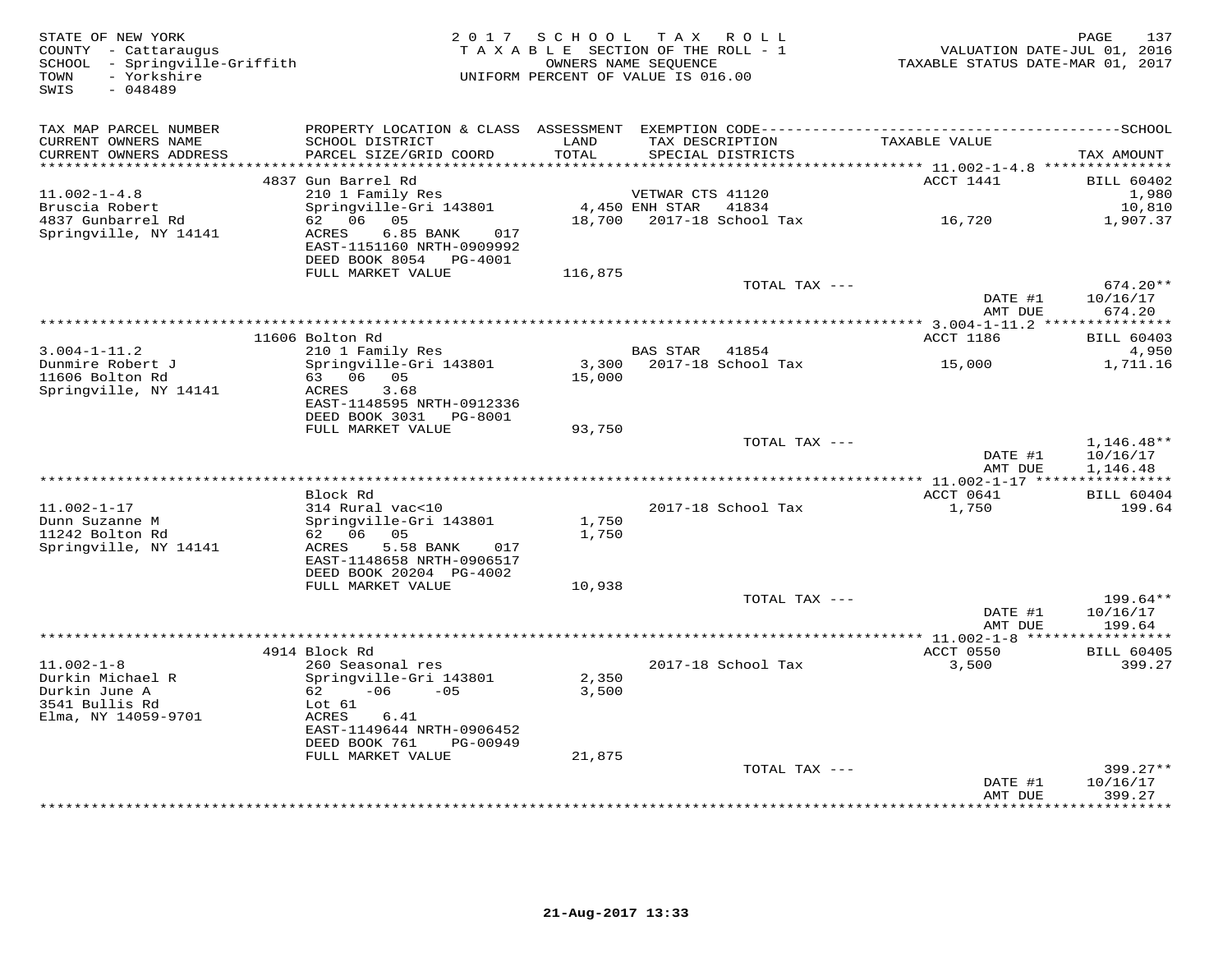COUNTY - Cattaraugus<br>
SCHOOL - Springville-Griffith<br>
TOWN - Yorkshire<br>
SWIS - 048489

STATE OF NEW YORK 2 0 1 7 S C H O O L T A X R O L L PAGE 138 COUNTY - Cattaraugus T A X A B L E SECTION OF THE ROLL - 1 VALUATION DATE-JUL 01, 2016 SCHOOL - Springville-Griffith OWNERS NAME SEQUENCE TAXABLE STATUS DATE-MAR 01, 2017 TOWN - Yorkshire UNIFORM PERCENT OF VALUE IS 016.00

| TAX MAP PARCEL NUMBER               | PROPERTY LOCATION & CLASS ASSESSMENT |              | EXEMPTION CODE------------------------- |               | ------------SCHOOL       |
|-------------------------------------|--------------------------------------|--------------|-----------------------------------------|---------------|--------------------------|
| CURRENT OWNERS NAME                 | SCHOOL DISTRICT                      | LAND         | TAX DESCRIPTION                         | TAXABLE VALUE |                          |
| CURRENT OWNERS ADDRESS              | PARCEL SIZE/GRID COORD               | <b>TOTAL</b> | SPECIAL DISTRICTS                       |               | TAX AMOUNT               |
| *********************               |                                      |              |                                         |               |                          |
|                                     | 4888 Gun Barrel Rd                   |              |                                         | ACCT 0295     | <b>BILL 60406</b>        |
| $3.004 - 1 - 6$                     | 260 Seasonal res                     |              | VETCOM CTS 41130                        |               | 3,300                    |
| Ernst Richard D                     | Springville-Gri 143801               | 3,000 AGED S | 41804                                   |               | 5,285                    |
| Ernst Faith A                       | 63 06 05                             |              | 41834<br>18,400 ENH STAR                |               | 9,815                    |
| 4888 Gun Barrel Rd                  | 5.89<br>ACRES                        |              | 2017-18 School Tax                      | 9,815         | 1,119.67                 |
| Springville, NY 14141               | EAST-1150249 NRTH-0910957            |              |                                         |               |                          |
|                                     | DEED BOOK 9223 PG-6001               |              |                                         |               |                          |
|                                     | FULL MARKET VALUE                    | 115,000      | TOTAL TAX ---                           |               | $0.00**$                 |
|                                     |                                      |              |                                         |               |                          |
|                                     | 4849 Block Rd                        |              |                                         | ACCT 0503     | BILL 60407               |
| $11.002 - 1 - 13$                   | 240 Rural res                        |              | 2017-18 School Tax                      | 26,580        | 3,032.17                 |
| Frankland Roger                     | Springville-Gri 143801               | 5,250        |                                         |               |                          |
| Frankland Sondra M                  | 61 06 05                             | 26,580       |                                         |               |                          |
| 4849 Block Rd                       | ACRES 22.77                          |              |                                         |               |                          |
| Springville, NY 14141-9506          | EAST-1149760 NRTH-0905139            |              |                                         |               |                          |
|                                     | DEED BOOK 844<br>PG-01199            |              |                                         |               |                          |
|                                     | FULL MARKET VALUE                    | 166,125      |                                         |               |                          |
|                                     |                                      |              | TOTAL TAX ---                           |               | $3,032.17**$             |
|                                     |                                      |              |                                         | DATE #1       | 10/16/17                 |
|                                     |                                      |              |                                         | AMT DUE       | 3,032.17                 |
|                                     |                                      |              |                                         |               |                          |
|                                     | Block Rd                             |              |                                         | ACCT 0686     | <b>BILL 60408</b>        |
| $11.002 - 1 - 14$                   | 322 Rural vac>10                     |              | 2017-18 School Tax                      | 3,000         | 342.23                   |
| Frankland Roger                     | Springville-Gri 143801               | 3,000        |                                         |               |                          |
| Frankland Sondra M<br>4849 Block Rd | 62 06 05<br>ACRES 30.18              | 3,000        |                                         |               |                          |
| Springville, NY 14141-9506          | EAST-1149746 NRTH-0903425            |              |                                         |               |                          |
|                                     | DEED BOOK 899<br>PG-00371            |              |                                         |               |                          |
|                                     | FULL MARKET VALUE                    | 18,750       |                                         |               |                          |
|                                     |                                      |              | TOTAL TAX ---                           |               | $342.23**$               |
|                                     |                                      |              |                                         | DATE #1       | 10/16/17                 |
|                                     |                                      |              |                                         | AMT DUE       | 342.23                   |
|                                     |                                      |              |                                         |               |                          |
|                                     | 11520 Bolton Rd                      |              |                                         | ACCT 1300     | <b>BILL 60409</b>        |
| $3.004 - 1 - 10.3$                  | 270 Mfg housing                      |              | 2017-18 School Tax                      | 18,000        | 2,053.39                 |
| Fuller Gary R                       | Springville-Gri 143801               | 2,650        |                                         |               |                          |
| Fuller Margaret                     | 63 06 05                             | 18,000       |                                         |               |                          |
| 11389 Genesee Rd                    | FRNT 167.00 DPTH 225.00              |              |                                         |               |                          |
| East Concord, NY 14055              | BANK<br>017                          |              |                                         |               |                          |
|                                     | EAST-1148538 NRTH-0910649            |              |                                         |               |                          |
|                                     | DEED BOOK 3042 PG-5001               |              |                                         |               |                          |
|                                     | FULL MARKET VALUE                    | 112,500      |                                         |               |                          |
|                                     |                                      |              | TOTAL TAX ---                           | DATE #1       | $2,053.39**$<br>10/16/17 |
|                                     |                                      |              |                                         | AMT DUE       | 2,053.39                 |
|                                     |                                      |              |                                         |               |                          |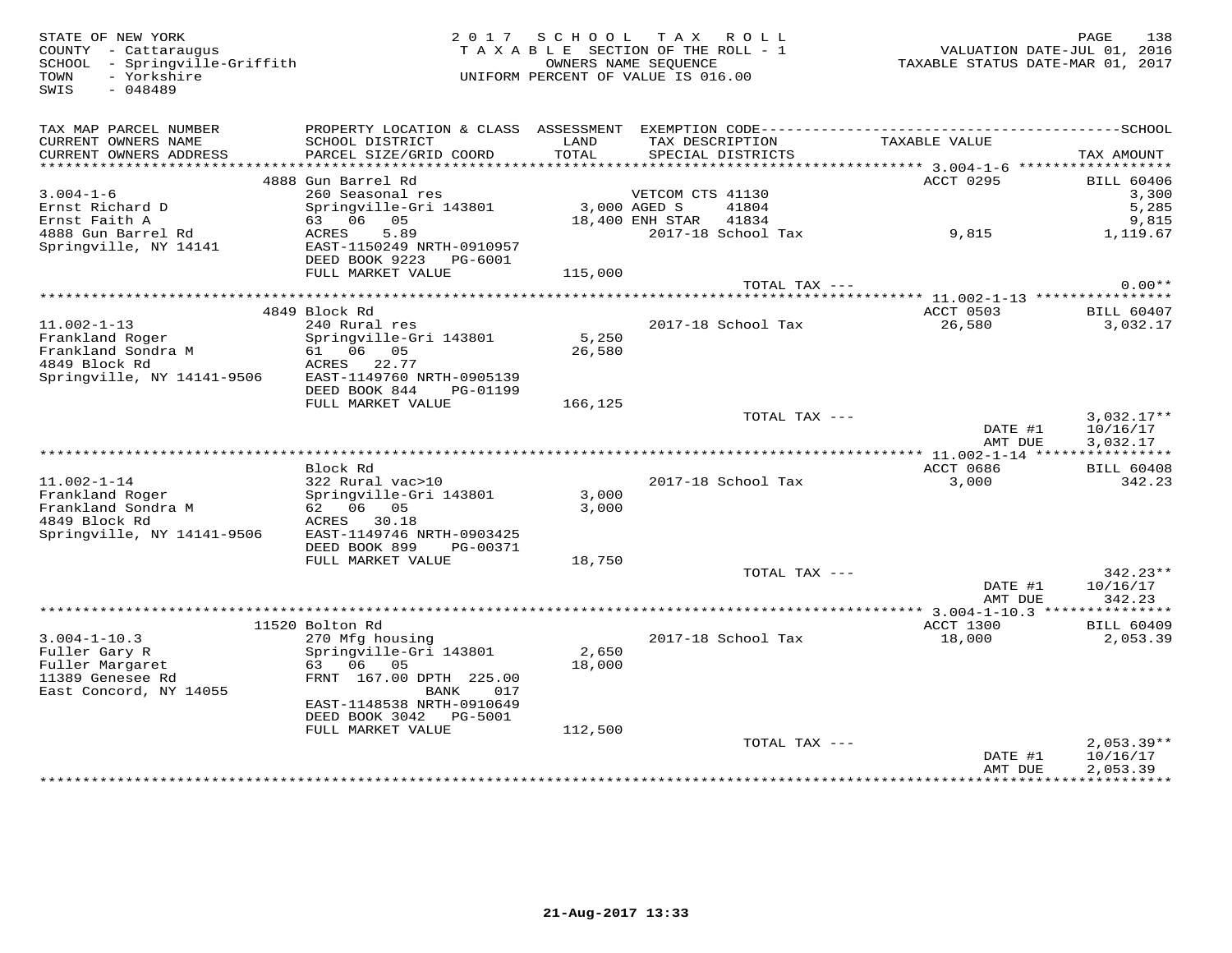| STATE OF NEW YORK<br>COUNTY - Cattaraugus<br>- Springville-Griffith<br>SCHOOL<br>- Yorkshire<br>TOWN<br>SWIS<br>$-048489$ |                                                                                                                                     | 2017 SCHOOL<br>TAXABLE SECTION OF THE ROLL - 1<br>UNIFORM PERCENT OF VALUE IS 016.00 | OWNERS NAME SEOUENCE     | TAX ROLL                             | VALUATION DATE-JUL 01, 2016<br>TAXABLE STATUS DATE-MAR 01, 2017 | 139<br>PAGE                           |
|---------------------------------------------------------------------------------------------------------------------------|-------------------------------------------------------------------------------------------------------------------------------------|--------------------------------------------------------------------------------------|--------------------------|--------------------------------------|-----------------------------------------------------------------|---------------------------------------|
| TAX MAP PARCEL NUMBER<br>CURRENT OWNERS NAME<br>CURRENT OWNERS ADDRESS                                                    | SCHOOL DISTRICT<br>PARCEL SIZE/GRID COORD                                                                                           | LAND<br>TOTAL                                                                        |                          | TAX DESCRIPTION<br>SPECIAL DISTRICTS | TAXABLE VALUE                                                   | TAX AMOUNT                            |
|                                                                                                                           |                                                                                                                                     |                                                                                      |                          |                                      |                                                                 |                                       |
|                                                                                                                           | 4925 Gun Barrel Rd                                                                                                                  |                                                                                      |                          |                                      | <b>ACCT 1395</b>                                                | <b>BILL 60410</b>                     |
| $11.002 - 1 - 4.5$<br>Fusco June L                                                                                        | 210 1 Family Res<br>Springville-Gri 143801                                                                                          |                                                                                      | AGED S<br>3,970 ENH STAR | 41804<br>41834                       |                                                                 | 10,168<br>10,810                      |
| 4925 Gunbarrel Rd                                                                                                         | 62 06 05                                                                                                                            |                                                                                      |                          | 25,420 2017-18 School Tax            | 15, 252                                                         | 1,739.91                              |
| Springville, NY 14141-9504                                                                                                | 5.85 BANK<br>ACRES<br>012<br>EAST-1149611 NRTH-0909948<br>DEED BOOK 00929 PG-00760                                                  |                                                                                      |                          |                                      |                                                                 |                                       |
|                                                                                                                           | FULL MARKET VALUE                                                                                                                   | 158,875                                                                              |                          |                                      |                                                                 |                                       |
|                                                                                                                           |                                                                                                                                     |                                                                                      |                          | TOTAL TAX ---                        | DATE #1<br>AMT DUE                                              | $506.73**$<br>10/16/17<br>506.73      |
|                                                                                                                           |                                                                                                                                     |                                                                                      |                          |                                      |                                                                 |                                       |
| $11.002 - 1 - 4.7$                                                                                                        | 4861 Gun Barrel Rd<br>240 Rural res                                                                                                 |                                                                                      | <b>BAS STAR</b>          | 41854                                | ACCT 1440                                                       | <b>BILL 60411</b><br>4,950            |
| Georgi Harley                                                                                                             | Springville-Gri 143801                                                                                                              |                                                                                      |                          | 2,500 2017-18 School Tax             | 23,600                                                          | 2,692.22                              |
| 4861 Gun Barrel Rd<br>Springville, NY 14141                                                                               | 62 06<br>05<br>5.00 BANK<br>ACRES<br>017<br>EAST-1150718 NRTH-0910232                                                               | 23,600                                                                               |                          |                                      |                                                                 |                                       |
|                                                                                                                           | DEED BOOK 18490 PG-7003                                                                                                             |                                                                                      |                          |                                      |                                                                 |                                       |
|                                                                                                                           | FULL MARKET VALUE                                                                                                                   | 147,500                                                                              |                          |                                      |                                                                 |                                       |
|                                                                                                                           |                                                                                                                                     |                                                                                      |                          | TOTAL TAX ---                        | DATE #1<br>AMT DUE                                              | $2,127.54**$<br>10/16/17<br>2,127.54  |
|                                                                                                                           |                                                                                                                                     |                                                                                      |                          |                                      |                                                                 |                                       |
| $3.004 - 1 - 10.1$                                                                                                        | 4962 Gun Barrel Rd<br>210 1 Family Res                                                                                              |                                                                                      | AGED C/T/S 41800         |                                      | ACCT 0199                                                       | <b>BILL 60412</b><br>8,565            |
| Giroux Raynald J                                                                                                          | Springville-Gri 143801                                                                                                              |                                                                                      | 3,050 ENH STAR 41834     |                                      |                                                                 | 8,565                                 |
| Giroux Ronald J                                                                                                           | 63 06 05                                                                                                                            |                                                                                      |                          | 17,130 2017-18 School Tax            | 8,565                                                           | 977.07                                |
| 4962 Gun Barrel Rd<br>Springville, NY 14141                                                                               | 4.20<br>ACRES<br>EAST-1148885 NRTH-0910687<br>DEED BOOK 3151<br>PG-4002                                                             |                                                                                      |                          |                                      |                                                                 |                                       |
|                                                                                                                           | FULL MARKET VALUE                                                                                                                   | 107,063                                                                              |                          |                                      |                                                                 |                                       |
|                                                                                                                           |                                                                                                                                     |                                                                                      |                          | TOTAL TAX ---                        |                                                                 | $0.00**$                              |
|                                                                                                                           |                                                                                                                                     |                                                                                      |                          |                                      |                                                                 |                                       |
|                                                                                                                           | 11530 Bolton Rd<br>311 Res vac land                                                                                                 |                                                                                      |                          |                                      | ACCT 1202<br>585                                                | <b>BILL 60413</b>                     |
| $3.004 - 1 - 11.3$<br>Giroux Raynald J<br>4962 Gunbarrel Rd<br>Springville, NY 14141                                      | Springville-Gri 143801<br>63 06<br>05<br>3.30<br>ACRES<br>EAST-1148796 NRTH-0911057<br>DEED BOOK 10283 PG-5001<br>FULL MARKET VALUE | 585<br>585<br>3,656                                                                  |                          | 2017-18 School Tax                   |                                                                 | 66.74                                 |
|                                                                                                                           |                                                                                                                                     |                                                                                      |                          | TOTAL TAX ---                        |                                                                 | 66.74**                               |
|                                                                                                                           |                                                                                                                                     |                                                                                      |                          |                                      | DATE #1<br>AMT DUE<br>+ + + + + + + + + + + + + + +             | 10/16/17<br>66.74<br><b>+++++++++</b> |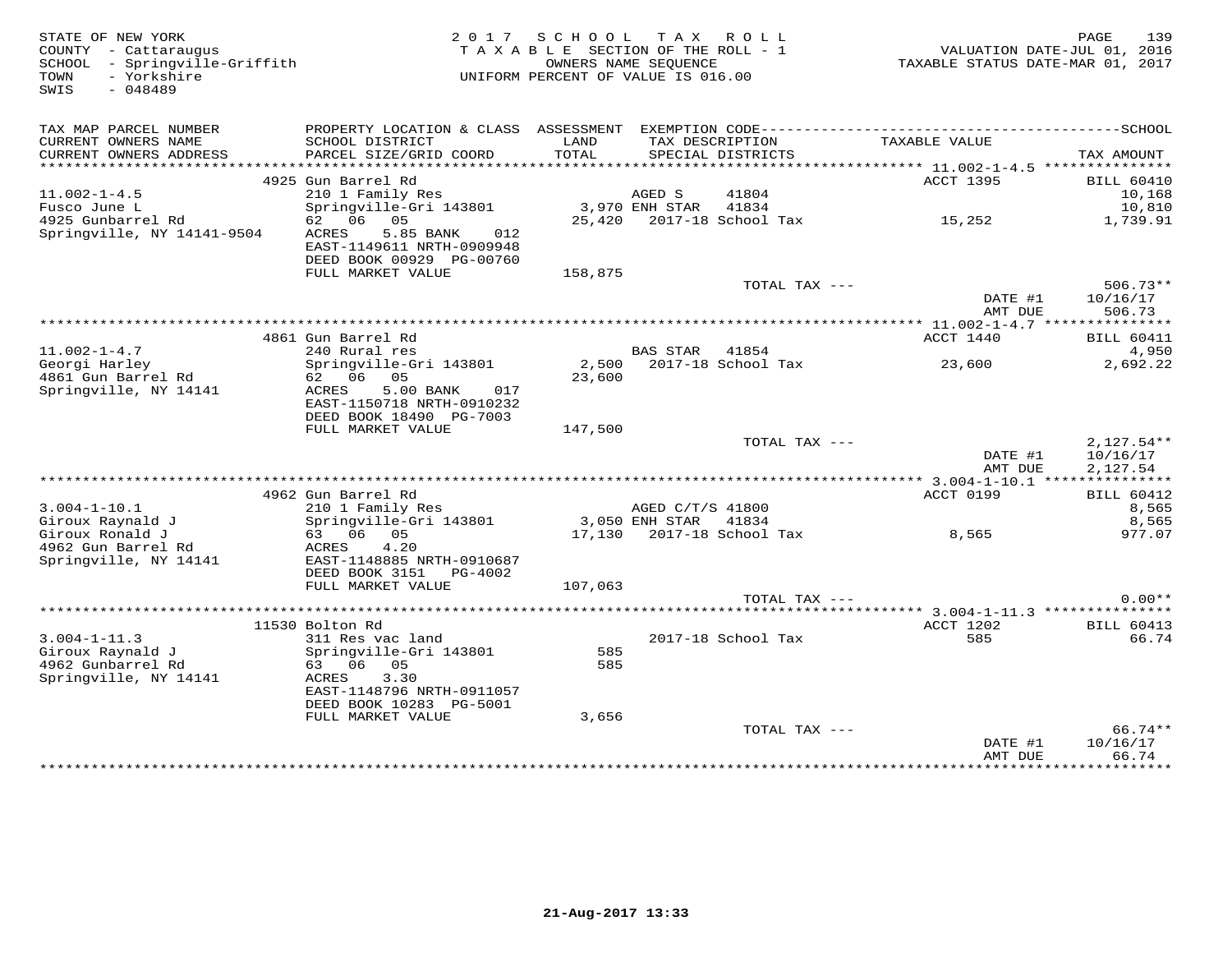| STATE OF NEW YORK<br>COUNTY - Cattaraugus<br>SCHOOL - Springville-Griffith<br>- Yorkshire<br>TOWN<br>$-048489$<br>SWIS | 2 0 1 7                                       | S C H O O L    | T A X<br>ROLL<br>TAXABLE SECTION OF THE ROLL - 1<br>OWNERS NAME SEOUENCE<br>UNIFORM PERCENT OF VALUE IS 016.00 | VALUATION DATE-JUL 01, 2016<br>TAXABLE STATUS DATE-MAR 01, 2017 | PAGE<br>140           |
|------------------------------------------------------------------------------------------------------------------------|-----------------------------------------------|----------------|----------------------------------------------------------------------------------------------------------------|-----------------------------------------------------------------|-----------------------|
| TAX MAP PARCEL NUMBER<br>CURRENT OWNERS NAME                                                                           | SCHOOL DISTRICT                               | LAND           | TAX DESCRIPTION                                                                                                | TAXABLE VALUE                                                   |                       |
| CURRENT OWNERS ADDRESS<br>***********************                                                                      | PARCEL SIZE/GRID COORD                        | <b>TOTAL</b>   | SPECIAL DISTRICTS                                                                                              |                                                                 | TAX AMOUNT            |
|                                                                                                                        | Gun Barrel Rd                                 |                |                                                                                                                | ACCT 1373                                                       | <b>BILL 60414</b>     |
| $3.004 - 1 - 10.4$                                                                                                     | 311 Res vac land                              |                | 2017-18 School Tax                                                                                             | 1,000                                                           | 114.08                |
| Giroux Ronald J                                                                                                        | Springville-Gri 143801                        | 1,000          |                                                                                                                |                                                                 |                       |
| 4982 Gun Barrel Rd                                                                                                     | 63 06 05                                      | 1,000          |                                                                                                                |                                                                 |                       |
| Springville, NY 14141-9504                                                                                             | FRNT 140.00 DPTH 142.00                       |                |                                                                                                                |                                                                 |                       |
|                                                                                                                        | EAST-1148718 NRTH-0910501                     |                |                                                                                                                |                                                                 |                       |
|                                                                                                                        | DEED BOOK 1021<br>PG-103<br>FULL MARKET VALUE | 6,250          |                                                                                                                |                                                                 |                       |
|                                                                                                                        |                                               |                | TOTAL TAX ---                                                                                                  |                                                                 | $114.08**$            |
|                                                                                                                        |                                               |                |                                                                                                                | DATE #1                                                         | 10/16/17              |
|                                                                                                                        |                                               |                |                                                                                                                | AMT DUE                                                         | 114.08                |
|                                                                                                                        | 4982 Gun Barrel Rd                            |                |                                                                                                                | ************ 3.004-1-10.5 ****************<br>ACCT 1374         | <b>BILL 60415</b>     |
| $3.004 - 1 - 10.5$                                                                                                     | 210 1 Family Res                              |                | <b>BAS STAR</b><br>41854                                                                                       |                                                                 | 4,950                 |
| Giroux Ronald J                                                                                                        | Springville-Gri 143801                        | 3,000          | 2017-18 School Tax                                                                                             | 17,220                                                          | 1,964.41              |
| 4982 Gun Barrel Rd                                                                                                     | 06 05<br>63                                   | 17,220         |                                                                                                                |                                                                 |                       |
| Springville, NY 14141-9504                                                                                             | FRNT 130.00 DPTH 225.00                       |                |                                                                                                                |                                                                 |                       |
|                                                                                                                        | BANK<br>081<br>EAST-1148540 NRTH-0910497      |                |                                                                                                                |                                                                 |                       |
|                                                                                                                        | DEED BOOK 1021 PG-103                         |                |                                                                                                                |                                                                 |                       |
|                                                                                                                        | FULL MARKET VALUE                             | 107,625        |                                                                                                                |                                                                 |                       |
|                                                                                                                        |                                               |                | TOTAL TAX ---                                                                                                  |                                                                 | $1,399.73**$          |
|                                                                                                                        |                                               |                |                                                                                                                | DATE #1<br>AMT DUE                                              | 10/16/17<br>1,399.73  |
|                                                                                                                        |                                               |                |                                                                                                                | ************** 3.004-1-5                                        | * * * * * * * * * * * |
|                                                                                                                        | 4784 Gun Barrel Rd                            |                |                                                                                                                | ACCT 0238                                                       | <b>BILL 60416</b>     |
| $3.004 - 1 - 5$                                                                                                        | 240 Rural res                                 |                | VETWAR CTS 41120                                                                                               |                                                                 | 1,980                 |
| Hastreiter Jacob Jr                                                                                                    | Springville-Gri 143801                        |                | 6,400 ENH STAR<br>41834                                                                                        |                                                                 | 10,810                |
| 4784 Gun Barrel Rd<br>Delevan, NY 14042                                                                                | 63 06 05<br>ACRES 67.58                       | 19,000         | 2017-18 School Tax                                                                                             | 17,020                                                          | 1,941.59              |
|                                                                                                                        | EAST-1151976 NRTH-0911797                     |                |                                                                                                                |                                                                 |                       |
|                                                                                                                        | DEED BOOK 862<br>PG-00446                     |                |                                                                                                                |                                                                 |                       |
|                                                                                                                        | FULL MARKET VALUE                             | 118,750        |                                                                                                                |                                                                 |                       |
|                                                                                                                        |                                               |                | TOTAL TAX ---                                                                                                  | DATE #1                                                         | 708.42**<br>10/16/17  |
|                                                                                                                        |                                               |                |                                                                                                                | AMT DUE                                                         | 708.42                |
|                                                                                                                        |                                               |                |                                                                                                                | ** $11.002 - 1 - 1$ ***                                         |                       |
|                                                                                                                        | 4985 Gun Barrel Rd                            |                |                                                                                                                | ACCT 1154                                                       | <b>BILL 60417</b>     |
| $11.002 - 1 - 1$                                                                                                       | 270 Mfg housing                               |                | <b>BAS STAR</b><br>41854                                                                                       |                                                                 | 4,950                 |
| Kavanagh Kevin<br>4985 Gunbarrel Rd                                                                                    | Springville-Gri 143801<br>62 06 05            | 3,475<br>9,670 | 2017-18 School Tax                                                                                             | 9,670                                                           | 1,103.13              |
| Springville, NY 14141                                                                                                  | 2.90<br>ACRES                                 |                |                                                                                                                |                                                                 |                       |
|                                                                                                                        | EAST-1148572 NRTH-0910147                     |                |                                                                                                                |                                                                 |                       |
|                                                                                                                        | DEED BOOK 00942 PG-00603                      |                |                                                                                                                |                                                                 |                       |
|                                                                                                                        | FULL MARKET VALUE                             | 60,438         |                                                                                                                |                                                                 |                       |
|                                                                                                                        |                                               |                | TOTAL TAX ---                                                                                                  | DATE #1                                                         | 538.44**<br>10/16/17  |
|                                                                                                                        |                                               |                |                                                                                                                | AMT DUE                                                         | 538.44                |
|                                                                                                                        |                                               |                | ***********************                                                                                        |                                                                 | ********              |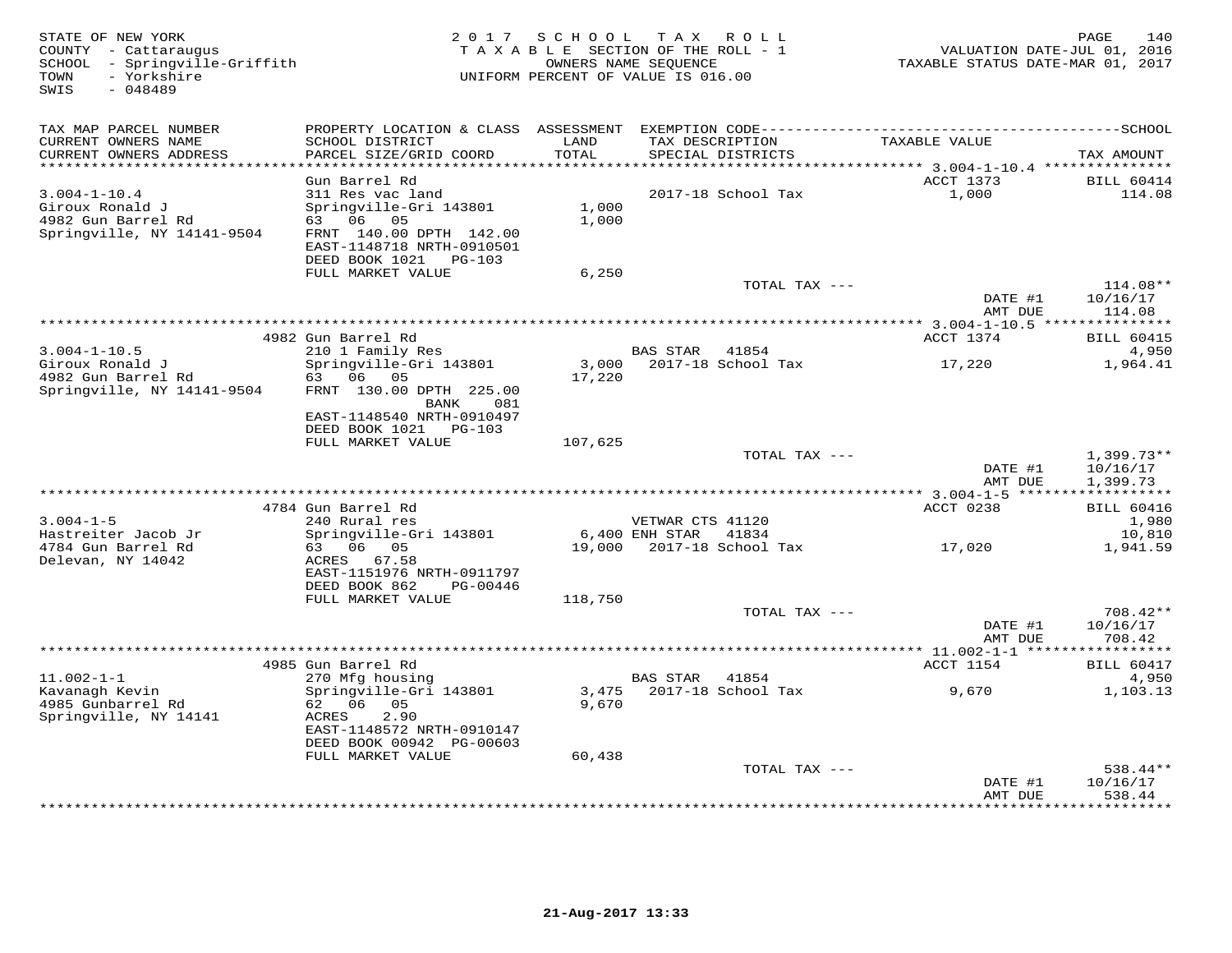| STATE OF NEW YORK<br>COUNTY - Cattaraugus<br>SCHOOL - Springville-Griffith<br>TOWN<br>- Yorkshire<br>SWIS<br>$-048489$ |                                                                                                | 2017 SCHOOL TAX ROLL<br>TAXABLE SECTION OF THE ROLL - 1<br>UNIFORM PERCENT OF VALUE IS 016.00 | OWNERS NAME SEQUENCE      |                             | VALUATION DATE-JUL 01, 2016<br>TAXABLE STATUS DATE-MAR 01, 2017 | 141<br>PAGE                                   |
|------------------------------------------------------------------------------------------------------------------------|------------------------------------------------------------------------------------------------|-----------------------------------------------------------------------------------------------|---------------------------|-----------------------------|-----------------------------------------------------------------|-----------------------------------------------|
| TAX MAP PARCEL NUMBER<br>CURRENT OWNERS NAME<br>CURRENT OWNERS ADDRESS                                                 | SCHOOL DISTRICT<br>PARCEL SIZE/GRID COORD                                                      | LAND<br>TOTAL                                                                                 | TAX DESCRIPTION           | SPECIAL DISTRICTS           | TAXABLE VALUE                                                   | TAX AMOUNT                                    |
|                                                                                                                        |                                                                                                |                                                                                               |                           |                             |                                                                 |                                               |
|                                                                                                                        | 11558 Bolton Rd                                                                                |                                                                                               |                           |                             | ACCT 1236                                                       | <b>BILL 60418</b>                             |
| $3.004 - 1 - 11.5$<br>Kestner Rita K                                                                                   | 270 Mfg housing<br>Springville-Gri 143801                                                      | 3,400                                                                                         | <b>BAS STAR</b>           | 41854<br>2017-18 School Tax | 17,310                                                          | 4,950<br>1,974.68                             |
| 11558 Bolton Rd<br>Springville, NY 14141-9503                                                                          | 63 06 05<br>ACRES<br>5.10 BANK<br>017<br>EAST-1148603 NRTH-0911683<br>DEED BOOK 00966 PG-00975 | 17,310                                                                                        |                           |                             |                                                                 |                                               |
|                                                                                                                        | FULL MARKET VALUE                                                                              | 108,188                                                                                       |                           |                             |                                                                 |                                               |
|                                                                                                                        |                                                                                                |                                                                                               |                           | TOTAL TAX ---               | DATE #1                                                         | $1,409.99**$<br>10/16/17                      |
|                                                                                                                        |                                                                                                |                                                                                               |                           |                             | AMT DUE                                                         | 1,409.99                                      |
|                                                                                                                        | 4930 Block Rd                                                                                  |                                                                                               |                           |                             | ACCT 1806                                                       | <b>BILL 60419</b>                             |
| $11.002 - 1 - 7.2$                                                                                                     | 210 1 Family Res                                                                               |                                                                                               | BAS STAR                  | 41854                       |                                                                 | 4,950                                         |
| Kozma Robert J<br>4930 Block Rd<br>Springville, NY 14141                                                               | Springville-Gri 143801<br>62 06 05<br>ACRES<br>1.95<br>EAST-1149365 NRTH-0906504               | 3,240<br>13,300                                                                               |                           | 2017-18 School Tax          | 13,300                                                          | 1,517.23                                      |
|                                                                                                                        | DEED BOOK 24901 PG-3001                                                                        |                                                                                               |                           |                             |                                                                 |                                               |
|                                                                                                                        | FULL MARKET VALUE                                                                              | 83,125                                                                                        |                           |                             |                                                                 |                                               |
|                                                                                                                        |                                                                                                |                                                                                               |                           | TOTAL TAX ---               | DATE #1                                                         | $952.54**$<br>10/16/17                        |
|                                                                                                                        |                                                                                                |                                                                                               |                           |                             | AMT DUE                                                         | 952.54                                        |
|                                                                                                                        | 4940 Block Rd                                                                                  |                                                                                               |                           |                             | ACCT 1838                                                       | <b>BILL 60420</b>                             |
| $11.002 - 1 - 7.3$                                                                                                     | 210 1 Family Res                                                                               |                                                                                               | VETWAR CTS 41120          |                             |                                                                 | 1,980                                         |
| Kuwik Scott                                                                                                            | Springville-Gri 143801                                                                         |                                                                                               | 3,270 BAS STAR 41854      |                             |                                                                 | 4,950                                         |
| Kuwik Juanita<br>4940 Block Rd                                                                                         | 62 06<br>05<br>FRNT 125.00 DPTH                                                                |                                                                                               | 14,940 2017-18 School Tax |                             | 12,960                                                          | 1,478.44                                      |
| Springville, NY 14141                                                                                                  | ACRES<br>1.90 BANK<br>089<br>EAST-1149218 NRTH-0906686<br>DEED BOOK 19555 PG-4002              |                                                                                               |                           |                             |                                                                 |                                               |
|                                                                                                                        | FULL MARKET VALUE                                                                              | 93,375                                                                                        |                           |                             |                                                                 |                                               |
|                                                                                                                        |                                                                                                |                                                                                               |                           | TOTAL TAX ---               |                                                                 | 913.76**                                      |
|                                                                                                                        |                                                                                                |                                                                                               |                           |                             | DATE #1<br>AMT DUE                                              | 10/16/17<br>913.76                            |
|                                                                                                                        |                                                                                                |                                                                                               |                           |                             |                                                                 |                                               |
|                                                                                                                        | 11456 Bolton Rd                                                                                |                                                                                               |                           |                             | ACCT 1156                                                       | <b>BILL 60421</b>                             |
| $11.002 - 1 - 2.1$<br>Mertowski Richard R                                                                              | 210 1 Family Res<br>Springville-Gri 143801                                                     | 3,900                                                                                         | BAS STAR                  | 41854<br>2017-18 School Tax | 18,600                                                          | 4,950<br>2,121.84                             |
| Mertowski Susan<br>11456 Bolton Rd<br>Springville, NY 14141-9505                                                       | 62 06 05<br>Ff 230.50<br>ACRES<br>4.65                                                         | 18,600                                                                                        |                           |                             |                                                                 |                                               |
|                                                                                                                        | EAST-1148865 NRTH-0909811<br>DEED BOOK 00985 PG-01193                                          |                                                                                               |                           |                             |                                                                 |                                               |
|                                                                                                                        | FULL MARKET VALUE                                                                              | 116,250                                                                                       |                           |                             |                                                                 |                                               |
|                                                                                                                        |                                                                                                |                                                                                               |                           | TOTAL TAX ---               |                                                                 | $1,557.15**$                                  |
|                                                                                                                        |                                                                                                |                                                                                               |                           |                             | DATE #1<br>AMT DUE                                              | 10/16/17<br>1,557.15<br>* * * * * * * * * * * |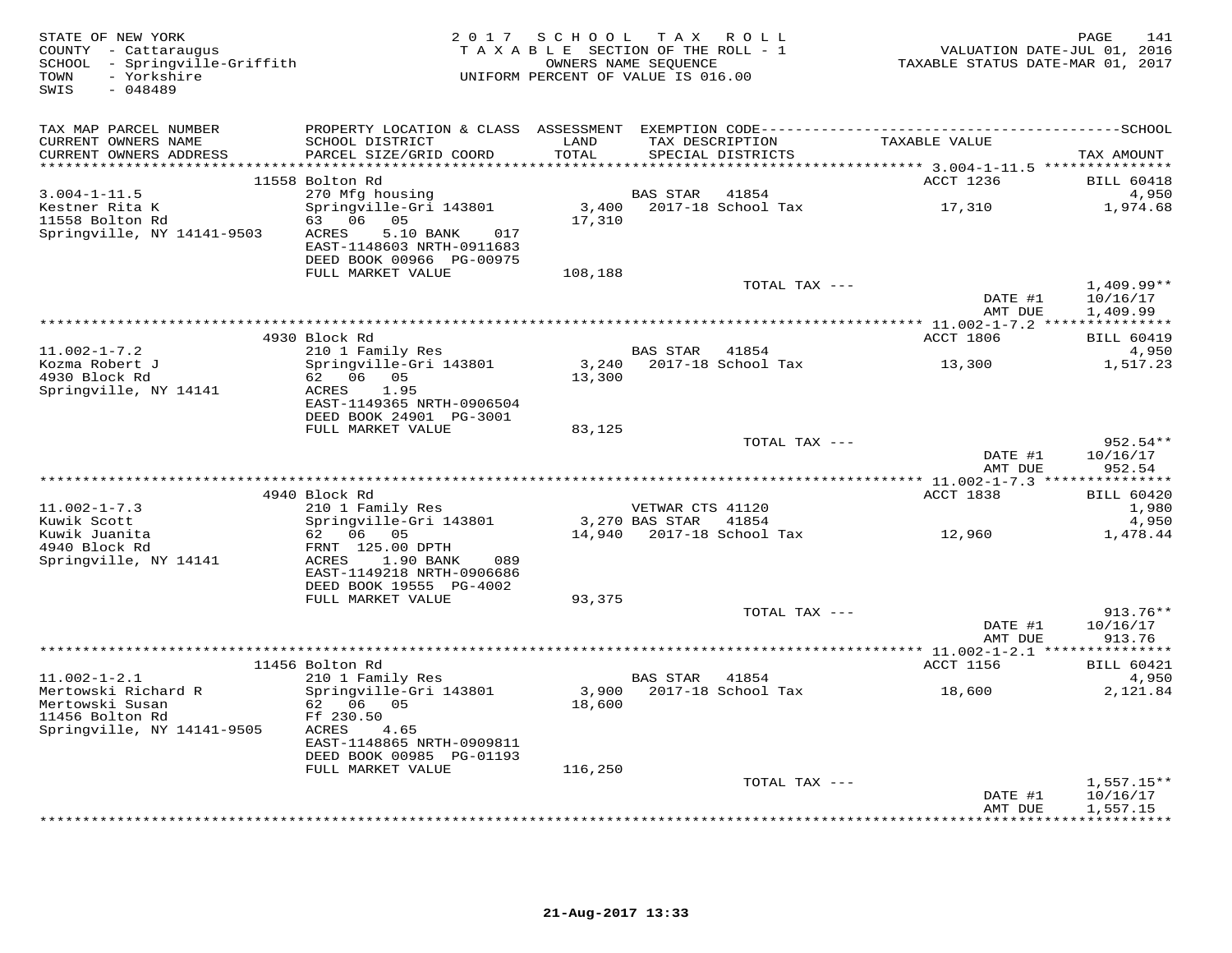STATE OF NEW YORK 2 0 1 7 S C H O O L T A X R O L L PAGE 142 COUNTY - Cattaraugus T A X A B L E SECTION OF THE ROLL - 1 VALUATION DATE-JUL 01, 2016 SCHOOL - Springville-Griffith OWNERS NAME SEQUENCE TAXABLE STATUS DATE-MAR 01, 2017 TOWN - Yorkshire UNIFORM PERCENT OF VALUE IS 016.00 SWIS - 048489TAX MAP PARCEL NUMBER PROPERTY LOCATION & CLASS ASSESSMENT EXEMPTION CODE------------------------------------------SCHOOL CURRENT OWNERS NAME SCHOOL DISTRICT LAND TAX DESCRIPTION TAXABLE VALUE CURRENT OWNERS ADDRESS PARCEL SIZE/GRID COORD TOTAL SPECIAL DISTRICTS TAX AMOUNT \*\*\*\*\*\*\*\*\*\*\*\*\*\*\*\*\*\*\*\*\*\*\*\*\*\*\*\*\*\*\*\*\*\*\*\*\*\*\*\*\*\*\*\*\*\*\*\*\*\*\*\*\*\*\*\*\*\*\*\*\*\*\*\*\*\*\*\*\*\*\*\*\*\*\*\*\*\*\*\*\*\*\*\*\*\*\*\*\*\*\*\*\*\*\*\*\*\*\*\*\*\*\* 3.004-1-4.1 \*\*\*\*\*\*\*\*\*\*\*\*\*\*\*\* $\begin{array}{cccccc} 3.004-1-4.1 & 4871 \text{ Creek Rd} & \text{AG DIST} & 41720 & \text{ACCT 0436} & \text{BILL 60422} \\ \text{Nason Gerard R Sr} & 270 Mg \text{ housing} & 950 \text{ AGEN S} & 41804 & 1,900 \\ \text{Nason Rosemary} & 63 & 06 & 05 & 4,750 \text{ ENH STAR} & 41834 & 2,850 \\ \text{Nason Rosemary} & 63 & 06 & 05 & 4,750 \text{ ENH STAR} & 41834 & 2,8$  \*\*\*\*\*\*\*\*\*\*\*\*\*\*\*\*\*\*\*\*\*\*\*\*\*\*\*\*\*\*\*\*\*\*\*\*\*\*\*\*\*\*\*\*\*\*\*\*\*\*\*\*\*\*\*\*\*\*\*\*\*\*\*\*\*\*\*\*\*\*\*\*\*\*\*\*\*\*\*\*\*\*\*\*\*\*\*\*\*\*\*\*\*\*\*\*\*\*\*\*\*\*\* 3.004-1-4.3 \*\*\*\*\*\*\*\*\*\*\*\*\*\*\*\*3.004-1-4.3 Creek Rd<br>
Nason Gerald R Sr Springville-Gri 143801 as a community control of the State of Springville (1993)<br>
Nason Rosemary ACRES 85.15 14,810 1,689.48<br>
Agric Treek Rd EAST-1156917 NRTH-0912468 14,810 1,689.48 MAY BE SUBJECT TO PAYMENT UNDER AGDIST LAW TIL 2021TOTAL TAX  $---$  1,689.48\*\*  $\texttt{DATE}$  #1  $\texttt{10/16/17}$  AMT DUE 1,689.48 \*\*\*\*\*\*\*\*\*\*\*\*\*\*\*\*\*\*\*\*\*\*\*\*\*\*\*\*\*\*\*\*\*\*\*\*\*\*\*\*\*\*\*\*\*\*\*\*\*\*\*\*\*\*\*\*\*\*\*\*\*\*\*\*\*\*\*\*\*\*\*\*\*\*\*\*\*\*\*\*\*\*\*\*\*\*\*\*\*\*\*\*\*\*\*\*\*\*\*\*\*\*\* 3.004-1-12 \*\*\*\*\*\*\*\*\*\*\*\*\*\*\*\*\* 4873 Creek Rd ACCT 0200 BILL 60424 3.004-1-12 210 1 Family Res AG DIST 41720 2,682 Nason Loralee Springville-Gri 143801 8,440 BAS STAR 41854 4,950 4873 Creek Rd 63 06 05 52,480 2017-18 School Tax 49,798 5,680.82 Springville, NY 14141 ACRES 34.05 EAST-1150138 NRTH-0912920 MAY BE SUBJECT TO PAYMENT DEED BOOK 00979 PG-00069 UNDER AGDIST LAW TIL 2021 FULL MARKET VALUE 328,000 TOTAL TAX --- 5,116.13\*\* DATE #1 10/16/17AMT DUE 5.116.13 AMT DUE 5,116.13 \*\*\*\*\*\*\*\*\*\*\*\*\*\*\*\*\*\*\*\*\*\*\*\*\*\*\*\*\*\*\*\*\*\*\*\*\*\*\*\*\*\*\*\*\*\*\*\*\*\*\*\*\*\*\*\*\*\*\*\*\*\*\*\*\*\*\*\*\*\*\*\*\*\*\*\*\*\*\*\*\*\*\*\*\*\*\*\*\*\*\*\*\*\*\*\*\*\*\*\*\*\*\* 3.004-1-4.2 \*\*\*\*\*\*\*\*\*\*\*\*\*\*\*\* 4841 Creek Rd ACCT 6310 BILL 60425 3.004-1-4.2 210 1 Family Res BAS STAR 41854 4,950 Nason Steve Springville-Gri 143801 3,500 2017-18 School Tax 29,000 3,308.24 Benz Catherine J ACRES 3.10 29,000 4841 Back Creek Rd EAST-1151277 NRTH-0914039 Springville, NY 14141 DEED BOOK 8302 PG-9002 FULL MARKET VALUE 181,250 TOTAL TAX --- 2,743.56\*\* DATE #1 10/16/17 AMT DUE 2,743.56 \*\*\*\*\*\*\*\*\*\*\*\*\*\*\*\*\*\*\*\*\*\*\*\*\*\*\*\*\*\*\*\*\*\*\*\*\*\*\*\*\*\*\*\*\*\*\*\*\*\*\*\*\*\*\*\*\*\*\*\*\*\*\*\*\*\*\*\*\*\*\*\*\*\*\*\*\*\*\*\*\*\*\*\*\*\*\*\*\*\*\*\*\*\*\*\*\*\*\*\*\*\*\*\*\*\*\*\*\*\*\*\*\*\*\*\*\*\*\*\*\*\*\*\*\*\*\*\*\*\*\*\*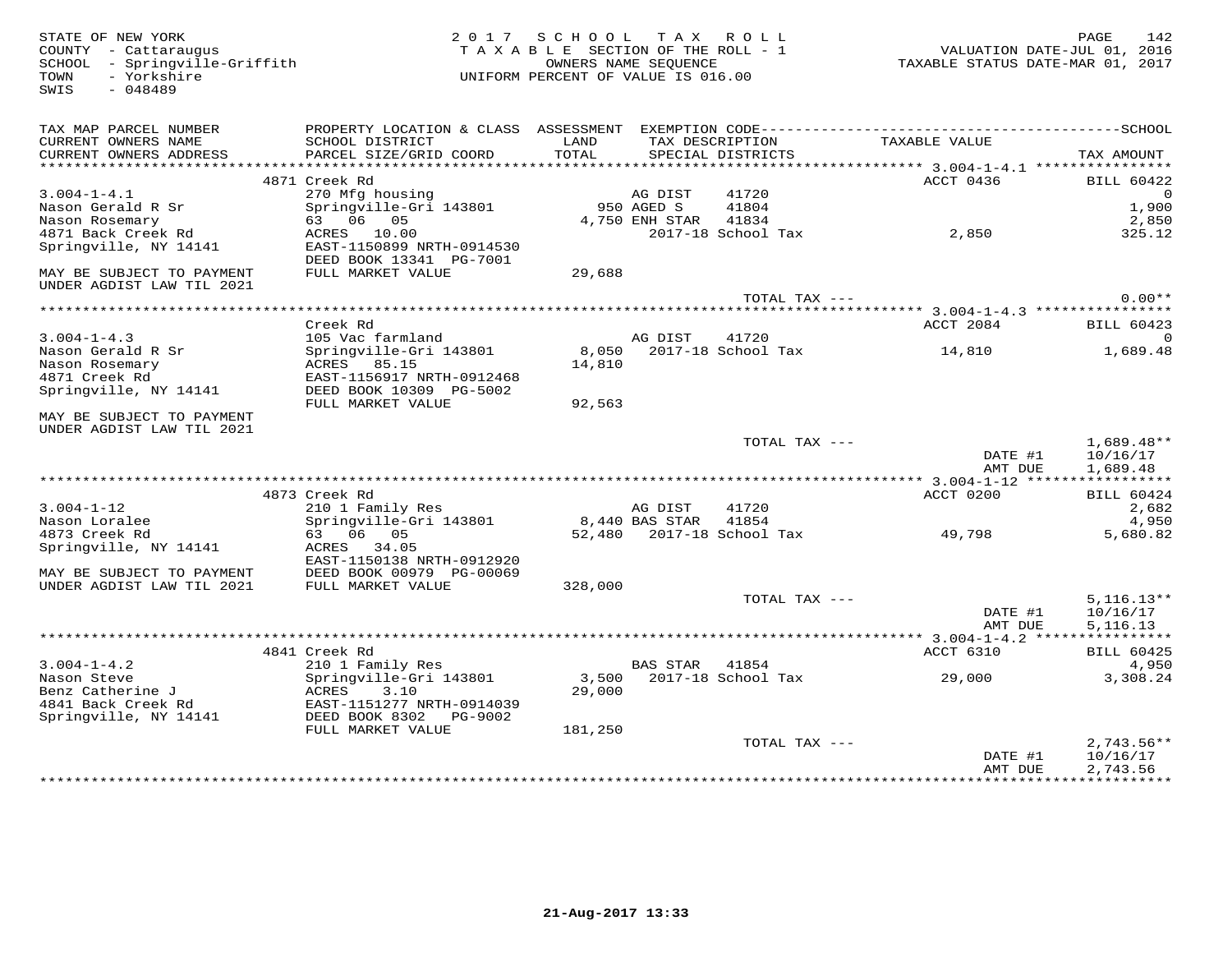| STATE OF NEW YORK<br>COUNTY - Cattaraugus<br>- Springville-Griffith<br>SCHOOL<br>- Yorkshire<br>TOWN<br>SWIS<br>$-048489$ | 2017<br>TAXABLE SECTION OF THE ROLL - 1<br>UNIFORM PERCENT OF VALUE IS 016.00                                                                                          | 143<br>PAGE<br>VALUATION DATE-JUL 01, 2016<br>TAXABLE STATUS DATE-MAR 01, 2017 |                 |                                      |                    |                                                      |
|---------------------------------------------------------------------------------------------------------------------------|------------------------------------------------------------------------------------------------------------------------------------------------------------------------|--------------------------------------------------------------------------------|-----------------|--------------------------------------|--------------------|------------------------------------------------------|
| TAX MAP PARCEL NUMBER<br>CURRENT OWNERS NAME<br>CURRENT OWNERS ADDRESS<br>***********************                         | PROPERTY LOCATION & CLASS ASSESSMENT EXEMPTION CODE-----------------------------------SCHOOL<br>SCHOOL DISTRICT<br>PARCEL SIZE/GRID COORD<br>************************* | LAND<br>TOTAL                                                                  |                 | TAX DESCRIPTION<br>SPECIAL DISTRICTS | TAXABLE VALUE      | TAX AMOUNT                                           |
|                                                                                                                           | 11450 Bolton Rd                                                                                                                                                        |                                                                                |                 |                                      | ACCT 1850          | <b>BILL 60426</b>                                    |
| $11.002 - 1 - 2.2$<br>Newman Lance E<br>Scharf-Newman Lois<br>11450 Bolton Rd                                             | 210 1 Family Res<br>Springville-Gri 143801<br>62 06<br>05<br>Ff 225.00                                                                                                 | 4,230<br>24,330                                                                | <b>BAS STAR</b> | 41854<br>2017-18 School Tax          | 24,330             | 4,950<br>2,775.50                                    |
| Springville, NY 14141                                                                                                     | <b>ACRES</b><br>4.50<br>EAST-1148859 NRTH-0909588<br>DEED BOOK 00982 PG-00763<br>FULL MARKET VALUE                                                                     | 152,063                                                                        |                 |                                      |                    |                                                      |
|                                                                                                                           |                                                                                                                                                                        |                                                                                |                 | TOTAL TAX ---                        | DATE #1<br>AMT DUE | $2,210.82**$<br>10/16/17<br>2,210.82                 |
|                                                                                                                           |                                                                                                                                                                        |                                                                                |                 |                                      |                    |                                                      |
| $3.004 - 1 - 11.4$                                                                                                        | 11540 Bolton Rd<br>210 1 Family Res                                                                                                                                    |                                                                                | AGED S          | 41804                                | <b>ACCT 1219</b>   | <b>BILL 60427</b><br>2,184                           |
| Orsolits Norbert F                                                                                                        | Springville-Gri 143801                                                                                                                                                 |                                                                                | 2,250 ENH STAR  | 41834                                |                    | 3,276                                                |
| PO Box 91                                                                                                                 | 63 06<br>05                                                                                                                                                            |                                                                                |                 | 5,460 2017-18 School Tax             | 3,276              | 373.72                                               |
| Springville, NY 14141                                                                                                     | 3.45<br>ACRES<br>EAST-1148571 NRTH-0911226<br>DEED BOOK 00922 PG-00463                                                                                                 |                                                                                |                 |                                      |                    |                                                      |
|                                                                                                                           | FULL MARKET VALUE                                                                                                                                                      | 34,125                                                                         |                 | TOTAL TAX ---                        |                    | $0.00**$                                             |
|                                                                                                                           |                                                                                                                                                                        |                                                                                |                 |                                      |                    |                                                      |
|                                                                                                                           | 11522 Bolton Rd                                                                                                                                                        |                                                                                |                 |                                      | ACCT 1185          | <b>BILL 60428</b>                                    |
| $3.004 - 1 - 10.2$                                                                                                        | 210 1 Family Res                                                                                                                                                       |                                                                                |                 | 2017-18 School Tax                   | 12,000             | 1,368.93                                             |
| Palmisano Frank L                                                                                                         | Springville-Gri 143801<br>63<br>06<br>05                                                                                                                               | 3,000<br>12,000                                                                |                 |                                      |                    |                                                      |
| 299 Tremont Ave<br>Kenmore, NY 14217                                                                                      | FRNT 166.00 DPTH 225.00<br>EAST-1148539 NRTH-0910814<br>DEED BOOK 26426 PG-3001                                                                                        |                                                                                |                 |                                      |                    |                                                      |
|                                                                                                                           | FULL MARKET VALUE                                                                                                                                                      | 75,000                                                                         |                 |                                      |                    |                                                      |
|                                                                                                                           |                                                                                                                                                                        |                                                                                |                 | TOTAL TAX ---                        |                    | $1,368.93**$                                         |
|                                                                                                                           |                                                                                                                                                                        |                                                                                |                 |                                      | DATE #1<br>AMT DUE | 10/16/17<br>1,368.93                                 |
|                                                                                                                           | 4895 Gun Barrel Rd                                                                                                                                                     |                                                                                |                 |                                      | ACCT 1930          | <b>BILL 60429</b>                                    |
| $11.002 - 1 - 4.15$<br>Papay Cristan L<br>Papay Jacalyn K<br>4895 Gun Barrel Rd<br>Springville, NY 14141                  | 210 1 Family Res<br>Springville-Gri 143801<br>06<br>62<br>05<br>7.90<br>ACRES<br>EAST-1150177 NRTH-0909958<br>DEED BOOK 22414 PG-6002                                  | 4,130<br>19,200                                                                |                 | 2017-18 School Tax                   | 19,200             | 2,190.28                                             |
|                                                                                                                           | FULL MARKET VALUE                                                                                                                                                      | 120,000                                                                        |                 |                                      |                    |                                                      |
|                                                                                                                           |                                                                                                                                                                        |                                                                                |                 | TOTAL TAX ---                        | DATE #1<br>AMT DUE | $2,190.28**$<br>10/16/17<br>2,190.28<br>************ |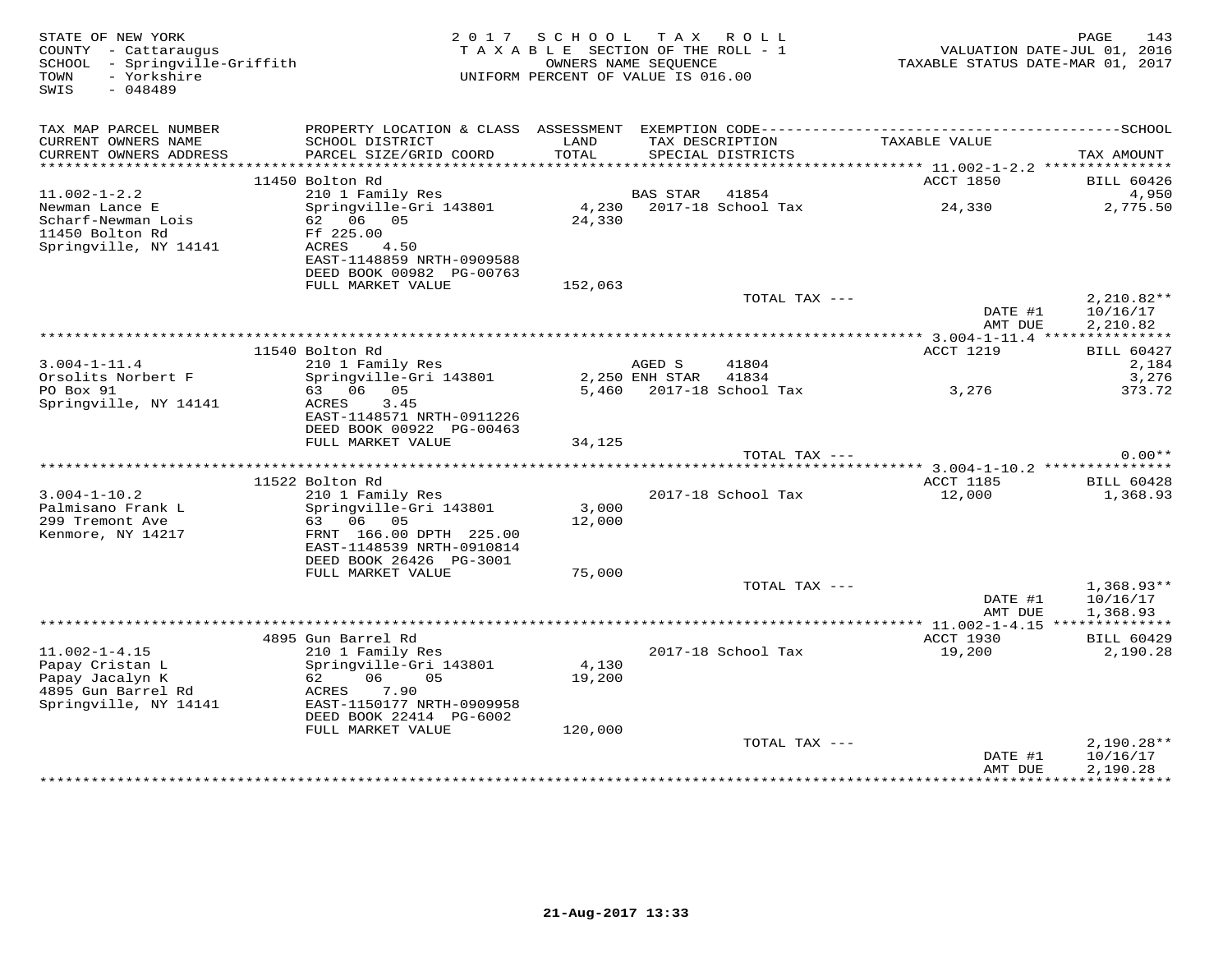| STATE OF NEW YORK<br>COUNTY - Cattaraugus<br>SCHOOL<br>- Springville-Griffith | 2017 SCHOOL TAX ROLL<br>TAXABLE SECTION OF THE ROLL - 1<br>OWNERS NAME SEQUENCE |                 |                                    | 144<br>PAGE<br>VALUATION DATE-JUL 01, 2016<br>TAXABLE STATUS DATE-MAR 01, 2017 |                          |
|-------------------------------------------------------------------------------|---------------------------------------------------------------------------------|-----------------|------------------------------------|--------------------------------------------------------------------------------|--------------------------|
| - Yorkshire<br>TOWN<br>SWIS<br>$-048489$                                      |                                                                                 |                 | UNIFORM PERCENT OF VALUE IS 016.00 |                                                                                |                          |
| TAX MAP PARCEL NUMBER                                                         | PROPERTY LOCATION & CLASS ASSESSMENT EXEMPTION CODE----------------------       |                 |                                    |                                                                                | ----------------SCHOOL   |
| CURRENT OWNERS NAME                                                           | SCHOOL DISTRICT                                                                 | LAND            | TAX DESCRIPTION                    | TAXABLE VALUE                                                                  |                          |
| CURRENT OWNERS ADDRESS<br>*********************                               | PARCEL SIZE/GRID COORD                                                          | TOTAL           | SPECIAL DISTRICTS                  | *************************** 11.002-1-4.1 ****************                      | TAX AMOUNT               |
|                                                                               | Gun Barrel Rd                                                                   |                 |                                    | ACCT 0704                                                                      | <b>BILL 60430</b>        |
| $11.002 - 1 - 4.1$                                                            | 311 Res vac land                                                                |                 | 2017-18 School Tax                 | 16,110                                                                         | 1,837.78                 |
| Petri Larry D                                                                 | Springville-Gri 143801                                                          | 16,110          |                                    |                                                                                |                          |
| Petri Kimberly A<br>4873 Gun Barrel Rd                                        | 62 06 05<br>ACRES 107.77 BANK<br>017                                            | 16,110          |                                    |                                                                                |                          |
| Springville, NY 14141                                                         | EAST-1151003 NRTH-0908464                                                       |                 |                                    |                                                                                |                          |
|                                                                               | DEED BOOK 00976 PG-00346                                                        |                 |                                    |                                                                                |                          |
|                                                                               | FULL MARKET VALUE                                                               | 100,688         |                                    |                                                                                |                          |
|                                                                               |                                                                                 |                 | TOTAL TAX ---                      |                                                                                | 1,837.78**               |
|                                                                               |                                                                                 |                 |                                    | DATE #1<br>AMT DUE                                                             | 10/16/17<br>1,837.78     |
|                                                                               |                                                                                 |                 |                                    |                                                                                |                          |
|                                                                               | 4873 Gunbarrel Rd                                                               |                 |                                    | ACCT 2122                                                                      | <b>BILL 60431</b>        |
| $11.002 - 1 - 4.17$                                                           | 240 Rural res                                                                   |                 | BAS STAR<br>41854                  |                                                                                | 4,950                    |
| Petri Larry D Jr<br>Petri Kimbery A                                           | Springville-Gri 143801<br>5.58<br>ACRES                                         | 3,560<br>20,310 | 2017-18 School Tax                 | 20,310                                                                         | 2,316.91                 |
| 4873 Gunbarrel Rd                                                             | EAST-1150651 NRTH-0909271                                                       |                 |                                    |                                                                                |                          |
| Springville, NY 14141                                                         | DEED BOOK 25871 PG-2001                                                         |                 |                                    |                                                                                |                          |
|                                                                               | FULL MARKET VALUE                                                               | 126,938         |                                    |                                                                                |                          |
|                                                                               |                                                                                 |                 | TOTAL TAX ---                      | DATE #1                                                                        | $1,752.23**$<br>10/16/17 |
|                                                                               |                                                                                 |                 |                                    | AMT DUE                                                                        | 1,752.23                 |
|                                                                               |                                                                                 |                 |                                    |                                                                                |                          |
|                                                                               | Gunbarrel Rd                                                                    |                 |                                    | ACCT 2123                                                                      | <b>BILL 60432</b>        |
| $11.002 - 1 - 4.18$<br>Petri Larry D Jr                                       | 311 Res vac land<br>Springville-Gri 143801                                      | 3,110           | 2017-18 School Tax                 | 3,110                                                                          | 354.78                   |
| Petri Kimberly A                                                              | ACRES<br>1.95                                                                   | 3,110           |                                    |                                                                                |                          |
| 4873 Gunbarrel Rd                                                             | EAST-1150408 NRTH-0909970                                                       |                 |                                    |                                                                                |                          |
| Springville, NY 14141                                                         | FULL MARKET VALUE                                                               | 19,438          |                                    |                                                                                |                          |
|                                                                               |                                                                                 |                 | TOTAL TAX ---                      | DATE #1                                                                        | 354.78**<br>10/16/17     |
|                                                                               |                                                                                 |                 |                                    | AMT DUE                                                                        | 354.78                   |
|                                                                               |                                                                                 |                 |                                    |                                                                                | ***********              |
|                                                                               | Gunbarrel Rd                                                                    |                 |                                    | ACCT 6377                                                                      | <b>BILL 60433</b>        |
| $11.002 - 1 - 4.16$<br>Petri Larry Jr                                         | 311 Res vac land<br>Springville-Gri 143801                                      | 900             | 2017-18 School Tax                 | 900                                                                            | 102.67                   |
| Petri Kimberly A                                                              | 6.10<br>ACRES                                                                   | 900             |                                    |                                                                                |                          |
| 4873 Gunbarrel Rd                                                             | EAST-1150723 NRTH-0909773                                                       |                 |                                    |                                                                                |                          |
| Springville, NY 14141                                                         | DEED BOOK 15596 PG-8001                                                         |                 |                                    |                                                                                |                          |
|                                                                               | FULL MARKET VALUE                                                               | 5,625           |                                    |                                                                                |                          |
|                                                                               |                                                                                 |                 | TOTAL TAX ---                      | DATE #1                                                                        | $102.67**$<br>10/16/17   |
|                                                                               |                                                                                 |                 |                                    | AMT DUE                                                                        | 102.67                   |
|                                                                               |                                                                                 |                 |                                    | ***************                                                                | ***********              |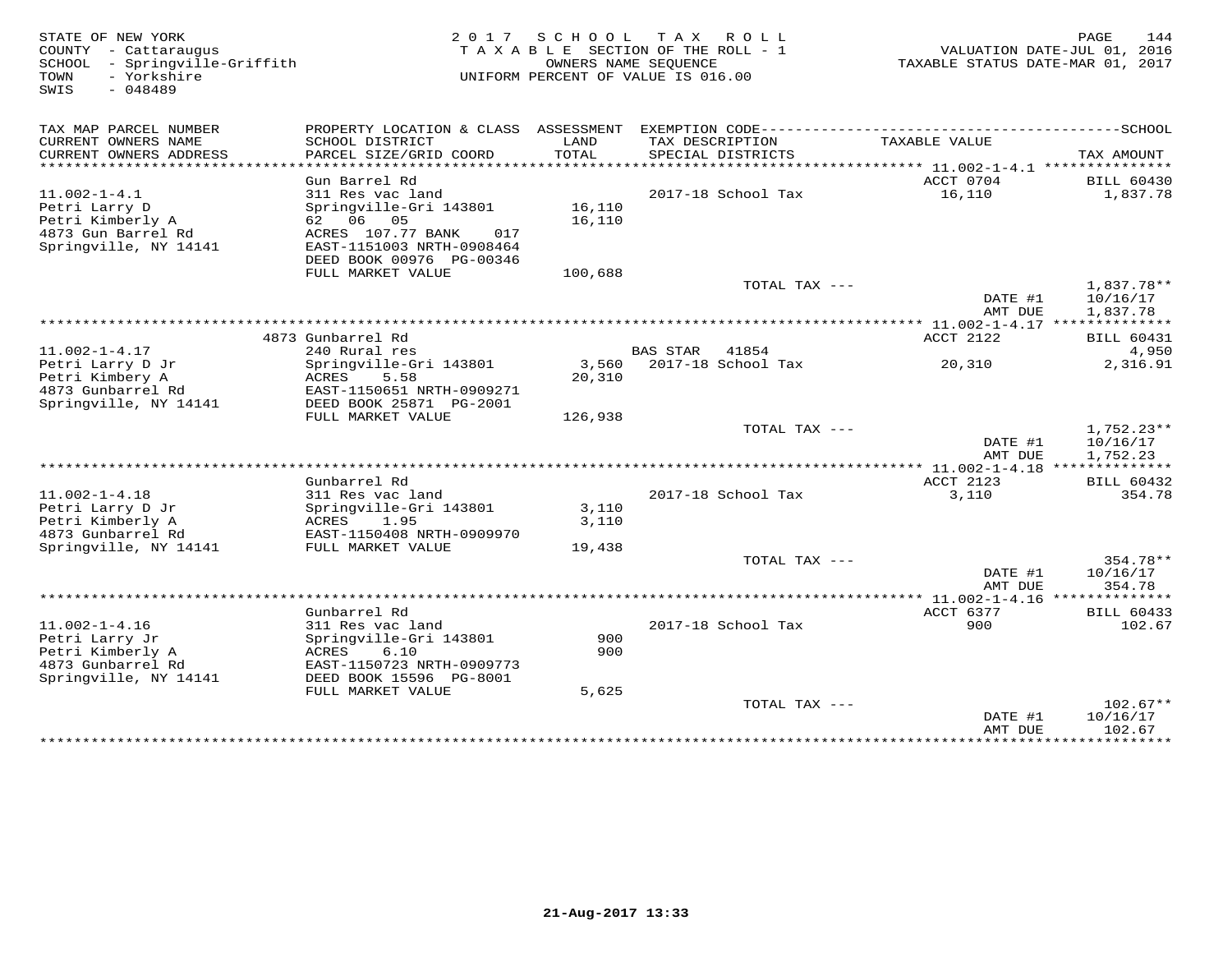COUNTY - Cattaraugus<br>
SCHOOL - Springville-Griffith<br>
TOWN - Yorkshire<br>
SWIS - 048489

# STATE OF NEW YORK 2 0 1 7 S C H O O L T A X R O L L PAGE 145 COUNTY - Cattaraugus T A X A B L E SECTION OF THE ROLL - 1 VALUATION DATE-JUL 01, 2016 SCHOOL - Springville-Griffith OWNERS NAME SEQUENCE TAXABLE STATUS DATE-MAR 01, 2017 TOWN - Yorkshire UNIFORM PERCENT OF VALUE IS 016.00

| TAX MAP PARCEL NUMBER<br>CURRENT OWNERS NAME<br>CURRENT OWNERS ADDRESS | PROPERTY LOCATION & CLASS ASSESSMENT<br>SCHOOL DISTRICT<br>PARCEL SIZE/GRID COORD | LAND<br>TOTAL | EXEMPTION CODE----------<br>TAX DESCRIPTION<br>SPECIAL DISTRICTS | TAXABLE VALUE                      | --------------SCHOOL<br>TAX AMOUNT |
|------------------------------------------------------------------------|-----------------------------------------------------------------------------------|---------------|------------------------------------------------------------------|------------------------------------|------------------------------------|
|                                                                        |                                                                                   |               |                                                                  |                                    |                                    |
|                                                                        | Petri 1                                                                           |               |                                                                  | <b>ACCT 2111</b>                   | <b>BILL 60434</b>                  |
| $11.002 - 1 - 4.1/1$                                                   | 733 Gas well                                                                      |               | 2017-18 School Tax                                               | 0.00                               | 0.00                               |
| PPP Future Development, Inc                                            | Springville-Gri 143801                                                            | $\Omega$      |                                                                  |                                    |                                    |
| 9489 Alexander Rd                                                      | ACRES<br>0.01                                                                     | $\Omega$      |                                                                  |                                    |                                    |
| Alexander, NY 14005                                                    | FULL MARKET VALUE                                                                 | $\Omega$      |                                                                  |                                    |                                    |
|                                                                        |                                                                                   |               | TOTAL TAX ---                                                    |                                    | $0.00**$                           |
|                                                                        |                                                                                   |               |                                                                  |                                    |                                    |
|                                                                        | 4902 Gun Barrel Rd                                                                |               |                                                                  | ACCT 0026                          | <b>BILL 60435</b>                  |
| $3.004 - 1 - 7$                                                        | 260 Seasonal res                                                                  |               | VETCOM CTS 41130                                                 |                                    | 3,300                              |
| Rathburn Daryll W                                                      | Springville-Gri 143801                                                            |               | 4,000 VETDIS CTS 41140                                           |                                    | 6,600                              |
| Rathburn Kathleen S                                                    | 63 06<br>05                                                                       |               | 17,580 BAS STAR<br>41854                                         |                                    | 4,950                              |
| 4902 Gun Barrel Rd                                                     | 5.45 BANK<br>ACRES<br>017                                                         |               | 2017-18 School Tax                                               | 7,680                              | 876.11                             |
|                                                                        |                                                                                   |               |                                                                  |                                    |                                    |
| Springville, NY 14141                                                  | EAST-1150002 NRTH-0910963                                                         |               |                                                                  |                                    |                                    |
|                                                                        | DEED BOOK 6991 PG-4001                                                            |               |                                                                  |                                    |                                    |
|                                                                        | FULL MARKET VALUE                                                                 | 109,875       |                                                                  |                                    |                                    |
|                                                                        |                                                                                   |               | TOTAL TAX ---                                                    |                                    | $311.43**$                         |
|                                                                        |                                                                                   |               |                                                                  | DATE #1                            | 10/16/17                           |
|                                                                        |                                                                                   |               |                                                                  | AMT DUE                            | 311.43                             |
|                                                                        |                                                                                   |               |                                                                  | **** 3.004-1-3 ******************* |                                    |
|                                                                        | 4876 Creek Rd                                                                     |               |                                                                  | <b>ACCT 1153</b>                   | <b>BILL 60436</b>                  |
| $3.004 - 1 - 3$                                                        | 311 Res vac land                                                                  |               | 2017-18 School Tax                                               | 3,460                              | 394.71                             |
| Rhoads David A                                                         | Springville-Gri 143801                                                            | 3,460         |                                                                  |                                    |                                    |
| 1520 North Creek Rd                                                    | 63 06<br>05                                                                       | 3,460         |                                                                  |                                    |                                    |
| Lakeview, NY 14085                                                     | 4.86<br>ACRES                                                                     |               |                                                                  |                                    |                                    |
|                                                                        | EAST-1150262 NRTH-0914681                                                         |               |                                                                  |                                    |                                    |
|                                                                        | DEED BOOK 26077 PG-8001                                                           |               |                                                                  |                                    |                                    |
|                                                                        | FULL MARKET VALUE                                                                 | 21,625        |                                                                  |                                    |                                    |
|                                                                        |                                                                                   |               | TOTAL TAX ---                                                    |                                    | $394.71**$                         |
|                                                                        |                                                                                   |               |                                                                  | DATE #1                            | 10/16/17                           |
|                                                                        |                                                                                   |               |                                                                  | AMT DUE                            | 394.71                             |
|                                                                        |                                                                                   |               |                                                                  |                                    |                                    |
|                                                                        | 11398 Bolton Rd                                                                   |               |                                                                  | <b>ACCT 0601</b>                   | <b>BILL 60437</b>                  |
| $11.002 - 1 - 3$                                                       | 312 Vac w/imprv                                                                   |               | 41700                                                            |                                    | 12,000                             |
|                                                                        |                                                                                   |               | AG BLDG                                                          |                                    |                                    |
| Rosier John C                                                          | Springville-Gri 143801                                                            |               | 41720<br>9,450 AG DIST                                           |                                    | 5,391                              |
| 4939 Gunbarrel Rd                                                      | 62 06 05                                                                          |               | 27,210 2017-18 School Tax                                        | 9,819                              | 1,120.12                           |
| Springville, NY 14141                                                  | ACRES<br>49.14                                                                    |               |                                                                  |                                    |                                    |
|                                                                        | EAST-1149347 NRTH-0908924                                                         |               |                                                                  |                                    |                                    |
| MAY BE SUBJECT TO PAYMENT                                              | DEED BOOK 00970 PG-00093                                                          |               |                                                                  |                                    |                                    |
| UNDER AGDIST LAW TIL 2026                                              | FULL MARKET VALUE                                                                 | 170,063       |                                                                  |                                    |                                    |
|                                                                        |                                                                                   |               | TOTAL TAX ---                                                    |                                    | $1,120.12**$                       |
|                                                                        |                                                                                   |               |                                                                  | DATE #1                            | 10/16/17                           |
|                                                                        |                                                                                   |               |                                                                  | AMT DUE                            | 1,120.12                           |
|                                                                        |                                                                                   |               |                                                                  | *************                      | ***********                        |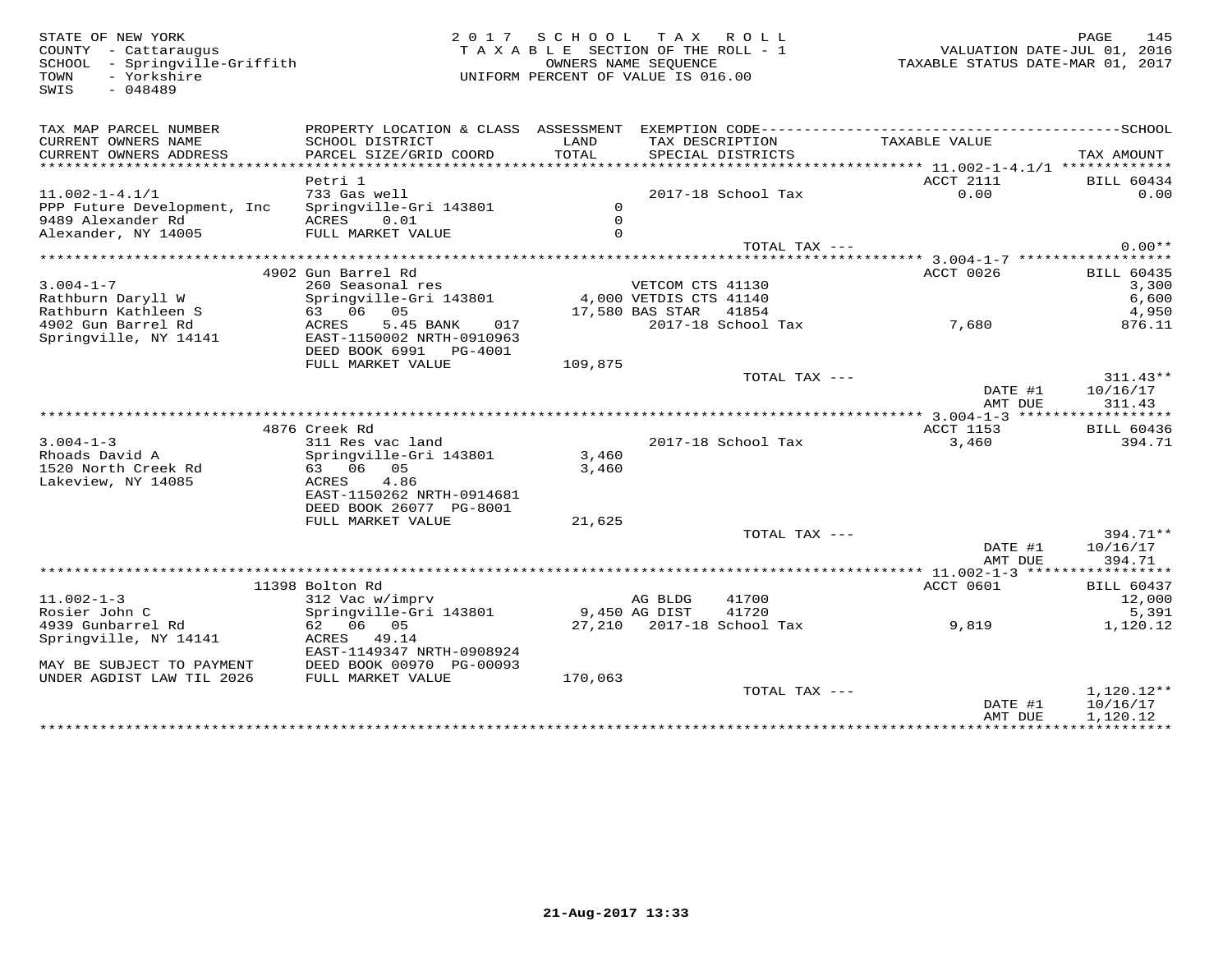| STATE OF NEW YORK<br>COUNTY - Cattaraugus<br>SCHOOL - Springville-Griffith<br>- Yorkshire<br>TOWN<br>$-048489$<br>SWIS | 2 0 1 7                                    | S C H O O L                     | TAX ROLL<br>TAXABLE SECTION OF THE ROLL - 1<br>OWNERS NAME SEQUENCE<br>UNIFORM PERCENT OF VALUE IS 016.00 | VALUATION DATE-JUL 01, 2016<br>TAXABLE STATUS DATE-MAR 01, 2017 | 146<br>PAGE              |
|------------------------------------------------------------------------------------------------------------------------|--------------------------------------------|---------------------------------|-----------------------------------------------------------------------------------------------------------|-----------------------------------------------------------------|--------------------------|
| TAX MAP PARCEL NUMBER                                                                                                  | PROPERTY LOCATION & CLASS ASSESSMENT       |                                 |                                                                                                           |                                                                 |                          |
| CURRENT OWNERS NAME<br>CURRENT OWNERS ADDRESS<br>***********************                                               | SCHOOL DISTRICT<br>PARCEL SIZE/GRID COORD  | LAND<br>TOTAL                   | TAX DESCRIPTION<br>SPECIAL DISTRICTS                                                                      | TAXABLE VALUE                                                   | TAX AMOUNT               |
|                                                                                                                        | Gun Barrel Rd                              |                                 |                                                                                                           | ACCT 1368                                                       | <b>BILL 60438</b>        |
| $11.002 - 1 - 4.2$                                                                                                     | 314 Rural vac<10                           |                                 | 2017-18 School Tax                                                                                        | 1,000                                                           | 114.08                   |
| Rosier John C                                                                                                          | Springville-Gri 143801                     | 1,000                           |                                                                                                           |                                                                 |                          |
| 4939 Gun Barrel Rd                                                                                                     | 62 06<br>05                                | 1,000                           |                                                                                                           |                                                                 |                          |
| Springville, NY 14141                                                                                                  | ACRES<br>2.55<br>EAST-1148884 NRTH-0910132 |                                 |                                                                                                           |                                                                 |                          |
|                                                                                                                        | DEED BOOK 1025<br>PG-700                   |                                 |                                                                                                           |                                                                 |                          |
|                                                                                                                        | FULL MARKET VALUE                          | 6,250                           |                                                                                                           |                                                                 |                          |
|                                                                                                                        |                                            |                                 | TOTAL TAX ---                                                                                             |                                                                 | $114.08**$               |
|                                                                                                                        |                                            |                                 |                                                                                                           | DATE #1<br>AMT DUE                                              | 10/16/17<br>114.08       |
|                                                                                                                        |                                            | ******************************* |                                                                                                           | *** $11.002 - 1 - 4.6$ ***                                      | **********               |
|                                                                                                                        | 4939 Gun Barrel Rd                         |                                 |                                                                                                           | ACCT 1396                                                       | <b>BILL 60439</b>        |
| $11.002 - 1 - 4.6$                                                                                                     | 210 1 Family Res                           |                                 | <b>BAS STAR</b><br>41854                                                                                  |                                                                 | 4,950                    |
| Rosier John C                                                                                                          | Springville-Gri 143801                     | 4,180                           | 2017-18 School Tax                                                                                        | 26,810                                                          | 3,058.41                 |
| 4939 Gunbarrel Rd<br>Springville, NY 14141-9504                                                                        | 62 06 05<br>ACRES<br>5.75                  | 26,810                          |                                                                                                           |                                                                 |                          |
|                                                                                                                        | EAST-1149303 NRTH-0910033                  |                                 |                                                                                                           |                                                                 |                          |
|                                                                                                                        | DEED BOOK 841<br>PG-00028                  |                                 |                                                                                                           |                                                                 |                          |
|                                                                                                                        | FULL MARKET VALUE                          | 167,563                         |                                                                                                           |                                                                 |                          |
|                                                                                                                        |                                            |                                 | TOTAL TAX ---                                                                                             |                                                                 | $2,493.73**$             |
|                                                                                                                        |                                            |                                 |                                                                                                           | DATE #1<br>AMT DUE                                              | 10/16/17<br>2,493.73     |
|                                                                                                                        |                                            |                                 |                                                                                                           |                                                                 |                          |
|                                                                                                                        | 4967 Gun Barrel Rd                         |                                 |                                                                                                           | ACCT 1501                                                       | <b>BILL 60440</b>        |
| $11.002 - 1 - 4.10$                                                                                                    | 270 Mfg housing                            |                                 | 2017-18 School Tax                                                                                        | 10,730                                                          | 1,224.05                 |
| Rosier John C                                                                                                          | Springville-Gri 143801<br>62<br>06<br>05   | 3,000                           |                                                                                                           |                                                                 |                          |
| 4939 Gun Barrel Rd<br>Springville, NY 14141                                                                            | FRNT 150.00 DPTH 185.00                    | 10,730                          |                                                                                                           |                                                                 |                          |
|                                                                                                                        | EAST-1148924 NRTH-0910308                  |                                 |                                                                                                           |                                                                 |                          |
|                                                                                                                        | DEED BOOK 01016 PG-01062                   |                                 |                                                                                                           |                                                                 |                          |
|                                                                                                                        | FULL MARKET VALUE                          | 67,063                          |                                                                                                           |                                                                 |                          |
|                                                                                                                        |                                            |                                 | TOTAL TAX ---                                                                                             | DATE #1                                                         | $1,224.05**$<br>10/16/17 |
|                                                                                                                        |                                            |                                 |                                                                                                           | AMT DUE                                                         | 1,224.05                 |
|                                                                                                                        |                                            |                                 |                                                                                                           | ************** 3.004-1-2 ******                                 | ***********              |
|                                                                                                                        | Creek Rd                                   |                                 |                                                                                                           | ACCT 0524                                                       | <b>BILL 60441</b>        |
| $3.004 - 1 - 2$                                                                                                        | 311 Res vac land                           |                                 | 2017-18 School Tax                                                                                        | 1,300                                                           | 148.30                   |
| Schaffer David<br>Schaffer Mary J                                                                                      | Springville-Gri 143801<br>63 06<br>05      | 1,300<br>1,300                  |                                                                                                           |                                                                 |                          |
| 1222 Ridge Rd                                                                                                          | 3.70<br>ACRES                              |                                 |                                                                                                           |                                                                 |                          |
| Columbus, PA 16405                                                                                                     | EAST-1150012 NRTH-0914801                  |                                 |                                                                                                           |                                                                 |                          |
|                                                                                                                        | DEED BOOK 01014 PG-00104                   |                                 |                                                                                                           |                                                                 |                          |
|                                                                                                                        | FULL MARKET VALUE                          | 8,125                           |                                                                                                           |                                                                 |                          |
|                                                                                                                        |                                            |                                 | TOTAL TAX ---                                                                                             | DATE #1                                                         | 148.30**<br>10/16/17     |
|                                                                                                                        |                                            |                                 |                                                                                                           | AMT DUE                                                         | 148.30                   |
|                                                                                                                        |                                            |                                 |                                                                                                           |                                                                 | ********                 |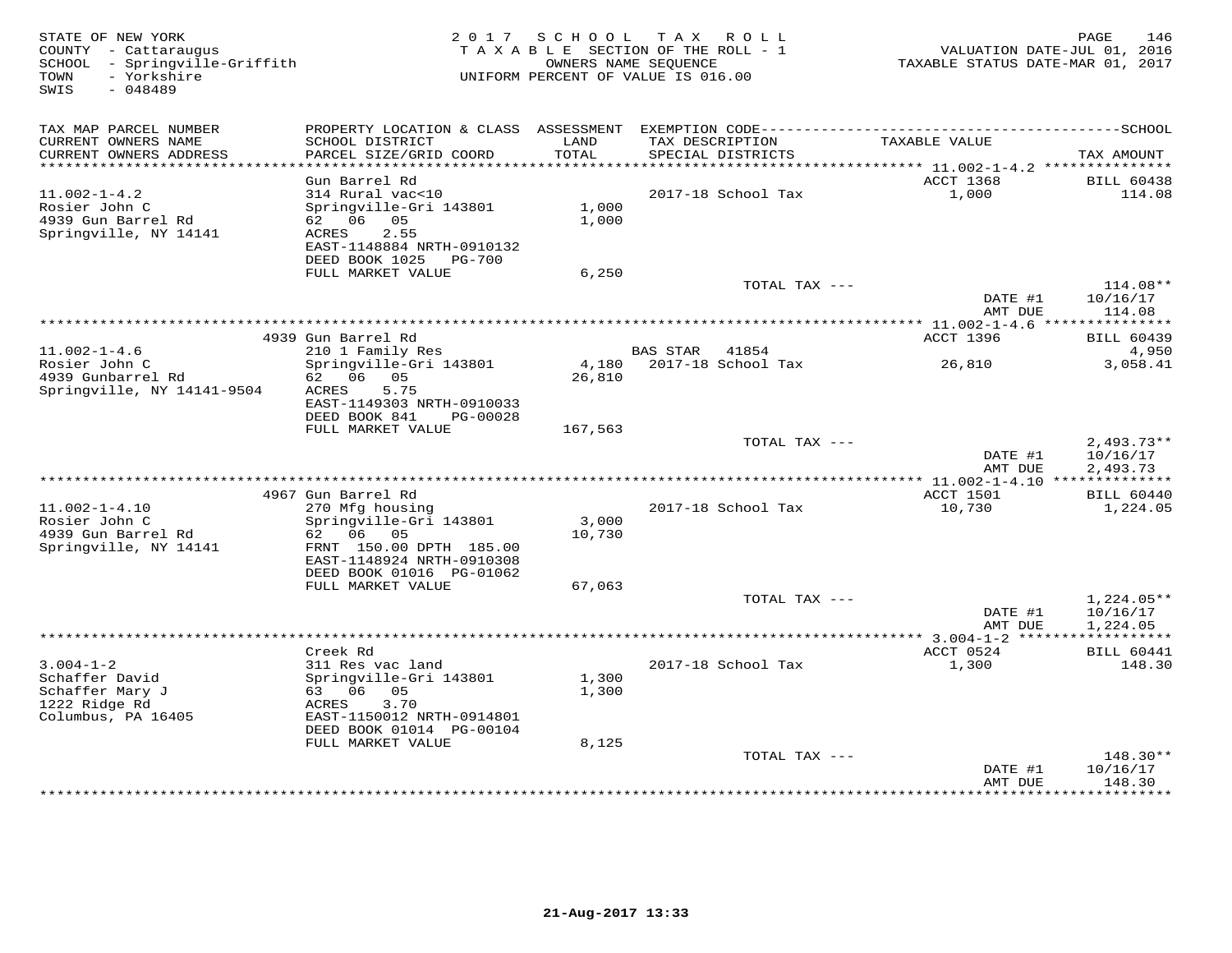| STATE OF NEW YORK<br>COUNTY - Cattaraugus<br>SCHOOL - Springville-Griffith<br>- Yorkshire<br>TOWN<br>$-048489$<br>SWIS |                                                                                                                                | 2017 SCHOOL TAX ROLL<br>TAXABLE SECTION OF THE ROLL - 1<br>OWNERS NAME SEQUENCE<br>UNIFORM PERCENT OF VALUE IS 016.00 |                          |                                   | VALUATION DATE-JUL 01, 2016<br>TAXABLE STATUS DATE-MAR 01, 2017 | PAGE<br>147                           |
|------------------------------------------------------------------------------------------------------------------------|--------------------------------------------------------------------------------------------------------------------------------|-----------------------------------------------------------------------------------------------------------------------|--------------------------|-----------------------------------|-----------------------------------------------------------------|---------------------------------------|
| TAX MAP PARCEL NUMBER                                                                                                  |                                                                                                                                |                                                                                                                       |                          |                                   |                                                                 |                                       |
| CURRENT OWNERS NAME<br>CURRENT OWNERS ADDRESS<br>***********************                                               | SCHOOL DISTRICT<br>PARCEL SIZE/GRID COORD                                                                                      | LAND<br>TOTAL                                                                                                         | TAX DESCRIPTION          | SPECIAL DISTRICTS                 | TAXABLE VALUE                                                   | TAX AMOUNT                            |
|                                                                                                                        | 4936 Gun Barrel Rd                                                                                                             |                                                                                                                       |                          |                                   | ACCT 1137                                                       | <b>BILL 60442</b>                     |
| $3.004 - 1 - 9$<br>Schichtel's Nursery, Inc.<br>7420 Peters Rd<br>Springville, NY 14141                                | 314 Rural vac<10<br>Springville-Gri 143801<br>63 06 05<br>4.50<br>ACRES<br>EAST-1149322 NRTH-0910680<br>DEED BOOK 9893 PG-6003 | 1,350<br>1,350                                                                                                        |                          | 2017-18 School Tax                | 1,350                                                           | 154.00                                |
|                                                                                                                        | FULL MARKET VALUE                                                                                                              | 8,438                                                                                                                 |                          |                                   |                                                                 |                                       |
|                                                                                                                        |                                                                                                                                |                                                                                                                       |                          | TOTAL TAX ---                     | DATE #1<br>AMT DUE                                              | $154.00**$<br>10/16/17<br>154.00      |
|                                                                                                                        |                                                                                                                                |                                                                                                                       |                          |                                   |                                                                 |                                       |
|                                                                                                                        | Gun Barrel Rd                                                                                                                  |                                                                                                                       |                          |                                   | ACCT 0703                                                       | <b>BILL 60443</b>                     |
| $3.004 - 1 - 11.1$<br>Schichtel's Nursery, Inc.<br>7420 Peters Rd<br>Springville, NY 14141                             | 322 Rural vac>10<br>Springville-Gri 143801<br>63 06 05<br>ACRES 37.99<br>EAST-1149316 NRTH-0911824                             | 3,800                                                                                                                 | AG DIST                  | 41720<br>3,800 2017-18 School Tax | 3,800                                                           | 0<br>433.49                           |
| MAY BE SUBJECT TO PAYMENT                                                                                              | DEED BOOK 2920<br>PG-5003                                                                                                      |                                                                                                                       |                          |                                   |                                                                 |                                       |
| UNDER AGDIST LAW TIL 2021                                                                                              | FULL MARKET VALUE                                                                                                              | 23,750                                                                                                                |                          | TOTAL TAX ---                     | DATE #1<br>AMT DUE                                              | 433.49**<br>10/16/17<br>433.49        |
|                                                                                                                        |                                                                                                                                |                                                                                                                       |                          |                                   |                                                                 |                                       |
| $4.003 - 1 - 2$<br>Schmand Family Irrevocable<br>3250 Northeast 1st Ave Apt 100 55/63 06 05<br>Miami, FL 33137         | Creek Rd<br>260 Seasonal res<br>Springville-Gri 143801<br>ACRES 185.04<br>EAST-1153227 NRTH-0913057                            | 14,800<br>15,220                                                                                                      |                          | 2017-18 School Tax                | ACCT 0204<br>15,220                                             | <b>BILL 60444</b><br>1,736.25         |
|                                                                                                                        | DEED BOOK 18312 PG-3001<br>FULL MARKET VALUE                                                                                   | 95,125                                                                                                                |                          |                                   |                                                                 |                                       |
|                                                                                                                        |                                                                                                                                |                                                                                                                       |                          | TOTAL TAX ---                     | DATE #1                                                         | $1,736.25**$<br>10/16/17              |
|                                                                                                                        |                                                                                                                                |                                                                                                                       |                          |                                   | AMT DUE                                                         | 1,736.25                              |
|                                                                                                                        | 4950 Block Rd                                                                                                                  |                                                                                                                       |                          |                                   | ACCT 0381                                                       | <b>BILL 60445</b>                     |
| $11.002 - 1 - 7.1$<br>Schultz Robert A                                                                                 | 210 1 Family Res<br>Springville-Gri 143801                                                                                     |                                                                                                                       | AGED S<br>3,300 ENH STAR | 41804<br>41834                    |                                                                 | 8,732<br>10,810                       |
| 4950 Block Rd<br>Springville, NY 14141                                                                                 | 62 06 05<br>ACRES<br>2.55<br>EAST-1148912 NRTH-0906740<br>DEED BOOK 2936    PG-8001<br>FULL MARKET VALUE                       | 136,438                                                                                                               |                          | 21,830 2017-18 School Tax         | 13,098                                                          | 1,494.18                              |
|                                                                                                                        |                                                                                                                                |                                                                                                                       |                          | TOTAL TAX ---                     |                                                                 | $261.01**$                            |
|                                                                                                                        |                                                                                                                                |                                                                                                                       |                          |                                   | DATE #1<br>AMT DUE                                              | 10/16/17<br>261.01<br><b>++++++++</b> |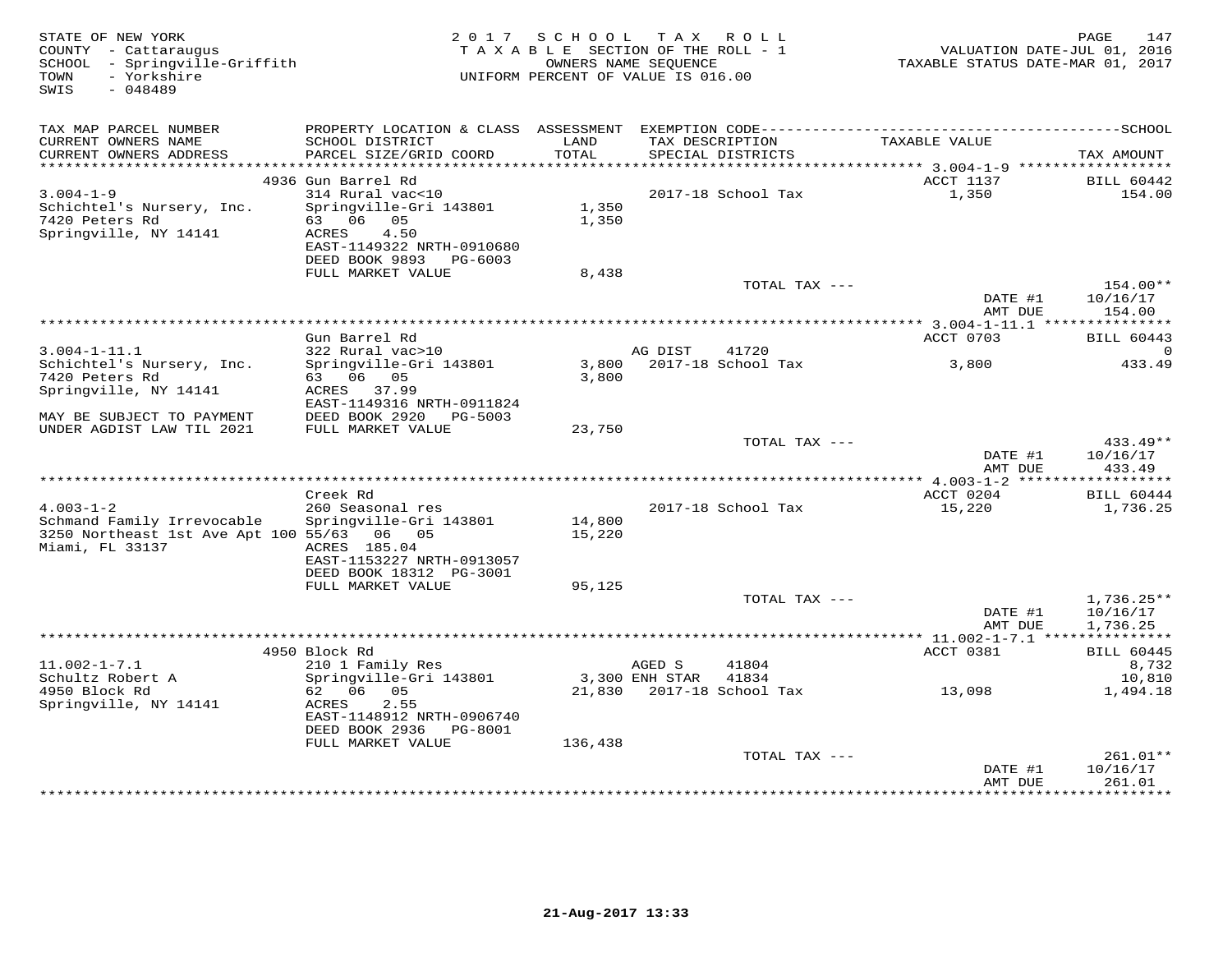| STATE OF NEW YORK<br>COUNTY - Cattaraugus<br>SCHOOL - Springville-Griffith<br>- Yorkshire<br>TOWN<br>$-048489$<br>SWIS |                                                                                                                                                       | 2017 SCHOOL TAX ROLL<br>TAXABLE SECTION OF THE ROLL - 1<br>UNIFORM PERCENT OF VALUE IS 016.00 | OWNERS NAME SEQUENCE                                          |                                   | VALUATION DATE-JUL 01, 2016<br>TAXABLE STATUS DATE-MAR 01, 2017 | 148<br>PAGE                                  |
|------------------------------------------------------------------------------------------------------------------------|-------------------------------------------------------------------------------------------------------------------------------------------------------|-----------------------------------------------------------------------------------------------|---------------------------------------------------------------|-----------------------------------|-----------------------------------------------------------------|----------------------------------------------|
| TAX MAP PARCEL NUMBER<br>CURRENT OWNERS NAME<br>CURRENT OWNERS ADDRESS                                                 | SCHOOL DISTRICT<br>PARCEL SIZE/GRID COORD                                                                                                             | LAND<br>TOTAL                                                                                 | TAX DESCRIPTION                                               | SPECIAL DISTRICTS                 | TAXABLE VALUE                                                   | TAX AMOUNT                                   |
| ***********************                                                                                                |                                                                                                                                                       |                                                                                               |                                                               |                                   |                                                                 |                                              |
| $3.004 - 1 - 14.3$                                                                                                     | 11624 Bolton Rd<br>270 Mfg housing                                                                                                                    |                                                                                               | BAS STAR                                                      | 41854                             | ACCT 1600                                                       | <b>BILL 60446</b><br>4,950                   |
| Schutze Robin M<br>11624 Bolton Rd<br>Springville, NY 14141-9503                                                       | Springville-Gri 143801<br>63 06 05<br>4.80<br>ACRES<br>EAST-1148625 NRTH-0912905<br>DEED BOOK 00997 PG-00441                                          | 12,060                                                                                        |                                                               | 3,950 2017-18 School Tax          | 12,060                                                          | 1,375.77                                     |
|                                                                                                                        | FULL MARKET VALUE                                                                                                                                     | 75,375                                                                                        |                                                               |                                   |                                                                 |                                              |
|                                                                                                                        |                                                                                                                                                       |                                                                                               |                                                               | TOTAL TAX ---                     | DATE #1<br>AMT DUE                                              | 811.09**<br>10/16/17<br>811.09               |
|                                                                                                                        |                                                                                                                                                       |                                                                                               |                                                               |                                   |                                                                 | ***********                                  |
| $3.004 - 1 - 1$<br>Smithmeyer John<br>Smithmeyer Diana                                                                 | 4926 Creek Rd<br>270 Mfg housing<br>Springville-Gri 143801<br>63 06 05                                                                                |                                                                                               | VETWAR CTS 41120<br>3,550 AGED C/T/S 41800<br>14,220 ENH STAR | 41834                             | ACCT 0586                                                       | <b>BILL 60447</b><br>1,980<br>6,120<br>6,120 |
| 62 Childs St<br>Springville, NY 14141-9502                                                                             | 5.02<br>ACRES<br>EAST-1149734 NRTH-0914943<br>DEED BOOK 732<br>PG-00796<br>FULL MARKET VALUE                                                          |                                                                                               |                                                               | 2017-18 School Tax                | 6,120                                                           | 698.15                                       |
|                                                                                                                        |                                                                                                                                                       | 88,875                                                                                        |                                                               | TOTAL TAX ---                     |                                                                 | $0.00**$                                     |
|                                                                                                                        |                                                                                                                                                       |                                                                                               |                                                               |                                   |                                                                 |                                              |
|                                                                                                                        | 4761 Gun Barrel Rd                                                                                                                                    |                                                                                               |                                                               |                                   | ACCT 1511                                                       | <b>BILL 60448</b>                            |
| $11.002 - 1 - 4.11$<br>Stinson Richard E<br>4761 Gunbarrel Rd<br>Delevan, NY 14042                                     | 210 1 Family Res<br>Springville-Gri 143801<br>62 06 05<br>ACRES 15.60<br>EAST-1152166 NRTH-0909986<br>DEED BOOK 858<br>PG-00231<br>FULL MARKET VALUE  | 23,110<br>144,438                                                                             | ENH STAR                                                      | 41834<br>5,920 2017-18 School Tax | 23,110                                                          | 10,810<br>2,636.32                           |
|                                                                                                                        |                                                                                                                                                       |                                                                                               |                                                               | TOTAL TAX ---                     |                                                                 | $1,403.15**$                                 |
|                                                                                                                        |                                                                                                                                                       |                                                                                               |                                                               |                                   | DATE #1<br>AMT DUE                                              | 10/16/17<br>1,403.15                         |
|                                                                                                                        | 4746 Gun Barrel Rd                                                                                                                                    |                                                                                               |                                                               |                                   | ACCT 0277                                                       | <b>BILL 60449</b>                            |
| $4.003 - 1 - 1$<br>Woodworth Michael<br>4718 GunBarrel Rd<br>Delevan, NY 14042                                         | 260 Seasonal res<br>Springville-Gri 143801<br>55 06 05<br>26.75<br>ACRES<br>EAST-1152875 NRTH-0911412<br>DEED BOOK 26903 PG-5003<br>FULL MARKET VALUE | 4,600<br>9,940<br>62,125                                                                      |                                                               | 2017-18 School Tax                | 9,940                                                           | 1,133.93                                     |
|                                                                                                                        |                                                                                                                                                       |                                                                                               |                                                               | TOTAL TAX ---                     | DATE #1<br>AMT DUE                                              | $1,133.93**$<br>10/16/17<br>1,133.93         |
|                                                                                                                        |                                                                                                                                                       |                                                                                               |                                                               |                                   | * * * * * * * * * * * * * * * * *                               | + + + + + + + + + + + + +                    |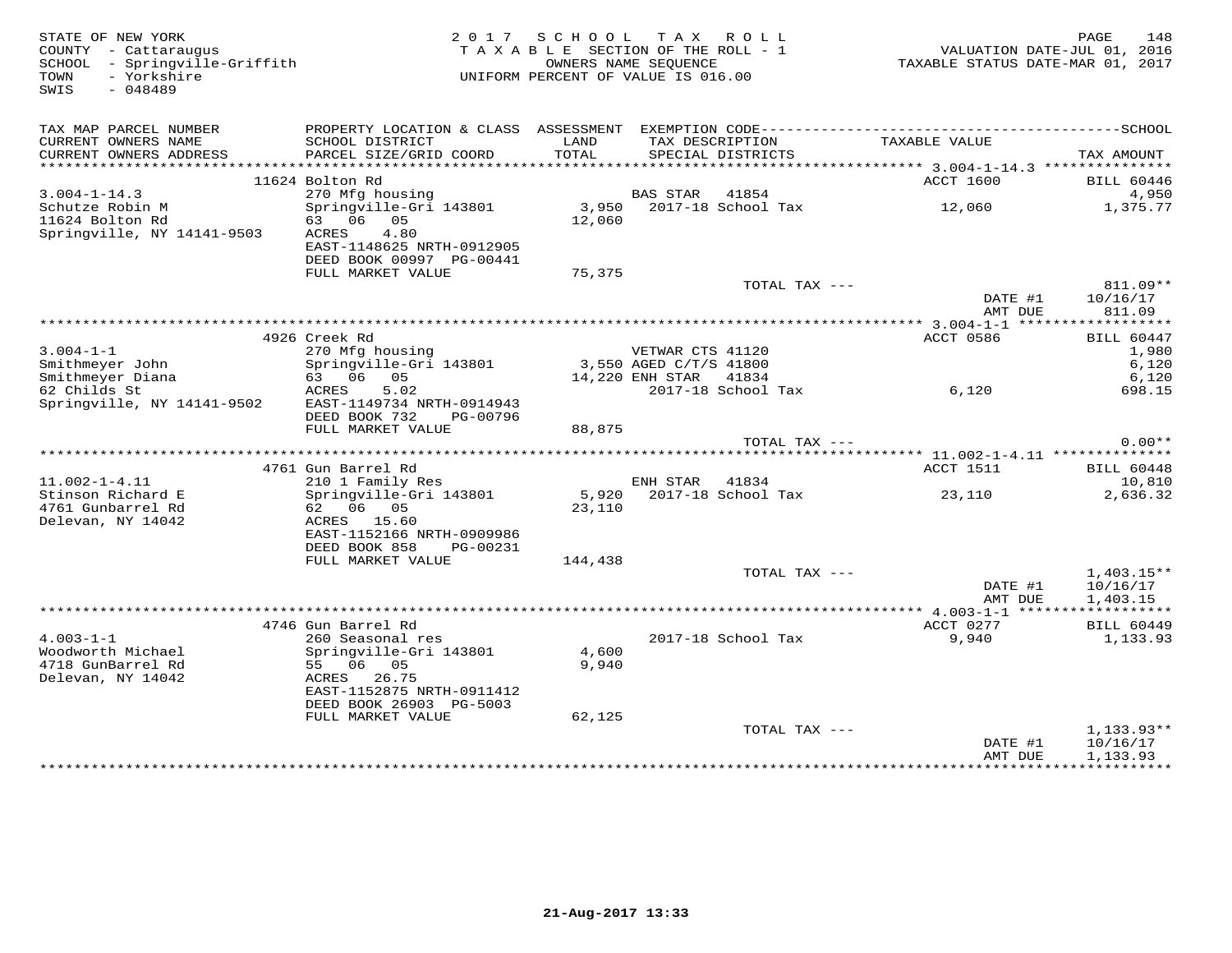| STATE OF<br>NEW YORK<br>COUNTY<br>- Cattaraugus<br>- Springville-Griffith<br>SCHOOL<br>- Yorkshire<br>TOWN<br>$-048489$<br>SWIS | 2017<br>TAXABLE           | SCHOOL<br>OWNERS NAME SEQUENCE | T A X<br>R O L L<br>SECTION OF THE ROLL - 1<br>UNIFORM PERCENT OF VALUE IS 016.00 |               | 149<br>PAGE<br>VALUATION DATE-JUL 01,<br>2016<br>TAXABLE STATUS DATE-MAR 01, 2017 |  |  |  |  |
|---------------------------------------------------------------------------------------------------------------------------------|---------------------------|--------------------------------|-----------------------------------------------------------------------------------|---------------|-----------------------------------------------------------------------------------|--|--|--|--|
| TAX MAP PARCEL NUMBER                                                                                                           | PROPERTY LOCATION & CLASS | ASSESSMENT                     | EXEMPTION CODE-                                                                   |               | -SCHOOL                                                                           |  |  |  |  |
| CURRENT OWNERS NAME                                                                                                             | SCHOOL DISTRICT           | LAND                           | TAX DESCRIPTION                                                                   | TAXABLE VALUE |                                                                                   |  |  |  |  |
| CURRENT OWNERS ADDRESS                                                                                                          | PARCEL SIZE/GRID COORD    | TOTAL                          | SPECIAL DISTRICTS                                                                 |               | TAX AMOUNT                                                                        |  |  |  |  |
|                                                                                                                                 |                           |                                |                                                                                   |               | ******************                                                                |  |  |  |  |
|                                                                                                                                 | 4918 Gun Barrel Rd        |                                |                                                                                   | ACCT 1135     | BILL 60450                                                                        |  |  |  |  |
| $3.004 - 1 - 8$                                                                                                                 | 210 1 Family Res          |                                | 2017-18 School Tax                                                                | 18,240        | 2,080.77                                                                          |  |  |  |  |
| Zimmer James A                                                                                                                  | Springville-Gri 143801    | 3,965                          |                                                                                   |               |                                                                                   |  |  |  |  |
| 4918 Gun Barrel Rd                                                                                                              | 63 06<br>05               | 18,240                         |                                                                                   |               |                                                                                   |  |  |  |  |
| Springville, NY 14141                                                                                                           | 5.00 BANK<br>017<br>ACRES |                                |                                                                                   |               |                                                                                   |  |  |  |  |
|                                                                                                                                 | EAST-1149739 NRTH-0910827 |                                |                                                                                   |               |                                                                                   |  |  |  |  |
|                                                                                                                                 | DEED BOOK 26341 PG-2002   |                                |                                                                                   |               |                                                                                   |  |  |  |  |
|                                                                                                                                 | FULL MARKET VALUE         | 114,000                        |                                                                                   |               |                                                                                   |  |  |  |  |
|                                                                                                                                 |                           |                                | TOTAL TAX ---                                                                     |               | $2,080.77**$                                                                      |  |  |  |  |
|                                                                                                                                 |                           |                                |                                                                                   | DATE #1       | 10/16/17                                                                          |  |  |  |  |
|                                                                                                                                 |                           |                                |                                                                                   | AMT DUE       | 2,080.77                                                                          |  |  |  |  |
|                                                                                                                                 |                           |                                |                                                                                   |               |                                                                                   |  |  |  |  |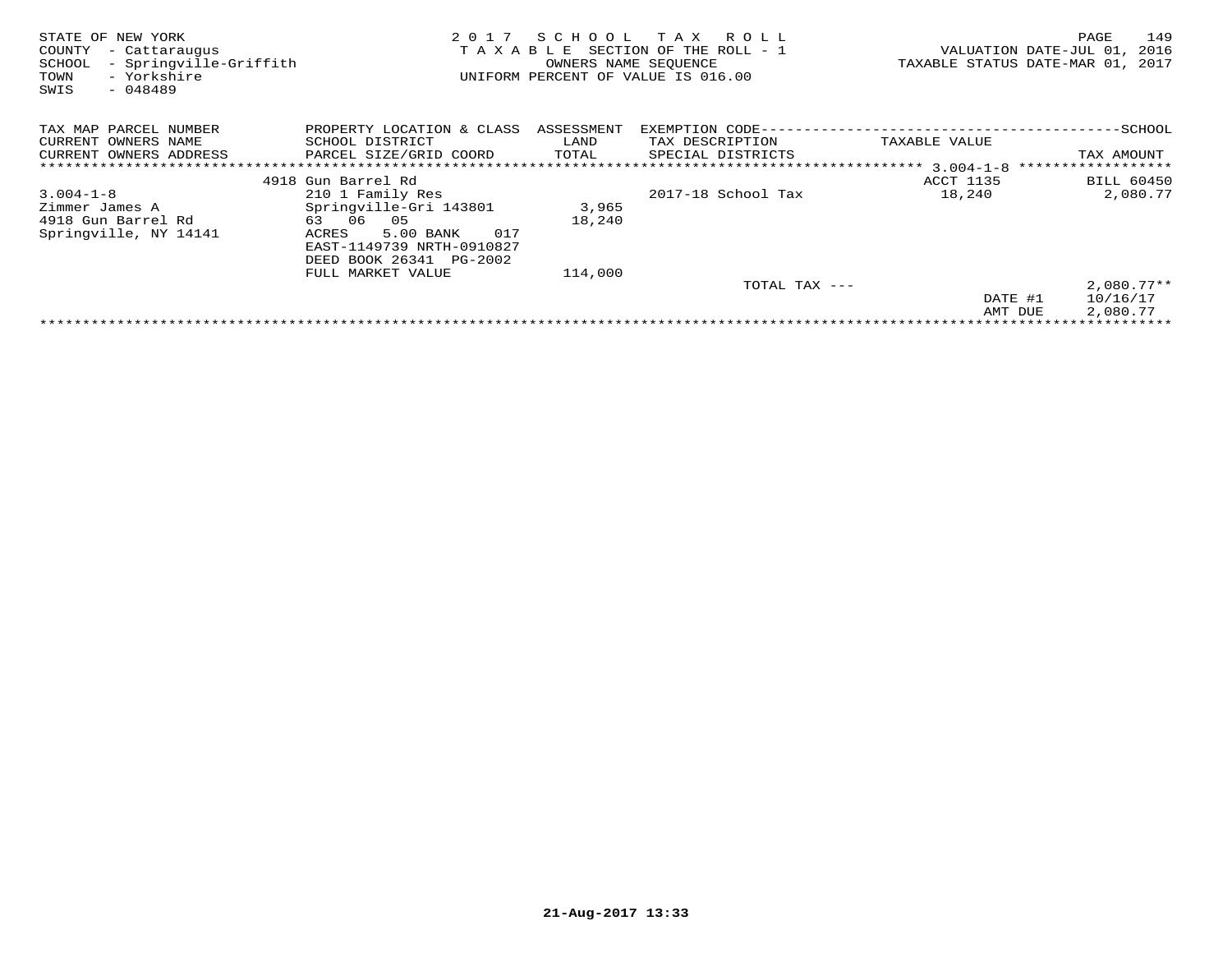|      | STATE OF NEW YORK             | 2017 SCHOOL TAX ROLL                  | PAGE                             | 150 |
|------|-------------------------------|---------------------------------------|----------------------------------|-----|
|      | COUNTY - Cattaraugus          | T A X A B L E SECTION OF THE ROLL - 1 | VALUATION DATE-JUL 01, 2016      |     |
|      | SCHOOL - Springville-Griffith |                                       | TAXABLE STATUS DATE-MAR 01, 2017 |     |
| TOWN | - Yorkshire                   | UNIFORM PERCENT OF VALUE IS 016.00    | RPS155/V04/L015                  |     |
| SWIS | - 048489                      |                                       | CURRENT DATE 8/21/2017           |     |
|      |                               | ROLL SUB SECTION- - TOTALS            |                                  |     |

|      |                     | <b>ጥ</b> ଠጥ አ<br>- U I AL' | $\pi$<br>. U L' | N.S                 | )R EI<br>ΑL       | 13251050      |                                 | <b>TOTA</b> |
|------|---------------------|----------------------------|-----------------|---------------------|-------------------|---------------|---------------------------------|-------------|
| CODE | NIAMT<br>. סידים דר | PARO                       | TVDF            | <b>TTTT</b><br>ALUR | T T T<br>الالمسدد | <b>AMOUNT</b> | $+ + + + +$<br>$\Delta$<br>ALUP | TAY<br>∸∽∸  |

#### NO SPECIAL DISTRICTS AT THIS LEVEL

\*\*\* S C H O O L D I S T R I C T S U M M A R Y \*\*\*

| CODE   | DISTRICT NAME                    | TOTAL<br>PARCELS | ASSESSED<br>LAND | ASSESSED<br>TOTAL | EXEMPT<br>AMOUNT | TOTAL<br>TAXABLE |           |
|--------|----------------------------------|------------------|------------------|-------------------|------------------|------------------|-----------|
|        |                                  |                  |                  |                   | STAR AMOUNT      | STAR TAXABLE     | TOTAL TAX |
|        | Springville-Griffith             | 57               | 234,075          | 922,581           | 84,147           | 838,434          |           |
| 143801 |                                  |                  |                  |                   | 202,186          | 636,248          | 72,581.39 |
|        | SUB-TOTAL                        | 57               | 234,075          | 922,581           | 84,147           | 838,434          |           |
|        | $S \cup B - T \cup T A L (CONT)$ |                  |                  |                   | 202,186          | 636,248          | 72,581.39 |
|        | TOTAL                            | 57               | 234,075          | 922,581           | 84,147           | 838,434          |           |
|        | T O T A L (CONT)                 |                  |                  |                   | 202,186          | 636,248          | 72,581.39 |

# \*\*\* S Y S T E M C O D E S S U M M A R Y \*\*\*

#### NO SYSTEM EXEMPTIONS AT THIS LEVEL

| CODE  | DESCRIPTION | TOTAL<br>PARCELS | SCHOOL |
|-------|-------------|------------------|--------|
| 41120 | VETWAR CTS  | 4                | 7,920  |
| 41130 | VETCOM CTS  | 2                | 6,600  |
| 41140 | VETDIS CTS  |                  | 6,600  |
| 41700 | AG BLDG     |                  | 12,000 |
| 41720 | AG DIST     | 5                | 8,073  |
|       |             |                  |        |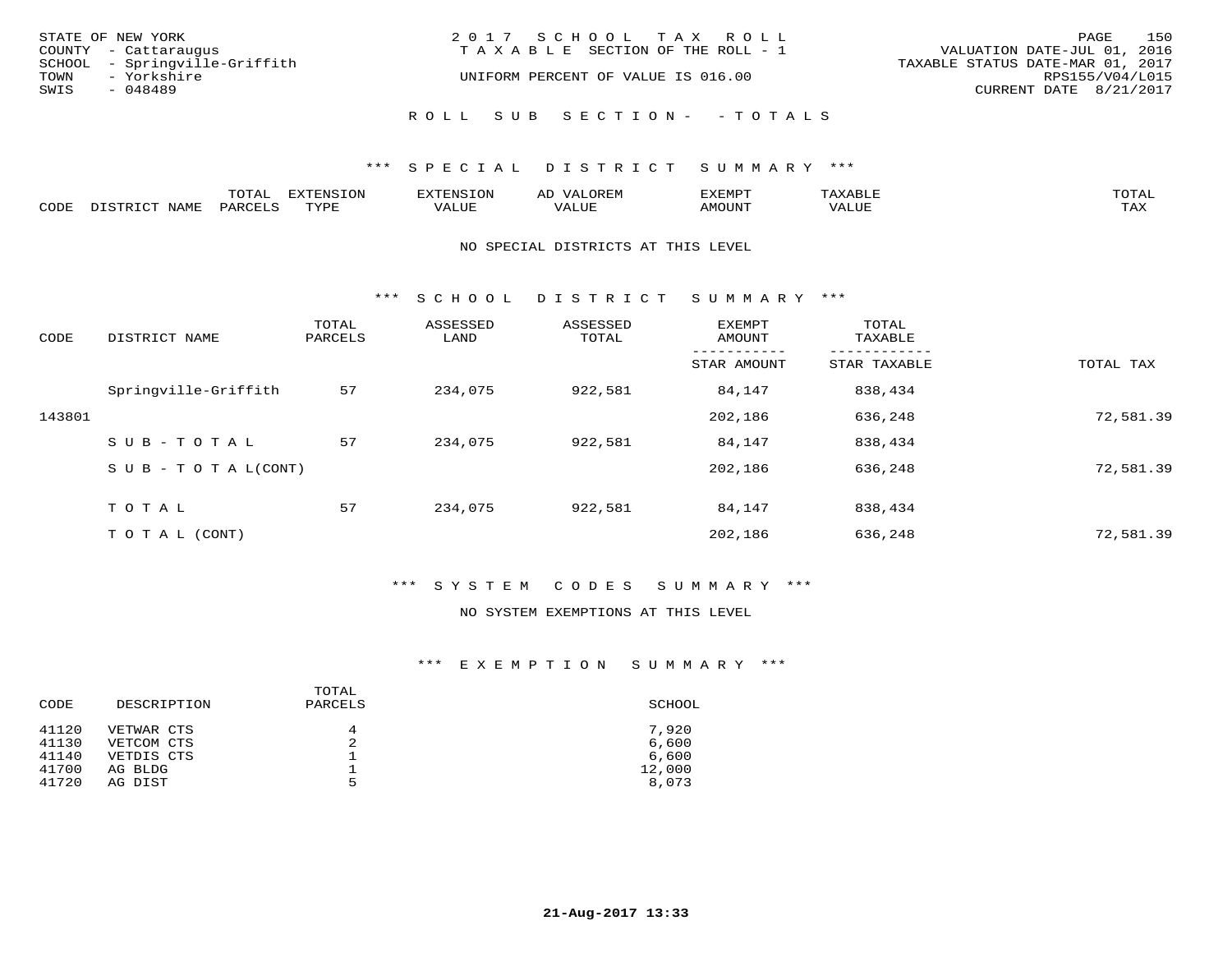| STATE OF NEW YORK             | 2017 SCHOOL TAX ROLL                  | 151<br>PAGE                      |
|-------------------------------|---------------------------------------|----------------------------------|
| COUNTY - Cattaraugus          | T A X A B L E SECTION OF THE ROLL - 1 | VALUATION DATE-JUL 01, 2016      |
| SCHOOL - Springville-Griffith |                                       | TAXABLE STATUS DATE-MAR 01, 2017 |
| TOWN - Yorkshire              | UNIFORM PERCENT OF VALUE IS 016.00    | RPS155/V04/L015                  |
| SWIS<br>- 048489              |                                       | CURRENT DATE 8/21/2017           |
|                               | ROLL SUB SECTION- - TOTALS            |                                  |

| CODE  | DESCRIPTION     | TOTAL<br>PARCELS | SCHOOL  |
|-------|-----------------|------------------|---------|
| 41800 | AGED C/T/S      | 2                | 14,685  |
| 41804 | AGED S          | 5                | 28,269  |
| 41834 | ENH STAR        | 12               | 103,186 |
| 41854 | <b>BAS STAR</b> | 20               | 99,000  |
|       | TOTAL           | 52               | 286,333 |

| ROLL<br>SEC | DESCRIPTION                | TOTAL<br>PARCELS | ASSESSED<br>LAND | ASSESSED<br>TOTAL | EXEMPT<br>AMOUNT<br>----------- | TOTAL<br>TAXABLE<br>------------ | TAX  | TOTAL<br>TAX |
|-------------|----------------------------|------------------|------------------|-------------------|---------------------------------|----------------------------------|------|--------------|
|             |                            |                  |                  |                   | STAR AMOUNT                     | STAR TAXABLE                     | RATE |              |
|             | 2017-18 School Tax         |                  | 234,075          | 922,581           | 84,147<br>202,186               | 838,434<br>636,248               |      | 72,581.39    |
|             | SPEC DIST TAXES<br>TAXABLE | 57               |                  |                   |                                 |                                  |      | 72,581.39    |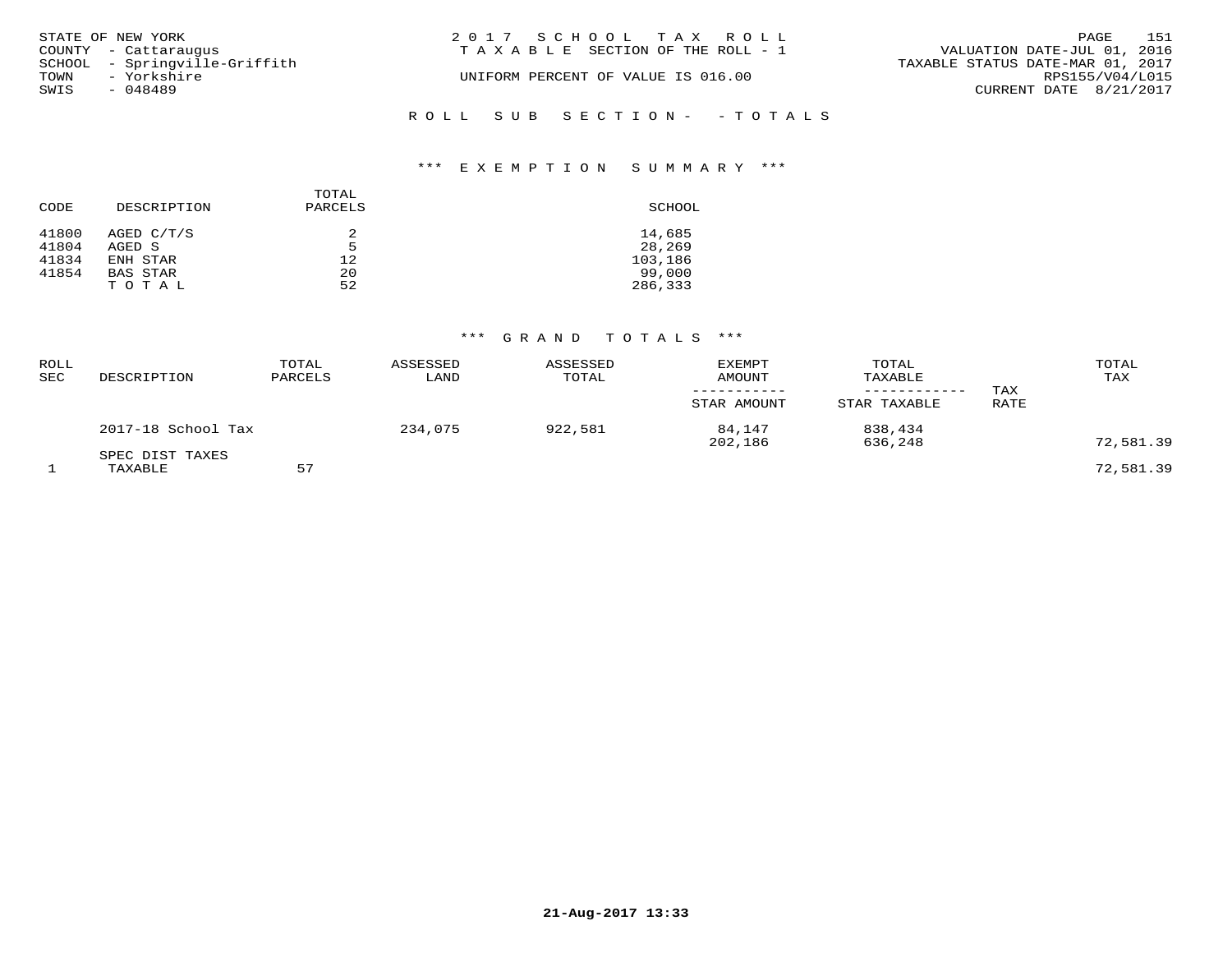| STATE OF NEW YORK<br>COUNTY - Cattaraugus                                | 2017 SCHOOL TAX ROLL<br>T A X A B L E SECTION OF THE ROLL - 1 | 152<br>PAGE<br>VALUATION DATE-JUL 01, 2016                                    |
|--------------------------------------------------------------------------|---------------------------------------------------------------|-------------------------------------------------------------------------------|
| SCHOOL - Springville-Griffith<br>TOWN<br>- Yorkshire<br>SWIS<br>- 048489 | UNIFORM PERCENT OF VALUE IS 016.00                            | TAXABLE STATUS DATE-MAR 01, 2017<br>RPS155/V04/L015<br>CURRENT DATE 8/21/2017 |
|                                                                          | ROLL SECTION TOTALS                                           |                                                                               |

|      |      | mom n<br>-777 | pszmpato<br>$ \sim$ $\sim$<br>-UP | AL.         | ,,, <del>,</del> ,,, <del>,</del> ,<br>້ |                         | $m \wedge m \wedge n$ |
|------|------|---------------|-----------------------------------|-------------|------------------------------------------|-------------------------|-----------------------|
| CODE | ⊥'⊥⊥ | PARO          | TVDF                              | ۳۰ تا سند د | <b>MOTTNT</b>                            | - ---<br>$'$ $\Delta$ . | $m \times r$<br>- −-  |

#### NO SPECIAL DISTRICTS AT THIS LEVEL

\*\*\* S C H O O L D I S T R I C T S U M M A R Y \*\*\*

| CODE   | DISTRICT NAME                    | TOTAL<br>PARCELS | ASSESSED<br>LAND | ASSESSED<br>TOTAL | EXEMPT<br>AMOUNT | TOTAL<br>TAXABLE |           |
|--------|----------------------------------|------------------|------------------|-------------------|------------------|------------------|-----------|
|        |                                  |                  |                  |                   | STAR AMOUNT      | STAR TAXABLE     | TOTAL TAX |
|        | Springville-Griffith             | 57               | 234,075          | 922,581           | 84,147           | 838,434          |           |
| 143801 |                                  |                  |                  |                   | 202,186          | 636,248          | 72,581.39 |
|        | SUB-TOTAL                        | 57               | 234,075          | 922,581           | 84,147           | 838,434          |           |
|        | $S \cup B - T \cup T A L (CONT)$ |                  |                  |                   | 202,186          | 636,248          | 72,581.39 |
|        | TOTAL                            | 57               | 234,075          | 922,581           | 84,147           | 838,434          |           |
|        | T O T A L (CONT)                 |                  |                  |                   | 202,186          | 636,248          | 72,581.39 |

# \*\*\* S Y S T E M C O D E S S U M M A R Y \*\*\*

#### NO SYSTEM EXEMPTIONS AT THIS LEVEL

| SCHOOL |
|--------|
| 7,920  |
| 6,600  |
| 6,600  |
| 12,000 |
| 8,073  |
|        |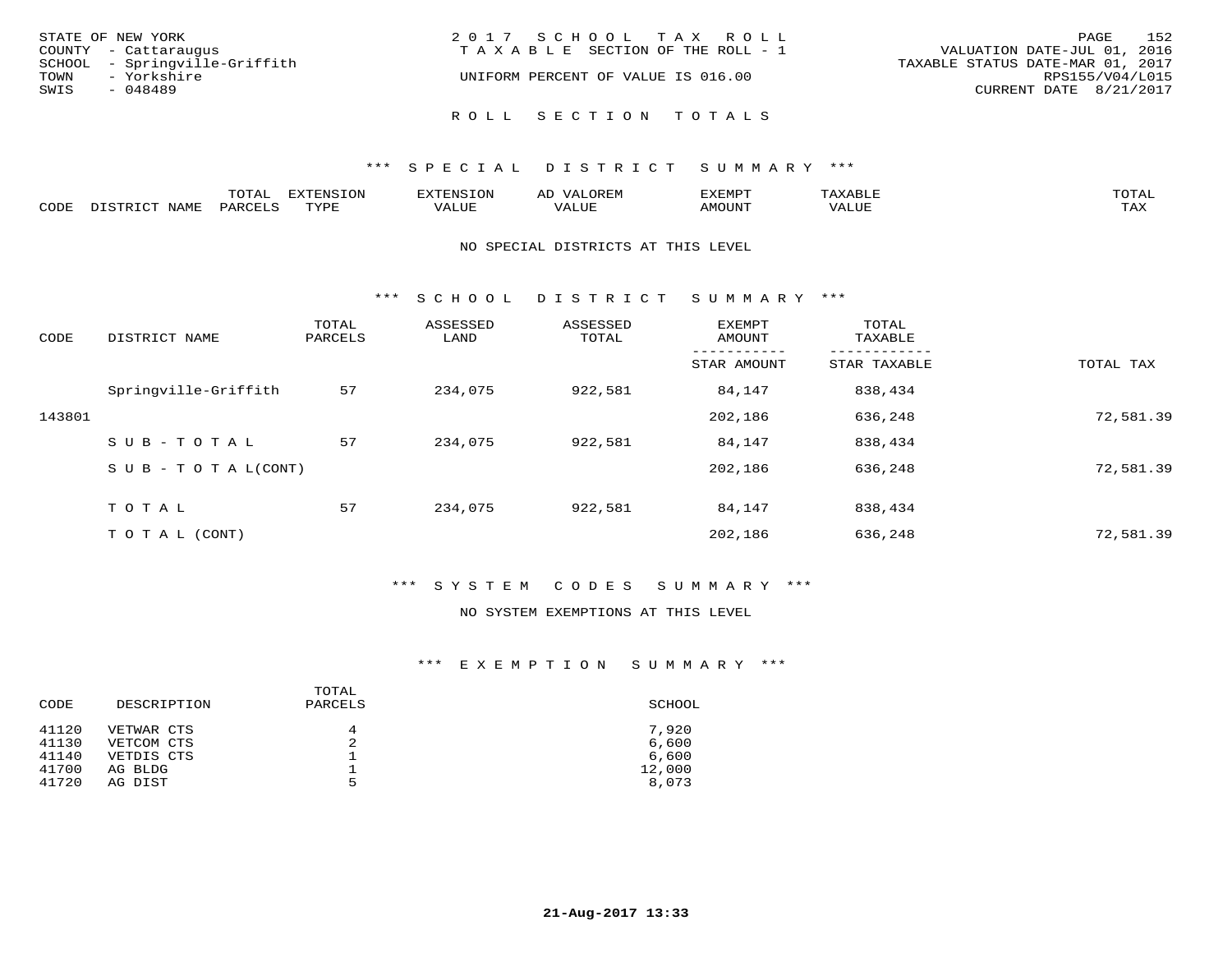| STATE OF NEW YORK             | 2017 SCHOOL TAX ROLL                  | 153<br>PAGE                      |
|-------------------------------|---------------------------------------|----------------------------------|
|                               |                                       |                                  |
| COUNTY - Cattaraugus          | T A X A B L E SECTION OF THE ROLL - 1 | VALUATION DATE-JUL 01, 2016      |
| SCHOOL - Springville-Griffith |                                       | TAXABLE STATUS DATE-MAR 01, 2017 |
| TOWN - Yorkshire              | UNIFORM PERCENT OF VALUE IS 016.00    | RPS155/V04/L015                  |
| SWIS<br>- 048489              |                                       | CURRENT DATE 8/21/2017           |
|                               | ROLL SECTION TOTALS                   |                                  |

| CODE  | DESCRIPTION     | TOTAL<br>PARCELS | SCHOOL  |
|-------|-----------------|------------------|---------|
| 41800 | AGED C/T/S      | 2                | 14,685  |
| 41804 | AGED S          | 5                | 28,269  |
| 41834 | ENH STAR        | 12               | 103,186 |
| 41854 | <b>BAS STAR</b> | 20               | 99,000  |
|       | TOTAL           | 52               | 286,333 |

| ROLL<br>SEC | DESCRIPTION                | TOTAL<br>PARCELS | ASSESSED<br>LAND | ASSESSED<br>TOTAL | <b>EXEMPT</b><br><b>AMOUNT</b><br>-----------<br>STAR AMOUNT | TOTAL<br>TAXABLE<br>------------<br>STAR TAXABLE | TAX<br>RATE | TOTAL<br>TAX |
|-------------|----------------------------|------------------|------------------|-------------------|--------------------------------------------------------------|--------------------------------------------------|-------------|--------------|
|             | 2017-18 School Tax         |                  | 234,075          | 922,581           | 84,147<br>202,186                                            | 838,434<br>636,248                               |             | 72,581.39    |
|             | SPEC DIST TAXES<br>TAXABLE | 57               |                  |                   |                                                              |                                                  |             | 72,581.39    |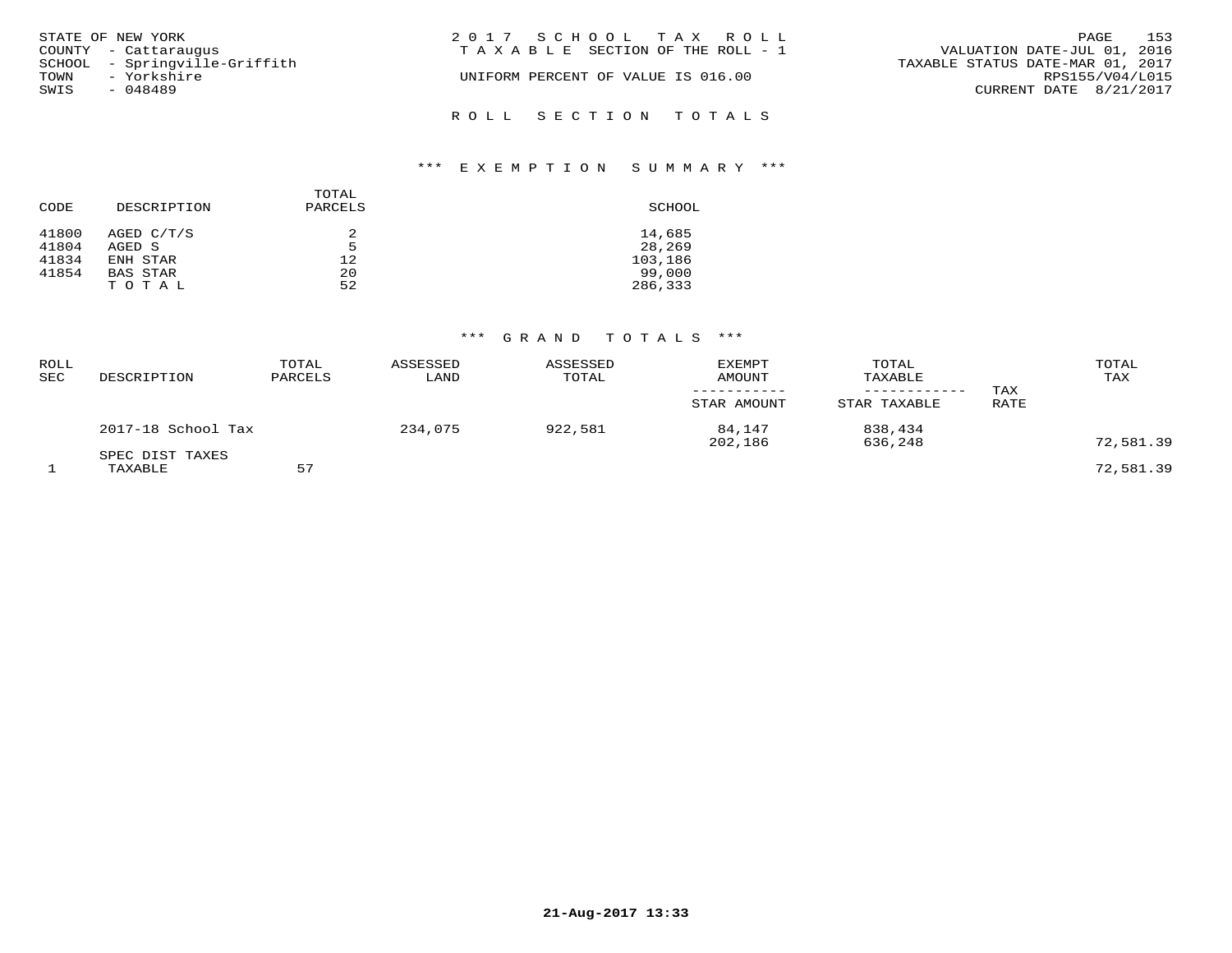| STATE OF NEW YORK<br>COUNTY<br>- Cattaraugus<br>- Springville-Griffith<br>SCHOOL<br>- Yorkshire<br>TOWN<br>$-048489$<br>SWIS | 2 0 1 7                                  | SCHOOL<br>OWNERS NAME SEOUENCE | T A X<br>R O L L<br>SPECIAL FRANCHISE SECTION OF THE ROLL - 5<br>UNIFORM PERCENT OF VALUE IS 016.00 | VALUATION DATE-JUL 01,<br>TAXABLE STATUS DATE-MAR 01, 2017 | 154<br>PAGE<br>2016 |
|------------------------------------------------------------------------------------------------------------------------------|------------------------------------------|--------------------------------|-----------------------------------------------------------------------------------------------------|------------------------------------------------------------|---------------------|
| TAX MAP PARCEL NUMBER                                                                                                        | PROPERTY LOCATION & CLASS ASSESSMENT     |                                | EXEMPTION CODE---                                                                                   |                                                            | ----------SCHOOL    |
| CURRENT OWNERS NAME                                                                                                          | SCHOOL DISTRICT                          | LAND                           | TAX DESCRIPTION                                                                                     | TAXABLE VALUE                                              |                     |
| CURRENT OWNERS ADDRESS                                                                                                       | PARCEL SIZE/GRID COORD                   | TOTAL                          | SPECIAL DISTRICTS                                                                                   |                                                            | TAX AMOUNT          |
|                                                                                                                              |                                          |                                |                                                                                                     | ***************** 584.089-9918-132.350/188 ***             |                     |
|                                                                                                                              | Special Franchise                        |                                |                                                                                                     | ACCT 1325                                                  | <b>BILL 60451</b>   |
| 584.089-9918-132.350/188                                                                                                     | 861 Elec & gas                           |                                | 2017-18 School Tax                                                                                  | 3,886                                                      | 443.30              |
| National Grid                                                                                                                | Springville-Gri 143801                   | $\Omega$                       |                                                                                                     |                                                            |                     |
| 300 Erie Blyd West                                                                                                           | Town of Yorkshire                        | 3,886                          |                                                                                                     |                                                            |                     |
| Syracuse, NY 13202                                                                                                           | 0.0238 Springville (GI)<br>0.01<br>ACRES |                                |                                                                                                     |                                                            |                     |
|                                                                                                                              | FULL MARKET VALUE                        | 24,288                         |                                                                                                     |                                                            |                     |
|                                                                                                                              |                                          |                                | TOTAL TAX ---                                                                                       |                                                            | $443.30**$          |
|                                                                                                                              |                                          |                                |                                                                                                     | DATE #1                                                    | 10/16/17            |
|                                                                                                                              |                                          |                                |                                                                                                     | AMT DUE                                                    | 443.30              |
|                                                                                                                              |                                          |                                |                                                                                                     | ********** 584.089-9918-631.900/188 ***                    |                     |
|                                                                                                                              | Special Franchise                        |                                |                                                                                                     | ACCT 1321                                                  | BILL 60452          |
| 584.089-9918-631.900/188                                                                                                     | 866 Telephone                            |                                | 2017-18 School Tax                                                                                  | 448                                                        | 51.11               |
| Verizon New York Inc                                                                                                         | Springville-Gri 143801                   | $\circ$                        |                                                                                                     |                                                            |                     |
| C/O Duff & Phelps LLC                                                                                                        | Town Of Yorkshire                        | 448                            |                                                                                                     |                                                            |                     |
| PO Box 2629                                                                                                                  | 0.0200 Springville (Gi)                  |                                |                                                                                                     |                                                            |                     |
| Addison, TX 75001                                                                                                            | ACRES<br>0.01<br>FULL MARKET VALUE       | 2,800                          |                                                                                                     |                                                            |                     |
|                                                                                                                              |                                          |                                | TOTAL TAX ---                                                                                       |                                                            | $51.11**$           |
|                                                                                                                              |                                          |                                |                                                                                                     | DATE #1                                                    | 10/16/17            |
|                                                                                                                              |                                          |                                |                                                                                                     | AMT DUE                                                    | 51.11               |
|                                                                                                                              |                                          |                                |                                                                                                     |                                                            |                     |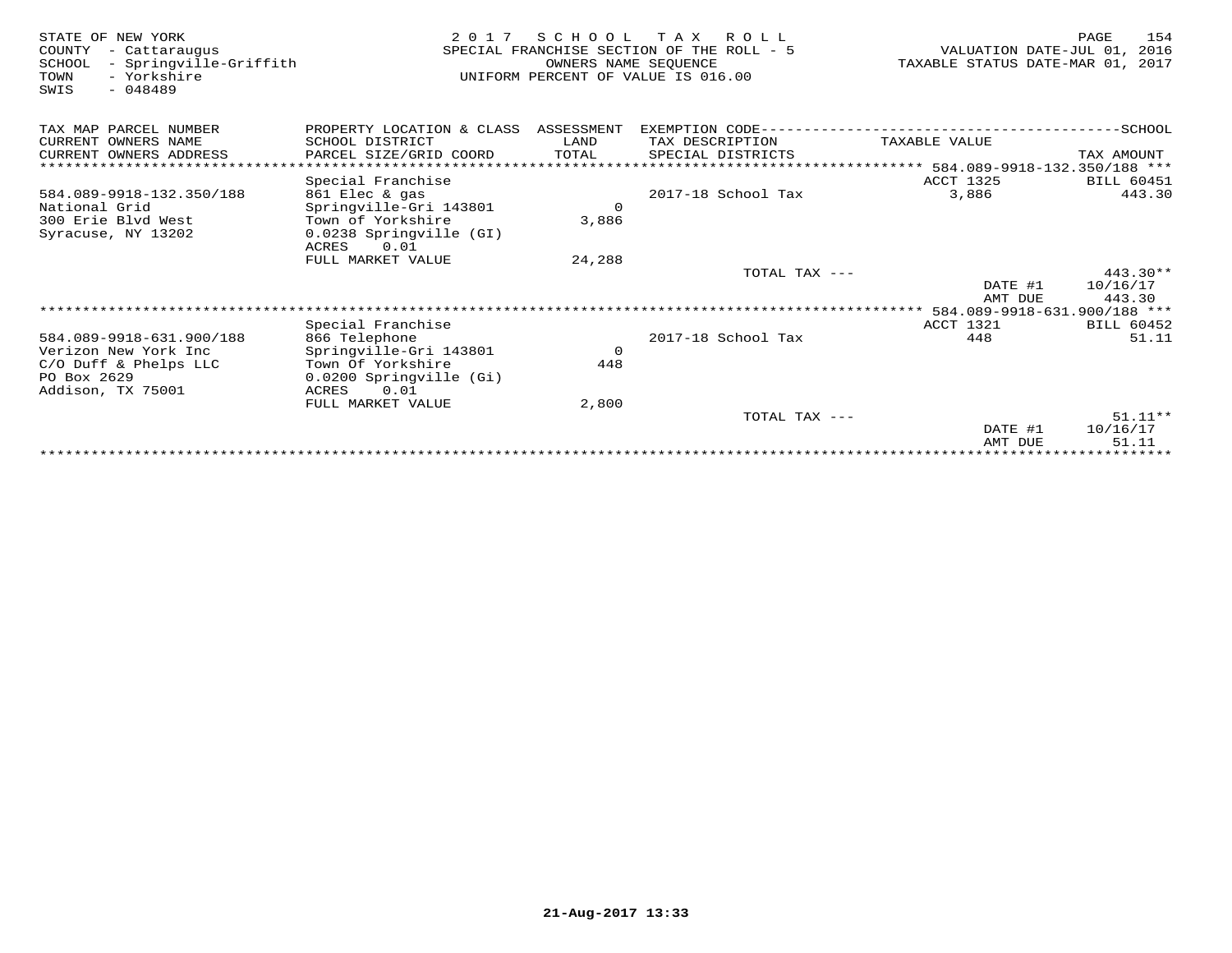|      | STATE OF NEW YORK             | 2017 SCHOOL TAX ROLL                      | 155<br>PAGE                      |
|------|-------------------------------|-------------------------------------------|----------------------------------|
|      | COUNTY - Cattaraugus          | SPECIAL FRANCHISE SECTION OF THE ROLL - 5 | VALUATION DATE-JUL 01, 2016      |
|      | SCHOOL - Springville-Griffith |                                           | TAXABLE STATUS DATE-MAR 01, 2017 |
|      | TOWN - Yorkshire              |                                           | RPS155/V04/L015                  |
| SWIS | - 048489                      |                                           | CURRENT DATE 8/21/2017           |
|      |                               |                                           |                                  |

# ROLL SUB SECTION - - TOTALS

# \*\*\* S P E C I A L D I S T R I C T S U M M A R Y \*\*\*

|      |         | m^m* | . v  | <b>HUNE</b> |                   | :XEMPT | ∸<br>. | mom <sub>n</sub> |
|------|---------|------|------|-------------|-------------------|--------|--------|------------------|
| CODE | NT A MT | PARL | mynn | 'ALUE       | $- - - -$<br>ALUP | MOUN.  | 'ALUE  | ГAХ              |

#### NO SPECIAL DISTRICTS AT THIS LEVEL

\*\*\* S C H O O L D I S T R I C T S U M M A R Y \*\*\*

| CODE   | DISTRICT NAME                    | TOTAL<br>PARCELS | ASSESSED<br>LAND | ASSESSED<br>TOTAL | EXEMPT<br>AMOUNT | TOTAL<br>TAXABLE |           |
|--------|----------------------------------|------------------|------------------|-------------------|------------------|------------------|-----------|
|        |                                  |                  |                  |                   | STAR AMOUNT      | STAR TAXABLE     | TOTAL TAX |
|        | Springville-Griffith             | 2                |                  | 4,334             |                  | 4,334            |           |
| 143801 |                                  |                  |                  |                   |                  | 4,334            | 494.41    |
|        | SUB-TOTAL                        | 2                |                  | 4,334             |                  | 4,334            |           |
|        | $S \cup B - T \cup T A L (CONT)$ |                  |                  |                   |                  | 4,334            | 494.41    |
|        | TOTAL                            | 2                |                  | 4,334             |                  | 4,334            |           |
|        |                                  |                  |                  |                   |                  |                  |           |
|        | TO TAL (CONT)                    |                  |                  |                   |                  | 4,334            | 494.41    |

\*\*\* S Y S T E M C O D E S S U M M A R Y \*\*\*

NO SYSTEM EXEMPTIONS AT THIS LEVEL

\*\*\* E X E M P T I O N S U M M A R Y \*\*\*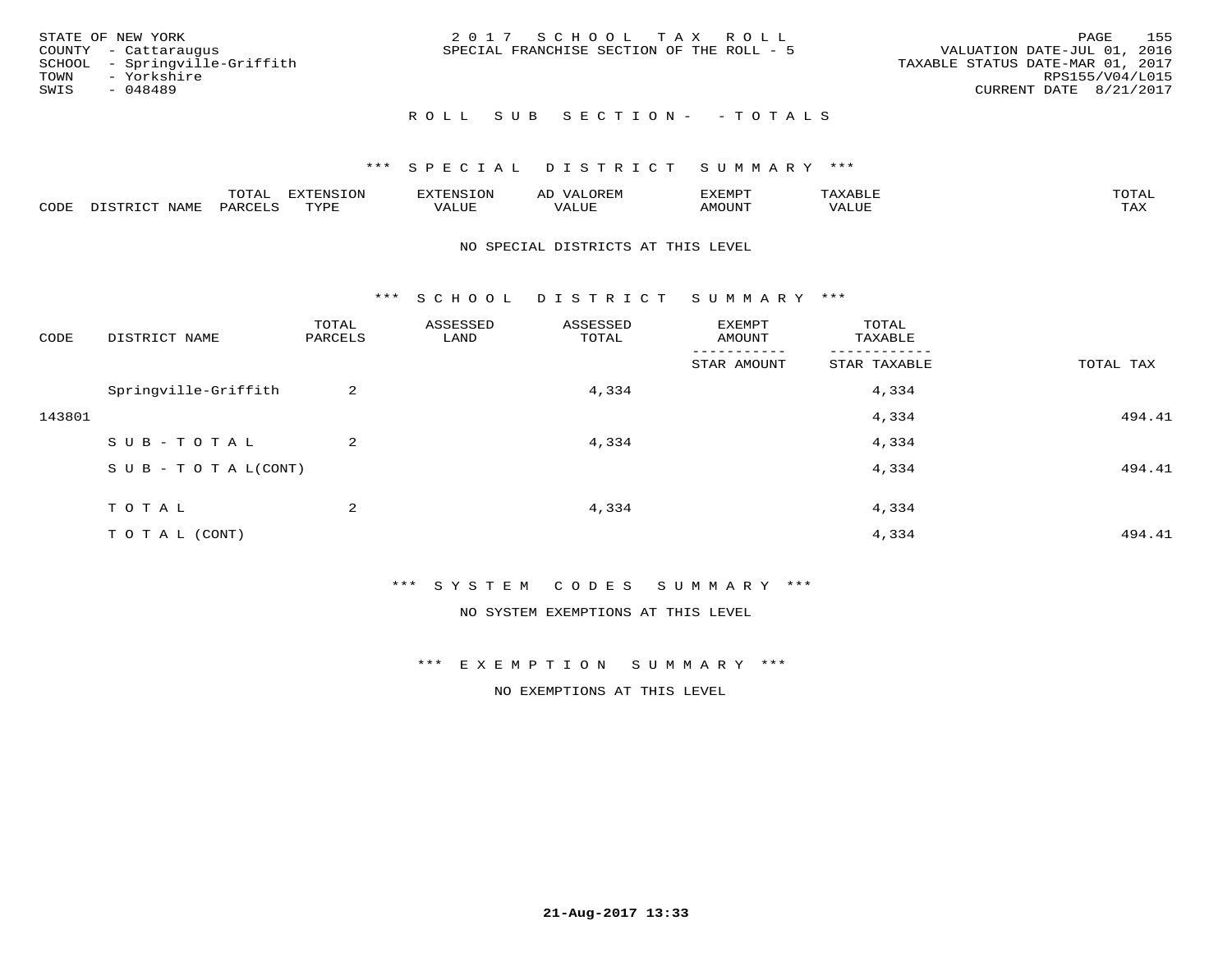|      | STATE OF NEW YORK             | 2017 SCHOOL TAX ROLL                      |  | PAGE                             | 156 |
|------|-------------------------------|-------------------------------------------|--|----------------------------------|-----|
|      | COUNTY - Cattaraugus          | SPECIAL FRANCHISE SECTION OF THE ROLL - 5 |  | VALUATION DATE-JUL 01, 2016      |     |
|      | SCHOOL - Springville-Griffith |                                           |  | TAXABLE STATUS DATE-MAR 01, 2017 |     |
| TOWN | - Yorkshire                   |                                           |  | RPS155/V04/L015                  |     |
| SWIS | $-048489$                     |                                           |  | CURRENT DATE 8/21/2017           |     |
|      |                               |                                           |  |                                  |     |

# ROLL SUB SECTION- - TOTALS

# \*\*\* G R A N D T O T A L S \*\*\*

| <b>ROLL</b><br>SEC | DESCRIPTION        | TOTAL<br>PARCELS | ASSESSED<br>LAND | TOTAL<br><b>EXEMPT</b><br>ASSESSED<br>TOTAL<br>TAXABLE<br>AMOUNT | TAX         | TOTAL<br>TAX |      |        |
|--------------------|--------------------|------------------|------------------|------------------------------------------------------------------|-------------|--------------|------|--------|
|                    |                    |                  |                  |                                                                  | STAR AMOUNT | STAR TAXABLE | RATE |        |
|                    | 2017-18 School Tax |                  |                  | 4,334                                                            |             | 4,334        |      |        |
|                    | SPEC DIST TAXES    |                  |                  |                                                                  |             | 4,334        |      | 494.41 |

5 SPECIAL FRANCHISE 2 494.41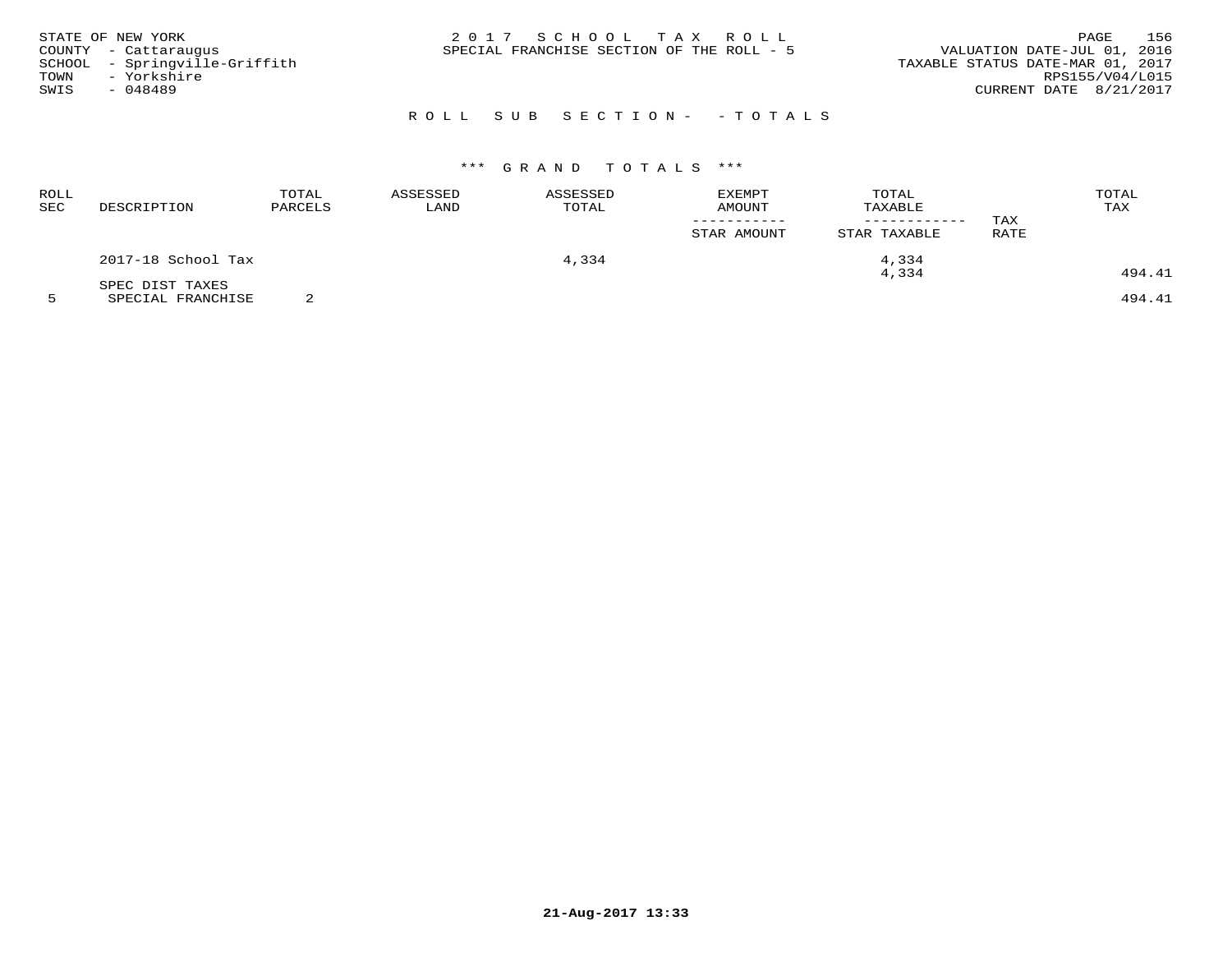| STATE OF NEW YORK             | 2017 SCHOOL TAX ROLL                      | 157<br>PAGE                      |
|-------------------------------|-------------------------------------------|----------------------------------|
| COUNTY - Cattaraugus          | SPECIAL FRANCHISE SECTION OF THE ROLL - 5 | VALUATION DATE-JUL 01, 2016      |
| SCHOOL - Springville-Griffith |                                           | TAXABLE STATUS DATE-MAR 01, 2017 |
| TOWN<br>- Yorkshire           |                                           | RPS155/V04/L015                  |
| SWIS<br>- 048489              |                                           | CURRENT DATE 8/21/2017           |
|                               |                                           |                                  |

# ROLL SECTION TOTALS

#### \*\*\* S P E C I A L D I S T R I C T S U M M A R Y \*\*\*

|      |                   | mom n | <b>DIZPOIATO TOM</b><br>.UP |      | AL   | ,,, <del>,</del> ,,, <del>,</del> ,<br>. ب |               |                     |
|------|-------------------|-------|-----------------------------|------|------|--------------------------------------------|---------------|---------------------|
| CODE | NTAM <sup>7</sup> | PARO  | TVDF                        | ALUI | ALUL | IMOUNT                                     | ----<br>'ALUL | $m \times r$<br>∸∽∽ |

#### NO SPECIAL DISTRICTS AT THIS LEVEL

\*\*\* S C H O O L D I S T R I C T S U M M A R Y \*\*\*

| CODE   | DISTRICT NAME                    | TOTAL<br>PARCELS | ASSESSED<br>LAND | ASSESSED<br>TOTAL | EXEMPT<br>AMOUNT | TOTAL<br>TAXABLE |           |
|--------|----------------------------------|------------------|------------------|-------------------|------------------|------------------|-----------|
|        |                                  |                  |                  |                   | STAR AMOUNT      | STAR TAXABLE     | TOTAL TAX |
|        | Springville-Griffith             | 2                |                  | 4,334             |                  | 4,334            |           |
| 143801 |                                  |                  |                  |                   |                  | 4,334            | 494.41    |
|        | SUB-TOTAL                        | 2                |                  | 4,334             |                  | 4,334            |           |
|        | $S \cup B - T \cup T A L (CONT)$ |                  |                  |                   |                  | 4,334            | 494.41    |
|        | TOTAL                            | 2                |                  | 4,334             |                  | 4,334            |           |
|        |                                  |                  |                  |                   |                  |                  |           |
|        | TO TAL (CONT)                    |                  |                  |                   |                  | 4,334            | 494.41    |

\*\*\* S Y S T E M C O D E S S U M M A R Y \*\*\*

NO SYSTEM EXEMPTIONS AT THIS LEVEL

\*\*\* E X E M P T I O N S U M M A R Y \*\*\*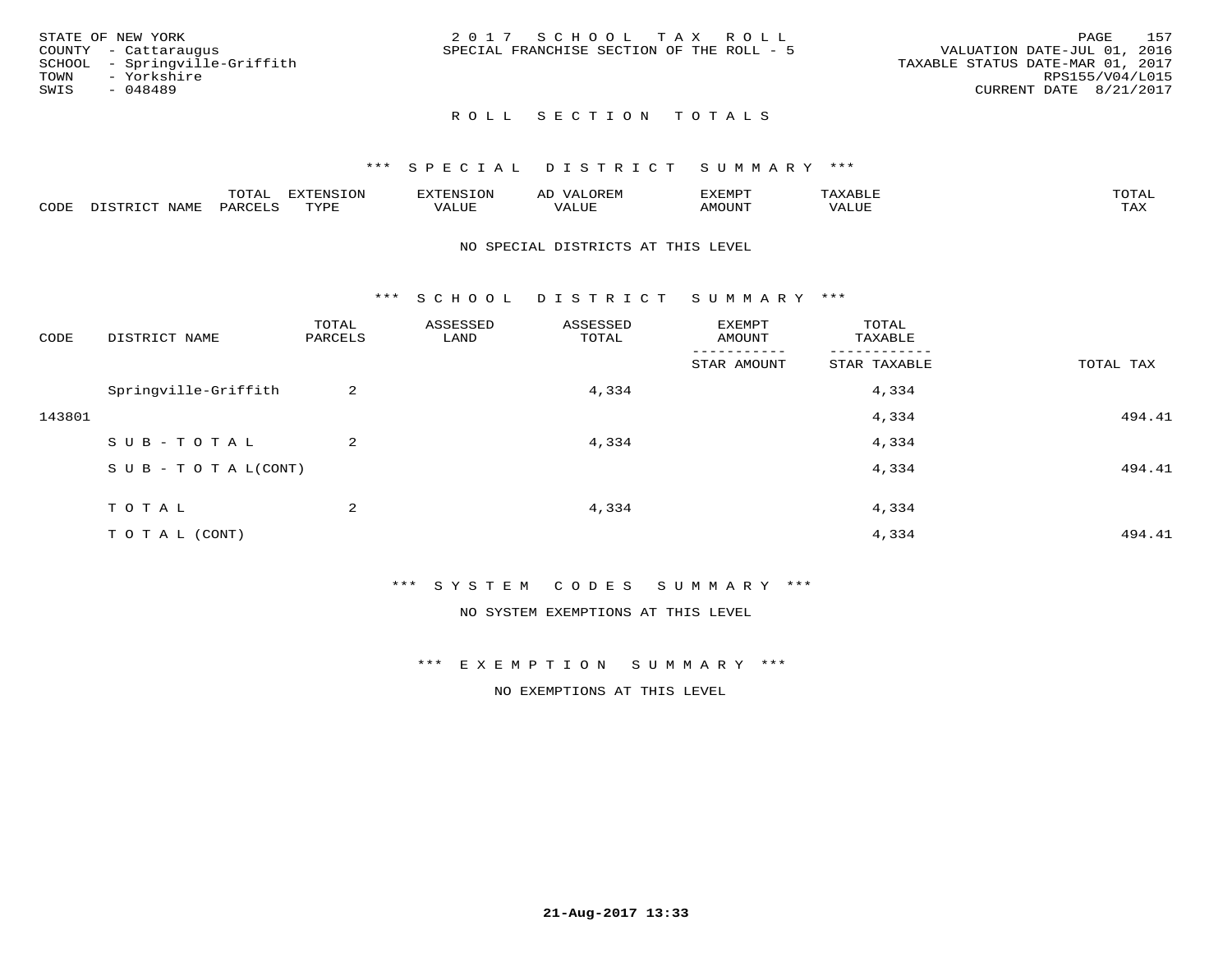|      | STATE OF NEW YORK             | 2017 SCHOOL TAX ROLL                                                     | PAGE            | 158 |
|------|-------------------------------|--------------------------------------------------------------------------|-----------------|-----|
|      | COUNTY - Cattaraugus          | VALUATION DATE-JUL 01, 2016<br>SPECIAL FRANCHISE SECTION OF THE ROLL - 5 |                 |     |
|      | SCHOOL - Springville-Griffith | TAXABLE STATUS DATE-MAR 01, 2017                                         |                 |     |
| TOWN | - Yorkshire                   |                                                                          | RPS155/V04/L015 |     |
| SWIS | - 048489                      | CURRENT DATE 8/21/2017                                                   |                 |     |
|      |                               |                                                                          |                 |     |

# ROLL SECTION TOTALS

# \*\*\* G R A N D T O T A L S \*\*\*

| <b>ROLL</b><br>SEC | DESCRIPTION        | TOTAL<br>PARCELS | ASSESSED<br>LAND | ASSESSED<br>TOTAL | <b>EXEMPT</b><br>AMOUNT<br>STAR AMOUNT | TOTAL<br>TAXABLE<br>STAR TAXABLE | TAX<br>RATE | TOTAL<br>TAX |
|--------------------|--------------------|------------------|------------------|-------------------|----------------------------------------|----------------------------------|-------------|--------------|
|                    | 2017-18 School Tax |                  |                  | 4,334             |                                        | 4,334                            |             |              |
|                    | SPEC DIST TAXES    |                  |                  |                   |                                        | 4,334                            |             | 494.41       |

5 SPECIAL FRANCHISE 2 494.41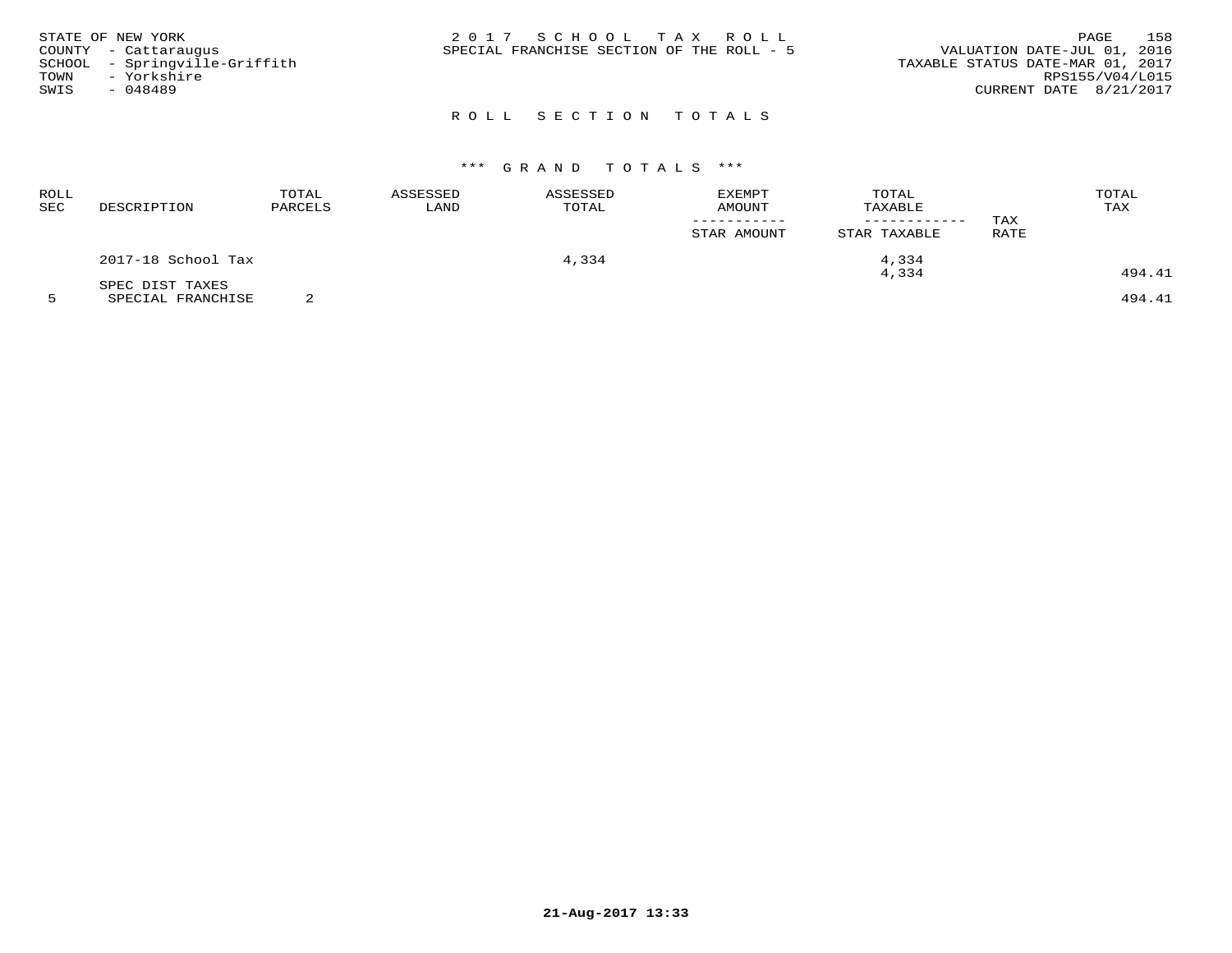STATE OF NEW YORK 2 0 1 7 S C H O O L T A X R O L L PAGE 159 COUNTY - Cattaraugus UTILITY & R.R. SECTION OF THE ROLL - 6 VALUATION DATE-JUL 01, 2016 SCHOOL - Springville-Griffith OWNERS NAME SEQUENCE TAXABLE STATUS DATE-MAR 01, 2017 TOWN - Yorkshire UNIFORM PERCENT OF VALUE IS 016.00SWIS - 048489TAX MAP PARCEL NUMBER PROPERTY LOCATION & CLASS ASSESSMENT EXEMPTION CODE------------------------------------------SCHOOL CURRENT OWNERS NAME SCHOOL DISTRICT LAND TAX DESCRIPTION TAXABLE VALUE CURRENT OWNERS ADDRESS PARCEL SIZE/GRID COORD TOTAL SPECIAL DISTRICTS TAX AMOUNT \*\*\*\*\*\*\*\*\*\*\*\*\*\*\*\*\*\*\*\*\*\*\*\*\*\*\*\*\*\*\*\*\*\*\*\*\*\*\*\*\*\*\*\*\*\*\*\*\*\*\*\*\*\*\*\*\*\*\*\*\*\*\*\*\*\*\*\*\*\*\*\*\*\*\*\*\*\*\*\*\*\*\*\*\*\*\*\*\*\*\*\*\*\*\*\*\*\*\*\*\*\*\* 684.089-9905-618.750/1883\*\*\* Outside Plant ACCT 2117 BILL 604532.62 684.089-9905-618.750/1883 836 Telecom. eq. 2017-18 School Tax 23 2.62Citizens Telecom Services Springville-Gri 143801 0 401 Merritt 7 Ste 1 ACRES 0.01 23 Norwalk, CT 06851-1069 FULL MARKET VALUE 144 TOTAL TAX --- 2.62\*\* $\text{DATE}$  #1  $10/16/17$ <br> $\text{MTP}$   $\text{DHT}$   $\text{DHT}$   $\text{DHT}$   $\text{DHT}$   $\text{DCT}$  AMT DUE 2.62 \*\*\*\*\*\*\*\*\*\*\*\*\*\*\*\*\*\*\*\*\*\*\*\*\*\*\*\*\*\*\*\*\*\*\*\*\*\*\*\*\*\*\*\*\*\*\*\*\*\*\*\*\*\*\*\*\*\*\*\*\*\*\*\*\*\*\*\*\*\*\*\*\*\*\*\*\*\*\*\*\*\*\*\*\*\*\*\*\*\*\*\*\*\*\*\*\*\*\*\*\*\*\* 684.089-9918-132.350/188 \*\*\* Outside Plant ACCT 1337 BILL 60454454.71 684.089-9918-132.350/188 884 Elec Dist Out 2017-18 School Tax 3,986 454.71National Grid Springville-Gri 143801 03,986 300 Erie Blvd West Loc #888888 3,986Syracuse, NY 13202 0.0215 Springville (Gi) Elec Dist ACRES 0.01 FULL MARKET VALUE 24,913 $\text{TOTAL } \text{TAX}$   $---$  454.71\*\*  $\text{DATE}$  #1  $10/16/17$ AMT DUE 454.71 AMT DUE 454.71 \*\*\*\*\*\*\*\*\*\*\*\*\*\*\*\*\*\*\*\*\*\*\*\*\*\*\*\*\*\*\*\*\*\*\*\*\*\*\*\*\*\*\*\*\*\*\*\*\*\*\*\*\*\*\*\*\*\*\*\*\*\*\*\*\*\*\*\*\*\*\*\*\*\*\*\*\*\*\*\*\*\*\*\*\*\*\*\*\*\*\*\*\*\*\*\*\*\*\*\*\*\*\* 684.089-9918-631.900/188 \*\*\*ACCT 1329 BILL 60455 Outside Plant ACCT 1329 BILL 60455120.69 684.089-9918-631.900/188 836 Telecom. eq. 2017-18 School Tax 1,058 120.69Verizon New York Inc Springville-Gri 143801 0 C/O Duff & Phelps LLC Loc #888888 1,058 PO Box 2629 0.0101 Springville (Gi) Addison, TX 75001 Poles, Wire, Cable, Etc ACRES 0.01FULL MARKET VALUE 6,613 TOTAL TAX --- 120.69\*\* $\text{DATE}$  #1  $10/16/17$ amt due to a service that the service of the service of the service of  $120.69$ \*\*\*\*\*\*\*\*\*\*\*\*\*\*\*\*\*\*\*\*\*\*\*\*\*\*\*\*\*\*\*\*\*\*\*\*\*\*\*\*\*\*\*\*\*\*\*\*\*\*\*\*\*\*\*\*\*\*\*\*\*\*\*\*\*\*\*\*\*\*\*\*\*\*\*\*\*\*\*\*\*\*\*\*\*\*\*\*\*\*\*\*\*\*\*\*\*\*\*\*\*\*\*\*\*\*\*\*\*\*\*\*\*\*\*\*\*\*\*\*\*\*\*\*\*\*\*\*\*\*\*\*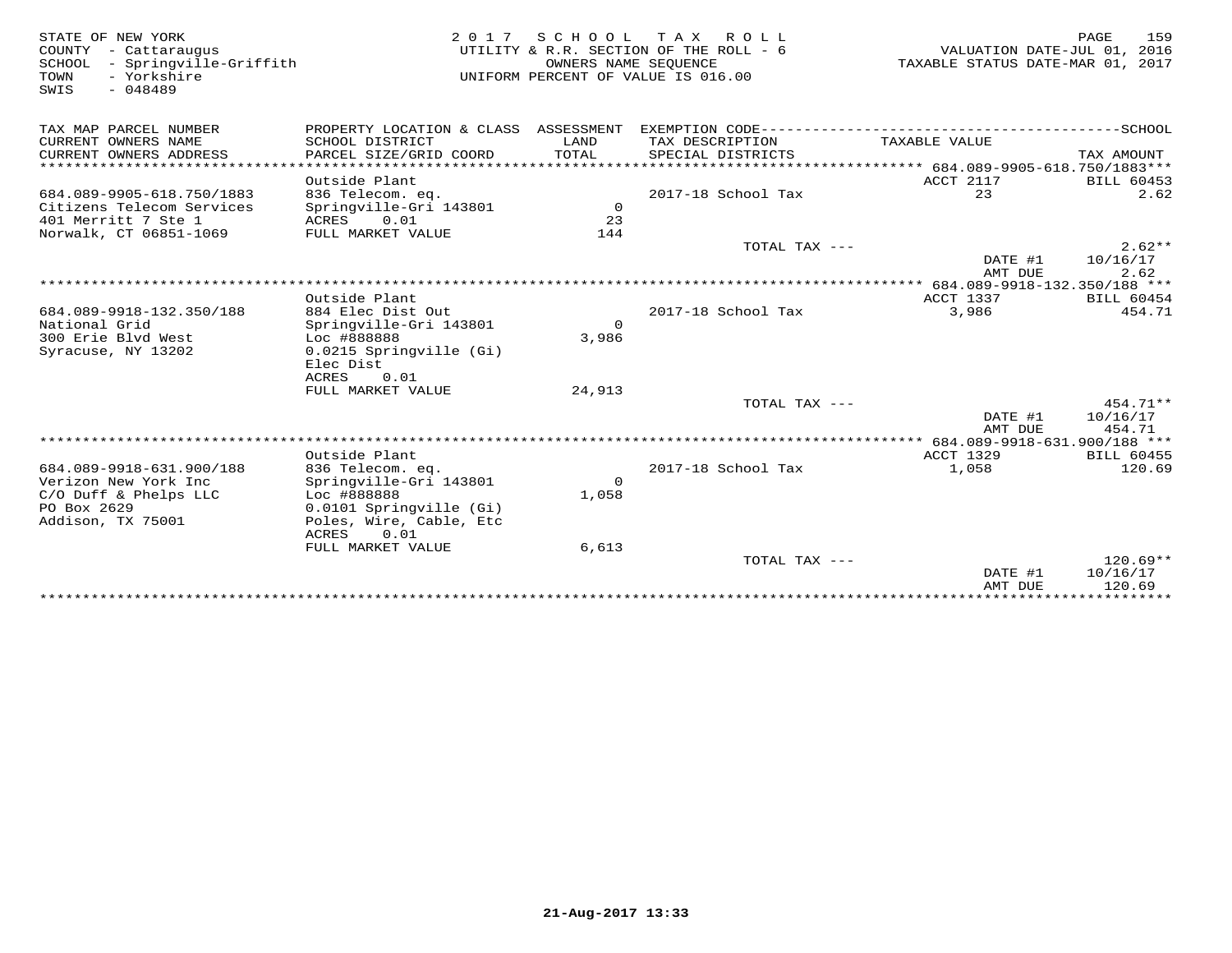|      | STATE OF NEW YORK             | 2017 SCHOOL TAX ROLL                   |  |                                  |                        | PAGE | 160 |
|------|-------------------------------|----------------------------------------|--|----------------------------------|------------------------|------|-----|
|      | COUNTY - Cattaraugus          | UTILITY & R.R. SECTION OF THE ROLL - 6 |  | VALUATION DATE-JUL 01, 2016      |                        |      |     |
|      | SCHOOL - Springville-Griffith |                                        |  | TAXABLE STATUS DATE-MAR 01, 2017 |                        |      |     |
|      | TOWN - Yorkshire              |                                        |  |                                  | RPS155/V04/L015        |      |     |
| SWIS | - 048489                      |                                        |  |                                  | CURRENT DATE 8/21/2017 |      |     |
|      |                               |                                        |  |                                  |                        |      |     |

# R O L L S U B S E C T I O N - - T O T A L S

# \*\*\* S P E C I A L D I S T R I C T S U M M A R Y \*\*\*

|      |             | ----<br>$\cdots$ | ת A דפות אידא<br>. OP | <b>ENSION</b> | AL    | YEMPT! |                   | $m \wedge m \wedge n$ |
|------|-------------|------------------|-----------------------|---------------|-------|--------|-------------------|-----------------------|
| CODE | <b>JAME</b> | ᄭᇚᅎᄧᅚ<br>$H$ K   | TVDF                  | ALUE          | 'ALUE | AMOUNT | $T$ $TT$<br>שטשמי | TAX                   |

#### NO SPECIAL DISTRICTS AT THIS LEVEL

\*\*\* S C H O O L D I S T R I C T S U M M A R Y \*\*\*

| CODE   | DISTRICT NAME                    | TOTAL<br>PARCELS | ASSESSED<br>LAND | ASSESSED<br>TOTAL | EXEMPT<br>AMOUNT       | TOTAL<br>TAXABLE         |           |
|--------|----------------------------------|------------------|------------------|-------------------|------------------------|--------------------------|-----------|
|        |                                  |                  |                  |                   | -------<br>STAR AMOUNT | --------<br>STAR TAXABLE | TOTAL TAX |
|        | Springville-Griffith             | 3                |                  | 5,067             |                        | 5,067                    |           |
| 143801 |                                  |                  |                  |                   |                        | 5,067                    | 578.02    |
|        | SUB-TOTAL                        | 3                |                  | 5,067             |                        | 5,067                    |           |
|        | $S \cup B - T \cup T A L (CONT)$ |                  |                  |                   |                        | 5,067                    | 578.02    |
|        | TOTAL                            | 3                |                  | 5,067             |                        | 5,067                    |           |
|        | TO TAL (CONT)                    |                  |                  |                   |                        | 5,067                    | 578.02    |

\*\*\* S Y S T E M C O D E S S U M M A R Y \*\*\*

NO SYSTEM EXEMPTIONS AT THIS LEVEL

\*\*\* E X E M P T I O N S U M M A R Y \*\*\*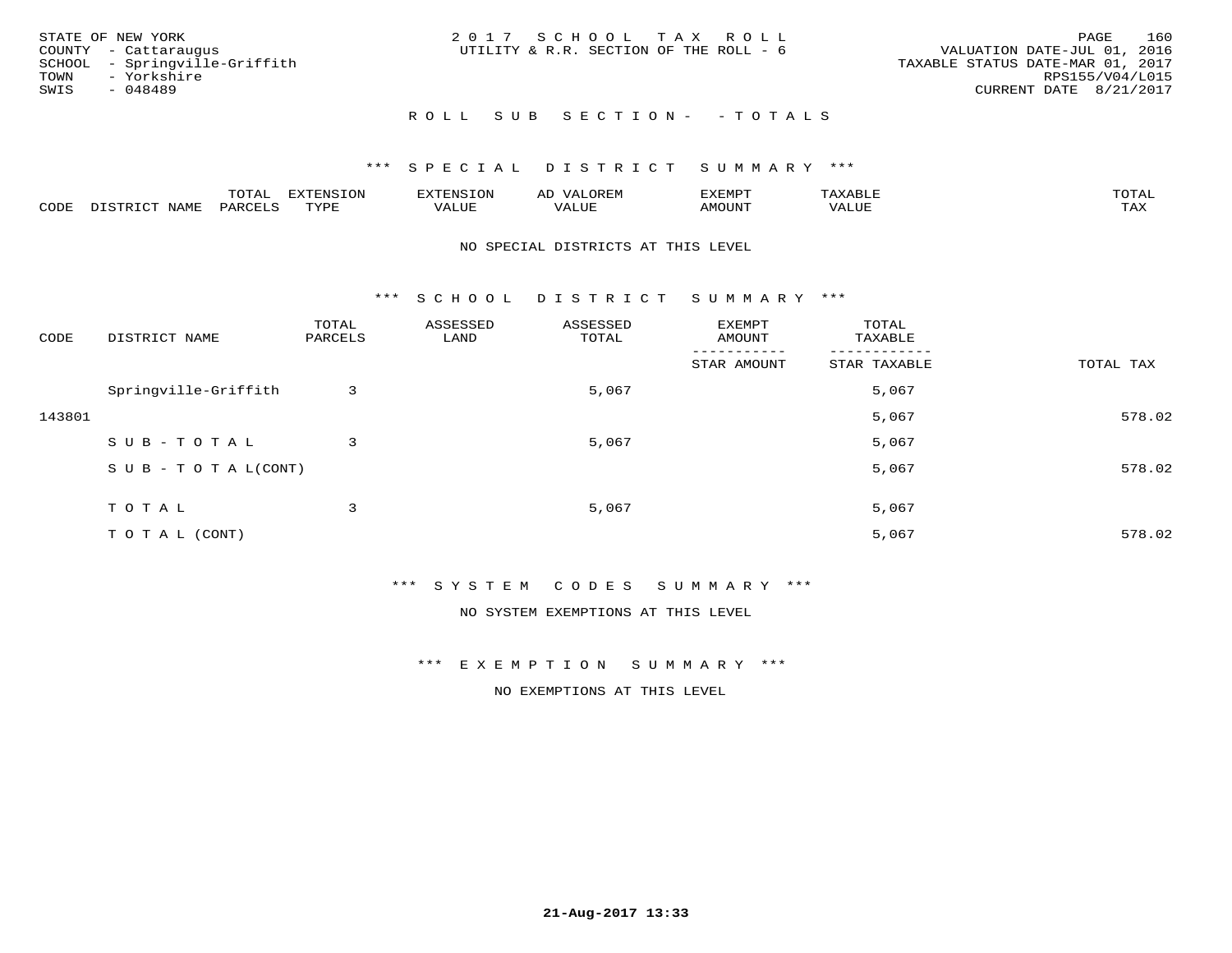|      | STATE OF NEW YORK             | 2017 SCHOOL TAX ROLL                   |  |                                  |                        | PAGE | 161 |
|------|-------------------------------|----------------------------------------|--|----------------------------------|------------------------|------|-----|
|      | COUNTY - Cattaraugus          | UTILITY & R.R. SECTION OF THE ROLL - 6 |  | VALUATION DATE-JUL 01, 2016      |                        |      |     |
|      | SCHOOL - Springville-Griffith |                                        |  | TAXABLE STATUS DATE-MAR 01, 2017 |                        |      |     |
| TOWN | - Yorkshire                   |                                        |  |                                  | RPS155/V04/L015        |      |     |
| SWIS | - 048489                      |                                        |  |                                  | CURRENT DATE 8/21/2017 |      |     |
|      |                               |                                        |  |                                  |                        |      |     |

# R O L L S U B S E C T I O N - - T O T A L S

# \*\*\* G R A N D T O T A L S \*\*\*

| ROLL<br>SEC | DESCRIPTION                         | TOTAL<br>PARCELS | ASSESSED<br>LAND | ASSESSED<br>TOTAL | <b>EXEMPT</b><br>AMOUNT<br>STAR AMOUNT | TOTAL<br>TAXABLE<br>STAR TAXABLE | TAX<br>RATE | TOTAL<br>TAX |
|-------------|-------------------------------------|------------------|------------------|-------------------|----------------------------------------|----------------------------------|-------------|--------------|
|             | 2017-18 School Tax                  |                  |                  | 5,067             |                                        | 5,067<br>5,067                   |             | 578.02       |
|             | SPEC DIST TAXES<br>UTILITIES & N.C. |                  |                  |                   |                                        |                                  |             | 578.02       |

**21-Aug-2017 13:33**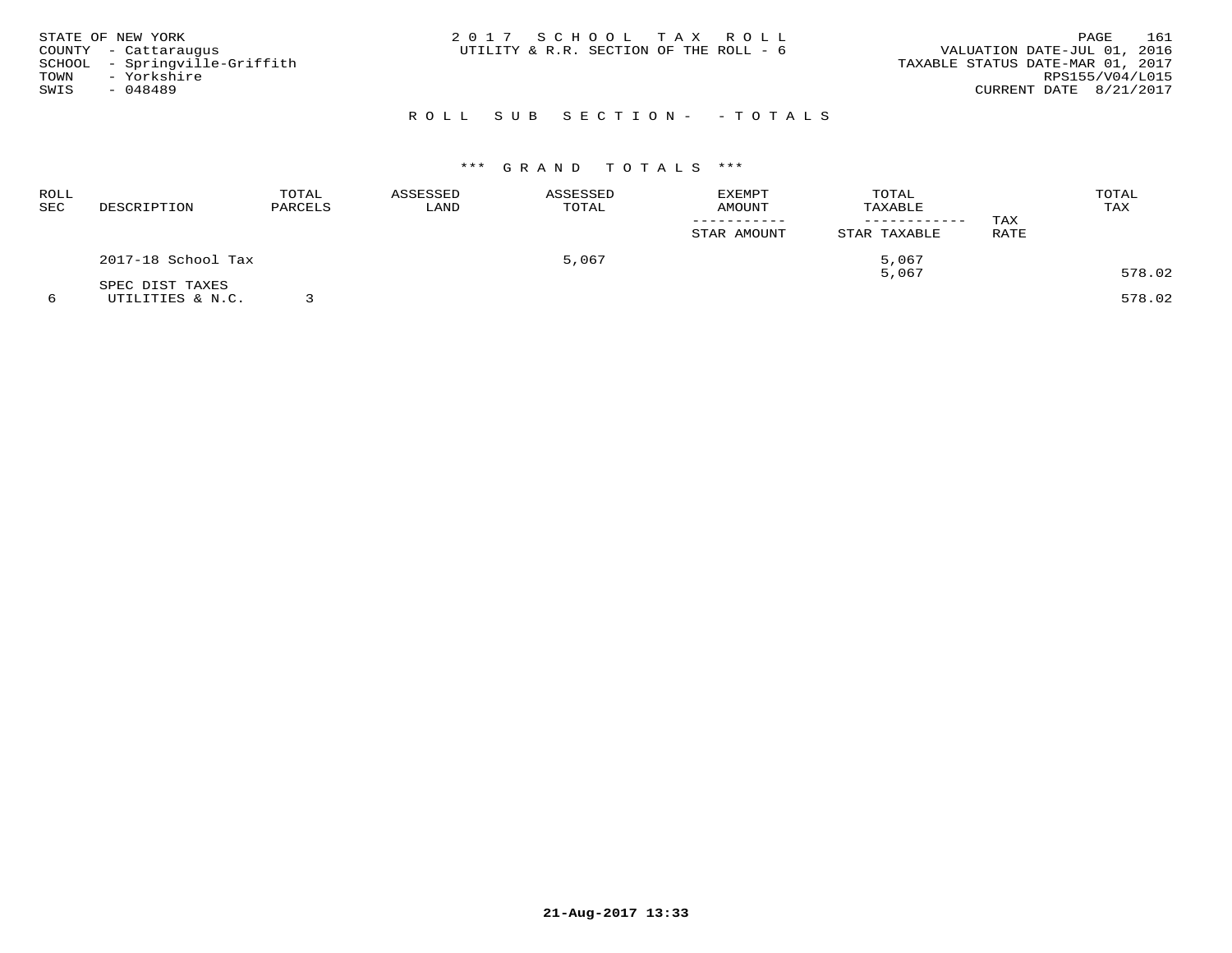| STATE OF NEW YORK |                               | 2017 SCHOOL TAX ROLL                   |  |                                  |                        | PAGE | 162 |
|-------------------|-------------------------------|----------------------------------------|--|----------------------------------|------------------------|------|-----|
|                   | COUNTY - Cattaraugus          | UTILITY & R.R. SECTION OF THE ROLL - 6 |  | VALUATION DATE-JUL 01, 2016      |                        |      |     |
|                   | SCHOOL - Springville-Griffith |                                        |  | TAXABLE STATUS DATE-MAR 01, 2017 |                        |      |     |
| TOWN              | - Yorkshire                   |                                        |  |                                  | RPS155/V04/L015        |      |     |
| SWIS              | - 048489                      |                                        |  |                                  | CURRENT DATE 8/21/2017 |      |     |
|                   |                               |                                        |  |                                  |                        |      |     |

# ROLL SECTION TOTALS

#### \*\*\* S P E C I A L D I S T R I C T S U M M A R Y \*\*\*

|      |                             | momn.<br>LUIAL     | <b>EXTENSION</b> | $117$ mm $1707070$<br>אי | ΑD<br>.JREN      | 33773850<br>ivi D'<br>ניומיום בי | $max$ is $max$ $n$ | $m \wedge m \wedge n$ |
|------|-----------------------------|--------------------|------------------|--------------------------|------------------|----------------------------------|--------------------|-----------------------|
| CODE | <b>NAME</b><br>דת דפידים דת | PARCE <sup>T</sup> | TVDF             | VALUE                    | -- - ---<br>ALUE | TUUOM4                           | VALUE              | <b>TAY</b><br>⊥⇔∆     |

#### NO SPECIAL DISTRICTS AT THIS LEVEL

\*\*\* S C H O O L D I S T R I C T S U M M A R Y \*\*\*

| CODE   | DISTRICT NAME                    | TOTAL<br>PARCELS | ASSESSED<br>LAND | ASSESSED<br>TOTAL | EXEMPT<br>AMOUNT       | TOTAL<br>TAXABLE         |           |
|--------|----------------------------------|------------------|------------------|-------------------|------------------------|--------------------------|-----------|
|        |                                  |                  |                  |                   | -------<br>STAR AMOUNT | --------<br>STAR TAXABLE | TOTAL TAX |
|        | Springville-Griffith             | 3                |                  | 5,067             |                        | 5,067                    |           |
| 143801 |                                  |                  |                  |                   |                        | 5,067                    | 578.02    |
|        | SUB-TOTAL                        | 3                |                  | 5,067             |                        | 5,067                    |           |
|        | $S \cup B - T \cup T A L (CONT)$ |                  |                  |                   |                        | 5,067                    | 578.02    |
|        | TOTAL                            | 3                |                  | 5,067             |                        | 5,067                    |           |
|        | TO TAL (CONT)                    |                  |                  |                   |                        | 5,067                    | 578.02    |

\*\*\* S Y S T E M C O D E S S U M M A R Y \*\*\*

NO SYSTEM EXEMPTIONS AT THIS LEVEL

\*\*\* E X E M P T I O N S U M M A R Y \*\*\*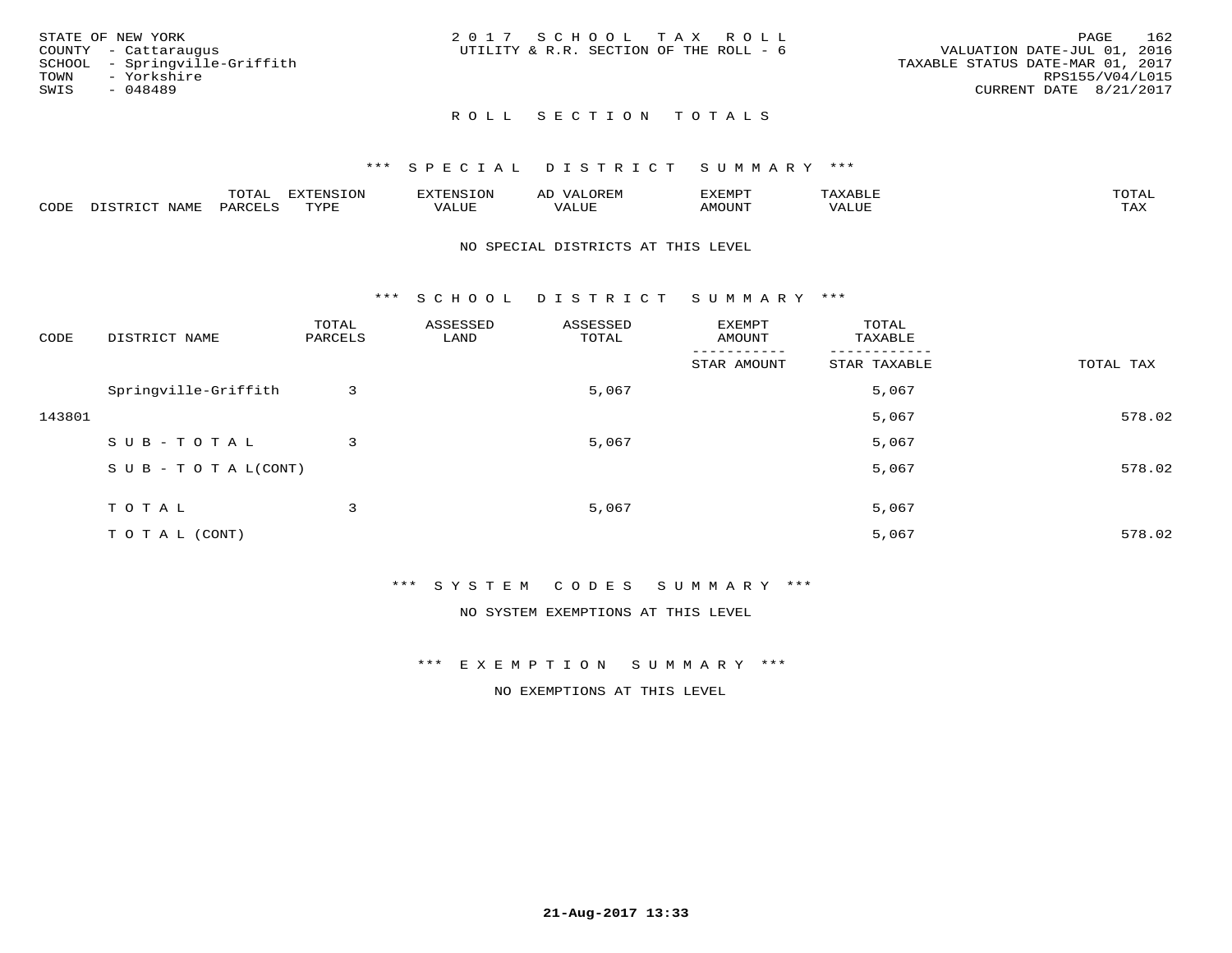| STATE OF NEW YORK<br>COUNTY - Cattaraugus<br>SCHOOL - Springville-Griffith<br>TOWN - Yorkshire<br>SWIS<br>$-048489$ | 2017 SCHOOL TAX ROLL<br>UTILITY & R.R. SECTION OF THE ROLL - 6 | 163<br>PAGE<br>VALUATION DATE-JUL 01, 2016<br>TAXABLE STATUS DATE-MAR 01, 2017<br>RPS155/V04/L015<br>CURRENT DATE 8/21/2017 |
|---------------------------------------------------------------------------------------------------------------------|----------------------------------------------------------------|-----------------------------------------------------------------------------------------------------------------------------|
|                                                                                                                     | ROLL SECTION TOTALS                                            |                                                                                                                             |

| <b>ROLL</b><br><b>SEC</b> | DESCRIPTION        | TOTAL<br>PARCELS | ASSESSED<br>LAND | ASSESSED<br>TOTAL | <b>EXEMPT</b><br>AMOUNT<br>STAR AMOUNT | TOTAL<br>TAXABLE<br>------------<br>STAR TAXABLE | TAX<br>RATE | TOTAL<br>TAX |
|---------------------------|--------------------|------------------|------------------|-------------------|----------------------------------------|--------------------------------------------------|-------------|--------------|
|                           | 2017-18 School Tax |                  |                  | 5,067             |                                        | 5,067                                            |             |              |
|                           | SPEC DIST TAXES    |                  |                  |                   |                                        | 5,067                                            |             | 578.02       |
|                           | UTILITIES & N.C.   |                  |                  |                   |                                        |                                                  |             | 578.02       |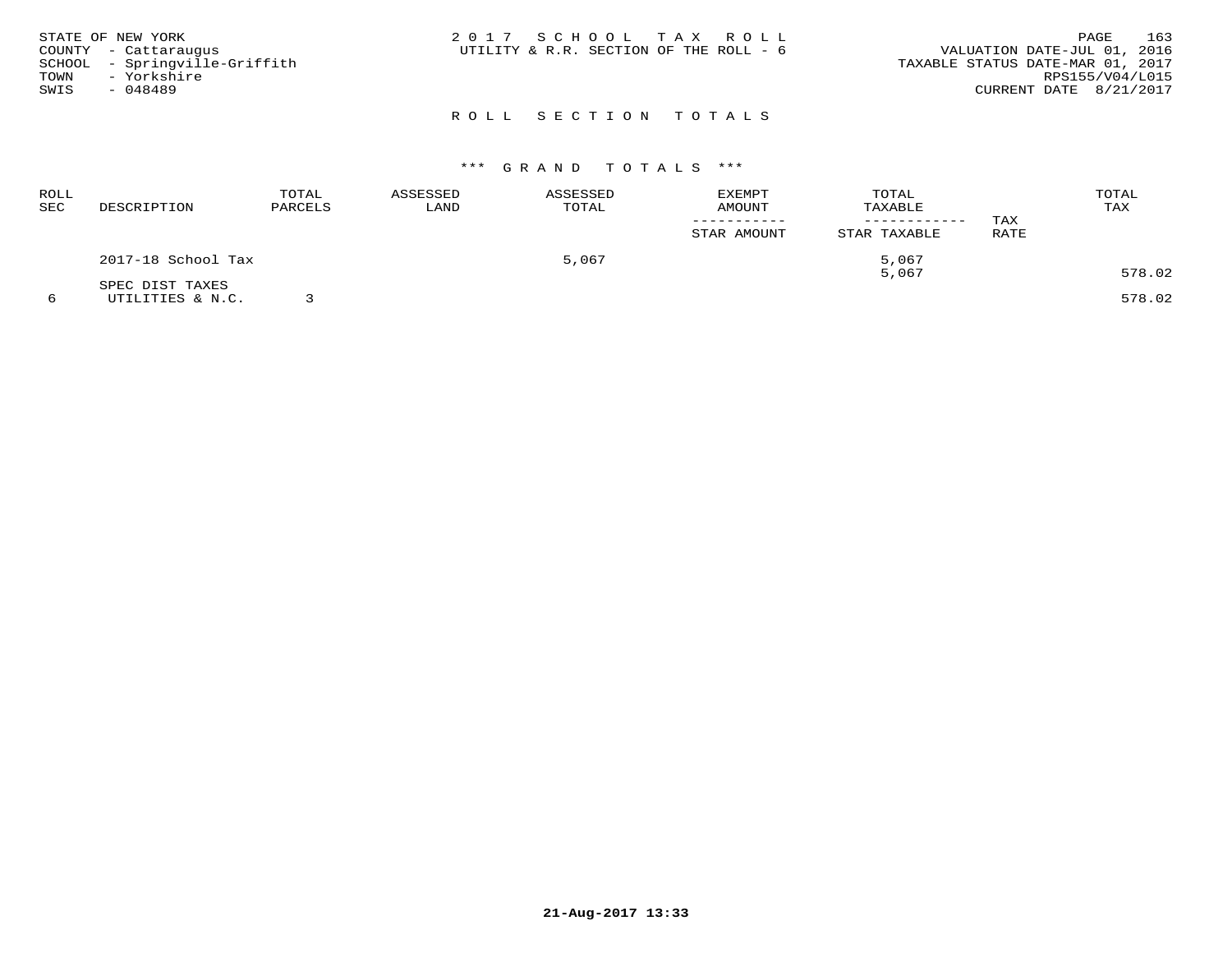| STATE OF NEW YORK             | 2017 SCHOOL TAX ROLL | 164<br>PAGE                      |
|-------------------------------|----------------------|----------------------------------|
| COUNTY - Cattaraugus          |                      | VALUATION DATE-JUL 01, 2016      |
| SCHOOL - Springville-Griffith | SWIS TOTALS          | TAXABLE STATUS DATE-MAR 01, 2017 |
| TOWN<br>- Yorkshire           |                      | RPS155/V04/L015                  |
| SWIS<br>- 048489              |                      | CURRENT DATE 8/21/2017           |

|      |      | T<br>$\rightarrow$<br>- 777 | <b>EXTENSION</b> | $\mathbf{u}$ | $\sim$ | <b>XEMPT</b> |       | TAX        | ◡⊥▱ |
|------|------|-----------------------------|------------------|--------------|--------|--------------|-------|------------|-----|
| CODE | NAME | PARCET -                    | アマンロセ            | ' ليليد      |        | MOTIN        | VALUE | $1.7$ $mm$ | TAX |

NO SPECIAL DISTRICTS AT THIS LEVEL

\*\*\* S C H O O L D I S T R I C T S U M M A R Y \*\*\*

| CODE   | DISTRICT NAME              | TOTAL<br>PARCELS | ASSESSED<br>LAND | ASSESSED<br>TOTAL | EXEMPT<br>AMOUNT | TOTAL<br>TAXABLE |            |           |
|--------|----------------------------|------------------|------------------|-------------------|------------------|------------------|------------|-----------|
|        |                            |                  |                  |                   | STAR AMOUNT      | STAR TAXABLE     | TAX RATE   | TOTAL TAX |
|        | Springville-Griffith       | 62               | 234,075          | 931,982           | 84,147           | 847,835          |            |           |
| 143801 |                            |                  |                  |                   | 202,186          | 645,649          | 114.077189 | 73,653.82 |
|        | SUB-TOTAL                  | 62               | 234,075          | 931,982           | 84,147           | 847,835          |            |           |
|        | S U B - T O T A $L$ (CONT) |                  |                  |                   | 202,186          | 645,649          |            | 73,653.82 |
|        | TOTAL                      | 62               | 234,075          | 931,982           | 84,147           | 847,835          |            |           |
|        |                            |                  |                  |                   |                  |                  |            |           |
|        | T O T A L (CONT)           |                  |                  |                   | 202,186          | 645,649          |            | 73,653.82 |

\*\*\* S Y S T E M C O D E S S U M M A R Y \*\*\*

#### NO SYSTEM EXEMPTIONS AT THIS LEVEL

| CODE  | DESCRIPTION | TOTAL<br>PARCELS | SCHOOL |
|-------|-------------|------------------|--------|
| 41120 | VETWAR CTS  | 4                | 7,920  |
| 41130 | VETCOM CTS  | $\mathfrak{D}$   | 6,600  |
| 41140 | VETDIS CTS  |                  | 6,600  |
| 41700 | AG BLDG     |                  | 12,000 |
| 41720 | AG DIST     | 5                | 8,073  |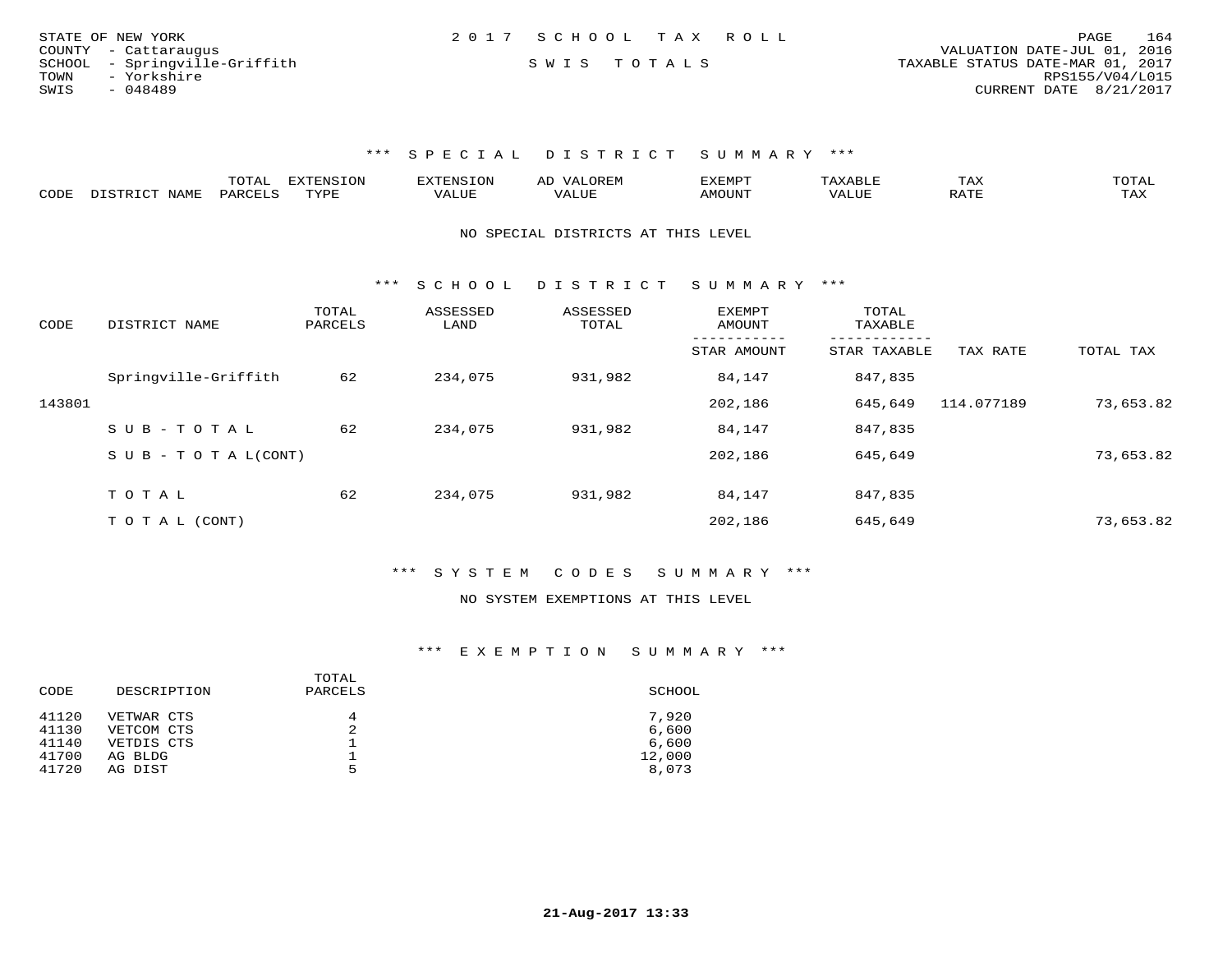| STATE OF NEW YORK             | 2017 SCHOOL TAX ROLL | 165<br>PAGE                      |
|-------------------------------|----------------------|----------------------------------|
| COUNTY - Cattaraugus          |                      | VALUATION DATE-JUL 01, 2016      |
| SCHOOL - Springville-Griffith | SWIS TOTALS          | TAXABLE STATUS DATE-MAR 01, 2017 |
| - Yorkshire<br>TOWN           |                      | RPS155/V04/L015                  |
| SWIS<br>- 048489              |                      | CURRENT DATE 8/21/2017           |

| CODE  | DESCRIPTION     | TOTAL<br>PARCELS | SCHOOL  |
|-------|-----------------|------------------|---------|
| 41800 | AGED C/T/S      |                  | 14,685  |
| 41804 | AGED S          | 5                | 28,269  |
| 41834 | ENH STAR        | 12               | 103,186 |
| 41854 | <b>BAS STAR</b> | 20               | 99,000  |
|       | T O T A L       | 52               | 286,333 |

| ROLL<br>SEC  | DESCRIPTION                          | TOTAL<br>PARCELS | ASSESSED<br>LAND | ASSESSED<br>TOTAL | <b>EXEMPT</b><br>AMOUNT | TOTAL<br>TAXABLE   |             |                        |
|--------------|--------------------------------------|------------------|------------------|-------------------|-------------------------|--------------------|-------------|------------------------|
|              |                                      |                  |                  |                   | STAR AMOUNT             | STAR TAXABLE       | TAX<br>RATE |                        |
|              | 2017-18 School Tax                   |                  | 234,075          | 922,581           | 84,147<br>202,186       | 838,434            |             |                        |
| $\mathbf{1}$ | SPEC DIST TAXES<br>TAXABLE           | 57               |                  |                   |                         | 636,248            | 114.077189  | 72,581.39<br>72,581.39 |
|              | 2017-18 School Tax                   |                  |                  | 4,334             |                         | 4,334<br>4,334     | 114.077189  | 494.41                 |
| 5            | SPEC DIST TAXES<br>SPECIAL FRANCHISE | 2                |                  |                   |                         |                    |             | 494.41                 |
|              | 2017-18 School Tax                   |                  |                  | 5,067             |                         | 5,067<br>5,067     | 114.077189  | 578.02                 |
| 6            | SPEC DIST TAXES<br>UTILITIES & N.C.  | 3                |                  |                   |                         |                    |             | 578.02                 |
|              | 2017-18 School Tax                   |                  | 234,075          | 931,982           | 84,147<br>202,186       | 847,835<br>645,649 | 114.077189  | 73,653.82              |
|              | SPEC DIST TAXES                      |                  |                  |                   |                         |                    |             |                        |
| $\star$      | SUB TOTAL                            | 62               |                  |                   |                         |                    |             | 73,653.82              |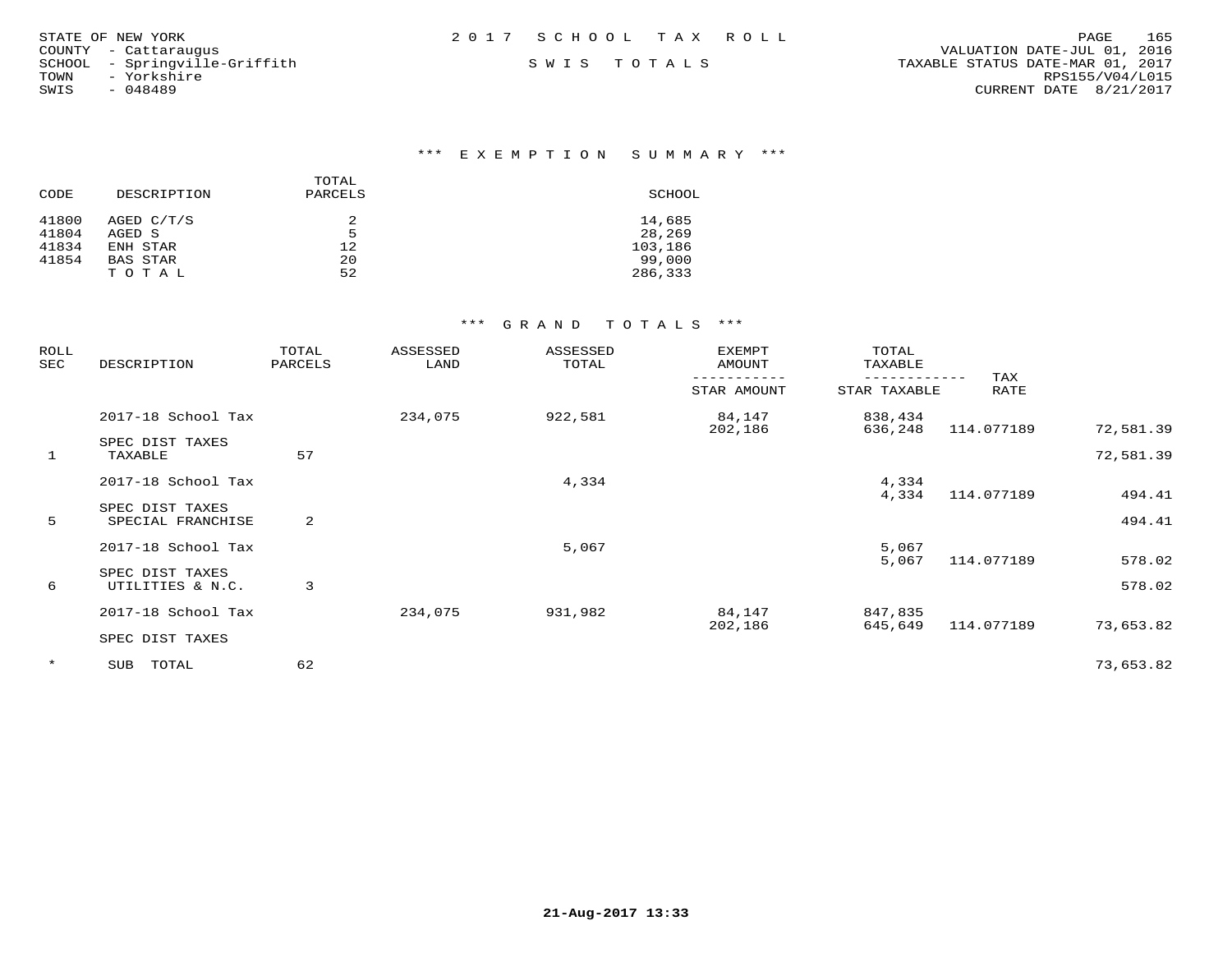| STATE OF NEW YORK             | 2017 SCHOOL TAX ROLL | 166<br>PAGE                      |
|-------------------------------|----------------------|----------------------------------|
| COUNTY - Cattarauqus          |                      | VALUATION DATE-JUL 01, 2016      |
| SCHOOL - Springville-Griffith | SWIS TOTALS          | TAXABLE STATUS DATE-MAR 01, 2017 |
| - Yorkshire<br>TOWN           |                      | RPS155/V04/L015                  |
| SWIS<br>$-048489$             |                      | CURRENT DATE 8/21/2017           |

| ROLL<br>SEC | DESCRIPTION        | TOTAL<br>PARCELS | ASSESSED<br>LAND | ASSESSED<br>TOTAL | <b>EXEMPT</b><br><b>AMOUNT</b><br>STAR AMOUNT | TOTAL<br>TAXABLE<br>---------<br>STAR TAXABLE | TAX<br>RATE |           |
|-------------|--------------------|------------------|------------------|-------------------|-----------------------------------------------|-----------------------------------------------|-------------|-----------|
|             | 2017-18 School Tax |                  | 234,075          | 931,982           | 84,147                                        | 847,835                                       | 114.077189  |           |
|             | SPEC DIST TAXES    |                  |                  |                   | 202,186                                       | 645,649                                       |             | 73,653.82 |
| $***$       | GRAND TOTAL        | 62               |                  |                   |                                               |                                               |             | 73,653.82 |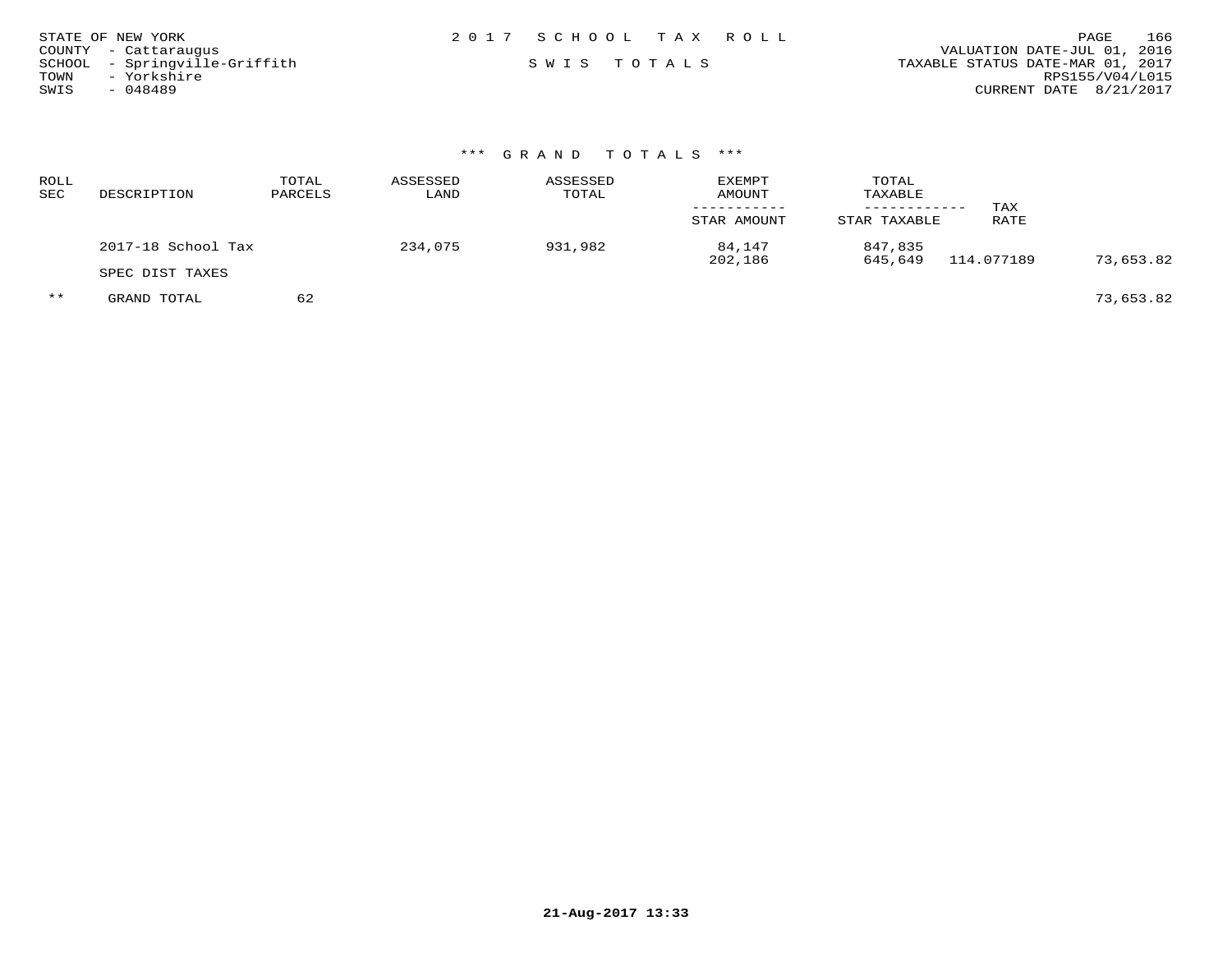|      |               | TOTAL   | <b>EXTENSION</b> | EXTENSION        | <b>OREM</b><br>$\mathbf{V}^{\mathbf{A}}$<br>AD | EXEMPT |       | . JTAL- |
|------|---------------|---------|------------------|------------------|------------------------------------------------|--------|-------|---------|
| CODE | DISTRICT NAME | PARCELS | TYPR.            | 7377<br>ا للطة ا | `'ALUL                                         | AMOUNT | VALU. | TAX     |

#### NO SPECIAL DISTRICTS AT THIS LEVEL

\*\*\* S C H O O L D I S T R I C T S U M M A R Y \*\*\*

| CODE   | DISTRICT NAME                 | TOTAL<br>PARCELS | ASSESSED<br>LAND | ASSESSED<br>TOTAL | <b>EXEMPT</b><br>AMOUNT | TOTAL<br>TAXABLE |          |            |
|--------|-------------------------------|------------------|------------------|-------------------|-------------------------|------------------|----------|------------|
|        |                               |                  |                  |                   | STAR AMOUNT             | STAR TAXABLE     | TAX RATE | TOTAL TAX  |
|        | Springville-Griffith          | 462              | 6881,902         | 25106,903         | 1774,784                | 23,332,119       |          |            |
| 143801 |                               |                  |                  |                   | 4309,780                | 19,022,339       |          | 688,445.58 |
|        | $SUB - TO TAL$                | 462              | 6881,902         | 25106,903         | 1774,784                | 23,332,119       |          |            |
|        | $S \cup B - T O T A L (CONT)$ |                  |                  |                   | 4309,780                | 19,022,339       |          | 688,445.58 |
|        |                               |                  |                  |                   |                         |                  |          |            |
|        | TOTAL                         | 462              | 6881,902         | 25106,903         | 1774,784                | 23,332,119       |          |            |
|        | TO TAL (CONT)                 |                  |                  |                   | 4309,780                | 19,022,339       |          | 688,445.58 |

#### \*\*\* S Y S T E M C O D E S S U M M A R Y \*\*\*

#### NO SYSTEM EXEMPTIONS AT THIS LEVEL

| CODE  | DESCRIPTION     | TOTAL<br>PARCELS | SCHOOL |
|-------|-----------------|------------------|--------|
| 12100 | NYS OWNED       | 2                | 89,300 |
| 13100 | COUNTY          | ∸                | 4,600  |
| 25110 | RELIGIOUS       |                  | 86,600 |
| 25300 | NON-PROFIT      |                  | 22,700 |
| 27350 | <b>CEMETERY</b> |                  | 4,600  |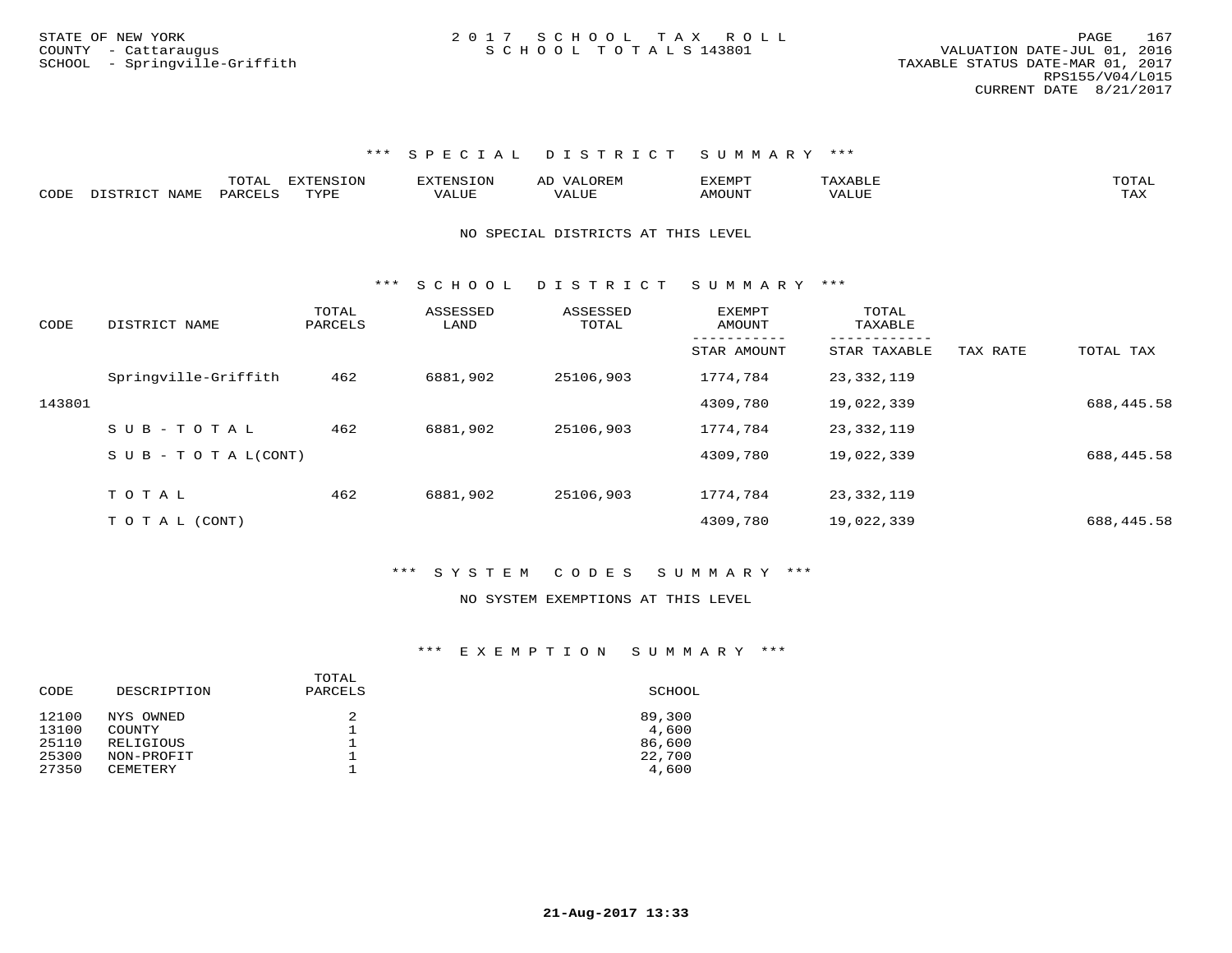| DESCRIPTION     | PARCELS | SCHOOL   |
|-----------------|---------|----------|
| VETWAR CTS      | 27      | 157,621  |
| VETCOM CTS      | 19      | 188,463  |
| VETDIS CTS      | 13      | 202,115  |
| AG BLDG         |         | 12,000   |
| AG DIST         | 35      | 593,356  |
| AG DISTOUT      | 2       | 8,596    |
| AGED C/T/S      | 5       | 121,075  |
| AGED S          | 16      | 248,835  |
| ENH STAR        | 74      | 2266,193 |
| <b>BAS STAR</b> | 134     | 2043,587 |
| SILO T/C/S      | 3       | 12,000   |
| Mass Telec      | 2       | 9,723    |
| SOLR $C/T/S$    |         | 13,200   |
| тотаь           | 338     | 6084,564 |
|                 |         | TOTAL    |

| ROLL<br><b>SEC</b> | DESCRIPTION | TOTAL<br>PARCELS | ASSESSED<br>LAND | ASSESSED<br>TOTAL | <b>EXEMPT</b><br>AMOUNT | TOTAL<br>TAXABLE |      | TOTAL<br>TAX |
|--------------------|-------------|------------------|------------------|-------------------|-------------------------|------------------|------|--------------|
|                    |             |                  |                  |                   |                         |                  | TAX  |              |
|                    |             |                  |                  |                   | STAR AMOUNT             | STAR TAXABLE     | RATE |              |
| $* *$              | GRAND TOTAL | 462              | 6881,902         | 25106,903         | 1,774,784               | 23,332,119       |      |              |
|                    |             |                  |                  |                   | 4309,780                | 19,022,339       |      | 688, 445.58  |

| *COPYRIGHT * * * * * * * * * * * * * NEW YORK STATE REAL PROPERTY SYSTEM* * * * * * * * * * * * * * * * * * |          |
|-------------------------------------------------------------------------------------------------------------|----------|
|                                                                                                             |          |
| PROPRIETARY PROGRAM MATERIAL                                                                                |          |
|                                                                                                             |          |
| THIS MATERIAL IS PROPRIETARY TO THE NEW YORK STATE OFFICE OF REAL PROPERTY SERVICES (OFFICE)                |          |
| AND IS NOT TO BE REPRODUCED, USED OR DISCLOSED EXCEPT IN ACCORDANCE WITH PROGRAM LICENSE OR                 |          |
| UPON WRITTEN AUTHORIZATION OF THE NEW YORK STATE REAL PROPERTY INFORMATION SYSTEM SECTION OF                | $^\star$ |
| THE OFFICE, SHERIDAN HOLLOW PLAZA, 16 SHERIDAN AVENUE, ALBANY, NEW YORK 12210-2714.                         |          |
|                                                                                                             |          |
| COPYRIGHT (C) 1999                                                                                          |          |
|                                                                                                             |          |
| NEW YORK STATE OFFICE OF REAL PROPERTY SERVICES                                                             |          |
|                                                                                                             |          |
|                                                                                                             |          |
|                                                                                                             |          |
| THE OFFICE BELIEVES THAT THE SOFTWARE FURNISHED HEREWITH IS ACCURATE AND RELIABLE, AND MUCH                 |          |
| CARE HAS BEEN TAKEN IN ITS PREPARATION. HOWEVER, NO RESPONSIBILITY, FINANCIAL OR OTHERWISE,                 |          |
| CAN BE ACCEPTED FROM ANY CONSEOUENCES ARISING OUT OF THE USE OF THIS MATERIAL, INCLUDING                    | $\ast$   |
| LOSS OF PROFIT, INDIRECT, SPECIAL OR CONSEOUENTIAL DAMAGES. THERE ARE NO WARRANTIES WHICH                   |          |
| EXTEND BEYOND THE PROGRAM SPECIFICATION.                                                                    |          |
|                                                                                                             |          |